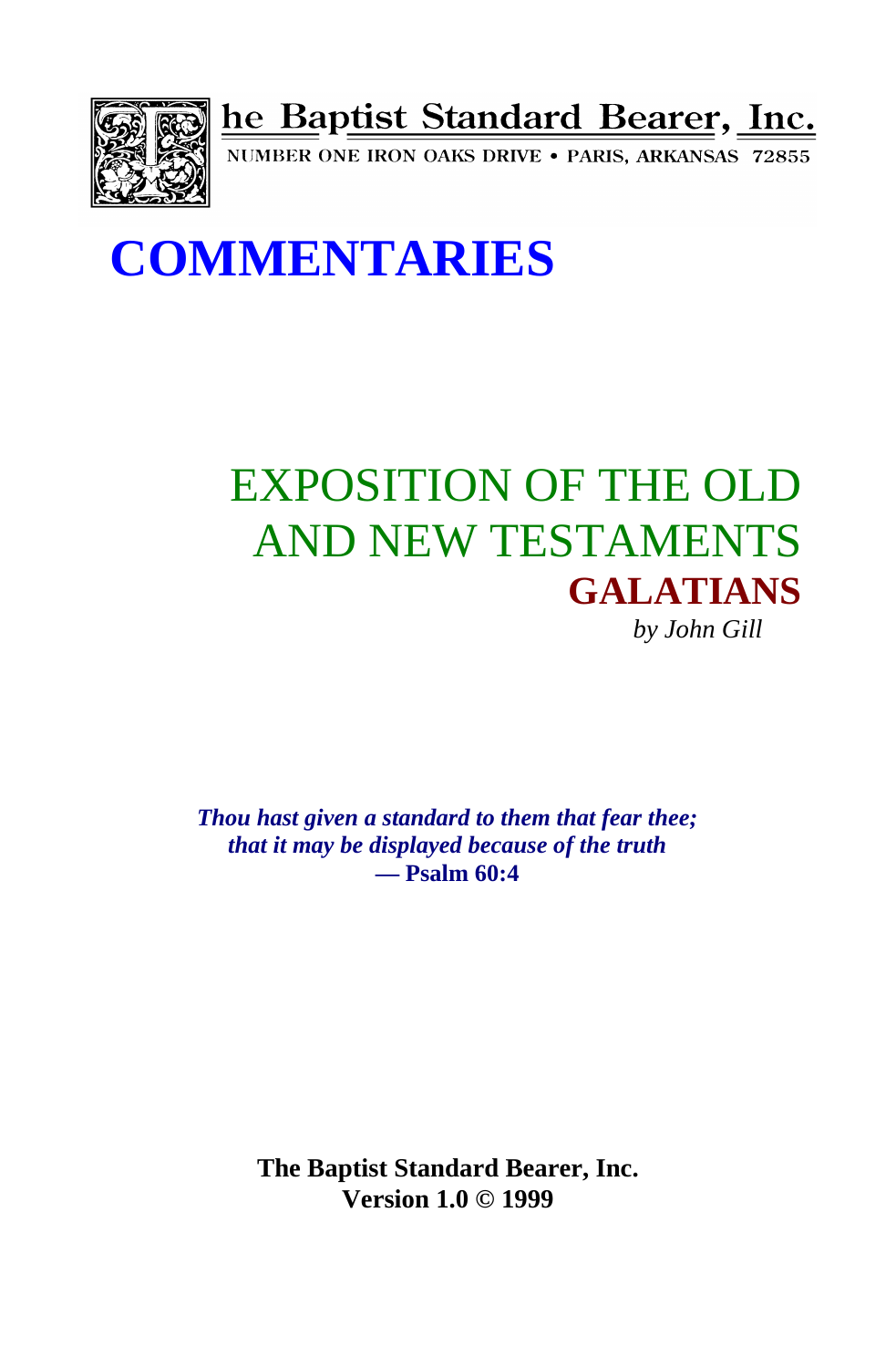# GALATIANS

#### INTRODUCTION TO THE BOOK OF GALATIANS

The persons to whom this epistle is written were not such who made up a single church only, in some certain town or city, but were such of which several churches consisted, in a region or country called Galatia, as is evident from  $(*\mathbb{R}C)$  Galatians 1:2) and the members of these churches seem to be chiefly, if not altogether Jews, since the apostle includes them with himself; as having been under the law, under tutors and governors, and in bondage under the elements of the world, and to whom the law had been a schoolmaster, though now they were no longer under it as such,  $(\sqrt[4122]$  Galatians 3:23-25 4:1-3) or however, though some of them might have been originally Gentiles, yet, previous to their conversion, had become proselytes to the Jews, and now were returning to Judaism again, as appears from  $(4808 \text{ Galatians } 4:8-10)$ . When and from whence this epistle was written, is not very clear and manifest: some have thought, that it was written about the time of the writing of the epistle to the Romans, and upon a like occasion; but if it was written about that time, it could not he written from Rome, as the subscription to this epistle attests, since it is certain, that when the apostle wrote his epistle to the Romans, he had never, as yet, been at Rome. Beza is of opinion, that it was written from Antioch, between the return of Paul and Barnabas thither from their first journey, and the troubles which broke out in that church,  $(\sqrt{44428})$ Acts 14:28). But to this it is reasonably objected, that it is questionable whether there were so early any churches in Galatia at all; and if there were, it does not seem that the defection from the faith, complained of in this epistle, as yet had took place in any of the churches; for it was after this date that the troubles upon this head arose at Antioch, which seems to have been the first place, and the church there the first church the judaizing teachers practised at and upon. Some Latin exemplars testify that it was written from Ephesus; of which opinion was Erasmus; but as Dr. Lightfoot observes, the same reason is against this as the former, seeing the corruption that was got into this church was then but beginning, when the apostle was at Ephesus: it seems therefore most likely, that it was written from Rome, as the subscription in the Greek copies affirms; and which is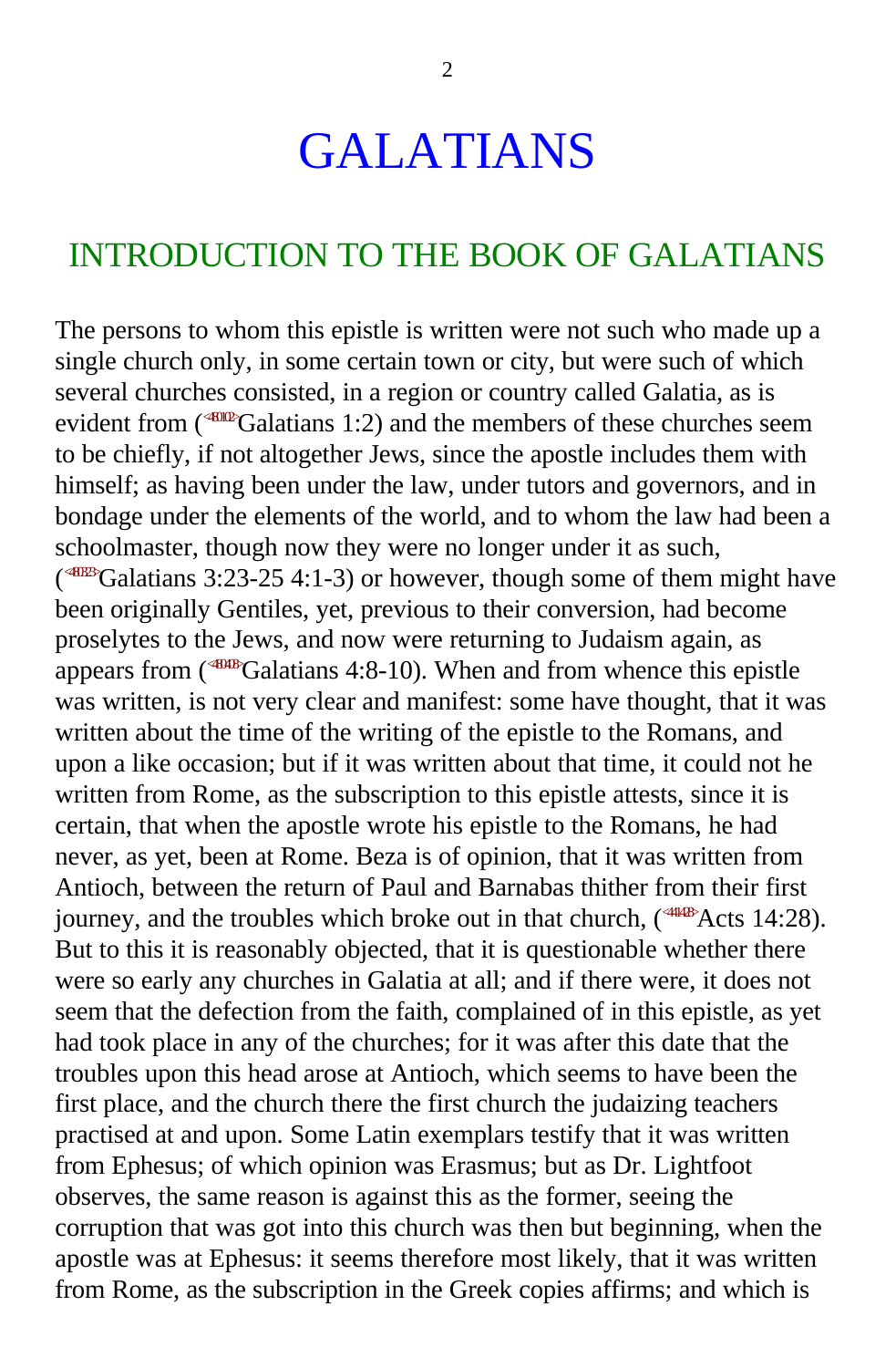strengthened by the Syriac and Arabic versions, seeing it seems to have been written after the apostle had made the collections, in several places, for the poor saints at Jerusalem,  $(\triangle^{RDD}Galatians 2:10)$  and when the apostasy from the faith had got to a great pitch; nor is it any objection that there is no express mention made of his bonds in it, as there is in those epistles of his, which were written from Rome; since, when he wrote this, he might have been delivered from them, as some have thought he was after his first defence; and besides, he does take notice of the marks of the Lord Jesus he bore in his body,  $(\sqrt{8802} \text{Gala} \times 6:17)$ . Dr. Lightfoot places the writing of this epistle in the year and in the "fifth" of Nero; some place it in 55, and others in 58. That there were churches in Galatia very early, is certain from  $(\sqrt{44828}$ Acts 18:23,  $\sqrt{4602}$ 1 Corinthians 16:1) but by whom they were planted is not so evident; very likely by the apostle, since, it is certain, both from this epistle, that he was personally in this country, and preached the Gospel here,  $(\sqrt[48015}Galatians 4:13-15)$  and from  $(\sqrt[44056}Acts 16:6)$  and if he was not the instrument of the conversion of the first of them, which laid the foundation of a Gospel church state, yet it is certain, that he was useful in strengthening the disciples and brethren throughout this country,  $(4482)$ Acts 18:23). But after his departure from them, the false teachers got among them, and insinuated, that he was no apostle, at least that he was inferior to Peter, James, and John, the ministers of the circumcision; and these seduced many of the members of the churches in this place, drawing them off from the evangelical doctrine of justification by the righteousness of Christ, persuading them that the observation of the ceremonial law, particularly circumcision, was necessary to their acceptance with God, and justification in his sight: wherefore the occasion and design of this epistle were to vindicate the character of the apostle as such; to establish the true doctrine of justification by faith, in opposition to the works of the law; to recover those who were carried away with the other doctrines; to exhort the saints to stand fast in the liberty of Christ, and to various other duties of religion; and to give a true description of the false teachers, and their views, that so they might beware of them, and of their principles.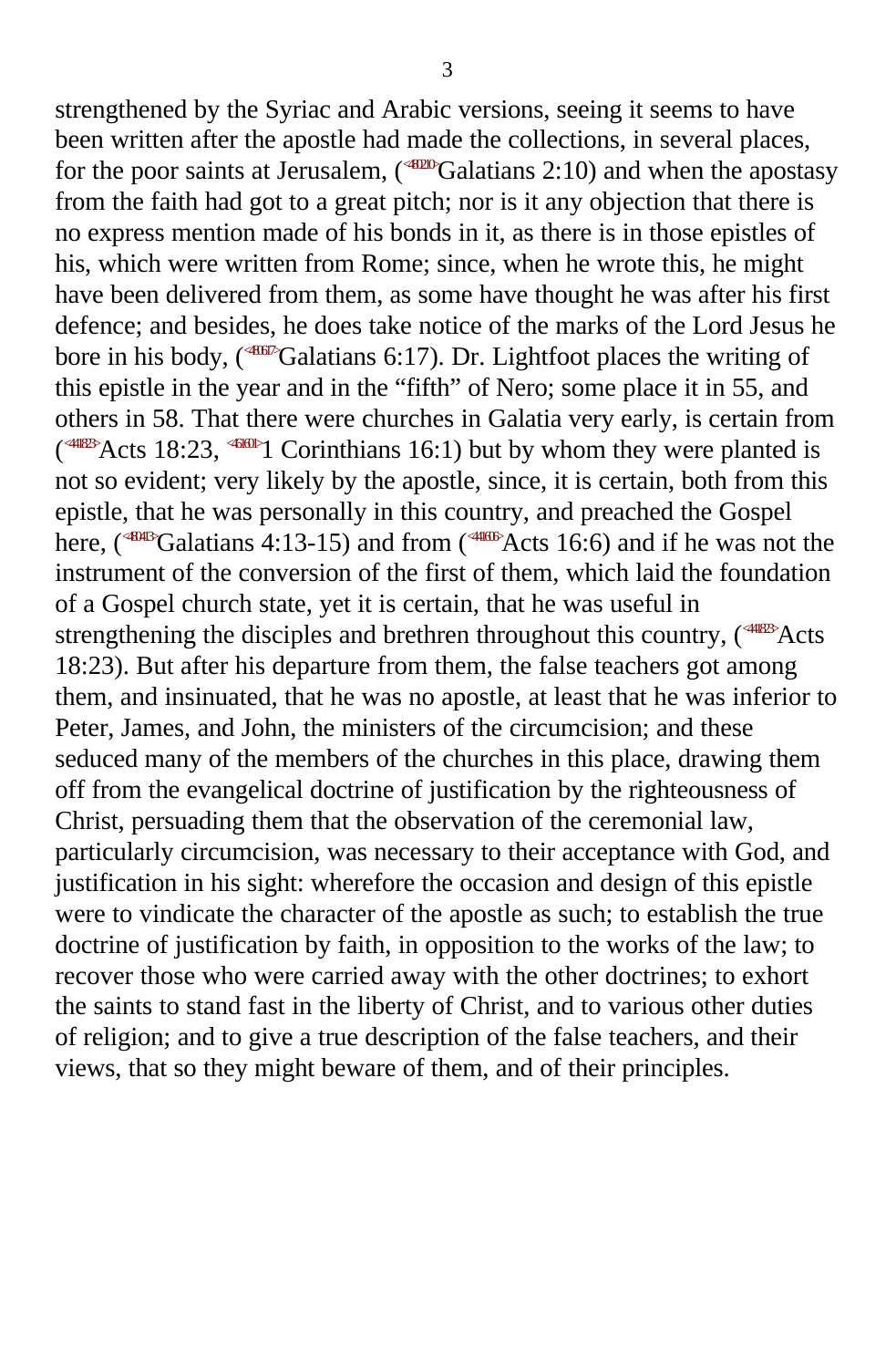## CHAPTER 1

### **INTRODUCTION TO GALATIANS 1**

This chapter contains the inscription of the epistle, the apostle's usual salutation of the persons he writes to, and the charge he brought against them for their fickleness and inconstancy, in showing any manner of disposition towards a removal from the Gospel; the truth, certainty, and authority of the Gospel, and an account of himself, who was a preacher of it; of his life before conversion; of the nature and manner of his conversion; of his travels, labors, and usefulness afterwards. The inscription is in  $(\sqrt[4800]{\text{Galatians}} 1:1,2)$  in which the writer of the epistle is described by his name Paul, and by his office, an apostle; which office he had not of men, but of God, of the Son of God, Jesus Christ, and of God the Father, who is described by his power in raising Christ from the dead. The persons to whom the epistle is inscribed are the churches of Galatia, and those that joined the apostle in the salutation of them were the brethren that were with him. The salutation follows,  $(\sqrt{48006} \text{Galatians } 1:3)$  in which mention being made of Christ, there is a declaration of a singular benefit by him, which contains the sum of the Gospel, as that he gave himself for the sins of his people, to deliver them from the present evil world, according to the will of God,  $(*\mathbb{R})$ <sup>4804</sup>Galatians 1:4) upon which a doxology, or an ascription of glory is made, either to Christ, who gave himself, or to the Father, according to whose will he did, or to both,  $(\sqrt{48005}$ Galatians 1:5). After which the apostle proceeds to exhibit a charge of levity against the Galatians; and which he expresses in a way of admiration, that they should so soon be carried away from the doctrine of grace, to another doctrine the reverse of it,  $\left(\frac{48006}{9}\text{Galatians } 1:6\right)$  though he somewhat mitigates this reproof by laying the blame on the false teachers, who were troublers of them, and perverters of the Gospel of Christ; and corrects himself for calling their false doctrine by the name of another Gospel,  $(\sqrt{4800} \text{Galatians } 1:7)$  and delivers out, and pronounces an anathema on all such, whether angels or men, that should preach any other Gospel than he had preached, and they had received,  $(\sqrt[4006]{\text{Galatians}} 1:8,9)$ . The excellency of which Gospel is set forth, by the matter of it, being not human but divine, and by the manner of preaching it, with all simplicity and honesty, not seeking to please men,  $(\sqrt{800} \text{Galatians})$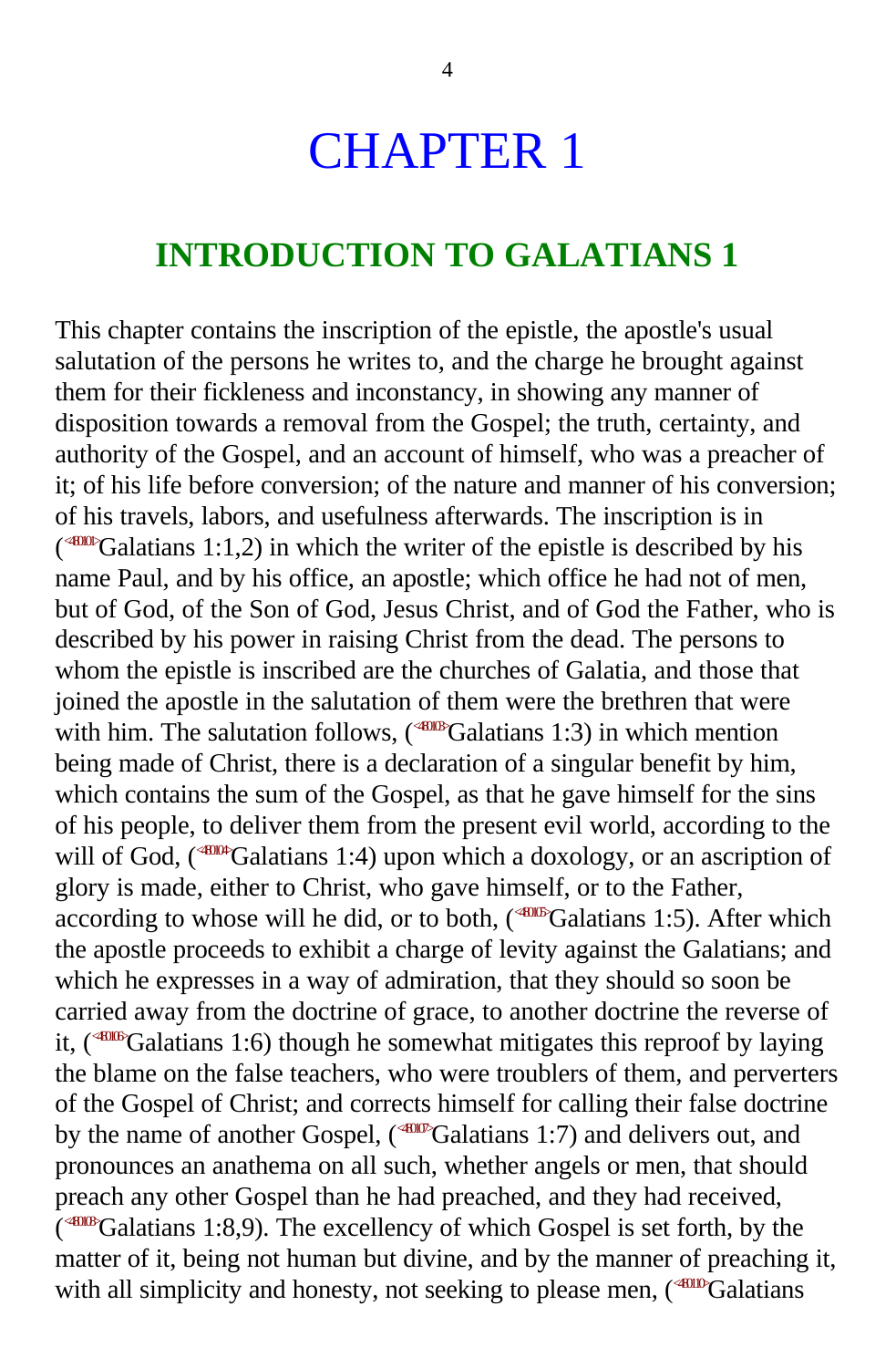1:10) and from the efficient cause of it, it being denied to be after man, or received from, or taught by man, but is ascribed to the revelation of Christ Jesus,  $(\sqrt{480115} \text{Galatians } 1:11,12)$ . And that the apostle had it not from men, he proves by the account of himself, and his conversation before conversion, as how that he had been a persecutor of the church of God, of those that professed the Christian religion and doctrine; wherefore he could not have the Gospel, as not from nature and education, so not from the chief priests, Scribes, and elders, who encouraged him to persecute,  $(\sqrt{8013} \text{Galatians } 1:13)$ . And this he further makes to appear by his great proficiency in the religion of the Jews, and his abundant zeal for the traditions of the fathers, which set him at the greatest distance from, and opposition to, the Gospel of Christ,  $(\sqrt{8014} \text{Galatians } 1:14)$ . And, on the other hand, that he received it of God, and by the revelation of Christ, he proves by the account he gives of his effectual calling and conversion; the source and spring of which was the sovereign will of God in divine predestination, and the moving cause of it, the free grace of God,  $(\sqrt{8015} \text{Galatians } 1:15)$ . The manner in which this was done was by a revelation of Christ in him; and the end of it was, that he might preach Christ to the Gentiles, which he immediately did, without consulting flesh and blood,  $($ <sup>48016</sup>Galatians 1:16). And as it was a clear point that he could never receive the Gospel from the Jews before his conversion, he and they being enemies to it, and persecutors of it; so it was evident that he did not receive it, after his conversion, even from Christian men, seeing he did not, upon his conversion, go directly to Jerusalem, and confer with the apostles there, who were the most likely persons to have taught him the Gospel; but instead of this he went into Arabia preaching the Gospel, and then came back to Damascus, where he was converted,  $(\sqrt[4017]{\text{Galatians}} 1:17)$ . And it was three years after his conversion, that he went to Jerusalem to visit Peter; and his stay with him was very short, no longer than fifteen days; and he was the only apostle he saw there, excepting James, the brother of Christ,  $($ <sup>48018</sup>Galatians 1:18,19) for the truth of all which he appeals to God the searcher of hearts,  $(\sqrt{4802})$ Galatians 1:20). And then goes on with the account of himself, and his travels; how that when he departed from Jerusalem, he did not go into any other parts of Judea, and visit the churches there, but went into the countries of Syria and Cilicia; and was not so much as known by thee, or personally, by any of the churches, or members of the churches in Judea,  $(\sqrt{800})$ Galatians 1:20,21) so that as it could not be thought by his short stay at Jerusalem, and the few apostles he saw there, that he received the Gospel he preached from them, so neither from any other ministers, or body of Christians in the land of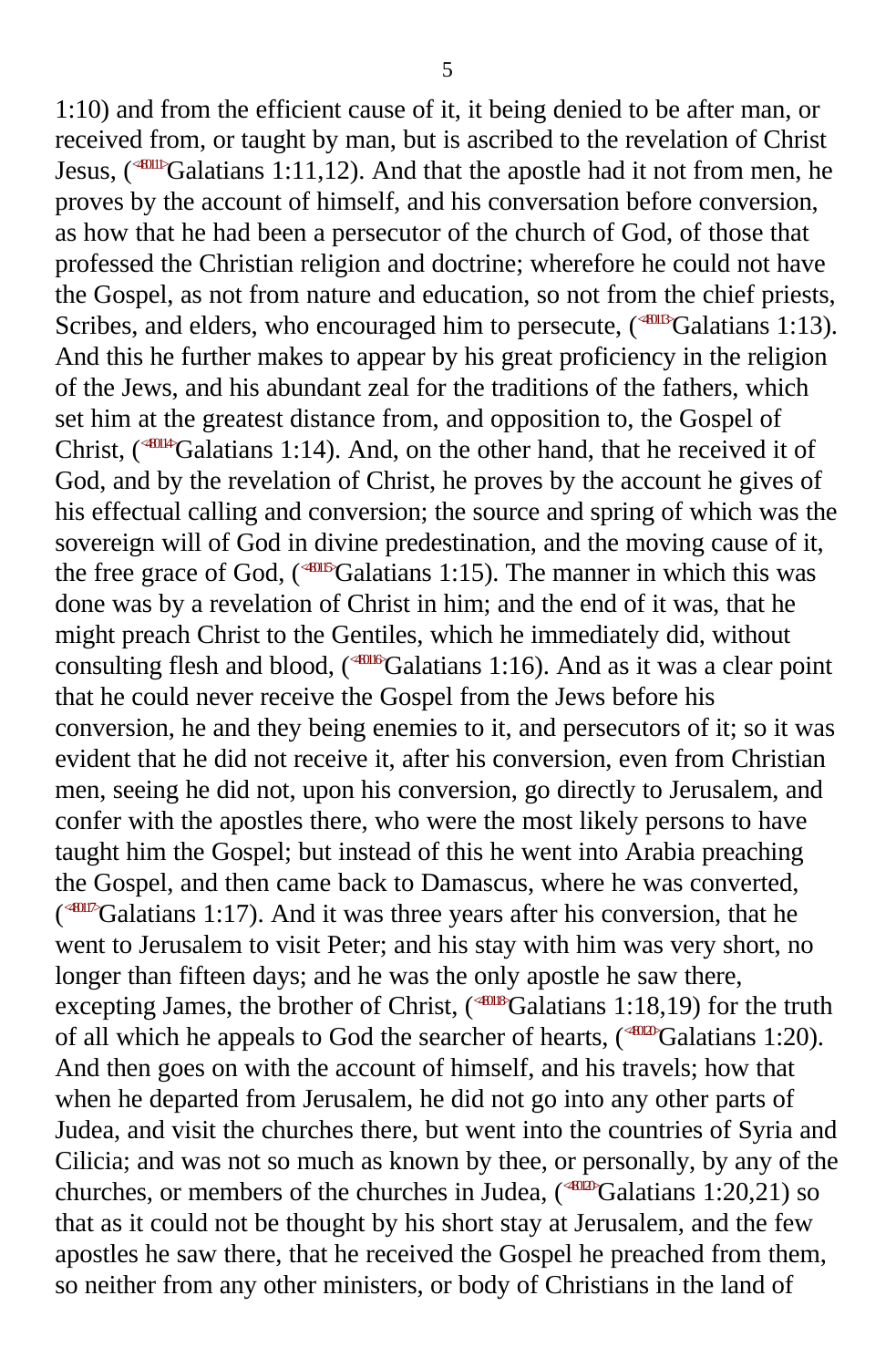Judea; for all they knew of him was by hearsay only, as that he who was formerly a persecutor of them, was now become a preacher of the Gospel he had sought to destroy, ( $\frac{4802}{2}$ Galatians 1:22,23) wherefore it was a clear case he had not received the Gospel from them. Besides, as they had heard that he preached the Gospel of Christ, they glorified God for it, who had revealed it to him, and bestowed gifts upon him, fitting him for such service,  $(\sqrt[4024]{\text{Galatians}} 1:24)$ .

**Ver. 1.** *Paul an apostle, not of men, neither by man*, etc..] The writer of this epistle, Paul, puts his name to it, as to all his epistles, excepting that to the Hebrews, if that be his, being neither afraid nor ashamed to own what is herein contained. He asserts himself to be "an apostle", which was the highest office in the church, to which he was immediately called by Christ, and confirmed in it by signs and wonders. This he chose to mention, because of the false teachers, who had insinuated he was no apostle, and not to be regarded; whereas he had received grace and apostleship from Christ, and was an apostle, "not of men", as were the apostles or messengers of the sanhedrim<sup>11</sup>; (See Gill on " $\frac{4782}{2}$  Corinthians 8:23") and as were the false apostles, who were sent out by men, who had no authority to send them forth: the apostle, as he did not take this honour to himself, did not thrust himself into this office, or run before he was sent; so he was not sent by men; he did not act upon human authority, or by an human commission: this is said in opposition to the false apostles, and to an unlawful investiture with the office of apostleship, and an usurpation of it, as well as to distinguish himself from the messengers and ambassadors of princes, who are sent with credentials by them to negotiate civil affairs for them in foreign courts, he being an ambassador of Christ; and from the messengers of churches, who were sometimes sent with assistance or advice to other churches; and he moreover says, "nor by man"; by a mere man, but by one that was more than a man; nor by a mortal man, but by Christ, as raised from the dead, immortal and glorious at God's right hand: or rather the sense is, he was not chosen into the office of apostleship by the suffrages of men, as Matthias was; or he was not ordained an apostle in the manner the ordinary ministers of the Gospel and pastors are, by the churches of Christ; so that as the former clause is opposed to an unlawful call of men, this is opposed to a lawful one; and shows him to be not an ordinary minister, but an extraordinary one, who was called to this office, not mediately by men, by any of the churches as common ministers are: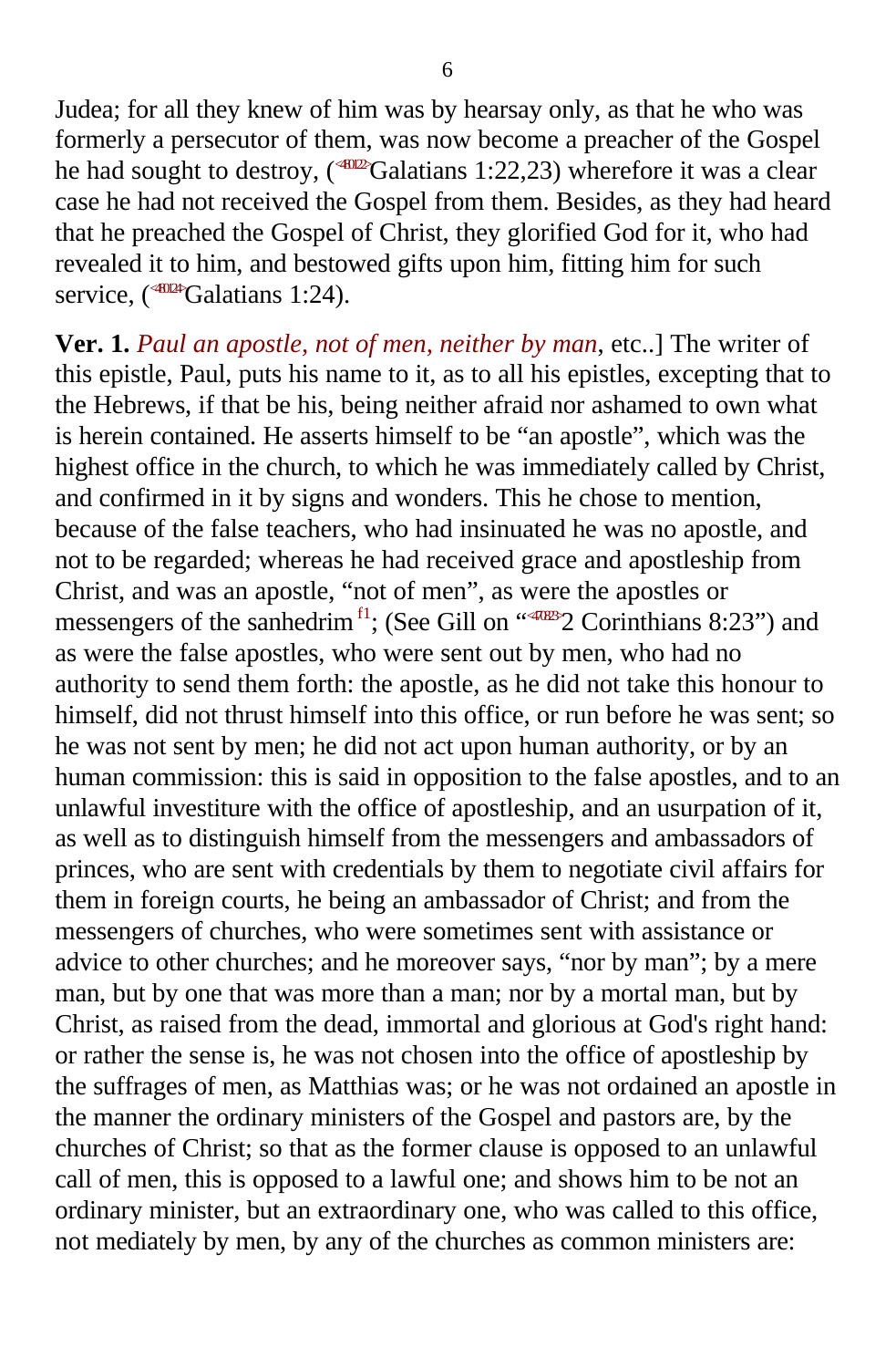*but by Jesus Christ*; immediately, without the intervention of men, as appears from  $(4466 \text{ Acts } 26:16-18)$ . For what Ananias did upon his conversion was only putting his hands on him to recover his sight, and baptizing him; it was Christ that appeared to him personally, and made him a minister; and his separation with Barnabas, by the church, under the direction of the Holy Ghost,  $($ <sup>4402</sup> $\text{Acts } 13:2,4)$  was to some particular work and service to be done by them, and not to apostleship, and which was long after Paul was made an apostle by Christ. Jesus Christ being here opposed to man, does not suggest that he was not a man, really and truly, for he certainly was; he partook of the same flesh and blood with us, and was in all things made like unto us, sin excepted; but that he was not a mere man, he was truly God as well as man; for as the raising him from the dead, in the next clause, shows him to be a man, or he could not have died; so his being opposed to man, and set in equality with God the Father, in this verse, and grace and peace being prayed for from him, as from the Father,  $(\sqrt[4004]{\text{Galatians}} 1:4)$  and the same glory ascribed to him as to the Father,  $(\sqrt[4005]{\text{Galatians}} 1:5)$  prove him to be truly and properly God. The apostle adds,

*and God the Father*; Christ and his Father being of the same nature and essence, power and authority, as they are jointly concerned and work together in the affairs or nature and Providence, so in those of grace; and particularly in constituting and ordaining apostles, and setting them in the church. This serves the more to confirm the divine authority under which Paul acted as an apostle, being not only made so by Christ, but also by God the Father, who is described as he,

*who raised him from the dead*; which is observed, not so much to express the divine power of the Father, or the glory of Christ, as raised from the dead, but to strengthen the validity of the apostle's character and commission as such; to whom it might have been objected, that he had not seen Christ in the flesh, nor familiarly conversed with him, as the rest of the apostles did: to which he was able to reply, that he was not called to be an apostle by Christ in his low and mean estate of humiliation, but by him after he was raised from the dead, and was set down at the right hand of God; who personally appeared to him in his glory, and was seen by him, and who made and appointed him his apostle, to bear his name before Gentiles, and kings, and the people of Israel; so that his call to apostleship was rather more grand and illustrious than that of any of the other apostles.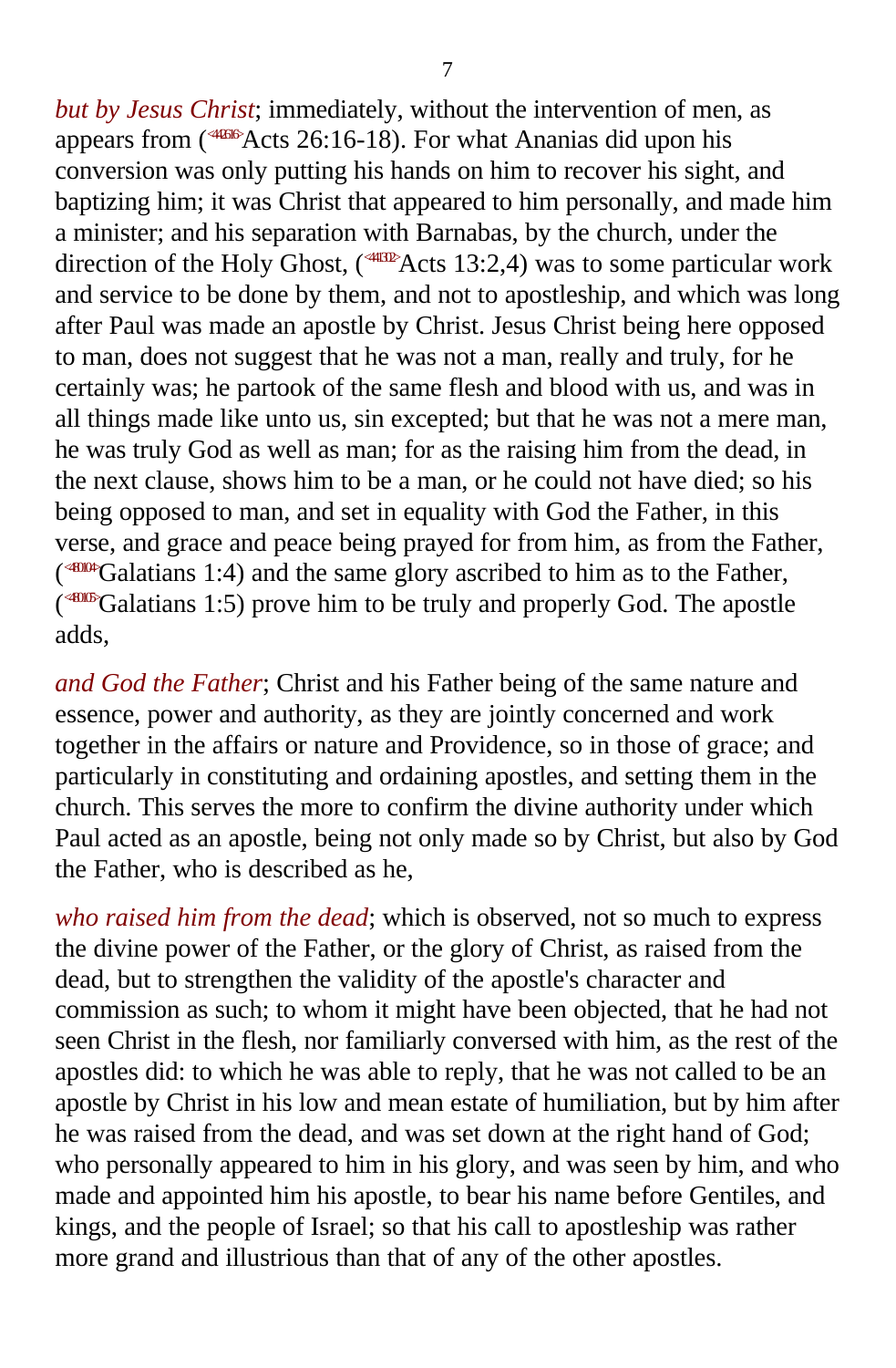**Ver. 2.** *And all the brethren which are with me*, etc..] Meaning either the brethren of the church where he was when he wrote this epistle, who were children of the same Father, regenerated by the same grace, belonged to the same family and household of God, and were heirs together of the grace of life; or else his fellow ministers, who were assisting to him in his work, and were companions with him in his travels, and whom he sometimes mentions by name and joins with him in his epistles, as Sosthenes, Silvanus, and Timothy; and the rather he takes notice of the brethren here, whoever are meant, to show that they agreed with him in the doctrines of grace he defends, and in the charges he brought against this church, and in the reproofs and advice he gave them; which he might suppose, and hope, would have the greater weight and influence upon them;

*unto the churches of Galatia*; Galatia was a country in the lesser Asia, inhabited by the Gauls, who coming thither out of Europe, mixed with the Grecians; whence it was first called Gallo Graecia, and afterwards Galatia; (See Gill on  $\sqrt[44466}$ Acts 16:6"). The metropolis of it, as Pliny  $^{f2}$  says, was formerly Gordium, and the chief towns or cities, according to him, were Ancyra, Tavium, and Pessinus; and in some, or all of these places, it is very probable, were the churches here mentioned; (See Gill on "[<441823>](#page-329-0)Acts 18:23"). It seems there were more than one in this country; for the primitive churches were not national nor provincial, but congregational, consisting of persons called out of the world, and joined together in holy fellowship and who walked in the commandments and ordinances of the Lord: and though these churches had many among them that were disorderly, and were swerving from the faith of the Gospel, yet were not unchurched, but honoured still with the name of churches, there being no perfection to be expected in this state of things; as not in particular persons, so not in congregated bodies and societies; though it is observed by some, that they are barely called churches, without any additional epithets, as churches of God, beloved of God, called to be saints, faithful and sanctified in Christ, which are bestowed on other churches; whereby the apostle is thought to show his indignation and resentment at their principles and practices. For quickly after the Gospel was preached unto them, false teachers crept in among them, endeavouring to subvert it, by mixing it with the law, and joining Moses and Christ; and in which they very much succeeded; and is the reason of the apostle's writing this epistle.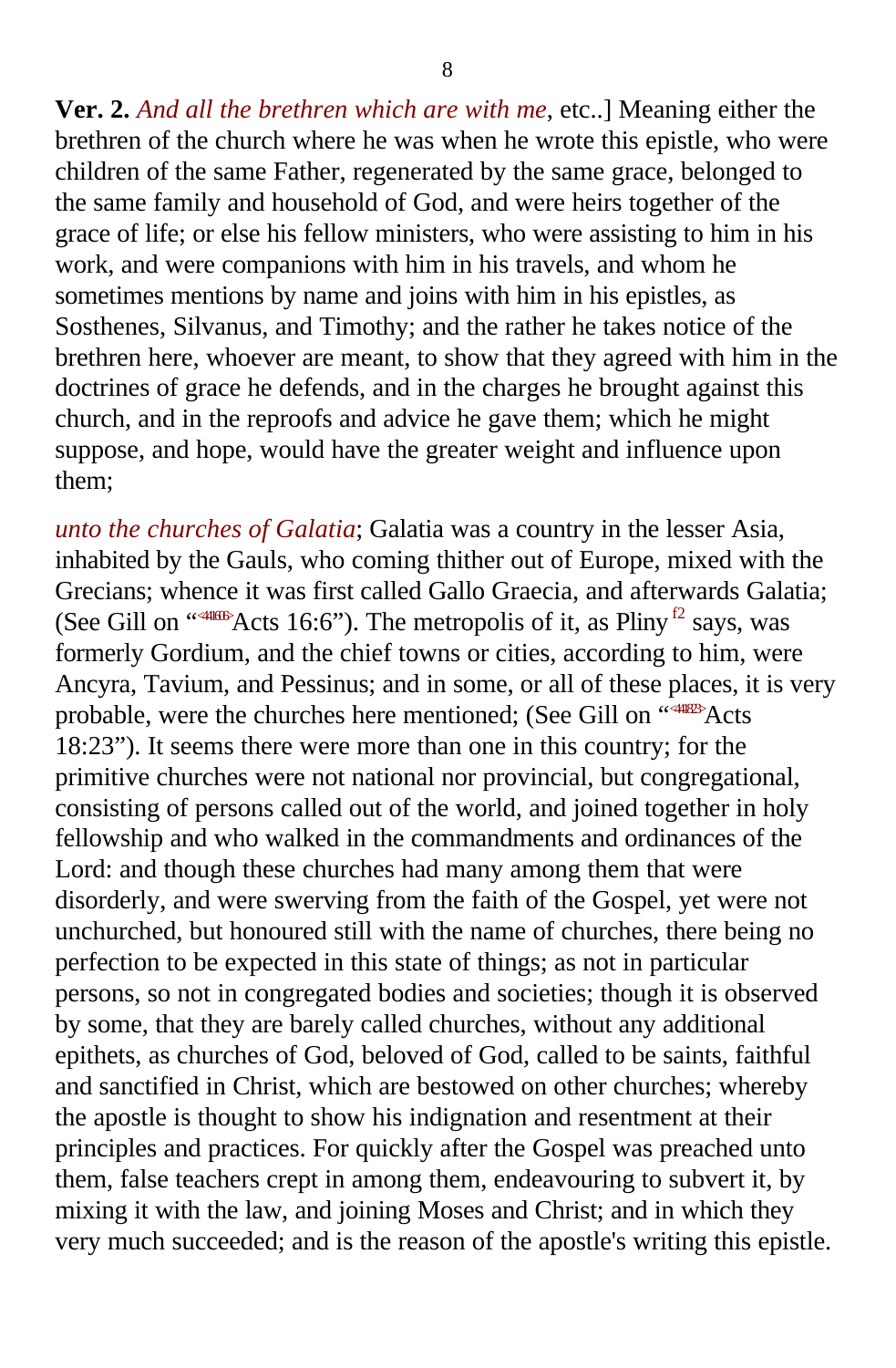**Ver. 3.** *Grace to be you*, etc..] After the inscription above, in which the writer of the epistle, and the persons joined to him, are described, and the churches to whom it is written, follows the salutation in these words, and which is common to all the epistles of this apostle; of the sense of which, (see Gill on "  $\sqrt{400}$  Romans 1:7"). The Alexandrian copy reads, "from God our Father, and the Lord Jesus Christ"; and the Ethiopic version reads, "our Father".

**Ver. 4.** *Who gave himself for our sins*, etc..] The antecedent to the relative "who, is our Lord Jesus Christ",  $($ <sup>4808</sup>Galatians 1:3) and the words are an illustration of the good will of God the Father, and of the grace and love of Christ, in the gift of himself, for the sins of his people: he did not merely give, "sua, his own things", what were his properly, but, "se, himself"; not the world, and the fulness of it, gold, silver, and such like corruptible things; no, nor men for them, and people for their lives; nor angels, his creatures, and ministering spirits; but his own self, his life, his flesh, his blood, his body, and soul, his whole human nature, and this as in union with himself, a divine person, the eternal Son of God. He gave himself freely, cheerfully, voluntarily, into the hands of men, justice, and death itself, as a sacrifice for sin, to expiate it, make reconciliation and atonement for it, which could not be done by the sacrifices of the legal dispensation; to procure the remission of it, which could not be had without shedding or blood; and utterly to take it away, finish it, and make an end of it, and abolish it, so as that it might never rise any more to the condemnation of his people: and this reached to "sins" of all sorts, not only original, but actual, and these of thought, word, and deed; and this oblation of himself upon the cross, was not for any sin of his own, who had none, nor for the sins of angels, of whom he was no Redeemer aud Saviour, but "for our sins"; not the sins of the apostles, or of the Jews only, nor yet of all mankind, but of God's elect, called the friends of Christ, his sheep and church, for whom he gave himself; and his end in so doing was,

*that he might deliver us from this present evil world*; by which is meant, either the Jewish world, or church state, in which were a worldly sanctuary, and which were subject to ceremonies and traditions, called the elements and rudiments of the world; and who were possessed of worldly notions, and in expectation of a worldly kingdom to be set up by the Messiah; and both in principle and in practice were sadly degenerated, and were become very evil and wicked: or the present age and generation of men, whether of Jews or Gentiles, which was so corrupt, as the like was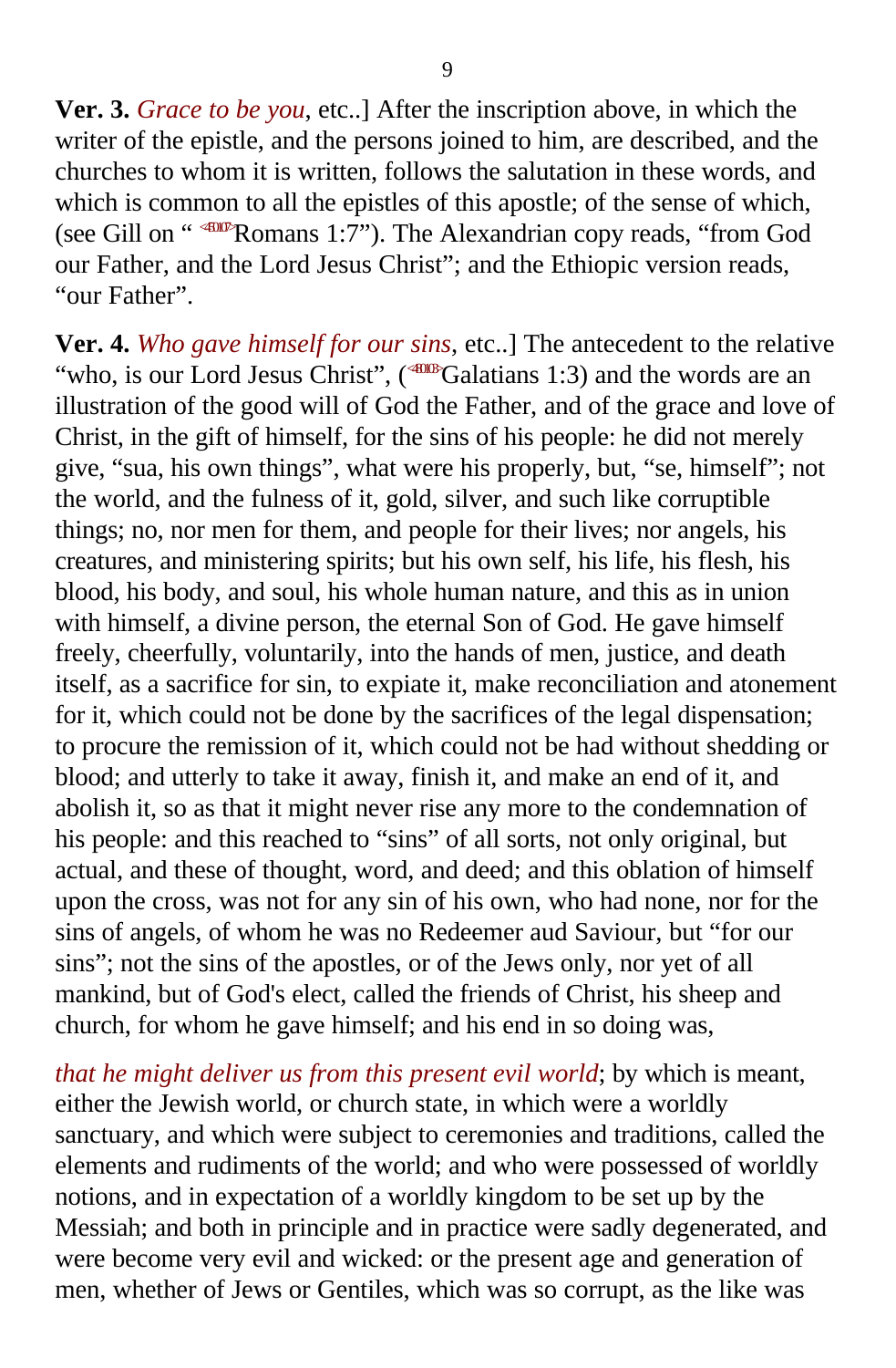never known; or in general the present world, and the men of it, in distinction either from the world before the flood, as in  $(\sqrt{4005})$  Peter 3:5-7) or rather from the new heavens and earth, which will be after the present ones, and wherein will dwell righteousness; or, in a word, from the world which is to come, as they are frequently opposed in Scripture: and which is said to be "evil", not with respect to the matter, that being all very good, as created by God; but with respect to the men of it, who lie in wickedness, under the power of the wicked one, and of their own sins; and to the things which are in it, all which are the lust of the flesh, the lust of the eyes, and the pride of life. Now Christ gave himself a sacrifice for the sins of his people, that as in consequence of this they might be delivered and saved from the damning power, so from the governing power and influence of all that is evil in this present world; as from Satan, the god of it, who has usurped a power over it; from the lusts that are predominant in it; from the vain conversation of the men of it; from the general conflagration of it at the last day, and from the perdition of ungodly men, and their eternal destruction in hell: and all this is

*according to the will of God, and our Father*, It was by the determinate counsel and foreknowledge of God that Christ was delivered up into the hands of wicked men, and put to death by them; it was his will of purpose and decree, to deliver him up into the hands of justice and death, and that he should give himself sacrifice for sin; yea, it was his will of command, that he should lay down his life for his sheep, to which he was obedient; it was his pleasure, it was what was agreeable to him, was to his good liking, that he should die for the sins of his people; it was owing to the love of God, who is our Father in Christ, and by adopting grace, and not to any worth or desert of ours, that Christ gave himself for us; as his own love, so his Father's will, were what solely moved him to it.

**Ver. 5.** *To whom be glory for ever and ever. Amen*.] That is, either to Christ, who gave himself to expiate the sins of his people, on the account of which all honour and glory are due to him from them; or to God the Father, according to whose will of purpose and command Christ gave himself, for which glory ought to be ascribed unto him; and it may well be thought, that both are taken into this doxology: the Father is to be glorified, who of his everlasting love, and free favour, did in his eternal purposes and decrees in his counsel and covenant, so wisely frame and order things, that his own Son should be given to be an offering for sin; and Christ is to be glorified, that he, of his free rich grace and love, agreed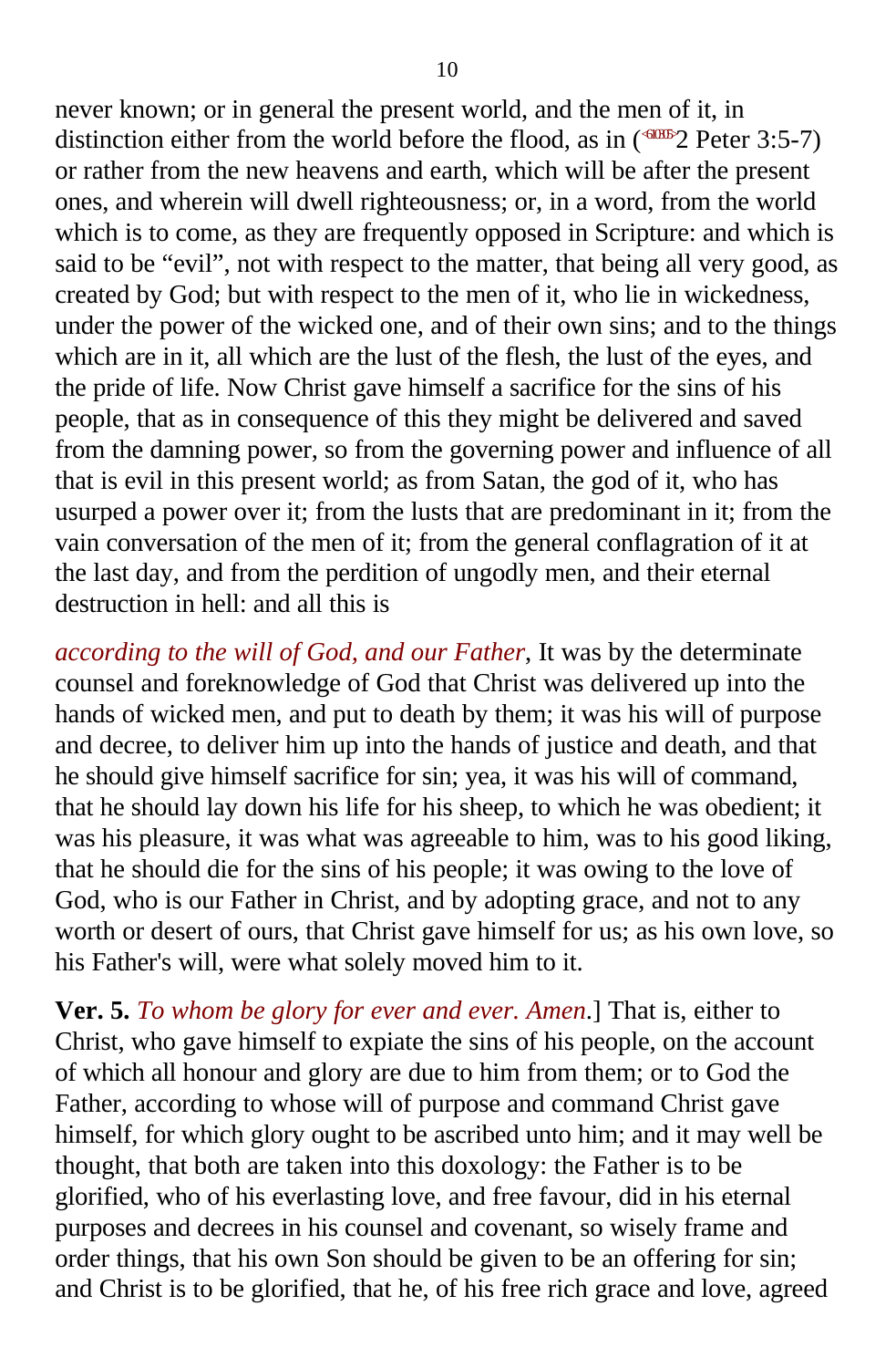<span id="page-10-0"></span>to give himself, and did give himself to be a ransom for his people, which has been testified in due time. This ascription of glory to both shows the greatness of the blessing, and the grateful sense which all interested in it ought to bear upon their minds continually, "for ever and ever"; or "to the ages of ages", a Jewish phrase, the same with ^yml  $[$  yml  $[$   $]$   $[$   $]$   $[$   $]$ <sup> $f3. To which$ the apostle adds his "Amen", as joining with all the saints, above or below, in ascribing salvation, and the glory of it, to him that sits upon the throne, and to the Lamb for ever and ever.

**Ver. 6.** *I marvel that ye are so soon removed*, etc..] The apostle now enters on the subject matter of this epistle, and opens the occasion and design of it, which were to reprove the Galatians for their instability in the Gospel; and, if possible, to reclaim them, who were removed, or removing from the simplicity of it; and which was very surprising to the apostle, who had entertained a good opinion of them, looked upon them as persons called by the grace of God, well established in the doctrines of the Gospel, and in no danger of being carried away with the error of the wicked the person from whom he says they were removed is,

*from him that called you into the grace of Christ*; by whom is meant, not the apostle himself, who had been an instrument in the calling of them to the knowledge of Christ, and the participation of his grace, and from whose Gospel, or the Gospel as preached by him, in its clearness and purity, they were now departing; but either Christ, and so the Syriac and Arabic versions read the words, "from Christ who called you by own grace"; or rather God the Father, and some copies read, "into", or "by the grace of God": to whom calling is most commonly ascribed in the sacred writings: and which is to be understood, not of a ministerial call, or a call to preach the Gospel of Christ; though there might be some in these churches who were called both internally and externally to that sacred office; nor a mere outward call by the ministry: for though doubtless there might be some among them who were only so called, yet as much as they were under profession of Christ, and nothing appearing to the contrary, they were all in a judgment of charity looked upon as effectually called by the grace of God; which calling is here meant: for they were called "into the grace of Christ"; some read it, "in", or "by the grace of Christ": referring it either to the moving cause of calling, which is not the works and merits of men, but the free grace and favour of God in Christ; or to the efficient cause of it, which is not the power and will of man, but the efficacious grace of Christ, through the powerful operations of his Spirit: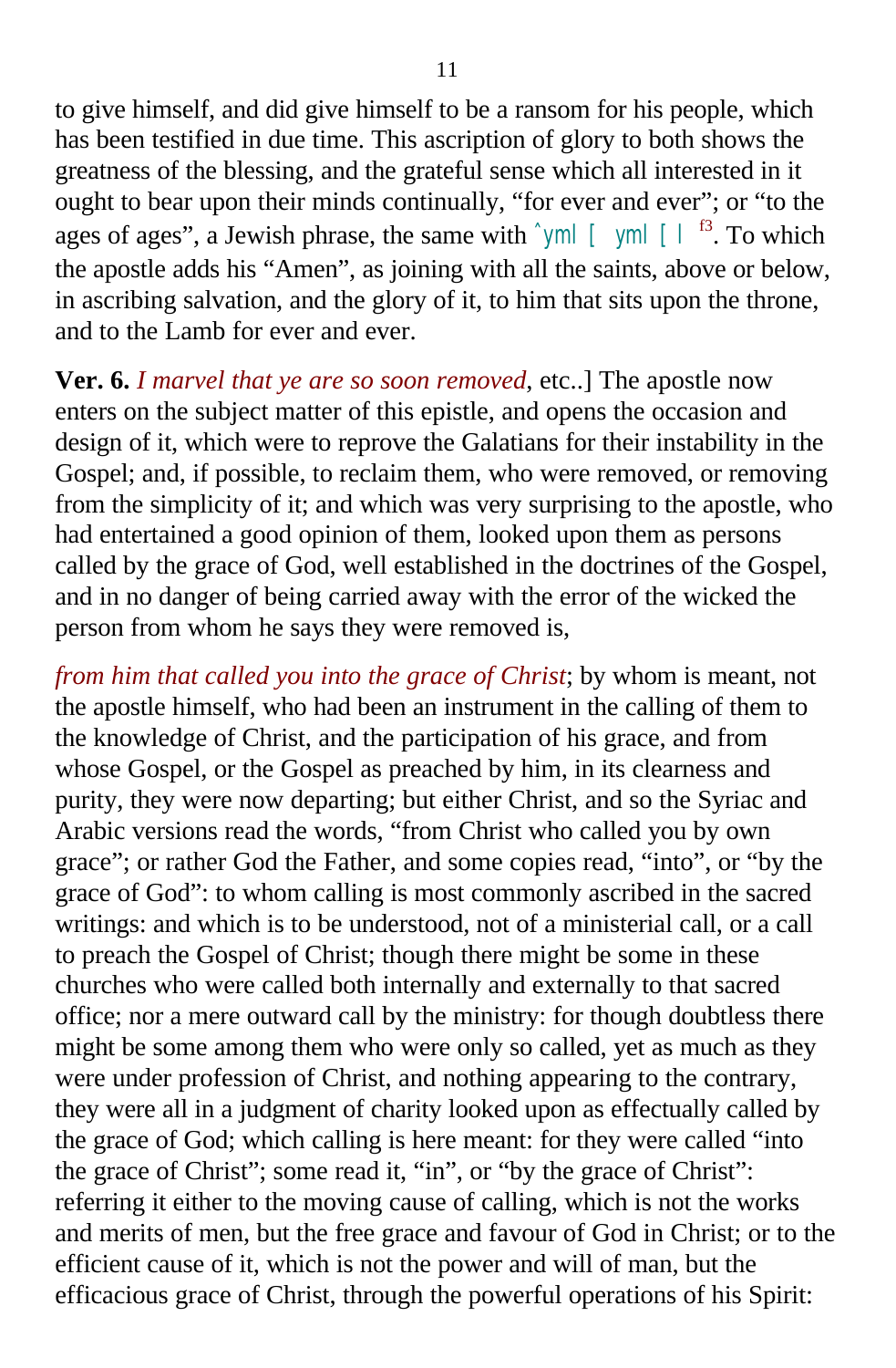but the words are well rendered, "into the grace of Christ"; that is, to the enjoyment of the fulness of grace which is in Christ; of all the blessings of grace he has in his hands; such as justification, peace, pardon, atonement, wisdom, strength, joy, comfort, and every supply of grace; and particularly fellowship with him, into which the saints are called, and than which nothing is more desirable: but the difficulty is, how such persons can be said to be removed from God, who has thus called them to partake of grace in Christ. They are not, nor can they be removed from the everlasting and unchangeable love of God to them in Christ, of which their calling is a fruit, effect, and evidence; nor from their covenant interest in him, which is immovable and inviolable; nor from a state of justification, in which they openly are, who in the effectual calling have passed from death to life, and so shall never enter into condemnation; nor from the family and household of God, in which they are; no, nor from the grace of calling with which they are called by God, and which has eternal salvation inseparably connected with it; but this must be understood doctrinally of their removal from the Gospel of Christ, though not of a total and final one. It is observed by some, that the word used is in the present tense, and shows that they were not gone off from the Gospel, but were upon going, so that the apostle had some hopes, yea, confidence of their being restored,  $(*<sup>4850</sup>Galatians 5:10)$ . And besides, though such as are truly called by grace cannot be finally and totally deceived by false prophets and false teachers, yet they may be greatly unhinged by them, and may fall from some degree of steadfastness in the doctrine of faith, which was the case of these Galatians: but what increased the apostle's surprise, and aggravated their sin and weakness, was, that they were "so soon" removed from the simplicity of the Gospel; he having been with them but a few years before, and preached the Gospel to them, which the means of their conversion, and of planting churches among them; at least he had lately paid them a visit, when he afresh strengthened them in the faith of the Gospel,  $(4482)$ Acts 18:23). Or this may regard that easiness of mind which appeared in them, who upon the first attack of them by the false teachers, were weakly and cowardly giving up their faith, and at once giving into the notions of these men, as soon as they were proposed unto them. That which they are said to be removed

#### *unto* is

*another Gospel*, different from that, and very unlike to what had been preached to them, and they had received; which had nothing of the grace of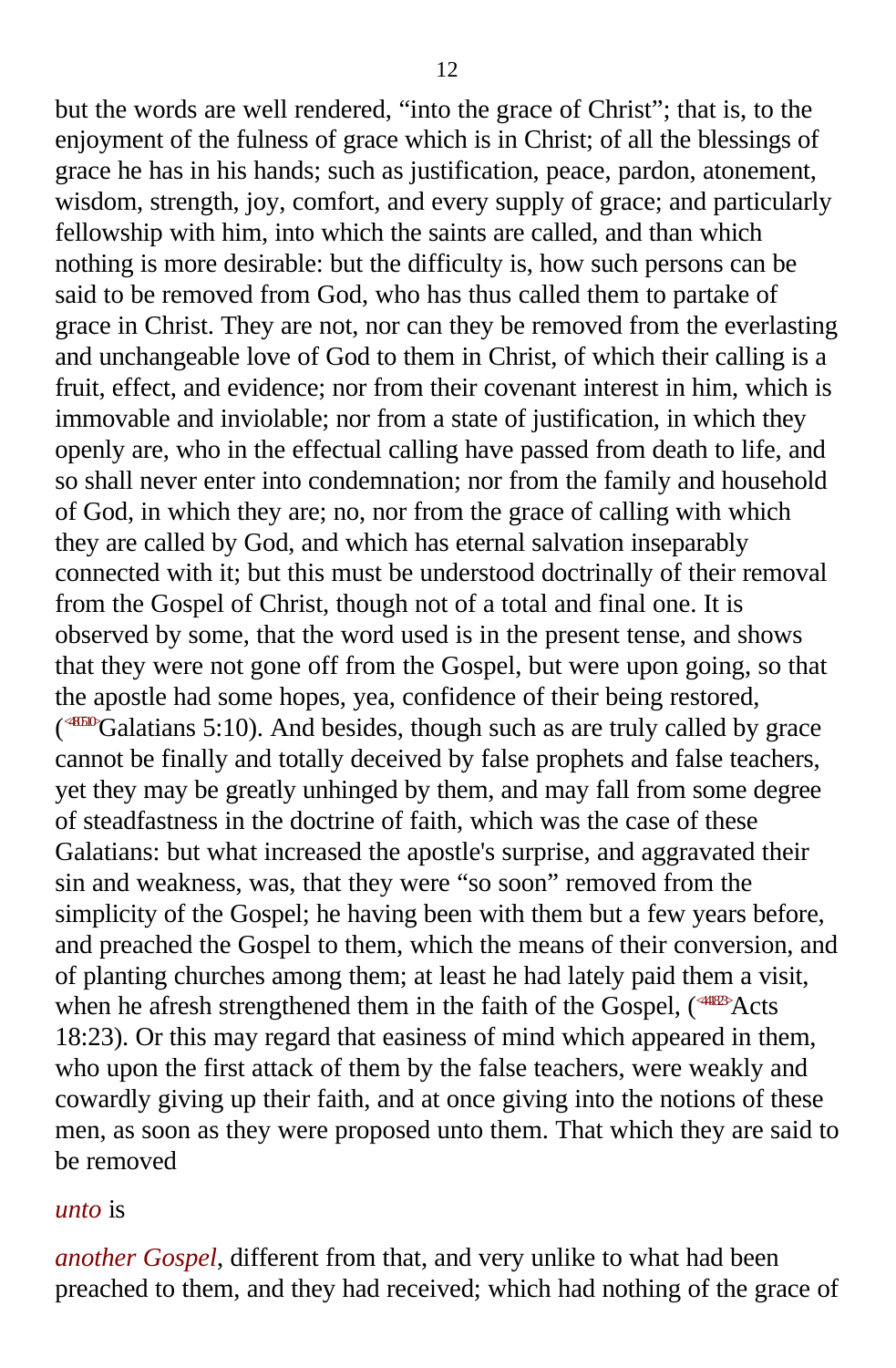Christ, of the doctrines and blessings of grace that had, by which they were called; very different from the Gospel of Christ, and his apostles, insomuch that it did not deserve the name of a Gospel; and the apostle calls it so, not that he thought it to be one, but because it was in the opinion of others, and was so styled by the false apostles; wherefore, by way of concession, he so calls it, though he immediately corrects it.

**Ver. 7.** *Which is not another*, etc..] It is no Gospel, no joyful sound, no good news, and glad tidings; the doctrine which attributes justification to the works of the law, or mixes grace and works in the business of salvation, which was the doctrine of these false teachers, is no Gospel; not truly so, however it may be called; nor does it bring any solid peace and joy to distressed minds. There is but one pure Gospel of the grace of God, and Christ, and his apostles; there is not one and another; there is but one faith, one doctrine and scheme of faith; the Gospel is single and uniform, all of a piece, has no yea and nay, or contradiction in it; this trumpet gives no uncertain sound, nor any dreadful, but a joyful one:

*but there be some that trouble you*; meaning the false apostles, whose names he does not think fit to mention, as being unworthy to be named, and to have their names transmitted to posterity. These troubled the churches with their doctrines and principles, by raising disputes and controversies among them, injecting doubts and scruples into their minds, which puzzled and confounded them, and made them uneasy, and which broke in upon that peace of soul which the Gospel brings and establishes; for no true solid peace is attained to, and enjoyed, but by the doctrine of justification by the righteousness of Christ, pardon by his blood, and atonement by his sacrifice, which the doctrine of justification by works, etc.. tends to destroy.

*And would pervert the Gospel of Christ*; which has Christ for its author, subject, and preacher; and particularly the doctrine of justification by his righteousness, which they sought to change, to throw into a different shape and form, to adulterate by mixing it with the works of the law, and so, if possible, destroy it: to this they showed a good will, but were not able to effect, for the Gospel is an everlasting one; it is immovable, and so is that particular doctrine of it; it remains, and will remain in spite of opposition to it. Thus the apostle prudently lays the blame of the Galatians removing from the Gospel to another upon the false teachers, hoping he should be able to reclaim them by solid arguments, and gentle methods.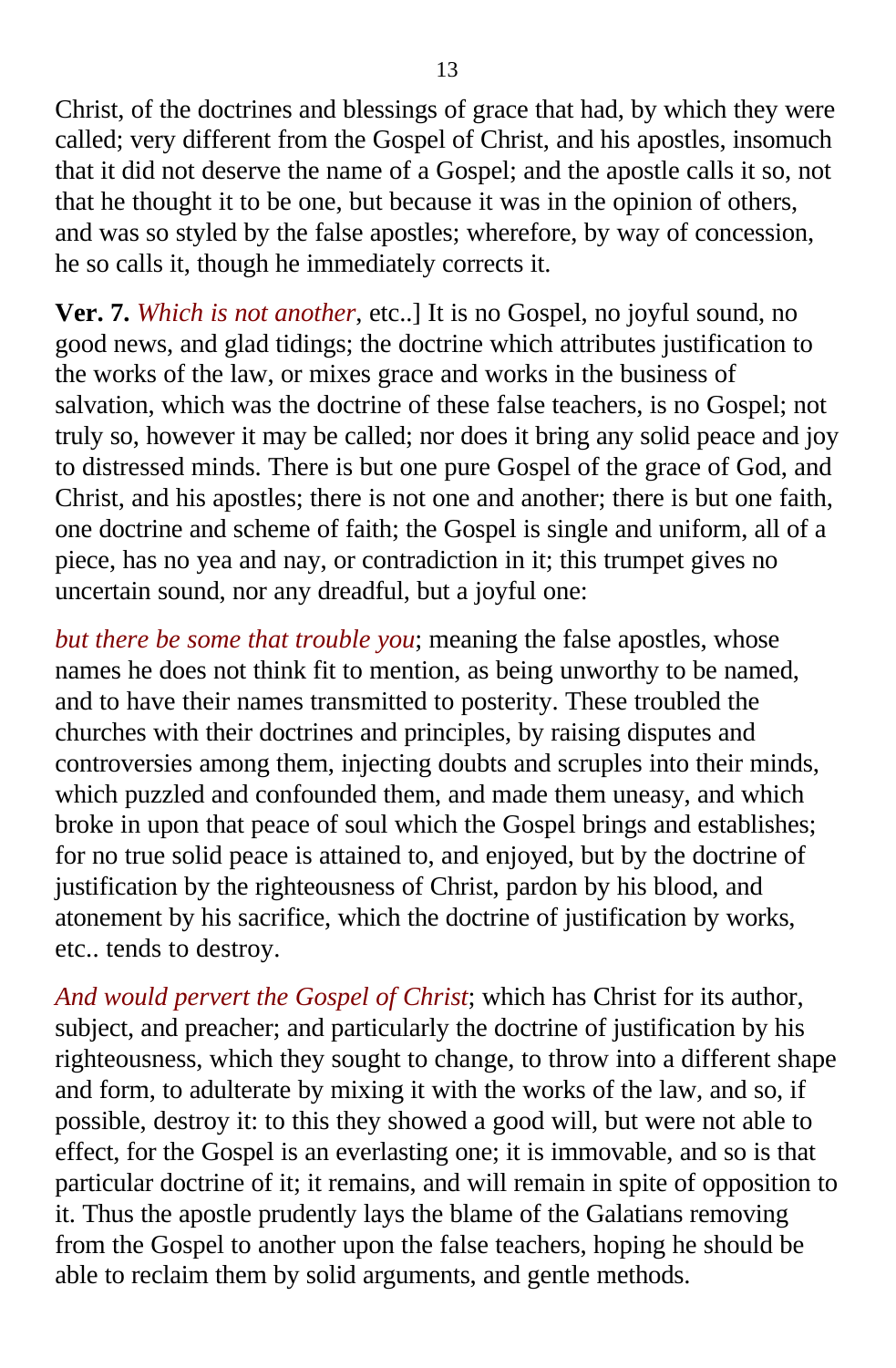**Ver. 8.** *But though we, or an angel from heaven*, etc..] The apostle, in order to assert the more strongly the truth, purity, and perfection of the Gospel, as preached by him; and to deter persons from preaching another Gospel, and others from receiving it, supposes a case impossible; and, in such a case, denounces his anathemas. It was not possible, that he, or any of his fellow apostles, who had been so clearly led and so fully established in the Gospel of Christ, and of which they had had such a powerful and comfortable experience in their souls, could ever preach one different from it; nor was it possible that a good angel, one that is in heaven, that always beholds the face of God there, is ever ready to do his will, as he never could be employed by God in publishing another, so he never would; and yet, was it possible or such a thing to be done by such men, or such an angel, he or they would deserve the curse of God and men; their having the highest names, or being of the highest character, and in the highest office and class of beings, would not screen them; and therefore how should the false apostles, and those who followed them, ever think to escape, since even these would not, should they

*preach any other Gospel unto you than that which we have preached unto you*; that is, not only anyone that is contrary to it, but any one besides it; for such was the perfection of the Gospel, as preached by the apostle, who declared the whole counsel of God, and kept back nothing that was profitable to the churches, that no addition could, or might be made unto it:

*let him be accursed*, or "anathema"; (see  $\frac{4602}{2}$ 1 Corinthians 16:22) which may respect his excommunication out of the church, and his sentence of condemnation by Christ at the last day; and the sense be this, let him be ejected from the ministry of the word, degraded from his office, and cast out of the church; let him be no more a minister, nor a member of it; and let him be abhorred of men, and accursed of Christ; let him hear the awful sentence, "go ye accursed", etc..

**Ver. 9.** *As we have said before, so say I now again*, etc..] Either when he first preached the Gospel among them; or rather referring to what he had just now said, which he repeats with some little alteration; as if any, men, or angels, be they of what name, figure, rank, or office whatever,

*preach any other Gospel unto you, than that ye have received*; and as the apostle thought, readily, willingly, sincerely, and heartily, in the love of it; assenting to the truth, feeling the power of it, and openly professing it: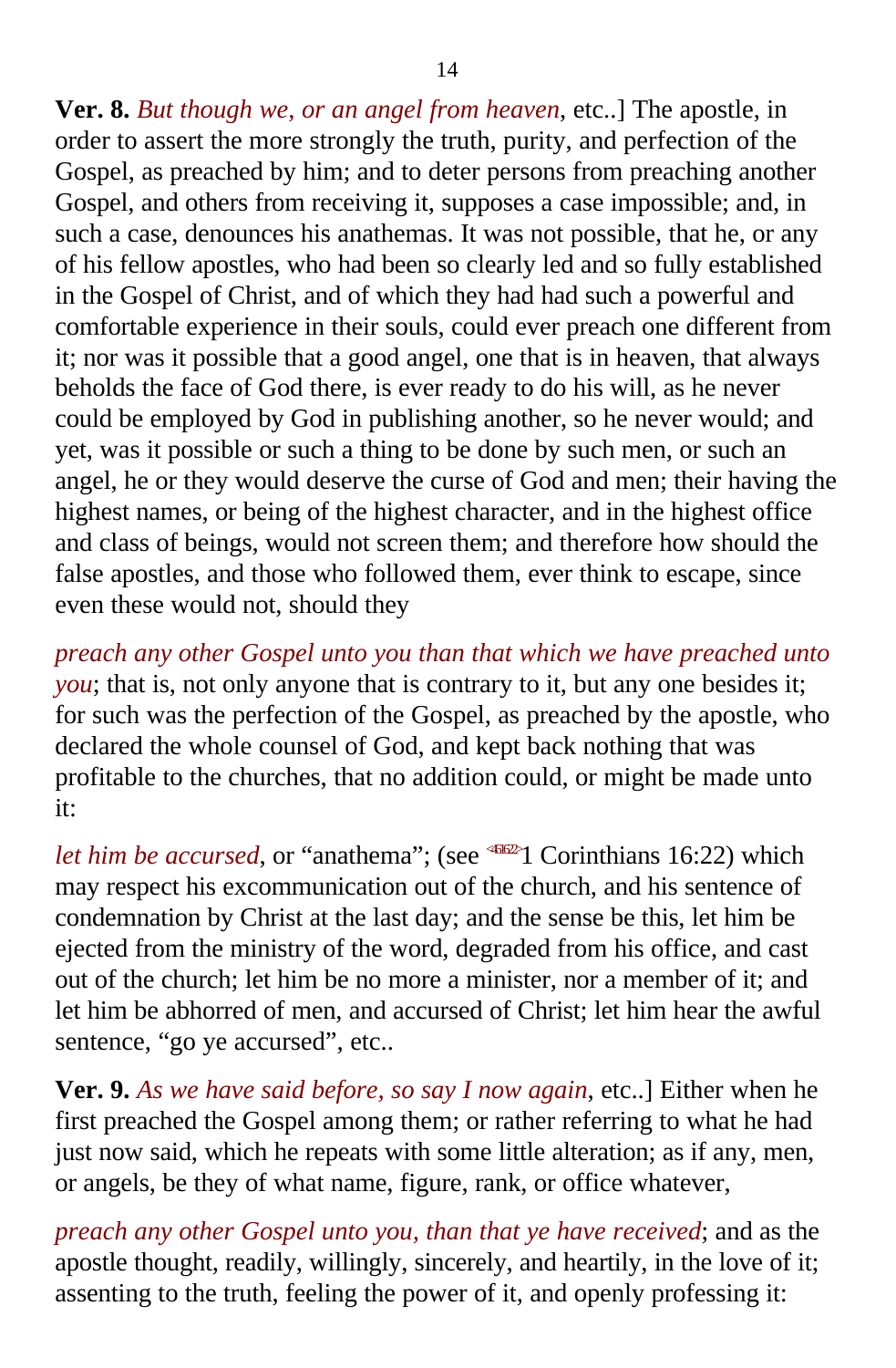*let him be accursed*; which he repeats, for the more solemn asseveration and confirmation of it; and to show that this did not drop from his lips hastily and inadvertently; nor did it proceed from any irregular passions, or was spoken by him in heat, and in an angry mood, his mind being ruffled, disturbed, and discomposed; but was said by him in the most serious and solemn manner, upon the most thoughtful and mature consideration of the affair.

**Ver. 10.** *For do I now persuade men, or God*? etc..] To "persuade", is to teach; (see  $4480\text{A}$  Acts 18:4,  $475\text{B}$  2 Corinthians 5:11) the sense of which, with respect to men, is easy, but, with regard to God, difficult; and indeed cannot be applied to him, consistent with his divine perfections; and therefore something must be understood, and which may be supplied either thus, "do I now persuade", you or others, that "men or God" are to be hearkened to? not men, but God; the apostle did not teach them to hearken either to himself, or any of the other apostles, Peter, James, and John, any further than as he and they preached the pure Gospel of Christ; but should they do otherwise, they were not to be attended to, but God, who spake by his Son; or Christ, who is God as well as man; who is the great prophet in the church, a son in his own house, whose voice is to be hearkened to in all matters of doctrine, worship, and duty: or thus, "do I now persuade" you, to obey "men or God"; not men, but God; he did not teach them to regard the traditions of the elders, or to obey the commandments of men, but, on the contrary, the ordinances of Christ, who is the one Lord, and only master, whose orders are to be observed: or thus, "do I now persuade", to trust in "men or God?" to believe in the one or the other; not in men, in the wisdom, strength, riches, and righteousness of men, but in the living God; in the grace of God, and in the blood, righteousness, and sacrifice of Christ: or thus, "do I persuade" for the sake of "men, or God?" not for the sake of gaining honour, glory, and applause from men, as the Pharisees and false apostles did, but for the glory of God, the hour of Christ, and the good of immortal souls: or else not persons, but things are meant, by men and God: and the sense is, that the apostle taught and persuaded men to believe, not things human, but divine; he did not preach himself, or seek to set up his own power and authority over men; or set forth his eloquence, learning, parts, and abilities; or to gain either applause or riches to himself; he did not teach human wisdom, the vain philosophy of the Gentiles, and opposition of science, falsely so called; nor the traditions of the elders, nor the commandments of men; nor the power and purity human nature, or the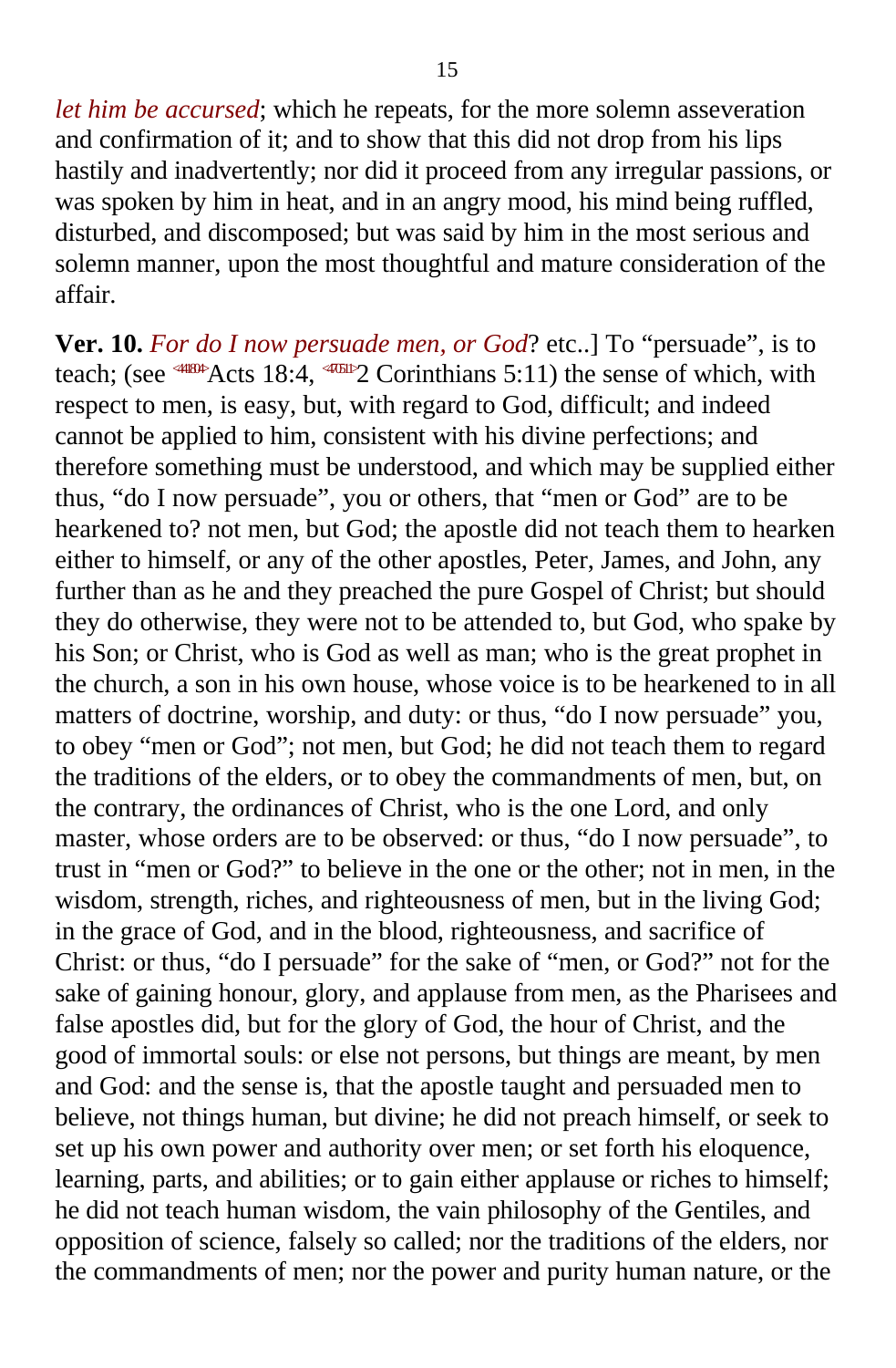righteousness of man: but delivered things divine; he persuaded to things concerning God, and the kingdom of God; (see  $44908$ Acts 19:8) he taught, that without the regenerating grace of the Spirit of God, no man should see, and without the justifying righteousness of Christ, no man should enter into the kingdom of heaven, as his Lord had done before him; he preached the things concerning the grace and love of God, the person and offices of Christ, and the Spirit's work of regeneration and sanctification: the word "now", refers to all the time since his conversion, to the present: before his call by grace, he persuaded persons to hearken to men, to obey the traditions of the elders, to trust in their own righteousness for justification before God; but now he saw otherwise, and taught them to lay aside everything that was human, and to believe in God, trust in and depend on his justifying righteousness; and this he did, without any regard to the favour and affection of men, as appears from what follows:

*or do I seek to please men*? no, he neither pleased, nor sought to please them; neither in the matter of his ministry, which was the grace of God, salvation by a crucified Christ, and the things of the Spirit of God; for these were very distasteful to, and accounted foolishness by the men of the world; nor in the manner of it, which was not with excellency of speech, or the enticing words of man's wisdom, with the flowers of rhetoric, but in a plain and simple style. There is indeed a pleasing of men, which is right, and which the apostle elsewhere recommends, and was in the practice of himself; (see  $\triangleleft$ EEPRomans 15:2,  $\triangleleft$ EEP1 Corinthians 10:33). This proceeds from right principles, by proper ways and means, and to right ends, the glory of God, the good, profit, edification, and salvation of men; and there is a pleasing of men that is wrong, which is done by dropping, concealing, or corrupting the doctrines of the Gospel, to gain the affection and applause of men, and amass wealth to themselves, as the false apostles did, and who are here tacitly struck at; a practice the apostle could by no means come into, and assigns this reason for it:

*for if I yet pleased men, I should not be the servant of Christ*: formerly he had studied to please men, when he held the clothes of those that stoned Stephen, made havoc of the church, hating men and women to prison; and went to the high priest, and asked letters of him to go to Damascus, and persecute the followers of Christ, thereby currying favour with him; but now it was otherwise, and he suggests, that was this his present temper and conduct he should have continued a Pharisee still, and have never entered into the service of Christ; for to please men, and be a servant of Christ, are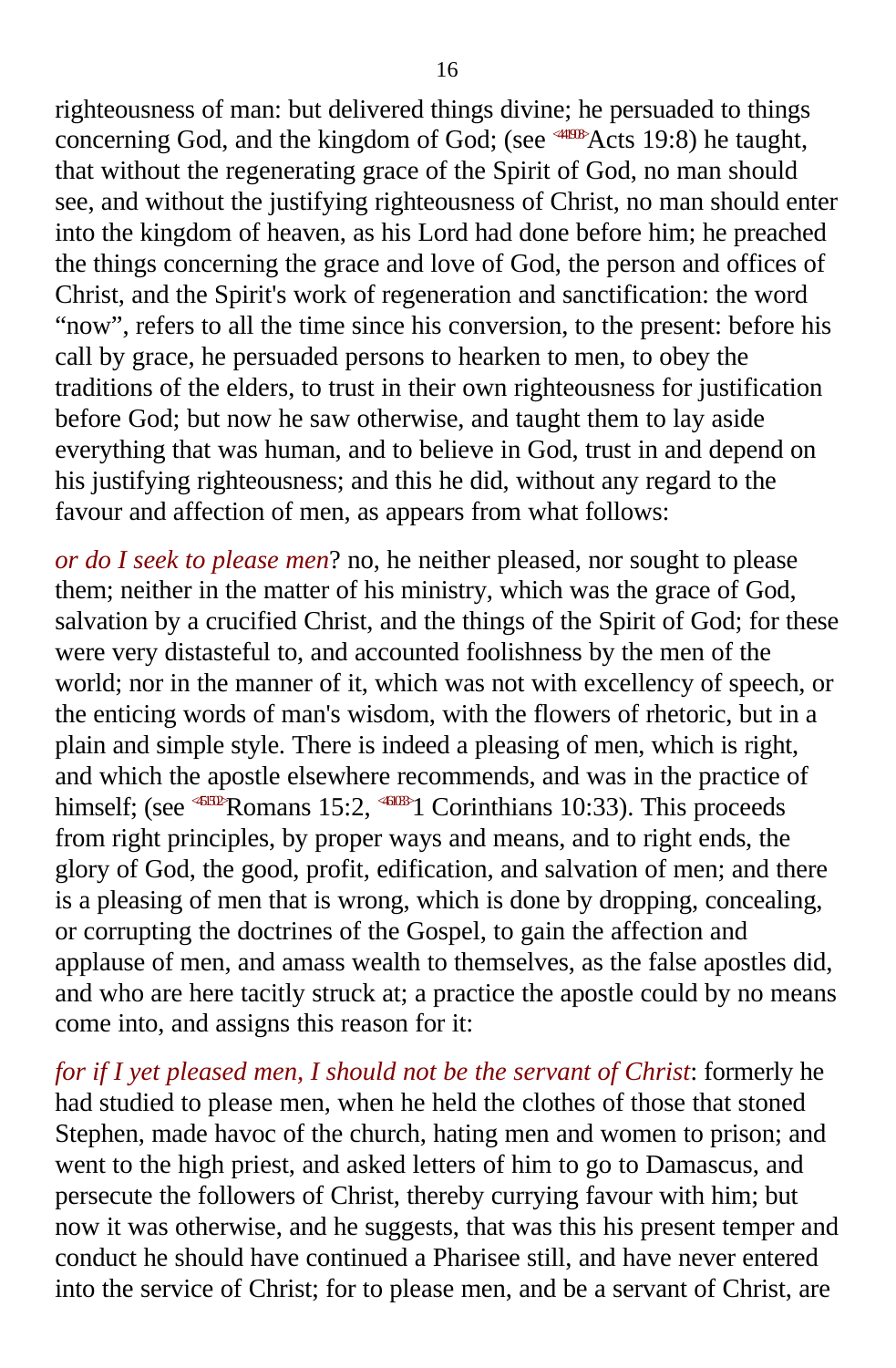things inconsistent, incompatible, and impracticable; no man pleaser can be a true faithful servant of Christ, or deserve the name of one: the apostle here refers to his office as an apostle of Christ, and minister of the Gospel, and not to his character as a private believer, in which sense every Christian is a servant of Christ; though to men is even contrary to this; for no man can serve two masters, God and the world, Christ and men. The Septuagint version of ( $\sqrt{2505}$ Psalm 53:5) is, "for God hath scattered the bones",  $\alpha v \psi \rho \omega \pi \alpha \rho \epsilon \sigma \kappa \omega v$ , "of men pleasers", to which agree the Syriac and Arabic versions.

**Ver. 11.** *But I certify you, brethren*, etc..] Though the Galatians had gone such lengths with their false teachers, yet the apostle still calls them "brethren"; as hoping well of them, that they were born of God, did belong to his family, and were heirs of the grace of life; and this he the rather makes use of, to show his affection to them, and to engage their attention to the assurance he gives, of the divine original and authority of the Gospel preached by him; which though they formerly knew and believed, yet through the insinuations of the false apostles, were drawn into some doubts about it: wherefore he declares in the most solemn and affectionate manner,

*that the Gospel which was preached of me, is not after man*. Their guides that were leading them wrong, did not presume to say, that the Gospel was after man, for they themselves pretended to preach the Gospel; but that the Gospel preached by the apostle had no other authority than human, or than his own to support it: wherefore he denies that it was "after man"; after the wisdom of man, an human invention and contrivance, a device and fiction of man's brain; nor was it after the mind of man, or agreeably to his carnal reason, it was disapproved of by him, and beyond his capacity to reach it; nor was it of his revealing, a discovery of his; flesh and blood, human nature, could never have revealed it; nor is it in the power of one man to make another a minister of the Gospel, or to give him or himself success in the ministration of it, but the whole is of God.

**Ver. 12.** *For I neither received it of man*, etc..] Not from Gamaliel, at whose feet he was brought up; he received the law from him, and knowledge in the Jews' religion, and in the traditions of the elders, but not a whit of the Gospel; on the contrary, he received prejudices against it from him, or was strengthened in them by him; no, nor from the apostles of Christ neither, whom he saw not, had no conversation with for some years,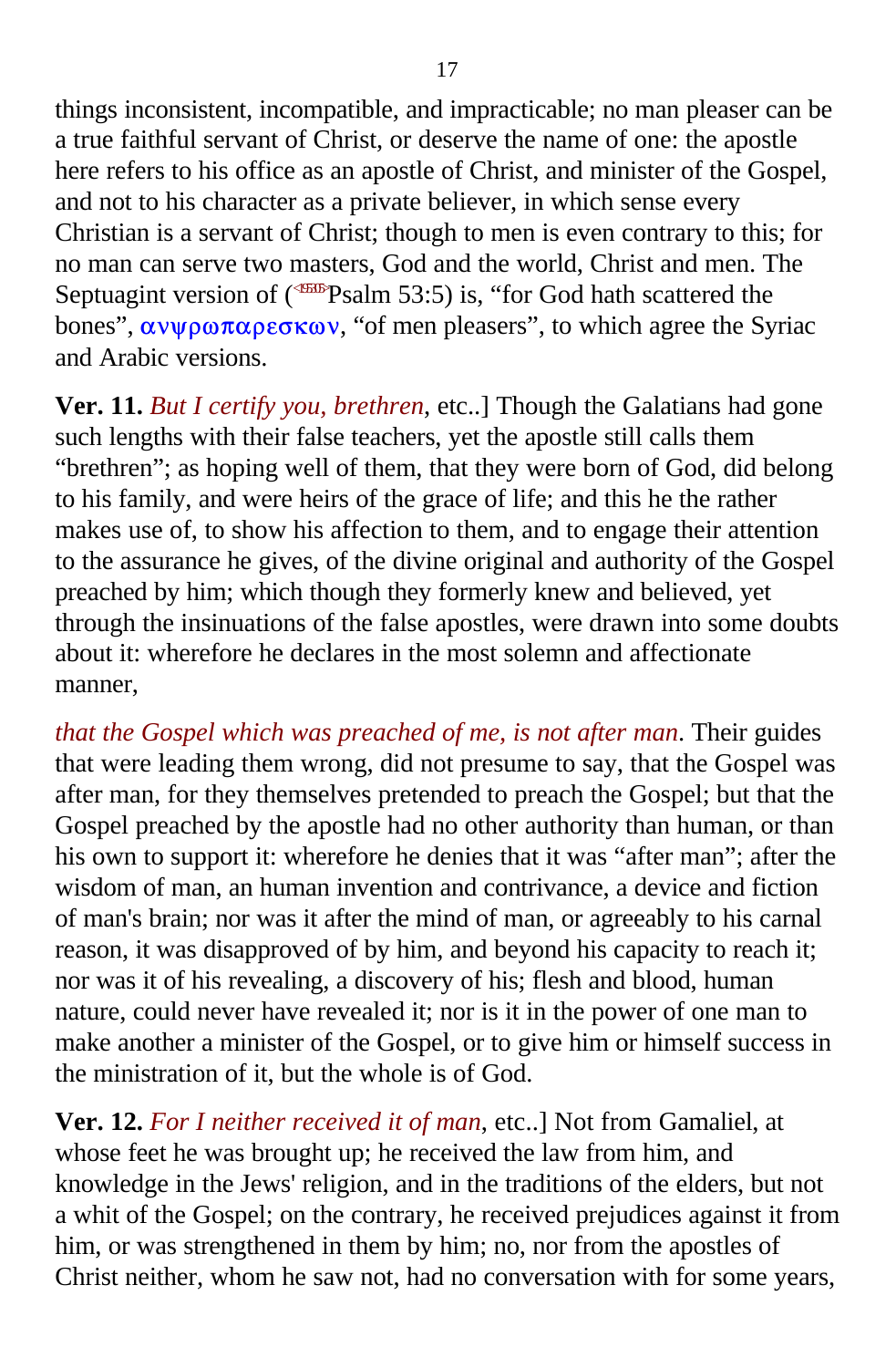after he was a preacher of the Gospel, and therefore did not receive it at their hands; no, nor from Ananias, nor any other man:

*neither was I taught it*: that is, by man; he did not learn it of men, as men learn law, physics, logic, rhetoric, natural philosophy, and other things at school:

*but by the revelation of Jesus Christ*; meaning, not through Christ being revealed to him by the Father, as in  $\left( \frac{48016}{6} \text{Galatians} 1:16 \right)$  though it is a sense not to be overlooked; but by Christ, the revealer of it to him; and regards either the time of his rapture into the third heaven, when he heard words not to be uttered; or rather since that is not so certain when it was, the time of his conversion, when Christ personally appeared unto him, and made him a minister of his Gospel; and immediately from himself, without the interposition, or use of any man, or means, gave him such light into it, and such a furniture of mind for the preaching of it, that he directly, as soon as ever he was baptized, set about the ministration of it, to the admiration of the saints, and confusion of the enemies of Christ. These words furnish out another proof of the deity of Christ; for if the Gospel is not after man, nor received of, or taught by man, but by Christ, then Christ cannot be a mere man, or else being by him, it would be by man; and which also confirms the authority and validity of the Gospel, and carries in it a strong reason for the apostle's anathematizing all such as preach any other.

**Ver. 13.** *For ye have heard of my conversation in time past*, etc..] His manner and course of life, in his state of unregeneracy, how diametrically opposite his education and behaviour, his principles and practices, were to the Gospel; which show that he had not received it, nor was he taught it of men. This they might have heard of, either from himself, when he first preached among them, who was very free to acknowledge his former sins and errors; or from the Jews, who were scattered abroad in the several countries; and it may be, from them, who were forced to fly to strange cities, and perhaps to some in Galatia, on account of his persecution: now his life and conversation, before his conversion, were spent

*in the Jews' religion*; or "in Judaism". He was born of Jewish parents, had a Jewish education, was brought up under a Jewish doctor, in all the peculiarities of the Jewish religion, and so could have received no hints, not in a notional way, of the truths of the Gospel; which he might have done, had he been born of Christian parents, and had had a Christian education: besides, he was brought up in the religion of the Jews, not as it was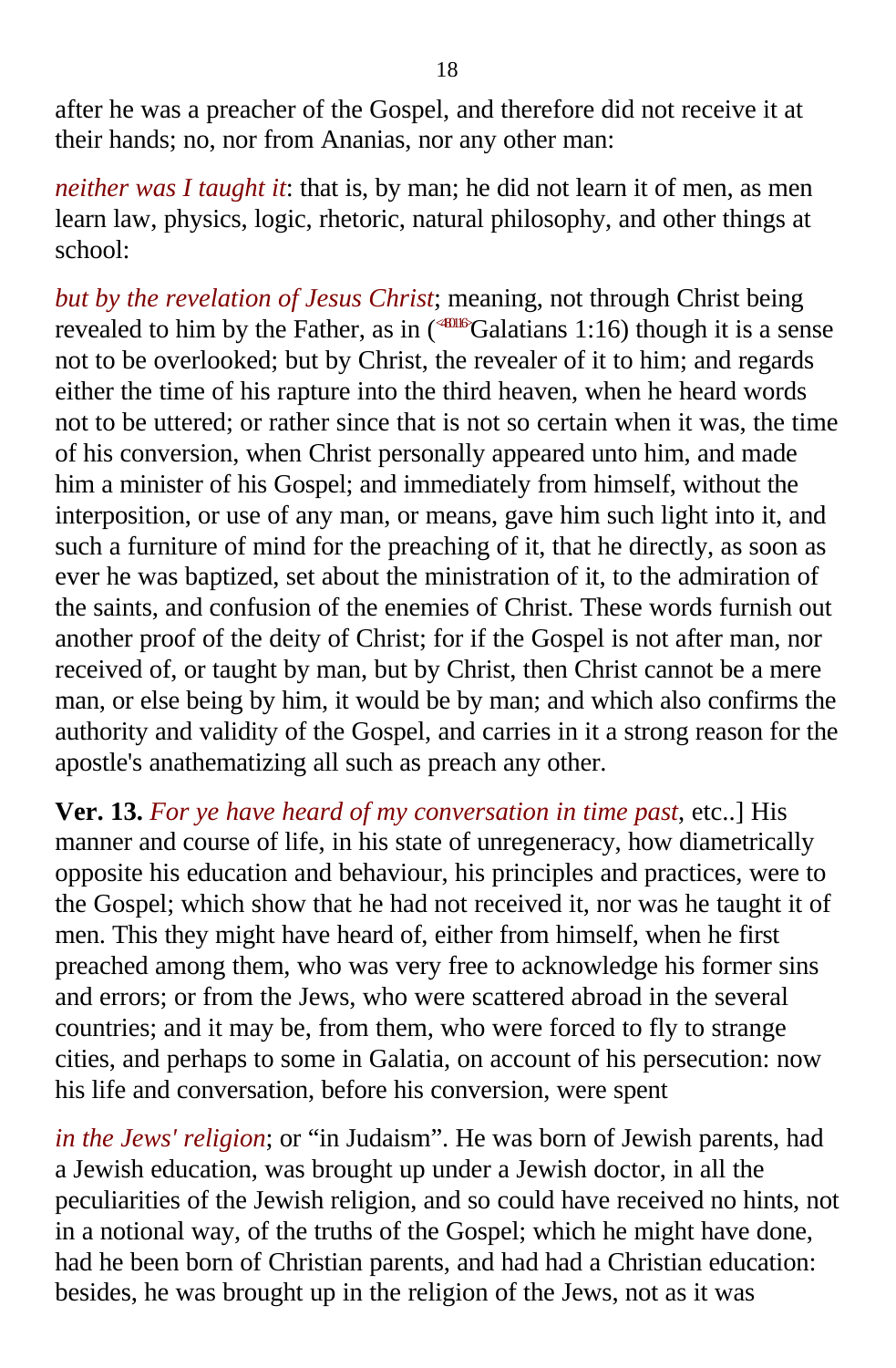founded and established by God, but as it was corrupted by them; who had lost the true sense of the oracles of God committed to them, the true use of sacrifices, and the end of the law; had added to it a load of human traditions; placed all religion in bare doing, and taught that justification and salvation lay in the observance of the law of Moses, and the traditions of the elders: add to this, that he was brought up in the sect of the Jewish religion, Pharisaism, which was the straitest sect of it, and the most averse to Christ and his Gospel; so that he could never receive it, or have any disposition to it from hence; so far from it, that he appeals to the Galatians, as what they must have heard,

*how that beyond measure I persecuted the church of God*; which he now knew, and believed to be the church of God; though then he did not, but rather a synagogue of Satan; and this he mentions, as an aggravation of his sin, under a sense of which he was humbled all his days: when he is said to persecute it "beyond measure", the meaning is not, as if there were any lawful measure, or due bounds of persecution, but that he persecuted the saints in a most violent and outrageous manner, beyond all others that were concerned with him: the church of God at Jerusalem is particularly designed, and the members of it, the disciples of Christ; whom he hated, and committed to prison, and breathed out threatenings and slaughter against, and destroyed: wherefore it follows, and wasted it; or destroyed it; as much as in him lay, he sought to do it, though he was not able to effect it entirely; he made havoc of it, dispersed its members, caused them to flee to strange cities, persecuted them to death, gave his voice against them to have them punished and put to death: such an aversion had he to the followers of Christ, and the Christian doctrine.

**Ver. 14.** *And profited in the Jews' religion*, etc..] Or "in Judaism"; and the more he did so, or was versed in, and wedded to their principles, the more violent a persecutor he was. He was under a very considerable master, Gamaliel, a Rabbi of great note among the Jews; and he himself a youth of uncommon natural abilities, so that his proficiency in Jewish learning was very great; even, as he says,

*above many my equals in mine own nation*: not proselytes in other nations, but such as were natives of his own country: or were "in his own kindred", his near relations, who were his contemporaries, of the same age with him; and very modestly he says "many", not "all":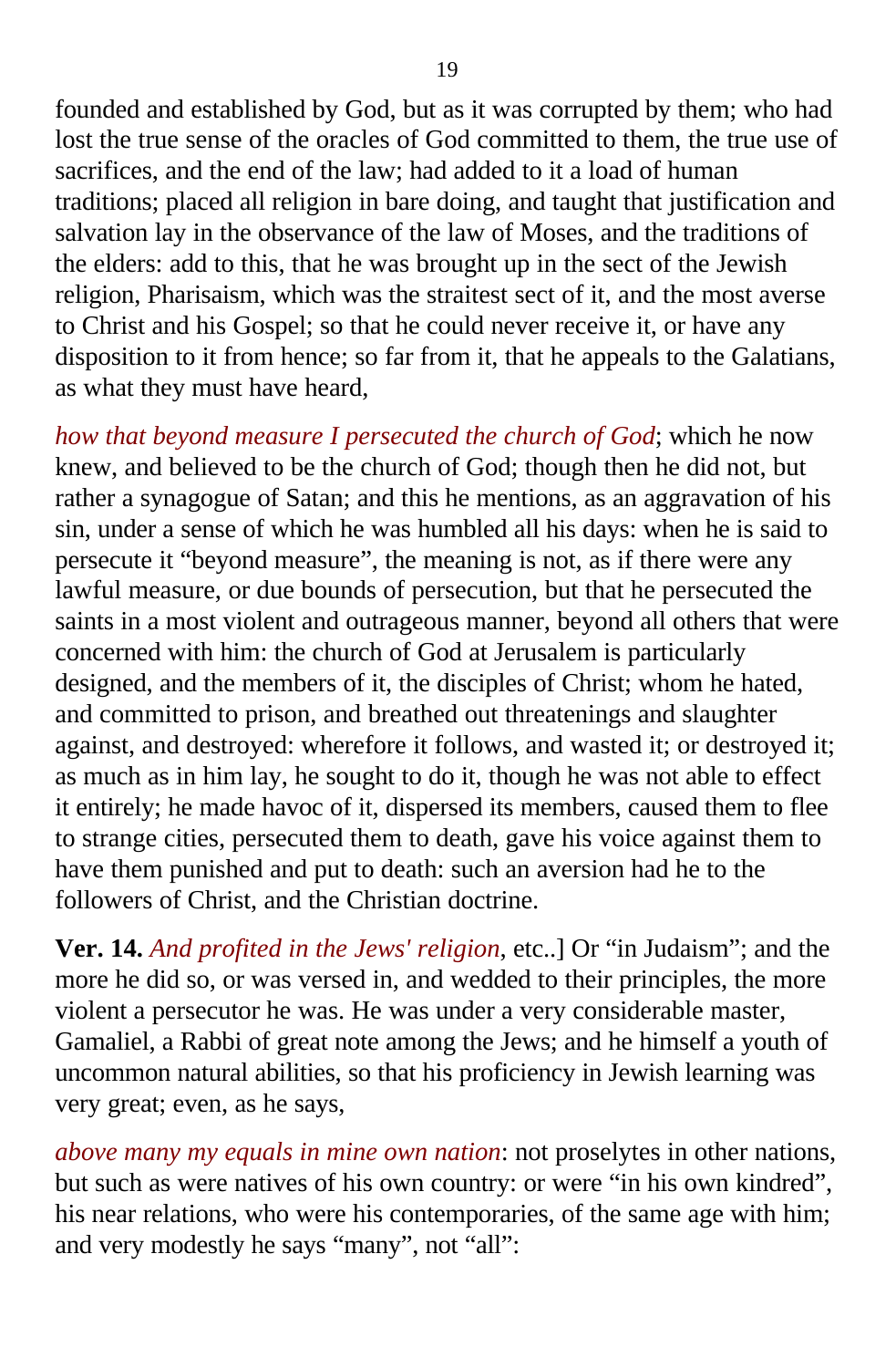*being more exceedingly zealous of the traditions of my fathers*: he had a zeal, but, not according to knowledge; and a greater degree of it than the rest of his countrymen; and that not so much for the written law delivered to his fathers, as for the oral law, the traditions and customs of his ancestors; which had been handed down, as they pretended, from one to another, and were now swelled to an almost infinite bulk; and mean the traditions of the elders, condemned by Christ, as making void the commandments of God: now his close attachment to, and eager zeal for these traditions, put him upon using more violent measures in persecuting the saints, and further off from the Gospel of Christ: and now from this account of himself it is a clear point, that during this period of his life he could never have received the Gospel from men, which is his view in giving it.

**Ver. 15.** *But when it pleased God*, etc..] Here begins his account of his conversion, and call to the ministry; all which he ascribes entirely to the sovereign good pleasure, and free grace of God:

*who separated me from my mother's womb*. By his "mother" is meant, not in an improper and figurative sense, the Jewish church, or the old synagogue, the mother of all its members; the Jerusalem which then was, and was in bondage with her children; from which bondage, blindness, ignorance, superstition and bigotry, he was delivered, when called by grace: nor the church at Antioch, which is never called a mother church; and though he was by that church, with Barnabas, separated for the work of the ministry, yet not from it: but by his "mother", without a figure is meant, his real natural mother, whose name is said to be Theocrita; and this separation from her womb is to be understood either of that distinction made of him in Providence, as soon as born; which not only took him, and safely brought him out of his mother's womb, but ever since took special care of him, and saved and preserved him to be called; for all the chosen vessels of salvation are distinguished from others, in a providential way; they are more under the special care of Providence than others are, even whilst in a state of unregeneracy; God's eye of Providence is upon them, his heart is towards them, he waits upon them to be gracious to them, and many are the remarkable appearances of Providence for them; (see  $\sqrt{229}$ Psalm 22:9,10). Or rather this designs divine predestination, which is a separation, a setting apart of persons, for such and such purposes, as here of the apostle; and the eternity of it, it being very early done, from his mother's womb; whilst he was in it, before he was born, and had done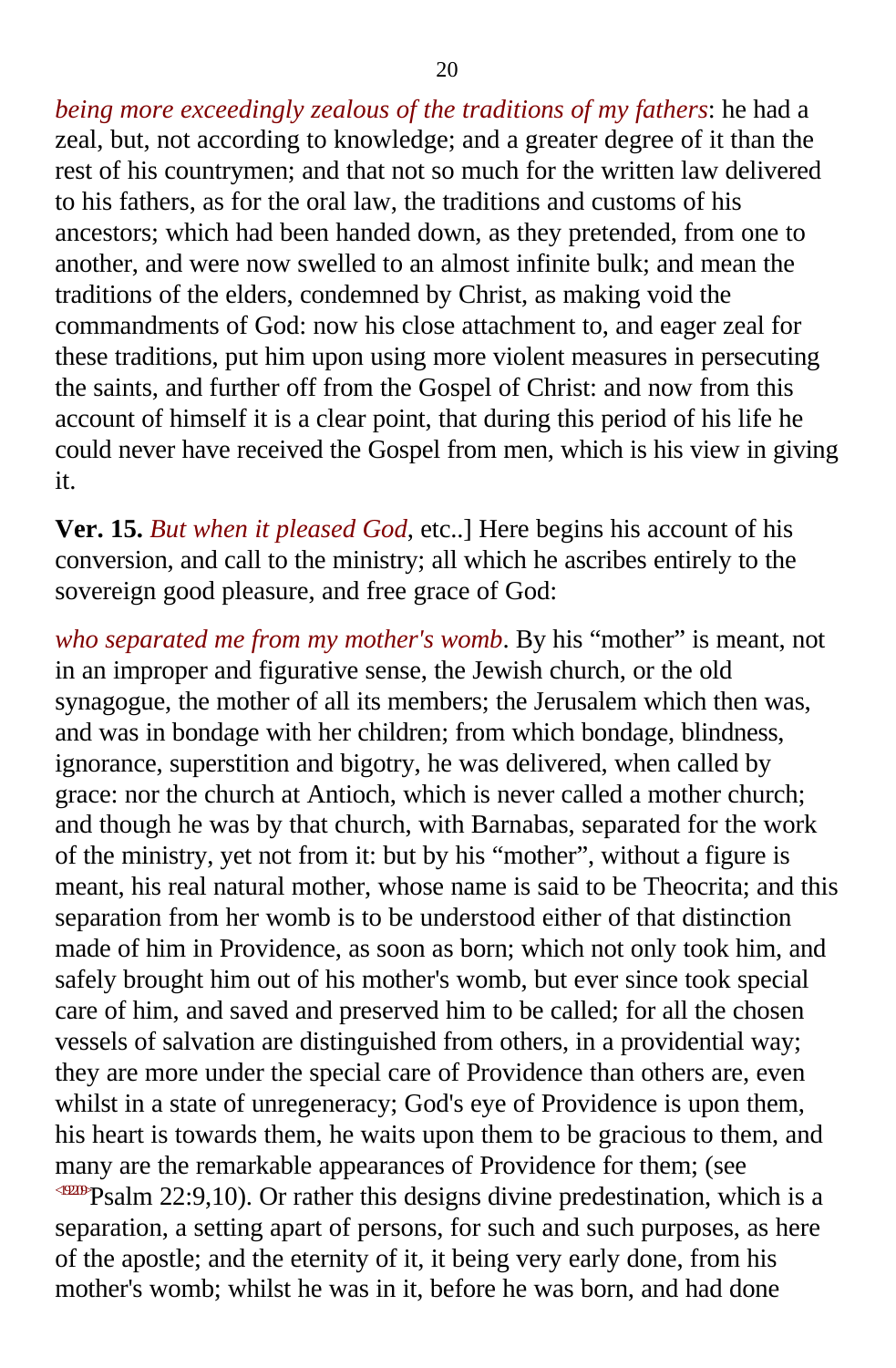either good or evil; from the beginning of time, from the foundation of the world, and before it, even from eternity: all which phrases express the same thing, and intend either his predestination to grace and glory, to holiness and happiness, to sanctification of the Spirit, and belief of the truth, and to the obtaining the glory of our Lord Jesus Christ; or his predestination to apostleship, to the work of the ministry, to the Gospel of Christ, to which he was separated in eternity, and in time; reference seems to be had to  $($ <sup>4005</sup> Jeremiah 1:5) or indeed both, and his separation or predestination to both was owing to the sovereign will and good pleasure of God, as was also his after call:

*and called me by his grace*; which follows upon separation, as it does on predestination, in  $($   $\triangleleft$ EXED Romans 8:30) and is to be interpreted either of his call at conversion, by powerful and efficacious grace; when he was called out of Jewish darkness, blindness, and ignorance, into Gospel light and knowledge; out of the bondage of sin, Satan, the law, and traditions of the fathers, into the liberty of Christ; from conversation with the men of the world, among whom before he had it, into the fellowship of Father, Son, and Spirit, angels and saints; out of himself, and off of a dependence on his own righteousness, to trust in Christ: in a word, he was called into the grace of Christ here, into a participation of all the blessings of grace, and to eternal glory by him hereafter; which call was not of men, but of God, as the efficient cause of it; and by his grace, as the moving and procuring cause of it, and without the use of means, the word, which is the ordinary way in which God calls his people; so that it is plain his first light into the Gospel, was not of man, nor so much as by the means of man: or this call may respect his call to the ministry, which was at the same time he was effectually called by grace; and which also was not of man, nor of himself; he did not thrust himself into this work, but God called him; and that of his mere grace and good will, without any respect to any merits, deserts, or qualifications in him.

**Ver. 16.** *To reveal his Son in me*, etc..] This clause stands in connection with that in the preceding verse, "but when it pleased God"; the revelation of Christ in the apostle being the mere fruit and effect of God's will and pleasure: some versions read it "by me", making the apostle to be the instrument and means, by whom God revealed his Son Jesus Christ to others, which is a certain truth, but this is rather contained in the following clause: others read it "to me", and which also is true; for Christ was revealed to him in the glory of his person, the fulness of his grace, the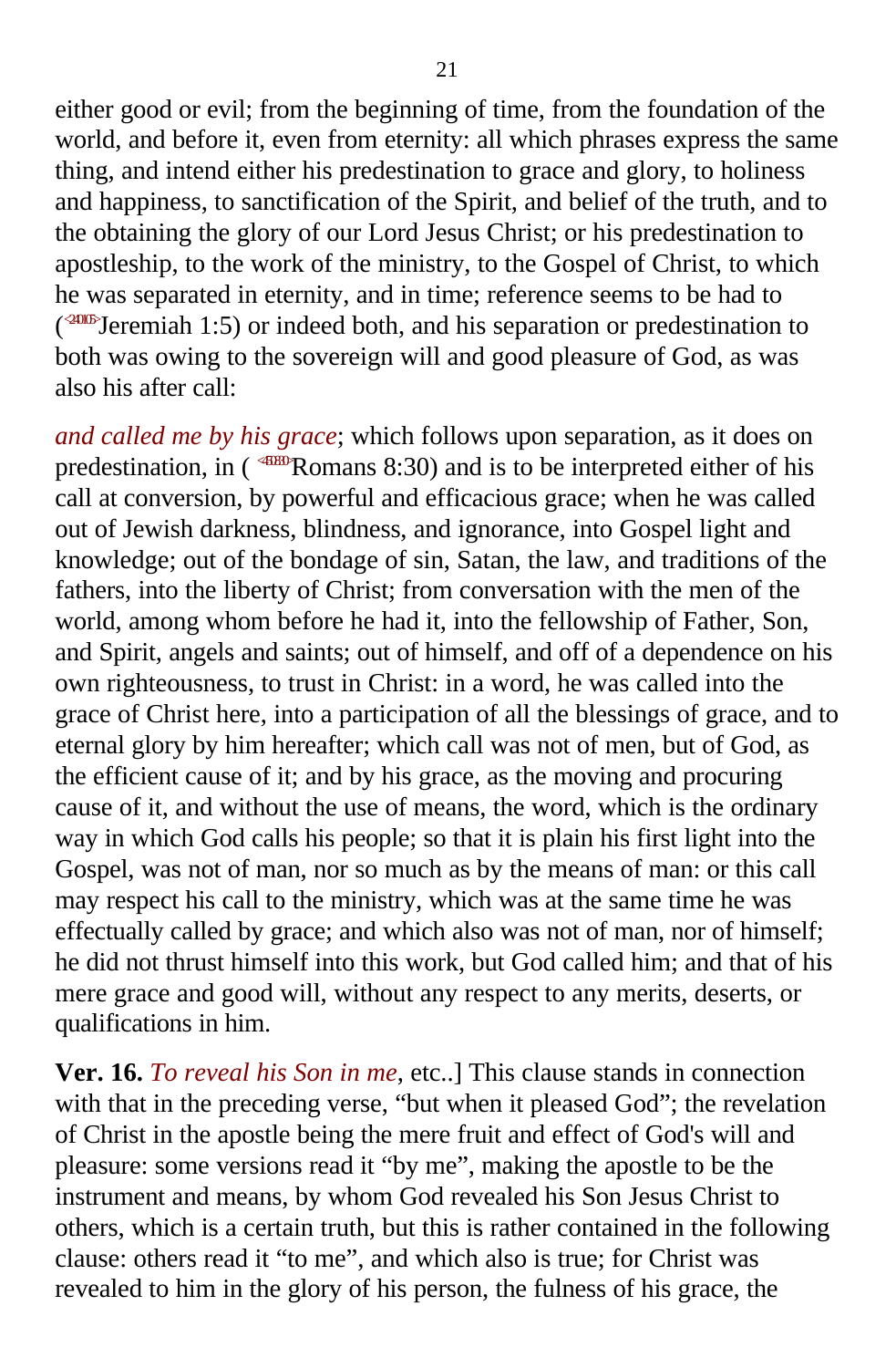necessity, suitableness, and completeness of his salvation; not objectively in the Gospel, or merely notionally, speculatively in the theory of things, but spiritually, experimentally, and savingly; and which is better expressed, and nearer the original, by "in him"; for he had an internal discovery of him as God's salvation, and of his interest in him as such; Christ was formed in him, his Spirit was put within him, his grace was implanted in him; he lived and dwelt in his heart by faith, as the Son in his own house; he was known unto him, as Christ in him the hope of glory: now the end of all this, of his separation from mother's womb, of his call by the grace of God, of the large revelation of Christ to him, and in him was,

#### *that*, says he,

*I might preach him among the Heathen*; as he did: Christ was the subject of his ministry; the things respecting his person, as that he was very God, the Son of God, God and man in one person the things respecting his office, as that he is the only Mediator between God and man, the prophet of the church, the high priest over the house of God, and King of saints; the doctrines of his grace, and which concern his obedience, sufferings, and death; as that peace and pardon are by his blood, justification by his righteousness, reconciliation and satisfaction by his sacrifice, and eternal life and complete salvation alone by him; all which is evangelizing, or preaching good news and glad tidings to sensible sinners: the persons to whom he was to preach these things, and did, were "the Heathen", or Gentiles; he was a chosen vessel for this purpose; Christ, when he called him, sent him to them; the work he was to do, and did, lay chiefly among them; hence he is called an apostle, and teacher of them:

*immediately I conferred not with flesh and blood*; which some understand of carnal reason, and that he did not stand reasoning and debating the matter with himself, whether it would be for his credit and reputation, for his worldly interest and advantage, to enter upon the ministry of the word; whether it would be advisable to expose himself, by so doing, to reproach and persecution; but immediately, as soon as he was called by grace, and Christ was revealed in him, he set about it: others, by "flesh and blood", understand carnal men; and others his countrymen the Jews, and those of them that were his relations, his own flesh; but rather men in general are intended, any whatever, and especially the apostles; whom, he afterwards says, he had no conversation with, upon his first setting out in the ministry. It is usual with the Jews to call men, in distinction and opposition to God,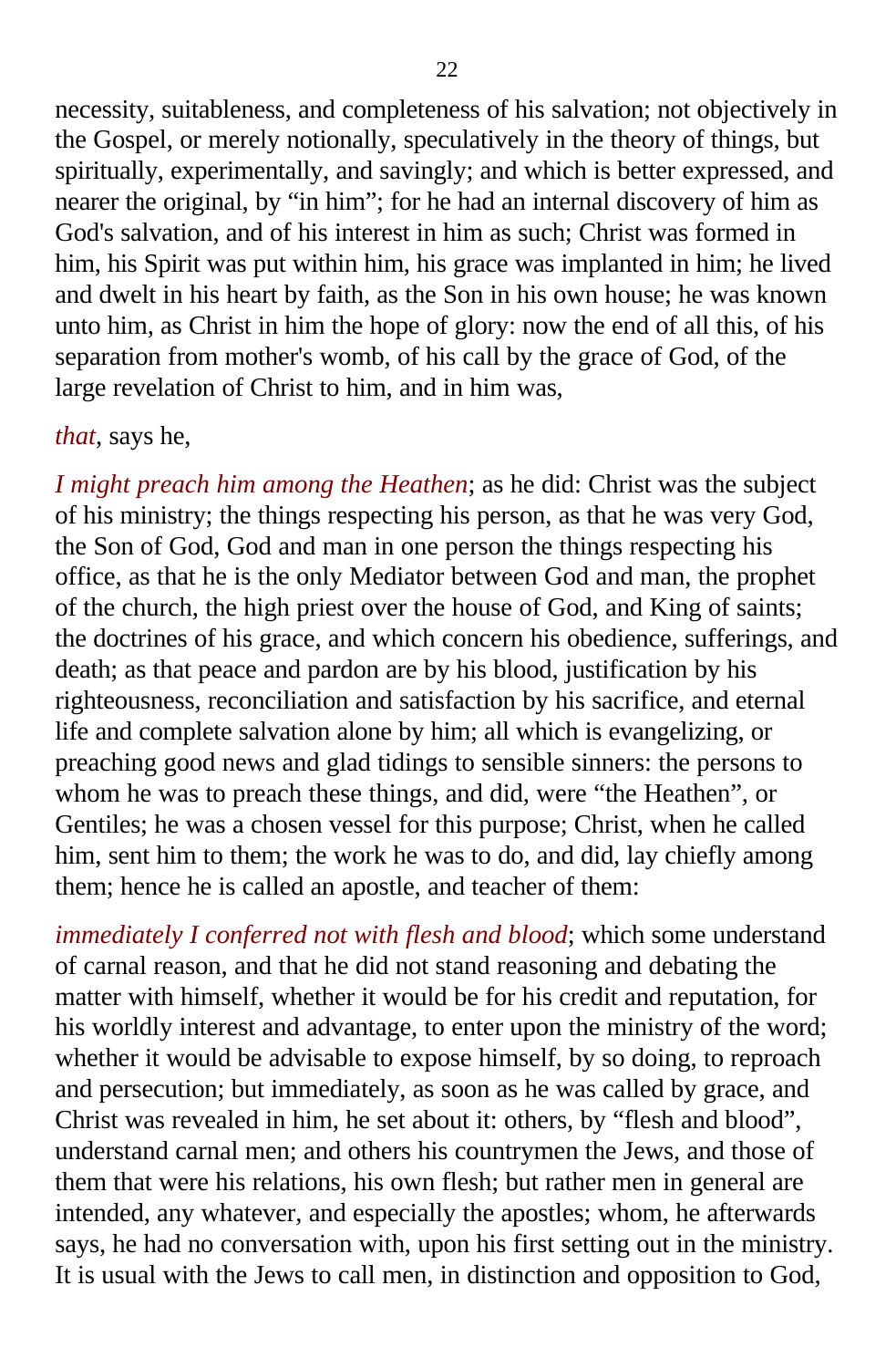µdw rçb, "flesh and blood". Infinite almost are the examples that might be given thereof out of their writings. (See Gill on "«MOTEM at the w 16:17"). (See Gill on  $\sqrt[4062]{\text{Ephesians 6:12"}}$ ).

**Ver. 17.** *Neither went I up to Jerusalem*, etc..] That is, immediately, as soon as he was converted, not till three years after, as follows; though by the account which Luke gives of him,  $(402)$ Acts 9:23,26) and by that which the apostle gives of himself,  $(\sqrt{22} \text{:} 17,18)$  it looks as if he went to Jerusalem some little time after his conversion, and before the date here given: and therefore some have thought that he did go up to Jerusalem pretty quickly, when, praying in the temple, he fell into a trance, and was ordered to make haste from thence, and go far hence unto the Gentiles and accordingly he made no stay, did not go to any of the apostles, and neither saw nor conversed with any of them, which is what he here says,

*to them which were apostles before me*. The twelve, who were called, ordained, and sent forth as apostles before he was; for last of all Christ appeared to him, and was seen by him as one born out of due time: his meaning is, not that he was a successor of the apostle's, but that they were instated in the office of apostleship before him; and this he mentions to show that he did not receive the Gospel from men, no not from the apostles themselves; since, upon his conversion, he did not go up to Jerusalem to see any of them, and talk with them; nor did he stand in need of any instructions from them, being immediately furnished sufficiently by Christ himself; nor did his work lie at Jerusalem, nor so much among the Jews as among the Gentiles, and therefore to them he went:

*but I went into Arabia*. This journey of the apostle is wholly omitted by Luke, nor should we have known anything of it, had it not been for this account: how long he stayed there, what he did, and what success he met with among the Arabs are no where related; no doubt but he preached the Gospel to them, and as his ministry everywhere was owned and blessed by God, it may be very reasonably thought it was here at his first setting out in it. The Arabic version reads it, "I went to Balcam", which was a city in Syria; but without any foundation for it; for it was not Syria, but Arabia to which he went. There are three countries which bear the name of Arabia, and which are called to distinguish them from one another, Arabia Petraea, Arabia Deserta, and Arabia Felix; of which (See Gill on "410b Acts 2:11"). It is very likely it was the former of these which the apostle went to, as being nearest to Syria, since from Damascus, the metropolis of Syria, he went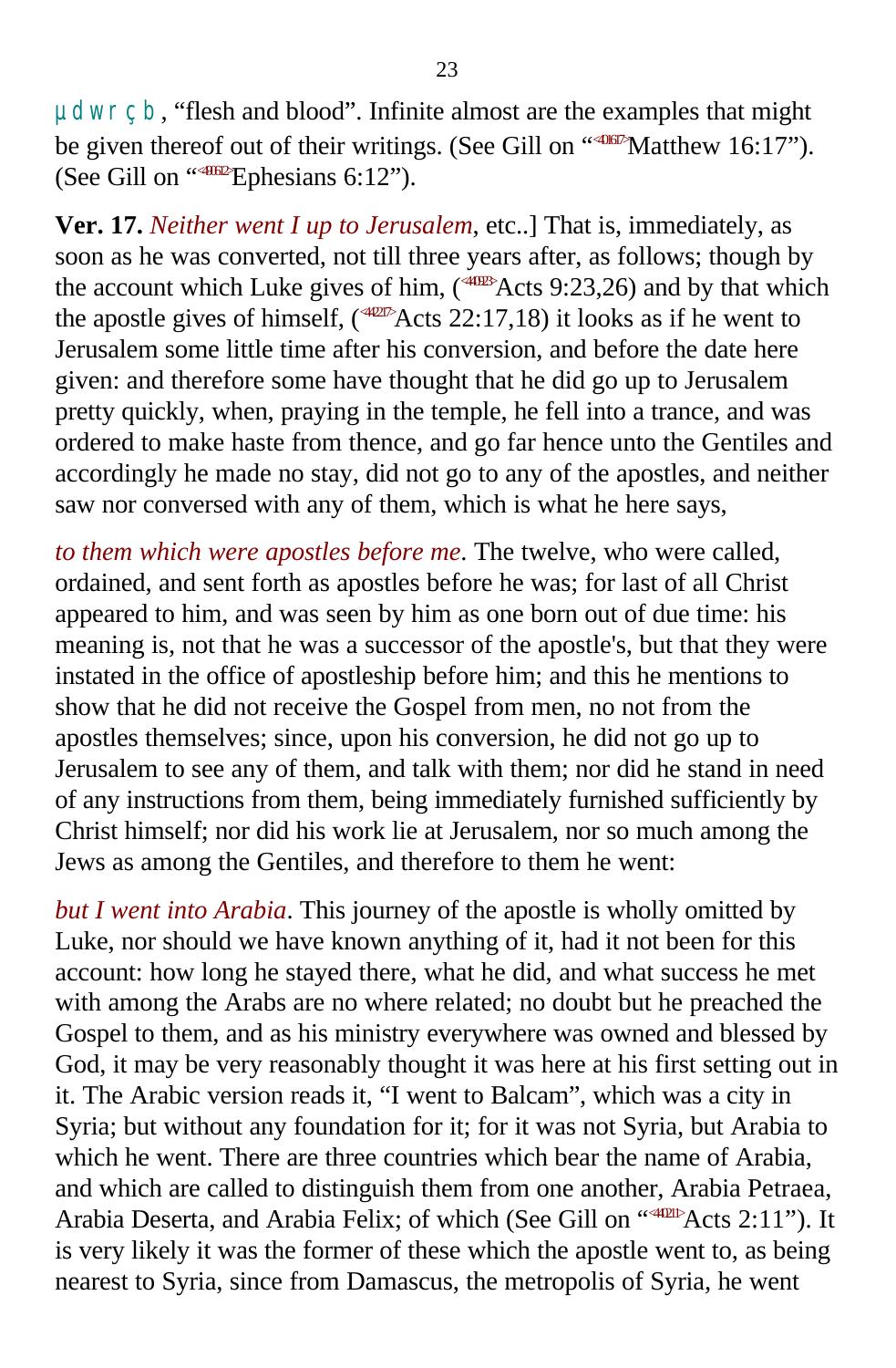<span id="page-23-0"></span>thither; and Damascus itself was at this time under the government of an Arabian king, (see  $\sqrt{4712}$  2 Corinthians 11:32). So Pliny frequently speaks of Arabia as near to Syria, Palestine, and Judea: in one place he says  $<sup>44</sup>$ , Arabia</sup> divides Judea from Egypt; and elsewhere <sup>f5</sup> observes, that Syria is distinguished by many names; for it is called Palestina, where it touches the Arabians, and Judea, and Coele, and Phenice; and Peraea, or the country beyond Jordan, he says, is next to Arabia and Egypt; and on the east of the lake of Asphaltites he places Arabia, that belongs to the Nomades; so likewise Josephus <sup>f6</sup> places Arabia at the east of Peraea, or the country beyond Jordan; and says  $\frac{1}{7}$  in another place, that Arabia borders on Judea, the metropolis of which was Petra, where Aretas the king had his royal palace: Jerom [f8](#page-182-0) likewise observes, that the river Jordan divides Judea and Arabia; so that this country into which the apostle went was not a great way off of Syria and Judea, whither he returned again after some time; which seems to be about the space of three years, by what follows in the next verse, and when he had done the work and will of God in those parts; where doubtless he was the instrument of converting souls, and planting churches, and here it is certain were churches in ages following: in the "third" century were churches in Arabia, mentioned along with the churches in Syria, by Eusebius  $f<sup>19</sup>$ ; in which age lived two famous Arabian bishops, Beryllus and Maximus; and the same historian f<sup>10</sup> reports, that in the times of Dioclesian there were some wonderful martyrs in Arabia, who suffered the most cruel tortures and death, for the sake of Christ: and in the "fourth" century there were Arabian bishops in the Nicene council, and in other synods, as at Jerusalem and Sardica; and in the same century there were bishops of Arabia Petraea, at the synod in Antioch, whose names were Nicomachus and Cyrion: and also in the "fifth" century there were churches and bishops in the same country  $f11$ , not to trace them any further:

*and returned again unto Damascus*; and then it was, that being increased in spiritual strength and knowledge, he proved that Jesus of Nazareth was the true Messiah, to the confusion of the Jews there; which drew upon him their resentment and indignation, so that they took counsel and lay in wait to kill him; but the disciples let him down through a window, by the wall of the city in a basket, and so he escaped them.

**Ver. 18.** *Then after three years I went up to Jerusalem*, etc..] Not three years after his return to Damascus, but after his conversion; and now it was that he moved to become a member of the church at Jerusalem; but they did not care to admit him, fearing that he was not a disciple, till such time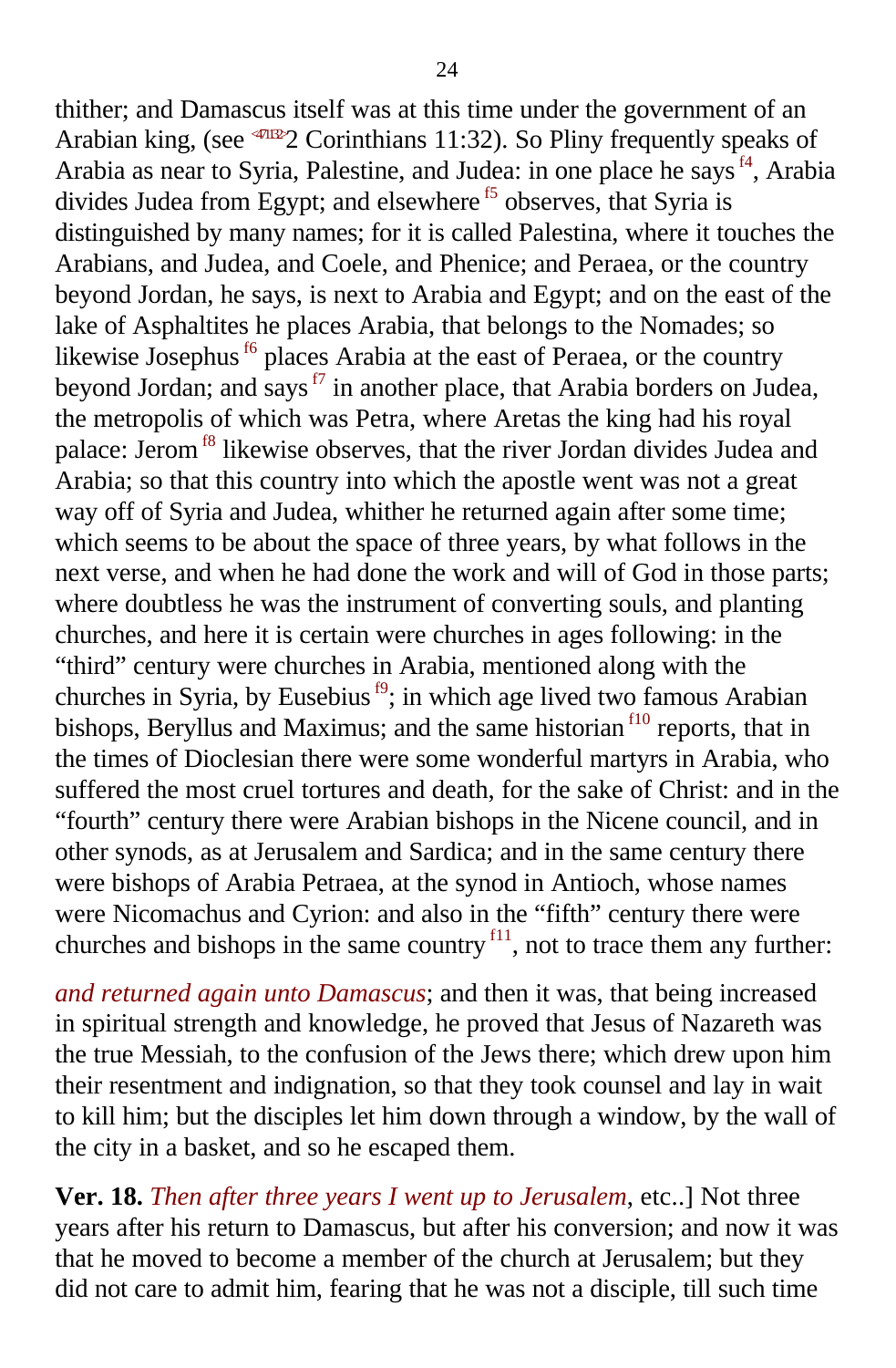that Barnabas took him, and brought him to the Apostles Peter and James, and related his conversion and his boldness in preaching the Gospel at Damascus: his view in going up to Jerusalem at this time was partly his own safety, being obliged to fly from Damascus, but chiefly

*to see Peter*. The Alexandrian copy, and another, read "Cephas", and so does the Ethiopic version, the same with Peter: not to see what sort of a man he was, but to pay him a Christian visit; to converse with him about spiritual things; to know how the work of God went on under him, as the minister of the circumcision; and to relate to him, what success he had met with as the minister of the uncircumcision; but not to receive the Gospel from him, or to be ordained a preacher of it by him; for he had been three years already in the work of the ministry, before he made him this visit; and besides, his stay with him was very short, nor could he have received much from him, in so short a time, in an ordinary way:

*and abode with him fifteen days*; and even all this time was not wholly spent in conversation with him; for he was, during this time, coming in and going out at Jerusalem, where he preached boldly in the name of Christ, and disputed against the Grecians.

**Ver. 19.** *But other of the apostles saw I none*, etc..] This is observed to show, that as he did not receive the Gospel from Peter, so neither from any of the other apostles, whom he did not so much as see, much less converse with;

*save James the Lord's brother*; not James the son of Zebedee, the brother of John, whom Herod slew with the sword; but James the son of Alphaeus, he who made the speech in the synod at Jerusalem,  $(4453 \text{ Acts } 15:13)$  was the writer of the epistle which bears his name, and was the brother of Joses, Simon, and Judas, who are called the brethren of Christ,  $(\sqrt[4135]{\hspace{0.1cm} \text{M}}$  Matthew 13:55) and that because they were the kinsmen and relations of Christ according to the flesh, it being usual with the Jews to call such brethren. The relation came in and stood thus; this James was James the less, the son of Mary the wife of Cleophas,  $(\triangle^{4150})$ Mark 15:40,47) which Cleophas was the brother of Joseph, the husband of Mary the mother of our Lord, as Eusebius, from Hegesippus, relates; and so our Lord and this James were brothers' children, as was supposed: or else the wife of Cleophas the mother of James, was sister to Mary the mother of Christ, as she is called,  $(\sqrt{48925})$  ohn 19:25) and so they were sisters' children, or own cousins; and thus Jerom  $f12$ , after much discourse on this subject, concludes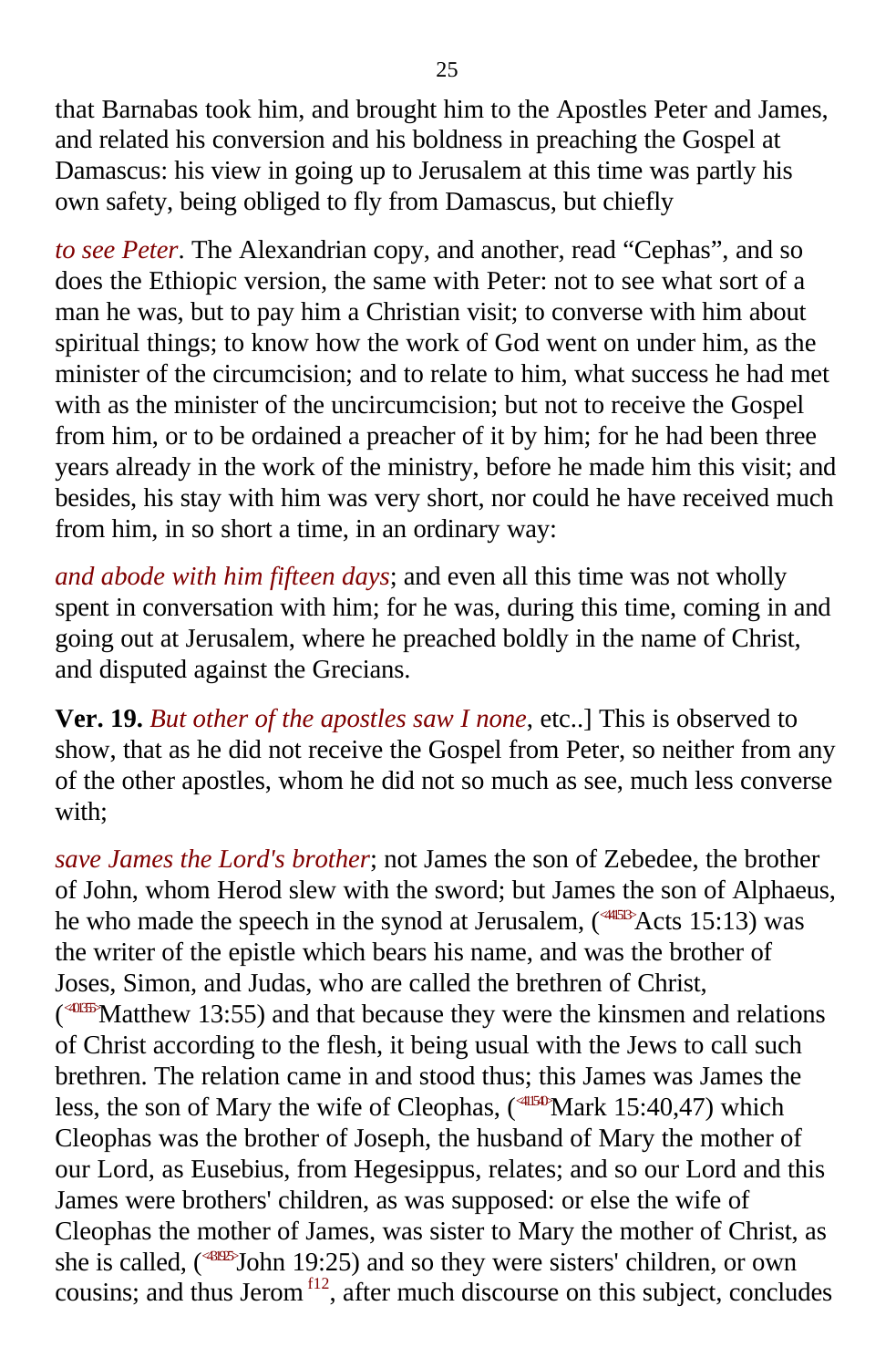<span id="page-25-0"></span>that Mary the mother of James the less was the wife of Alphaeus, (or Cleophas, which is the same,) and the sister of Mary the mother of the Lord, whom the Evangelist John surnames Mary of Cleophas; and persons in such a relation, and even uncles and nephews, were called brethren by the Jews; (see  $\frac{4125}{6}$ Genesis 12:5) ( $\frac{4125}{6}$ Genesis 13:8 29:12,15  $\frac{4500}{6}$ Leviticus 10:4) nor is James one of our Lord's disciples being called his brother, any contradiction to ( $\frac{4005}{100}$ John 7:5) as the Jew f<sup>13</sup> affirms, where it is said, "neither did his brethren believe in him"; since they might not believe in him then, and yet believe in him afterwards: besides, Christ had brethren or relations according to the flesh, distinct from his disciples and apostles, and his brethren among them; (see  $\triangleleft$ Matthew 10:1 12:46,49) such as were James, Judas, and Simon; nor does the Evangelist John say, that none of Christ's brethren believed in him, only that they that came to him and bid him go into Judea did not. Some have been of opinion that a third James, distinct from James the son of Zebedee and James the son of Alphaeus, is here meant; who was not of the twelve apostles, and was surnamed James the just, and called the brother of Christ because of his faith, wisdom, and becoming conversation; but certain it is, that this James was of the number of the apostles, as appears from the exceptive clause, "other of the apostles saw I none, save James", etc.. and from his being put with Cephas and John, who were pillars and the chief among the apostles; and besides it was James the son of Alphaeus, who was surnamed the "just", and Oblias  $f14$ , and presided over the church at Jerusalem, and was a man of great esteem among the Jews; and is by <sup>f15</sup> Josephus, as here, called the brother of Jesus.

**Ver. 20.** *Now the things which I write unto you*, etc..] Concerning his education, his religion, his principles and practices before conversion; concerning his call by the grace of God, the revelation of Christ in him, and his preaching of him among the Heathen; concerning his travels to several places for this purpose, and especially concerning his not receiving the Gospel from men, not from any of the apostles; and how that upon his conversion he did not go up to Jerusalem to any of them, to be taught and sent forth by them; and that it was not till three years after that he wept thither to see Peter, with whom he stayed but fifteen days, and saw no other apostle, but James the Lord's brother. Now this being a matter of moment, and what he had been charged with by the false teachers, that the Gospel he preached he had received from men, in order to disqualify him and bring him into contempt as an apostle, and which they had insinuated to the Galatians; he therefore not only wrote these things, but for the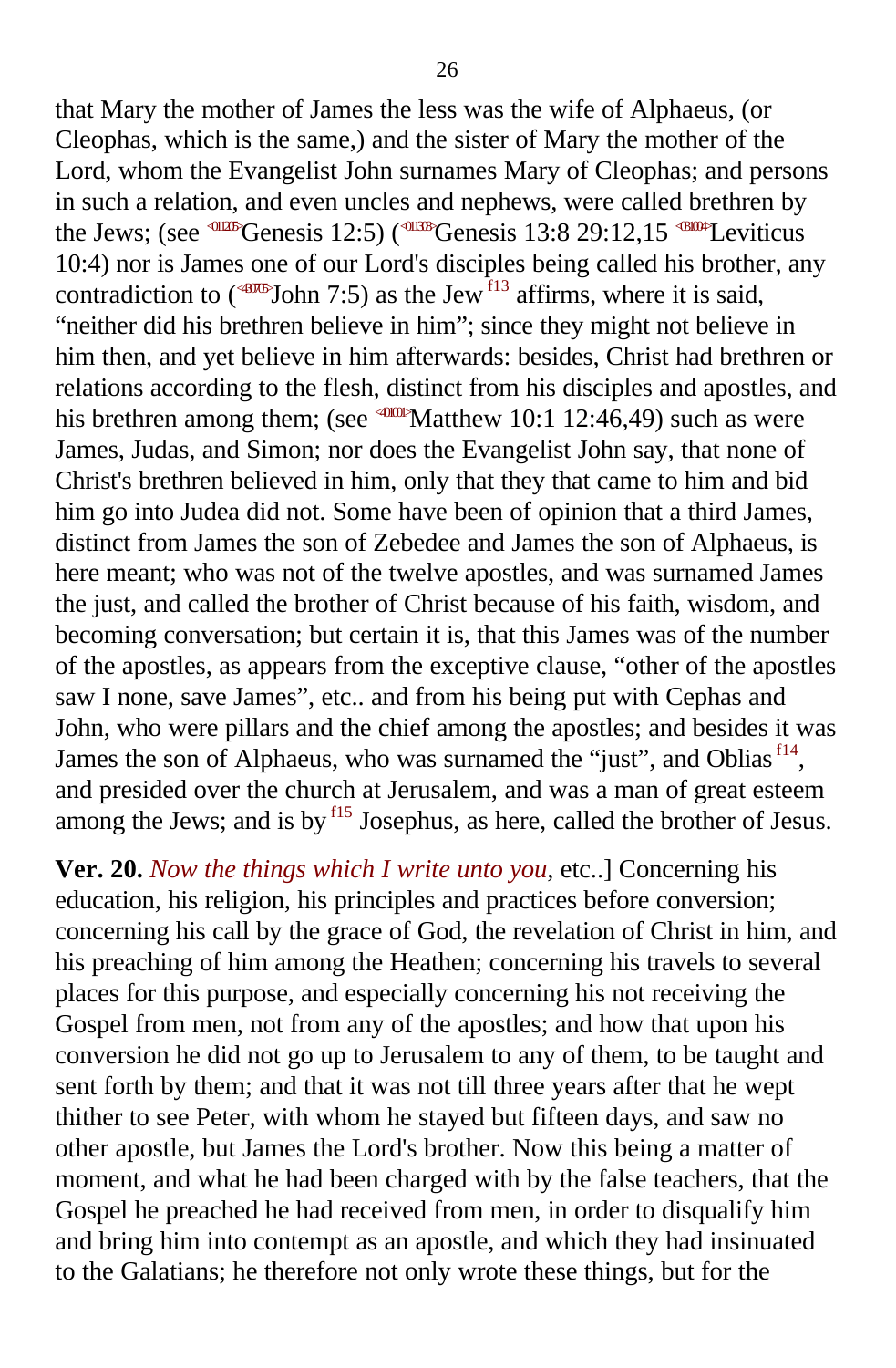confirmation of them solemnly appeals to God the searcher of hearts for the truth of them;

*behold, before God I lie not*; which is not only a strong asseveration, but a formal oath; it is swearing by the God of truth, calling him to be witness of the things that he had written; whence it is manifest that an oath upon proper occasions, where there is a necessity for it, and a good end to be answered by it, may be lawfully made.

**Ver. 21.** *Afterwards I came into the regions of Syria and Cilicia*.] For having disputed against the Grecians at Jerusalem, and being too hard for them, it so irritated them, that they were going to murder him; which being known to the brethren there, they got him out of the way, and had him down to Caesarea, and so to Tarsus, a city in Cilicia; where he was born; in which places and in the countries about he preached the Gospel of Christ; to Tarsus, Barnabas went for him seeking him, and finding him brought him to Antioch in Syria; and both in Syria and Cilicia he preached, no doubt with success, since we read of believing Gentiles and churches in those parts he afterwards visited; being sent along with others, with the letter and decrees of the synod at Jerusalem to them, and whom he confirmed; (see Gill on  $\frac{4453}{2}$ Acts 15:23"), (see Gill on  $\frac{4454}{2}$ Acts 15:41"): in the Greek text these countries are called "climates"; a climate in geography is said  $<sup>116</sup>$  to be a part of the surface of the earth, bounded by two circles</sup> parallel to the equator, and of such a breadth as that the longest day in the parallel nearer the pole, exceeds the longest day in that next the equator, by some certain space, viz. half an hour — . The beginning of the climate is the parallel circle wherein the day is the shortest, the end of the climate is that wherein the day is the longest; — each climate only differs from its contiguous ones, in that the longest day in summer is longer or shorter by half an hour in the one place than in the other: — vulgarly the term climate is bestowed on any country or region differing from another, either in respect of the seasons, the quality of the soil, or even the manners of the inhabitants, without any regard to the length of the longest day; in which sense it seems to be used here, as also in  $\left( \frac{4528}{2}$ Romans 15:23  $\frac{47110}{2}$ Corinthians 11:10). Of the country of Syria, (see Gill on "<sup>4004</sup>Matthew</sup> 4:24"). Cilicia is a country of Asia Minor, now called Caramania; it had its name of Cilicia, as Herodotus says  $f17$ , from Cilix, the son of Agenor, a Phoenician: though Bochart<sup>f18</sup> derives it from Challekim or Challukim, which signifies stones, it being a stony country; and so Herodotus  $<sup>19</sup>$  calls it</sup> "mountainous" Cilicia; it is said to have Pamphilia on the west, the tops of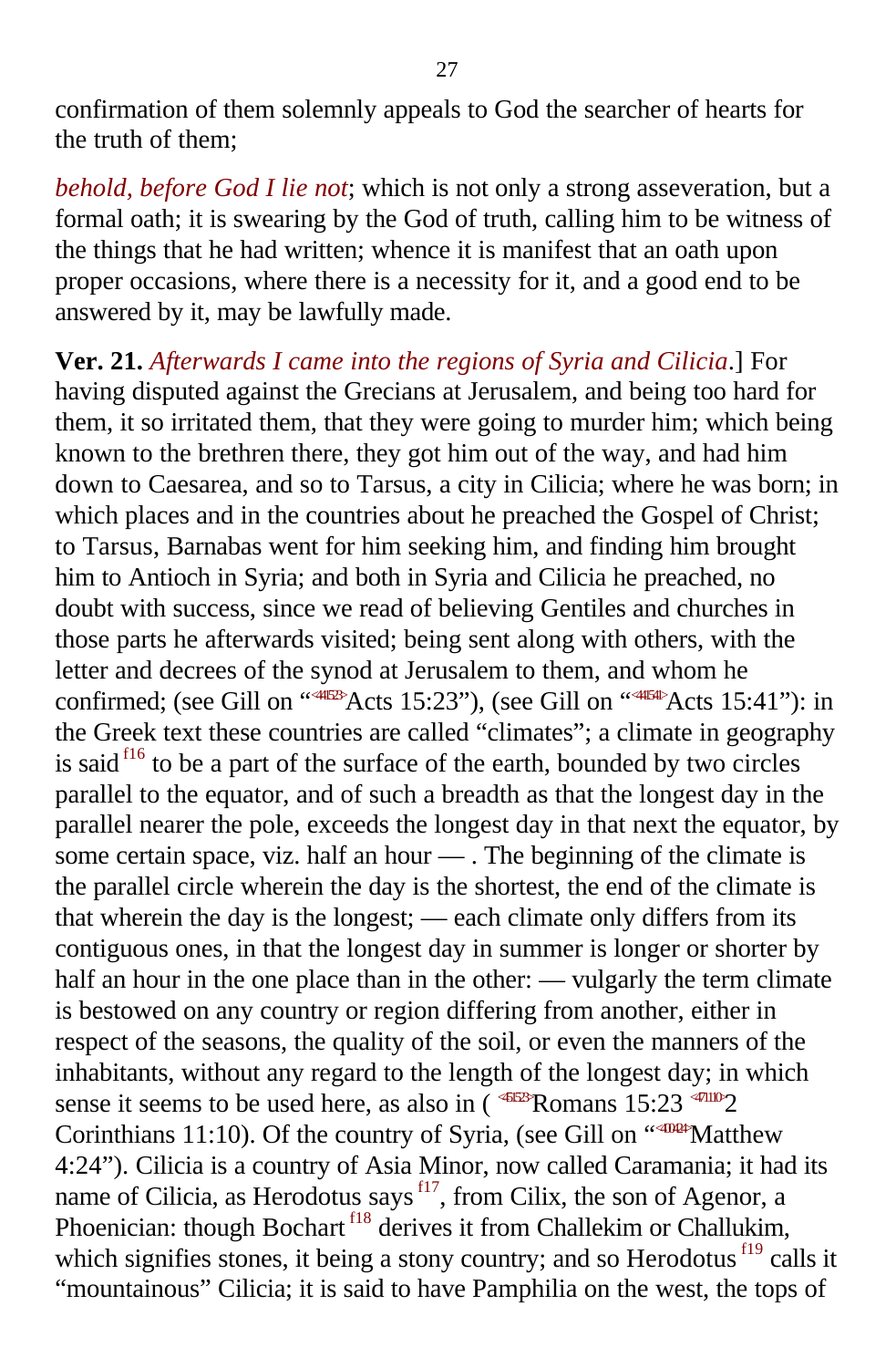<span id="page-27-0"></span>Mount Taurus on the north, Mount Amanus on the east, and the Cilician sea on the south; Jerom says <sup>f20</sup>, Cilicia is a province of Asia, which the river Cydnus cuts in the middle, and Mount Amanus, of which Solomon makes mention, separates it from Syria-Coele.

**Ver. 22.** *And was unknown by face*, etc..] Or "in person". This is said to prevent what might be objected, that though the apostle had not received the Gospel he preached from any of the apostles at Jerusalem; yet he might have had it from the churches that were in the land of Judea, and from some of the principal men in them; but this was so far from being truth, that he was not so much as known unto the churches of Judea which were in Christ; for there was not only a famous church of believers in Christ at Jerusalem, the metropolis of the land, but there were several congregated churches in the several parts of that country: by Judea we are to understand that part of the land of Israel so called, which was distinct not only from Samaria; but from Galilee and Perea, or the country beyond Jordan; for according to the Jews  $f^{21}$ , the land of Israel was divided into three parts, Judea, Perea, and Galilee. Judea again was divided into three parts, the hill country, the plain, and the valley; and the plain of Lydda is as the plain of the south, and its mountainous part as the king's mountain; from Bethhoron to the sea is one province: and elsewhere  $f^{22}$  it is said, that the hill country of Judea is the king's mountain, the plain of it is the plain of the south, and the valley is from Engedi to Jericho — from Bethhoron to Emmaus is mountainous, from Emmaus to Lydda is a plain, and from Lydda to the sea a valley; from which may be collected where this country lay, and where were these churches here spoken of; the foundation of which might be laid in the conversion of some in those parts, through the ministry of the disciples of Christ, who were appointed witnesses of him not only in Jerusalem, but in all Judea and Samaria, ( $4008$ Acts 1:8) and about the time of the Apostle Paul's conversion, and his being at Jerusalem, there were churches gathered in Judea, as distinct from Galilee and Samaria, (<sup>4095</sup>Acts 9:31) particularly at Caesarea, Lydda, Saron, and Joppa. It is very likely that all the apostles, when they first set out to preach the Gospel after the ascension of Christ and the effusion of the Spirit, began in Judea; though some might make a very short stay, and others a longer. The Apostle and Evangelist Matthew is generally thought to have exercised his ministry chiefly in Judea, and to have continued there long; here he wrote his Gospel for the sake of the Jews that believed  $f^{23}$ ; and that, as a very ancient writer says <sup>f24</sup>, when Peter and Paul preached at Rome, and founded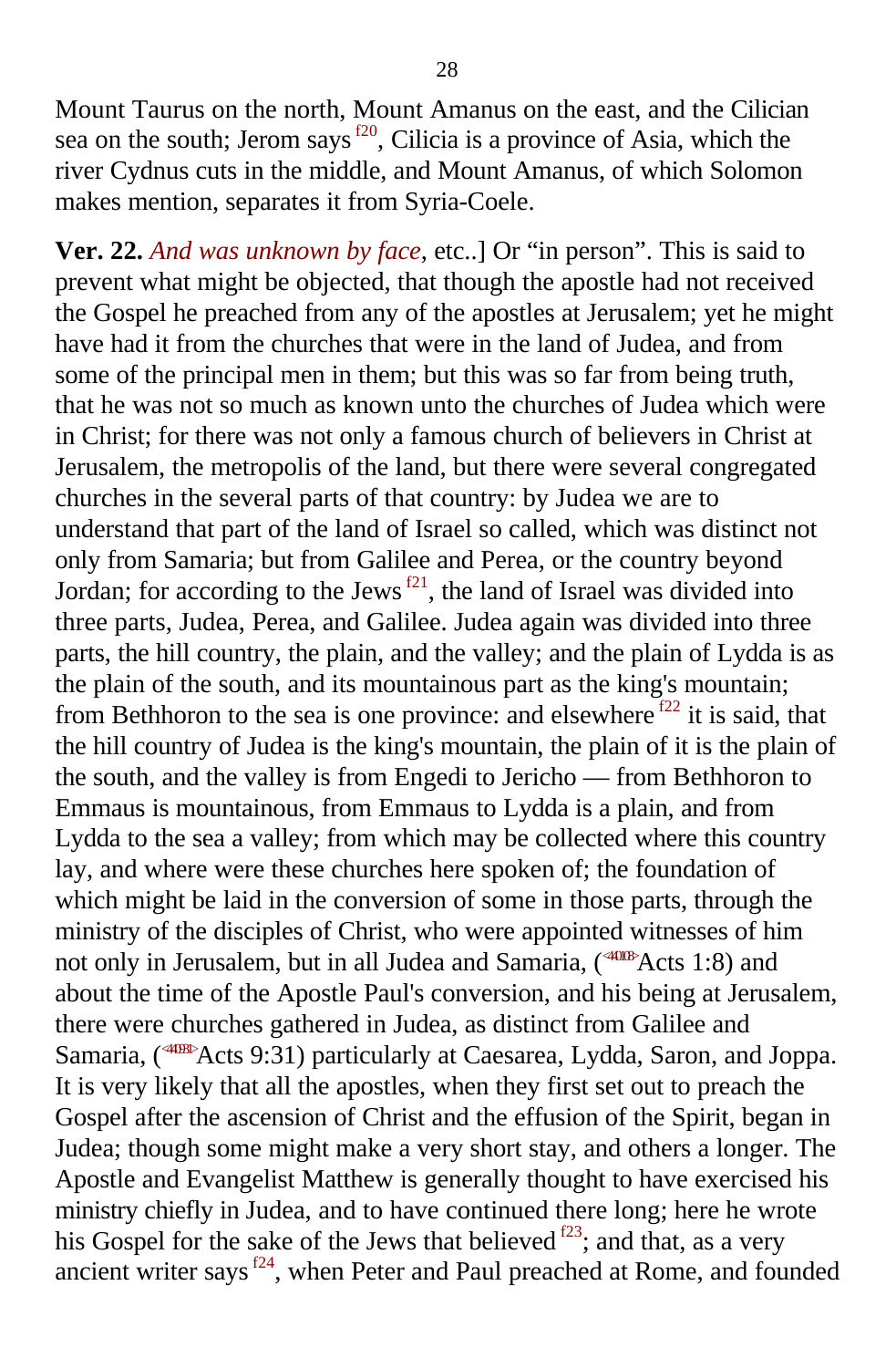the church there. Judas Thaddaeus is also said  $f^{25}$  to go through Judea, Galilee, Samaria, Arabia, Syria, and Mesopotamia; and certain it is, that Philip, after he had baptized the eunuch, preached in all the cities from Azotus to Caesarea, where he seems to have stayed awhile and preached,  $(*<sup>4B2D</sup>Acts 8:40)$  and where afterwards was a Gospel church state, of which (see Gill on  $\frac{44008}{2}$  Acts 10:48") and at Lydda and Saron, which were both in Judea, there were saints who were visited by the Apostle Peter, and others converted by him, about the time that our apostle here refers to; of the church at Lydda; (see Gill on "<sup>44998</sup>Acts 9:32") at Joppa also, which was in the tribe of Dan, there were disciples at the same time, and very likely a church there; (see Gill on "4088) Acts 9:38") and it may be observed that the Apostle Peter was the minister of the circumcision, he had the Gospel of the circumcision committed to him, and he continued with and preached much to the circumcised Jews; and so in all likelihood was the instrument of planting the churches in Judea here spoken of. These are said to be

*in Christ*, as the church at Thessalonica, and that at Corinth are elsewhere said to be; because they professed to believe in Christ, were called by his name, and called upon his name; and though every individual member of them might not be in Christ, really united to him, and have communion with him; yet since they were all under a profession of him, they are considered as in him. The Arabic version reads it, "the churches of Judea which believe in Christ"; which though not a literal translation, gives the true sense of the passage, and distinguishes those churches from the synagogues or assemblies of the Jews which did not believe in Christ.

**Ver. 23.** *But they had heard only*, etc..] What they knew of the apostle was only by hearsay; they had never seen him, nor heard him preach, nor conversed with him, only had it reported to them;

*that he which persecuted us in times past*; some few years ago, and not them personally, but such as were of the same faith with them, the church at Jerusalem and the members of it; which he made havoc of, committing men and women to prison, and causing others to flee to strange cities;

*now preacheth the faith which once he destroyed*; all as in him lay he endeavoured to destroy it, though he could not entirely root it up; he destroyed many of the disciples that held it, and did all he could to discourage others from embracing and professing it; he made use of the strongest arguments he was master of to confute it, and of the secular arm to crush and extirpate it, but now was become a preacher of it: by "faith" is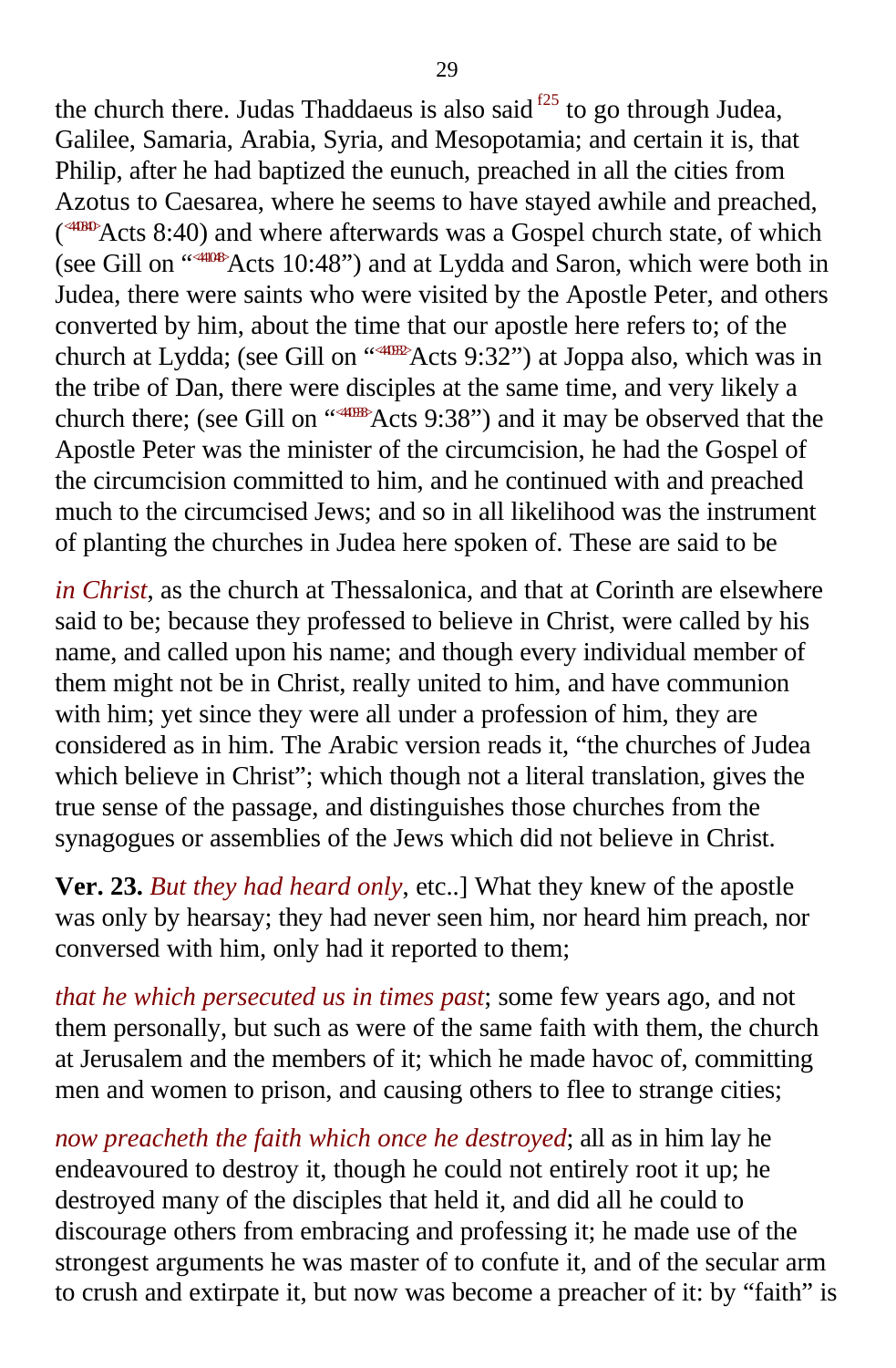meant not so much the grace of faith, though to show the nature, necessity, and usefulness of faith in Christ, and to direct and encourage sensible sinners, as he did the jailer, to believe in him, was a principal part of his ministry; but rather the doctrine of faith, which is always designed, when it is said, as here, to be preached or to be obeyed, stood fast in and contended for, or to be departed and erred from, to be made shipwreck of and denied. The Gospel is called the word of faith, the mystery of faith, the faith of the Gospel, common faith, most holy faith, the faith once delivered to the saints; it contains things to be believed; it proposes and directs to the great object of faith; and is the means of implanting and increasing that grace, and without which the ministry of it is of no use: it takes in all articles of faith, respecting the divine Being, the unity of God, the trinity of persons in the Godhead, the equal and proper deity of each person, their personal distinctions from each other, the attribution of all divine works, worship and honour to them; it relates to everything concerning man, in his original creation, in his state of innocence and integrity; concerning the fall of Adam, the imputation of his sin to all his posterity, the corruption of human nature, and the impotence of man to all that is spiritually good: it regards all the acts of grace of the Father, Son, and Spirit, in and towards any of the sons of men: it includes all the doctrines of it, as of the free, sovereign, everlasting, and unchangeable love of God; of eternal, personal, and irrespective election of some to grace and glory, by which both are secured; of the everlasting, absolute, unconditional, and sure covenant of grace; of particular redemption by Christ, proceeding on a full satisfaction to divine justice; of justification by the imputed righteousness of Christ; of reconciliation and pardon by his blood; of regeneration and sanctification by the Spirit; of the perseverance of the saints in faith and holiness, the resurrection of the dead, and eternal glory: now this faith, in the several momentous branches of it, the apostle preached, published, declared, spoke out openly and publicly; fully and completely, without dropping, concealing, or keeping back anything; clearly and plainly, without using ambiguous phrases, or words of double meaning, with all faithfulness and integrity, boldness and constancy.

**Ver. 24.** *And they glorified God in me*.] Or "for me"; on his account; for the wonderful grace bestowed on him and wrought in him; for the surprising change that was made in him, that of a persecutor he should become a preacher, which they ascribed, as he himself did, to the abundant grace of God; they were greatly thankful and blessed God, who had given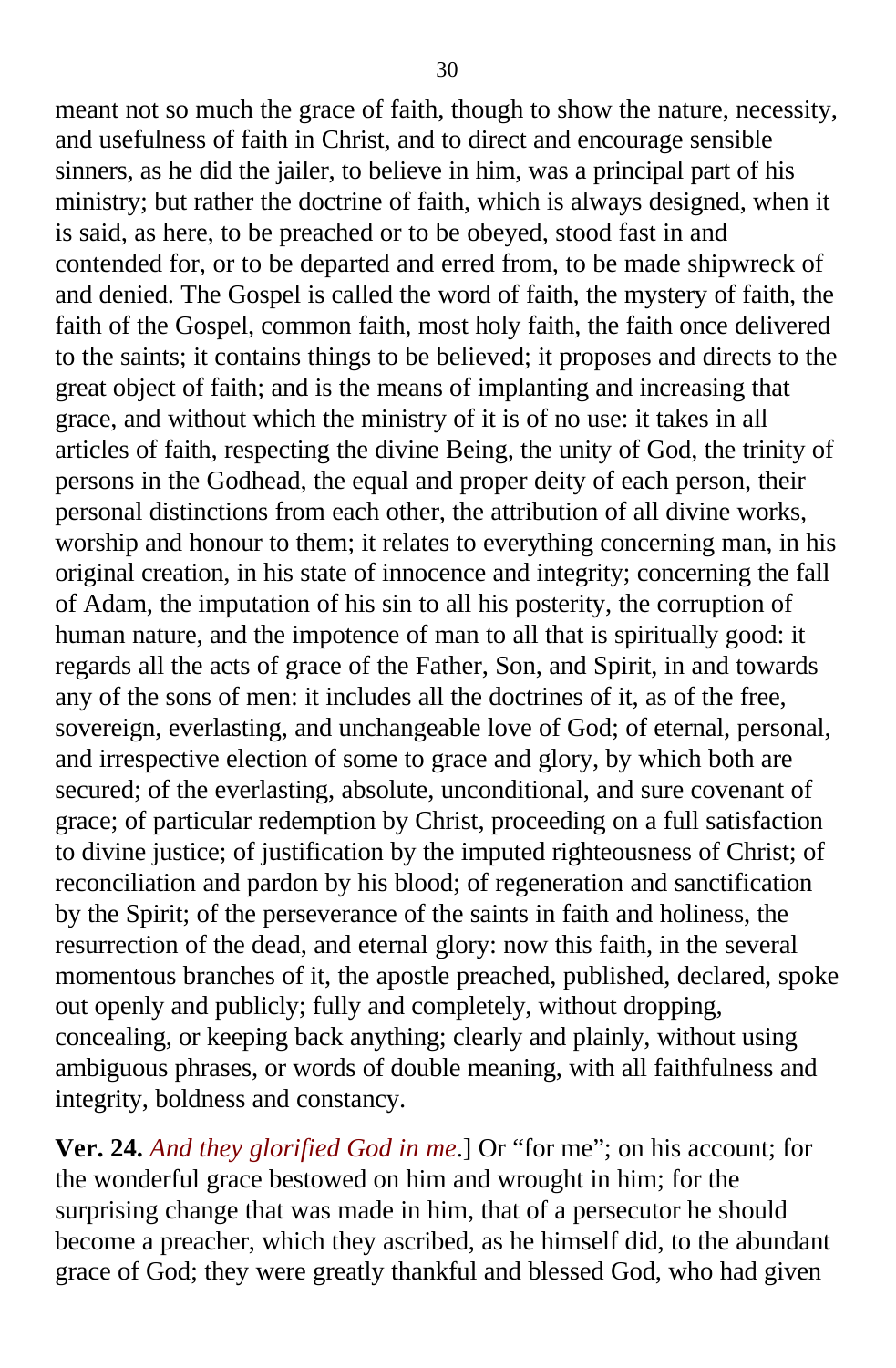him such large gifts, and made him so greatly useful in the cause, and among the churches of Christ. And by observing this, how much the churches in Judea were affected with the grace of God vouchsafed to him, though they had never seen him nor heard him, he tacitly strikes at and rebukes the false teachers, and the Galatians that adhered to them, for their different treatment of him; to whom he was not only known by face, but had preach among them so fully, clearly, and powerfully, the Gospel of the grace of God.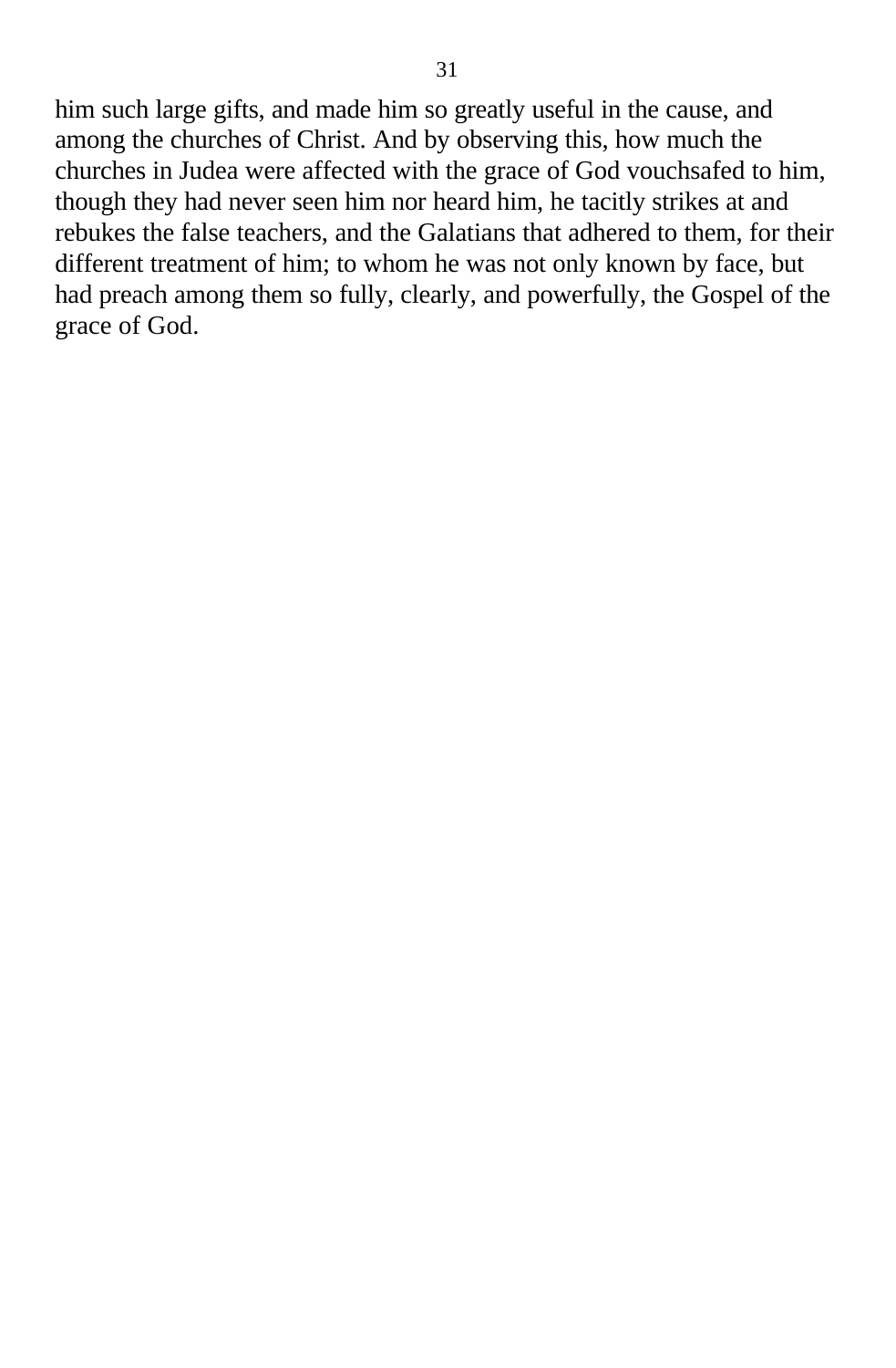## CHAPTER 2

### **INTRODUCTION TO GALATIANS 2**

In this chapter the apostle proceeds with the narrative of himself, and gives an account of another journey of his to Jerusalem, where he had a conversation with the chief of the apostles; in which they approved of his ministry, allowed of his commission, and took him into fellowship with them, but gave him no new instructions, nor added to his spiritual light and knowledge; from whence it appeared that the Gospel he preached was not after men, or received from men, as he had asserted in the preceding chapter; and he also gives an account of his meeting with Peter at Antioch, and how he reproved him for some judaizing practices; which leads him to assert the doctrine of justification by faith, in opposition to the works of the law; which is the grand point he had in view to establish in this epistle, and which he vindicates from the charge of licentiousness. He begins with an account of another journey of his to Jerusalem, the circumstances of which he relates, as the time when, fourteen years ago; the persons he took with him as his companions, Barnabas and Titus,  $(\sqrt{4800})$ Galatians 2:1) what moved him to it, a revelation from God; and the business he did when come thither, he communicated the Gospel, and that not to any but to such that were of reputation, and not publicly but privately; his end was, that it might appear how successful he had been in his ministry, and had not laboured in vain,  $(\sqrt{4802})$ Galatians 2:2) then follows a narrative of a particular event relating to Titus, who is described as one of his companions, and by his nation, a Greek; and who though an uncircumcised person, yet the apostles and elders at Jerusalem did not oblige him to be circumcised, which showed that they were of the same mind with the apostle in this point,  $(\sqrt{4800})$  Galatians 2:3) and the reason of it was because of the false teachers, that they might not give them any handle; who are described by their character, false brethren, by their private manner of getting in among the saints, and by their ends and views, which were to spy out their Christian liberty and bring them into bondage,  $($ <sup>48026</sup>Galatians 2:4) to whom the apostle opposed himself, and would not give way for the least space of time; for this end, that the truth of the Gospel might continue with the Gentiles,  $(\sqrt{ABID}Galatians 2:5)$  and as for the apostles, though they were men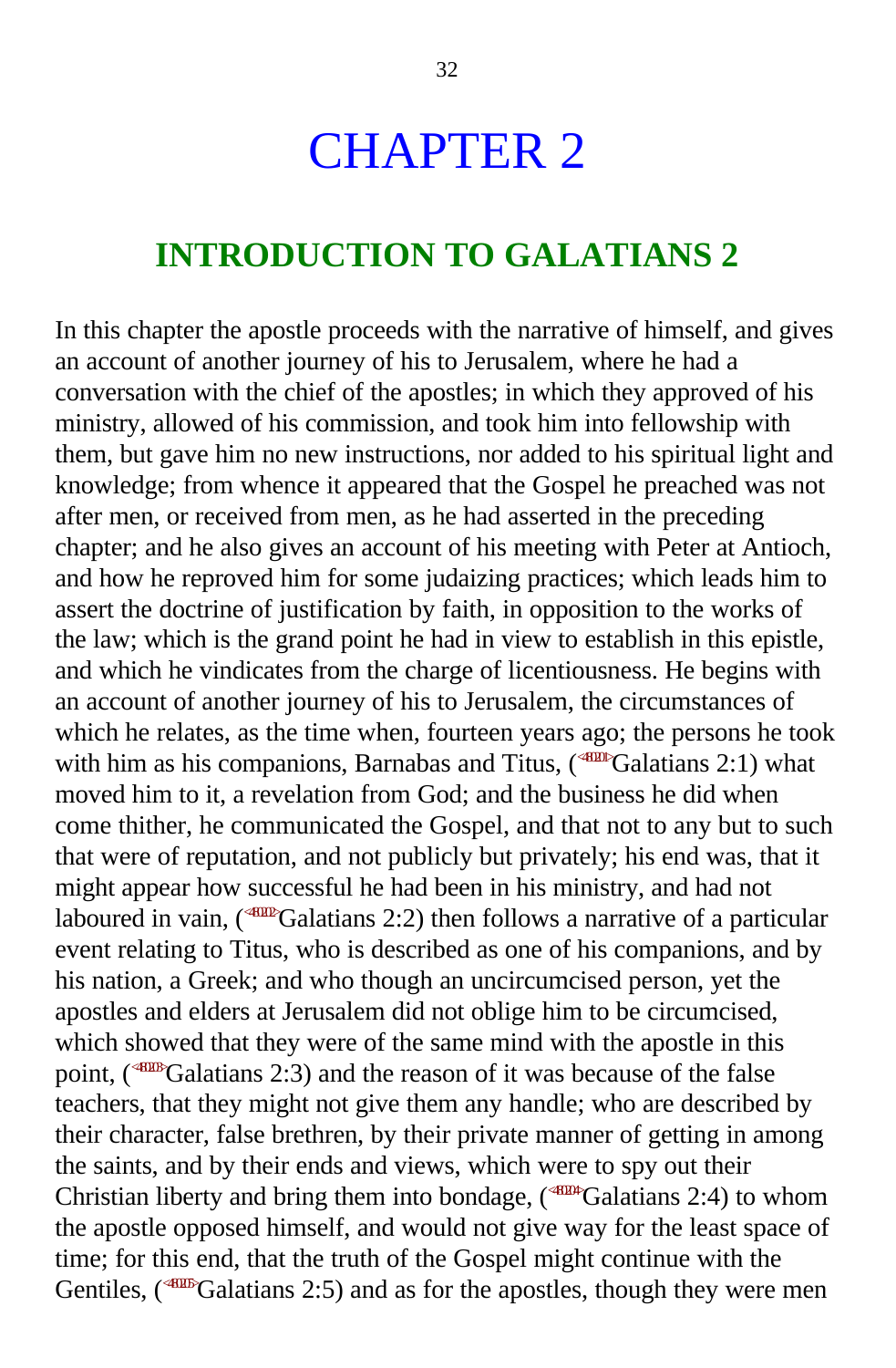of great character and reputation, nor would the apostle detract from it; yet they added nothing to him, he received nothing from them,  $($ <sup> $#IB6$ </sup>Galatians 2:6) but, on the other hand, partly because they saw that as the Gospel to be preached to the Jews was committed to Peter, so the same Gospel to be preached to the Gentiles was committed to Paul; and partly because of the same efficacy and success in the ministry of the one as in the ministry of the other; as also because they perceived what gifts of grace were bestowed on the apostle; they gave to him and Barnabas the right hand of fellowship, as a token of their mutual agreement, and as being of the same society,  $(\sqrt[4007]{\text{Galatians}}} 2:7-9)$  nor did they give him and Barnabas anything in charge, but only to remember the poor, to which he was forward enough of himself,  $(\sqrt{ADD}Galatians 2:10)$  after which follows an account of an opposition made by the apostle to Peter, which was done at Antioch, and to his face, and not without reason,  $(\sqrt{MPL}Galatians 2:11)$  for whereas some time before he ate with the Gentiles, which was commendable in him, he afterwards declined conversation with them, moved to it by fear of the converted Jews,  $(\sqrt[4022]{\text{Galatians}} 2:12)$  and such was the force of his example, that other Jews, who before did not scruple eating with the Gentiles, separated likewise, and even Barnabas himself, Paul's companion,  $(\sqrt[4025]{\text{Galatians}} 2:13)$  wherefore seeing this was not walking according to the Gospel of Christ, and with that integrity and uprightness which became such persons, the apostle publicly reproved Peter, and expostulated with him; partly on account of his former conversation with the Gentiles, though he himself was a Jew, and therefore it was absurd and contradictory in him to oblige the Gentiles to live as the Jews did,  $(\sqrt{AD4}Gala t \cdot 2:14)$  and partly on account of the ledge which he and Peter and others who were Jews, and not sinners of the Gentiles, had of the doctrine of justification; that it was not by the works of the law, but by faith in Christ; for to this end they had believed in Christ that they might be justified, not by the one, but by the other; which doctrine is confirmed by a passage referred to in  $($ <sup>4990</sup>Psalm 149:2  $\sqrt{4800}$ Galatians 2:5,16) and whereas it might be objected that this doctrine of free justification opened a door to licentiousness, the apostle answers to it by an abhorrence of it,  $(\sqrt[4000]{\text{Galatians}}} 2:17)$  and by observing that this would build up what he had destroyed,  $(\sqrt{MDE}Gala tians 2:18)$ besides, he argues the contrary from his being dead to the law, that he might live unto God,  $($ <sup> $\ll$ *RD*<sup> $D$ </sup>Galatians 2:19) and from his crucifixion with</sup> Christ, and of the old man with his deeds; and from Christ's living in him, and his living by faith upon him,  $(\sqrt{4802})$ Galatians 2:20) and for the further confirmation of the doctrine of justification being by faith, and not by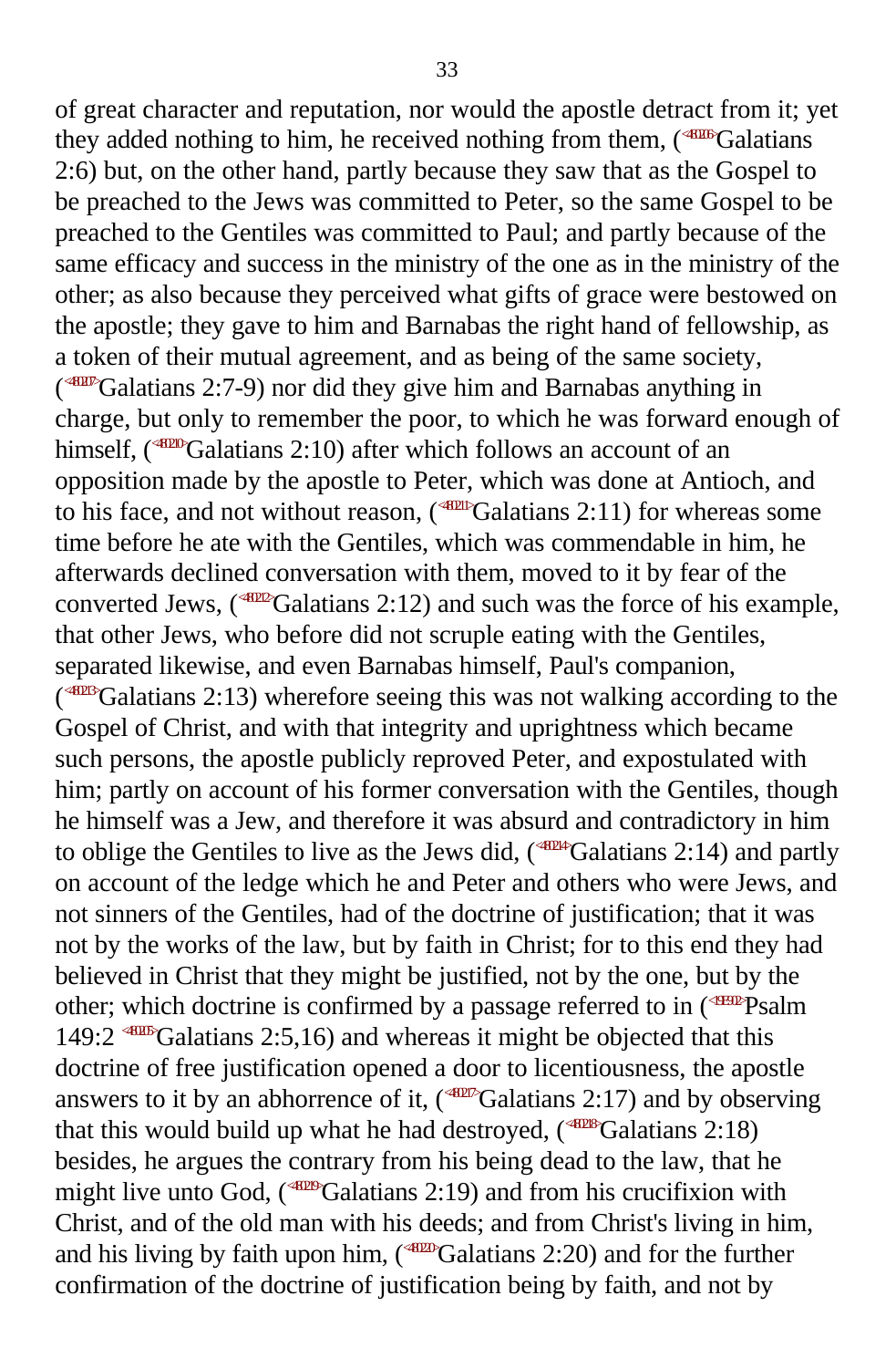works, he suggests, were it otherwise, both the grace of God would be frustrated and made void, and the death of Christ be in vain, (<ax>Galatians 2:21).

**Ver. 1.** *Then fourteen years after I went up again to Jerusalem*, etc..] That is, either after it pleased God to call him by his grace, and reveal his Son in him; or rather after he had been at Jerusalem to see Peter, with whom he stayed fifteen days, and then went into Syria and Cilicia; so that it was seventeen years after his conversion that he took this journey to Jerusalem he here speaks of; and he seems to refer to the time when he and Barnabas went from the church at Antioch to the apostles and elders about the question, whether circumcision was necessary to salvation, ( $4450$ bActs 15:1,2) which entirely agrees with the account the apostle here gives of this journey, and which he went not alone, but

*with Barnabas: and took Titus with me also*; Barnabas is mentioned in Luke's account as going with him at this time, but Titus is not; who, though he was not sent by the church, yet the apostle might judge it proper and prudent to take him with him, who was converted by him, was a minister of the Gospel, and continued uncircumcised; and the rather he might choose to have him along with him, partly that he might be confirmed in the faith the apostle had taught him; and partly that he might be a living testimony of the agreement between the apostle's principles and practice; and that having him and Barnabas, he might have a competent number of witnesses to testify to the doctrines he preached, the miracles he wrought, and the success that attended him among the Gentiles; and to relate, upon their return, what passed between him and the elders at Jerusalem; for by the mouth of two or three witnesses everything is established.

**Ver. 2.** *And I went up by revelation*, etc..] He was not sent for by the apostles at Jerusalem, nor did he go of himself, nor only by the vote of the church at Antioch, but by a divine revelation; not a revelation made to the church, or by the prophets there, but by God himself to him; he had a secret impulse from the Spirit of God, and a private intimation given him, that it was the will of God he should go up at this time; which is no ways inconsistent with his being sent by the church, but served as a confirmation to him, that what they determined was right, and according to the mind of God: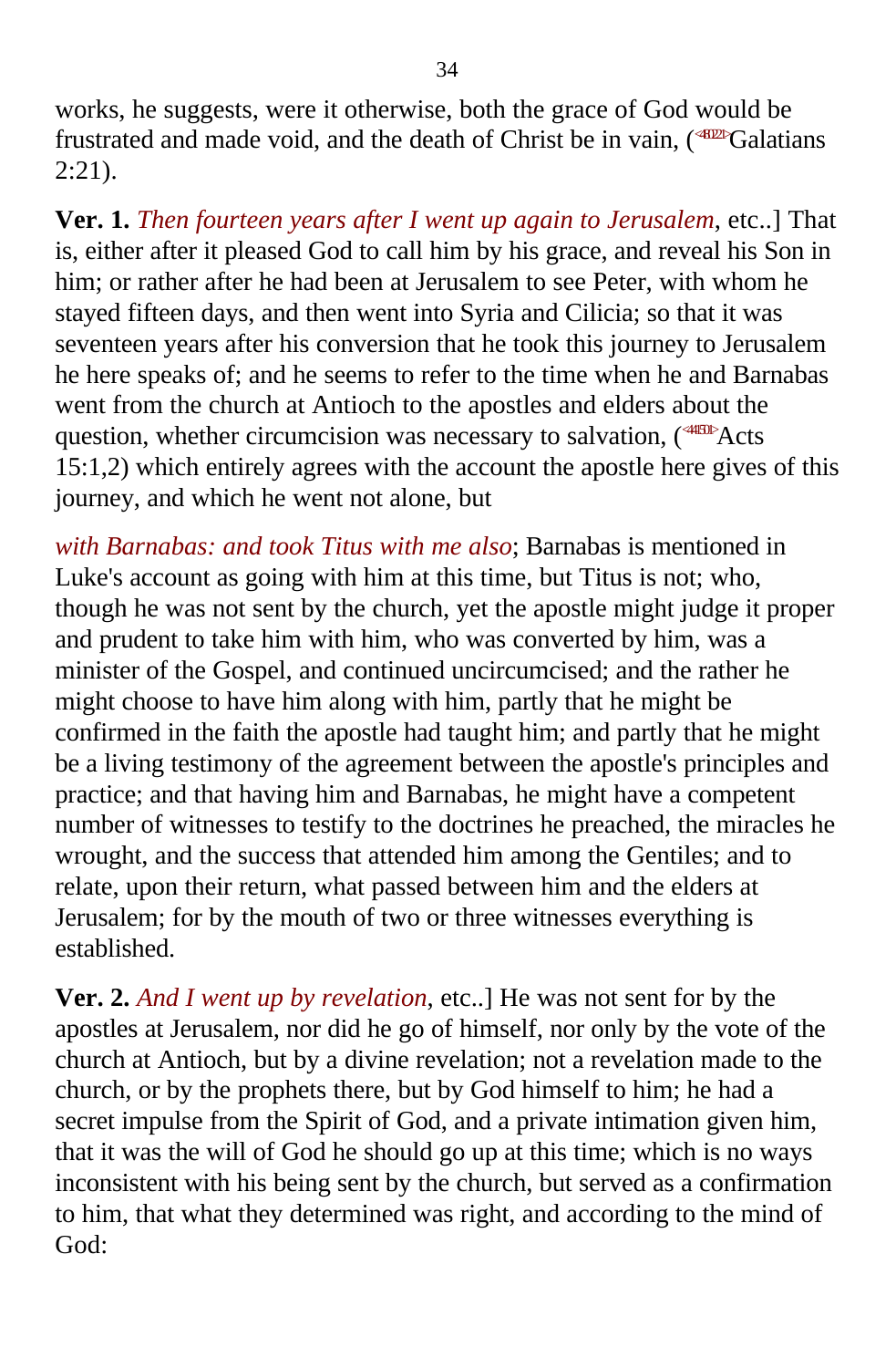*and communicated unto them that Gospel, which I preach among the Gentiles*; that self-same Gospel, which he had preached, and still continued to preach to the Gentiles; relating to free and full remission of sin by the blood of Christ, justification by his righteousness without the works of the law, and freedom from all the rituals and bondage of the Mosaic dispensation: for as the Gospel he preached was all of a piece, uniform and consistent, so he did not preach one sort of doctrine to the Gentiles, and another to the Jews; but the very self-same truths which were the subject of his ministry in the Gentile world, which were a crucified Christ, and salvation alone by him, these he communicated, laid before, and exposed unto the consideration of the elders and apostles at Jerusalem; not with a view either to give or receive instructions, but to compare their sentiments and principles together; that so it might appear that there, was an entire harmony and agreement between them; and this he did not publicly, to the whole church, at least at first, and especially the article of Christian liberty, which respects the freedom of the believing Jews, from the yoke of the law; for as yet they were not able to bear this doctrine; they could pretty readily agree that the Gentiles were not obliged to it, but could not think themselves free from it; wherefore the apostle, in great prudence, did not avouch this in the public audience:

*but privately to them which were of reputation*; or "who seemed to be", i.e. somewhat, very considerable persons; not in their own opinion, or appearance only, but in reality, they seemed to be, and were pillars in the house of God; particularly he means James, Cephas, and John, then in great esteem with the saints, and deservedly honoured and respected by them, they being faithful labourers in the word and doctrine; so the Jewish doctors <sup>f26</sup> call men of great esteem,  $\mu$ ybwçj, who "seem to be", or "are accounted of", a word to which the phrase here used answers: these were spiritual men, capable of judging of all spiritual things; men of full age, whose senses were exercised to discern between truth and error; and were very proper persons for the apostle to lay the scheme of his ministry before, and the various truths he insisted on in it: these he met "privately", or "separately", and "singly", as it may be rendered; he either conversed with the apostles alone, and all together, in some private house; or separately, one by one, in their own houses, and there freely and familiarly discoursed with them about the several doctrines of the Gospel; and particularly this, of freedom from the law: his end in it was, as he says,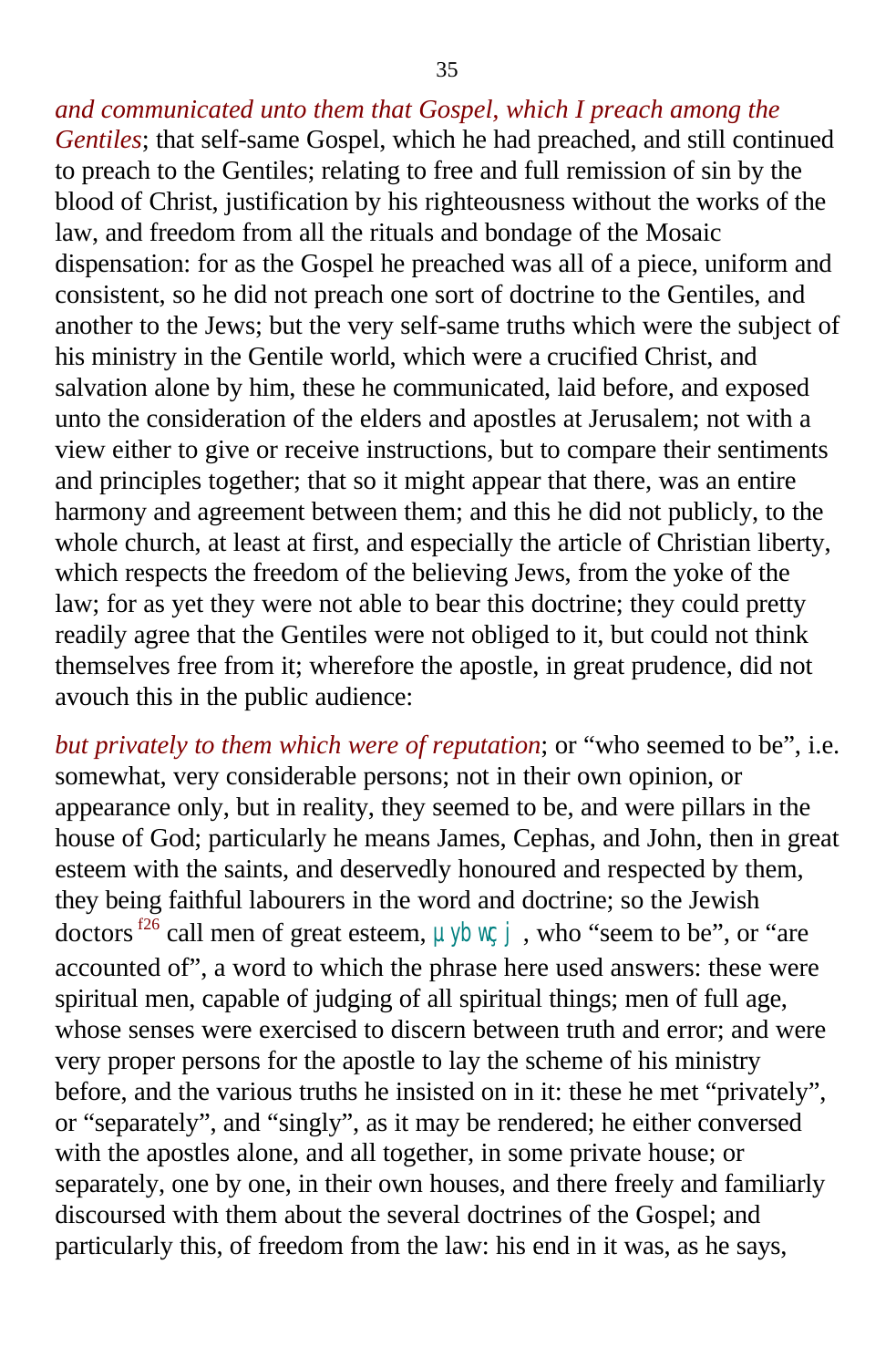*lest by any means I should run, or had run in vain*: which is said, not with regard to himself, as if he had entertained any doubt of the doctrines he had preached, and needed any confirmation in them from them; for he was fully assured of the truth of them, and assured others of the same; or that he questioned the agreement of the apostles with him; or that his faith at all depended on their authority; but with regard to others, and his usefulness among them. The false teachers had insinuated that his doctrine was different from that of the apostles in Jerusalem, and so endeavoured to pervert the Gospel he preached, and overthrow the faith of those that heard him; and could this have been made to appear, it would in all likelihood have rendered, in a great measure, his past labours in vain, and have prevented his future usefulness: some read these words as an interrogation, "do I in any manner run, or have I run in vain?" no; from the account he laid before the church, the elders, and apostles, both in private and in public,  $(440)$ Acts 15:4,12) it clearly appeared what success attended his ministry, how many seals he had of it, what numbers of souls were converted under it, and how many churches were planted by his means; for by "running" here is not meant the Christian course he ran, in common with other believers, which lies in the exercise of grace, and the discharge of duty; but the course of his ministry, which he performed with great activity, application, diligence, and constancy, until he had finished it.

**Ver. 3.** *But neither Titus, who was with me, being a Greek*, etc..] There was such an agreement between the apostle, and his fellow apostles at Jerusalem, even about this article of the necessity of circumcision, and other rituals of the law of Moses, to salvation; that Titus, whom he brought along with him, an intimate companion of his in his travels, a fellow labourer with him in the ministry, and now upon the spot, though he was a Gentile, an uncircumcised person, yet even not he

*was compelled to be circumcised*: the elders did not urge it, or insist upon it, as proper and necessary; they looked upon it as a thing indifferent, left him to his liberty, and made use of no forcible methods to oblige him to it; yea, were of opinion, as Peter and James in the synod declared, that such a yoke ought not to be put upon the necks of the disciples, and that those who turned to God from among the Gentiles, should not be troubled with these things.

**Ver. 4.** *And that because of false brethren*, etc..] This is the reason why the elders did not insist upon the circumcision of Titus, why he did not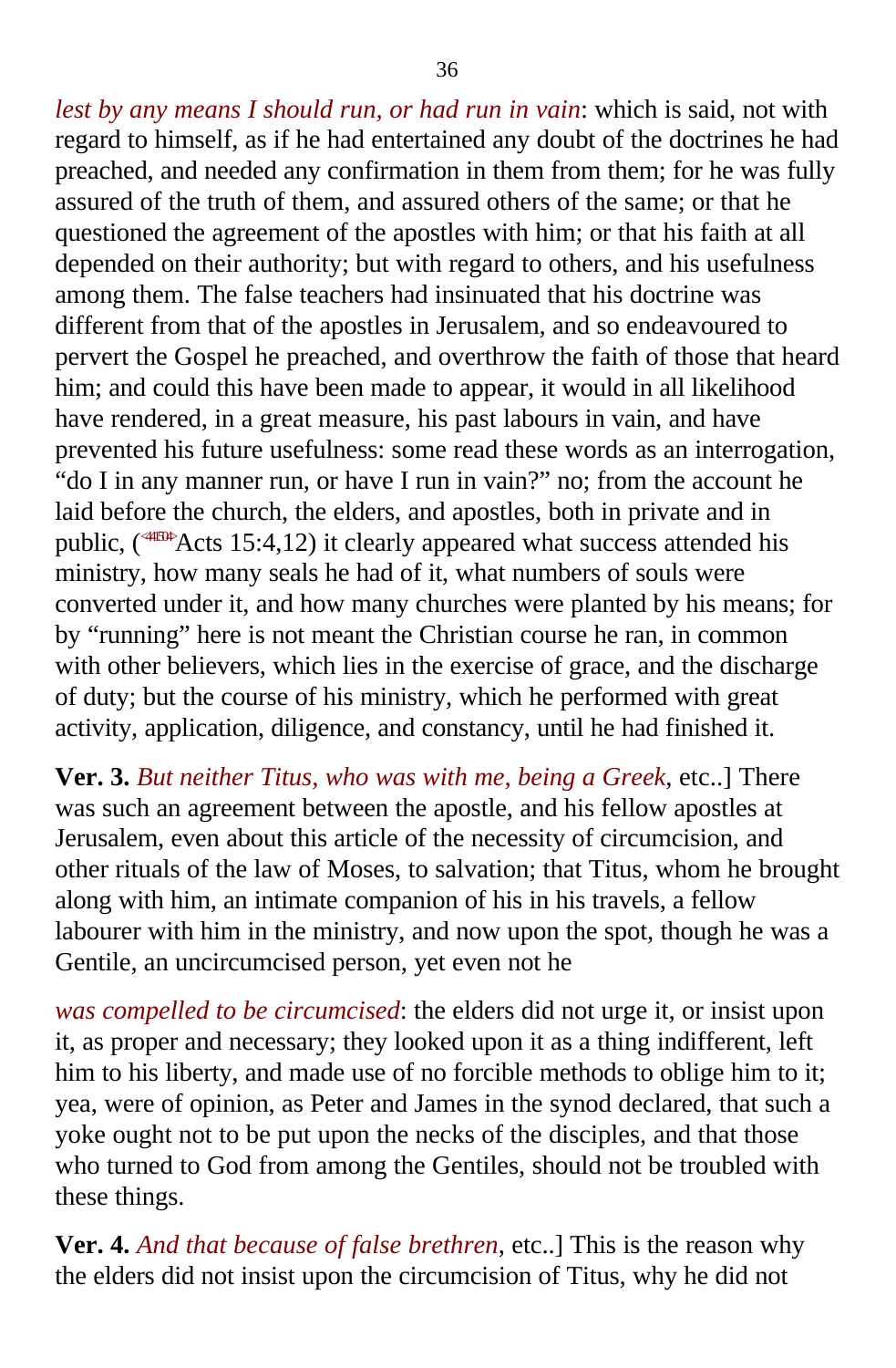<span id="page-36-0"></span>submit to it, and why the apostle would not admit of it: had it been left as a thing indifferent, or had it been moved for in order to satisfy some weak minds, it might have been complied with, as in the case of Timothy; but these men insisted upon it as necessary to salvation; they were sly, artful, designing men; could they have gained their point in such an instance; could they have got such a precedent at such a time, when this matter was canvassing, they would have made great use of it in the Gentile churches, for which reason it was by no means judged proper and expedient. These men are described as "false brethren": they had the name, but not the grace, which entitles to the character of "brethren"; they called themselves Christians, but were in reality Jews: at the head of these, Cerinthus, that arch-heretic, is said  $f^{27}$  to be. They are further described as such,

*who were unawares brought in, who came in privily*; into the churches, and into the ministry, into private houses, where the apostles were; or rather into the public synod, where they were convened together about this article of the necessity of circumcision to salvation. Their views, aims, and ends were,

*to spy out our liberty which we have in Christ Jesus*; by which is meant, not a liberty to sin, which is no Christian liberty, is contrary to Christ, to the Spirit of Christ, to the principle of grace in believers, and to the doctrines of the Gospel; but a liberty from sin; not the being of it, but the dominion and damning power of it: that branch of Christian liberty the apostle here chiefly designs is a freedom from the law, both the moral law, as in the hands of Moses, and as a covenant of works, though not from obedience to it as in the hands of Christ, and as a rule of walk and conversation; but from obeying it, in order to obtain life, righteousness, and salvation by it, and from the curse and condemnation of it; and chiefly the ceremonial law, circumcision, and all the other rituals of it, and the free use of all things indifferent, provided the glory of God, and the peace of weak believers, are secured. This liberty is said to be had "in Christ", because Christ is the author of it; it is that with which Christ makes his people free; and such as are made free by him, are free indeed; and is what they come to enjoy by being in him; for by having union to him, they come to partake of all the blessings of grace which come by him, and this among the rest. Now the design of these false teachers getting in privily among the apostles, elders, and brethren, was to make their remarks upon this liberty, to object to it, and, if possible, to break in upon it, and destroy it, and so gain another point, which follows: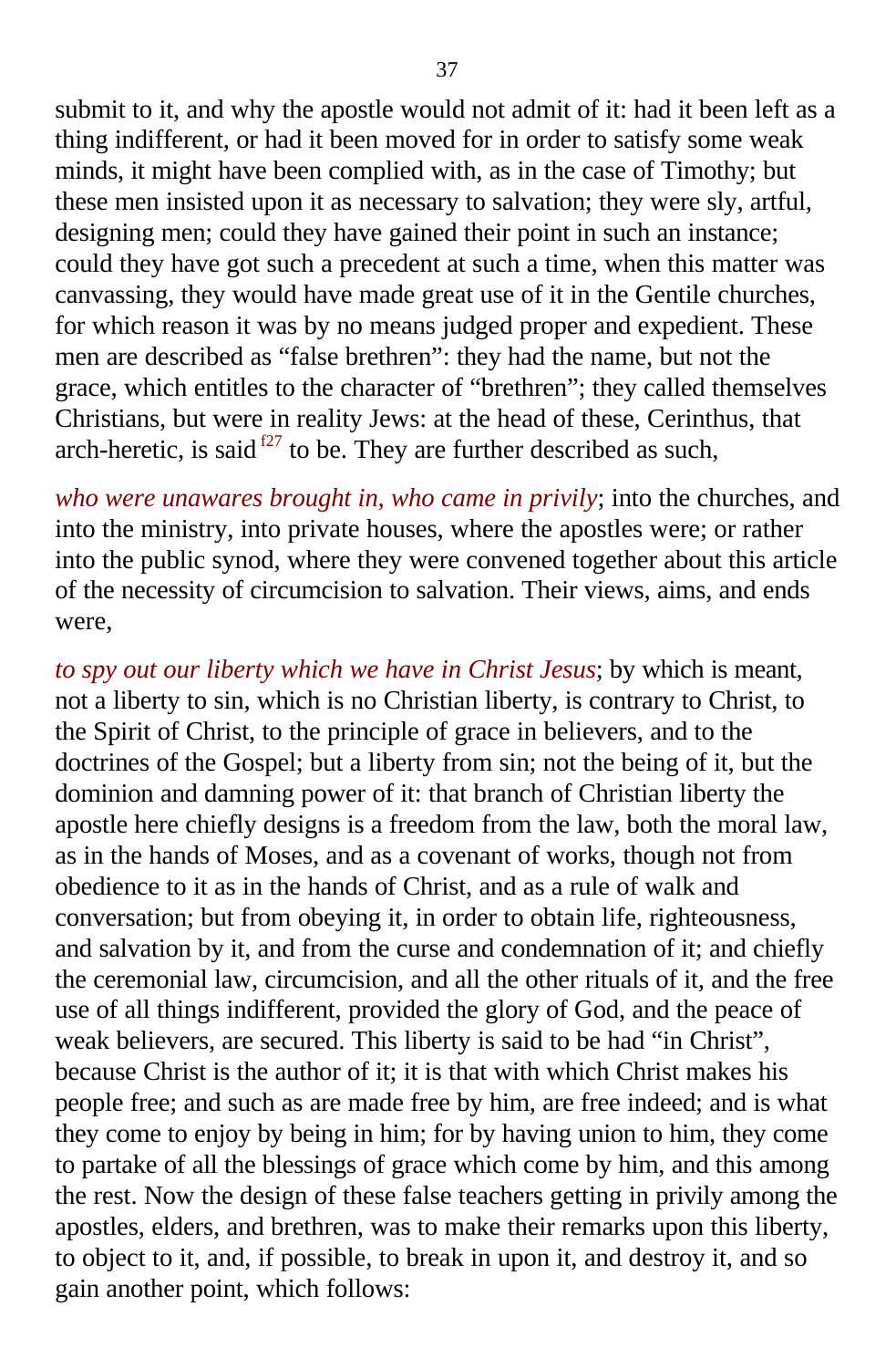*that they might bring us into bondage*; to the moral law, by directing souls to seek for justification and salvation by the works of it, which necessarily induces a spirit of bondage, genders to a state of bondage and involves in it; and to the ceremonial law, by engaging to an observance of circumcision, that yoke of bondage, and of day, months, times, and years, and other beggarly elements, which naturally lead on to such a state.

**Ver. 5.** *To whom we gave place by subjection*, etc..] Meaning not the apostles, elders, and brethren at Jerusalem, who did not insist upon the observance of the rituals of the law as necessary, but were one and all of opinion that the Gentiles should be free from them; but the false teachers with whom they combated, and would not yield in the least unto, so as to be brought into subjection to their impositions, nor suffer others to yield unto them:

*no, not for an hour*; for the least space of time, knowing what advantages and improvements would be made of it, should they allow of the use of these things as necessary for any short time, though it should be agreed then to drop them. This is a way of speaking used by the Jews, when they would express their steady adherence to any principle or practice; of which take the following instance from Gamaliel<sup>128</sup>:

"it happened to Rabban Gamaliel, that he read the first night he was married; his disciples said to him, master, hast thou not taught us, that the bridegroom is free from reading the Shema, i.e. "hear, O Israel", etc.. the first night? he replied to them, I will not hearken to you to cause to cease from me the yoke of the kingdom of heaven, tja h[ç wlypa, "even one hour"."

The reason why the apostle, and others with him, were so resolute and pertinacious in this matter was,

*that the truth of the Gospel might continue with you*; with the Galatians in particular, and with all the Gentiles in general, which otherwise would have been in danger of being entirely removed from them, at least of being adulterated and mixed with the Mosaic rites, and the inventions of men; whereas the apostle's desire was, that, the Gospel might be continued with them genuine, sincere, and unmixed, in opposition to the shadows of the law, and the false doctrines of men.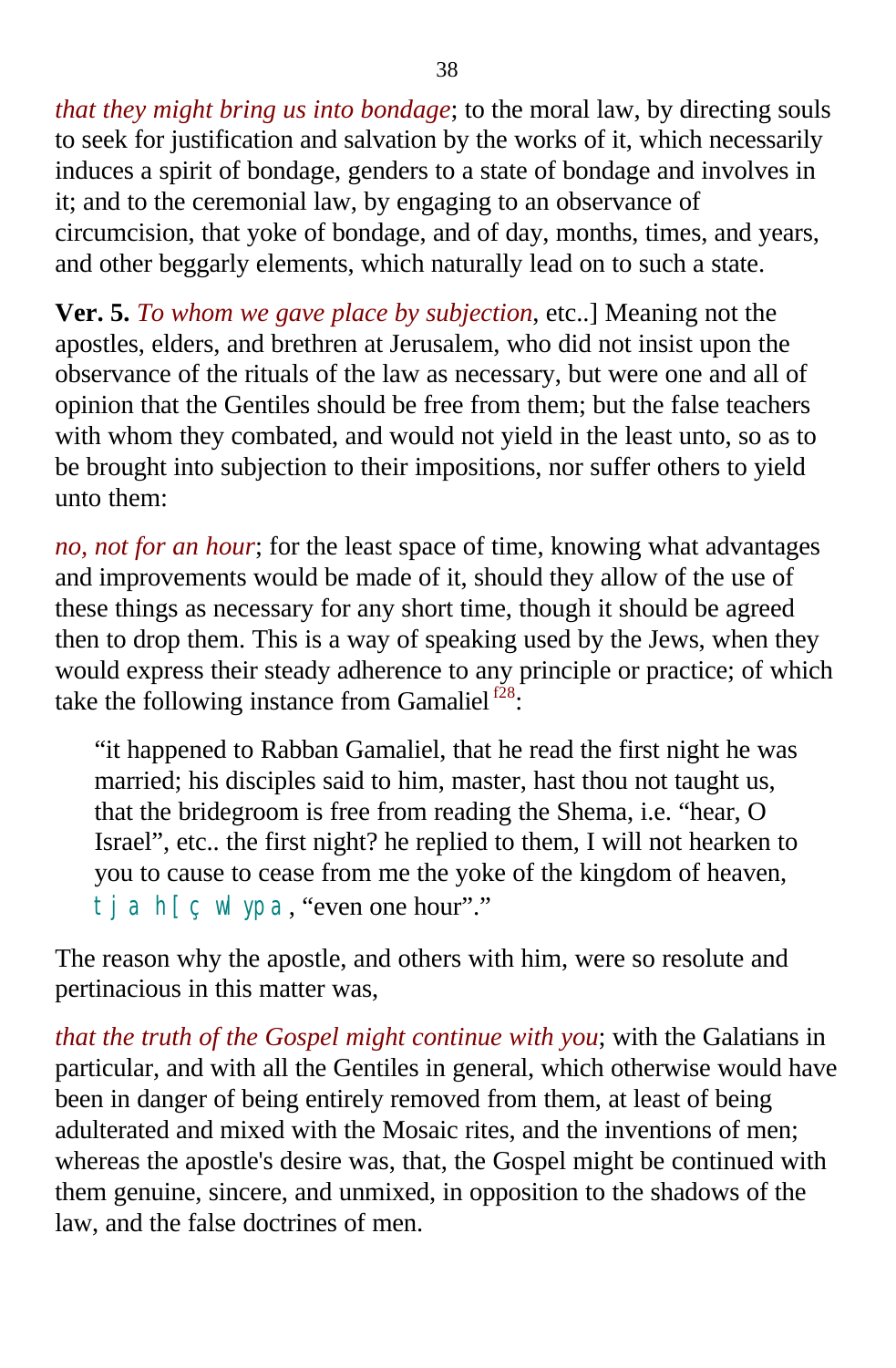**Ver. 6.** *But of these, who seemed to be somewhat*, etc..] Not the false brethren, but the Apostles James, Cephas, and John, who were  $\mu$ ybwcj, "men of great esteem": high in the opinion of all good men; not that they were looked upon to be more than human, as Simon Magus gave out that he was "some great one", and his followers thought him to be "the great power of God"; for such an extravagant conceit of these men was never entertained; nor were they thought to be something when they were nothing, for they really were somewhat; they were ministers of Christ, and stewards of the mysteries of grace; they were the Lord's ambassadors, and the apostles of the Lamb. However, says the apostle,

*whatsoever they were*;  $\pi$ <sup>o</sup> $\pi$ <sub> $\epsilon$ </sub>, "formerly", some time ago, which our version does not so fully express,

*it maketh no matter to me, God accepteth no man's person*. This is said, not by way of slight or contempt, but in vindication of himself, whom the false teachers endeavoured to lessen, by giving high encomiums of the apostles at Jerusalem. It looks as if they had upbraided the apostle with being a persecutor of the church before his conversion, when nothing of such a nature could be laid to the charge of these men, and therefore he was not to be set upon a level with them: to which he may be thought to reply in such manner as this, that as for himself, it is true, he had been an injurious person to the saints; and he was ready to own it, for his own humiliation, and to illustrate the grace of God in his conversion; and as these excellent men, what they were before their conversion, it was no concern of his; though, perhaps, was he disposed to inquire into their characters then, some blemishes might be found therein, as well as in his; but it is not what he and they had been, but what they now were: he could have observed, that they were persons formerly of a very low figure in life, of mean occupations, fishermen by employment, and very illiterate persons, when he was bred a scholar at the feet of Gamaliel; but he chose not to make such observations, he knew that God was no respecter of persons, nor was he influenced by any such external circumstances, but chose whom he pleased to such an high office; and that he, who of fishermen made them apostles, of a persecutor had made him one also. Or these false teachers perhaps had objected to him, that these valuable men had been with Christ from the beginning, were eyewitnesses of his majesty, heard the doctrines of the Gospel from his lips, and saw his miracles, had had a similar conversation with him, when he was a preacher of much later date, and could not pretend to such advantages, and therefore ought not to be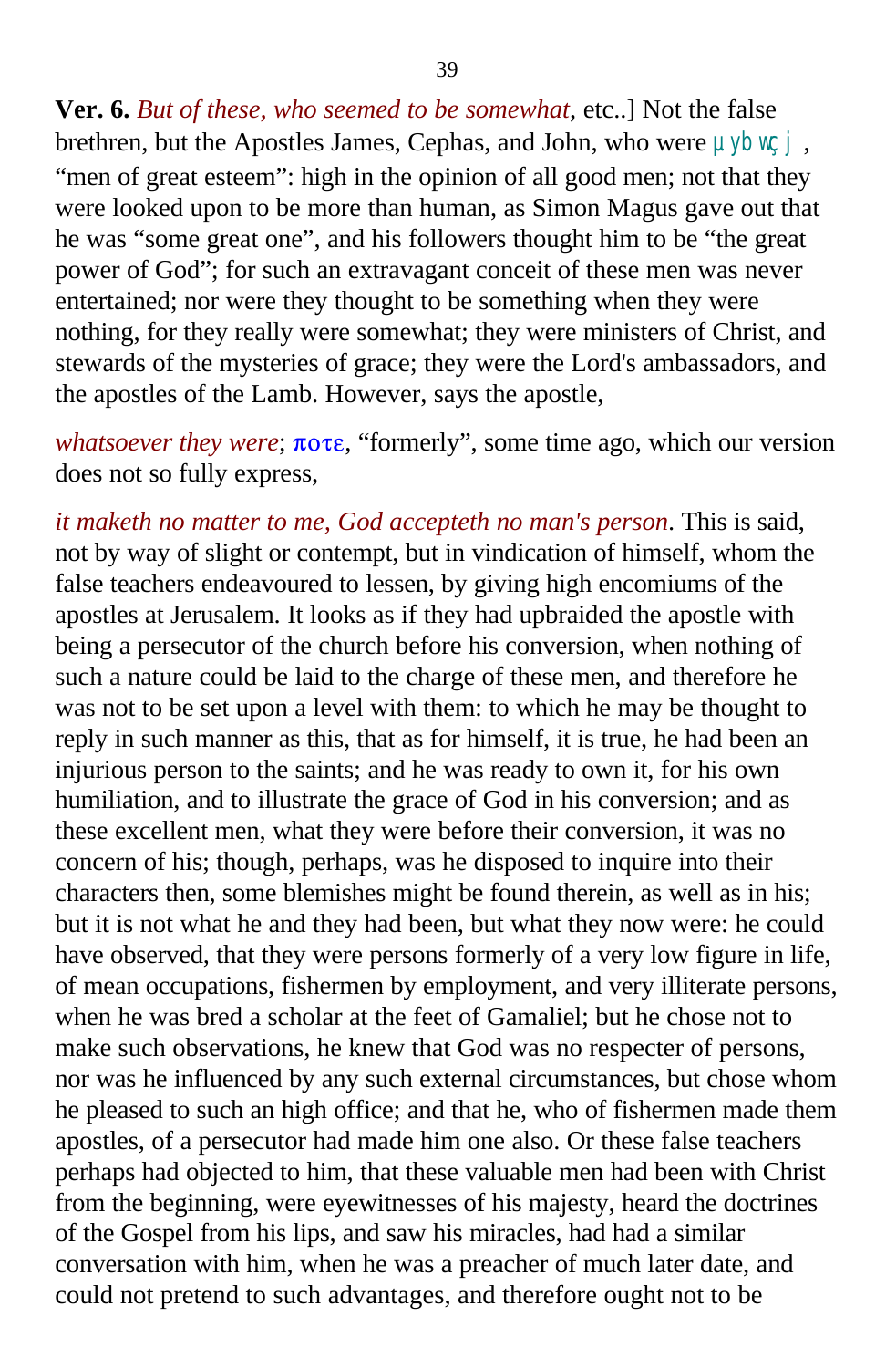equalled to them: his answer is, that whatever privileges of this kind they had enjoyed, as could not be denied but they were considerable, yet this mattered not, nor did it make any great difference between him and them; he had seen Christ too, though as one born out of due time; had received an immediate commission from him to preach his Gospel, and was appointed an apostle by him as they were, without any respect of persons: and whereas it might have been urged, that these men had entertained different sentiments from him formerly, concerning the observance of the law, he signifies he had nothing to do with that, to their own master they stood, to whom they must give an account, who, without respect of persons, will render to every man according to his works: and, adds he,

*for they who seemed to be somewhat in conference added nothing to me*; whatever opinions they formerly gave into, in their conversation with him, when he communicated the Gospel he preached to them, they found no fault with it; they did not go about to correct it; nor did they make any addition to it; the scheme of truths he laid before them, which had been the subject of his ministry, was so complete and perfect, containing the whole counsel of God, that they had nothing to add unto it; which shows the agreement between them, that he did not receive his Gospel from them, the perfection of his ministry, and that he was not a whit behind them in knowledge and gifts.

**Ver. 7.** *But contrariwise, when they saw that the Gospel*, etc..] James, Cephas, and John, were so far from blaming or correcting anything in the apostle's ministry, or adding anything to it, that they highly approved of it; and as a token of their agreement with him and Barnabas, gave them the right hand of fellowship: the reasons of their so doing are inserted here, and in the following verse, and in the next to that: the reason here given is, because

*they saw that the Gospel of the uncircumcision was committed unto me, as the Gospel of the circumcision was to Peter*; by "the uncircumcision and circumcision" are meant the Gentiles and Jews; (see Rom 2:26,27 3:30) by the Gospel of the one, and the Gospel of the other, two Gospels are not designed, for there is but one Gospel, and not another. Paul did not preach one Gospel unto the uncircumcised Gentiles, and Peter another to the circumcised Jews; but the same Gospel was preached by both, and is so called with respect to the different persons to whom it was preached by these apostles. The Apostle Paul was ordained a minister of the Gentiles,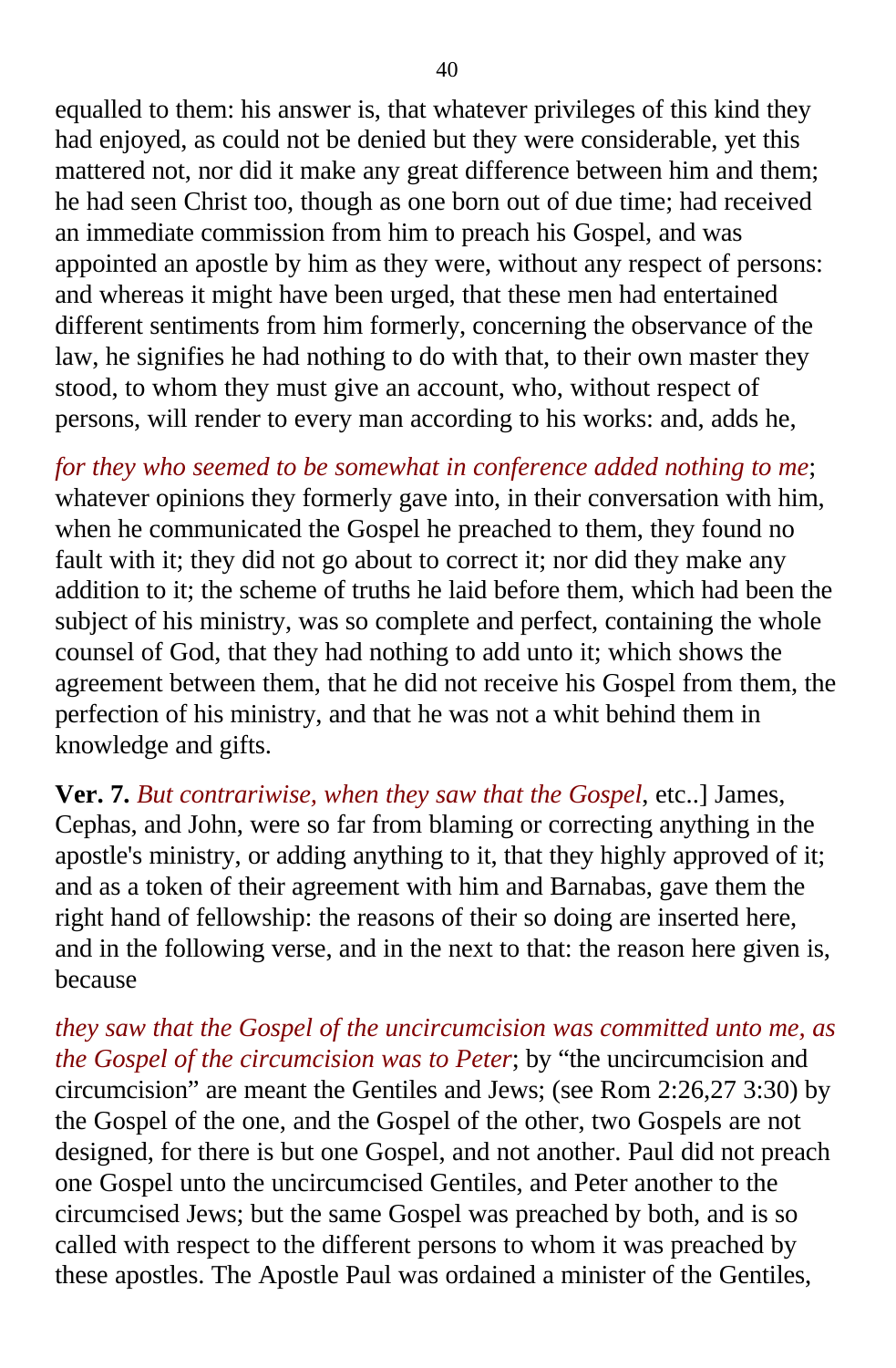and he chiefly preached among them, though not to them only. Peter was principally employed among the Jews, though also as he had opportunity he sometimes preached to the Gentiles: however, the subject of both their ministrations was the Gospel, which is said to be "committed" to them, as a trust deposited in their hands, not by man, but by God; the management of which required both prudence and faithfulness, and which were eminently seen in these good stewards of the mysteries of God. This being observed by the apostles at Jerusalem, they came into an agreement that one part should discharge their ministry among the Gentiles, and the other among the Jews.

**Ver. 8.** *For he that wrought effectually in Peter*, etc..] The Syriac version renders it, "he who exhorted Peter to"; the Arabic version is, "he who strengthened Peter in"; the Spirit of God is meant, who filled Peter with such eminent gifts, and inspired him with so much zeal and resolution

*to the apostleship of circumcision*, to discharge his office as an apostle among the Jews; and who wrought by him such wonderful works for the confirmation of it, as curing the man that was lame from his birth, striking Ananias and Sapphira dead for telling lies, and raising Dorcas from the dead, and communicating miraculous gifts by the imposition of his hands; and which same Spirit also made his ministrations effectual to the conversion of a large number of souls, as of three thousand by one sermon.

*The same was mighty in me towards the Gentiles*. The Spirit of God wrought as effectually in, and by him, as in Peter; filled him with extraordinary gifts for the discharge of his work among the Gentiles, and inspired him with equal zeal, constancy, and intrepidity of mind; wrought as many miracles by him to confirm his mission; such as striking blind Elymas the sorcerer, healing the cripple at Lystra, raising Eutychus from the dead, with many other signs and wonders wrought by him among the Gentiles, through the power of the Spirit of God, whereby they became obedient by word and deed. The same Spirit also accompanied the Gospel preached by him, to the conversion of multitudes, by which means many famous churches were founded and raised among the Gentiles; and this is another reason which induced the apostles at Jerusalem to take Paul and Barnabas into an association with them.

**Ver. 9.** *And when James, Cephas, and John*, etc..] These are the persons all along designed, though not till now named. James was the brother of our Lord, the son of Alphaeus, who wrote the epistle that goes by his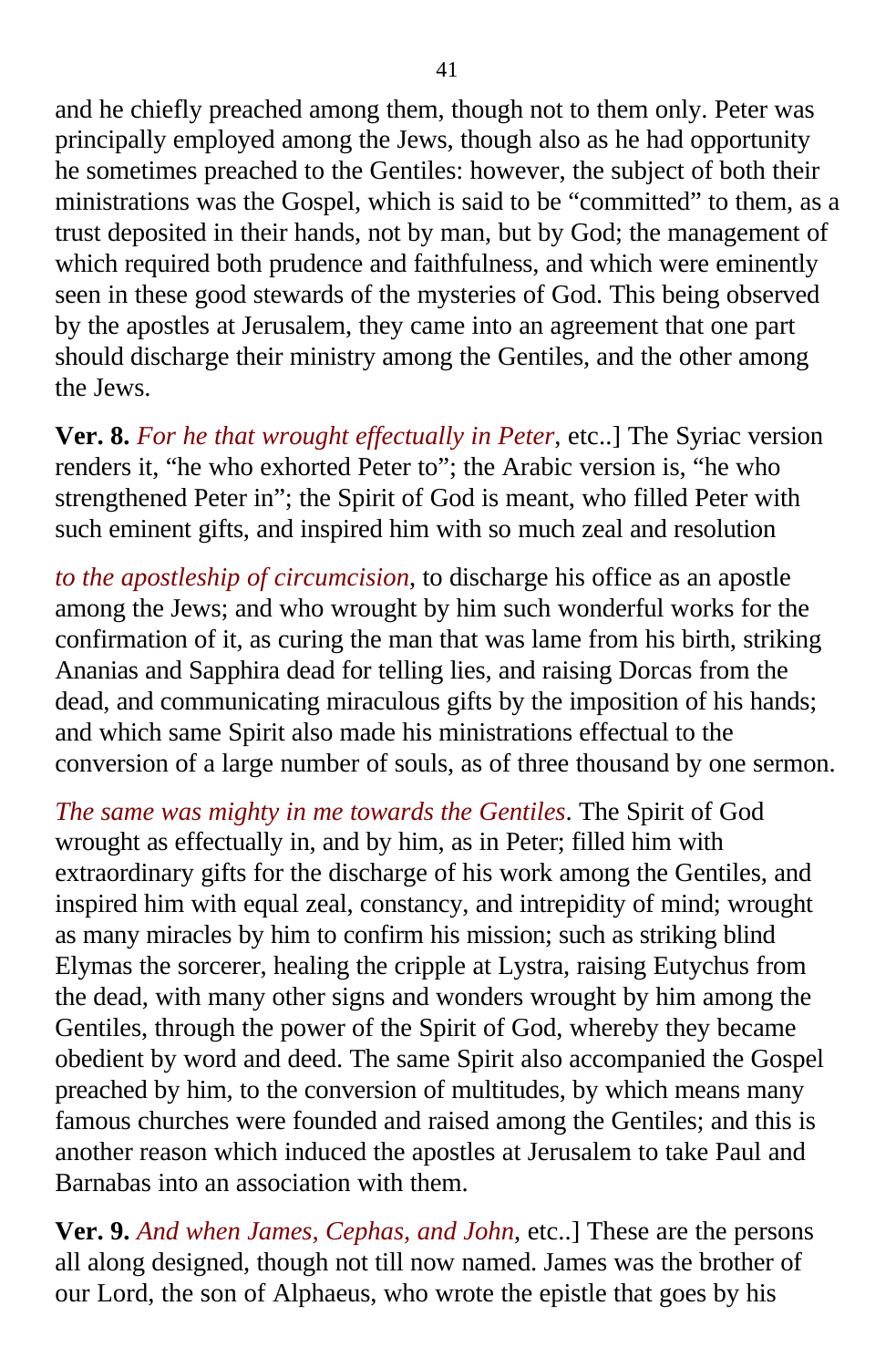name, made that famous speech in the synod at Jerusalem,  $(4453)$ Acts 15:13), presided in that church, was a man of great holiness, and much esteemed of by the saints, and had a good report of them that were without. Cephas is Simon Peter. This name was given him by Christ,  $(\text{AUC}$  John 1:42) and in the Syriac language signifies a "stone", as Peter does in the Greek, to which our Lord alludes,  $(4068 \text{Mat}$  Matthew 16:18). John was the evangelist, and the same that wrote the epistles, was the beloved disciple, and who outlived all the rest:

*who seemed to be pillars*; not as the Arabic version, "who thought themselves such", but were esteemed so by others, and very rightly. They were pillars among the apostles of the highest note and greatest eminence among them; they were the very chief of the apostles; for though they were all in the same office, and had the same commission, and were employed in the same work, yet there were some who made a greater figure than others, as these did, and are therefore called pillars; they were more conspicuous, and to be observed, and taken notice of, than the rest; they were pillars in the church, set in the highest place there, and the ornaments of it: (see  $\frac{4000}{P}$ Proverbs 9:1  $\frac{4000}{P}$ Revelation 3:12). They are called so for their constancy and stability in preaching the Gospel, and suffering for the sake of Christ; they were steadfast and immoveable in his work, nor could they be shaken or deterred from it by the menaces, reproaches, and persecutions of men; and they were the means of supporting others that were feeble minded, and of defending and maintaining the truths of the Gospel; and were set, as Jeremiah was, as a defenced city, an iron pillar, and brazen walls against all the enemies of Christ, and his Gospel; and were, as the church is said to be, "the pillar and ground of truth". The apostle may have respect to the titles of this kind which were bestowed on the Jewish doctors. It is said <sup>f29</sup>,

"when R. Jochanan ben Zaccai was sick, his disciples went in to visit him; and when he saw them, he began to weep; his disciples said to him, lamp of Israel, ynymyh dwm [, "the right hand pillar", etc.. why dost thou weep?"

So another of their Rabbins is said  $<sup>530</sup>$  to be</sup>

"one of the walls, ydwm  $\lceil w, "and pillars"$  of the school."

The character better agrees with these eminent apostles, who when they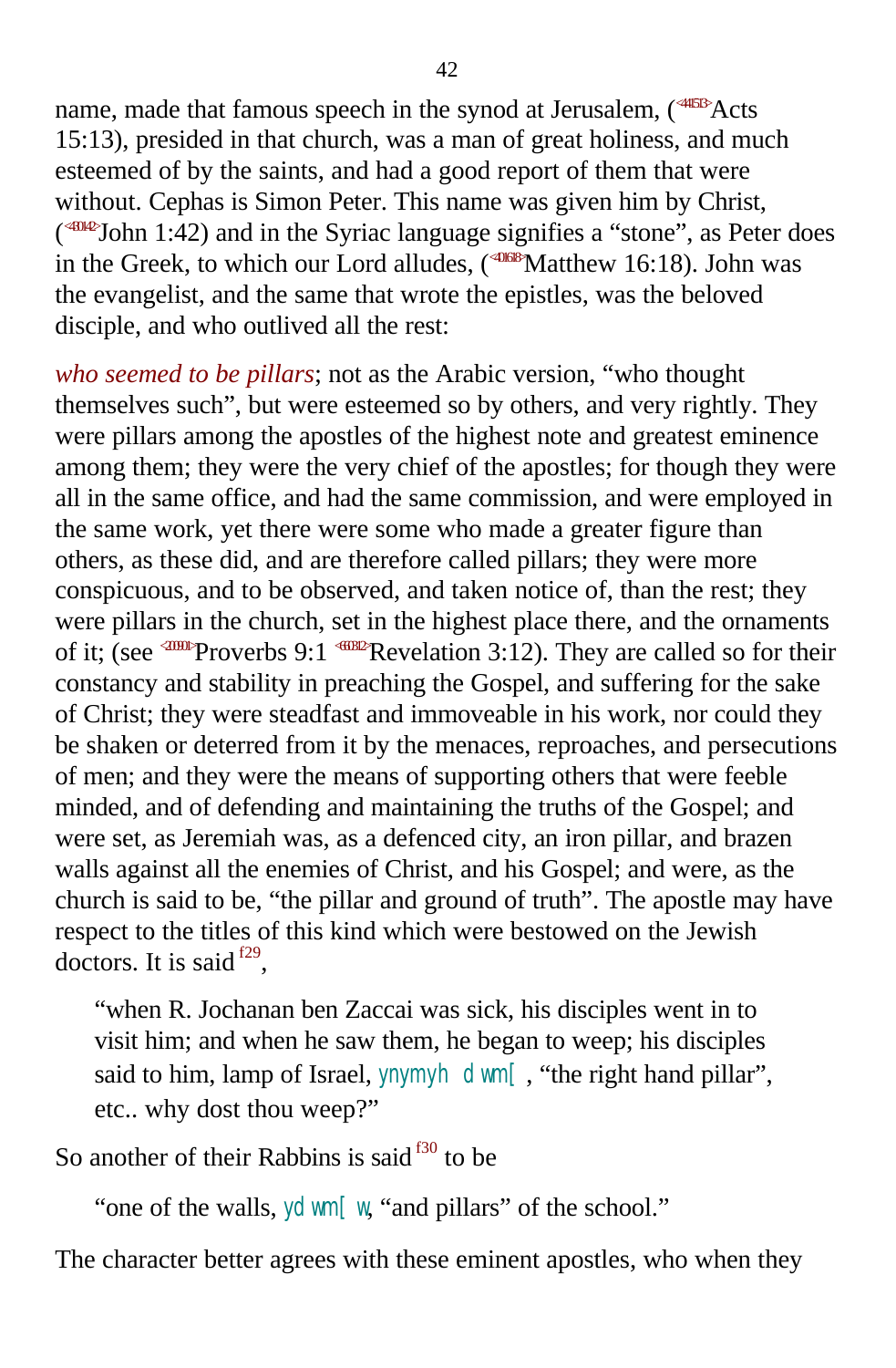*perceived the grace that was given unto me*; meaning not so much the grace of the Spirit of God that was wrought in him, or the good work of grace upon his soul, with which the church at Jerusalem, and the apostles there, had been made acquainted some years before; but the grace and high favour of apostleship, which was conferred upon him, and all those extraordinary gifts of grace, whereby he was qualified for the discharge of it; and particularly the efficacy and success of his ministry through the grace of God which went along with it, and was so visible in it:

*they gave to me and Barnabas the right hands of fellowship*; as a token of a covenant or agreement between them; they took them, as it were, into partnership with them, admitted them as apostles into their society, and gave their full consent, particularly to this article,

*that we*, Paul and Barnabas,

*should go unto the Heathen*, preach among the Gentiles;

*and they*, Peter, and those that were with him,

*unto the circumcision*, and discharge their office among the Jews; and, to show their joint agreement, used the above rite; and which ceremony was used as among other nations  $f31$ , so with the Jews, when covenants were made, or partnership was entered into; (see  $\alpha$ <sup>680</sup>Eeviticus 6:2) where the phrase, [y tmwçtb, "in putting of the hand", and which we render in fellowship, is, both by Onkelos, and Jonathan ben Uzziel, rendered aky twptwçb, "in fellowship of the hand", or "by the right hand of fellowship"; that being given in token of their agreement and consent to be partners together, to which the allusion seems to be here; or to the making of proselytes, to whom they "stretch out the hand" to bring them under the wings of the Shekinah  $^{52}$ , or in token of their being proselytes.

**Ver. 10.** *Only they would that we should remember the poor*, etc..] Not in a spiritual sense, as some have thought, though these the apostle was greatly mindful of; but properly and literally the poor as to the things of this world; and may design the poor in general, everywhere, in the several churches where they should be called to minister, and particularly the poor saints at Jerusalem; who were become such, either through the frequent calamities of the nation, and a dearth or scarcity of provisions among them, and which affected the whole country; or rather through the persecutions of their countrymen, who plundered them of their goods for professing the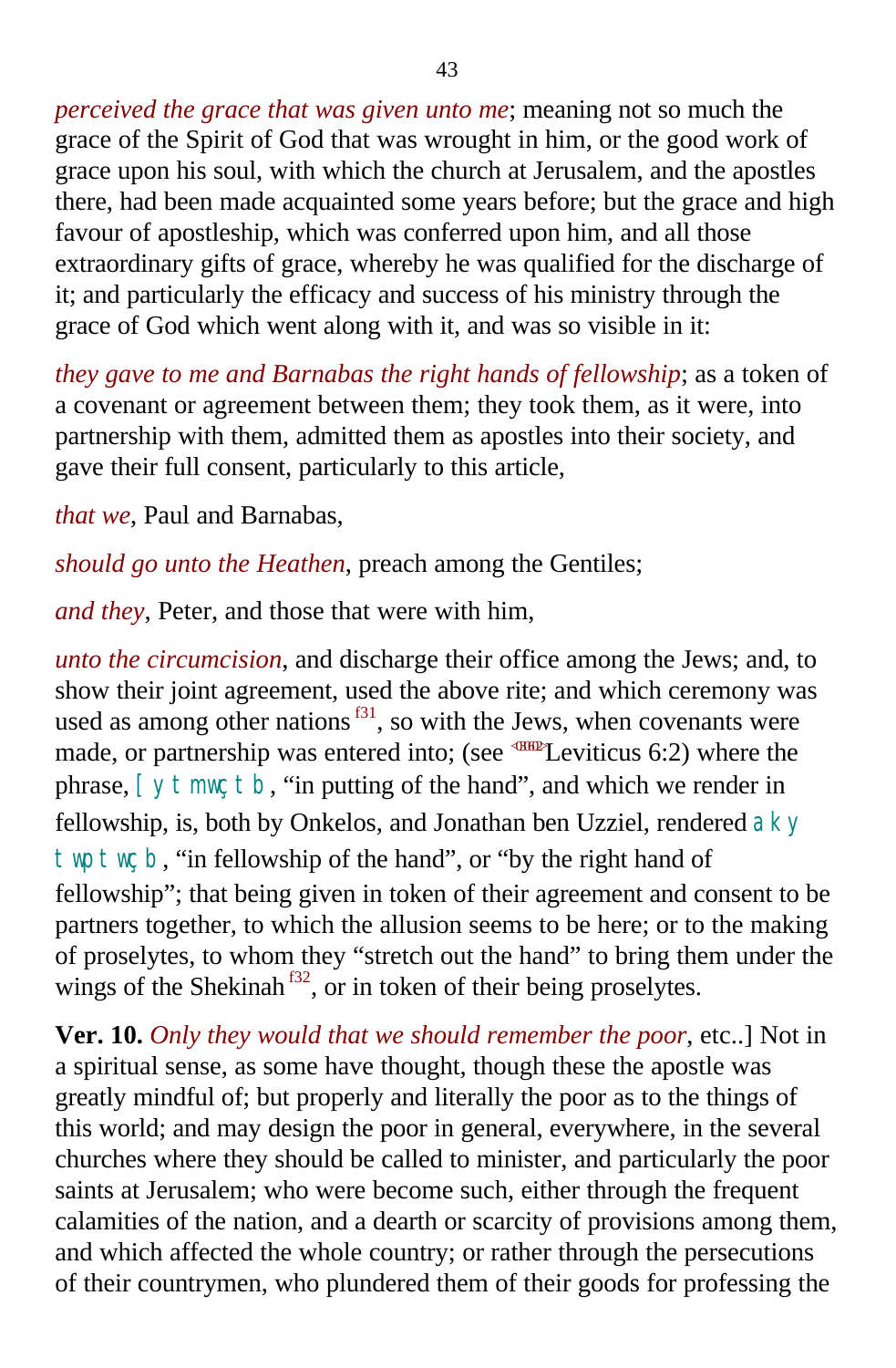<span id="page-43-0"></span>name of Christ; or it may be through their having given up all their substance into one common stock and fund, as they did at first, and which was now exhausted, and that in a great measure by assisting out of it the preachers who first spread the Gospel among the Gentiles; so that it was but just that they should make some return unto them, and especially for the spiritual favours they received from them, as the Gospel, and the ministers of it, which first went out of Jerusalem: the "remembering" of them not only intends giving them actual assistance according to their abilities, which was very small, but mentioning their case to the several Gentile churches, and stirring them up to a liberal contribution:

*the same which I also was forward to do*; as abundantly appears from his epistles to the churches, and especially from his two epistles to the Corinthians. Now since the apostles at Jerusalem desired nothing else but this, and said not a word concerning the observance of the rites and ceremonies of the law, and neither found fault with, nor added to the Gospel the apostle communicated to them, it was a clear case that there was an entire agreement between them, in principle and practice, and that he did not receive his Gospel from them.

**Ver. 11.** *But when Peter was come to Antioch*, etc..] The Alexandrian copy, and others, and the Vulgate Latin, Syriac, and Ethiopic versions, instead of "Peter", read "Cephas", who, by some ancient writers, is said to be not Peter the Apostle, named Cephas by Christ, but one of the seventy disciples. So Clemens<sup>133</sup> says, that Cephas, of whom Paul speaks, that when he came to Antioch he withstood him to his face, was one of the seventy disciples who had the same name with Peter the Apostle: and Jerom says  $f^{34}$  that there were some who were of opinion, that Cephas, of whom Paul writes that he withstood him to his face, was not the Apostle Peter, but one of the seventy disciples called by that name: but without any manner of foundation; for the series of the discourse, and the connection of the words, most clearly show, that that same Cephas, or Peter, one of the twelve disciples mentioned,  $(\sqrt{MID}Galatians 2:9)$ , with James and John, as pillars, is here meant. Our apostle first takes notice of a visit he made him, three years after his conversion,  $($ <sup>4808</sup>Galatians 1:18), when his stay with him was but fifteen days, and, for what appears, there was then an entire harmony between them; fourteen years after he went up to Jerusalem again, and communicated his Gospel to Peter, and the rest, when they also were perfectly agreed; but now at Antioch there was a dissension between them, which is here related. However, the Papists greedily catch at this, to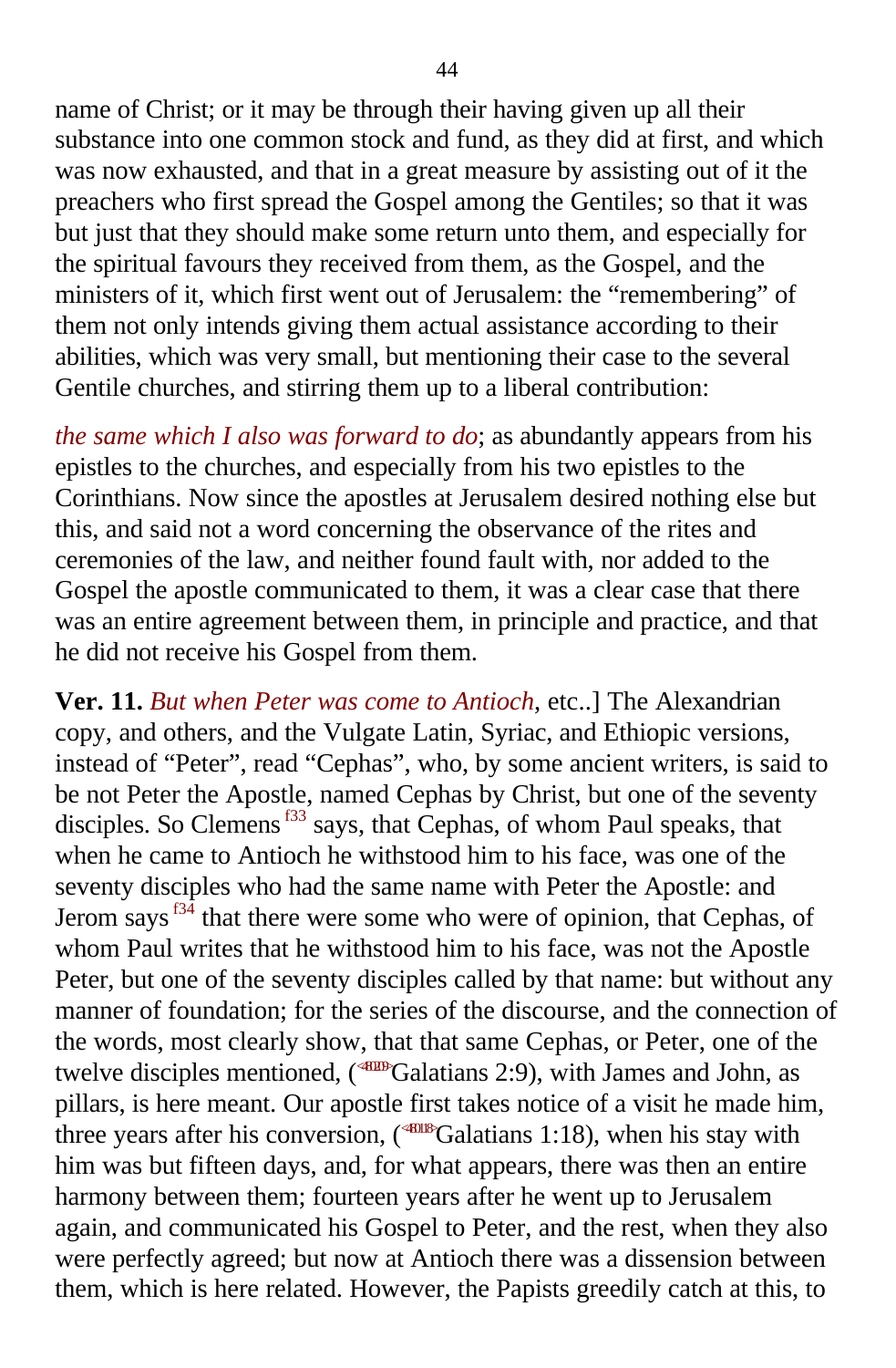secure the infallibility of the bishops of Rome, who pretend to be the successors of Peter, lest, should the apostle appear blameworthy, and to be reproved and opposed, they could not, with any grace, assume a superior character to his: but that Peter the Apostle is here designed is so manifest, that some of their best writers are obliged to own it, and give up the other as a mere conceit. When Peter came to Antioch is not certain; some have thought it was before the council at Jerusalem concerning the necessity of circumcision to salvation, because it is thought that after the decree of that council Peter would never have behaved in such a manner as there related; though it should be observed, that that decree did not concern the Jews, and their freedom from the observance of the law, only the Gentiles; so that Peter and other Jews might, as it is certain they did, notwithstanding that, retain the rites and ceremonies of the law of Moses; and according to the series of things, and the order of the account, it seems to be after that council, when Paul and Barnabas returned to Antioch, and with others continued there for some time, during which time Peter came thither; (see  $4450$ Acts 15:30,35) and the following contention happened,

*I withstood him to the face*: not in show, and outward appearance only, as some of the ancients have thought, as if this was an artifice of the apostle's, that the Jews, having an opportunity of hearing what might be said in favour of eating with the Gentiles, might be convinced of the propriety of it, and not be offended with it: but this is to make the apostle guilty of the evil he charges Peter with, namely, dissimulation; no, the opposition was real, and in all faithfulness and integrity; he did not go about as a tale bearer, whisperer, and backbiter, but reproved him to his face, freely spoke his mind to him, boldly resisted him, honestly endeavoured to convince him of his mistake, and to put a stop to his conduct; though he did not withstand him as an enemy, or use him with rudeness and ill manners; or as Jannes and Jambres withstood Moses, and false teachers resist the truth; but as a friend and an apostle, and in an amicable manner, and yet with all uprightness: his reason for it was,

*because he was to be blamed*; some read it, "was blamed", or "condemned", either by others, by the Jews, for his going into Cornelius's house formerly; but what has this to do with the present case? or by those who lately came from James to Antioch, for his eating with the Gentiles there; yet this could be no reason for the apostle's withstanding him, but rather a reason why he should stand by him; or he was condemned by himself, self-condemned, acting contrary to the sentiments of his mind, and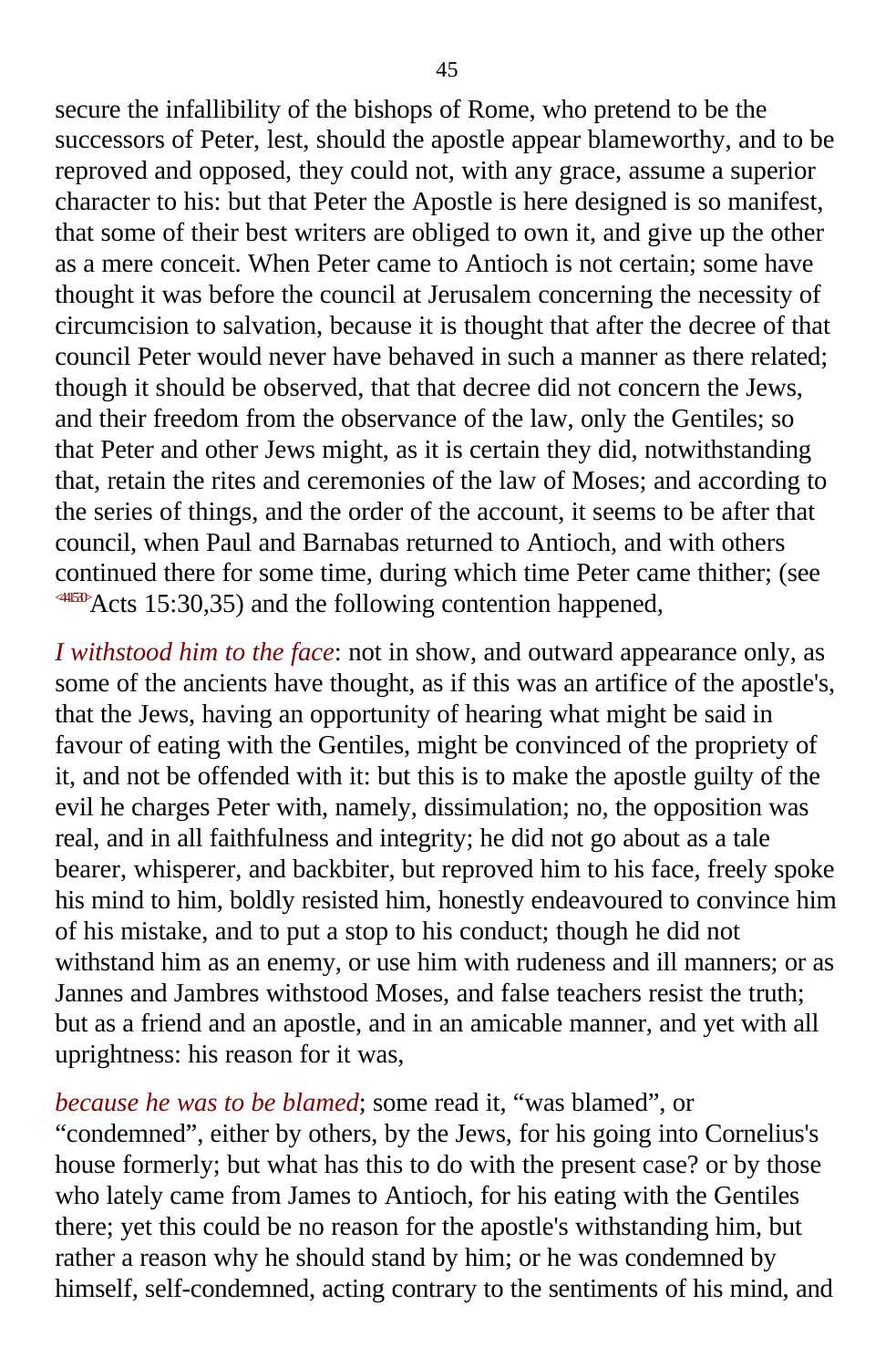what he had declared in the council at Jerusalem; though it is best to render the word, to be blamed, which shows that the apostle did not oppose him for opposition sake, rashly, and without any foundation; there was a just reason for it, he had done that which was culpable, and for which he was blameworthy; and what that was is mentioned in the next verse.

**Ver. 12.** *For before that certain came from James*, etc..] The Lord's brother, mentioned before with Cephas and John, who resided at Jerusalem, from whence these persons came; and who are said to come from James, because they came from the place and church where he was, though, it may be, not sent by him, nor with his knowledge. They were such as professed faith in Christ; they were "judaizing" Christians believing in Christ, but were zealous of the law. Now before the coming of these persons to Antioch,

## *he*, Peter,

*did eat with the Gentiles*; which is to be understood, not of eating at the Lord's table with them, but at their own tables: he knew that the distinction of meats was now laid aside, and that nothing was common and unclean of itself, and that every creature of God was good, and not to be refused if received with thankfulness; wherefore he made use of his Christian liberty, and ate such food dressed in such manner as the Gentiles did, without any regard to the laws and ceremonies of the Jews; and in this he did well, for hereby he declared his sense of things, that the ceremonial law was abolished, that not only the Gentiles are not obliged to it, but even the Jews were freed from it, and that the observance of it was far from being necessary to salvation: all which agreed with the preaching and practice of the Apostle Paul, and served greatly to confirm the same, and for this he was to be commended: nor is this mentioned by way of blame, but for the sake of what follows, which was blameworthy:

*but when they were come he withdrew and separated himself*; not from the church, and the communion of it, for then he had been guilty of schism, but from private conversation with the Gentiles: he did not visit them in their own houses, and sit down at table and eat with them, as he was wont to do; which argued great inconstancy and instability, very unbecoming one that seemed to be, and was a pillar in the church of God, as well as much dissimulation, for he knew better than he acted; his conduct did not agree with the true sentiments of his mind, which he covered and dissembled; and which must be very staggering to the believing Gentiles, to see so great a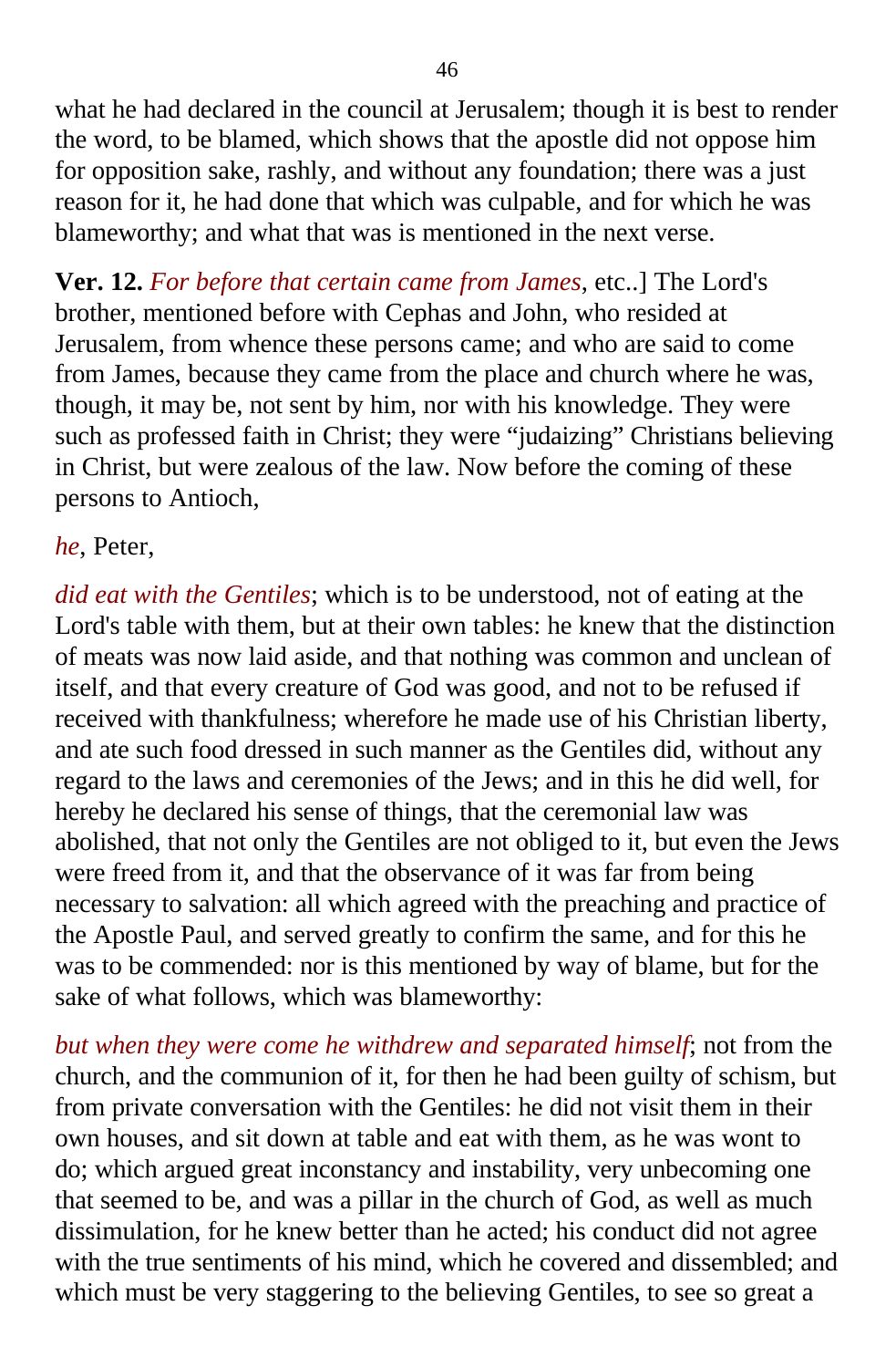<span id="page-46-0"></span>man behave in such a manner towards them, as if they were persons not fit to converse with, and as if the observance of Jewish rites and ceremonies was necessary to salvation. What induced him to take such a step was, his

*fearing them which were of the circumcision*: that is, the circumcised Jews, who professed faith in Christ, and were just now come from Jerusalem; not that he feared any danger from them; that they would abuse his person, or take away his life; but he might either fear he should come under their censure and reproofs, as he formerly had for going to Cornelius, and eating with him and his; or lest that they should be offended with him, and carry back an ill report of him, as not acting up to his character as an apostle of the circumcision. This led him into such a conduct; so true is that of the wise man, that "the fear of man bringeth a snare",  $(2025)$ .

**Ver. 13.** *And the other Jews dissembled likewise with him*, etc..] Not the men that came from James, for they never acted otherwise, and therefore could not be said to dissemble; but the Jews that were members of this church at Antioch from the beginning; or who came along with Paul and Barnabas, and stayed with them there; (see  $445\overline{ }$ Acts 15:35) and who before had ate with the Gentiles, as Peter; but being under the same fear he was, and influenced by his example, concealed their true sentiments, and acted the very reverse of them, and of their former conduct:

*insomuch that Barnabas also was carried away with their dissimulation*; so good a man as he was, full of faith, and of the Holy Ghost; who had been a companion of the Apostle Paul's in his travels among the Gentiles, had greatly assisted him in preaching the Gospel to them, was a messenger with him at the council in Jerusalem, heard the debates of that assembly, and the issue of them, returned with him to Antioch, and was one with him both in principle and practice; and yet so forcible was the example of Peter, and the other Jews, that, as with a mighty torrent, he was carried away with it, and not able to withstand it; such is the force of example in men who are had in great veneration and esteem: wherefore it becomes all persons, particularly magistrates, masters of families, and ministers of the Gospel, to be careful what examples they set, since men both of grace and sense are much influenced by them.

**Ver. 14.** *But when I saw that they walked not uprightly*, etc..] Or "did not foot it aright"; or "walked not with a right foot": they halted, as the Jews of old did, between two opinions, being partly for God, and partly for Baal; so these seemed, according to their conduct, to be partly for grace, and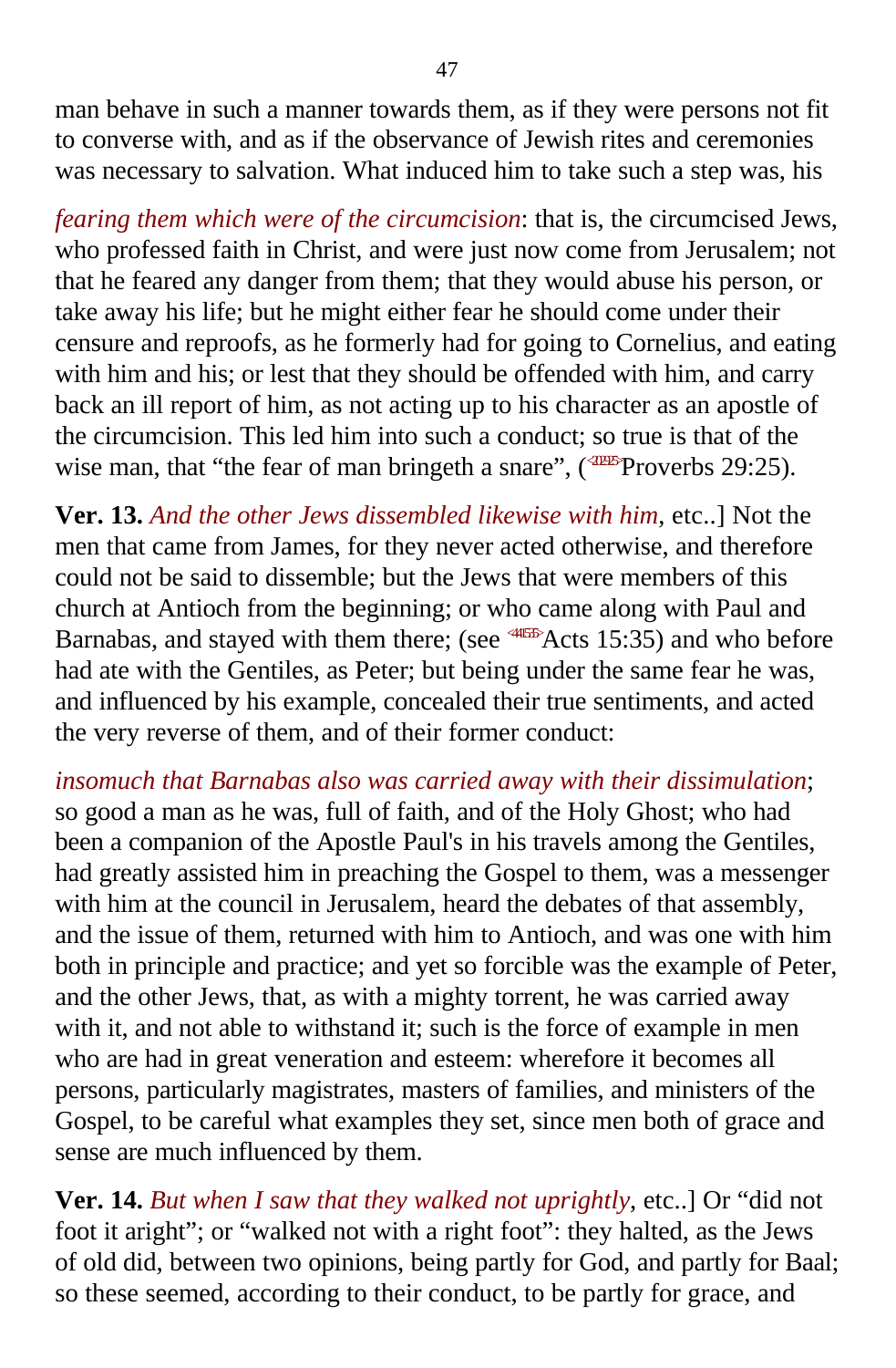partly for the works of the law; they seemed to be for joining Christ and Moses, and the grace of the Gospel, and the ceremonies of the law together; they did not walk evenly, were in and out, did not make straight paths for their feet, but crooked ones, whereby the lame were turned out of the way; they did not walk in that sincerity, with that uprightness and integrity of soul, they ought to have done:

*nor according to the truth of the Gospel*; though their moral conversations were as became the Gospel of Christ, yet their Christian conduct was not according to the true, genuine, unmixed Gospel of Christ; which as it excludes all the works of the law, moral or ceremonial, from the business of justification and salvation, so it declares an entire freedom from the yoke of it, both to Jews and Gentiles. Now when, and as soon as this was observed, the apostle, without any delay, lest some bad consequences should follow, thought fit to make head against it, and directly oppose it:

*I said unto Peter before them all*. The Alexandrian copy, and others, and the Vulgate Latin, Syriac, and Ethiopic versions, read "Cephas", as before. The reproof was given personally and principally to Peter, though Barnabas and others were concerned with him, because he was the first in it, the chief aggressor, who by his example led on the rest; and this was given publicly before Barnabas, and the other Jews that dissembled with him, and for their sakes as well as his; before the Jews that came from James for their instruction and conviction, and before all the members of the church at Antioch, for the confirmation of such who might be staggered at such conduct; nor was this any breach of the rule of Christ,  $(\sqrt[408]{6})$ Matthew 28:15) for this was a public offence done before all, and in which all were concerned, and therefore to be rebuked in a public manner: and which was done in this expostulatory way,

*if thou being a Jew*; as Peter was, born of Jewish parents, brought up in the Jews' religion, and was obliged to observe the laws that were given to that people:

*livest after the manner of Gentiles, and not as do the Jews*; that is, he had done so, he had ate with the Gentiles, and as the Gentiles did, without regarding the laws and ceremonies of the Jews relating to meats and drinks; being better informed by the Spirit of God, that these things were not now obligatory upon him, even though he was a Jew, to whom these laws were formerly made: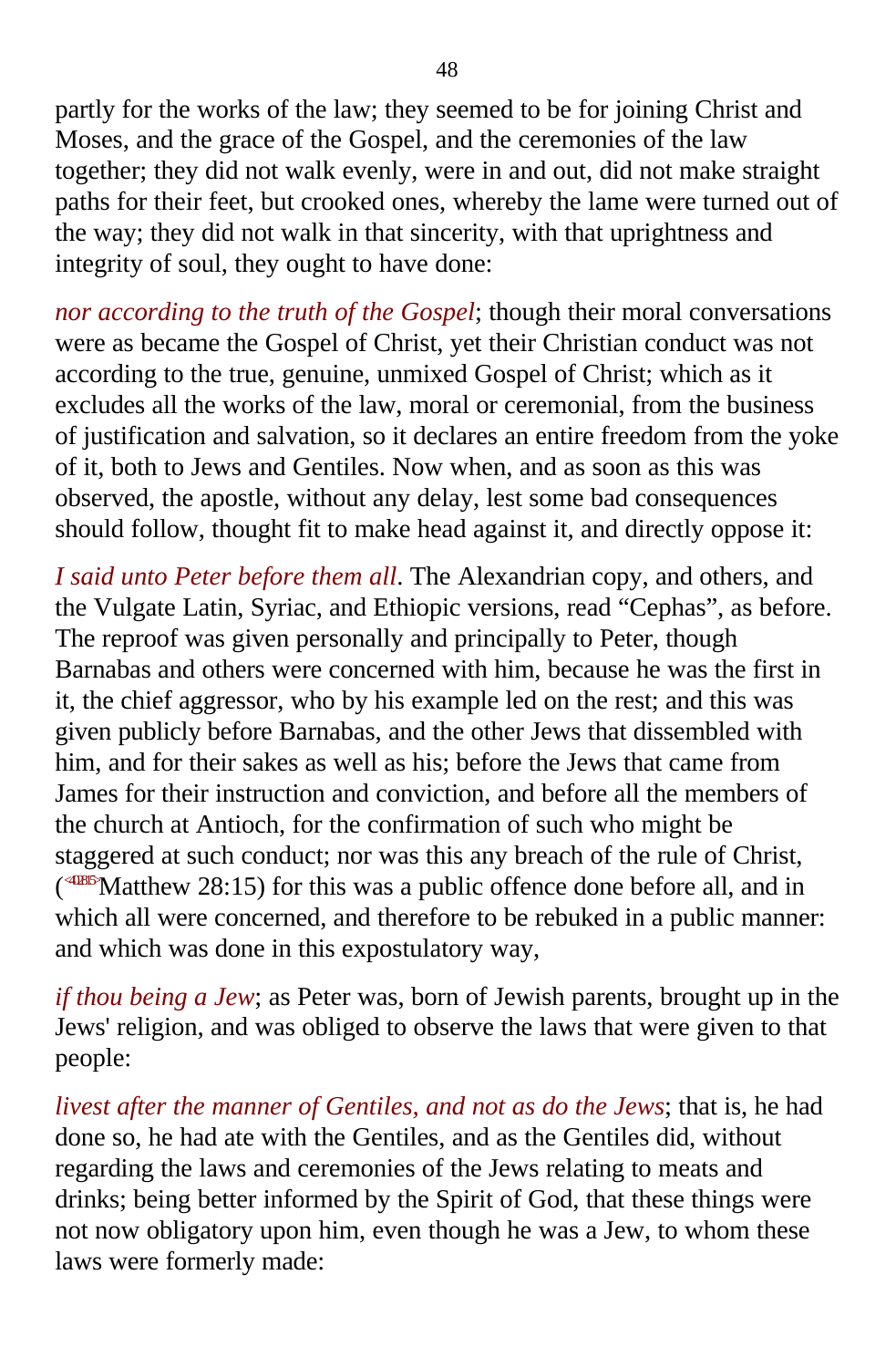*why compellest thou the Gentiles to live as do the Jews*? he asks him, with what conscience, honour, and integrity, with what consistency with his own principles and former practice, he could compel, not by force, nor, it may be, even by persuasions and exhortations, but by his example, which was very strong and powerful, the Gentiles, to whom these laws were never given, and to observe which they never were obliged; how he could, I say, make use of any means whatever to engage these to comply with Jewish rites and ceremonies. The argument is very strong and nervous; for if he, who was a Jew, thought himself free from this yoke, and had acted accordingly, then a Gentile, upon whom it was never posed, ought not to be entangled with it: and in what he had done, either he had acted right or wrong; if he had acted wrong in eating with the Gentiles, he ought to acknowledge his fault, and return to Judaism; but if right, he ought to proceed, and not by such uneven conduct ensnare the minds of weak believers.

**Ver. 15.** *We who are Jews by nature*, etc..] I Paul, and you Peter and Barnabas, and the rest of the Jews at Antioch. Some are Jews by grace, in a spiritual sense, as all are that are Christ's, that are true believers in him, that are born again, and have internal principles of grace formed in their souls, of whatsoever nation they be; (see  $\text{max}$ Romans 2:28,29 **EXECUTE:** Revelation 2:9). Others become Jews by being proselytes to the Jewish religion: such were the Jews, devout men, out of every nation under heaven, that were dwelling at Jerusalem, when the Spirit was poured down on the apostles on the day of Pentecost,  $(\sqrt{4905})$ Acts 2:5), but these here spoken of were such as were Jews by birth; they were born so, were descended of Jewish parents, and from their infancy were brought up in the Jewish religion, and under the law of Moses, and in the observance of it:

*and not sinners of the Gentiles*:  $\mu$  [h twmwa y[çr, "the wicked of the nations of the world", as the  $<sup>135</sup>$  Jews call them. Not but that the Jews also</sup> were sinners both by nature and practice, were involved in the guilt of sin, under the power of it, and defiled with it, as the apostle elsewhere most fully proves: nor is this said with regard to the vain opinion the Jews had of themselves, as very holy and righteous persons, who in their own apprehension needed neither repentance nor remission; and who looked upon the Gentiles as very unholy and unfit for conversation with them: but this more particularly respects that part of the character of the Heathens, that they were without the law, and were under no restraints, but lived in all manner of wickedness, without hope and God in the world, and so were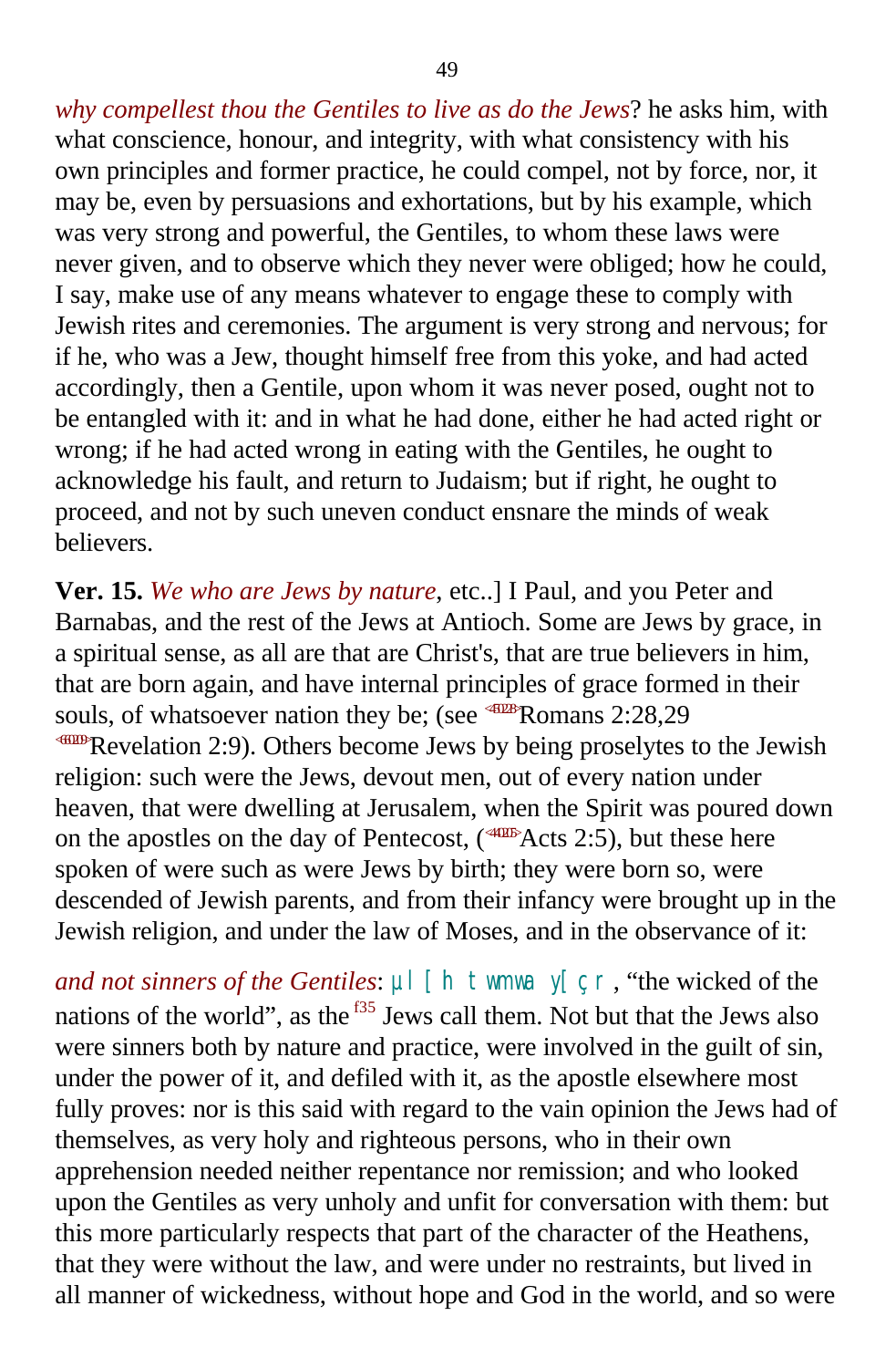notorious sinners, filled with all unrighteousness, profligate and abandoned to every evil work, and are therefore called emphatically "sinful men", ( $\mathbb{Z}$ <sup> $\mathbb{Z}$ </sup>Luke 24:7). And indeed the word  $\mathbb{E}$  **y**voc<sub>5</sub>, Gentiles, among themselves is sometimes used for  $\mu$ ερος τι πος προτατον, "a certain most wicked part" of Gentiles in a city  $^{136}$ , and so may here design such who lived the most dissolute lives and conversations, to which the Jews are opposed, who had a written law, and were under a better regulation and discipline. The reason of this description, both in the positive and negative branch of it, is to observe, that since they, the apostles, and others, who were born Jews, and so under the law of Moses, and, until Christ came, were under obligation to observe it, but had now relinquished it, and wholly and alone believed in Christ for righteousness and life; then it was the most unreasonable thing in the world, by any means whatever, to lead the Gentiles, who never were under the law, to an observance of it.

**Ver. 16.** *Knowing that a man is not justified by the works of the law*, etc..] That is, Peter, Paul, Barnabas, and other believing Jews knew this, and that from the law itself, which requires perfect and sinless obedience, and accuses, holds guilty, and adjudges to condemnation and death for the least failure, both as to matter or manner of duty; and from the prophets, which declare that by the deeds of the law no flesh can be justified in the sight of God, and who bear witness to the doctrines of remission of sin, and justification by the righteousness of Christ; and from the Gospel, in which this truth is most clearly revealed; and from the illumination of the blessed Spirit, who led them into all truth; and from the revelation of Jesus Christ they were favoured with; and from their own experience, being fully convinced of the exceeding sinfulness of sin, the insufficiency of their own righteousness, and of the necessity, suitableness, and fulness of the righteousness of Christ. By "the works of the law" are meant, not only obedience to the ceremonial law, though this is included, but also to the moral law; for it can hardly be thought, that the men the apostle opposes could ever dream of justification by their compliance with the rituals of the ceremonial law if they believed there could be no justification by their obedience to the moral law; for if there is no justification by the latter, there can be none by the former: the words are therefore to be taken in the largest sense, as rejecting all works of the law, of whatsoever kind, from justification in the sight of God; and such works are designed, as are performed by sinful men in and of themselves, otherwise men are justified by the works of the law as performed by Christ in their room and stead, but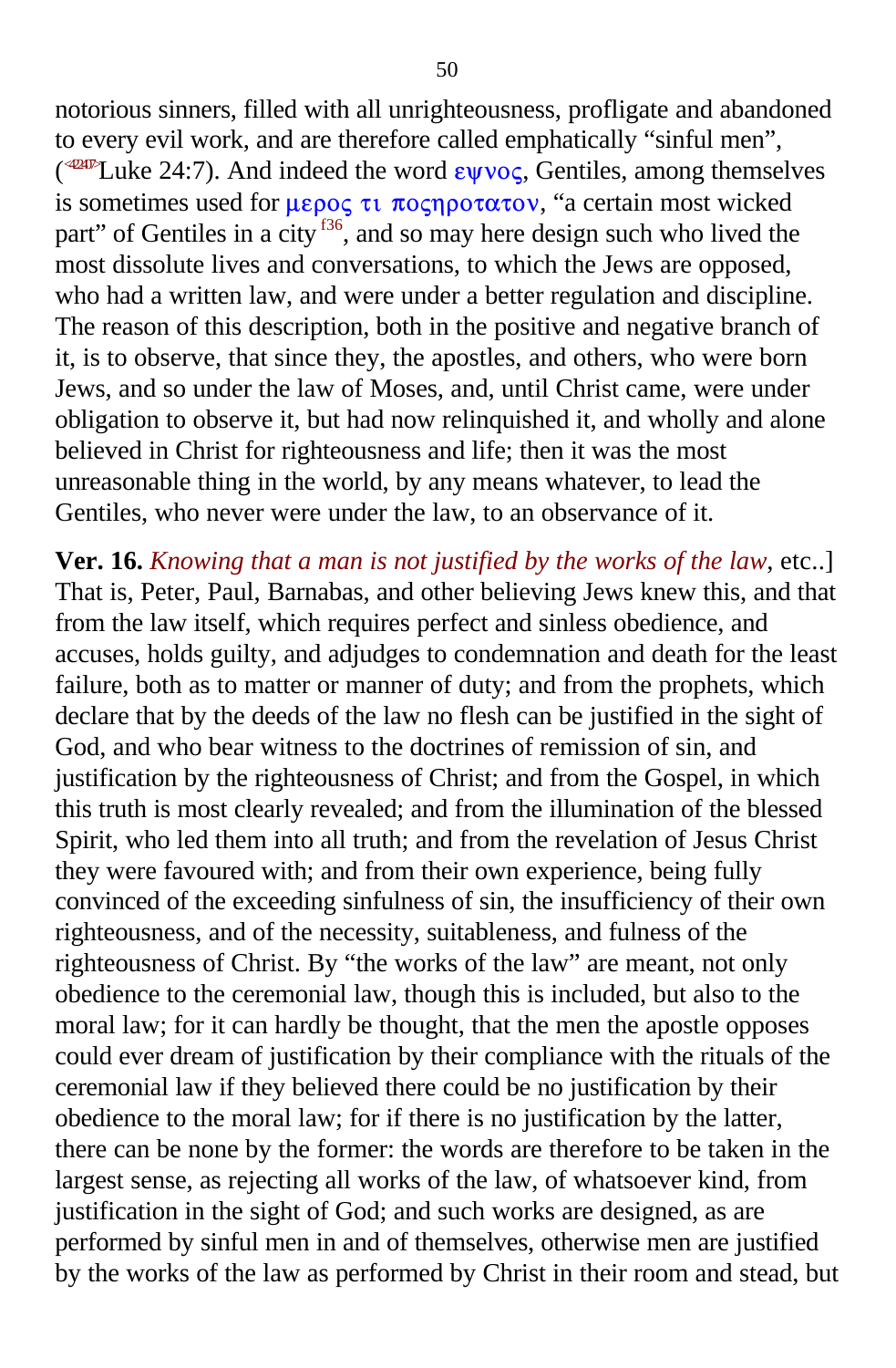not by any as performed by themselves, for at best they are very imperfect, and so cannot justify; they are opposed to the grace of God, to which the justification of a sinner is always ascribed, and therefore cannot be by works; such a scheme would disannul the death of Christ, and promote boasting in men, and indeed is impracticable and impossible:

*but by the faith of Jesus Christ*; not by that faith, which Christ, as man, had in God, who promised him help, succour, and assistance, and for which he, as man, trusted in him, and exercised faith upon him; but that faith of which he is the object, author, and finisher; and not by that as a cause, for faith has no causal influence on the justification of a sinner; it is not the efficient cause, for it is God that justifies; nor the moving cause, or which induces God to justify any, for that is his own free grace and good will; nor the meritorious or procuring cause, for that is the obedience and bloodshed of Christ; nor is faith the matter of justification; it is not a justifying righteousness; it is a part of sanctification; it is imperfect; as an act it is a man's own, and will not continue for ever in its present form, nature, and use; and is always distinguished from the righteousness of God, by which we are justified, which is perfect, is another's, and will last for ever. Men are not justified by faith, either as an habit, or an act; not by it as an habit or principle, this would be to confound justification and sanctification; nor as an act, for as such it is a man's own, and then justification would be by a man's works, contrary to the Scripture: but faith is to be taken either objectively, as it relates to Christ, the object of it, and his justifying righteousness; or as it is a means of receiving and apprehending Christ's righteousness; the discovery of it is made to faith; that grace discerns the excellency and suitableness of it, approves of it, rejects a man's own, lays hold on this, and rejoices in it:

*even we have believed in Jesus Christ*; we who are Jews by nature, being fully apprized that there is no justification by the works of the law, but by the righteousness of Christ, received by faith, have quited all confidence in our own works, and are come to Christ, and believe in him, not only as the Messiah, but as the Lord our righteousness:

*that we might be justified by the faith of Christ, and not by the works of the law*; not that faith, as before observed, has any causal influence on justification. These Jews did not believe in Christ, in order by their believing to procure their justification before God, and acceptance with him, but that they might receive, by faith, this blessing from the Lord in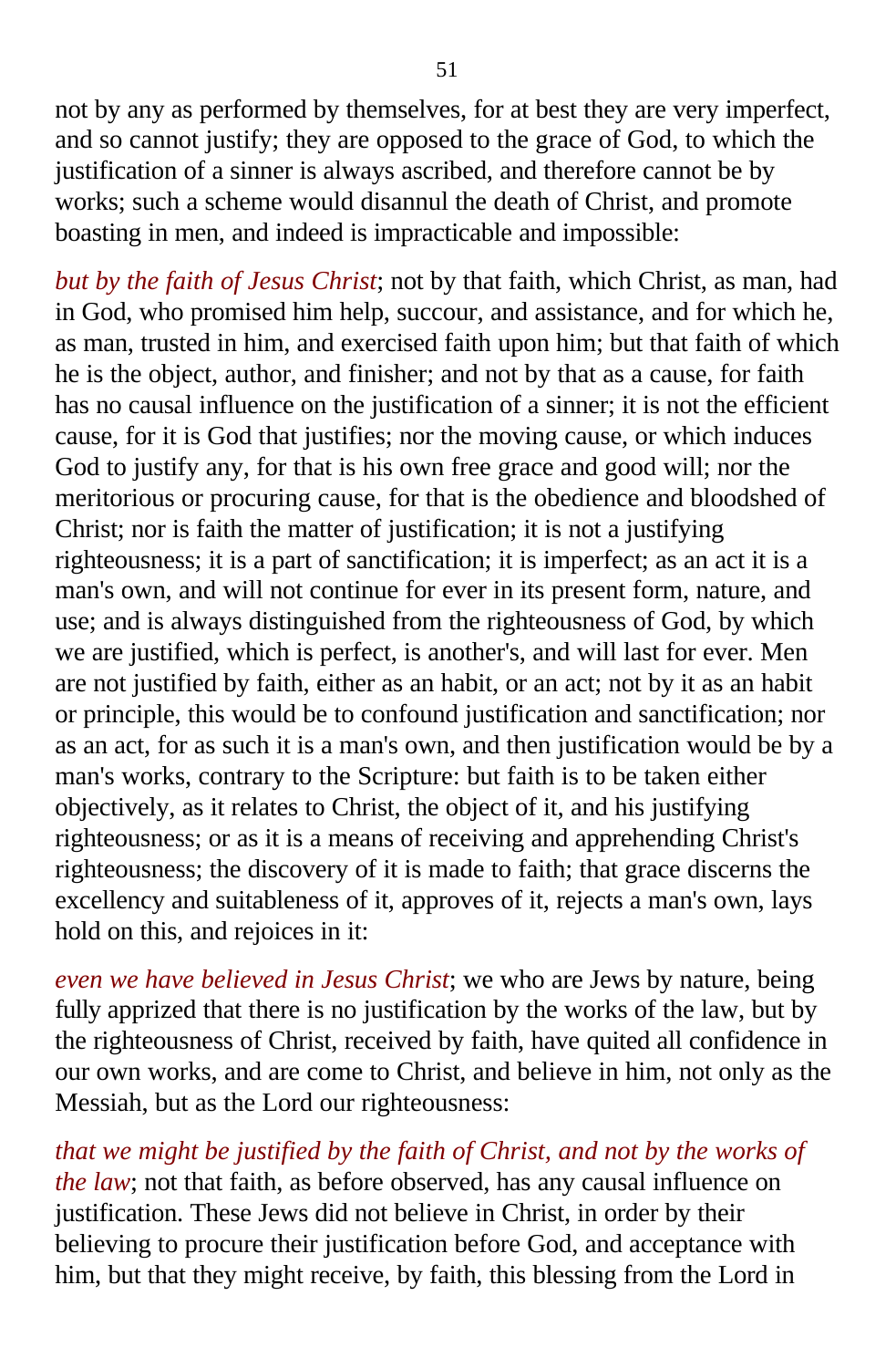their own conscience, and enjoy the comfort of it, and all that spiritual peace which results from it, and which they could not find in the works of the law:

*for by the works of the law shall no flesh be justified*; reference seems to be had to ( $\sqrt{1.2}P$ salm 143:2) and contains a reason why these believing Jews relinquished Moses in his law, in whom they formerly trusted, and looked to, and depended on for their justification, because that by obedience to the law of works no sinful mortal man can be justified in the sight of God,

**Ver. 17.** *But if while we seek to be justified by Christ*, etc..] As they did, and not only sought for, but obtained what they sought for, because they sought for it at the hands of Christ, and not as it were by works, but by faith, even a justifying righteousness in him.

*We ourselves also are found sinners*; that is, either we should be so, were we not to rest here, but seek to join our own works with Christ's righteousness for our justification, and so make Christ the minister of sin, of an imperfect righteousness, which cannot justify, which God forbid should ever be done by us; or we are reckoned sinners by you, judaizing Christians, for leaving the law, and going to Christ for righteousness; and if so, Christ must be the minister of sin, for he has directed and taught us so to do; but God forbid that any such thing should be said of him: or if we are still sinners, and unjustified persons, notwithstanding we seek to Christ to be justified by him, but need the law, and the works of it to justify us, then Christ, instead of being a minister of righteousness, is a minister of the law, the strength of sin, which accuses for it, and is the ministration of condemnation and death on account of it, which God forbid should ever be: or this is an objection of the adversary to the doctrine of free justification by the righteousness of Christ, as if it made void the law, discouraged the performance of good works, opened a door to licentiousness that men might continue sinners, and live as they wish, being under no restraints of the law, or under obligation to obedience it, and by such doctrine make

*Christ the minister of sin*; who hereby teaches men to live in sin, and in the neglect of duty; to which the apostle answers,

*God forbid*; as holding such consequences in the utmost abhorrence and detestation; (see  $\triangleleft$ Romans 6:1,2,15 7:7).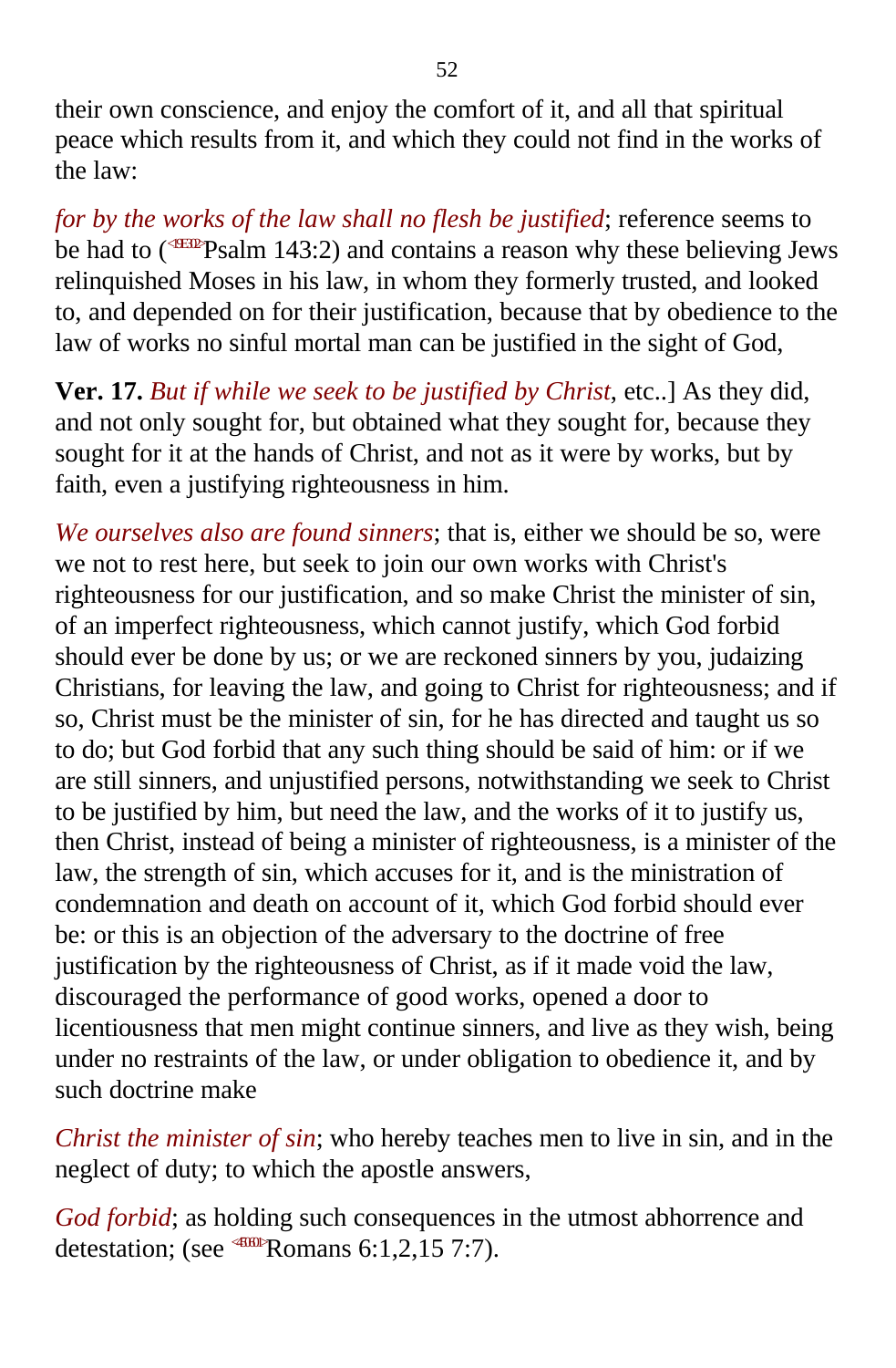**Ver. 18.** *For if I build again the things which I destroyed*, etc..] Which must be understood not of good things, for formerly he destroyed the faith of the Gospel, at least as much as in him lay, and now he built it up, established, and defended it; in doing which he did no evil, or made himself a transgressor, but the reverse; he showed himself a faithful minister of Christ: but of things not lawful, such as the rites and ceremonies of the law of Moses, which were now abrogated, and he had declared to be so all over the Gentile world; and therefore should he go about to establish these things as necessary to salvation, or teach men to join the observance of them with Christ's righteousness for justification, then, says he,

*I make myself a transgressor*: for he could not be otherwise, be the case how it would with respect to the abrogation, or non-abrogation of the law; for if the law was not abolished, then he made himself a transgressor of it; by neglecting it himself, and teaching others to do so; and if it was abolished, then it must be criminal in him to enforce the observance of it as necessary to a sinner's justification before God. Now though the apostle transfers this to himself, and spoke in his own person to decline all invidious reflections and characters; yet he tacitly regards Peter, and his conduct, who had been taught by the vision the abrogation of the ceremonial law, and acted accordingly by conversing and eating with the Gentiles, and had declared that law to be an insupportable yoke of bondage, which the Gentiles were not obliged to come under; and yet now, by his practice and example, built up and established those very things he had before destroyed, and therefore could not exculpate himself, from being a transgressor: or these things may regard sins and immoralities in life and conversation; and the apostle's sense be, that should he, or any other, take encouragement to sin from the doctrine of free justification by the righteousness of Christ, as if he was the author and minister of sin, and allowed persons in it; this would be to establish sin, which the righteousness of Christ justifies from, and engage in a living in sin, to which, by Christ's righteousness, they are dead unto; than which, nothing can be, a greater contradiction, and which must unavoidably make them not only transgressors of the law, by sinning against it, but apostates, as the word  $\pi \alpha \rho \alpha \beta \alpha \tau \eta \zeta$  here used signifies, from the Gospel; such must act quite contrary to the nature, use, and design of the Gospel in general, and this doctrine in particular, which teaches men to deny ungodliness and worldly lusts, and that being dead to sin, they should live unto righteousness.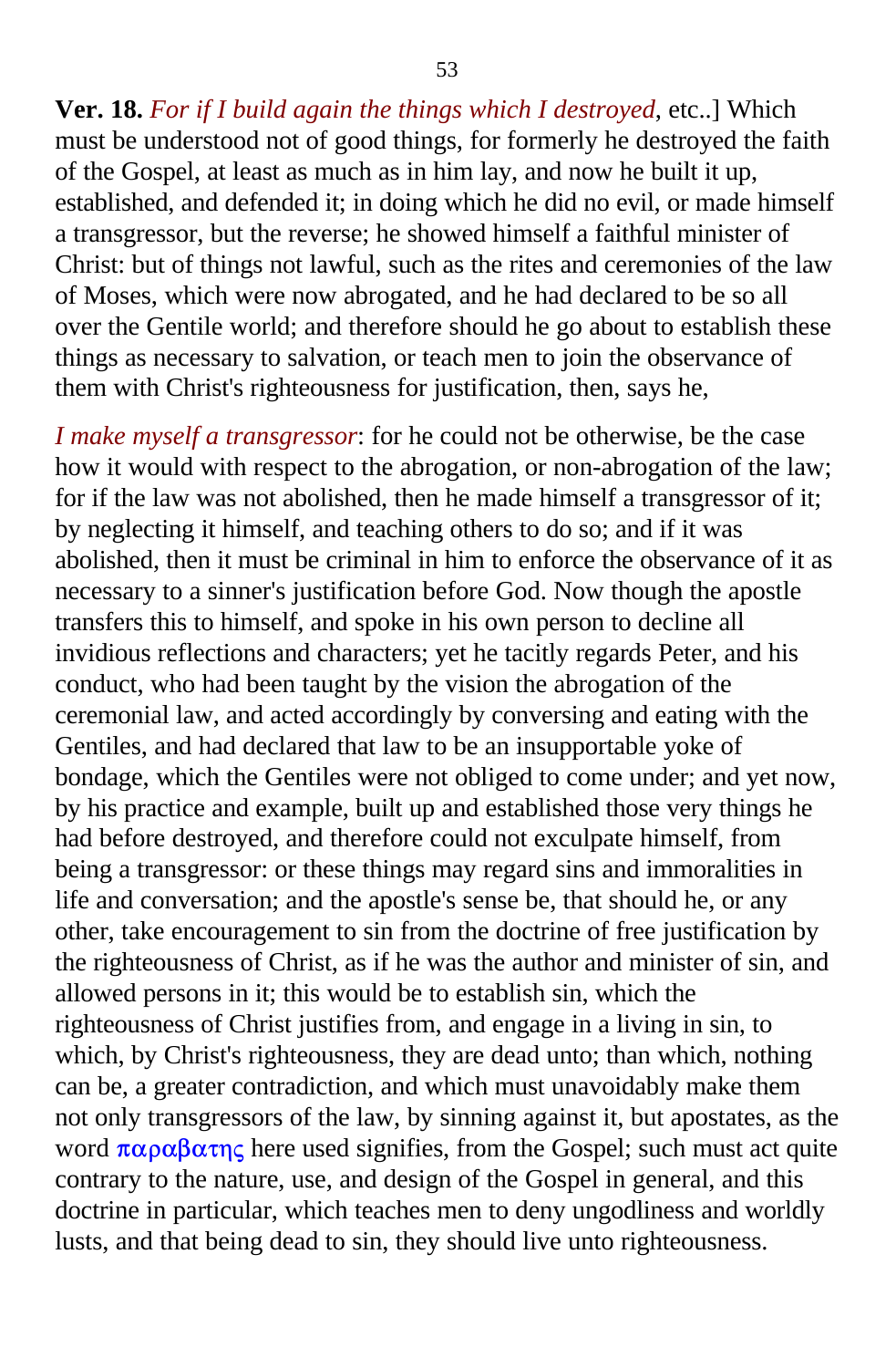**Ver. 19.** *For I through the law am dead to the law*, etc..] The apostle further replies to the objection against the doctrine of justification, being a licentious one, from the end of his, and other believers, being dead to the law: he owns he was dead unto it, not in such sense as not to regard it as a rule of walk and conversation, but so as not to seek for life and righteousness by it, nor to fear its accusations, charges, menaces, curses, and condemnation: he was dead to the moral law as in the hands of Moses, but not as in the hands of Christ; and he was dead to it as a covenant of works, though not as a rule of action, and to the ceremonial law, even as to the observance of it, and much more as necessary to justification and salvation: and so he became "through the law"; that is, either through the law or doctrine of Christ; for the Hebrew word  $hrwt$ , to which  $vowq$ answers, signifies properly doctrine, and sometimes evangelical doctrine, the Gospel of Christ; (see  $\frac{\text{QUB}}{\text{2018}}$ Isaiah 2:3 42:4  $\frac{\text{GPE}}{\text{R}^2}$ Romans 3:27) and then the sense is, that the apostle by the doctrine of grace was taught not to seek for pardon, righteousness, acceptance, life, and salvation, by the works of the law, but in Christ; by the doctrine of the Gospel, which says, believe on the Lord Jesus Christ and thou shall be saved; he became dead to the law, which says, do this and live: or through the books of the law, and the prophets, the writings of the Old Testament, which are sometimes called the law, he learnt that righteousness and forgiveness of sins were only to be expected from Christ, and not the works of the law; things, though manifested without the law, yet are witnessed to by the law and prophets: or through the law of his mind, the principle of grace formed in his soul, he became dead to the power and influence of the law of works, he being no longer under the bondage of that, but under grace, as a governing principle in his soul: or the word law, here twice used, may signify one and the same law of works; and the meaning be, either that through Christ's fulfilling the law in his room and stead, assuming an holy human nature the law required, and yielding perfect obedience to it, and submitting to the penalty of it, he became dead to it; that is, through the body of Christ, (see  $4504$  Romans 7:4) and through what he did and suffered in his body to fulfil it; or through the use, experience, and knowledge of the law, when being convinced of sin by it, and seeing the spirituality of it, all his hopes of life were struck dead, and he entirely despaired of ever being justified by it. Now the end of his being dead unto it, delivered from it, and being directed to Christ for righteousness, was, says he,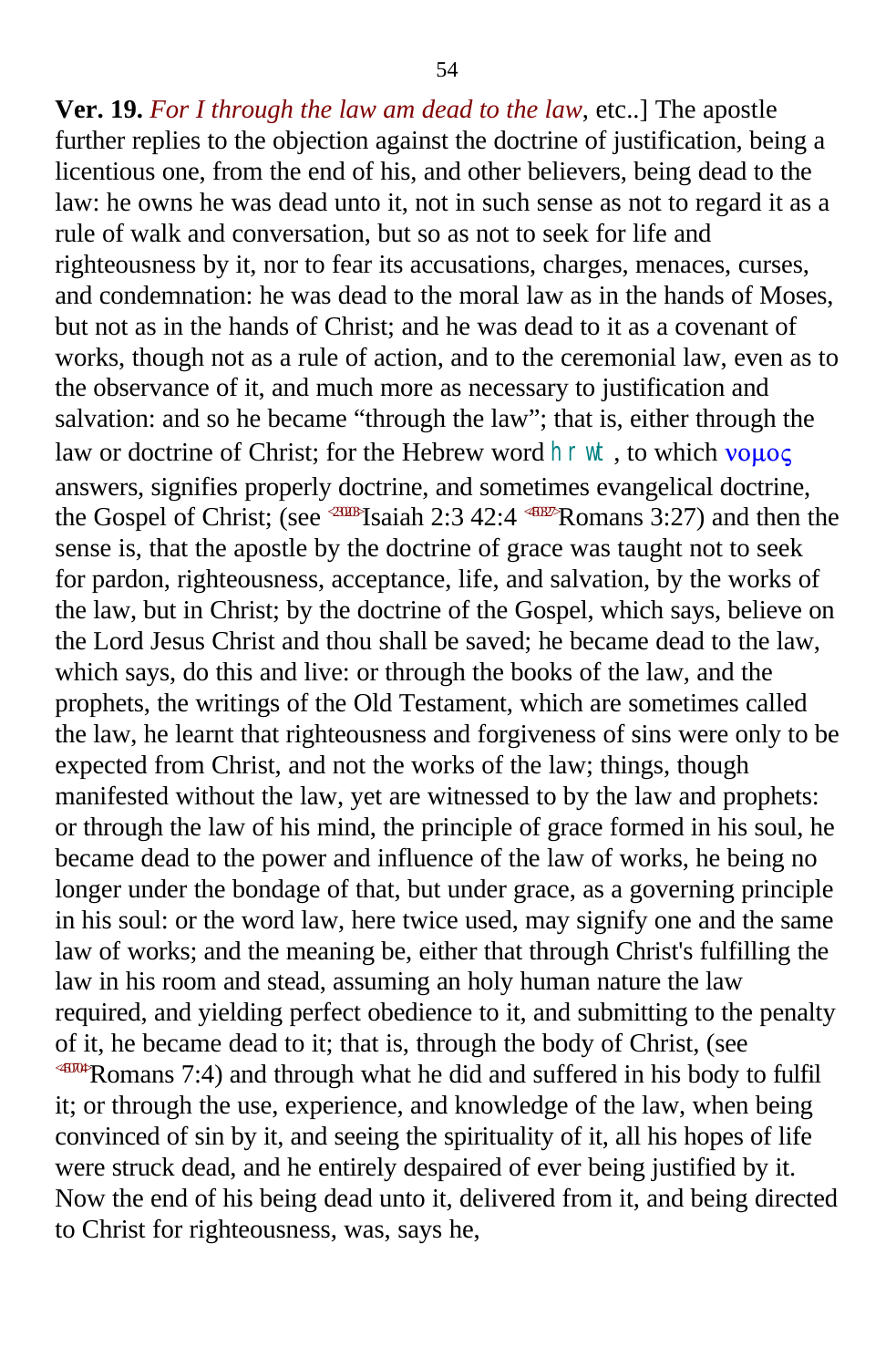*that I might live unto God*; not in sin, in the violation of the law, in neglect and defiance of it, or to himself, or to the lusts of men, but to the will of God revealed in his word, and to his honour and glory; whence it most clearly follows, that though believers are dead to the law, and seek to be justified by Christ alone, yet they do not continue, nor do they desire to continue in sin, or indulge themselves in a vicious course of living, but look upon themselves as under the greater obligation to live soberly, righteously, and godly, in this present world.

**Ver. 20.** *I am crucified with Christ*, etc..] Not literally, for so only the two thieves were crucified with him, but mystically; Christ was crucified for him in his room and stead, and so he was crucified with him, and in him, as his head and representative. Christ sustained the persons of all his people, and what he did and suffered was in their name, and on their account, and so they were crucified and suffered with him, as they are said to be buried with him, and to be risen with him, and to sit together in heavenly places in him. Moreover, their old man was crucified with him; when he was crucified, all their sins, the whole body of them, were laid upon him, and he bore them, and bore them away, destroyed and made an end of them; they received their mortal wound by his crucifixion and death, so as never to be able to have any damning power over them; and in consequence of this the affections and lusts are crucified, and the deeds of the body of sin mortified by the Spirit and grace of God, in regeneration and sanctification, so as not to have the dominion over them; the world is crucified to them, and they to the world; and this is another reason proving that justification by Christ is no licentious doctrine. This clause is, in the Vulgate Latin, Syriac, Arabic, and Ethiopic versions, put at the end of the preceding verse.

*Nevertheless I live*; which is to be understood, not of his natural, but of his spiritual life; the life of justification he lived, by faith, on the righteousness of Christ; and the life of sanctification which he had from Christ, by the quickening influences of his Spirit, by virtue of which he walked in newness of life. The believer is a mere paradox, he is dead to the law, and "yet lives" to God; he is crucified with Christ, and yet lives by him; yea, a crucified Christ lives in him.

*Yet not I*; not the same I as before, but quite another man, a new creature: he did not now live as in his state of unregeneracy, and whilst in Judaism; he was not now Saul the blasphemer, the persecutor, and injurious person; nor did he now live Saul the Pharisee: or the life he had was not of his own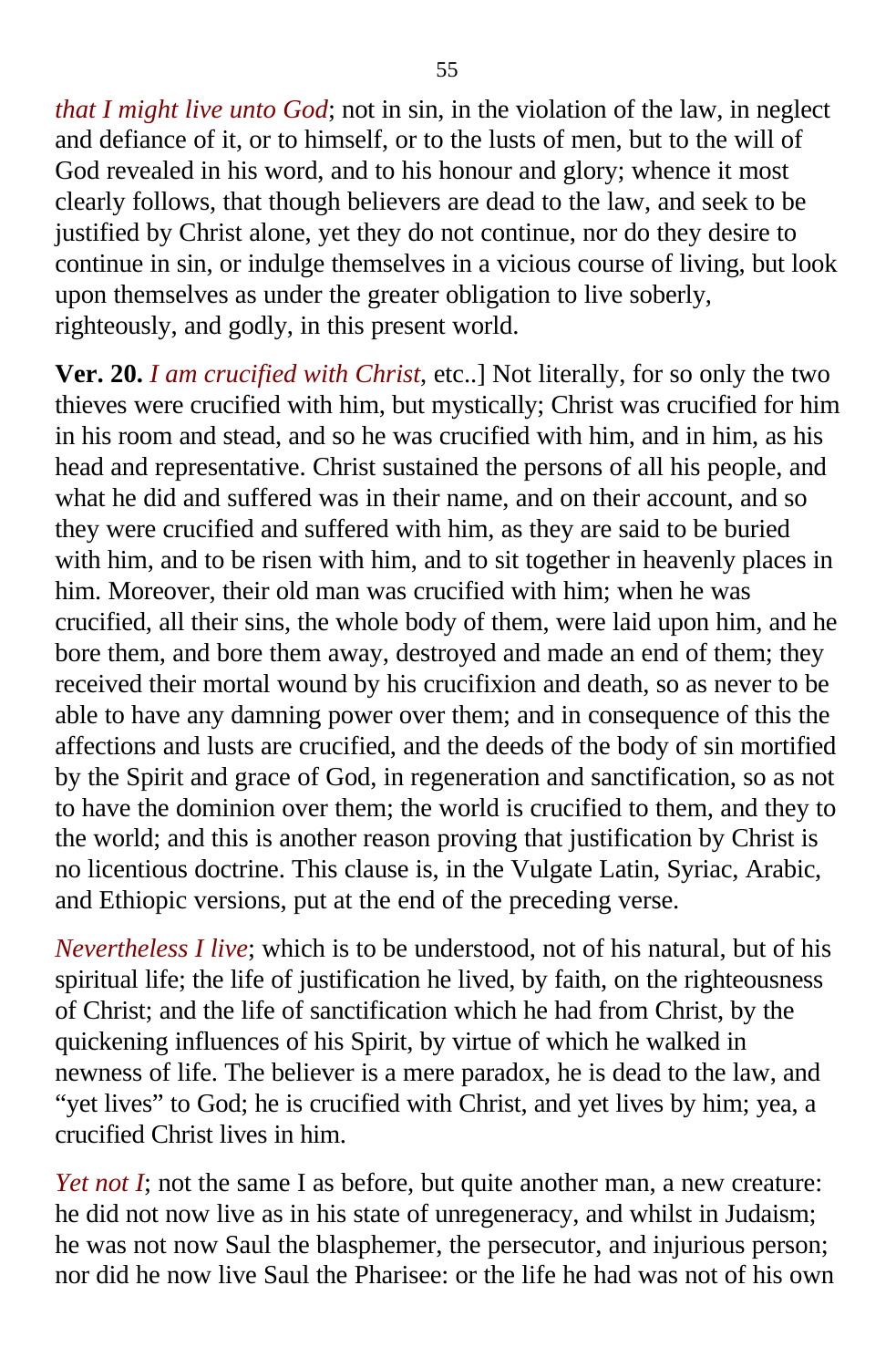obtaining and procuring; his life of righteousness was not of himself, but Christ; his being quickened, or having principles of life and holiness implanted in him, was not by himself, but by the Spirit; and the holy life and conversation he lived was not owing to himself, to his power and strength, but to the grace of God; or it was not properly himself, or so much he that lived,

*but Christ liveth in me*: who was not only the author and maintainer of his spiritual life, but the life itself; he was formed in his soul, dwelt in his heart, was united to him, was one with him, whence all vital principles and vital actions sprung, and all the communion and comforts of a spiritual life flowed.

*And the life which I now live in the flesh*; in the body, whilst in this mortal state, whereby he distinguishes that spiritual life he had from Christ, and through Christ's living in him, both from the natural life of his body, and from that eternal life he expected to live in another world; and which, he says,

*I live by the faith of the Son of God*; meaning, not that faith which Christ, as man, had, but that of which he is the author and object, by which the just man lives; not upon it, for the believer does not live upon any of his graces, no, not upon faith, but by faith on Christ, the object; looking to him for pardon, righteousness, peace, joy, comfort, every supply of grace, and eternal salvation: which object is described as "the Son of God"; who is truly God, equal with his Father; so that he did not live upon a creature, or forsake the fountain of living waters, but upon the only begotten Son of God, who is full of grace and truth: of whom he further says,

*who loved me*; before the foundation of the world, from everlasting, prior to his love to him; and freely, without any regard to worth or merit, and though he was a blasphemer and a persecutor; and him personally, and particularly, in a distinguishing manner, of which he had a special knowledge and application by the Spirit of God; and was a reason and argument constraining him, and prevailing on him to live to him who loved him, and died for him, or, as he adds,

*and gave himself for me*; his whole self, his soul and body, as in union with his divine person, into the hands of justice, and unto death, in his room and stead, as an offering and sacrifice for sin, and which he did freely and voluntarily; and is a strong and full proof of his love to him. Now though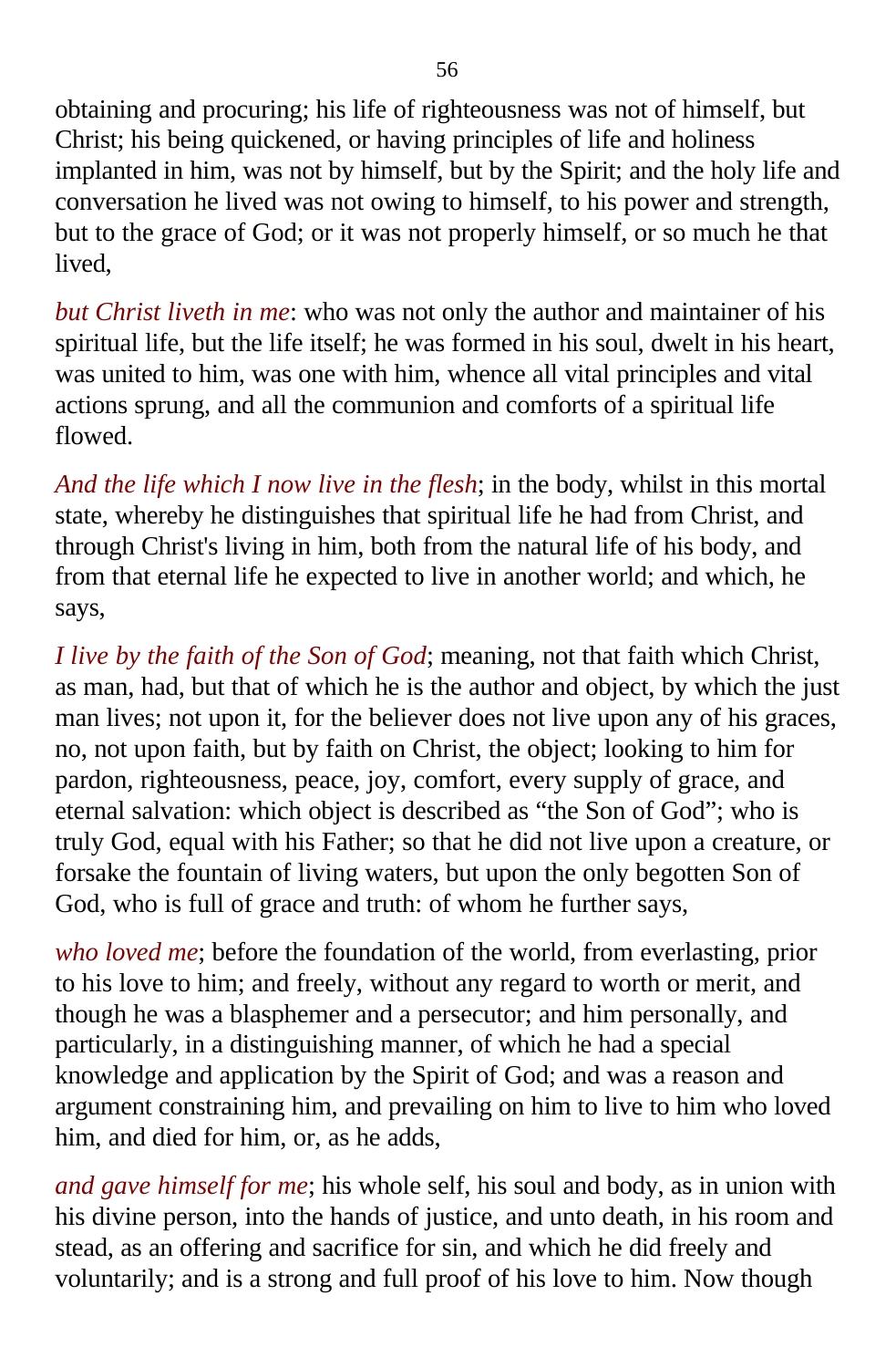Christ gave his life a ransom for many, and himself for his whole church, and all the members of his mystical body, yet the apostle speaks of this matter as singularly respecting himself, as if almost he was the only person Christ loved and died for; which shows that faith deals with Christ not in a general way, as the Saviour of the world, but with a special regard to a man's self: this is the life of faith; and these considerations of the person, love, and grace of Christ, animate and encourage faith in its exercises on him.

**Ver. 21.** *I do not frustrate the grace of God*, etc..] Or "cast it away", as the Vulgate Latin version reads it; or "deny it", as the Syriac and Arabic; or "despise, reject, and make it void", as other versions; meaning either the grace of the Son of God in giving himself for him, just mentioned by him; or the particular doctrine of grace, justification, he is speaking of, as proceeding from the grace of God, upon the foot of the righteousness of Christ; or the whole Gospel, all and each of which would be denied, despised, rejected, made null and void, be in vain, fallen and departed from, should justification be sought for by the works of the law: but this the apostle did not do, and therefore did not frustrate the grace of God: which to do would be to act the most ungenerous and ungrateful part to God, and Christ, and to that love and grace which are so largely displayed in the free justification of a sinner.

*For if righteousness come by the law*; if a justifying righteousness is to be attained unto by the works of the law, or men can be justified by their obedience to it,

*then Christ is dead in vain*; there was no necessity for his dying: he died without any true reason, or just cause; he died to bring in a righteousness which might have been brought in without his death, and so his blood and life might have been spared, his sufferings and death being entirely unnecessary; which to say is to cast contempt upon the wisdom, love, and grace of God in this matter, and to offer the greatest indignity to the person, character, sufferings, and death of Christ. Wherefore it may be strongly concluded, that there is no righteousness by the law of works, nor to be attained that way, otherwise Christ had never died; and that justification is solely and alone by his righteousness.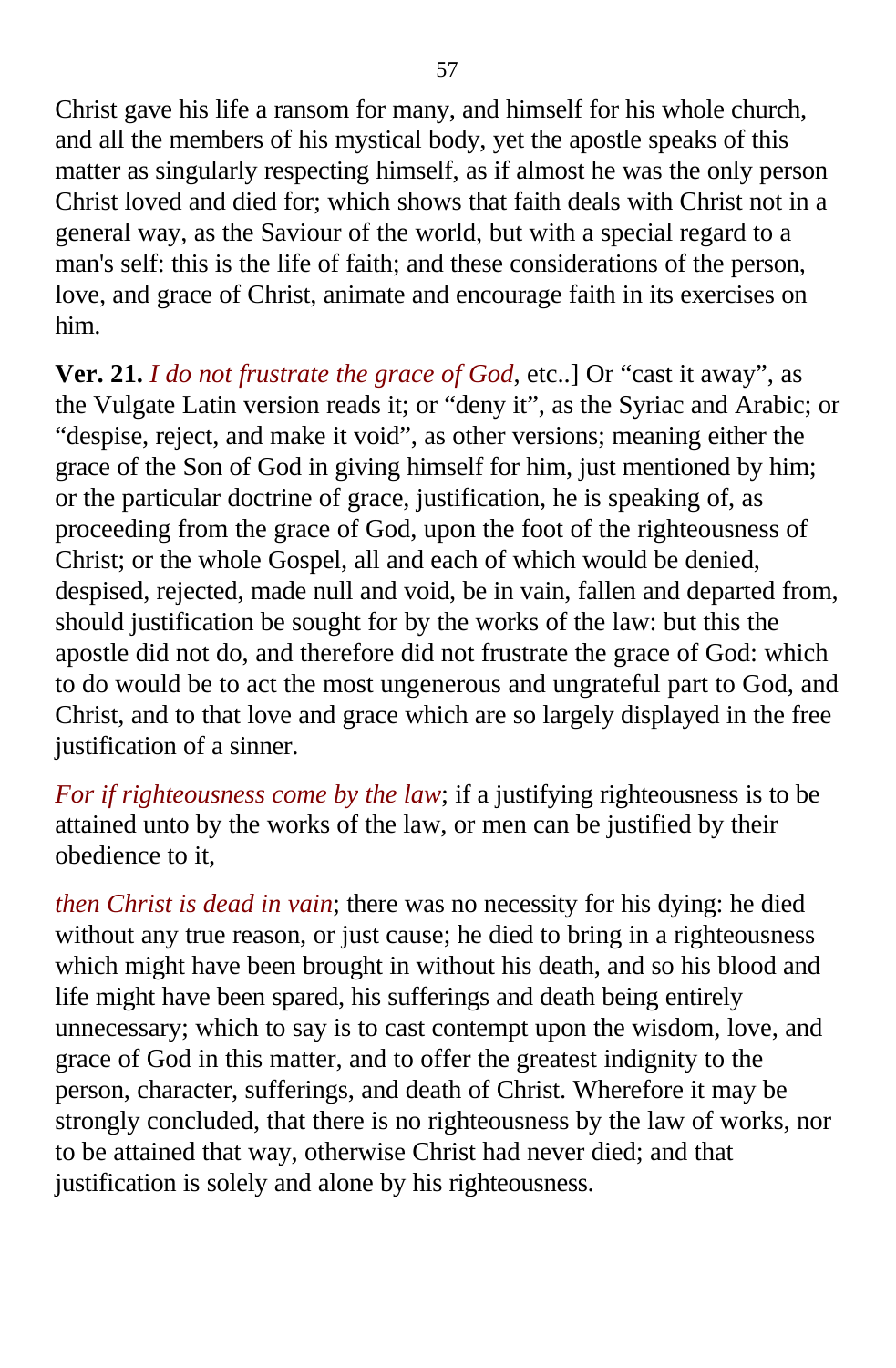## CHAPTER 3

## <span id="page-57-0"></span>**INTRODUCTION TO GALATIANS 3**

In this chapter the apostle reproves the Galatians for their disobedience to the Gospel, and departure from it; confirms the doctrine of justification by faith, by various arguments; shows the use of the law, and the abrogation of it, and makes mention of several privileges which belong to believers in Christ. He begins with a sharp reproof of the Galatians, and represents them as foolish and bewitched, and charges them with disobedience to the truth of the Gospel, which is aggravated by the clearness of the Gospel ministry, in which a crucified Christ, and justification by him, had been so evidently set before them,  $(\sqrt{ABB})$ Galatians 3:1), and by the fruit and effect of it, they having received the Spirit by it, and not by the preaching of the law of works,  $(\sqrt[4802]{\text{Galatians}} 3:2)$  and it still increased their folly, that whereas they had begun with the Spirit of God, and set out in a dependence on him and his grace, they seemed now as if they would end in a carnal and legal way, ( $\sqrt{4803}$ Galatians 3:3). To which is added, the consideration of their having suffered many things for the sake of the Gospel, which must be suffered in vain should they relinquish the Gospel, though the apostle hoped otherwise of them,  $(\sqrt{4800} \text{Galatians } 3:4)$ , nay, they had not only received through the preaching of the Gospel the Spirit, and his graces, but even extraordinary gifts attended it, for the confirmation of it,  $(\sqrt{4805}$ Galatians 3:5), so that this case of theirs was a very aggravated one, and they were guilty of great folly and madness: from hence the apostle passes to the main thing in dispute, the great truth of justification by faith in the righteousness of Christ, which these persons were departing from, and which he establishes by several arguments; and first from the instance and example of Abraham, who was justified by faith, as appears from that which he believed, being imputed to him as his justifying righteousness,  $(\sqrt[4806]{\text{Galatians 3:6}})$ , and as many as are believers in Christ are his spiritual children, and so undoubtedly are justified the same way their father was,  $(\sqrt[4800]{\text{Galatians}} 3:7)$ , and particularly that the Gentiles are justified by faith is clear from the preaching of the Gospel to Abraham, and the promise made unto him, that in his seed all nations should be blessed; that is, with the blessing of justification,  $($ <sup>4888</sup>Galatians 3:8). The conclusion of which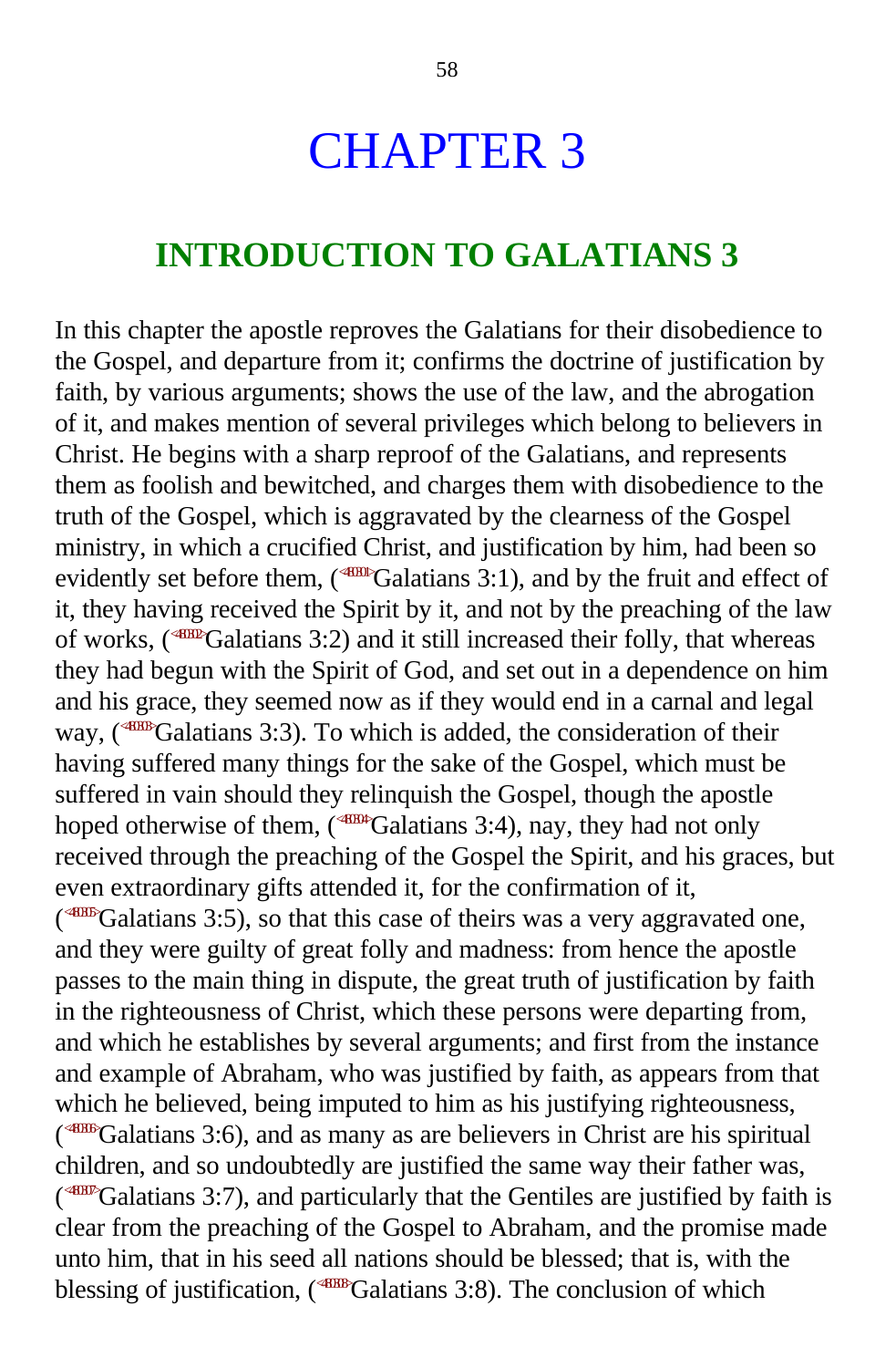instance and example is, that as faithful Abraham was blessed with a justifying righteousness through faith, so all that believe are blessed along with him with the same blessing,  $(*<sup>48B</sup>$ <sup>Galatians 3:9), and that no man can</sup> be justified by the works of the law is certain, since the law is so far from justifying any on account of obedience to it, that it pronounces a curse upon all that do not perfectly and constantly fulfil it,  $(\sqrt{ABD}Gala tians 3:10)$ . And this is still further evident from a passage in the prophecy of  $(\sqrt{3004}Habakkuk 2:4)$  which declares, that the just live by faith, or that those who are truly righteous are such who are justified by it,  $($ <sup> $\triangle$ 8812</sup>Galatians 3:11). And this is illustrated by the law and faith being contrary; for if a just man lives by faith, then not by the law, for the law does not direct a man to believe, but to work, and to live by his works,  $(\sqrt{ABD}Gala t \cdot 3:12)$ . And the apostle having spoken of the law as a cursing law, takes the opportunity of showing how believers are delivered from the curse of it, which is done by Christ's being made a curse for them; and that he was, appears from his being crucified and hanged on a tree; the ends of which were, that the same blessing of justification Abraham had, might come upon the Gentiles through Christ, and that they might by faith receive the promise of the Spirit,  $(\sqrt{4808} \text{Galatians } 3:13,14)$  so that it is clear from hence, that the blessing of justification is through Christ's being made a curse, and is received by faith, and is not by the works of the law. The apostle next argues from the inheritance being by covenant, testament, or promise, and therefore not by the law: he observes, that a man's covenant or testament, when confirmed, can neither be disannulled, nor have anything added to it, and much less can the covenant or testament of God, confirmed of him in Christ, be disannulled by the law, or the promise in it be made of none effect by that which was several hundred years after a declaration of it to Abraham, to whom, and to whose seed, the promises were made; so that it unavoidably follows, that since the inheritance or blessing of life is by promise, as is clear from its being given to Abraham by promise, then it is not of the law,  $(\sqrt{4805} \text{Galatians } 3:15-18)$ . And whereas an objection might arise, if this be the case, of what use and service can the law be? to what purpose, or for what end, was that given? The apostle answers, that it was added because of transgressions; and that it was to endure until Christ should come, to whom the promise was made; and accordingly it was published in a very grand and solemn manner by angels, and was put into the hands of a mediator, Moses, who stood between God as one party, and the people of Israel as another,  $(\sqrt[4800]})$ Galatians 3:19,20). Moreover, as it might be further objected, that, according to this way of reasoning, the law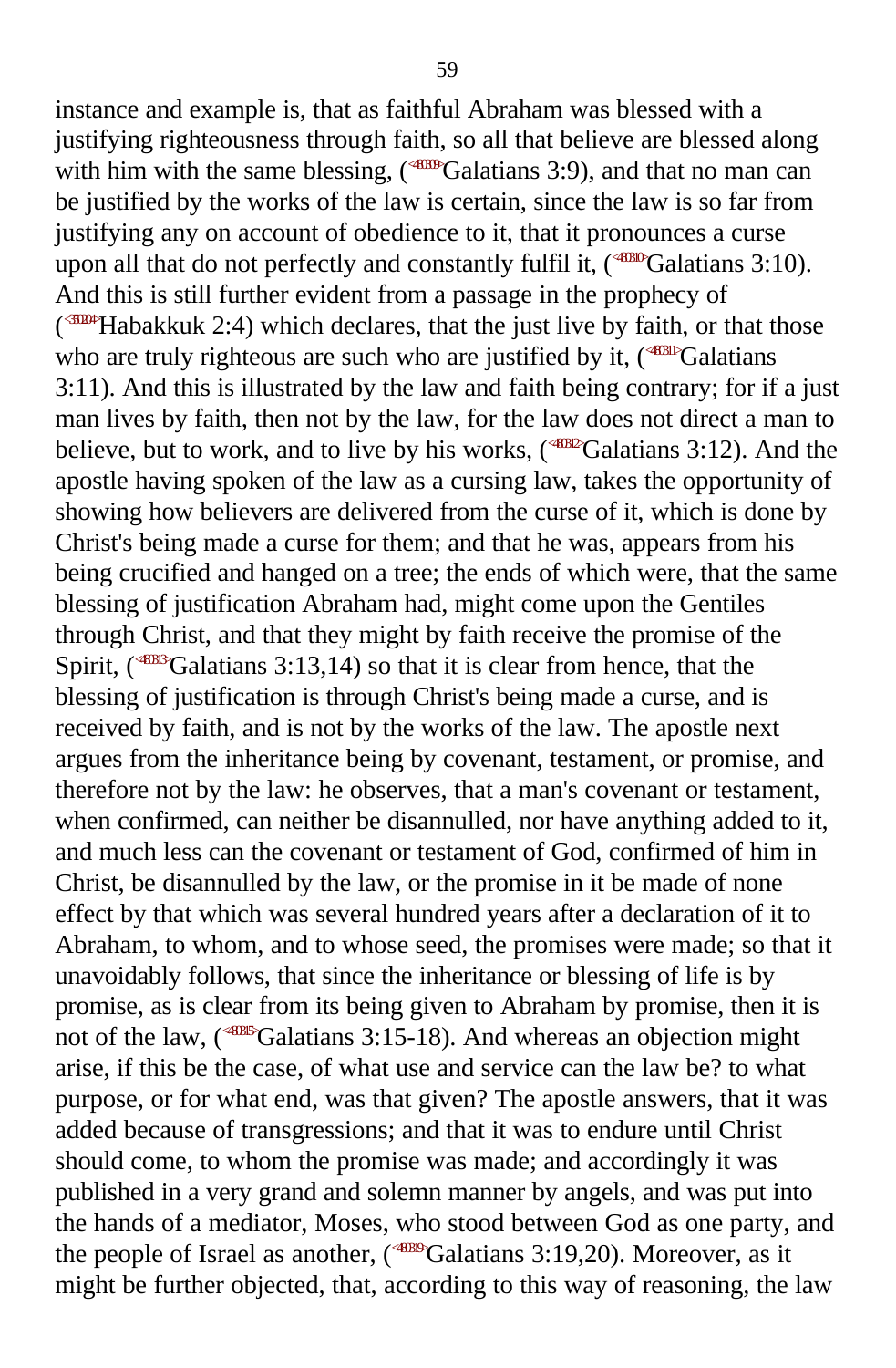is against the promises; the apostle replies in a way of detestation and abhorrence of any such thing, and by an argument from the insufficiency of the law to justify, since it cannot give life,  $(\sqrt{4802})$ Galatians 3:21). And then proceeds to point out another use of the law, which is to conclude men under sin, or convince men of it, that they, seeing their need of righteousness and life by Christ might receive the promise of it through faith in him ( $AED$ <sup>Galatians 3:22), and so far were men from being justified</sup> by the law under the former dispensation, that they were kept under it as in a garrison, and shut up in it as in a prison, until Christ, the object of faith, was revealed, and released them,  $(\sqrt{48025} \text{Galatians } 3:23)$ , and was moreover as a rigid and severe schoolmaster; and so it continued until the times of Christ; and these therefore being the uses of the law, it is a clear case that justification is by faith, and not by that,  $(\sqrt{4804} \text{Galatians } 3:24)$ . Besides, Christ being now come, the Jews themselves are no more under this law as a schoolmaster; it is now abolished, and therefore there is no justification by it,  $(\sqrt{4805} \text{Galatians } 3:25)$ . And that this is the case of true believers in Christ is evident, because such are the children of God, and are taught and led by the Spirit of God, and are free, and not under the law as a schoolmaster,  $(\sqrt[4006]{\text{dBb}}$ Galatians 3:26). Besides, as they are baptized into Christ, they have put him on, as the Lord their righteousness, and so profess to be justified by him, and him only, ( $\sqrt{4802}$ Galatians 3:27), and these, let them be of what nation, sex, state, and condition soever, are all one in Christ, and are all justified in one and the same way; and being Christ's they are Abraham's spiritual seed, and so heirs of the same promise of righteousness and life as he, (<sup>4888</sup>Galatians 3:28,29).

**Ver. 1.** *O foolish Galatians*, etc..] Referring not to any national character, as some have thought, by which they were distinguished from others for their rudeness in knowledge, their ignorance and folly, as the Cretians for their lying, etc.. nor to their former state in unregeneracy, it being common to all men, to God's elect themselves, before conversion, to be foolish in a moral and spiritual sense; but to their present stupidity about the article of justification, it being an instance of most egregious folly to leave Christ for Moses, the Gospel for the law, and the doctrine of free justification by the righteousness of Christ, which brings so much solid peace and comfort with it, for the doctrine of justification, by the works of the law, which naturally leads to bondage. Now this was said, not rashly, nor in anger, or on purpose to reproach and provoke, and so not at all contrary to  $(\sqrt[4022}M$ atthew 5:22) but in like manner as Christ said to his disciples, "O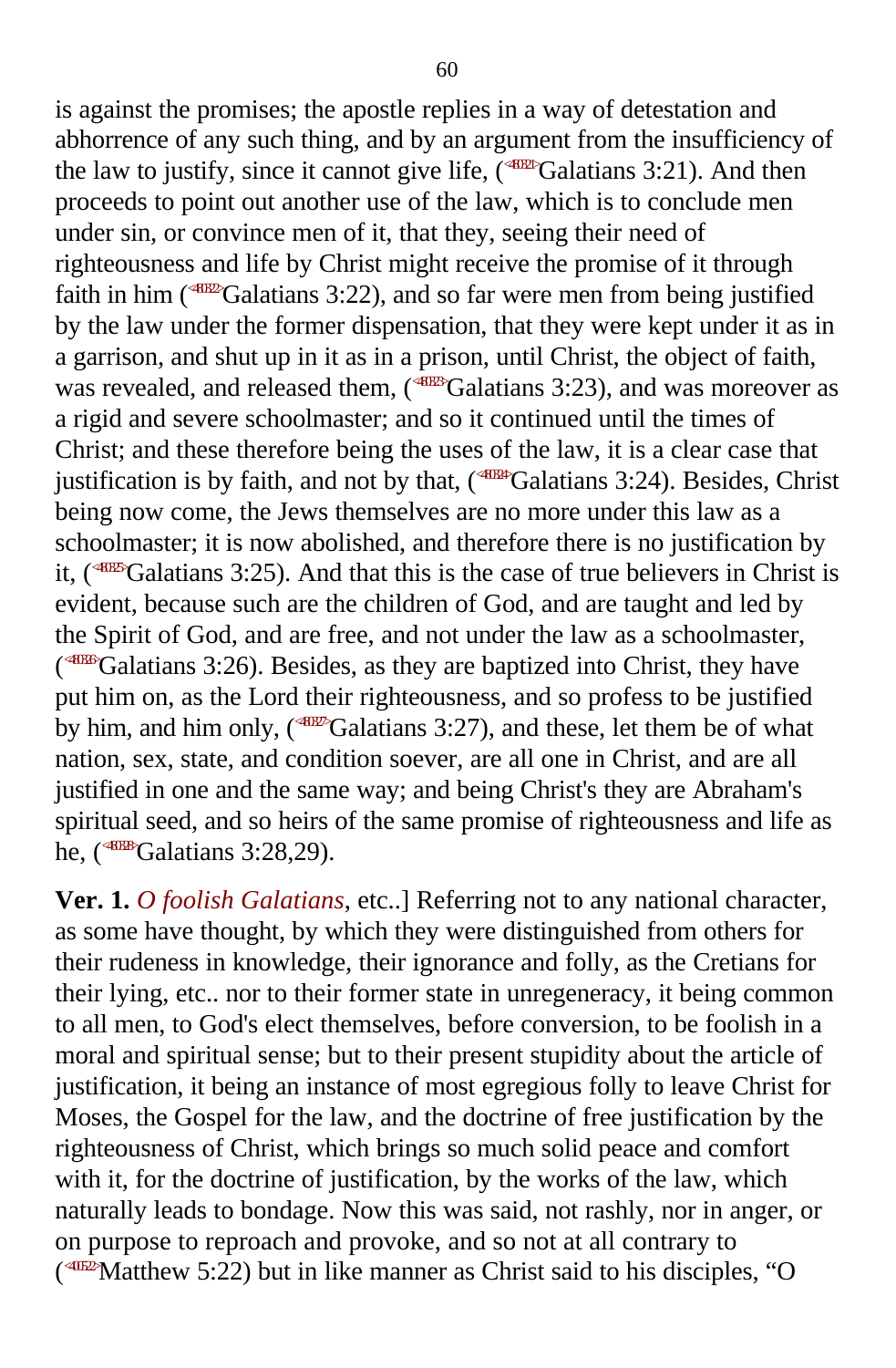fools, and slow of heart to believe", etc.. ( $\frac{4245}{2}$ Luke 24:25). So the apostle here, as pitying the Galatians, grieved for them, and as one surprised and astonished that ever people of such light, that had had the Gospel so clearly preached to them, should ever give into such a notion.

*Who hath bewitched you*? some false teacher or another had, or it cannot be conceived how their heads should ever have been turned this way; which must be understood, not in a literal and proper sense, as Simon Magus bewitched the people of Samaria with his sorceries, but in a figurative and improper one; that as sorcerers and enchanters cast a mist before people's eyes, or, by some evil arts or juggling tricks, deceive their sight, and make objects seem to appear which do not, or in a different form than they really do, so these deceitful workers, who had transformed themselves into the apostles of Christ, as Satan sometimes transforms himself into an angel of light, had set this doctrine in a false light before them, thereby to corrupt their minds from the simplicity that is in Christ. Though the apostle reproves the Galatians for their folly and weakness in giving in so easily to such deceptions, yet he imputes the chief fault unto, and lays the greatest blame on the false teachers; whom he represents as sorcerers and enchanters, and their doctrine, particularly that of justification by works, as witchcraft; it being pleasing to men, a gratifying of carnal reason, and operating as a charm upon the pride of human nature. What Samuel said to Saul,  $(4982)$  Samuel 15:22,23) may be applied to the present case, "to obey" the truth "is better than sacrifice", than all the rituals of the ceremonial law: "and to hearken" to the Gospel of Christ, "than the fat of rams", or any of the legal institutions; "for rebellion" against, and opposition to any of the doctrines of the Gospel, and especially to this of justification by the righteousness of Christ, "is as the sin of witchcraft". The Greek word,  $\beta \alpha \sigma \kappa \alpha v \omega$ , signifies "to envy", and hence, "to bewitch"; because the mischief, by witchcrafts, generally proceeds from envy; and so the Syriac version, which the Arabic follows, renders it,  $W \& b \; \mu s \, j \; \text{wmm}$ , "who hath envied you", which suggests this sense, that the false apostles envying their light and knowledge in the Gospel, their faith, peace, comfort, and happiness, had endeavoured to introduce another doctrine among them, subversive of all this.

*That ye should not obey the truth*. This clause is left out in the Alexandrian copy, and in some others, and in the Syriac version. By "the truth" is meant, either the whole Gospel, often so called, in opposition to the law, and the types and shadows of it; and because it is contained in the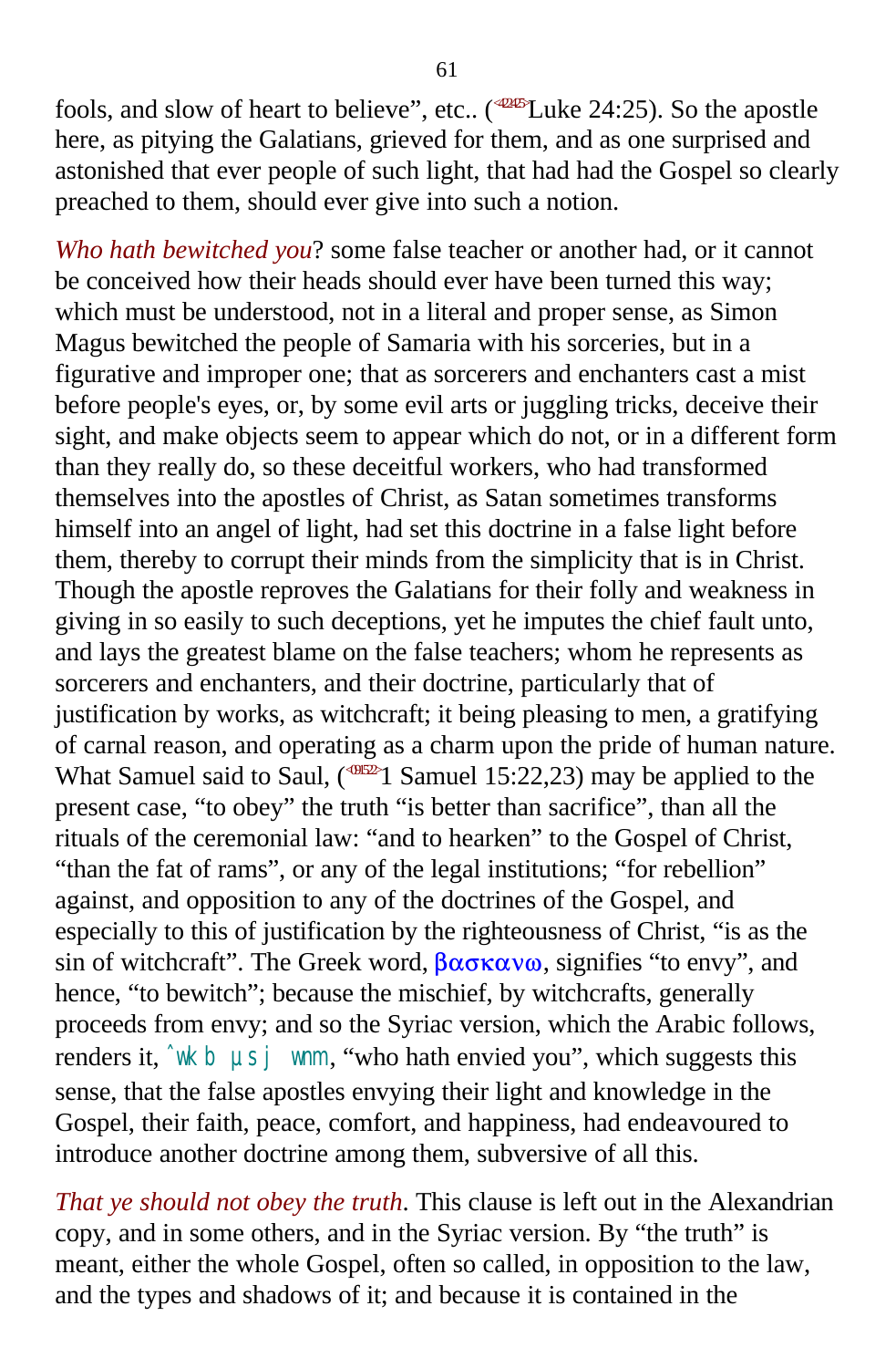Scriptures of truth, and comes from the God of truth; the substance of it is Christ, who is the truth, and is what the Spirit of truth leads into; or else particularly the doctrine of justification by the righteousness of Christ, which is the truth the apostle is establishing, and these Galatians seemed to be going off from, through the artful insinuations of the false teachers. Formerly these people had not only heard this truth, but embraced it: they received the love of it, were strongly affected to it, and firmly believed but now they began to hesitate and doubt about it; they were not so fully persuaded of it as heretofore; they seemed ready to let it go, at least did not hold it fast, and the profession of it, without wavering as before; they were fallen from some degree of the steadfastness of their faith in, and of the obedience of it to this truth, which is what was the design of the false apostles, and is here charged upon the Galatians. The aggravations of which follow in this, and in some subsequent verses,

*before whose eyes Jesus Christ hath been evidently set forth*; meaning in the ministry of the Gospel, in the clear preaching of it by the apostle; Jesus Christ was the sum and substance of his ministry, in which he was set forth and described, and, as it were, painted to the life by him; the glories and excellencies of his divine person, the nature of his office, as Mediator, the suitableness of him as a Saviour, the fulness of his grace, the efficacy of his blood, sacrifice, and righteousness, were so fully, and in such a lively manner expressed, that it was as if Christ was personally and visibly present with them; yea, he was so described in his sufferings and death, as hanging, bleeding, dying on the accursed tree, that he seemed to be as it were, as the apostle adds,

*crucified among you*: for this cannot be understood literally, for he was crucified without the gates of Jerusalem; nor does it respect the sin of the Galatians in departing from the Gospel, as if that was a crucifying of him again, and a putting him to open shame; nor their sufferings for the sake of Christ, as if he, in that sense, was crucified in them, and with them: but it intends the clear Gospel revelation of a crucified Christ, in the preaching of him by the apostle, which was such that no picture, no image, no crucifix would come up to, and which, where such preaching is, are altogether vain and needless; and the clear view these saints had, by faith, in the glass of the Gospel of Christ, and him crucified, which so realized the object, as if it was present and before the natural eye. Now this was an aggravation of their weakness and folly, that after such clear preaching, and clear sight,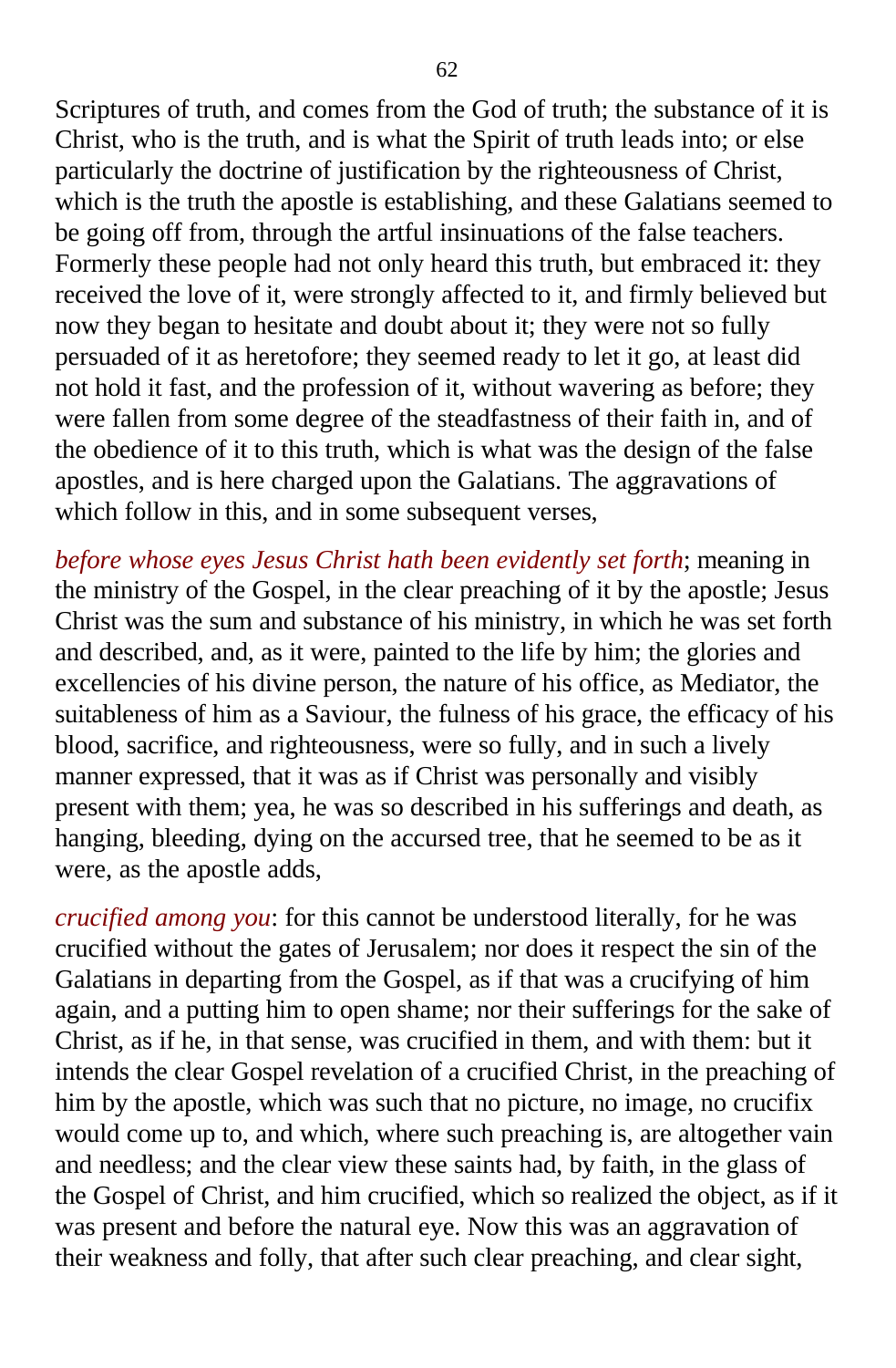they had of the Gospel, and of Christ in it, that they should in the least degree depart from it.

**Ver. 2.** *This one thing would I learn of you*, etc..] Though there were many things he could have put to them, yet he would only ask this one question, which, if rightly attended to, and honestly answered, must expose their folly, and put an end to the controversy upon this head:

*received ye the Spirit by the works of the law, or by the hearing of faith*? This question supposes they had received the Spirit; that is, the Spirit of God, as a spirit of wisdom and knowledge in the revelation of Christ; as a spirit of regeneration and sanctification; as a spirit of faith and adoption; and as the earnest, seal, and pledge of their future glory. Now the apostle asks, whether they received this Spirit "by the works of the law"; meaning, either whether they could imagine, that they by their obedience to the law had merited and procured the Spirit of God; or whether they thought that the Spirit came to them, and into their hearts, through the doctrine or preaching of the law: the former could not be true, for if they could not obtain righteousness and life by the works of the law, then not the Spirit; besides, works done without the Spirit of God, are not properly good works: not the latter, for though by the law is the knowledge of sin, yet this leaves nothing but a sense of wrath and damnation in the conscience; it is the killing letter, and a ministration of condemnation and death, and not of the Spirit, and of life; this belongs to the Gospel, "or the hearing of faith"; for by "faith", is meant the Gospel, and particularly the doctrine of justification by faith in Christ's righteousness; and by "the hearing" of it, the preaching of it, the report of it,  $(2580)$ Isaiah 53:1) which, in the Hebrew text, is  $wnt[mc, "our hearing", that by which the Gospel is heard and$ understood. Now in this way the Spirit of God is received; while the Gospel is preaching he falls on them that hear it, conveys himself into their hearts, and begets them again by the word of truth: and in this way the Galatians came by the Spirit, and which is another aggravation of their folly, that they should enjoy so great an advantage by the Gospel, and yet be so easily removed from it.

**Ver. 3.** *Are ye so foolish*? etc..] Is it possible you should be so stupid? and do you, or can you continue so?

*having begun in the Spirit*; that is, either in the Spirit of God, whom they had received through the preaching of the Gospel. They set out in a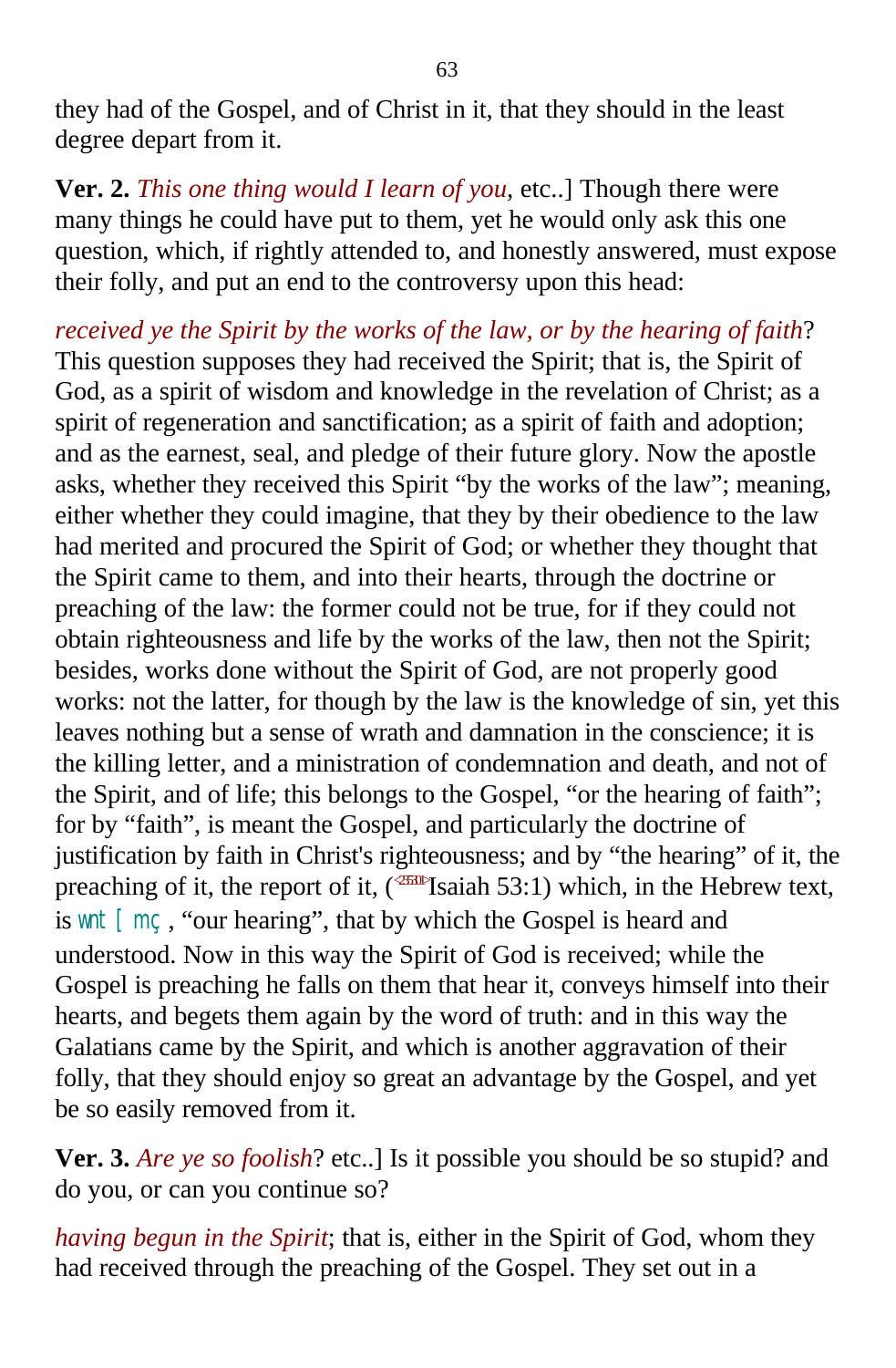profession of religion in the light, under the influence, and by the assistance of the Spirit; they began to worship the Lord in spirit, and in truth, without any confidence in the flesh; they entered upon the service of God, and a newness of life, a different conversation than before, a spiritual way of living in a dependence on the grace and help of the divine Spirit: or in the Gospel, which is the Spirit that gives life, is the ministration of the Spirit of God, and contains spiritual doctrines, and gives an account of spiritual blessings, and is attended with the Holy Ghost, and with power. This was first preached unto them, and they embraced it; this they begun and set out with in their Christian profession, and yet it looked as if they sought to end with something else:

*are you now made perfect by the flesh*? or "in" it; not in carnality, in the lusts of the flesh, as if they now walked and lived after the flesh, in a carnal, dissolute, wicked course of life; for the apostle is not charging them with immoralities, but complaining of their principles: wherefore, by "the flesh" is meant, either the strength of mere nature, in opposition to the Spirit of God, by which they endeavoured to perform obedience to the law; or else the law itself, in distinction from the Gospel; and particularly the ceremonial law, the law of a carnal commandment, and which consisted of carnal ordinances, and only sanctified to the purifying of the flesh; and also their obedience to it; yea, even all their own righteousness, the best of it, which is but flesh, merely external, weak, and insufficient to justify before God. This is a third aggravation of their folly, that whereas they begun their Christian race depending upon the Spirit and grace of God, now they seemed to be taking a step as if they thought to finish it in the mere strength of nature; and whereas they set out with the clear Gospel of Christ, and sought for justification only by his righteousness, they were now verging to the law, and seeking to make their justifying righteousness perfect, by joining the works of the law unto it, which needed them not, but was perfect without them.

**Ver. 4.** *Have ye suffered so many things in vain*? etc..] These Galatians had suffered great reproach, many afflictions and persecutions for the sake of the Gospel, as all that embrace it must expect to do; and which to them that persevere in the faith of the Gospel will not be in vain, they will be followed with eternal life and glory; not that these things are meritorious of such happiness, or deserve such a reward; the reward of them is not of debt, but of grace. But, if such who have made a profession, and have suffered for it, should after all relinquish it, their sufferings for it are in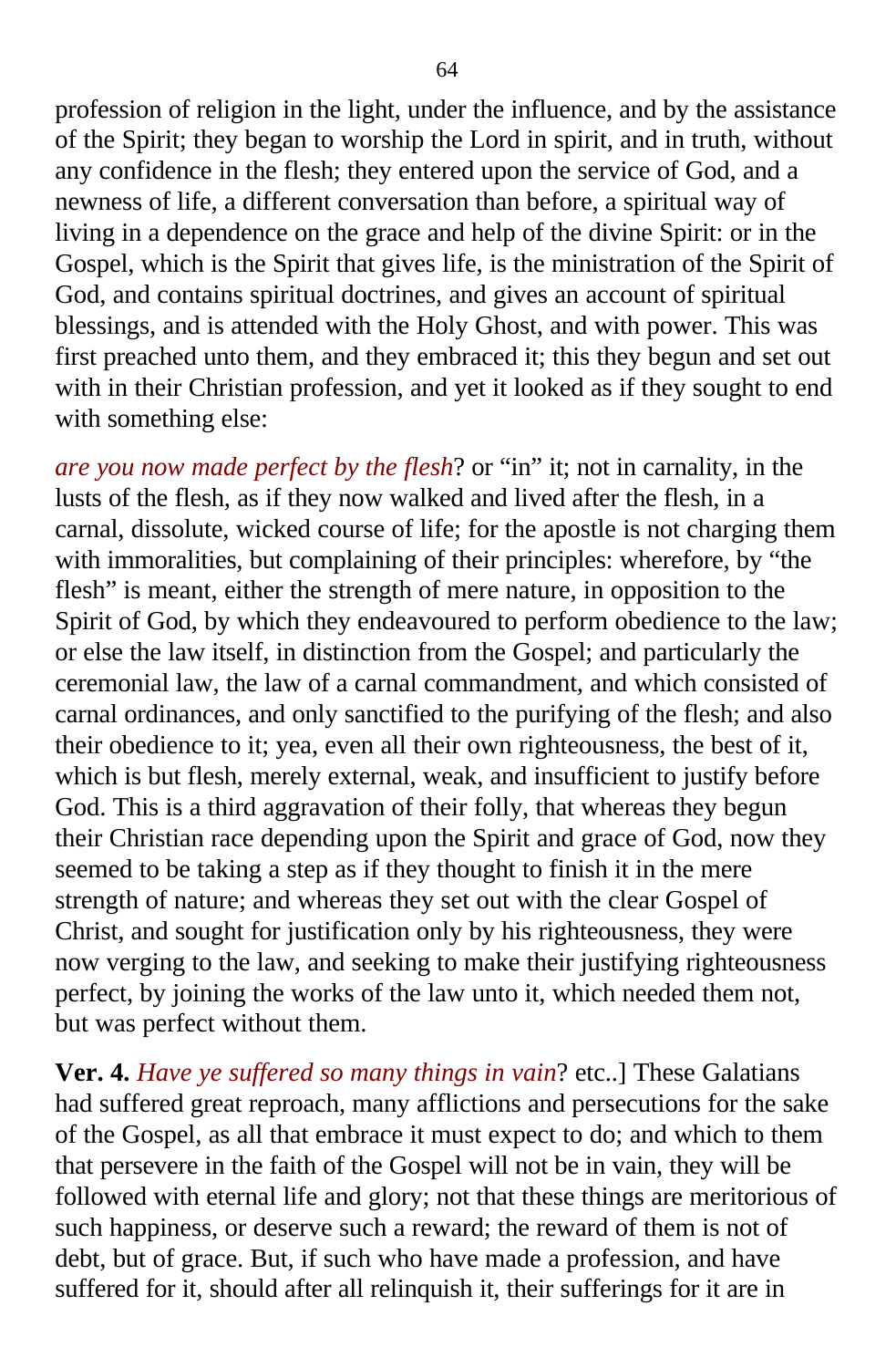<span id="page-64-0"></span>vain; they will come short of that glory which is promised to them that suffer for righteousness sake: and this is another aggravation of the folly of these persons, that they should suffer so much persecution for the Gospel, which, if not true, they must have suffered in vain, and might as well have avoided it; and, if true, by relinquishing it not only sustain a great loss, but bring great hurt and damage to themselves:

*if it be yet in vain*; by which words the apostle does, as it were, correct himself, and expresses his hope of them, that they would see their mistake, revoke their error, and abide by the truth of the Gospel.

**Ver. 5.** *He therefore that ministereth to you the Spirit*, etc..] By whom he means not himself, nor any other minister of the Gospel, in whose power it does not lie to minister the Spirit, either the ordinary or the extraordinary gifts of it unto men; but either God or Christ who had ministered, and still continued to minister the grace of the Spirit through the preaching of the Gospel; or rather the extraordinary gifts of the Spirit, which were manifested at the first preaching of the Gospel to them for the confirmation of it, and which they were still supplied with, as the following words show:

*and worketh miracles among you*; so that this is a distinct argument from that in ([<480302>](#page-446-0)Galatians 3:2) and a further proof and aggravation of the folly and stupidity of the members of this church, who had not only received through the Gospel the Spirit, as a spirit of regeneration, at least many of them, but had seen the Gospel confirmed by the extraordinary gifts, signs, and wonders of the Holy Ghost, and which were still among them; and yet they were departing from this Gospel, through which all this was done: for it is asked,

*doth he it by the works of the law, or by the hearing of faith*? and the apostle's meaning is, that these extraordinary gifts of the Spirit, and these miracles done among them, did not attend the preaching of the law, or the doctrine of justification by works, taught by the false apostles, but the doctrine of faith, of justification by faith in the righteousness of Christ, delivered by him and others, for the truth of which he appeals to themselves; and therefore they must be guilty of the most egregious folly, once to think of, or take anyone step towards a departure from that doctrine. The Alexandrian copy reads here, as in  $(\sqrt[4000]{2}Galatians 3:2)$ , "received ye the Spirit by the works of the law, or by the hearing of faith?"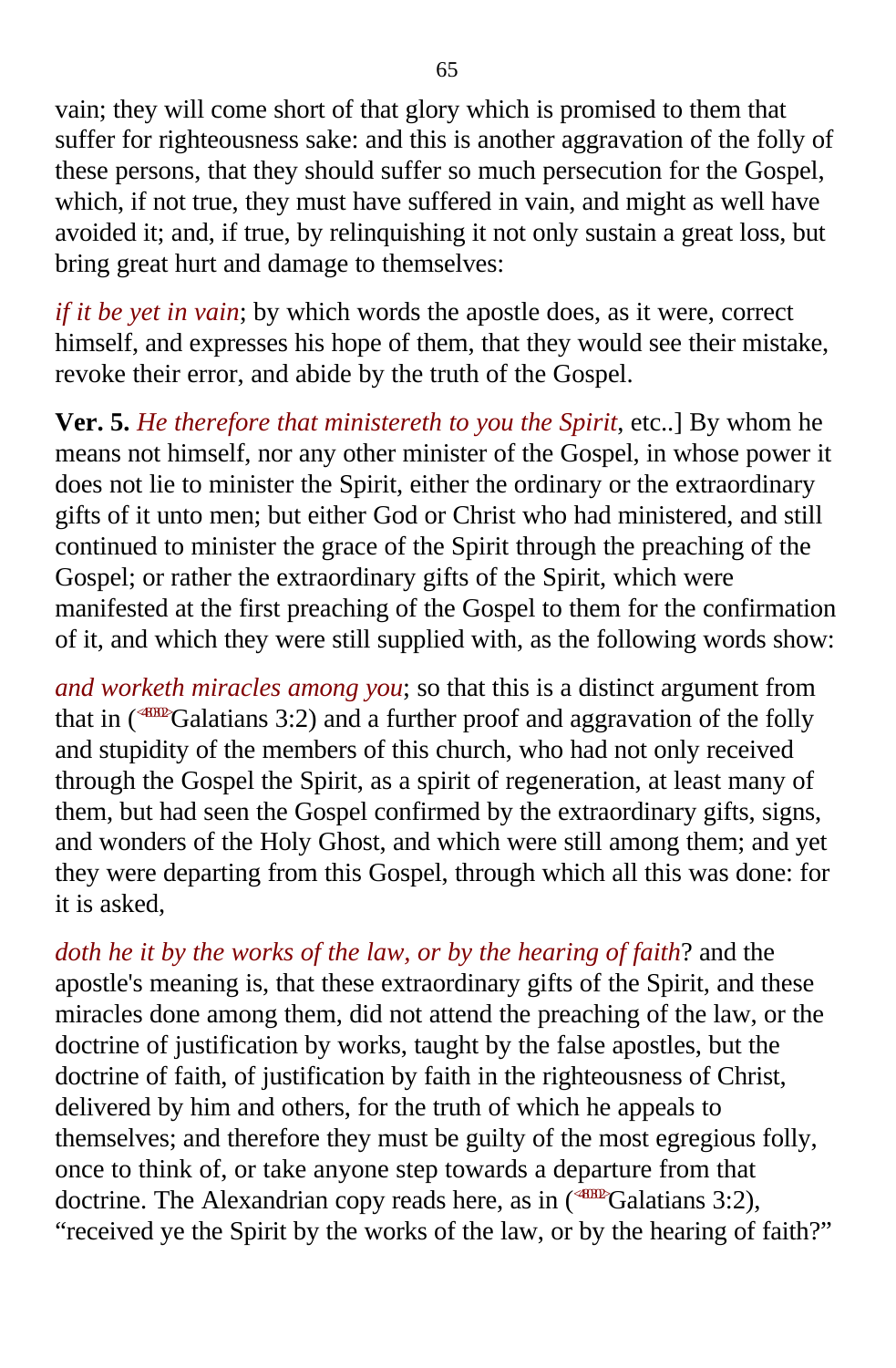**Ver. 6.** *Even as Abraham believed God*, etc..] The apostle having observed, that the special grace and extraordinary gifts of the Spirit were received not through the preaching of the law, but through the doctrine of faith; by an easy transition, passes on to a further confirmation of the doctrine of justification by faith, by producing the instance of Abraham, what the Scripture says of him, and the promise made unto him; which is very appropriate to his purpose, since Abraham was certainly a righteous man, the first of the circumcision, and the head of the Jewish nation; and whom the false teachers much gloried in, and boasted of their being his seed, and of being circumcised as he was; and would fain have persuaded the Gentiles to the same practice, in imitation of him, and as necessary to their justification before God; whereas the apostle here shows, referring to  $($ <sup>dlfff6</sup>Genesis 15:6) that Abraham was justified by faith, and not by any works whatever, much less by circumcision; for what he here refers to, was many years before his circumcision; and since therefore he was a justified person, declared to be so, before it and without it, it was not necessary to his justification, nor is it to any other person's: he

*believed God*. The object of faith is God, Father, Son, and Spirit; here Jehovah the Son seems principally intended, who in  $($ <sup> $\bullet$ IED</sup>Genesis 15:1) is called the "Word of the Lord"; the essential Word, who was with God from everlasting, and was God, and in the fulness of time was made flesh and dwelt among men; and "Abraham's shield", the same the apostle in  $(\sqrt[4006]{\text{E}})$  enormous (\*IO) calls "the shield of faith"; meaning not the grace of faith, but Christ the object of faith; which faith lays hold on, and makes use of as a shield against the temptations of Satan: and also his "exceeding great reward"; his all in all, being made to him, as to all believers, wisdom, righteousness, sanctification, and redemption: him he believed, not only that he was God, but he believed his word of promise, and in his power and faithfulness to fulfil it; which regarded not only his natural offspring, and a numerous race, the enjoyment of the land of Canaan, and many temporal good things in it, but the Messiah, and spiritual blessings in him: he "believed in the Lord",  $($ <sup>dlff6</sup>Genesis 15:6) in Jehovah the Word, in him as his shield, and exceeding great reward, in him as the Lord his righteousness:

*and it was accounted to him for righteousness*; that is, by God, whom he believed; for the sense is, not that Abraham ascribed righteousness to God, and celebrated his justice and faithfulness, as some; nor, as others, that Abraham was accounted a righteous man by the world; but that something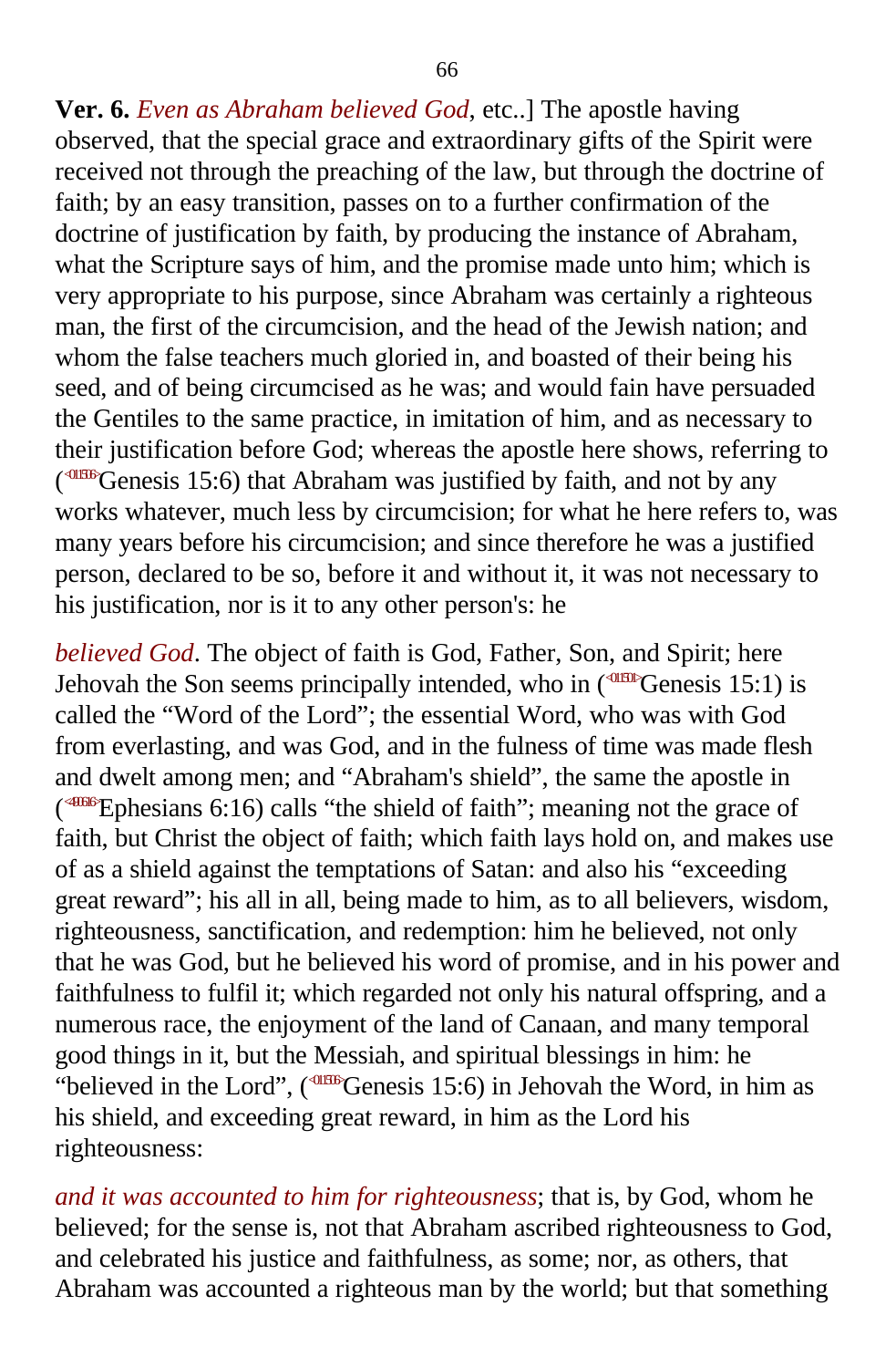was accounted by God to Abraham as his righteousness, which could not be the act of his faith; for faith is not a man's righteousness, neither in whole nor in part; faith and righteousness are two distinct things, and are often distinguished one from another in Scripture: besides, that which was accounted to Abraham for righteousness, is imputed to others also; (see  $4.23,24$ ) which can never be true of the act of his faith; but is of the object of it, the word of the Lord, his shield and exceeding great reward, the Lord his righteousness and strength, who is made or accounted, as to him, so to others, righteousness. The righteousness of Christ, whom he believed in, was accounted to him as his justifying righteousness now for faith to be accounted for righteousness, is all one as to be justified by faith; that is, by Christ, or by his righteousness imputed and received by faith; and if Abraham was justified this way, as he was, the apostle has his argument against the false teachers.

**Ver. 7.** *Know ye therefore*, etc..] Or "ye know"; this is a thing known by you, at least may, or should be; it ought not to be contradicted or disputed, it is so plain a case, and so clear a point:

*that they which are of faith*; of the faith of Abraham, as in  $\left(\sqrt[40]{10}\right)$ Romans 4:16) have the same faith as he had, for nature and kind; though it may not be to the same degree, yet exercised on the same object, Jehovah the Word, the Lord our righteousness, and wrought by the same Spirit; or who are of the faith of Christ, believers in him with all their hearts, and for themselves; who look to him for righteousness and life, who seek for justification by his righteousness, and trust in him alone for it, and not in the works of the law:

*the same are the children of Abraham*; his spiritual seed, though they may not be his natural offspring; for he is the father of all that believe, whether of the circumcision or the uncircumcision, and of none else in a spiritual sense: in this the apostle strikes at the false teachers, who boasted of their being the seed of Abraham, his natural descendants, which they might be, and yet not his spiritual children; for none are such, but they that are of faith, or seek for righteousness by faith; not they that are of the law, or seek for justification by the works of it, and so not heirs of the blessing; were they, faith would be made void, and the promise of none effect, (  $4504$  Romans 5:14) and his view herein is to prove, that the Gentiles, who believe, are the true seed of Abraham, the children of the promise, those in many nations, he was promised to be the father of; and his further view is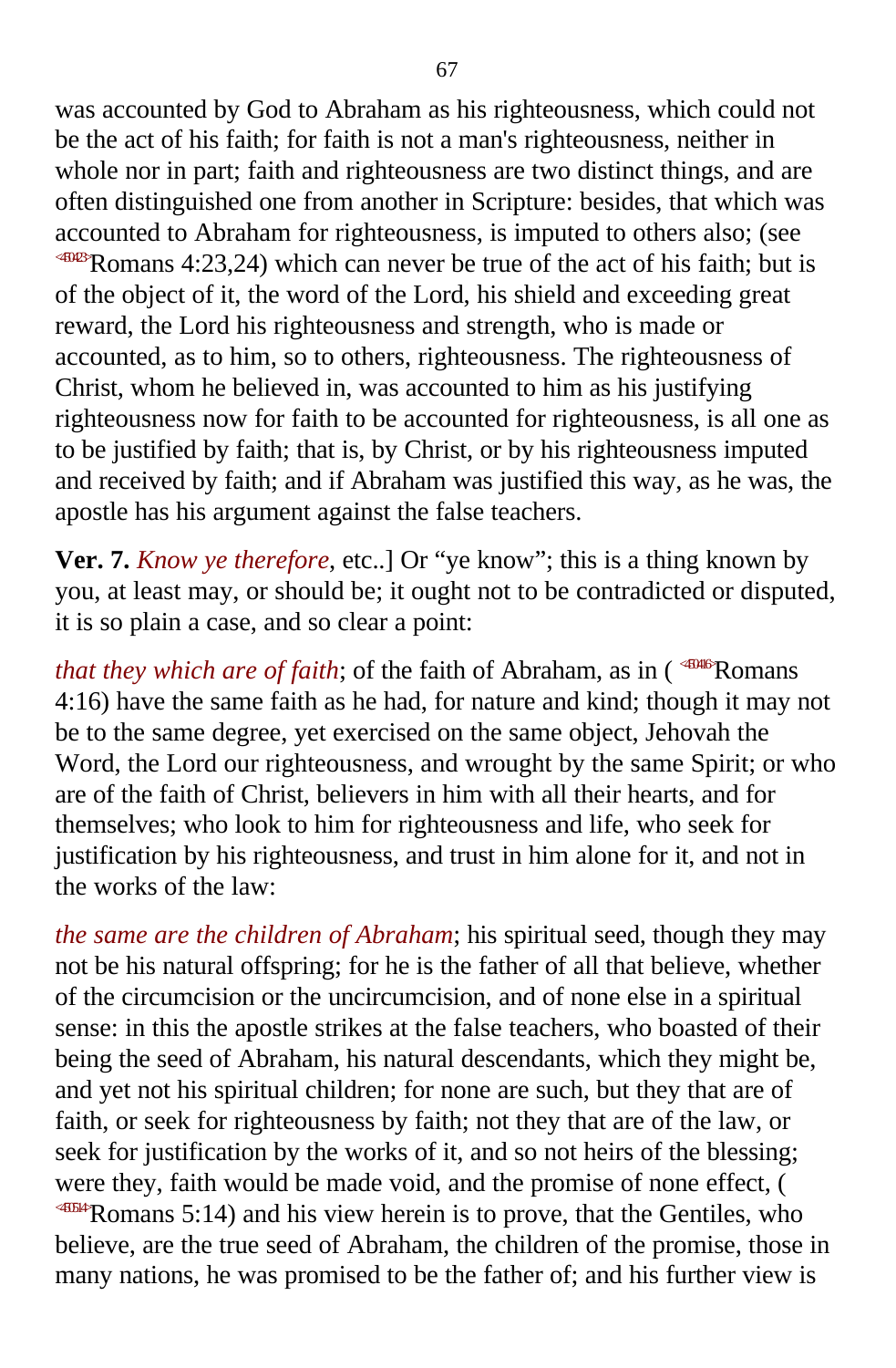to observe, that as the father of the faithful was justified, so are all his children; and that as he was justified by faith, so are they.

**Ver. 8.** *And the Scripture foreseeing*, etc..] This seems to agree with the Jewish forms or citing passages of Scripture, bwtkh har hm, "what does the Scripture foresee?" and hrwt htar hm,  $57$  "what does the law foresee?" The Scripture here, by a "prosopopeia", is represented as foreseeing an event that would come to pass, and accordingly spoke of it before hand, and designs God the author of the Scripture; and so the Syriac version renders it, "for seeing" ahl a [dy µdqd, "that God" foreknew, etc.. and means either the Holy Spirit, who searches the deep things of God, is privy to all his counsels and decrees, and to this of the justification of the Gentiles; or God the Father, who justifies the uncircumcision through faith, according to his own provision and predetermination of it, before the world was; for he was in Christ, reconciling the world, his elect among the Gentiles, from all eternity; when he resolved not to impute their sins to them, but to his Son, who engaged to be their surety: or rather the Son of God, since he was the preacher of this to Abraham; who lay in the bosom of the Father, and was not only acquainted with all his purposes and determinations, but entered into a covenant with him, for, and on the behalf of the people, the chosen ones, among the Gentiles as well as Jews; and undertook to bring in a righteousness for them, by which, being received by faith, they should evidentially, manifestly, in the court of their own consciences, be justified: wherefore the wisdom of God, the eternal Logos, having such a certain foresight, both as God and as Mediator, concerned in the covenant of grace for his people,

*that God would justify the Heathen through faith*: that is, that whereas a righteousness would be wrought out, and brought in, for the justification of all God's elect, and the doctrine of it be preached among the Gentiles, to whom faith would be given to lay hold on, and receive this righteousness, God would hereby, and hereupon pronounce the sentence of justification in the court of conscience; from whence follow peace and joy in the Holy Ghost; the Scripture, the author, and substance of it, God the Word,

*preached before, the Gospel unto Abraham*; for not to the Father or the Spirit, as to the Son, can preaching be so well ascribed: Christ was the first preacher of the Gospel that ever was; he first preached it to Adam and Eve in the garden, and afterwards to Abraham: it was Gospel, it was good news to him, that the Messiah should spring from him, and all nations be blessed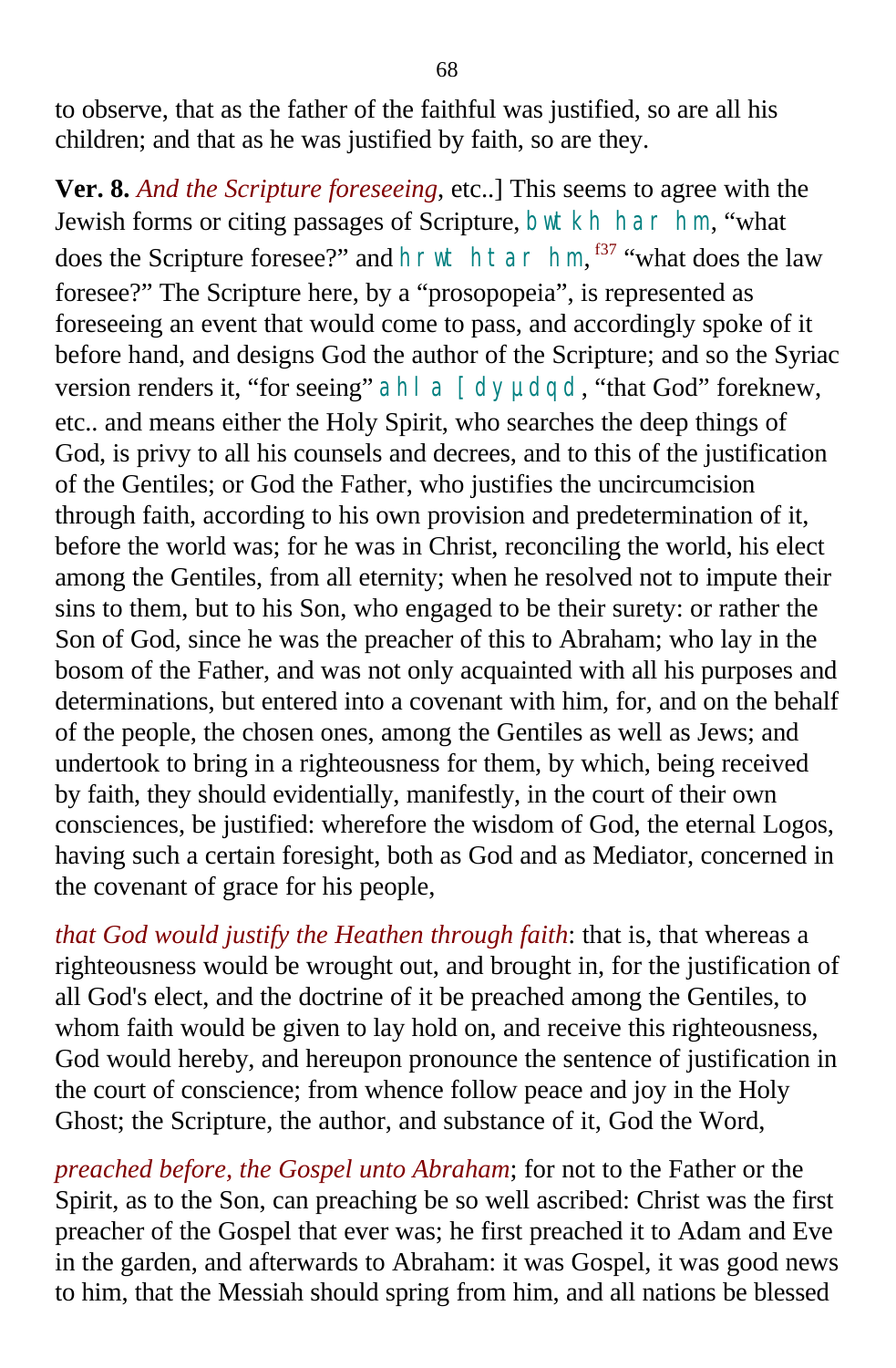in him; he rejoiced at it, and by faith saw Christ's day and was glad and particularly that part of the Gospel, and which is a principal part of it, justification by faith; and that, as it concerned the Gentiles, was preached unto him; and before his circumcision, of which that was a sign and seal, namely, that the righteousness of faith should be upon the uncircumcised Gentiles; and before the law of works was given on Mount Sinai, and long before the doctrine of justification by faith was preached unto the Gentiles, and they enjoyed the comfort of it; which shows this to be the Gospel, and to be no new doctrine, nor different from what was so early taught; the sum and substance of which lies in these words, "in thee shall all nations be blessed"; the passage referred to, is in  $(41208)$ Genesis 12:3) and is repeated (<sup>dises</sup>Genesis 18:18) and in <sup>dizes</sup>Genesis 22:18 is thus expressed,

*in thy seed shall all the nations of the earth be blessed*; which shows, that this is not to be understood of Abraham personally, but of his seed; and which cannot intend Isaac, the immediate seed of Abraham, in whom it was never verified; and besides, is carried down to his seed,  $(1200 + \text{Genesis } 26:4)$ as not terminating in him; and for the same reason it cannot design Jacob, the immediate seed of Isaac; (see  $\frac{dE}{dE}$ Genesis 28:14) nor the whole body of the Jews, the posterity of Jacob, in whom it never had its completion; for when and how have the nations of the earth been blessed in them? either whilst in their own land, when they would have no conversation with them. neither on a civil or sacred account, unless they conformed to their rites; or since their dispersion, so far from it, that their name is used by way of reproach, and as a proverb, a taunt, and a curse everywhere; but it is to be understood of the Messiah, the Lord Jesus Christ, who is the son of Abraham, took upon him the seed of Abraham, and to whom it is applied,  $(\sqrt[4806]{\text{Galatians}} 3:16)$  as by the Apostle Peter,  $(\sqrt[44825]{\text{Acts}} 3:25,26)$ . The phrase being "blessed in" him, does not signify a blessing of themselves or others, or a proverbial expression that should be used among the Gentiles, "God bless thee as Abraham, or the God of Abraham bless thee, or God bless you as he did the Israelites, or seed of Abraham"; for no one instance can be produced of the nations of the world ever using such a form of blessing; no history, sacred or profane, makes mention that these, or any other Jewish forms of blessing, were ever used among the Gentiles: but here it designs blessings in Christ, and not temporal, but spiritual ones, even all spiritual blessings; as redemption, reconciliation, peace, pardon, adoption, sanctification, and eternal life, and particularly justification; this is the blessedness more especially intended, which comes not upon the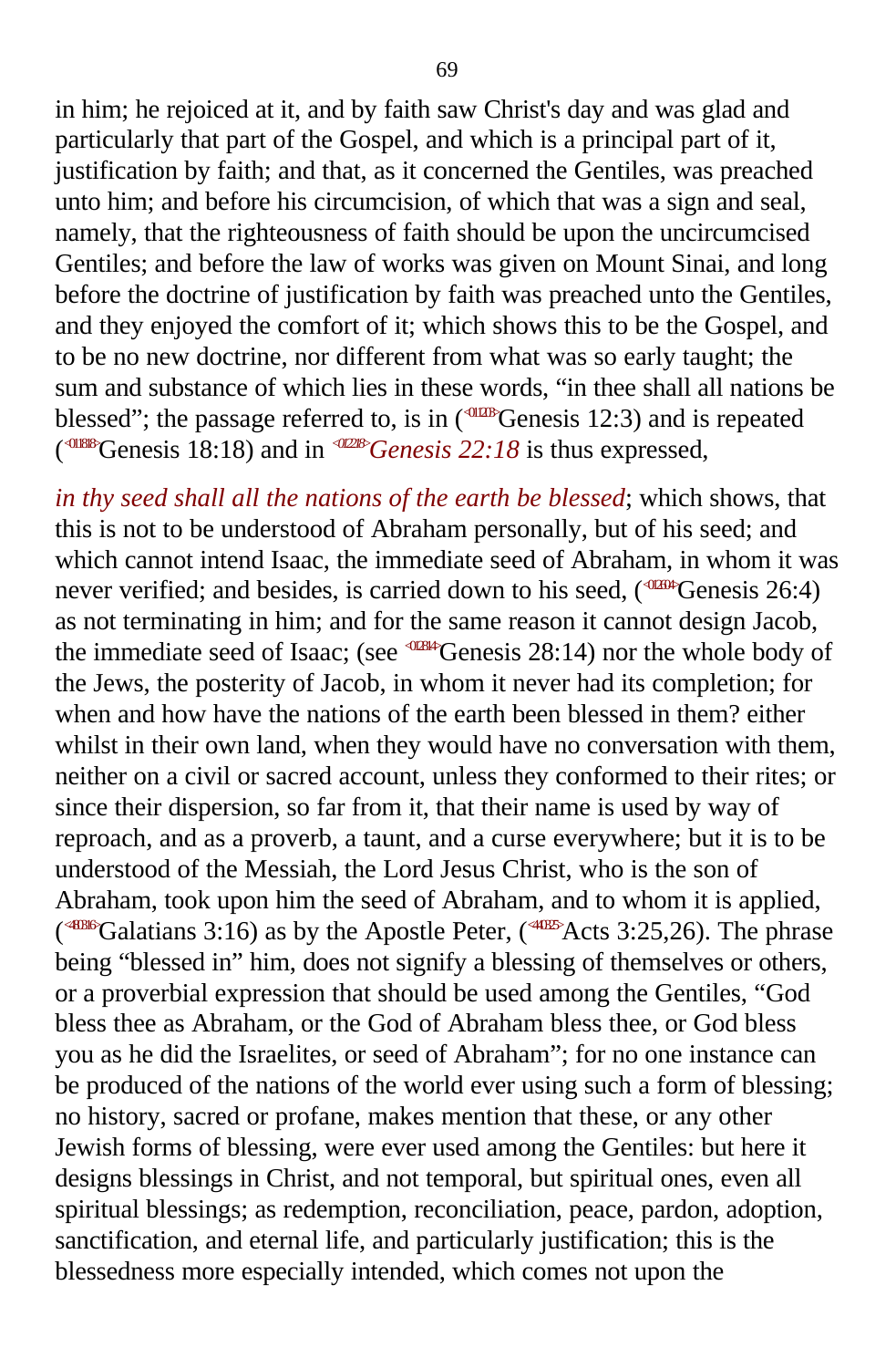circumcision only, but the uncircumcision also; and they that partake of this are blessed indeed; for they are justified from all sin, are free from condemnation, secure from the wrath of God, have a title to eternal life, and shall certainly be glorified: and when it is said that "all nations" shall be thus blessed, the meaning is, not that every individual of all nations shall enjoy this happiness, for all are not in Christ, nor have his righteousness imputed to them, nor have faith in him, there are many that will be condemned with the world; but some of all nations, that God will have saved, and Christ has redeemed by his blood; and these are the many he justifies, even all the elect of God, in the various nations of the world.

**Ver. 9.** *So then they which be of faith*, etc..] This is the apostle's conclusion upon the whole, from the instance of Abraham, and, the promise made to him; and is an explanation of the preceding clause, and shows that it must be taken in a limited sense, and understood not of every individual; only of those who are of the same faith with Abraham, are believers in Christ, and seek for justification by faith in him, and not by the works of the law:

*these are blessed with faithful Abraham*; in his seed Christ; they are blessed with a justifying righteousness in Christ as he was, and will be blessed with eternal life as he is; they shall sit with him, and with Isaac and Jacob in the kingdom of heaven. The character of "faithful" given to him, respects not his uprightness and integrity among men, but his faith in God; and does not suppose that he was blessed for his faith, but that it was through faith that he received the blessing of justification, and not by the works of the law; and that in the same way, all that believe enjoy the same favour, for to them it is limited and restrained: nor can the Jews of all men find fault with this interpretation of the apostle's, since they themselves interpret the above clause of some particular persons of the nations of the world, and say in so many words, that

"the meaning is, not that all the men of the world should be blessed, but that every family that is in the world, wthere we  $\lceil m \right]$  $b$ rqttç, "that comes to the obedience and faith of him" (God,) to it shall adhere the blessing and providence.  $538$ .

**Ver. 10.** *For as many as are of the works of the law*, etc..] The apostle does not say, "as many as were of the law", to whom it belonged, who were born and brought up in it, and to whom it was given, the Jews; for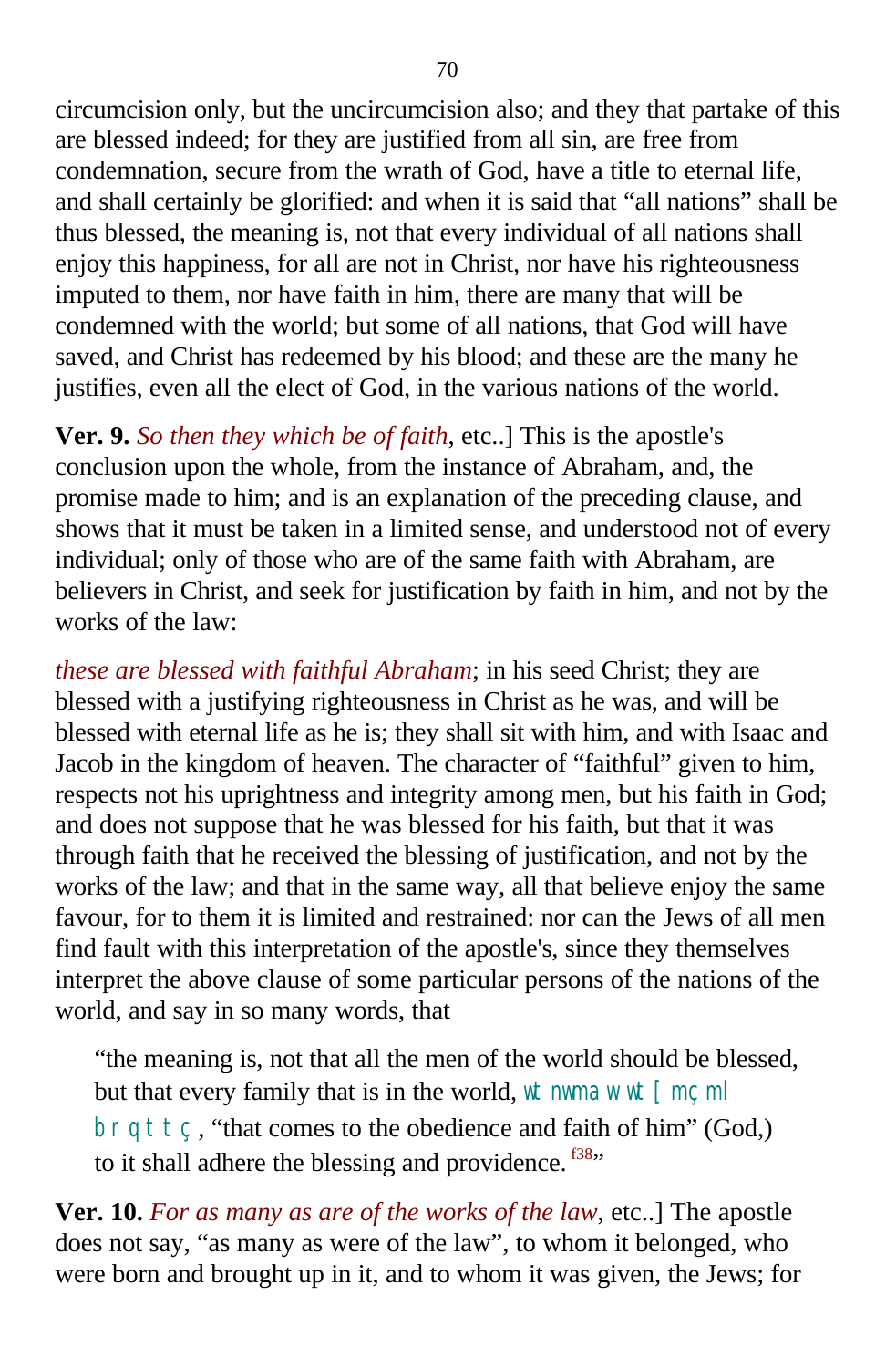there were some of them who believed in Christ, were blessed with Abraham, and not under the curse of the law; nor does he say, "as many as do the works of the law": for the works of the law are to be done, though not in order to obtain righteousness and life by them; yet it is not the doing of them, but the not doing of them, that entails the curse on men: his meaning is, that as many as seek for justification by the works of the law, and trust in their own righteousness for acceptance with God, these are so far from being blessed or justified hereby, that they

*are under the curse*, that is, of the law; they are under its sentence of condemnation and death, they are deserving of, and liable to the second death, eternal death, the wrath of God, here meant by the curse; to which they are exposed, and which will light upon them, for aught their righteousness can do for them; for trusting in their works, they are trusting in the flesh, and so bring down upon themselves the curse threatened to the man that trusts in man, and makes flesh his arm; not only that trusts in a man of flesh and blood, but in the works of man; his own, or any other mere creature's: besides, by so doing, he rejects Christ and his righteousness, whereby only is deliverance from the curse of the law; nor is it possible by his present obedience to the law, be it ever so good, that he can remove the guilt of former transgressions, and free himself from obligation to punishment for them: nor is it practicable for fallen man to fulfil the law of works, and if he fails but in one point, he is guilty of all, and is so pronounced by the law; and he stands before God convicted, his mouth stopped, and he condemned and cursed by that law he seeks for righteousness by the deeds of:

## *for it is written*,  $(\sqrt[4]{226})$ Deuteronomy 27:26)

*cursed is everyone that continues not in all things written in the book of the law to do them.* The law requires doing; it is not content with mere theory without practice; it is not enough to know it, or hear it, it must be done. The Jews boasted of their knowledge, and trusted much to the hearing of it read every sabbath day; but not those who had a form of knowledge, and of the truth in the law, or were hearers of it, were just before God, but the doers of it are justified; and it requires perfect obedience, an observance of all things contained in it, which can never be performed by fallen man. The Jews pretend<sup>139</sup>, that Abraham their Father hlwk hrwth lk µyyq, "fulfilled all the whole law"; and the same they say  $f^{40}$  of the Israelites in common, than which nothing is more untrue; for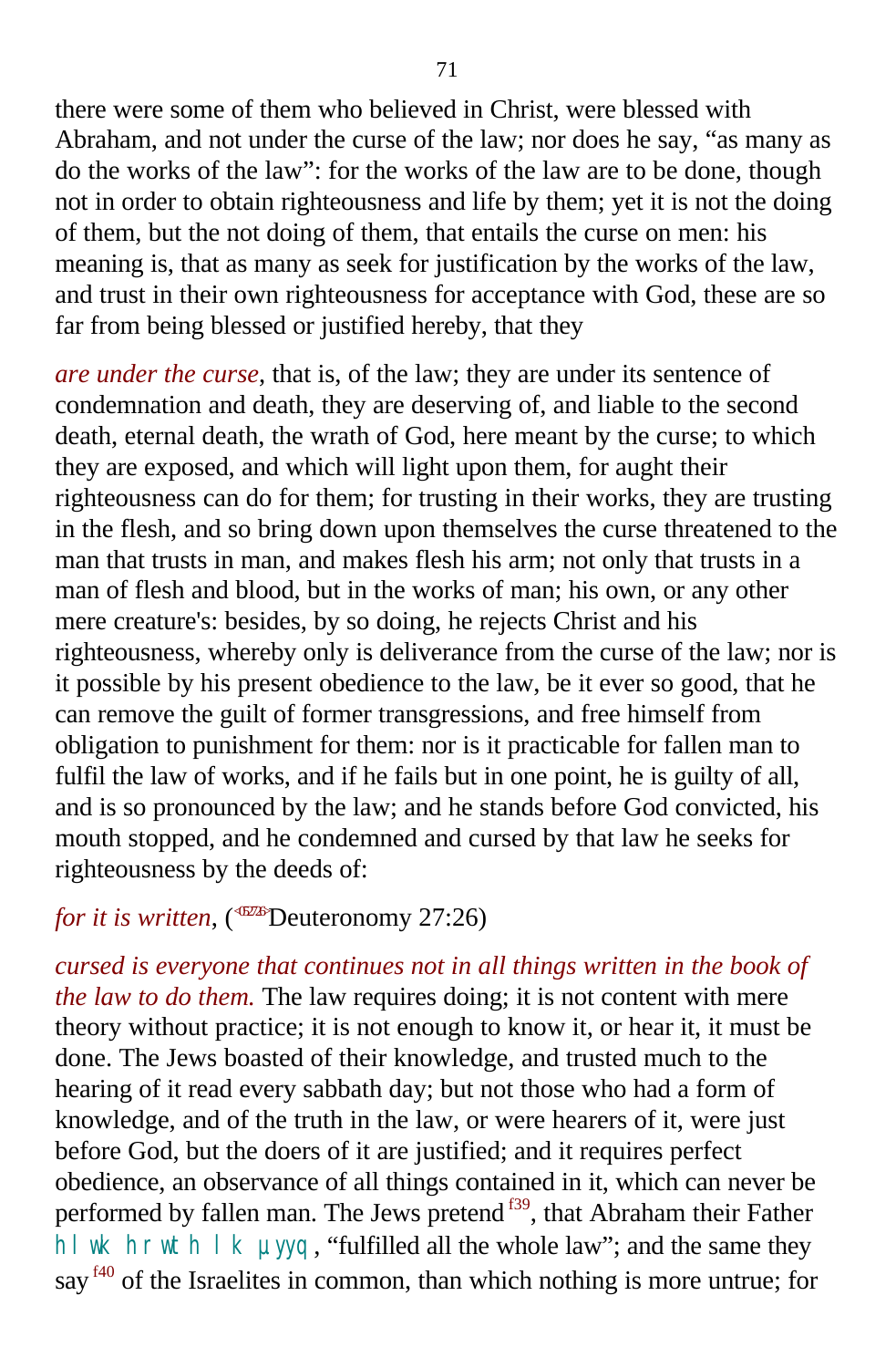in many things all men offend: moreover, the law requires constant perfect obedience; not only that a man should do all things commanded in it, but that he should continue to do them from his infancy, to the day of his death; and in failure hereof, it pronounces every man cursed, without any respect to persons, or any regard to pleas, taken from the infirmity of human nature, the sincerity of the heart, or repentance for transgressions. It should be observed, that the word "all" is not in the Hebrew text, in  $(\sqrt{225})$ Deuteronomy 27:26), but is manifestly implied, an indefinite proposition being equal to an universal one; and agreeably to the true sense of the words, it is inserted by the apostle here, as it is in the Septuagint and Samaritan versions there; and perfectly accords with the sense of the best interpreters among the Jews; one of them has this gloss upon the words  $<sup>f41</sup>$ ,</sup> hlwk hrwth lk ta llk ^ak, "here he (Moses) comprehends all the whole law"; and another  $f^{42}$  says the same thing, almost in the same words; this

"(says he) includes all the commandments which are in the law: and the note of a third is  $f^{43}$ , there are some that say, this is to be understood hrwth  $|k|$  is "of the whole law"; and there are others that say, it is to be understood of those things that are mentioned (above), but they say nothing, for it is written "to do them"; and it is right in my eyes, that he curses for the negative commands mentioned, and he curses him who does not keep even secretly the affirmative precepts, wherefore he says "to do them":"

to which may be added, the observation of another of them <sup>f44</sup> that these words intimate, that a man ought to honour the law,  $\frac{h}{c}$  mbw rwbydbw hbçhmb, "in thought, and word, and in deed": nor should this be thought to be too severe, that the law of God curses men for nonperformance of the whole. The Athenians<sup>f45</sup> formerly condemned persons as guilty, though they had not broke the whole law, yet if they had transgressed but one syllable of it: upon the whole it is a clear point, that there can be no justification by the works of the law, since it curses in case of want of perfect and constant obedience to it.

**Ver. 11.** *But that no man is justified*, etc..] There are some that are justified, as all God's elect are, in his own mind and will from eternity; which will of his to justify them, upon the righteousness of his Son, undertook by him to bring in, is their justification in the court of heaven;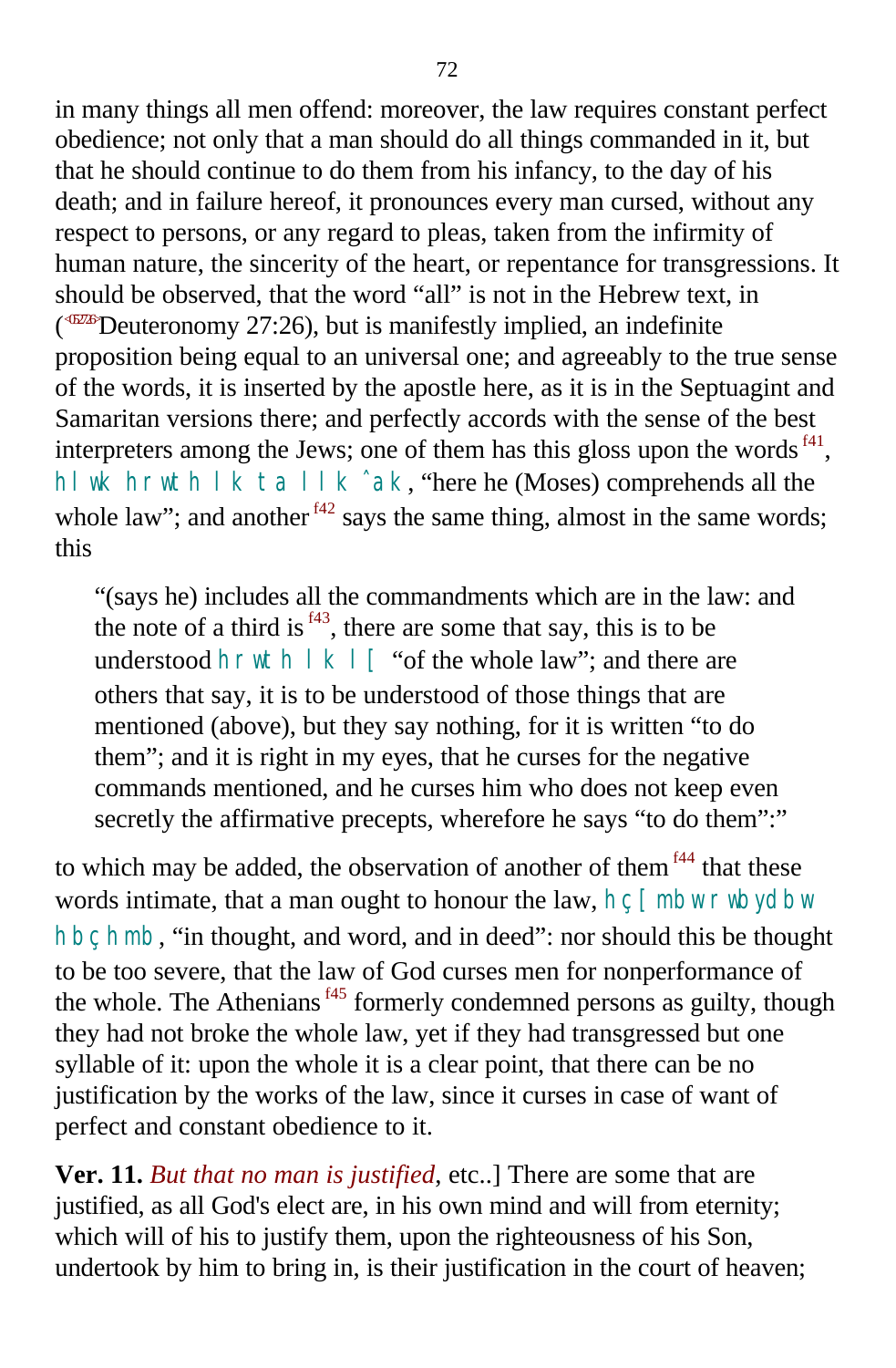and all that believe in Christ are openly and manifestly justified in the court of conscience, under the testimony of the Spirit of God: but no one is justified

*by the law*; it is in the Greek text, "in the law"; there were many justified before the law was given, as Noah, Job, Abraham, and all the Ante-Mosaic believers; and there were many justified "in", or under the legal dispensation; but none of them were justified by their obedience to the law, but by the righteousness they believed they had in the Lord: especially no man is justified

*in the sight of God*; who sees the heart, knows the spring of actions, and whose judgment is according to truth; that is, by the law and the deeds of it, however they may before men:

*it is evident*; it is a clear case, out of all dispute, as appears from (<sup><3004</sup>Habakkuk 2:4)

*for the just shall live by faith*; which may be read either, "the just by faith, shall live": that is, the man who is just by faith, or justified by faith, not by it as a principle or act, or as the cause or matter of his justification, but by the object of his faith, Christ and his righteousness apprehended by faith, and so not just or justified by works; he shall live a life of justification, through that righteousness his faith receives; he shall live comfortably, with much peace and joy in the Holy Ghost, as the result of his being justified by faith; and shall live eternally, and never die the second death: or the "just shall live by faith"; he that is righteous, not by his own works, but by the obedience of Christ, shall live not upon faith, but by it on Christ, and his righteousness, which is revealed from faith to faith; and this makes it a clear point, that he is not justified by the law, for if he was, he would not live by faith on Christ, but in and by the deeds of the law.

**Ver. 12.** *And the law is not of faith*, etc..] The Arabic version adds, "but of man"; which as it is an addition to the text, so it contains false doctrine; for though the law is not of faith, yet not of man, but of God; the law does not consist of faith in Christ, nor does it require it, and that a man should live by it upon his righteousness; it is the Gospel that reveals the righteousness of Christ, and directs and encourages men to believe in him and be saved; nor does the law take any notice of a man's faith; nor has it anything to do with a man as a believer, but as a doer, in the point of justification: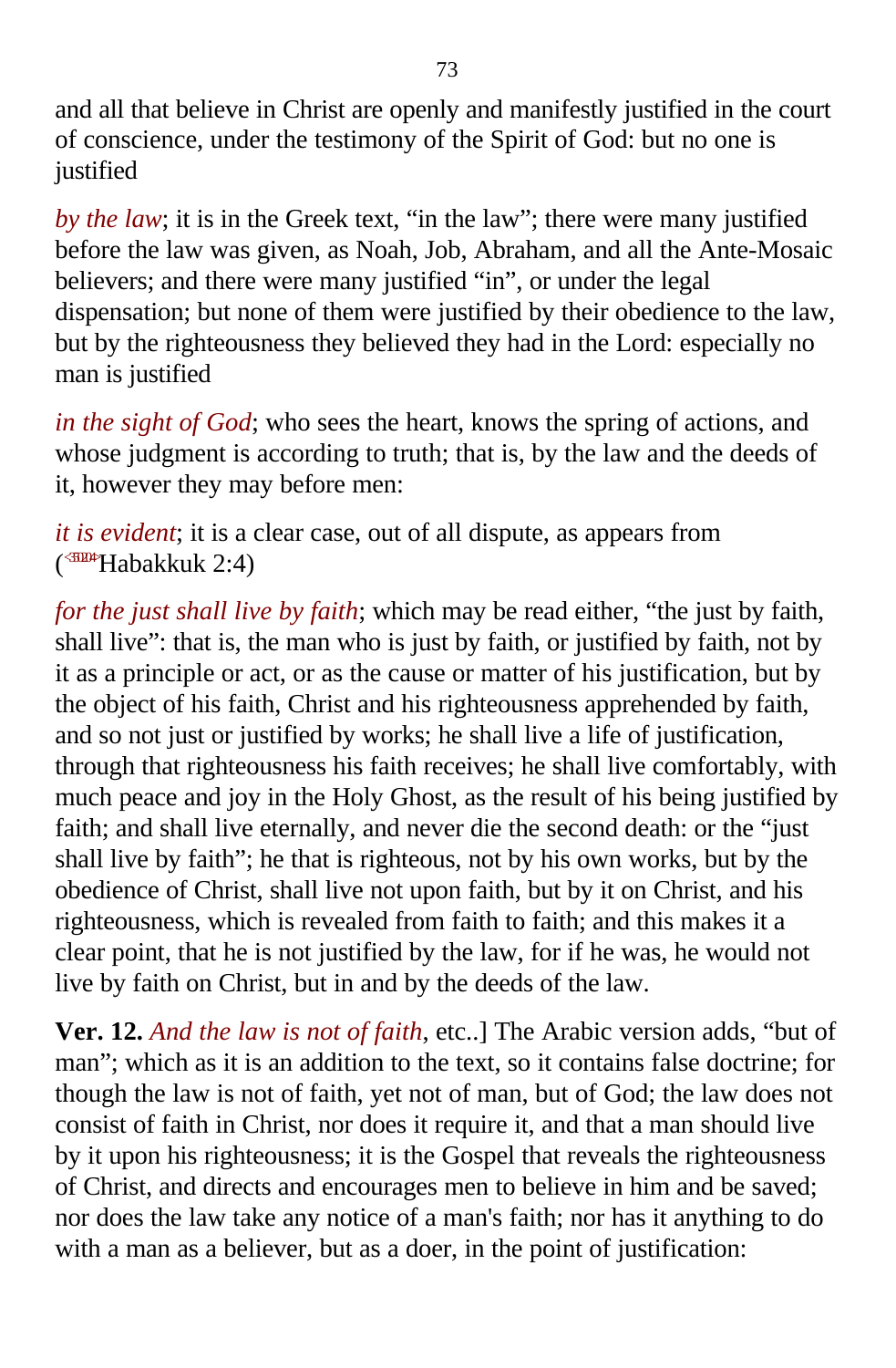*but the man that doth them shall live in them*; the passage referred to, is in  $($ <sup>GBBB</sup>Leviticus 18:5), the word "them", relates to the statutes and judgments, not of the ceremonial, but of the moral law, which are equally obligatory on Gentiles as on Jews. The Jewish doctors  $46$  observe on those words, that

"it is not said, priests, Levites, and Israelites, but µdah, "the man"; lo, you learn from hence, that even a Gentile that studies in the law, is as an high priest:"

so that whatever man does the things contained in the law, that is, internally as well as externally, for the law is spiritual, reaches the inward part of man, and requires truth there, a conformity of heart and thought unto it, and that does them perfectly and constantly, without the least failure in matter or manner of obedience, such shall live in them and by them; the language of the law is, do this and live; so life, and the continuation of that happy natural life which Adam had in innocence, was promised to him, in case of his persisting in his obedience to the law; and so a long and prosperous life was promised to the Israelites in the land of Canaan, provided they observed the laws and statutes which were commanded them: but since eternal life is a promise made before the world began, is provided for in an everlasting covenant, is revealed in the Gospel, and is the pure gift of God's grace through Christ, it seems that it never was the will of God that it should be obtained by the works of the law; and which is a further proof that there can be no justification in the sight of God by them, (see  $\sqrt{MP}$ Galatians 3:21).

**Ver. 13.** *Christ hath redeemed us from the curse of the law*, etc..] The Redeemer is Christ, the Son of God; who was appointed and called to this work by his Father, and which he himself agreed to; he was spoken of in prophecy under this character; he came as such, and has obtained eternal redemption, for which he was abundantly qualified; as man, he was a near kinsman, to whom the right of redemption belonged; and as God, he was able to accomplish it. The persons redeemed are "us", God's elect, both of Jews and Gentiles; a peculiar people, the people of Christ, whom the Father gave unto him; some out of every kindred, tongue, people, and nation: the blessing obtained for them is redemption; a buying of them again, as the word signifies; they were his before by the Father's gift, and now he purchases them with the price of his own blood, and so delivers them "from the curse of the law"; its sentence of condemnation and death,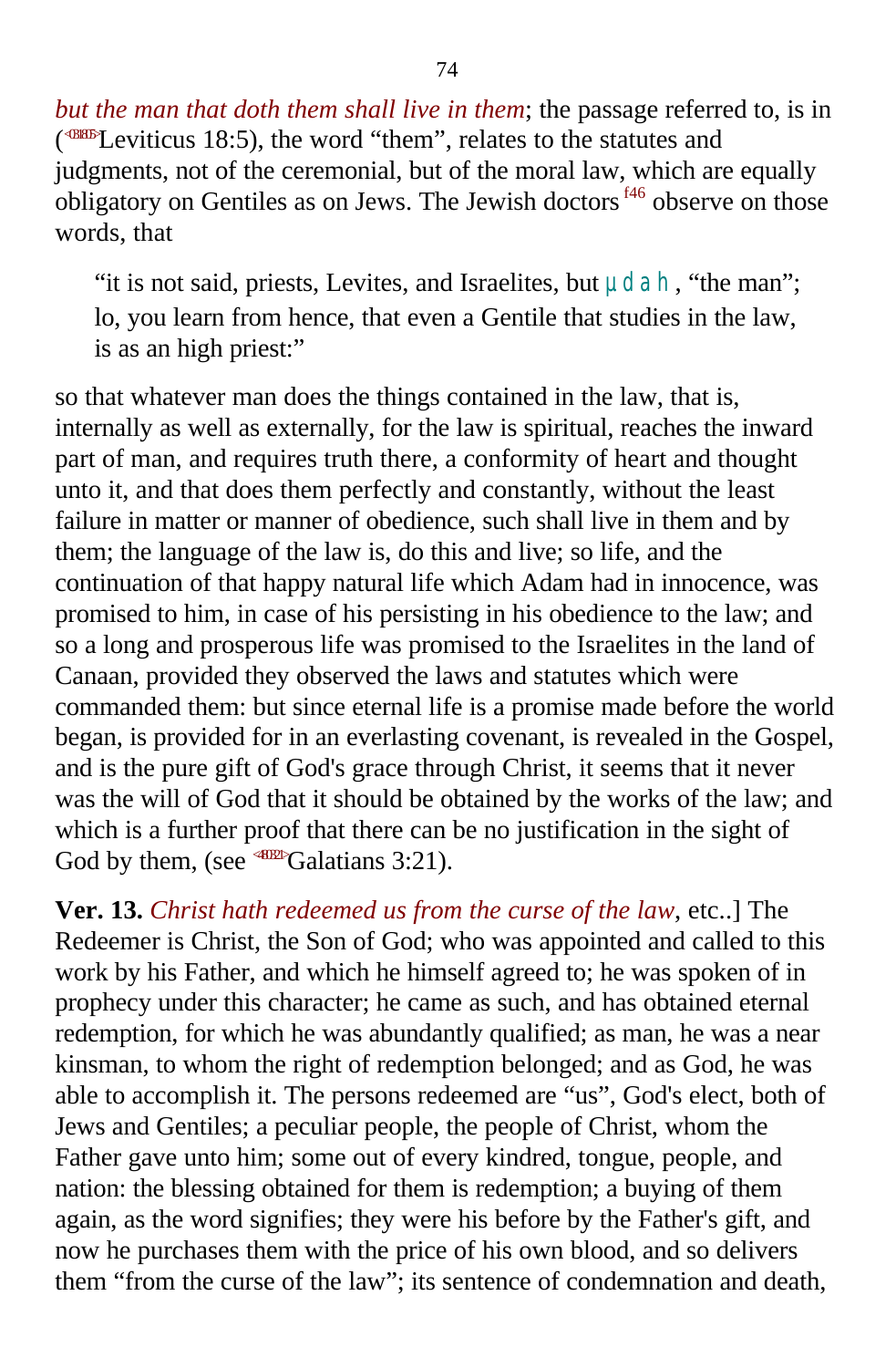and the execution of it; so that they shall never be hurt by it, he having delivered them from wrath to come, and redeemed from the second death, the lake which burns with fire and brimstone. The manner in which this was done was by being

*made a curse for us*; the sense of which is, not only that he was like an accursed person, looked upon as such by the men of that wicked generation, who hid and turned away their faces from as an abominable execrable person, calling him a sinner, a Samaritan, and a devil; but was even accursed by the law; becoming the surety of his people, he was made under the law, stood in their legal place and stead and having the sins of them all imputed to him, and answerable for them, the law finding them on him, charges him with them, and curses him for them; yea, he was treated as such by the justice of God, even by his Father, who spared him not, awoke the sword of justice against him, and gave him up into his hands; delivered him up to death, even the accursed death of the cross, whereby it appeared that he was made a curse: "made", by the will, counsel, and determination of God, and not without his own will and free consent; for he freely laid down his life, and gave himself, and made his soul an offering for sin:

*for it is written.* ( $\sqrt[4D23]{\text{Deuteronomy 21:23}}$ ),

*cursed is everyone that hangeth on a tree: it is in the Hebrew text, ywl* t, "he that is hanged": which is the very name the Jews $<sup>447</sup>$  commonly call</sup> Christ by way of reproach; that is, "everyone that hangeth", as the apostle rightly renders it; which is always the sense of an indefinite phrase, unless a restriction is put: adding out of the same verse, "on the tree", by way of explanation; for which he cannot upon any account be found fault with, since it is manifest one hanged on a tree is meant, "who is accursed of God", or "the curse of God"; the curse of God, in vindicating his righteous law, was visibly on such a person; as it was on Christ, when he hung on the cross, in the room and stead of his people; for he was made a curse, not for himself, or for any sins of his own, but for us; in our room and stead, for our sins, and to make atonement for them: upon the whole, the Jew <sup>f48</sup> has no reason to find fault as he does, either with the apostle's sense, or citation of this passage; for whether it be rendered "hangeth", or is "hanged", the sense is the same; and though the apostle leaves out the word "God", it is clear from what he says, that his meaning is, that the curse of God lighted upon Christ as the surety of his people, standing in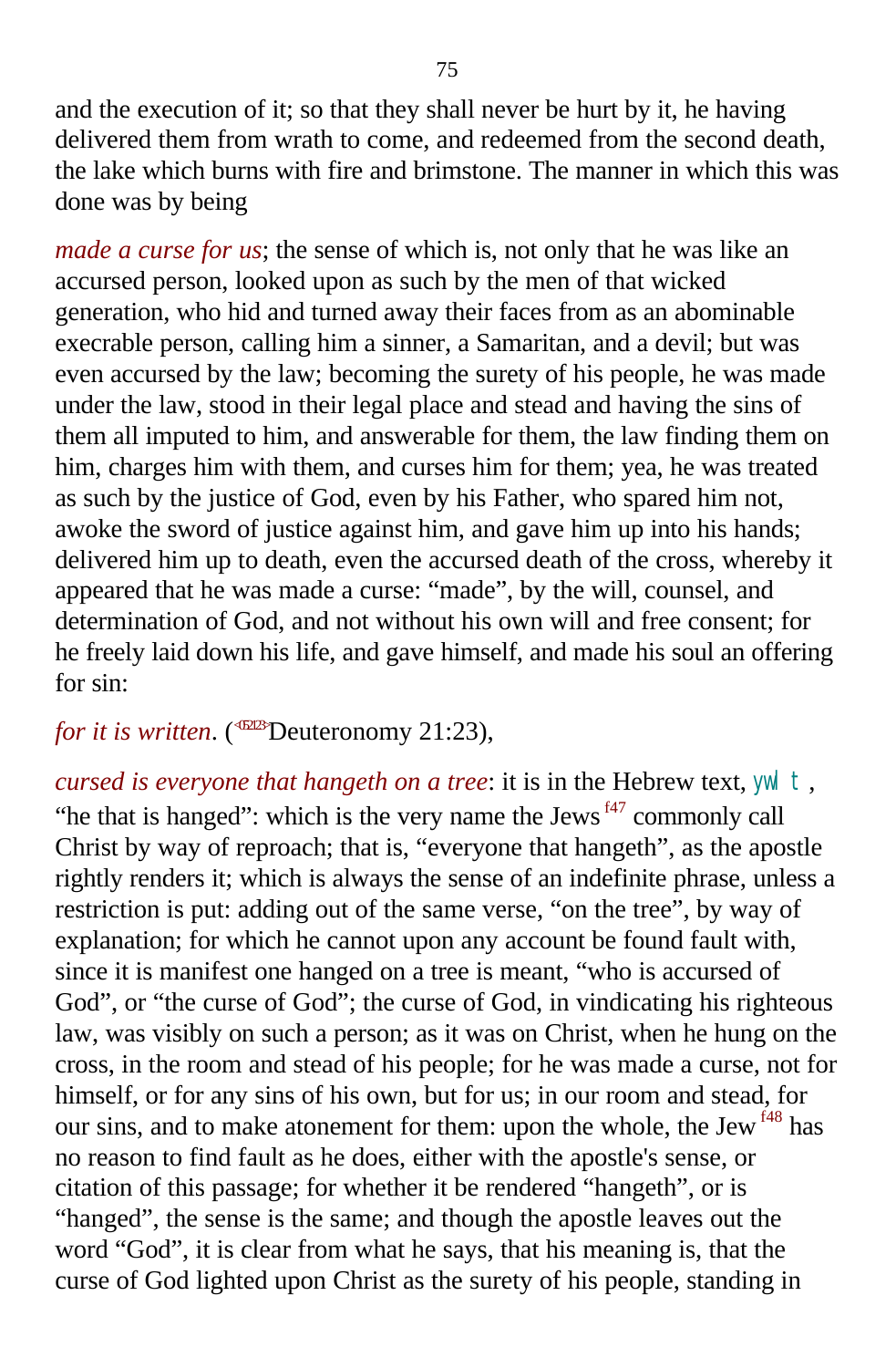their legal place and stead, in order to redeem them from the law and its curse; since he says, he was "made a curse" for them, which must be done by the Lord himself: and whereas the Jew objects, that it is impossible that anyone, even an Israelite, should be delivered from the curses of the law, but by the observance of it, this shows his ignorance of the law, which, in case of sin, requires a penalty, and which is its curse; and it is not future observance of the law will free from that: and as for the Gentiles, he says, to whom the law was not given, and who were never under it, they are free from the curses of it, without a redemption; but as this is to be, understood not of the ceremonial, but of the moral law, it is a mistake; the Gentiles are under the moral law, and being guilty of the violation of it, are liable to its curse; and cannot be delivered from it, but through the redemption that is in Christ Jesus; by virtue of which, they have a part and portion in the blessings promised as follows.

**Ver. 14.** *That the blessing of Abraham*, etc..] The same blessing Abraham enjoyed, even justification by the righteousness of Christ; and what was promised to Abraham, that in him, his seed, that is Christ, the Gentiles should be blessed, or justified; for though this blessing may in general comprise every spiritual blessing, yet it chiefly regards that of justification; or a deliverance from the curse of the law, and which is the end of Christ's being made a curse, that this blessedness

*might come on the Gentiles*; the uncircumcision, as well as the circumcision; (see  $\triangleleft$ <sub>45040</sub> $\angle$ Romans 4:9) that is, upon as many of them as were ordained unto eternal life, and in consequence of that believe in Christ; quite contrary to a Jewish notion, that

"no blessing dwells but upon an Israelite<sup>149</sup>:"

now though this blessing, as all other spiritual ones, were laid up in the covenant of grace, put into the hands of Christ, and God's elect blessed therewith, as considered in him, yet the curse of the law for their transgressions stood in the way of their personal enjoyment of it, to their peace and comfort in their own souls; wherefore Christ is made a curse for them, to make way for the blessing to take place upon them; which is by an act of God's grace imputed to them, and is received by faith:

*through Jesus Christ*; or "in Jesus Christ", as the words may be read; meaning either, that this blessing comes upon the Gentiles that were in Christ, chosen in him, in union with him, and represented by him, both in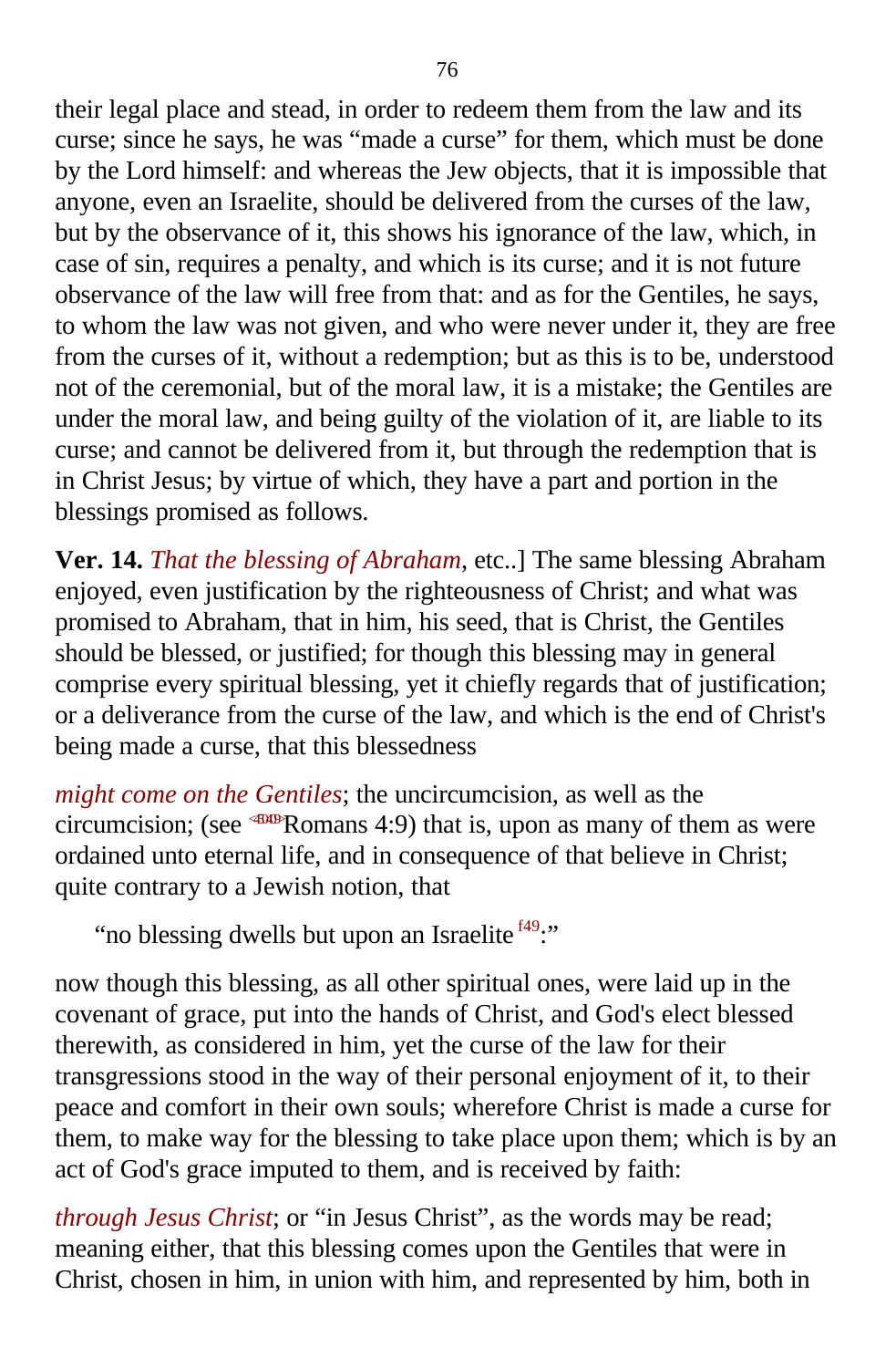the covenant and on the cross; or else that Christ is the Mediator, as from whom, so through whom, this, as every blessing of grace, comes to the children of God:

*that we might receive the promise of the Spirit through faith*; Beza puts the copulative and to this clause, reading it, "and that we", etc.. as does the Ethiopic version; thereby more clearly pointing out this to be another end of Christ's being made a curse for us: by "the promise of the Spirit" may be meant, either by an "hypallage", the Spirit of promise, who opens and applies the promises; or the Spirit promised, not as a spirit of regeneration, conversion, and faith; for, as such, he cannot be received by faith; Since, antecedent to his being so, there can be no faith; but rather as a spirit of adoption, in respect to which he is said to be received,  $(\triangleleft \mathbb{R} \cdot \mathbb{R})$ and this blessing of adoption, as in consequence of redemption from under the law, its curse and condemnation,  $(\sqrt{8004} \text{Galatians } 4:4-6)$ . Or else a spiritual promise, in distinction from the temporal promise of the land of Canaan, made to Abraham and his natural seed, and means the promise of eternal life and happiness in the world to come; which promise is now received by faith, and that in consequence of the sufferings and death of Christ the testator; (see  $\frac{4005}{12}$ Hebrews 9:15).

**Ver. 15.** *Brethren*, etc..] Whereas in (\*\*\*\*\*\*\*\*\*)Galatians 3:1), he calls them "foolish Galatians", which might seem too harsh and severe, therefore, to mitigate and soften their resentments, he styles them brethren; hoping still well of them, and that they were not so far gone, but that they might be recovered; and imputing the blame and fault rather to their leaders and teachers, than to them:

*I speak after the manner of men*; agreeably to a Talmudic form of speech in use among the Jews, µda ynb  $\gamma c$ lk hrwt hrbd, "the law speaks according to the language of the children of men", or "after the manner of men" f<sup>50</sup>, when they argue from any Scripture, in which a word is repeated, and the latter word seems to point out something peculiar: but the apostle's meaning is, that the thing he was about to speak of was taken from among men, in common use with them, and what was obvious to the common sense and understanding of men, and might easily be applied and argued from, as it is by him:

*though it be but a man's covenant, or testament, yet if it be confirmed, no man disannulleth or addeth thereto*; if a covenant made between men, or a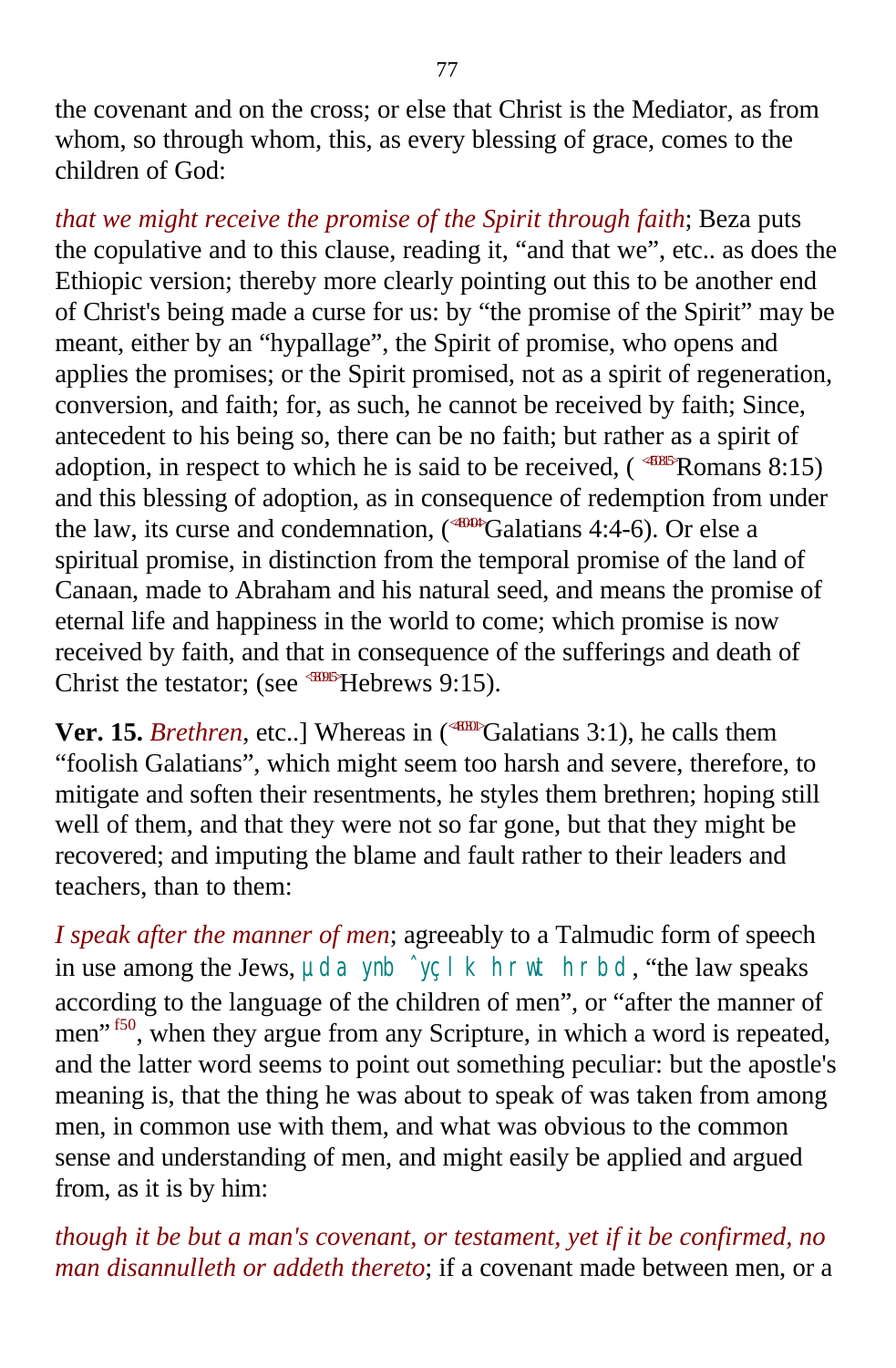man's will and testament, be confirmed, signed, sealed, and witnessed, in a proper manner, no other man can make them void, or take anything from them, or add anything to them, only the parties concerned by their own will and consent; and if this be the case among men, much less can the covenant of God, confirmed by two immutable things, his word and oath, or his will and testament, or any branch of it, be ever disannulled, or be capable of receiving any addition thereunto. The apostle seems to have a particular respect to that branch of the covenant and will of God, which regards the justification of men in his sight by the righteousness of Christ, to which the false teachers were for adding the works of the law.

**Ver. 16.** *Now to Abraham and his seed were the promises made*, etc..] The promises design the promises of the covenant of grace mentioned in the next verse, which are exceeding great and precious, better than those of any other covenant; and which are all yea and amen in Christ, and are chiefly of a spiritual nature; though all the temporal blessings of God's people come to them in a covenant way, and by virtue of the promise; for godliness has the promise of this life, that God will verily feed them, withhold no good thing from them proper for them, sanctify all their afflictions, support under them, and never leave nor forsake them: but the promises here intended principally are such as these, that God will be their God, and they shall be his people, the promise of Christ as a Saviour and Redeemer of them; of the Spirit as their sanctifier, and the applier of all grace unto them; of justification by Christ's righteousness, and pardon by his blood; of adoption through free rich grace; of perseverance in grace, and of the eternal inheritance: now these promises were made,  $\epsilon \rho \rho \eta \psi \eta \sigma \alpha \nu$ , "were said unto", or spoken of, to Abraham and his seed; that is, they were discovered, made manifest, and applied to Abraham, the father of many nations; and were declared to belong to him and his spiritual seed, even all that believe, whether Jews or Gentiles; for the apostle is not speaking of the original make and constitution of the covenant of grace and its promises, which were made from all eternity; the grand promise of life was made before the world began, and Christ was set up as Mediator from everlasting, before ever the earth was, which suppose a covenant in which this promise was granted, and of which Christ was the Mediator as early; it was made long before Abraham, or any of his spiritual seed, were in being; nor was it made with any single person, any mere creature, Abraham, or any other, but with Christ, as the head and representative of the whole election of grace: but what is here treated of is, the declaration and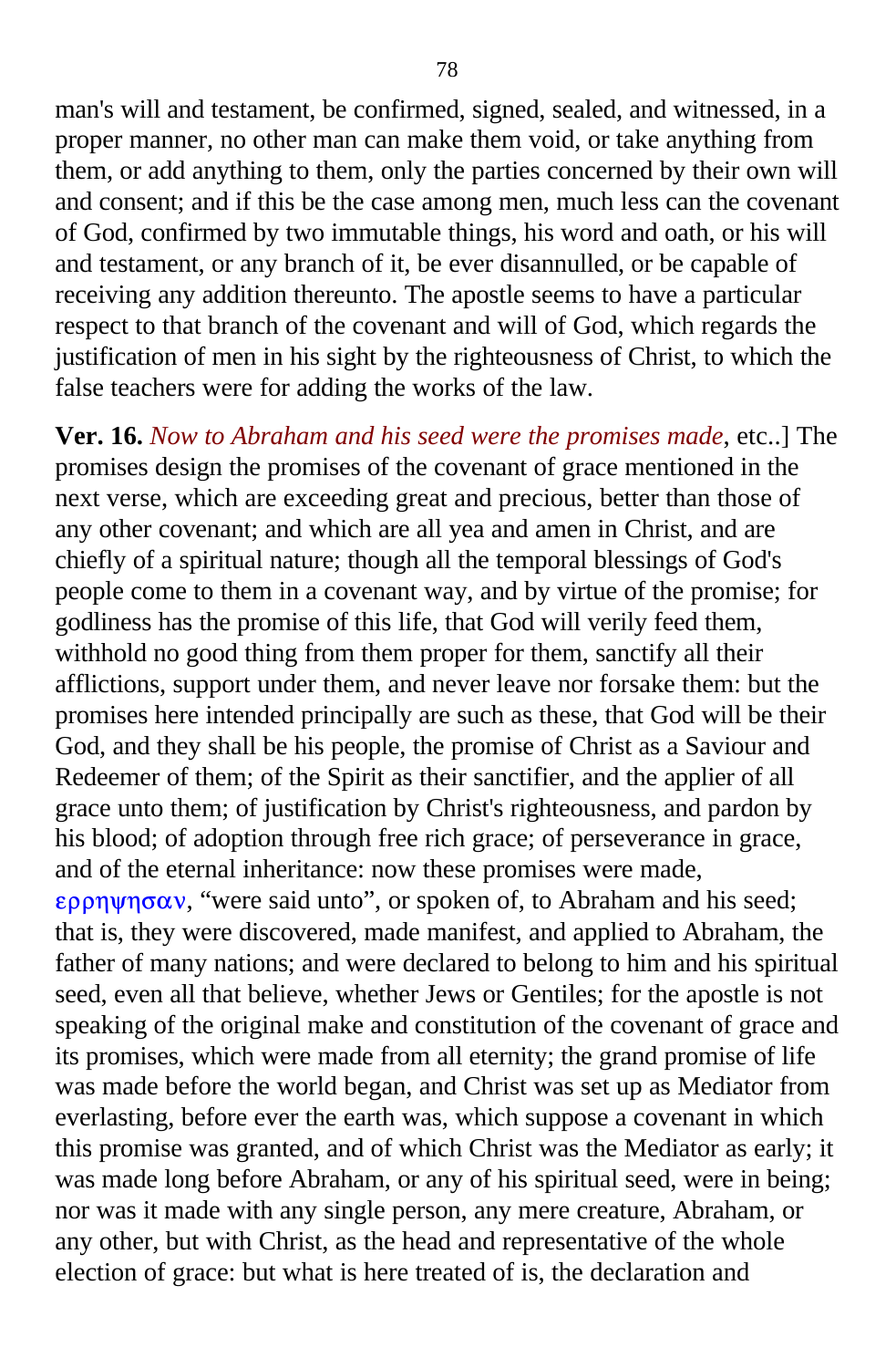manifestation of the covenant, and its promises to Abraham; which was frequently done, as upon the call of him out of the land of Chaldea, upon his parting with Lot, when he was grown old, and when Eliezer his servant was like to be his heir, and just before the giving of him the covenant of circumcision, and again upon the offering up of his son Isaac:

*he saith not unto seeds*, as of many; in the plural number, as if Jews and Gentiles were in a different manner his spiritual seed:

*but as of one*; using the singular number:

*and to thy seed, which is Christ*; meaning not Christ personal, though he was of the seed of Abraham, a son of his, as was promised; but the covenant and the promises were not now made with, and to Christ, as personally considered, this was done in eternity; but Christ mystical, the church, which is the body of Christ, of which he is the head, and is called by his name,  $(\sqrt{22})$  Corinthians 12:12) and designs all Abraham's spiritual seed, both Jews and Gentiles; who are all one in Christ, and so Abraham's seed, and heirs according to the promise; hence there is no room for the objection of the Jew to the apostle's application of this passage to Christ<sup>151</sup>, that the Scripture speaks not of any particular person, but of seed in a general and collective sense, of a large and numerous offspring; since the apostle designs such a seed by Christ, as numerous as the stars of the sky, and the sand on the sea shore, even all believers in all nations, Abraham is the father of; though did the apostle mean Christ particularly, and personally considered, there are instances to be given, where the word "seed" is used, not in a collective sense, but of a single person, as in ( $\frac{1}{2}$ Genesis 4:25 15:3 21:13). Nor has the Jew <sup>f52</sup> any reason to charge him with a mistake, in observing that the word is not in the plural, but in the singular number, when it is the manner of the Hebrew language to speak of seed only in the singular number; but this is false, the word is used in the plural number, and so might have been here, had it been necessary, as in  $(\sqrt{4085}1)$  Samuel 8:15) concerning seed sown in the earth, from whence the metaphor is here taken. The first tract in the Jews' Misna, or oral law, is called,  $\mu$  $\sqrt{\Gamma}$   $\Gamma$  z, "seeds"; and the word, even as spoken of the posterity of men, is used in the plural number in their Talmud  $<sup>553</sup>$ ; where they say,</sup>

"pecuniary judgments are not as capital ones; in pecuniary judgments, a man gives his money, and it atones for him; in capital judgments, his blood, and the blood  $\psi \psi$   $\Gamma$   $\Gamma$   $\Gamma$ , "of his seeds", or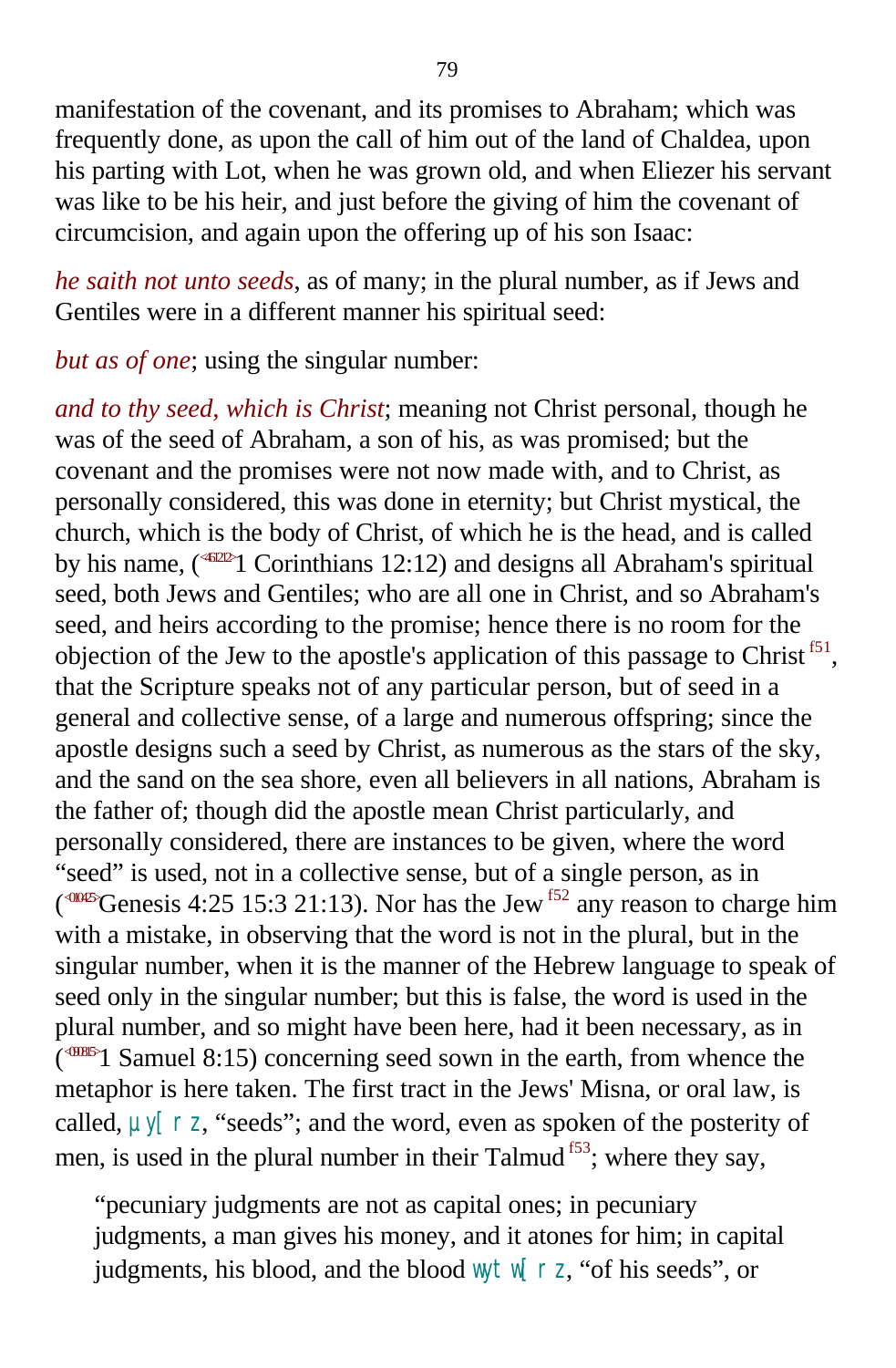posterity, hang on him to the end of the world; for we so find in Cain, who slew his brother; as it is said, "the bloods of thy brother crieth"; it is not said, the blood of thy brother, but the bloods of thy brother, his blood, and the blood  $\mathbb{W}$ t $\mathbb{V}$  rz, "of his seeds"."

**Ver. 17.** *And this I say*, etc..] Assert and affirm as a certain truth, that is not to be gainsaid;

*that the covenant that was confirmed before of God in Christ, the law, which was four hundred and thirty years after, cannot disannul*; by "the covenant" is meant, not the covenant made with Adam, as the federal head of all his posterity; for this was made two thousand years before the law was given; nor that which was made with the Israelites at Mount Sinai, for that itself is the law, which was four hundred and thirty years after this covenant; nor the covenant of circumcision given to Abraham, for that was not so long by some years, before the giving of the law, as the date here fixed: but "a covenant confirmed of God in Christ"; a covenant in which Christ is concerned; a covenant made with him, of which he is the sum and substance, the Mediator, surety, and messenger; and such is what the Scriptures call the covenant of life and peace, and what we commonly style the covenant of grace and redemption; because the articles of redemption and reconciliation, of eternal life and salvation, by the free grace of God, are the principal things in it. This is said to be "in Christ",  $\epsilon_1 \zeta$   $\gamma$   $\beta$ "with respect to Christ"; though the Vulgate Latin and Ethiopic versions leave out this clause, nor is it in the Alexandrian copy, and some others; meaning either that this covenant has respect to Christ personal, he having that concern in it, as just now mentioned, and as it was made manifest and confirmed to Abraham, was promised in it to spring from him; or rather that it has respect to Christ mystical, as before, to all Abraham's spiritual seed, both Jews and Gentiles: and this is said to be "confirmed of God", with respect thereunto; which must be understood, not of the first establishment of the covenant, in and with Christ, for that was done in eternity; nor of the confirmation of it by his blood, which was at his death; nor of the confirmation of it in common to the saints by the Spirit of God, who is the seal of the covenant, as he is the Spirit of promise; but of a peculiar confirmation of it to Abraham, either by a frequent repetition thereof, or by annexing an oath unto it; or rather by those rites and usages, and even wonderful appearances, recorded in  $(1.11)$ <sup>dltsb</sup>Genesis 15:9,10)  $($ <sup>-CHSD</sup><sup>-</sup>Genesis 15:12,13,17,18) and which was "four hundred and thirty years before" the law was given, which are thus computed by the learned Pareus;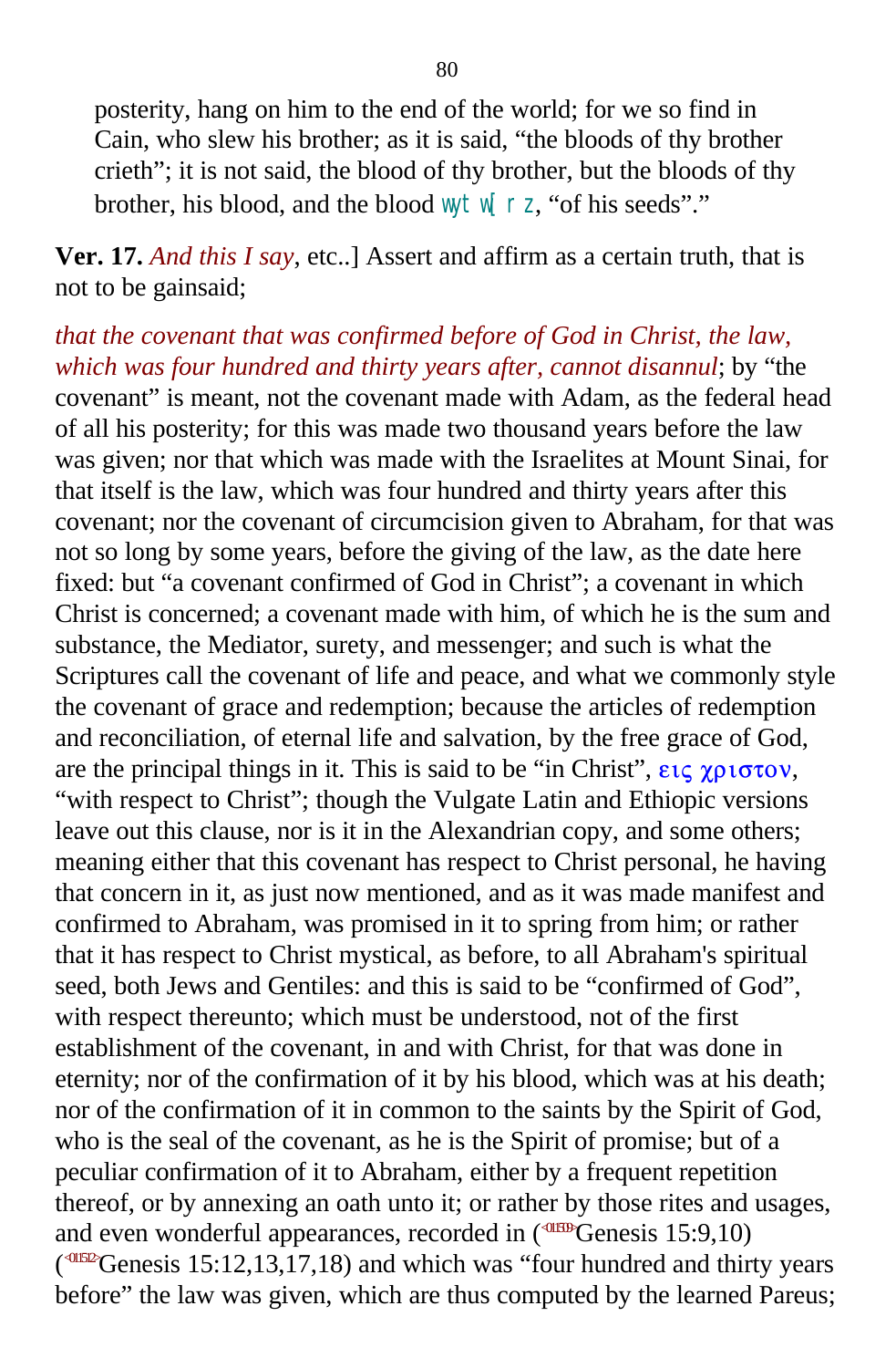from the confirmation of the covenant, and taking Hagar for his wife, to the birth of Isaac, 15 years; from the birth of Isaac, to the birth of Jacob, 60 years,  $(\sqrt{0.256} \text{Genesis } 25:26)$ , from the birth of Jacob, to his going down into Egypt, 130 years,  $(4400 \text{Genesis } 47:9)$ , from his going down to Egypt, to his death, 17 years,  $(447 \text{°Geness } 47:28)$  from the death of Jacob, to the death of Joseph in Egypt, 53 years,  $(4006)$ Genesis 50:26) from the death of Joseph, to the birth of Moses, 75 years; from the birth of Moses, to the going out of the children of Israel from Egypt, and the giving of the law, 80 years, in all 430 years. The Jews reckoned the four hundred years spoken of to Abraham,  $($ <sup>41513</sup> Genesis 15:13) and mentioned by Stephen, ( [<440706>](#page-293-0)Acts 7:6) from the birth of Isaac; but they reckon the four hundred and thirty years, the number given by Moses,  $($ <sup> $QEDQ$ </sup>Exodus 12:40) and by the apostle here, to begin from the confirming the covenant between the pieces, though somewhat differently counted; says one of their chronologers [f54](#page-184-0), we reckon the 430 years from the 70th year of Abraham, from whence to the birth of Isaac were 30 years, and from thence to the going out of Egypt, 400 years; and another <sup>f55</sup> of them says,

"they are to be reckoned from the time that the bondage was decreed, in the standing between the pieces; and there were 210 years of them from thence to the going down to Egypt, and these are the particulars; the 105 years which remained to Abraham, and the 105 years Isaac lived after the death of Abraham, and there were 10 years from the death of Isaac, to the going down to Egypt, and it remains that there were 210 years they stayed in Egypt:"

## another<sup>f56</sup> of their writers says,

"that from the time that the decree of the captivity of Egypt was fixed between the pieces, to the birth of Isaac, were 30 years; and from the birth of Isaac to the going down of the children of Israel into Egypt, 400 years; take out from them the 60 years of Isaac, and the 130 years that Jacob had lived when he went into Egypt, and there remain 210."

Josephus reckons<sup>557</sup> these years from Abraham's coming into the land of Canaan, to the departure of the children of Israel out of Egypt, and makes them 430, agreeably to  $(4220)$  Exodus 12:40) and to the apostle here, and to the Talmud; (See Gill on  $\sqrt[44006]{\text{Acts}}$  7:6"). However, be these computations as they will, it is certain, that the law, which was so long after the confirming of the covenant to Abraham, could not make it null and void: or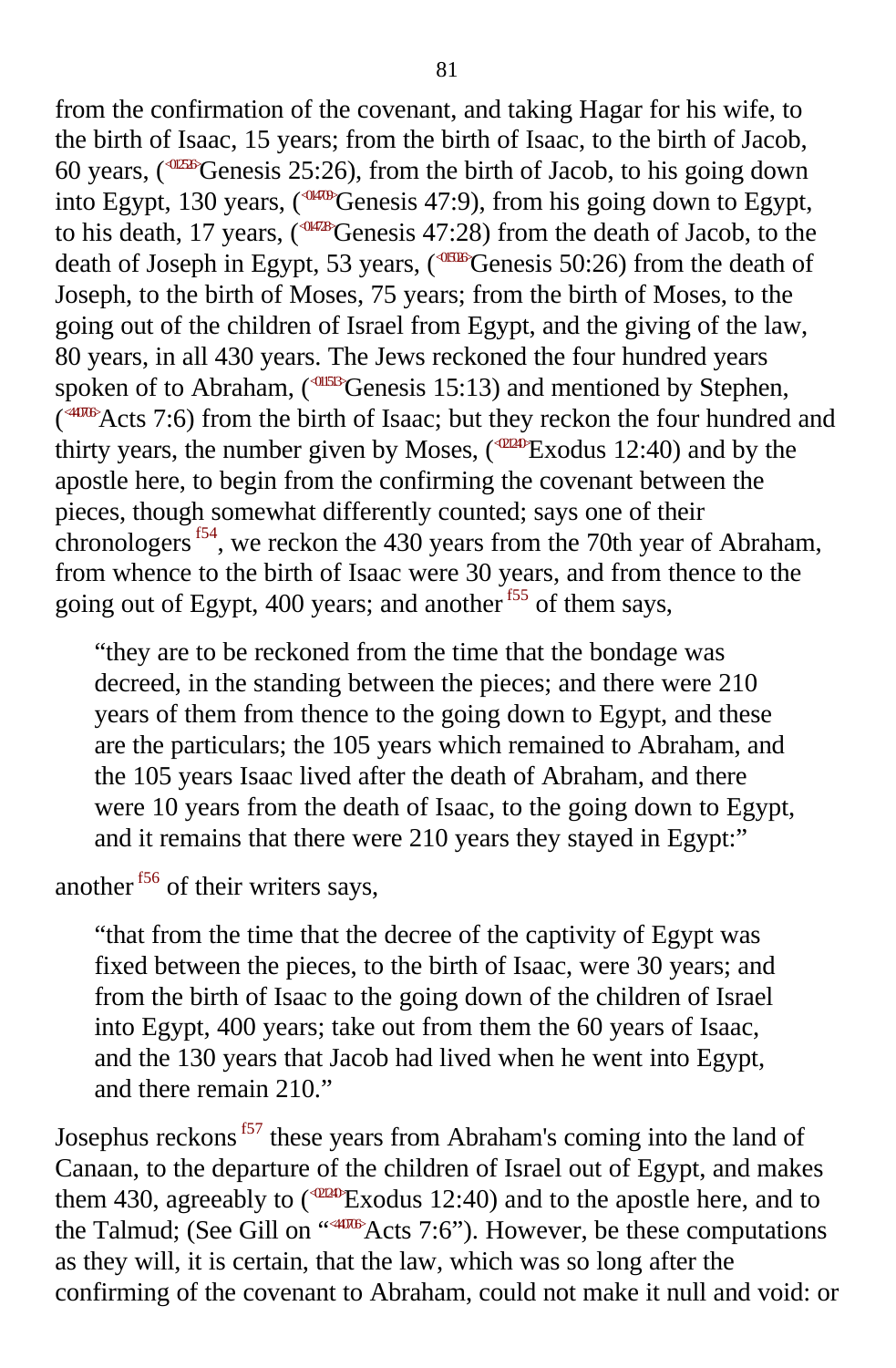that it should make the promise of none effect; the particular promise of the covenant, respecting the justification of Abraham and his spiritual seed, by faith in the righteousness of Christ.

**Ver. 18.** *For if the inheritance be of the law*, etc..] By the inheritance is meant, either the eternal inheritance, everlasting life and happiness in heaven, which is the gift of God through Christ, and not attained to and enforced by the works of the law; or particularly the blessing of justification, promised in the covenant to Abraham, and his spiritual seed; even to the Gentiles, and inherited by them; which is not obtained through obedience to the law of works, nor does it belong to those who seek for it by the deeds of the law, for these are not heirs of it; (see  $\triangleleft 5044}$ Romans 4:14). For was this the case,

*it is no more of promise*; it cannot be by merit and by promise, by works and grace too; these can never be reconciled, and consist together; if it is by promise, then not of the law; and if it is of the law, it is not by promise: "but" nothing is more certain than this, that

*God gave it*, freely, without any consideration of the works of the law,

*to Abraham by promise*; wherefore justification is not by works, but by the free grace of God, through faith in the righteousness of Christ; and in this way men become heirs according to the hope of eternal life: all which is directly opposite to the notion of the Jews, who say, that,  $\partial \int \hat{g}$  wcry twxm rkçb,

"for the reward of the commandments, men shall inherit paradise [f58](#page-184-0) $,$ 

**Ver. 19.** *Wherefore why then serveth the law*? etc..] If this be the case, might an objector say, why was the law given? what ends and purposes are to be served by it? of what use can it be? there had as good been no law at all, if the inheritance is not of it, and there is no justification by it. To which it is answered,

*it was added because of transgressions*; four hundred and thirty years after the covenant made with Abraham; it did not succeed it, nor take the place of it, and so make it null and void; but was over and above added unto it, for the sake of restraining transgressions; which had there been no law, men would not have been accountable for them; and they would have gone into them without fear, and with impunity; but the law was given, to lay a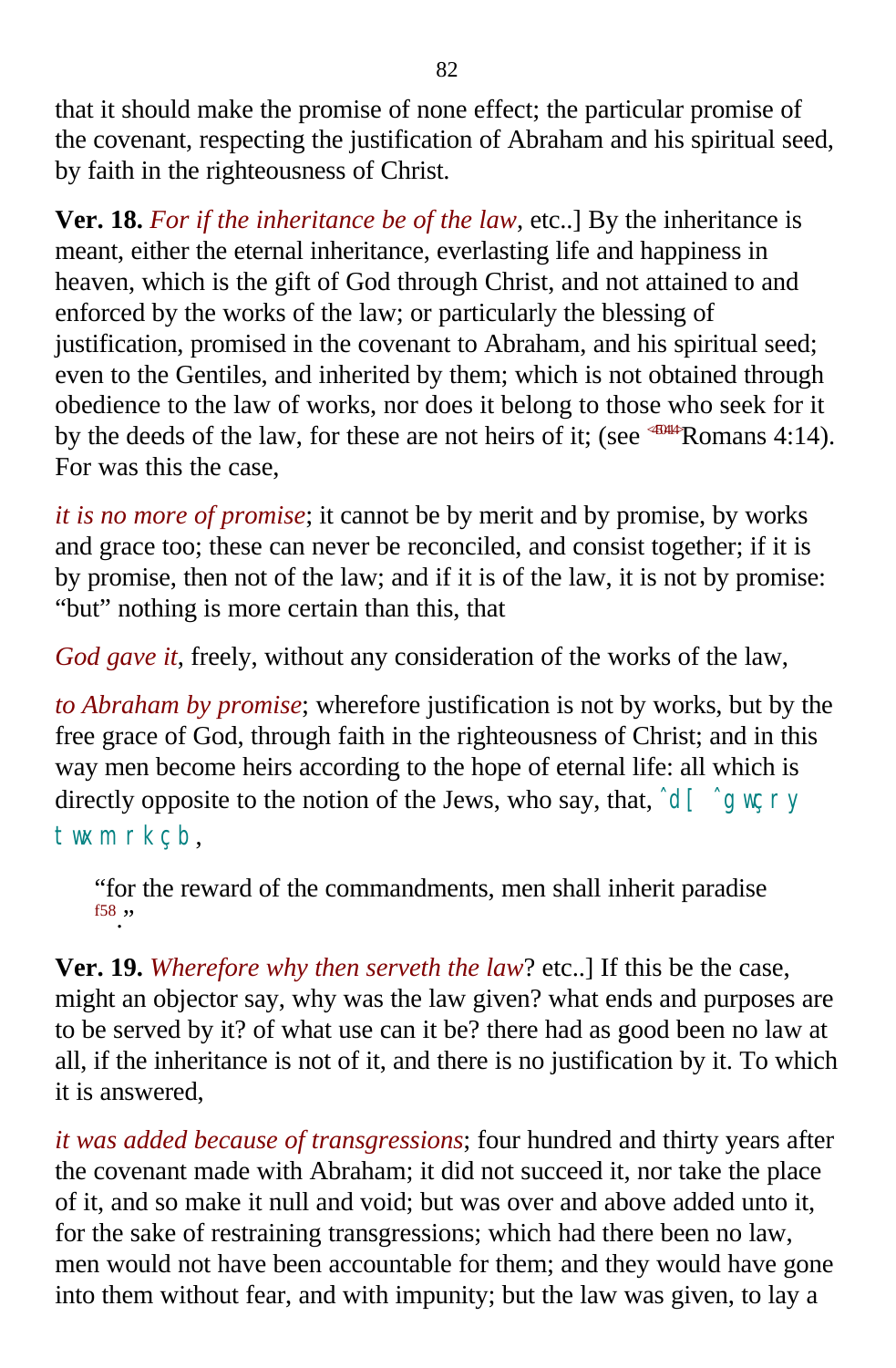restraint on men, by forbidding such and such things, on pain of death; and also for the detecting, discovering, and making known transgressions, what they are, their nature and consequences; these the law charges men with, sets them before them, in their true light and proper colours; and convicts them of them, stops their mouths, and pronounces them guilty before God: moreover, this law entered in, over and above any other revelation God was pleased to make, "that the offence might abound",  $(\sqrt{4500}$ Romans 5:20) either that particular offence, the sin of Adam, the apostle is there speaking of; the heinous nature of which, its aggravated circumstances, and the justness of its imputation to his posterity, were more clearly discerned by this law; and so the Syriac version here renders it in the singular number, atwnyj sm I j m, "because of transgression"; or all other offences and transgressions, which are increased through the multiplicity of precepts, and attended with more aggravating circumstances, than if no law was given, and more eagerly pursued after, through the prohibition of them; such being the corrupt nature of man, that the more anything is forbidden, the more desirous it is of it: add to all this, that the law was given for the punishing of transgressions, for which it curses, and threatens with death, and inflicts it on Christless sinners: hence it is clear there can be no justification by it, and yet it is not useless and insignificant:

*till the seed should come*, to whom the promise was made; either Christ the seed of the woman, and of Abraham, who was to come in the flesh, and is come; and to whom the grand promise of life, and all the promises of the covenant were made; not for himself, but for those he represented, and in whom they are all secure: until whose coming to finish transgression, and bring in everlasting righteousness, the law was to continue in the form in which, and the use for which it was added, and then to cease as the ministration of Moses; for through the coming of Christ it received its full accomplishment, and came to an end; the ceremonial law was utterly abolished, and the moral law ceased to be a covenant of works, though it continues a rule of walk and conversation; and the whole Mosaic economy was no more: or else the seed here intends the spiritual seed of Abraham; particularly among the Gentiles, to whom the promise of blessedness, of justification, and eternal life was made; and the sense be, that till such time that a generation of faithful men, of believers in Christ, should arise among the Gentiles, the law was to continue with the Jews; but when they should spring up, the middle wall of partition should be broken down, and Abraham's spiritual seed among Jews and Gentiles make up one body, one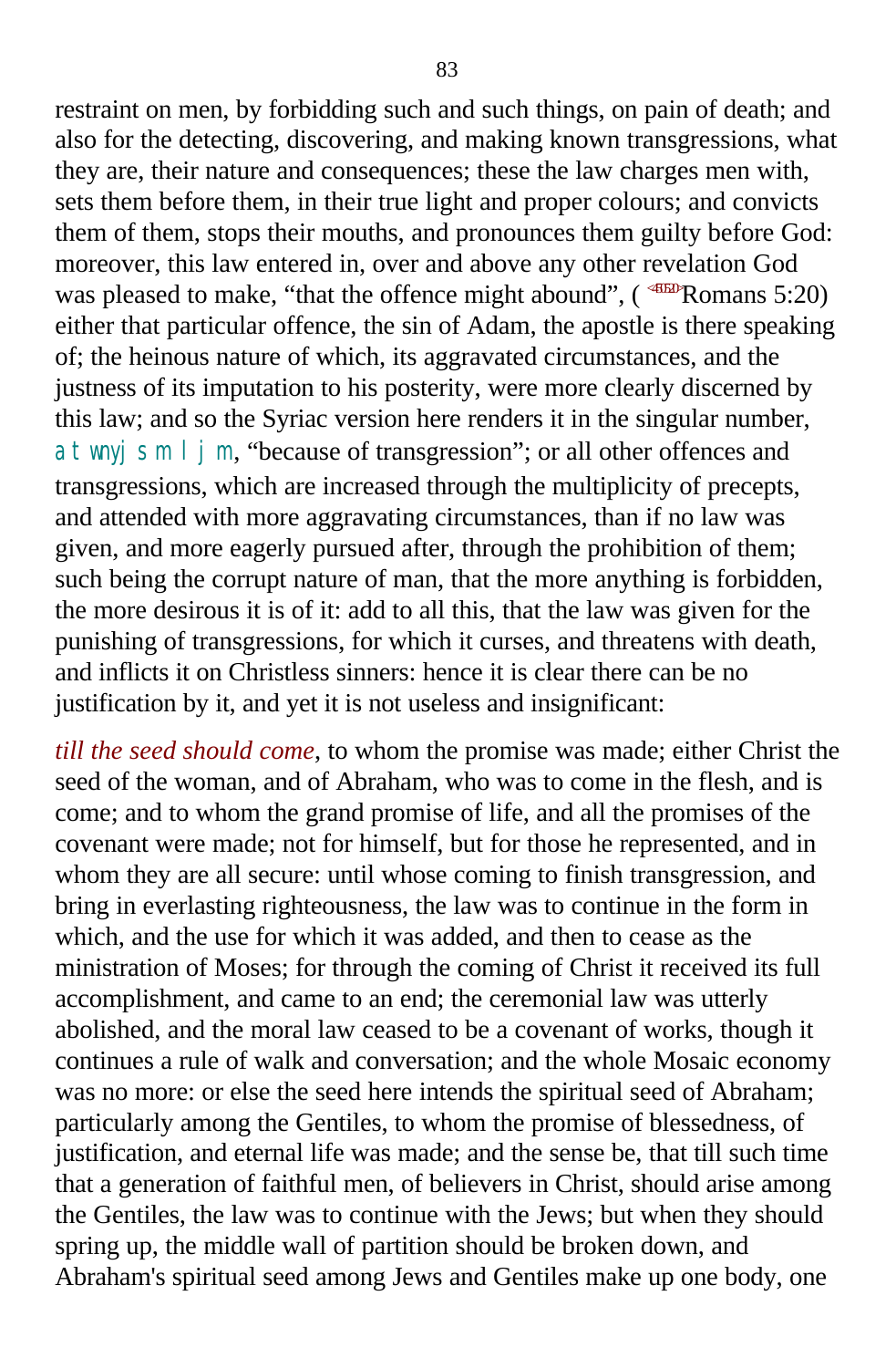people, and be fellow heirs and partakers of the promise of God in Christ, through the Gospel:

*and it was ordained by angels*; not Moses and Aaron, and Joshua, as some say; for though Moses was concerned in the giving of the law, yet not Aaron nor Joshua, nor are any of them ever called angels; but the holy elect angels are here meant, the ten thousands of saints, or holy ones, God came to Mount Sinai with, and the Lord was among, in the holy place; (see  $\sqrt{6532}$ Deuteronomy 33:2  $\sqrt{6532}$ Psalm 68:17) and so the Jews say f<sup>59</sup> that the Lord appeared on Mount Sinai gloriously, aykal md hytyk  $\mu$ , "with" companies", or "troops of angels", to give the law to his people: and this may be said to be "ordained" by them, inasmuch as it might be written and spoken by them, as the instruments and ministers God made use of; for though the tables are said to be the work of God, and the writing the writing of God, and to be written with the finger of God, and he is said to speak all the words of it, yet this hinders not, but that all this might be done by the means of angels; who might be employed in disposing and fitting the stones in the form they were, and in writing the law upon them; hence it is said to be given by the disposition of angels,  $(4405)$ Acts 7:53) and certain it is, that it was spoken by them,  $(\sqrt{800})$ Hebrews 2:2) they forming in the air those articulate and audible sounds, when the law was delivered; who were also concerned in the thunderings and lightnings, and in the blowing of the trumpet, that waxed louder and louder at that time:

*in the hand of a mediator*; not Christ, as many interpreters, ancient and modern, have thought; for though he was present at the giving of the law, as appears from ( $4078$ <sup>Acts 7:38</sub>  $408$ <sup>*DBI*</sup> $P$ Salm 68:17,18) and is the Mediator</sup> between God and man, and had the law in his hand, out of which it went forth as the lawgiver; and as the surety of his people has fulfilled it, and by so doing put an end to it, and delivered them from the curse and condemnation of it; yet he is the Mediator of the new and better covenant, not the ministration of death, but of life; and so Moses and Christ, the law and Gospel, the old and the new covenant, are continually opposed to each other; besides, the mediator here seems to be represented as inferior to the angels, and as receiving the law into his hands from them, by whom it was ordained; which to conceive of Christ, is very much to the demeaning and lessening of him. Moses is the mediator here meant, who stood between God and the people of Israel; not to make peace between them, but to show the word of God from him to them, and this at their own request; (see  $\frac{4885}{6}$ Deuteronomy 5:5,23-27), and in his hand the tables of the law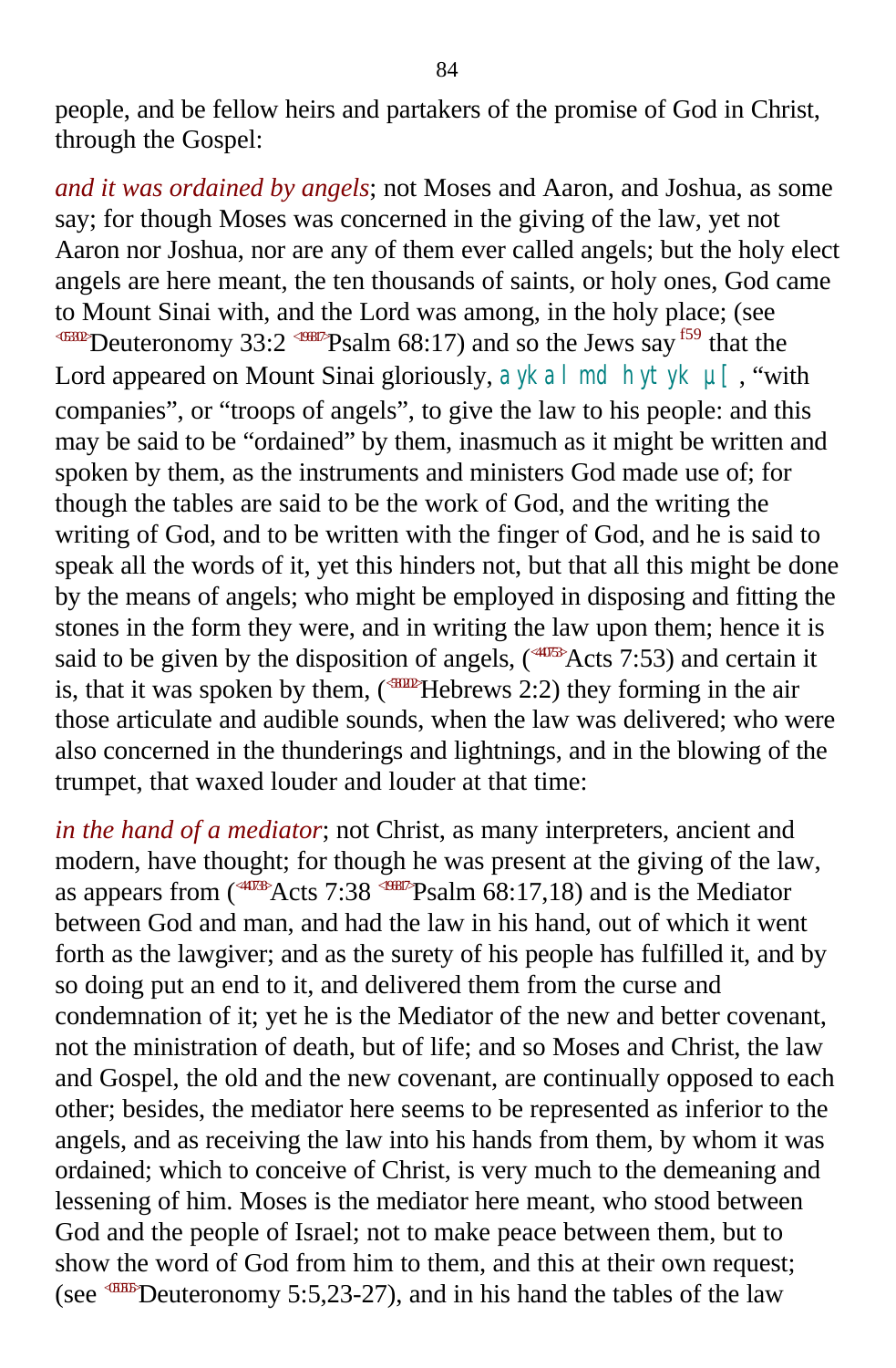were, when he came down from the mount, and was a typical mediator of Christ. So the Jews say of him, that

"he was y[ $x$ ma, "a mediator" between them and God<sup>f60</sup>."

**Ver. 20.** *Now a mediator is not a mediator of one*, etc..] A mediator supposes two parties he stands between, and these at a distance from, or disagreeing with each other; where there is but one party, there can be no need of, nor any reason for, a mediator; so Christ is the Mediator between God and men, the daysman,  $(\sqrt{18008})$  Job 9:33), that lays his hands upon them both; and Moses, he was the mediator between God and the Israelites:

*but God is one*; not in person, for there are three persons in the Godhead, the Father, the Word, and the Holy Ghost, and these three are one, in nature and essence; so that though there are three persons, there is but one God, and who is the God both of Jews and Gentiles; who is of one mind concerning them, and has taken them into one and the same covenant, and makes use of one and the same method in the justification of them: but the true sense of the phrase here is, that whereas a mediator supposes two parties at variance, "God is one of the two"; as the Ethiopic version reads the words; he is a party offended, that stands off, and at a distance, which the law given by angels in the hand of a mediator shows; so that that is rather a sign of disagreement and alienation, and consequently that justification is not to be expected by it.

**Ver. 21.** *Is the law then against the promises of God*? etc..] If the law was added because of transgressions, and curses for them, and if the inheritance is not of it, but by promise, were it, it would not be by promise, then, says an objector, it is against the promises: these are contrary to one another, and God, in giving the one and the other, must contradict himself: to which it is replied,

*God forbid*; a way of speaking the apostle uses, when he would express his abhorrence and detestation of anything, as here; for though the law and promises are distinct things, and have their separate uses, yet they are not contradictory to each other; the law has its use, and so have the promises; the promises do not set aside the law as useless on all accounts, nor does the law disannul the promises, but is subservient to them:

*for if there had been a law which could have given life, verily righteousness should have been by the law*; but the law cannot give life,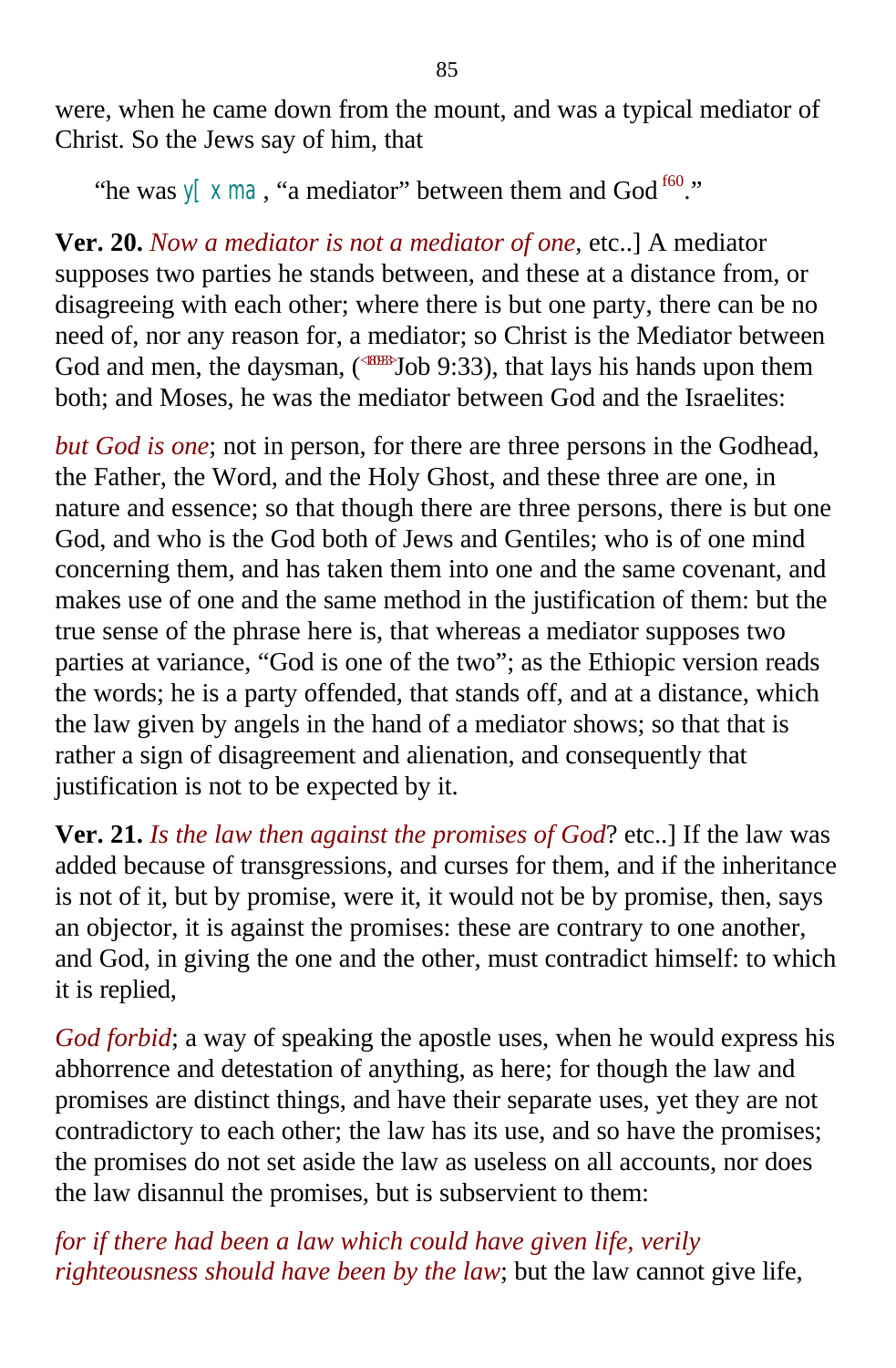spiritual life to a dead sinner; God only can do this, Father, Son, and Spirit; so far is the law from giving it efficiently, that it is not so much as the means of it; it is not made use of this way; God makes use of the law to kill, but not to make alive; he makes use of the law to strike dead all a man's hopes of happiness, by the deeds of it; but it is the Gospel he uses to quicken and comfort; that is the Spirit that giveth life. The law requires as much of a dead sinner, as it did of Adam in innocence, but gives him no life, activity, and strength to perform; could it quicken him, and enable him to do all its demands perfectly, then there would be righteousness, and so justification by it, as by the promise; whence it appears that there is no contrariety in the law to the promises: the reason why there is no righteousness is, because it cannot give life, spiritual life and strength; and if so, then not eternal life; which is the free gift of God, and not the merit of men's works: this is directly contrary to a notion of the Jews, who cry up the law as a life giving law; say they  $<sup>61</sup>$ ,</sup>

"great is the law, hyçw[l µyyj tntwn ayhç, "for it giveth life to them that do it", in this world, and in the world to come:"

and elsewhere <sup>f62</sup>,

"the law is a tree of life to all that study in it, yyj ˆwl bhyml, "to give unto them life" in this world, and "to give unto them life" in the world to come."

**Ver. 22.** *But the Scripture hath concluded all under sin*, etc..] By the "Scripture" is meant, either the writing of the law in particular, the killing letter, or the whole Scripture, or God in it; and who by and in it has shown, declared, and proved, that all the individuals of human nature, Jews and Gentiles, and all that is in them, and done by them, are under the power and dominion of sin, defiled by it, and involved in the guilt of it; for it is not  $\pi \alpha \nu \tau \alpha \varsigma$ , "all persons", but  $\pi \alpha \nu \tau \alpha$ , "all things", belonging to all persons; all the members of their bodies, and faculties of their souls; all their thoughts, inclinations, and intentions; all their works and services, even their best righteousness, which is as filthy rags; all are declared to be sinful and polluted, and men on account of them to be guilty before God, and liable to punishment; from whence there can be no escape by the law of works; for they are like men concluded, or shut up in a prison, from which there is no apparent likelihood of deliverance: now the Spirit of God, discovering to men this their wretched and desperate condition, under the law and sin,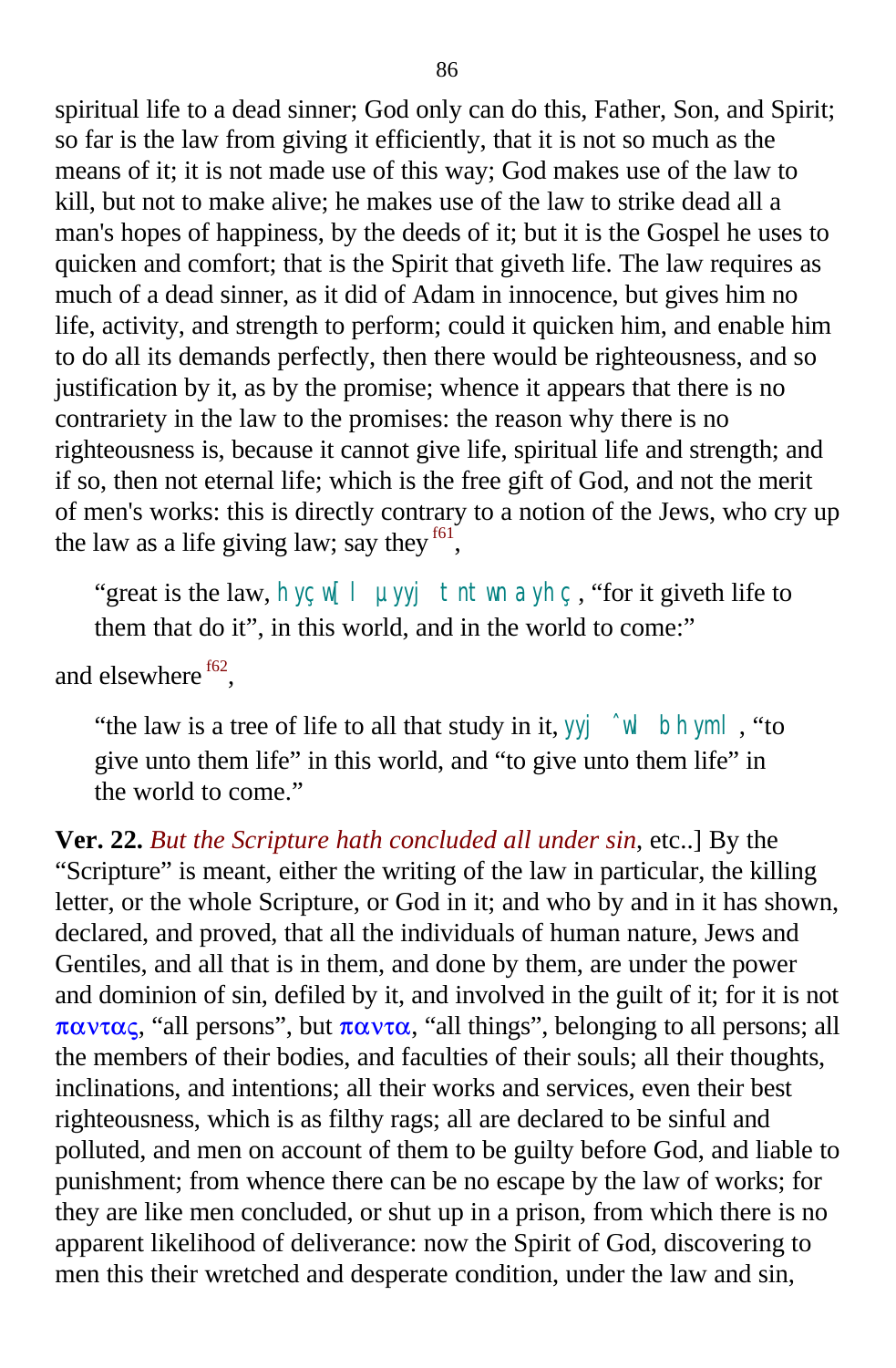reveals Christ and his righteousness to them, and enables and encourages them to believe in him, by whom only they can be justified from all things, they cannot by the law of Moses, in which they see themselves shut up, as in a prison:

*that the promise by faith of Jesus Christ might be given to them that believe*; by the "promise" is intended, the promise of life and salvation, and particularly of a justifying righteousness; which is given, not merited; righteousness is a gift, a gift of grace, a free gift, and so is eternal life; salvation in all its parts is of free grace; Christ is a free gift, and so are all things along with him; yea, faith itself, by which they are received, it is not of ourselves, it is the gift of God; Christ is the author and finisher, as well as the object of it; and therefore here called "the faith of Jesus Christ": and such that have it, to them the promise, or the things promised, righteousness and life are given, which the law could not give; not to them that work, but to them that believe: thus the law is so far from being against the promises of God, that it is subservient to them; for though the law has no tendency in itself to bring persons to Christ, and to believe in him for righteousness, yet this concluding men under sin, showing them their desperate, and hopeless, and helpless condition, the Spirit of God takes occasion from hence to reveal Christ unto them, and to enable them as perishing creatures to venture on him, and lay hold on the hope set before them in the Gospel; and so they come to enjoy the grand promise of it, even life and salvation by Christ.

**Ver. 23.** *But before faith came*, etc..] This is to be understood, not of the grace of faith, which was under the former dispensation, as now; the Old Testament saints had the same Spirit of faith, and the same grace of faith, as for its nature, object, and use, as New Testament saints have; Adam, Abel, Enoch, Noah, Abraham, etc.. believed in Christ, and were justified by faith in his righteousness, as we are. It is much better to understand it of the doctrine of faith, which though preached to Adam, and by Noah, and to Abraham, and by Isaiah, and others, yet not so clearly, largely, and fully, as by Jesus Christ and his apostles; so that the times of the Gospel may be called the times of faith, in comparison of the times of the law, and which some think is here meant; but it is best to interpret it of Christ, the object of faith, who was to come, and is come in the flesh, to fulfil the law; and, by so doing, has put an end to it; and to redeem his people from under it, and to save them with an everlasting salvation; for before this his coming in the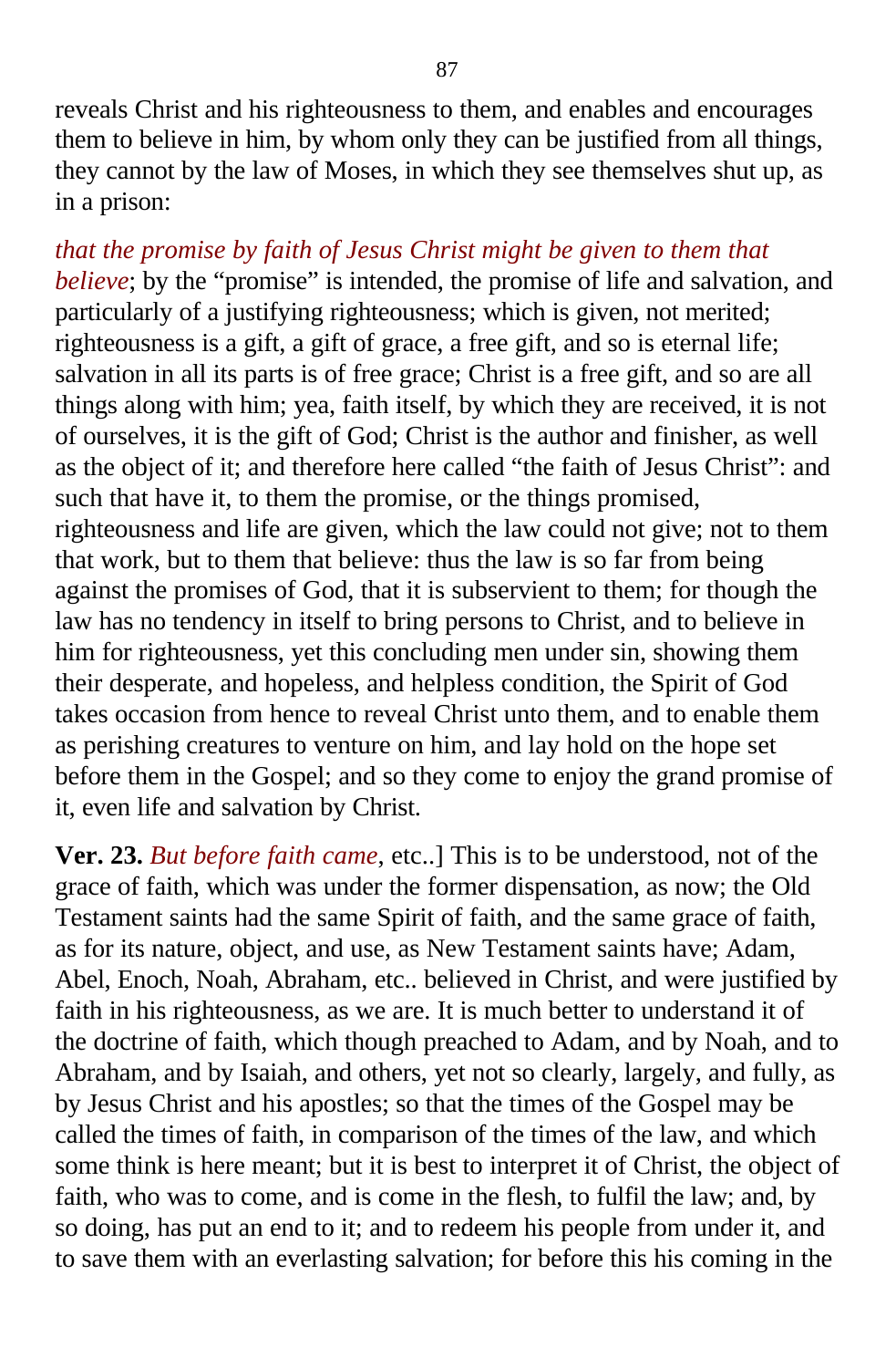flesh, the people of the Jews, of whom the apostle was one, were under the law:

*we were kept under the law*; as persons in a garrison, as the word signifies; they were kept distinct and separate from the rest of the nations of the world, and had neither civil nor religious conversation with them; and so were preserved in some measure both from their impieties and idolatries, which otherwise they were naturally prone to; and as a distinct people, unto the coming of the Messiah, who was to arise from among them; so that their being kept under the law in this sense, was both for their honour and their safety: though the meaning may also be, that they were kept under it as persons under a military guard, as the word likewise imports; and signifies, that the law kept a strict guard and a watchful eye over them, as the Roman soldier had over Paul, that kept him, and held fast the chain in his hand, with which he was bound, that he might not get loose and escape from him; (see  $4866$ Acts 28:16,20) to which the apostle seems here to allude; the law kept them close to the discharge of their duty, and held them fast as prisoners; and which is more fully expressed in the next clause,

*shut up*. The Syriac version reads this in connection with the former, thus, ˆnyçybj dk ˆl awh rjn aswmn "the law kept us shut up", as in a prison; and the same way reads the Arabic version; which shows the state and condition the Jews were in under the law, and how they were treated by it; not as good and righteous persons, but as persons in debt, as criminals and malefactors; a prison is made, and so the law, for such sort of persons; the law considered and used them as sinners, as criminals convicted and condemned; it did itself accuse, convict, and pronounce them guilty, and condemned them to punishment; and detained them as prisoners in its dark dungeon, where they had little light and comfort; and were as in a pit, wherein is no water; though they lay here as prisoners of hope, in expectation of the Messiah's coming; who was to proclaim liberty to the captives, and the opening of the prison to them that are bound, and to say to the prisoners, Come forth, and to them that sit in darkness, Show yourselves. Also the allusion may be to the custom of the eastern nations, in the usage of their slaves and captives; who in the daytime used to grind at a mill in a prison house, and in the night time were put down into a pit and shut up, and a mill stone put to the mouth of the pit<sup>f63</sup>; and so describes the state of bondage and slavery the Jews were in under the law, who differed nothing from servants, to whom the saints under the Gospel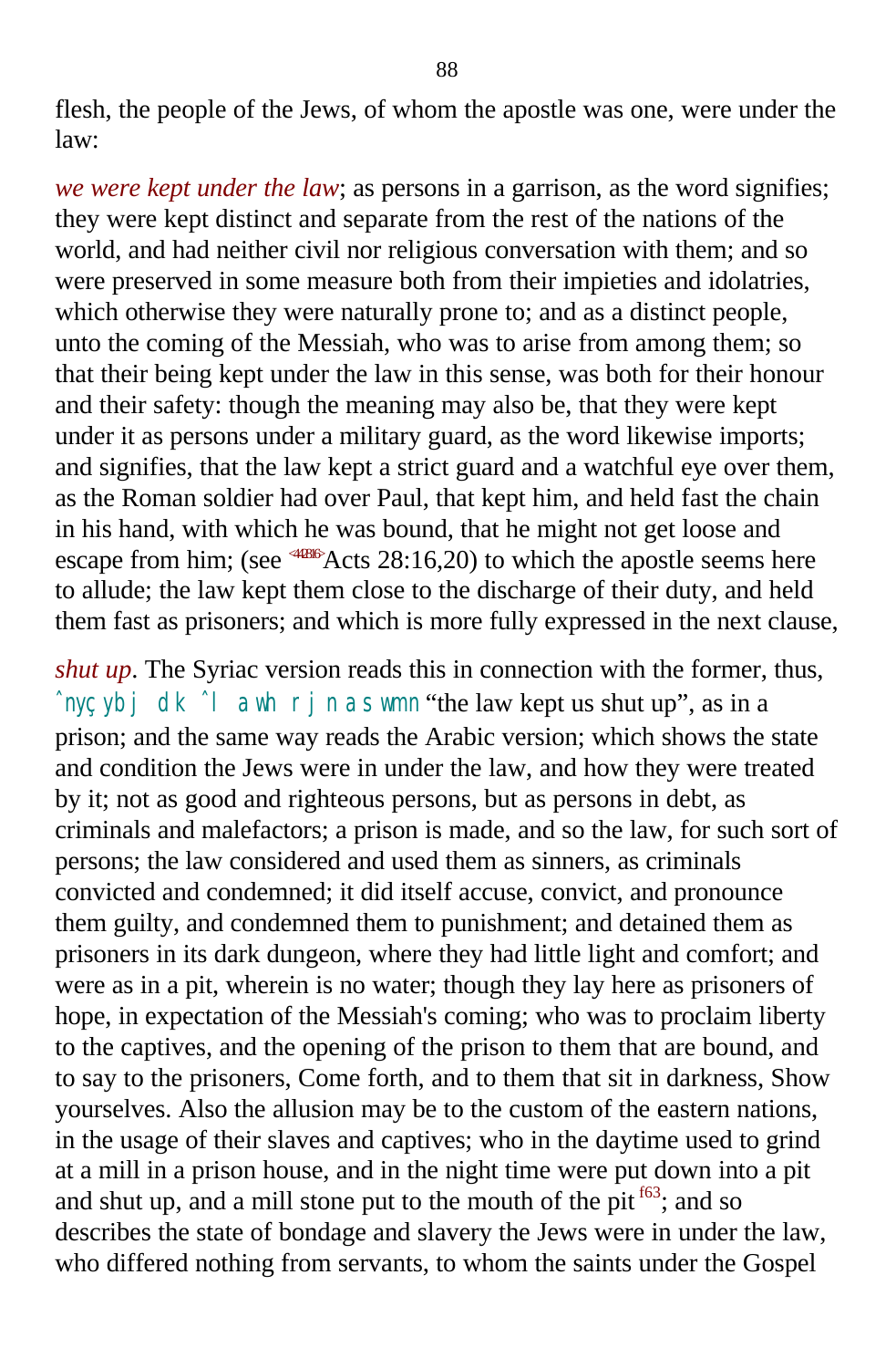dispensation are opposed,  $(*\mathbb{R}^3Galatians 3:26)$  as being the children of God by faith in Christ. And in this uncomfortable condition they continued,

*unto the faith which should afterwards be revealed*; that is, until Christ the object of faith came, who was to be revealed, or made manifest in the flesh; who, before his incarnation, not only lay in the bosom of the Father, but was in a great measure hid under the types and prophecies of the Old Testament; which though they gave some hints of him, yet but obscure ones, in comparison of the revelation made of him by his appearance in human nature; by the testimonies of his Father by a voice from heaven of angels, of John the Baptist, and others; and by his own doctrines and miracles, and by the spirit of wisdom and revelation in the knowledge of him.

**Ver. 24.** *Wherefore the law was our schoolmaster unto Christ*, etc..] So the words should be read, as they are by the Syriac and Ethiopic versions; for the words "to bring us" are a supplement of our translators, and have nothing to answer to them in the original; and the sense of the passage is, that the law performed this office of a schoolmaster until the coming of Christ; which shows that till that time the church was in its minority, that the Jews were but children in knowledge and understanding, and therefore stood in need, and were under the care of a schoolmaster, the law, by which the whole Mosaic administration is designed. They were taught by the moral law, the letter, the writing on the two tables, with other statutes and judgments, their duty to God and men, what is to be done and to be avoided, what is righteousness and what is not, the nature of sin, its demerit and consequences; but these gave them no instructions about a Saviour, and life and righteousness by him. The ceremonial law gave them some hints of the Gospel scheme, and the way of salvation by Christ, but in a manner suited to their estate of childhood; by sights and shows, by types and figures, by rites and ceremonies, by shadows and sacrifices; it taught them by divers washings the pollution of their nature, their need of the blood of Christ to cleanse from all sin; by circumcision, the necessity of regeneration, and the internal circumcision of the heart; by the passover, the daily sacrifice and other offerings, the doctrines of redemption, satisfaction, and atonement; and by the brazen serpent, the necessity of looking to Christ for life and salvation, and by various other things in that branch of the legal economy: but besides the instruction the law gave, it made use of discipline as a schoolmaster does; it kept a strict eye and hand over them, and them close to the performance of their duty; and restrained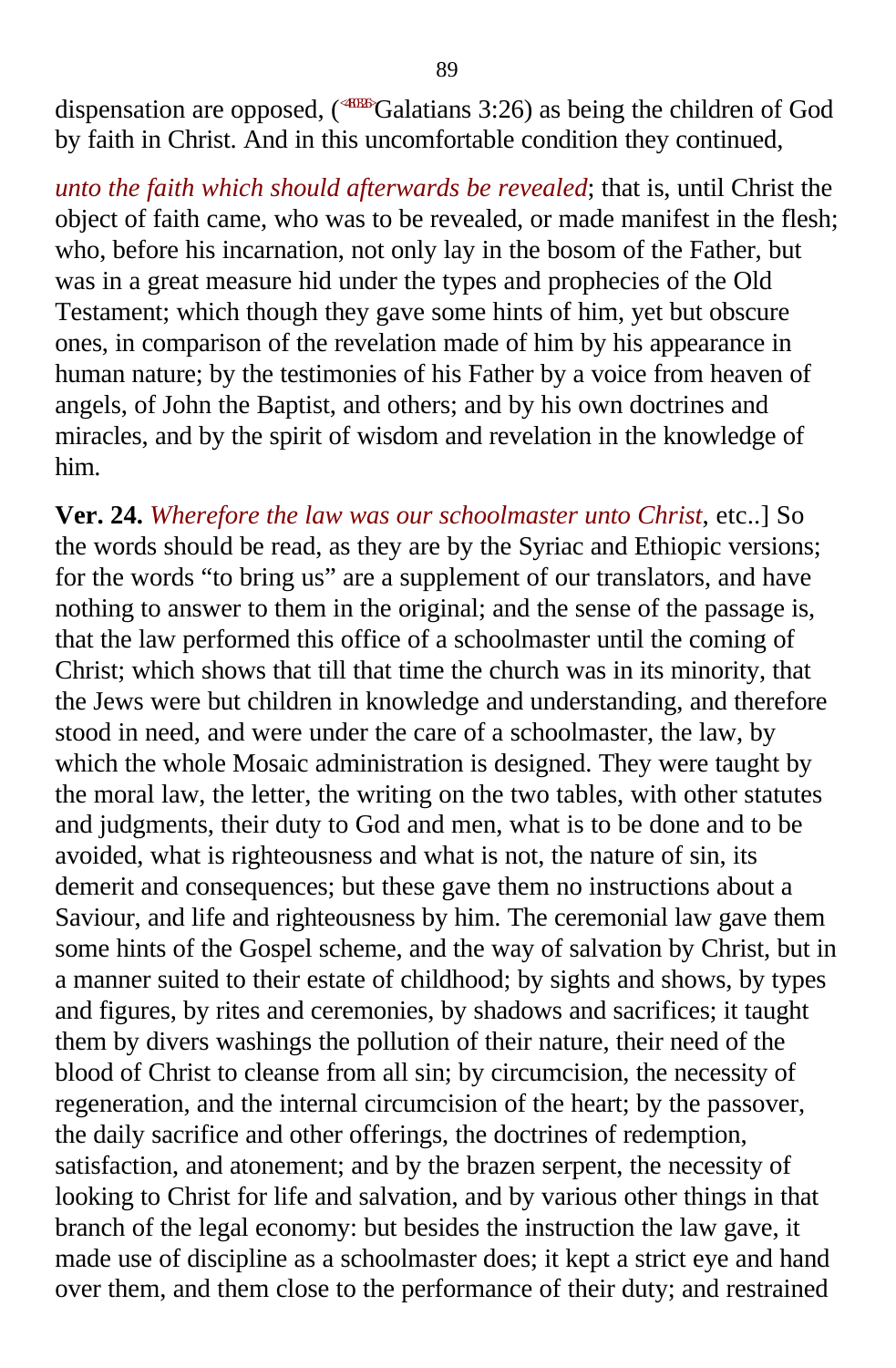them from many things their inclinations led them to, threatening them with death in case of disobedience, and inflicting its penalties on delinquents; hence they that were under its discipline, were through fear of death it threatened them with, all their time subject to bondage: even the ceremonial law had something awful and tremendous in it; every beast that was slain in sacrifice was not only an instruction to them that they deserved to die as that creature did; but carried in it a tacit acknowledgment and confession of their own guilt; and the whole was an handwriting of ordinances against them. Moreover, the law being called a schoolmaster, shows that the use of it was but temporary, and its duration but for a time; children are not always to be under, nor designed to be always under a schoolmaster, no longer than till they are come to a proper age for greater business and higher exercises of life; so the law was to continue, and did continue, to be of this use and service to the Jewish church during its minority, until Christ came, the substance of all it taught and directed to: both the Jerusalem Targum and that of Jonathan ben Uzziel, on  $($ <sup>- $\text{4III}$ </sup> Numbers 11:12) use the very Greek word the apostle does here, concerning Moses, rendering the words, as a "pedagogue" or "schoolmaster" bears a sucking child into the land, etc..

*That we might be justified by faith*; by Christ the object of faith, by his righteousness, which faith looks unto and receives, and not by the law and the works of it; the people of the Jews were in such a state under the law, and the law of that use unto them before the coming of Christ, as above represented, that it might be made manifest, be a clear point, and out of all dispute, that there is no such thing as justification by the law; for how could ever such a blessing be expected from it, when men were kept under it as under a military guard; when they were shut up in it as in a prison, and were treated by it as malefactors, convicted and condemned; and when they were under the discipline of it, as a rigid and severe schoolmaster? this being their case till Christ came, when it ceased to be all this to them, he being the end of it for righteousness, it became a thing self-evident, that justification is only by him and his righteousness, and so the end here mentioned was answered.

**Ver. 25.** *But after that faith is come*, etc..] That is, since Christ the object of faith is come in the flesh, and has fulfilled the law, and redeemed them that were under it from its bondage, curse, and condemnation: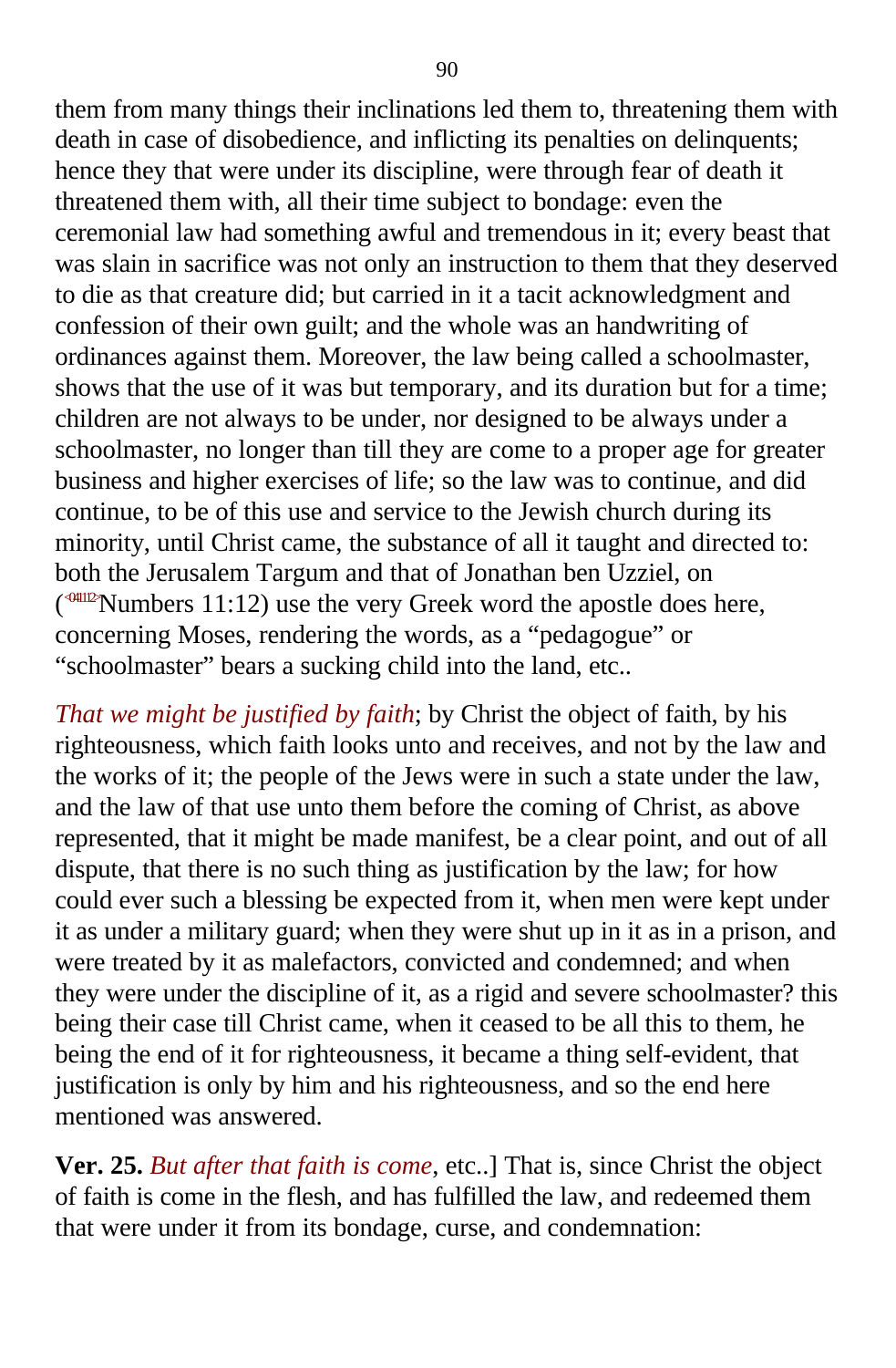*we are no longer under a schoolmaster*; under the law as such; as no longer under it as a military guard, nor in it as a prison, so neither under it as a schoolmaster; not needing its instructions, or its discipline; since Christ is come as a prophet to teach and instruct, as a priest to atone for sin, and make intercession for transgressors, and as a King to rule and govern; in whose hands, and not in the hands of Moses, the law now is, as a rule of walk and conversation.

**Ver. 26.** *For ye are all the children of God*, etc..] Not by nature, as Christ is the Son of God, for he is the only begotten of the Father, and in such sense as neither angels nor men are the sons of God; nor by creation, as Adam and all mankind, and the angels are; but by divine adoption by an act of God's rich and sovereign grace, putting them among the children in saying this the apostle directs himself to the Gentiles for their comfort, and says this of them all in a judgment of charity, they being under a profession of faith; lest they should think, because they were not Abraham's seed according to the flesh, nor were ever trained up under the law as a schoolmaster, that they were not the children of God: whereas they were such not by the law, as none indeed are,

*but by faith in Christ Jesus*; not that faith makes any the children of God, or puts them into such a relation; no, that is God's own act and deed; of his free rich grace and goodness, God the Father has predestinated his chosen ones to the adoption of children, and has secured and laid up this blessing for them in the covenant of grace; Christ by redemption has made way for their reception and enjoyment of it; the Spirit of God, in consequence of their sonship, as a spirit of adoption bears strong reason and argument, proving that they are not under the law as a schoolmaster, in which light it is here set by the apostle; since they are sons and not servants, and so free from the bondage of the law; they are sons grown up into the faith of Christ, and are led and taught by the Spirit of God, as they are that are the children of God by faith; and as is promised to the saints under the Gospel, that they shall be "all taught of God"; and therefore stood in no need of the law as a schoolmaster, which only was concerned with the Jews, whilst they were children under age; and has nothing to do with such, whether Jews or Gentiles, who believe in Christ, and are growing up into him their head, till they come to the measure of the stature of the fulness of him.

**Ver. 27.** *For as many of you as have been baptized into Christ*, etc..] Not that it is to be imagined that these churches of Galatia, or any of the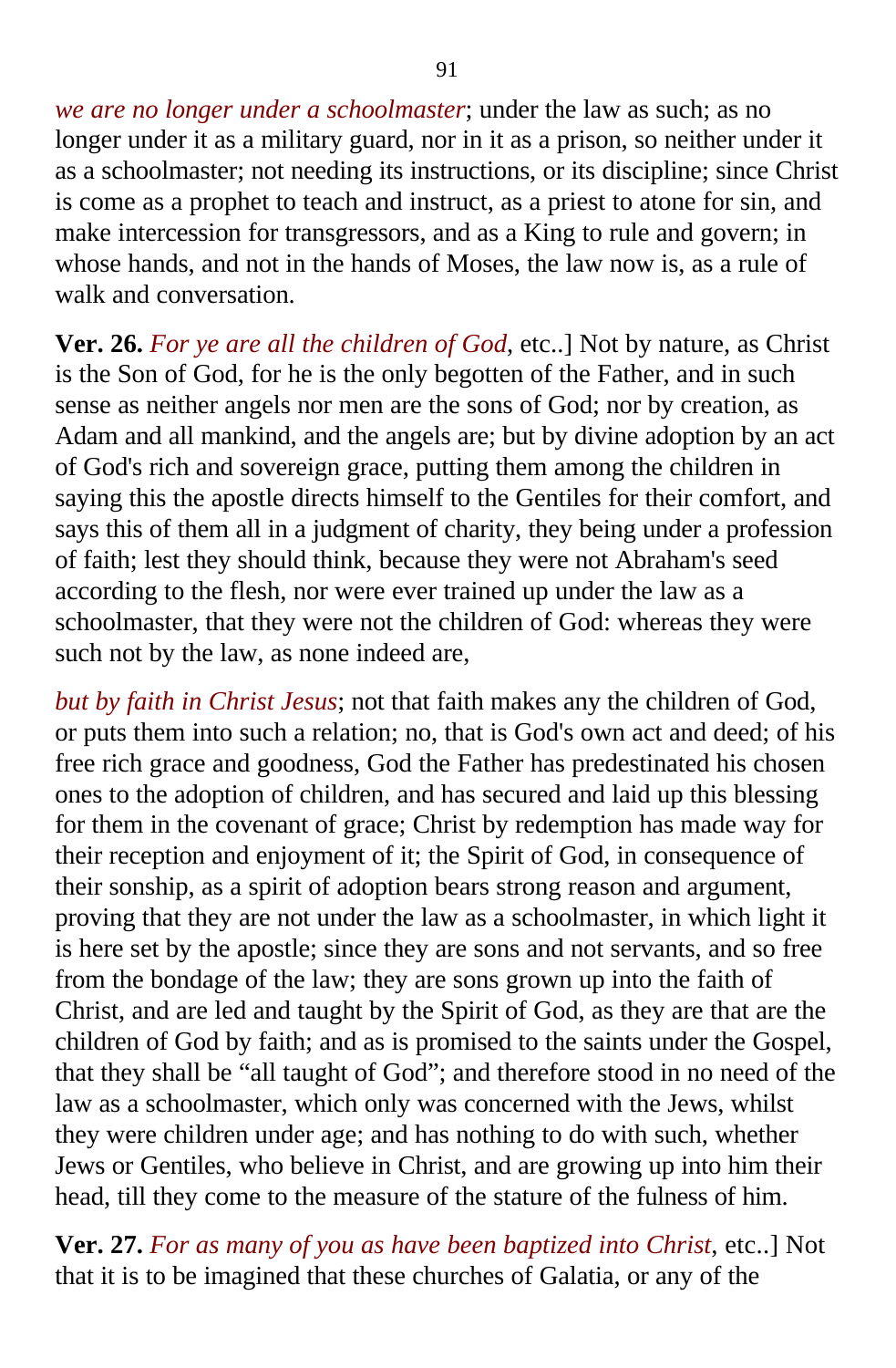primitive churches, consisted of baptized and unbaptized persons; for this would be acting contrary to the commission of Christ and the order of the Gospel: but this way of speaking supposes that there might be some of them, who though baptized in water, yet not into Christ; and that those who are truly and rightly baptized, who are proper subjects of it, and to whom it is administered in a proper manner, are baptized into Christ: not that by baptism they are brought into union with Christ, but into communion with him; for they are not merely baptized in his name, and by his authority, and according to his command, and into his doctrine, and a profession of him; but into a participation of the blessings of grace which are in him, and come through his sufferings and death; for they that are baptized into Christ are baptized into his death and resurrection from the dead; they are led by faith to behold the cleansing of their souls, and the remission of their sins by his blood, and their justification by his righteousness; how he was delivered for their offences, died for their sins, was buried in the grave, and their iniquities with him, and rose again for their justification; of all which, baptism, performed by immersion, is a lively emblem; and this is to be baptized into Christ, namely, being baptized believing in him, and calling on his name: and such

*have put on Christ*; both before and at baptism: before it they put him on as the Lord their righteousness; his righteousness is compared to a garment, is called the best robe, the wedding garment, fine linen, clean and white, the robe of righteousness, a garment down to the feet; this is imputed to the elect of God by the Father, through a gracious act of his, and what they are clothed and covered with by the Son, and is put upon them and applied unto them by the Spirit; and which faith receiving puts off its own rags of righteousness, and makes use of this as its proper dress to appear in before the most High; and such through divine grace are enabled to put off the old man and put on the new; that is, walk in their outward lives and conversation, not according to the dictates of corrupt nature, but according to the principles of grace, of the new man formed in the soul, for righteousness and holiness, and in imitation of Christ; having him for an example, and desiring to walk as he walked; which is another sense of putting on Christ, namely, a following of him in the exercise of grace and discharge of duty; (see  $\triangleleft$ B<sup>46</sup>Romans 13:14) and such persons, as they are the proper subjects of baptism, who have believed in Christ for righteousness, and walk worthy of him; so in baptism they may also be said to put him on as they thereby and therein make a public profession of him, by deeds as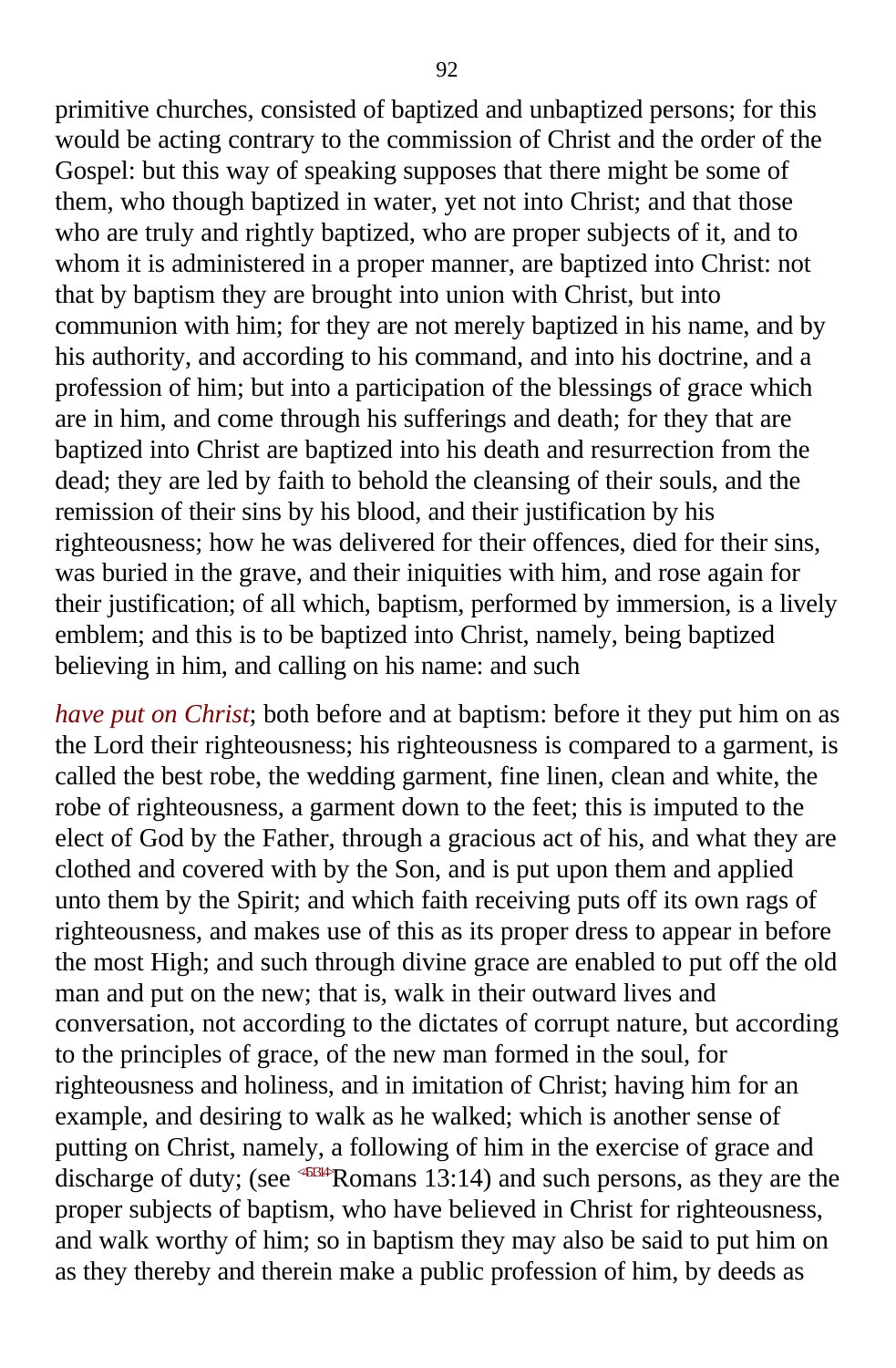well as words, declaring him to be their Lord and King; and afresh exercise faith upon him, as their Saviour and Redeemer, and imitate and follow him in it, as their pattern; who himself submitted to it, leaving them an example that they should tread in his steps; which when they do, they may be said to put him on. The allusion is either to the putting off and putting on of clothes at baptism, which being performed by immersion, required such actions, which no other mode does; or, to the priests putting off their common clothes, and then bathing or dipping themselves in water, and, putting on the garments of the priesthood before they entered on their service; concerning which take the following rules prescribed by the Misnic doctors<sup>f64</sup>;

"no man may enter the court for service, though clean, I wbj yc d[, "until he dips himself" five times, and washes his hands and feet ten times;"

for every time he immersed himself, he washed his hands and feet before and after: again,

"there is a vail of fine linen between him (the high priest) and the people; he puts off his clothes, h  $\lceil \cdot \rceil$  bj w dry, "he goes down and dips himself, he comes up", and wipes himself; then they bring him the golden garments, and "he puts them on", and washes his hands and his feet; then they bring him the daily sacrifice, etc.."

and a little after,

"they bring him (the high priest on the day of atonement) to the house of Paryah, and in the holy place there was a vail of fine linen between him and the people; he washes his hands and his feet, and puts off his garments: R. Meir says, he puts off his garments, and then washes his hands and his feet; "he goes down and dips himself, he comes up again", and wipes himself; then they bring him the white garments, and he puts them on, and washes his hands and his feet:"

all which may serve to illustrate this passage, and point out to us what the apostle alludes unto, as well as to observe to us the distinction the Jews made between the immersion of the whole body, and a washing of a part of it.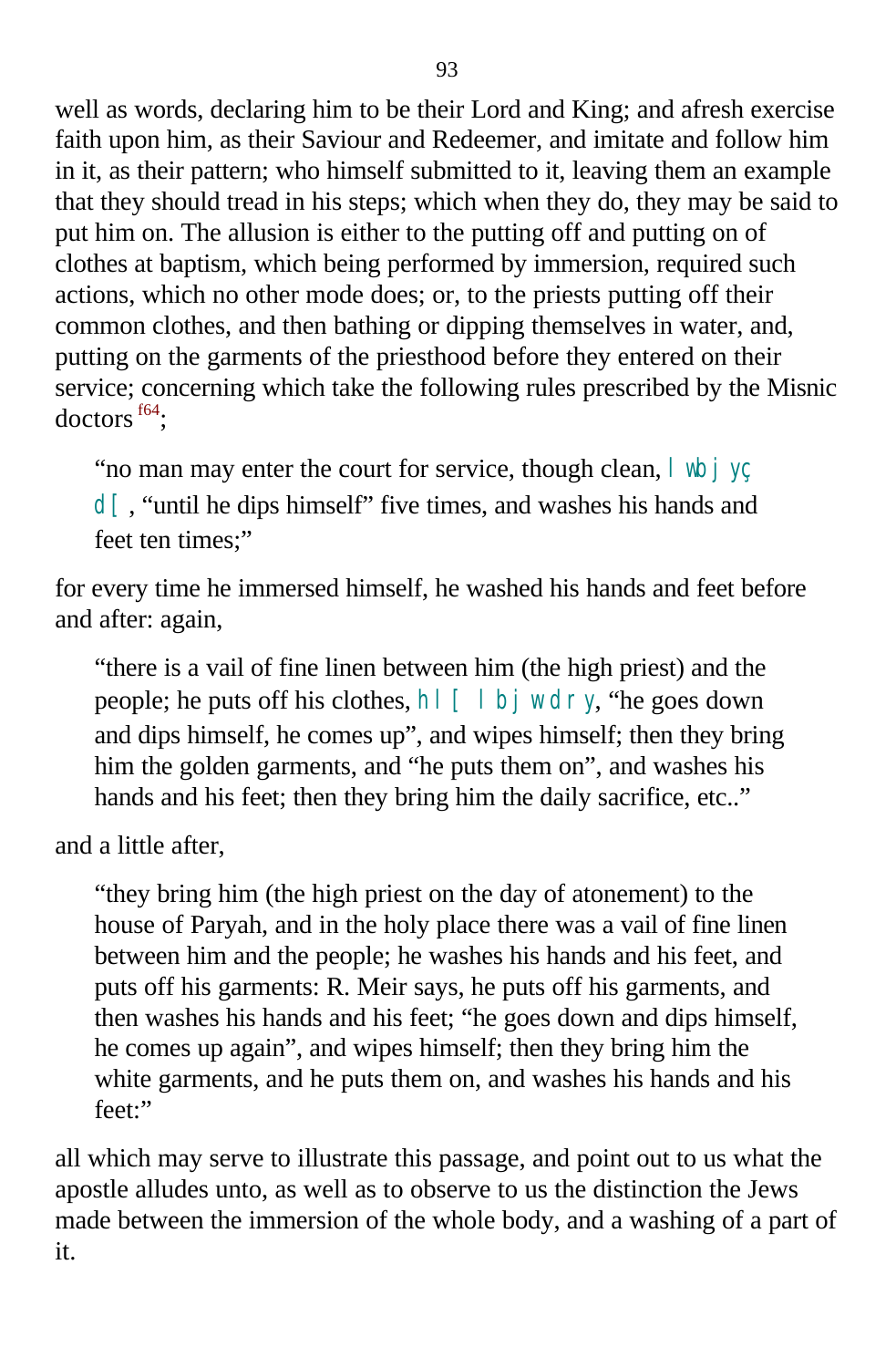**Ver. 28.** *There is neither Jew nor Greek*, etc..] Not but that there were such in being; and in the churches of Christ, for the primitive churches consisted of both; but the meaning is, that there is no difference between them, the middle wall of partition being broken down, and that, in the business of justification and salvation, it signified nothing whether a man was a Jew or a Greek; he was never the better for being a circumcised Jew, nor never the worse for being an uncircumcised Gentile; both by nature are equally sinners, and stand in need of the justifying righteousness of Christ, and the regenerating grace of the Spirit. The Gospel was equally preached to both, and was made useful to some of the one and of the other; and who, believing in Christ, had a right to the same ordinances and privileges of the Gospel, and shared in the same blessings of grace.

*There is neither bond nor free*. There were such persons in the world then, and in the churches too; nor does the Gospel dissolve the civil and natural relations and obligations men are in and under to one another, it confirms and secures them; but the sense is, that God, in calling, justifying, and saving men, is no respecter of persons, as being high and low, rich and poor, bond or free, servants or masters: he calls, justifies, and saves men of every station and condition of life; and bond slaves and servants called by grace are Christ's free men, and have an equal right as those that are free to all the immunities of the Gospel: in some Heathen nations bond slaves and servants were not admitted, only freemen, to be present at the sacred service, and worship of their deities  $<sup>65</sup>$ ; but the Gospel makes no such</sup> distinction of men in its doctrine, worship, and ordinances, which lie open to all ranks and orders of men:

*there is neither male nor female*; among the Heathens<sup>f66</sup> also females were not admitted to some of their sacred rites and ceremonies; and among the Jews the males only were concerned in many things both of a civil and religious nature; no female might be heir to an inheritance with a male <sup>f67</sup>; females had no share in the civil government, nor in the priesthood; males were to appear three times a year before the Lord, and, according to their oral law, women and servants were exempted <sup>f68</sup>; the mark of circumcision, the sign of the covenant made with Abraham and his natural seed, was only upon the males; but now under the Gospel dispensation there is no distinction made between male and female as to divine things; as they are alike called by the grace of God, they have the same right to Gospel ordinances, baptism and the Lord's supper, and to every spiritual privilege. The apostle's design is to show the common right of believers, of every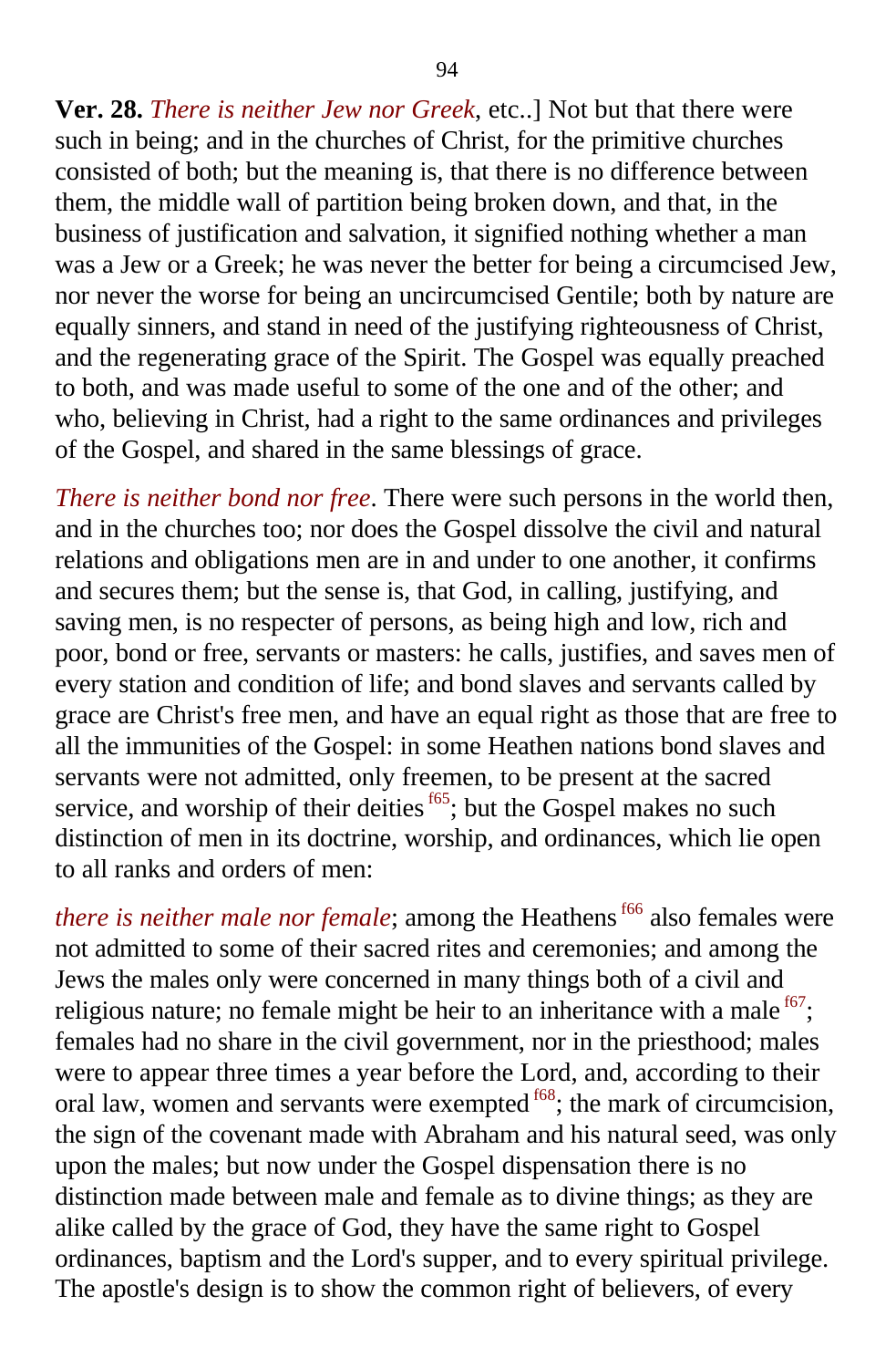nation, condition, and sex, and to encourage the Gentiles, and demolish the pride, vanity, and boasting of the Jews, their men especially, who valued themselves upon these "three" very things which the apostle here makes no account of; as that they were Israelites and not Gentiles, freemen and not servants, men and not women; and in their public prayers they give thanks to God in this form,

"blessed be the Lord our God, the King of the world, that he hath made me an Israelite; blessed be the Lord, etc.. who hath not made me a Gentile; blessed be the Lord, etc.. who hath not made me a "servant"; blessed be the Lord, etc.. who hath not made me a "woman":"

instead of which last the woman say,

"blessed be the Lord, etc.. who hath made me as he pleased  $f^{69}$ :"

*for ye are all one in Christ Jesus*; being alike chosen in him, united to him, redeemed by his blood, justified by his righteousness, regenerated by his Spirit, the children of God by faith in him, and heirs of the same grace and glory, they make, both Jews and Gentiles, bond and free, male and female, as it were but one new man in him; one body, of which he is the head, one spiritual seed of Abraham and of Christ.

**Ver. 29.** *For if ye be Christ's*, etc..] Or seeing ye are his, not by creation only, but by the Father's gift to him, by the purchase of his own blood, by the power of his grace, making them willing to give up themselves to him; not only his by profession, saying they are the Lord's, calling themselves by his name; but by possession, Christ dwelling in their hearts by faith, and they having his Spirit as a spirit of regeneration and adoption:

*then are ye Abraham's seed*; not his natural but his spiritual seed, the seed that should come, and to whom the promises were made,  $(\sqrt{4806} \text{Galatians})$ 3:16,19) and so were upon an equal foot even with the Jews that believed:

*and heirs according to the promise*; being the children of God, they are heirs of God; and being the spiritual children of Abraham, the children of the promise, which are counted for the seed, they are, according to the promise made to Abraham and his spiritual seed, heirs of the blessings of the grace of life, and of the eternal inheritance; of the blessing of justification of life, and of everlasting salvation; of this world and of the world to come; of all the spiritual blessings of the covenant of grace, and of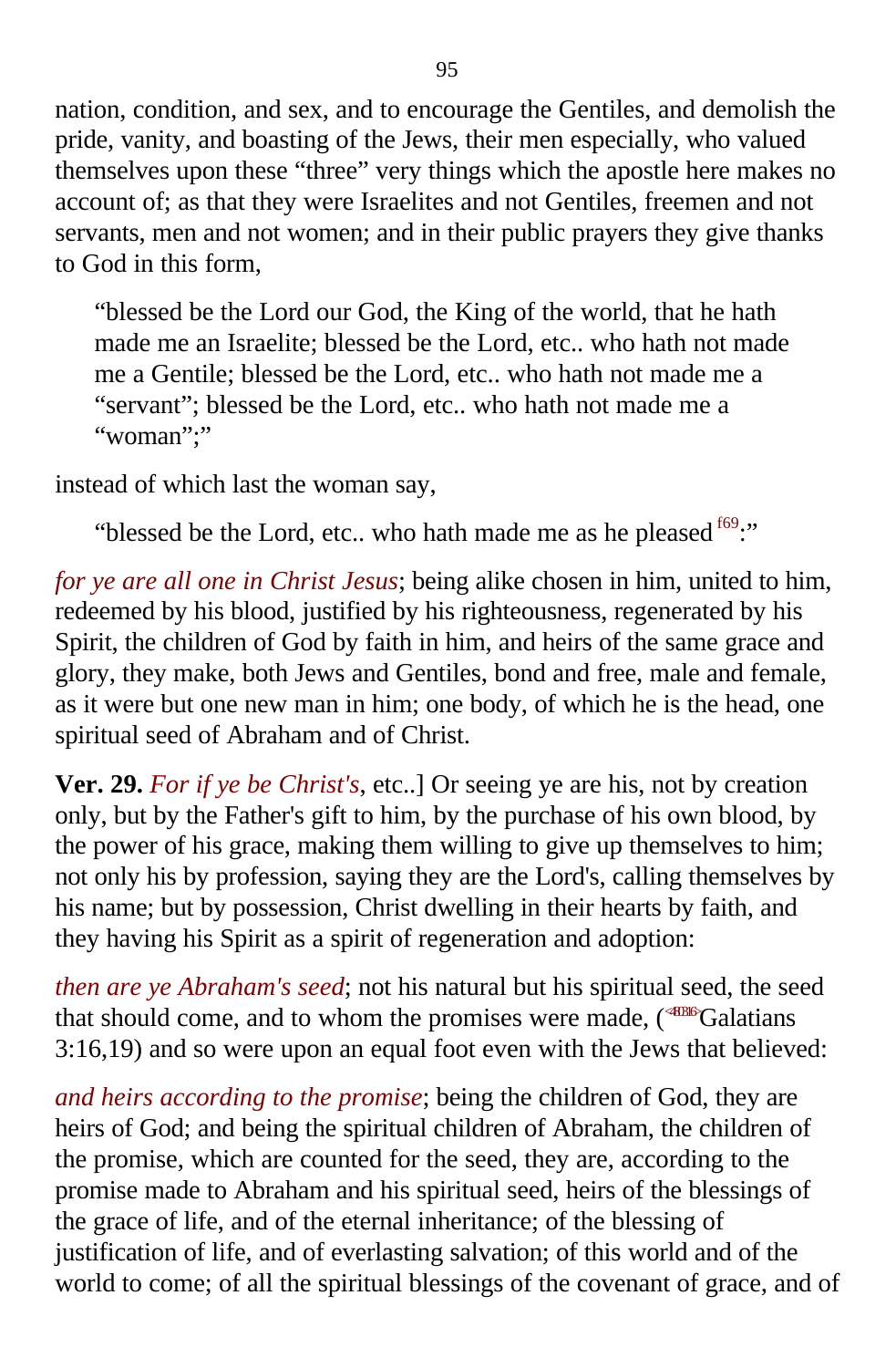the incorruptible and undefiled inheritance of the saints in light; to which they are begotten through the abundant mercy of God, for which they are made meet by the grace of Christ; and to which they have a right by his justifying righteousness.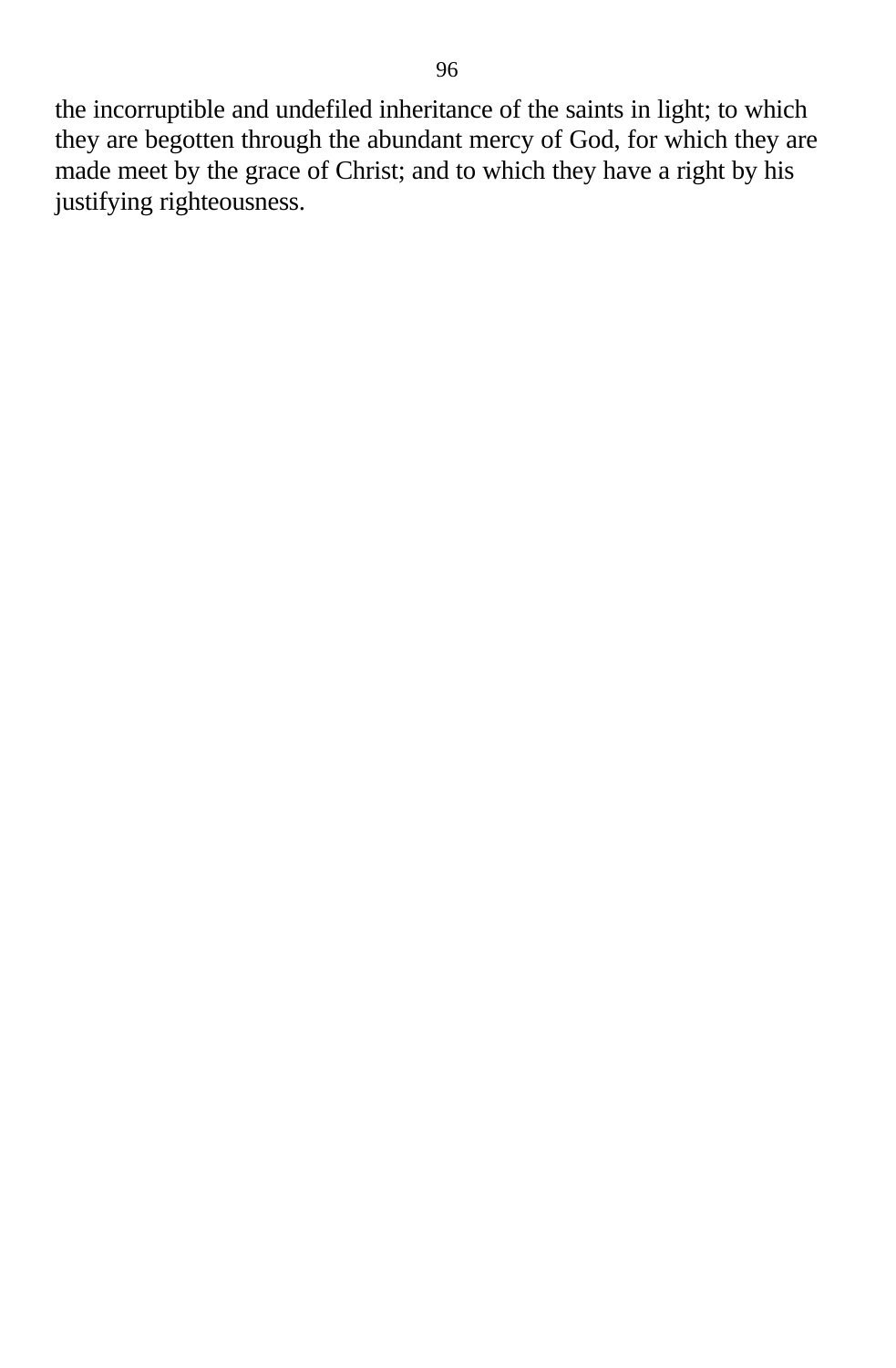## CHAPTER 4

## **INTRODUCTION TO GALATIANS 4**

In this chapter the apostle discourses concerning the abrogation of the ceremonial law, under which the Old Testament saints were, being as children under tutors; blames the Galatians for returning to it when they were freed from it; puts them in mind of their former affection to him and to his ministry; describes the false apostles, who had been the occasion of their departure from the truth, and by a beautiful allegory sets forth the difference between the legal and Gospel dispensations. And whereas in the latter part of the preceding chapter he had compared the law to a schoolmaster, under which the Jews were till Christ came; he here makes use of another simile to express the same thing by, which is that of an heir while under age being under tutors and governors, until the time fixed by the parent's will,  $(*<sup>800</sup>Galatians 4:1,2)$  an accommodation of which simile is in  $(^{4800}$ Galatians 4:3), by which the Jews under the former dispensation are represented as children, and as in a state of bondage to the ceremonial law, from which there is a deliverance by Christ at the appointed time of the Father, by whom he was sent for that purpose; the act of sending is ascribed to God the Father; the person sent is described as the Son of God; the time when is called the fulness of time; and the circumstances under which he was sent were, that he was made of a woman, and made under the law,  $(\sqrt{800+}\text{Galatians } 4:4)$ , the ends of his being sent were to redeem his people from it, who were under it; and that they might receive the adoption of children, the privilege and spirit of it,  $(4006)$ Galatians 4:5). Hence because they were the sons of God, and as a fruit and effect of the redemption of them by Christ, the Spirit of God is sent down into their hearts, to make known and witness their adoption,  $(\sqrt{4046} \text{Galatians } 4:6)$ , and the benefits arising from hence are, that such are or should be no longer the servants of the law, but are children and free from it, and are heirs of God,  $(\sqrt[4800]{\text{Galatians}}\, 4:7)$ , and that the grace of God might appear the more illustrious in this privilege of sonship, and the folly of the Galatians be more manifest in returning to the ceremonial law, notice is taken of what they were and did before conversion, and what they were inclined to now; that whereas whilst they were ignorant of God, they served nominal fictitious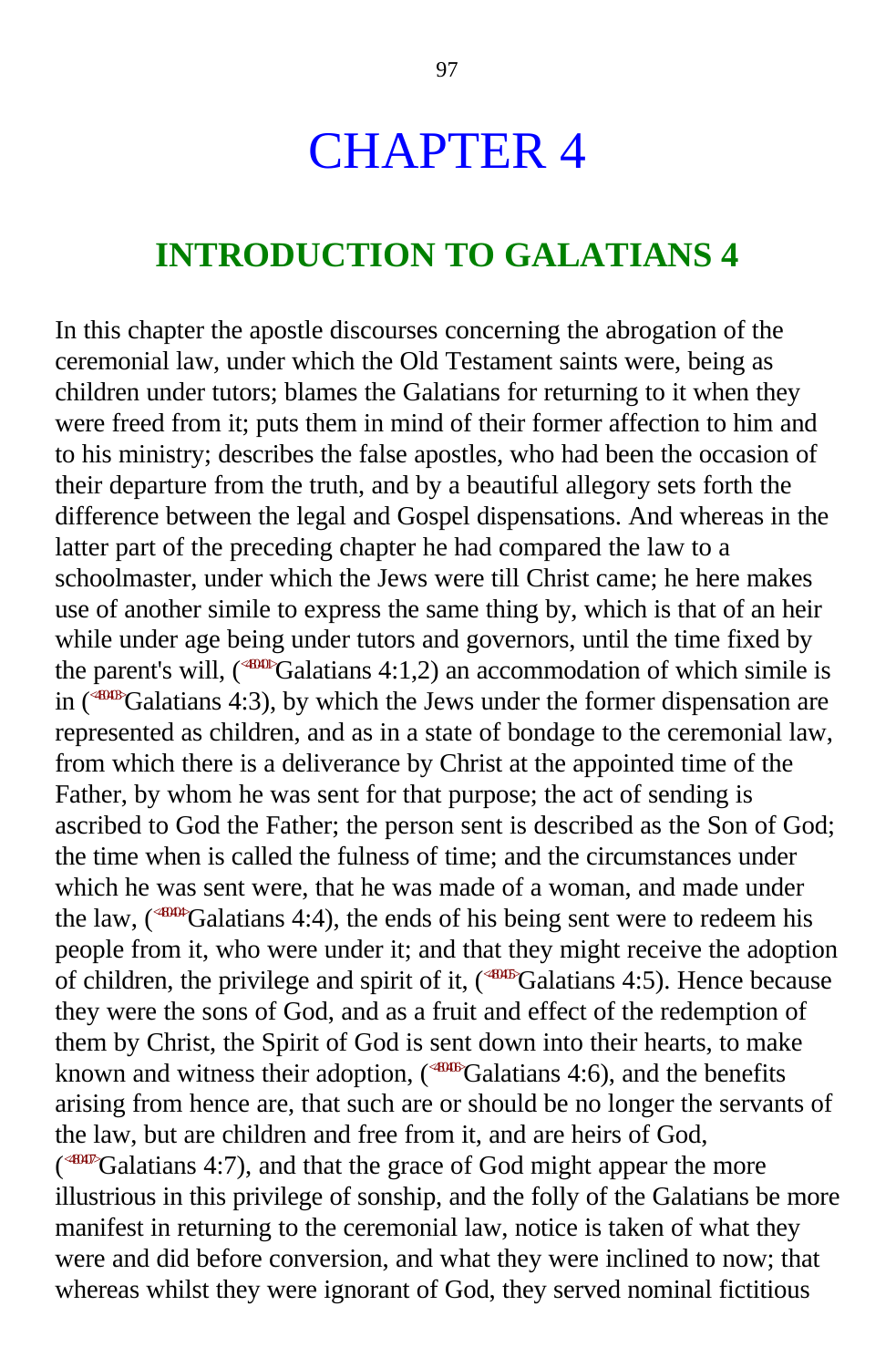deities, such as were not by nature gods; and yet now, though they knew God, and were known of him, seemed desirous of being in a state of servitude and bondage to the weak and beggarly elements of the ceremonial law,  $(\sqrt{4808} \text{Galatians } 4:8,9)$ , of which instances are given in their observing days, months, times and years,  $(\sqrt{800} \text{Galatians } 4:10)$ , which gave the apostle a great deal of concern, fearing his labour among them was in vain, and to no purpose,  $(\sqrt{ABH}Gala$ datians 4:11), wherefore he entreats them as his brethren to imitate him, who being a Jew, yet had relinquished the observation of the ceremonial law,  $(\sqrt{480\mu}Ga)$  at the head then head then head then head then head then head then head then head then head then head then head then head then head then head then head then head then head reminds them of their former regard unto him; how that though he preached the Gospel to them through much weakness, yet they did not despise him and reject him on account of his infirmities, but received him with all the tokens of respect imaginable, as if he had been an angel; yea, as if he had been Christ himself,  $(\sqrt[4015]{\text{Galatians}}} 4:13,14)$ , who then reckoned themselves happy persons on account of the Gospel he preached to them, and then had such an affection for him, that if it had been needful they would have given their eyes unto him; and yet now he was become their enemy for preaching the same truths he did then, justification by faith in Christ's righteousness and the abrogation of the law,  $(\sqrt{18045})$ Galatians 4:15,16), next he gives an account of the false apostles, who pretended a zealous affection for the Galatians; which was not a good one, nor with right views,  $(\sqrt{48047} \text{Galatians } 4:17)$ , though zeal in a good cause, and which continues, is very commendable,  $(\sqrt{4848}Galatians 4:18)$ , and such a constant and hearty attachment had the apostle to them; wherefore he calls them his little children, says he travailed in birth on their account, it being his earnest desire that Christ might appear to be formed in them,  $(\sqrt{4849} \text{Galatians } 4:19)$ , wherefore since he was in doubt and distress about them, he was very desirous of being with them, and to alter his way of arguing with them; and from the law, and not the Gospel, show them their mistake and folly,  $(\sqrt[4020]{\text{Galatians}} 4:20,21)$ , which he does in the following allegorical way, by observing that Abraham had two sons, the one by a servant maid, the other by his lawful wife; the one was after the flesh, the other by promise; which allegorically signified the two covenants of Sinai and of Sion,  $(\triangle^{RPL}Galatians)$ 4:22-24). Agar the bondmaid represented the covenant made at Mount Sinai in Arabia, under which the carnal Jews and their posterity were in a state of bondage; and Sarah the free woman, the covenant of grace under the Gospel dispensation and the Gospel church state, which is from above, free, fertile, and numerous,  $(\sqrt[4025}Galatians 4:25,26)$ , which is confirmed, ( $\frac{4800}{2}$ Galatians 4:27), by a passage out of ( $\frac{440}{2}$ Isaiah 44:1) and as these two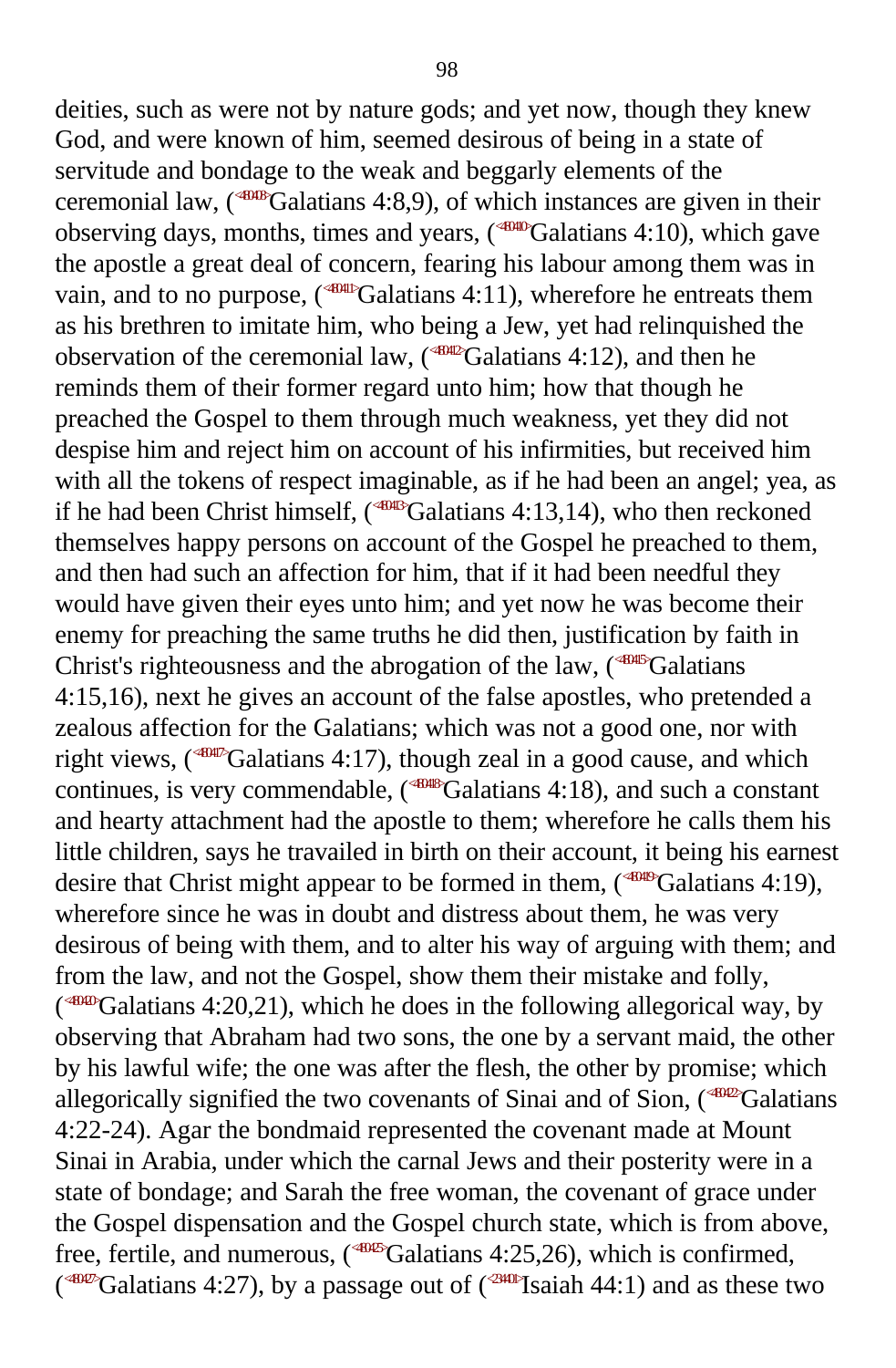women were typical of the two covenants, so their respective offspring represented the two sorts of professors, legalists and evangelical Christians. True believers in Christ are like Isaac, the children of the promise; legalists are like Ishmael, men after the flesh, and of the same persecuting spirit with him: wherefore as it was then, that carnal Ishmael persecuted spiritual Isaac, so at this time the carnal Jews persecuted the real Christians,  $($ <sup>4808</sup> $G$ alatians 4:28,29) nevertheless for the comfort of the latter, it is observed out of the Scripture that the former shall be cast out, and not be heir with them,  $(\sqrt{4040} \text{Galatians } 4:30)$ , and the conclusion of the whole is, that the saints under the Gospel dispensation are not in bondage to the law, but are made free by Christ; to which freedom they are called, and in which they should stand,  $(\sqrt{4804})$ Galatians 4:31).

**Ver. 1.** *Now I say*, etc..] To illustrate what he had said of the law's being a schoolmaster to the Jews until the coming of Christ, and then ceasing as such, he proposes the case of an heir during his minority, till he come to the proper time of enjoying his estate.

*that the heir, as long as he is a child*; anyone that is an heir to his father's estate, or another's, whilst under age, being reckoned as a child, as he is from his infancy to his manhood,

*differeth nothing from a servant*: he is not his own man, nor at his own dispose; he cannot do as he pleases; he is under restraint; he is kept to school or to business, and is liable to correction and chastisement according as he behaves; nor can he have the free use of his father's estate,

*though he be Lord of all*, of all the servants, according to the Arabic version; or of the whole estate his father left him, of which he is Lord in right, but not in possession; he is right heir to it, though as yet it is not in his hands, nor can he do with it as he will.

**Ver. 2.** *But is under tutors and governors*, etc..] The word rendered "tutors", is adopted by the Jewish Targumists and Rabbins into their language; and by the former is used  $f^{\prime\prime}$  for any ruler and governor, civil or domestic; and by the latter, for such as are guardians of infants, fatherless children, and such as are under age, as it is here used; and who were either appointed by the will of the deceased, or by the sanhedrim, of whom they say<sup>f71</sup>, ^nymqwm al ynnqydl apwrj wpa, "we do not appoint a tutor or guardian for a bearded person"; that is, an adult person, one that is grown up to man's estate; but aqwnyl apwr j wpa hyl ^nymqwm, "we appoint a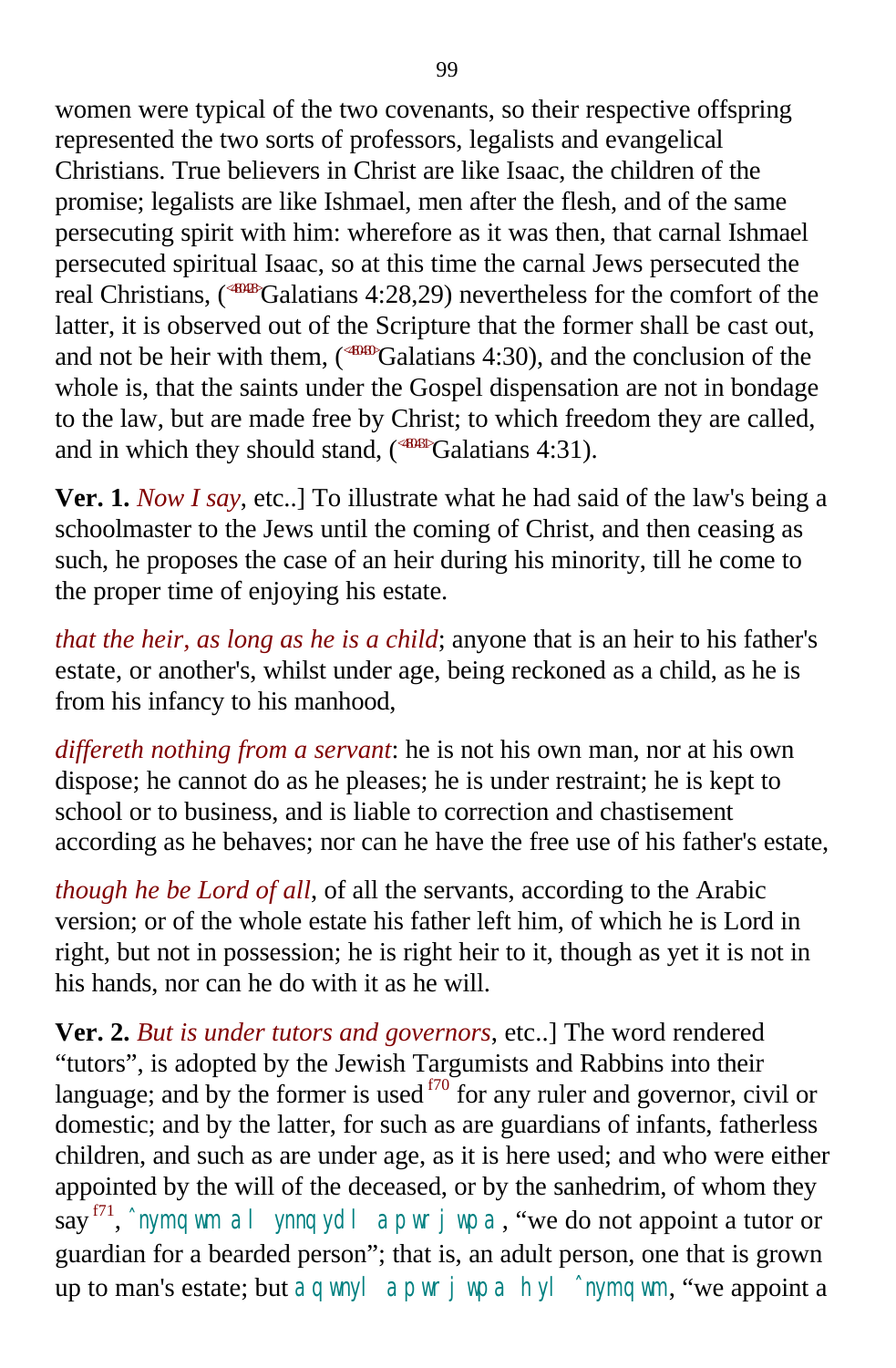guardian for an infant"; and they had not used to appoint women or servants, or such as were minors themselves, or any of the common people; but men of substance, integrity, and wisdom  $^{f72}$ ; a fatherless child had two tutors  $f^{73}$ ; the power that guardians so appointed had, is at large described by Maimonides <sup>f74</sup>. Governors were such as acted under the tutors or guardians, and were employed by them for the improvement of their estates and minds, as stewards, schoolmasters, etc.. until the time appointed of the father; by his last will and testament, which might be sooner or later, as he pleased; but if he died intestate, the time of minority, and so the duration of tutors and guardians, were according to the laws of the nation; which with the Romans was until a man was twenty five years of age; and with the Jews, for a male, was until he was thirteen years of age and one day; and for a female, until she was twelve years of age and one day, if the signs of ripeness of age appeared; but if they did not, the time was protracted until they were twenty, and even sometimes till they were thirty five years of age, before the matter was determined <sup>f75</sup>.

**Ver. 3.** *Even so we*, etc..] Jews, for of such the apostle is only speaking, and to whom he applies the above case of heirs in minority; it was to the Jews he had spoken of the law, as being a military guard, a prison, and a schoolmaster to them; and then having addressed the Gentiles, as being the children of God, baptized into Christ, one in him, interested in him, the spiritual seed of Abraham, and heirs of all the blessings of grace and glory; he returns to the Jews, and represents their estate and condition under the law by the above simile, which he here makes an application of:

*when we were children*; not in age, but in knowledge of divine, spiritual, and evangelical things; which must be understood not of every individual person among them, for there were some grown men, men of great faith, light, knowledge, and experience; but of the bulk and generality of the people of the Jews, and that also in comparison of the clear understanding of the saints under the Gospel dispensation. The Jews were like children, peevish, froward, and perverse, and often stood in need of correction and chastisement; and as children are pleased with pictures, shows, sights, and gaudy amusements, so they were taken with an external pompous form of worship, and which they had, and was suited to their infant state; and which infant state of the Jewish church commenced from the time of their coming up out of Egypt, and lasted until the times of the Messiah; (see  $\triangle$ <sup>2810b</sup>Hosea 11:1,3).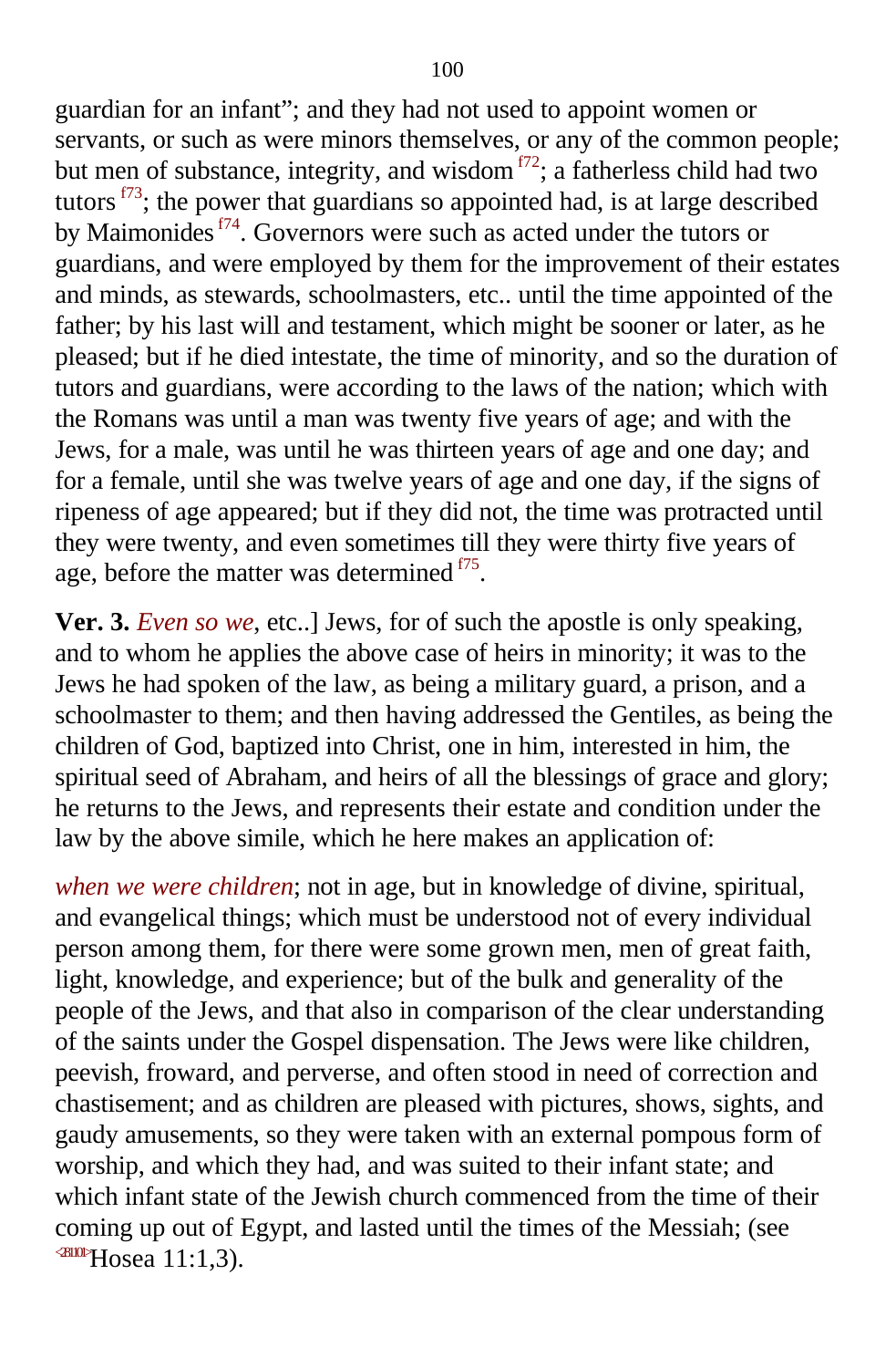*Were in bondage under the elements of the world*; by which are meant, not the four elements of fire, water, earth, and air; nor the angels, who by some are thought to preside over them; nor the sun and moon, according to whose revolutions the festivals of the Jews were regulated; but the several institutions of the Mosaic economy, which were to the Jews what an A B C, or an alphabet of letters, is to one that is beginning to learn; or what an accidence and grammar be to such who are learning any language, and which contain the rudiments of it; as the physical elements are the first principles of nature, and the general rules of speech and language are the rudiments thereof, so the Mosaic institutions were the elements, rudiments, or first principles of the Jewish religion, taught them by the law, as their schoolmaster, and by which they were used as children: these are called "elements", in allusion to the first principles of nature and learning; and the elements "of the world", because they lay in outward worldly and earthly things, as meats, drinks, divers washings, etc.. and because that hereby God instructed the world, at least a part of it, the world of the Jews: or as the word  $\kappa$ o $\sigma \mu$ o $\varsigma$  may be rendered "beauty", or "elegancy", these were elegant elements, which in a most beautiful manner taught the people of the Jews the first principles of the doctrine of Christ: but nevertheless, whilst they were under the instructions and discipline of the law as a schoolmaster, "they were in bondage"; referring not to their bondage in Egypt, nor in the several captivities into which they were carried by their neighbours; nor to the bondage of sin and Satan, common to all men in a state of nature; but to the bondage which the law naturally gendered, led them to, induced upon them, and kept them in, through its sanctions and penalties; for, through fear of death, they were under a servile disposition, and were all their lifetime subject to bondage; they carried a yoke of bondage upon their necks, and were under a spirit of bondage unto fear; they were like children closely kept to school to learn their letters, say their lessons, and perform their tasks; and, if not, receive due correction, which kept them in continual fear and bondage.

**Ver. 4.** *But when the fulness of time was come*, etc..] The time agreed and fixed upon between God and his Son from all eternity, in the council and covenant of peace, when the Son of God should assume human nature; which time was diligently searched into by the prophets, was revealed unto them, and predicted by them; as more generally that it should be before the civil government ceased from Judah, and before the destruction of the second temple; and more particularly by Daniel in his prophecy of the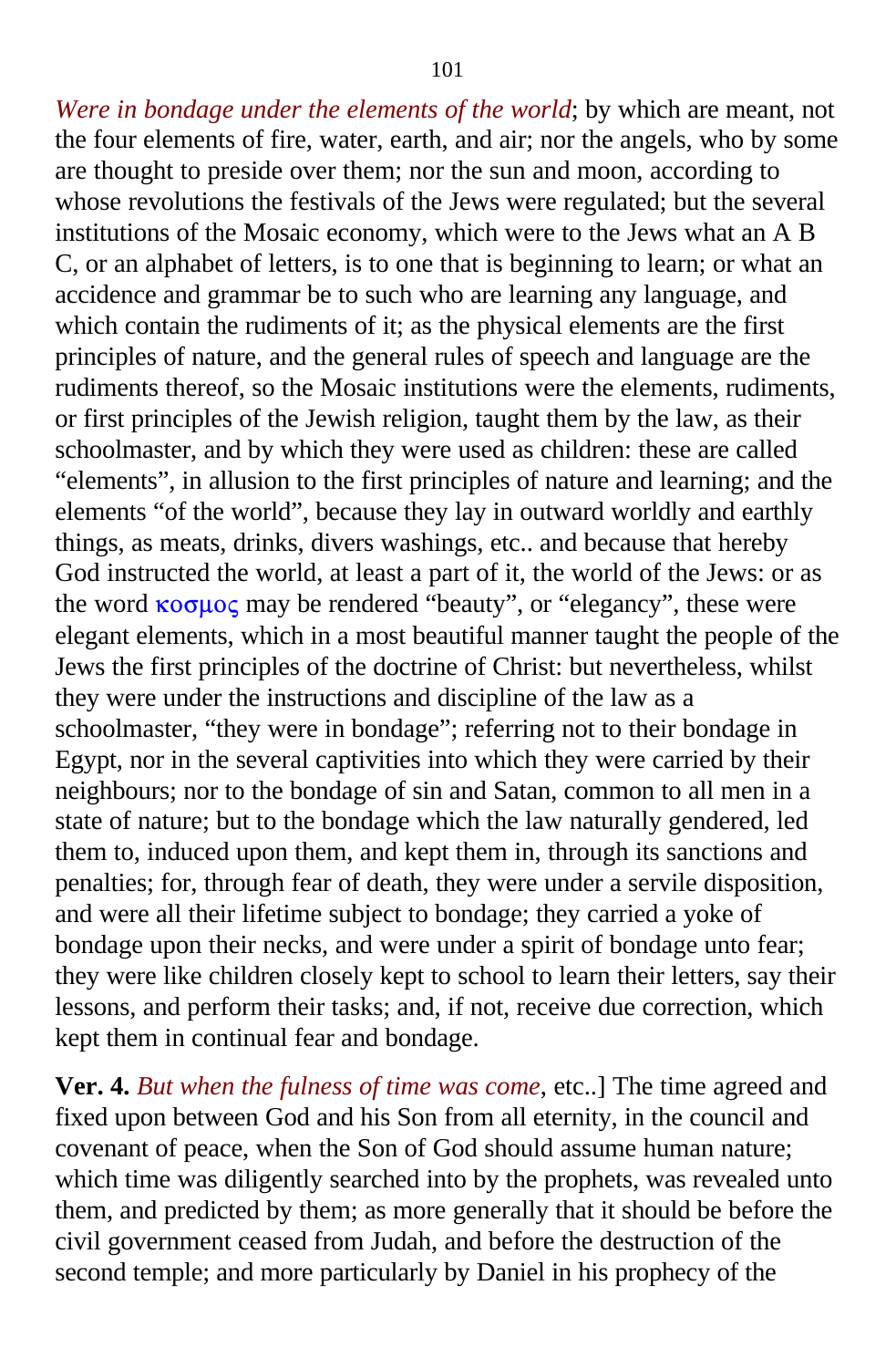"seventy weeks", towards and about the close of which there was a general expectation among the Jews of the Messiah's coming; and was the fulness of time here referred to, and what is sometimes called the dispensation of the fulness of time, the end of the Mosaic dispensation and Jewish church state, the last days of that state, and the end of the Jewish world, as to their ecclesiastical and civil polity. The Jews themselves own that the time of the Messiah's coming is fixed, and that at that time he shall come, whether they are worthy or not, for so it is asserted in their Talmud  $^{176}$ ;

"says R. Jochanan, the son of David does not come, but in an age which is all worthy, or all wicked; in a generation which is all worthy, as it is written,  $(2802)$  as it is written,  $(2802)$  in a generation that is all wicked, as it is written,  $(2465)$  and it is written, "for my name's sake will I do it"; says R. Alexander, R. Joshua ben Levi objects what is written,  $\binom{2402}{15}$  saiah 60:22) "in its time"; and it is written, "I will hasten it"; if they are worthy I will hasten it, if they are not worthy it shall be  $ht [b, "in its time"."$ 

And accordingly a more modern writer of theirs says  $177$ ,

"our redemption upon all accounts shall be, hnmzb, "in its time", whether worthy or, wicked; but if worthy its time will be hastened;"

it must be owned they do not always say so: this phrase, "the fulness of time", is an Hebraism, and is the same with ymy  $\tau a \mid m$ , in ( $\alpha$ <sub>E</sub> Ezekiel 5:2) which the Septuagint render  $\pi$ <sup>N</sup>  $\pi$  $\lambda$ n $\rho$ ωσιν των ημερων, "the fulness of days", and we, "when the days were fulfilled", when the time was up; and the same sense it has here, and it is also the same with  $d\lceil w m$ , "the appointed time",  $(\sqrt{3408}Habakkuk 2:3)$  and answers to  $\pi\rho o \psi \epsilon \sigma \mu \iota \alpha$  to v  $\pi\alpha\tau\rho$  , "the time appointed of the Father", ( $\pi\alpha\tau\rho$ ).

*God sent forth his Son*; God not absolutely and essentially, but personally and relatively considered, is here meant, namely, God the Father, as appears from the relation the person sent stands in to him, "his Son"; not by creation, as angels, Adam, and all men are the sons of God; nor by adoption, as saints are; or by office, as magistrates be; or on account of his incarnation or resurrection from the dead, for he was the Son of God before either; but by divine generation, being the only begotten of the Father, of his divine nature and essence, equal to him, and one with him: and who was "sent" by him, not out of disrespect to him, but love to us;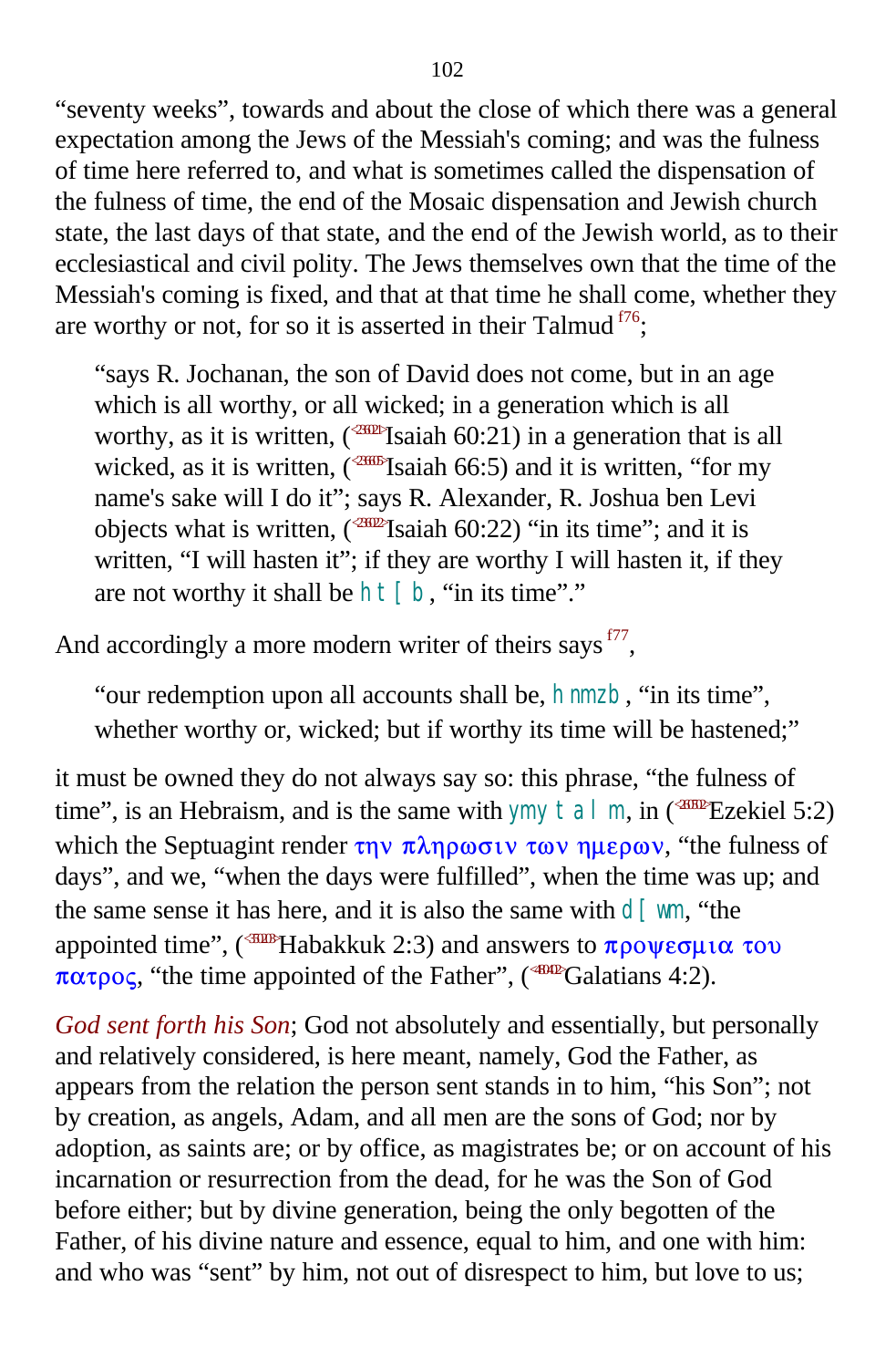nor without his consent or against his will, he readily and heartily agreeing to it; nor does it imply any local motion or change of place, but only designs the assumption of human nature; nor does it suppose any superiority and inferiority, for though Christ, as man, and in his office capacity, as Mediator, is inferior to the Father, yet not as to his divine nature, or as the Son of God; but it suggests, that he existed before he was sent, and that as a person, and as a distinct person from the Father, otherwise he could not with any propriety be said to be sent by him; and also that there was an entire harmony and agreement between them in this matter, the Father agreed to send his Son, and the Son agreed to be sent; and that as to his taking upon him the office of Mediator, and his assumption of human nature in order to obtain eternal redemption: all this was not of himself, but done in concert with his Father, from whom as Mediator he had his mission and commission;

*made of a woman*; "made", not created as Adam was; nor begotten by man, as men in common are; nor is he said to be born, though he truly was, but "made"; which word the Holy Ghost chooses, to express the mighty power of God, in his mysterious incarnation, wonderful conception, and birth; though some copies read, "born of a woman"; and so the Arabic and Ethiopic version: "of a woman"; whose seed he was from the beginning said to be; of a woman, without a man; of a woman, a virgin, as was foretold; and not only made and formed in her, but of her, of her flesh and blood, of which he took part; and which denotes the low estate and great humiliation of Christ, and shows that as sin came into the world by the woman, the Saviour from sin came also the same way:

*made under the law*; under the civil and judicial law as a Jew, to which he was subject, paying tribute to the collectors of it; and which was necessary; that it might appear he sprung from that nation, to whom he was promised; and that he came before the civil government of that people was at an end; and to teach us subjection to the civil magistrate: and as a son of Abraham he was made under the ceremonial law, was circumcised the eighth day, kept the several feasts of tabernacles, passover, etc.. and which was proper, since he was the principal end of it, in whom it centres, and for whose sake it was made; and that he might completely fulfil it, and by so doing put a period to it: and he was made under the moral law, both as a man and the surety of his people, and was subject to all the precepts of it, and bore the penalty of it, death, in their room and stead, and thereby fulfilled it, and delivered them from its curse and condemnation. So the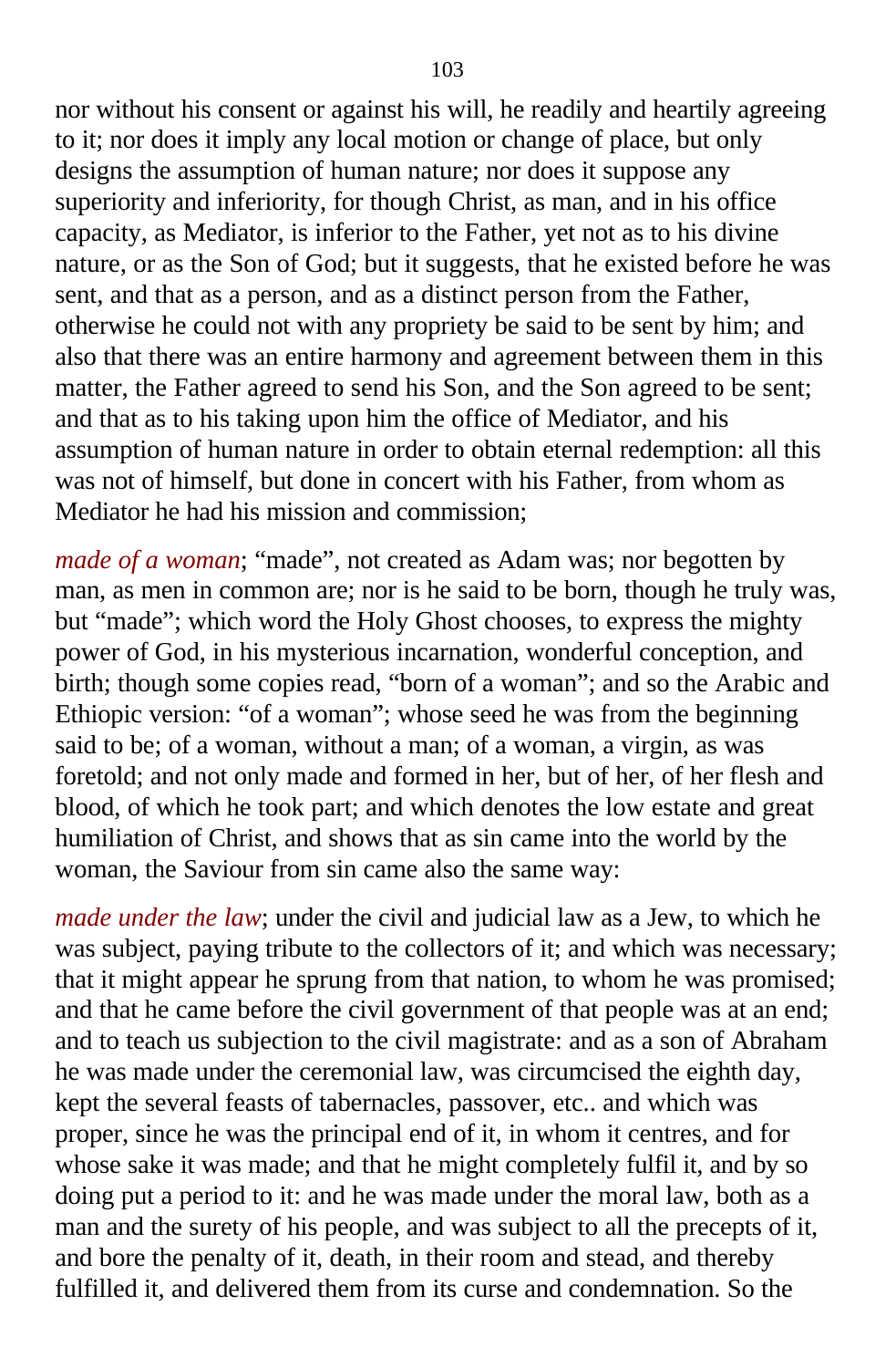Targumist<sup>178</sup>, joins the incarnation of the Messiah and his subjection to the law together, as the apostle here does;

"the prophet saith to the house of David, because a child is born unto us, and a son is given to us,  $hrj$  ml yhwl  $\lceil$  atyrwa lybqw, "and he hath took upon him the law to keep it, and his name shall be called", etc.."

**Ver. 5.** *To redeem them that were under the law*, etc..] By whom are meant chiefly the Jews, who are elsewhere represented as in and under the law, in distinction from the Gentiles who were without it; (see  $\text{max}$ Romans  $2:12 \frac{4000}{11}$  Corinthians 9:20,21) the Gentiles indeed, though they were not under the law of Moses, yet were not without law to God, they were under the law of nature. The law was given to Adam as a covenant of works, and not to him as a single person, but as a federal head to all his posterity; hence he sinning, and they in him, they all came under its sentence of condemnation and death, God's elect not excepted, and who are the persons said to be redeemed; for Christ was not sent to redeem all that were under the law; for as all mankind were included in it as a covenant of works made with Adam, and all are transgressors of it, the whole world is pronounced guilty before God by it, and liable to the curse of it; but not all mankind, only some out of every kindred, tongue, people, and nation, are redeemed by Christ, even all the elect, whether among Jews or Gentiles. The chosen among the Jews seem to be here principally designed; the redemption of them, which is the end of Christ's being sent, intends not only a deliverance of them from sin and Satan, and the world, to whom they were in bondage, but from the law under which they were; from the bondage of the ceremonial, and from the curse and condemnation of the moral law:

*that we might receive the adoption of children*; by which may be meant, both the grace, blessing, and privilege of adoption, and the inheritance adopted to; both are received, and that in consequence of redemption by Christ; and such as receive the one will also receive the other. Adoption, as a blessing of grace, exists before it is received; nor does the reception of it add anything to the thing itself; it was in God's designation from all eternity, who predestinated his chosen ones unto it by Christ, according to the good pleasure of his will; it was provided, laid up, and secured for them in the everlasting covenant; and is part of that grace given them in Christ before the world began; but sin intervening, whereby the law was broken,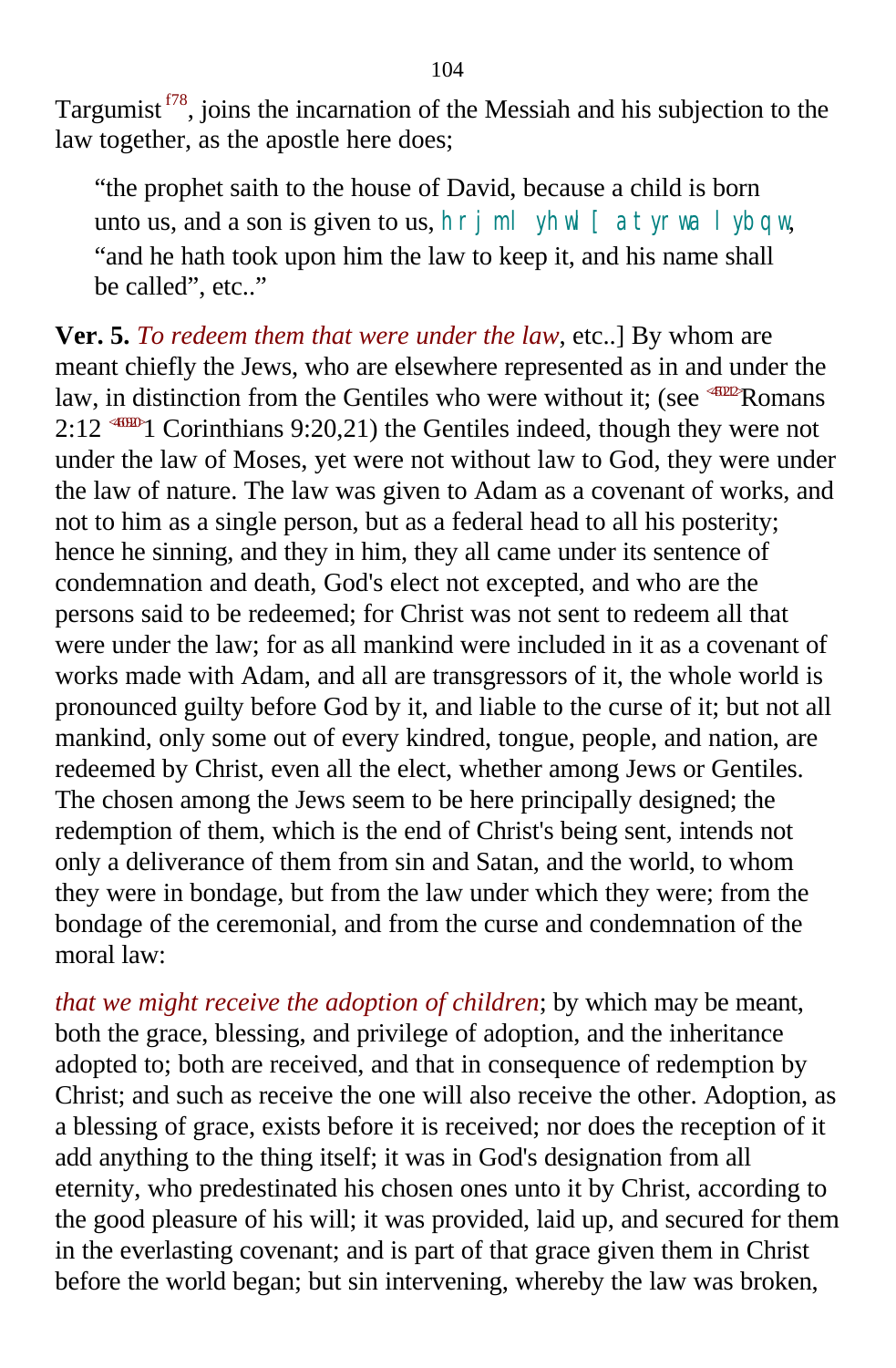obstacles were thrown in the way of God's elect receiving and enjoying this privilege in their own persons; wherefore Christ was sent to redeem them from sin and the law, and by so doing remove these obstructions, that so they might receive this privilege in a way consistent with the righteousness and holiness of God, as well as with his grace and goodness: receiving of it shows it to be a gift, a free grace gift, and not owing to any merit of the creature; faith is the hand which receives it, as it does all other blessings, as Christ himself, grace out of his fulness, righteousness, pardon, etc.. and has no more causal influence on this than on any of these; faith does not make any the sons of God, or put them among the children; but receives the power, the authority, the privilege from God through Christ, under the witnessings of the spirit of adoption; whereby they become such, and have a right to the heavenly inheritance, which they shall hereafter enjoy.

**Ver. 6.** *And because ye are sons*, etc..] That is of God, so some copies read; and the Ethiopic version, "inasmuch as ye are his sons"; not in so high a sense as Christ is the Son of God; nor in so low a sense as all men are his offspring; nor in such sense as magistrates are the children of the most High; nor merely on account of a profession of religion, as the "sons of God" was a phrase very early used of the worshippers of the true God; but by virtue of adoption, and which is not owing to the merits of men, who are by nature children of wrath, but to the free rich sovereign grace of God. It is a privilege and blessing of grace in which all the three persons are concerned. The Father has predestinated to it, and in the covenant has provided and laid it up; he set up his Son as the pattern to which these sons should be conformed, and proposed the glory of his own grace, as the end; by virtue of which act of grace they were considered as the children of God, as early as the gift of them to Christ; and so by him when he partook of their flesh and blood, and died to gather them together who were scattered abroad; (see  $\frac{1}{2}$ Hebrews 2:13,14  $\frac{1}{2}$ John 11:52). The Son of God has also an hand in this affair; for through his espousing their persons, they become the sons and daughters of the Lord God Almighty; and through his assumption of their nature they become his brethren, and so to be in the relation of sons to God; through his redemption they receive the adoption of children, and at his hands the privilege, the power itself, to become such. The Spirit of God not only regenerates them, which is an evidence of their sonship, but as a spirit of adoption manifests it to them, works faith in them to receive it, and frequently witnesses to the truth of it; all which show how any come and are known to be the sons of God. This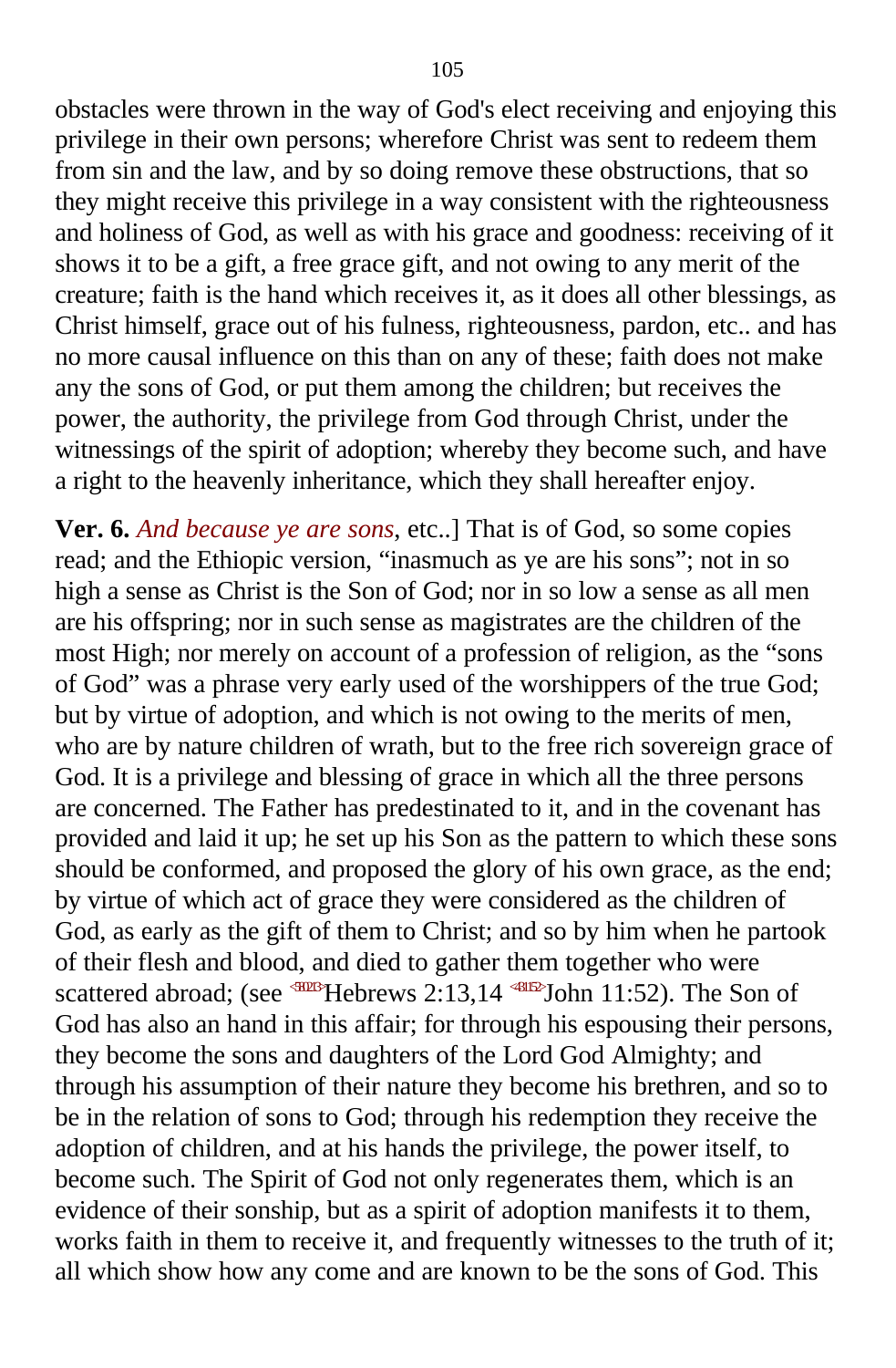is a privilege that exceeds all others; it is more to be a son than to be a saint; angels are saints, but not sons, they are servants; it is more to be a child of God, than to be redeemed, pardoned, and justified; it is great grace to redeem from slavery, to pardon criminals, and justify the ungodly; but it is another and an higher act of grace to make them sons; and which makes them infinitely more honourable, than to be the sons and daughters of the greatest potentate upon earth; yea, gives them an honour which Adam had not in innocence, nor the angels in heaven, who though sons by creation, yet not by adoption. The consequence, and so the evidence of it, follows,

*God hath sent forth the Spirit of his Son into your hearts, crying Abba, Father*. The Syriac and Arabic versions read, "our Father"; all the three divine persons here appear, as having a concern in this business, as before observed; here are God and his Son, and the Spirit of his Son, said to be sent; by whom is designed not any work of his upon the heart, nor any of his gifts and graces; but he himself in person, even the same Spirit of God that moved upon the face of the waters at the creation of the world, and moved holy men of God to write the Scriptures; who formed and filled the human nature of Christ, and descended on him as a dove; and by whom Christ and his apostles wrought their miracles; and who is called the Spirit of his Son; as he is frequently by the Jews  $^{779}$ , j yçm Ælm lç wj wr, "the Spirit of the King Messiah"; and sometimes  $f^{80}$  hyrmym j wr, "the Spirit of his word", the essential word of God; because he proceeds from him as from the Father, and because he dwells in him, in an eminent manner, as Mediator, and is sent by virtue of his mediation and intercession; and he is the rather mentioned under this character, because adoption proceeds upon the natural sonship of Christ, and is what is the peculiar office of the Spirit to testify. When he is said to be "sent", it does not suppose any local motion or change of place in him, who is a spirit infinite, immense, and omnipresent; nor any inferiority to the Father that sends him, or to the Son whose Spirit he is; for he is one God with the Father and Son, and with the Father is the sender of Christ,  $(2886)$ Isaiah 48:16), but it regards his peculiar office in this affair of adoption, by agreement of all the three persons; the Father predestinated to it, the Son redeems, that it might be received, and the Spirit is sent to discover, apply, and bear witness to it; which is a wondrous instance of the grace of God. The place where he is sent is "into" the "heart": where he is as a principle of spiritual life, and which he furnishes and supplies with all grace; where he dwells as in his temple, and is the evidence of God's dwelling there, and also of interest in Christ; is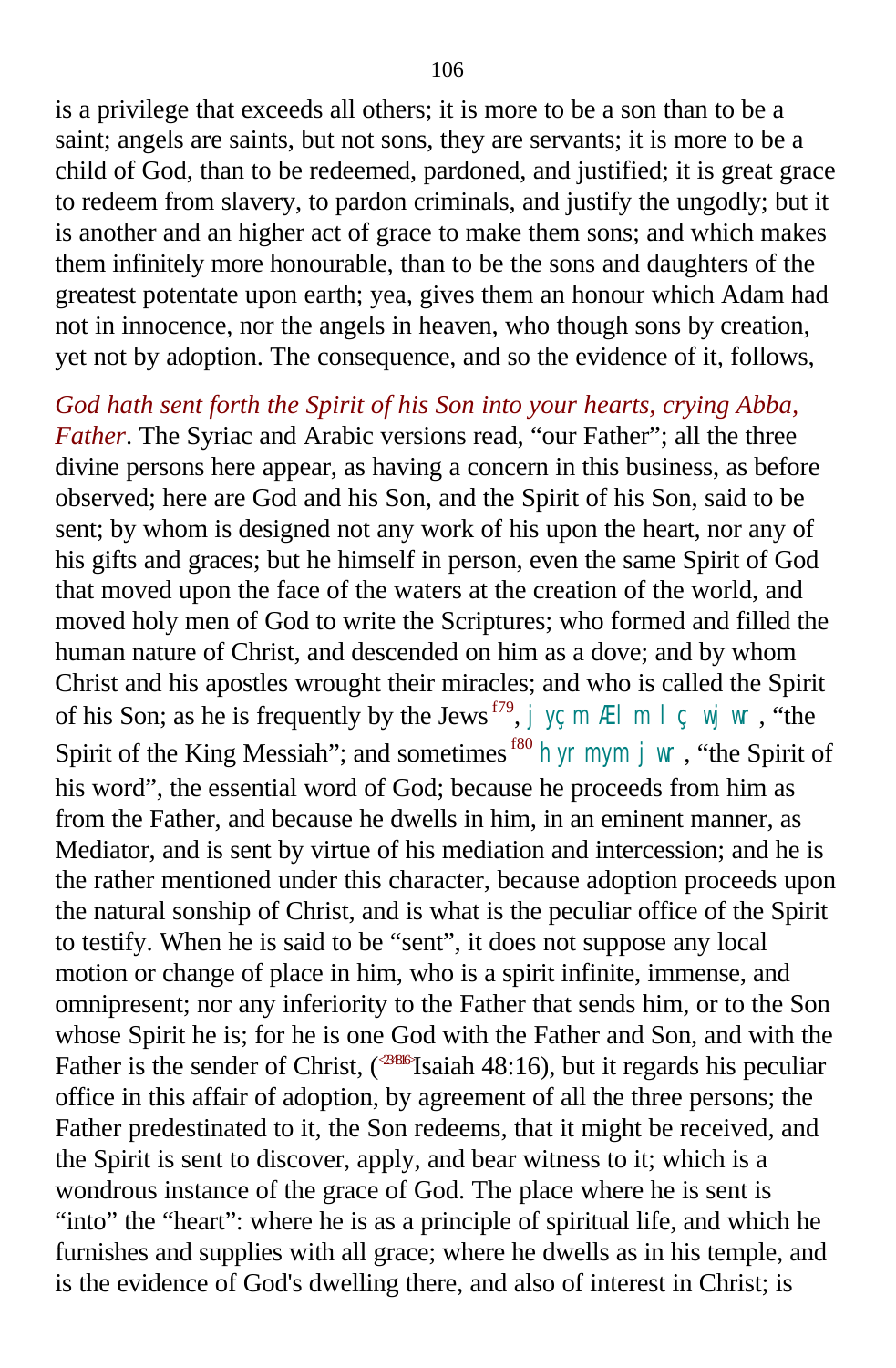there as a pledge and an earnest of future glory; and the whole is a surprising instance of condescending grace. The work he does there is various, and consists of divers parts; as convincing of sin, and righteousness, working faith, and acting the part of a comforter; but what is here referred to, is the discharge of his office as a spirit of adoption, "crying Abba, Father". The word Abba is an Hebrew, or rather a Syriac or Chaldee word, signifying "father"; and which is added for explanation sake; and its repetition may denote the vehemency of filial affection, the strength of faith and confidence as to interest in the relation; and being expressed both in Hebrew and Greek, may show that God is the Father both of Jews and Gentiles, and that there is but one Father of all; and if it might not be thought too curious an observation, it may be remarked that the word "Abba", read backwards or forwards, is the same pronunciation, and may teach us that God is the Father of his people in adversity as well as in prosperity. The act of "crying", though it is here ascribed to the Spirit, yet is not properly his, but the believers; and is attributed to him because he excites, encourages, and assists them as a spirit of adoption to call God their Father; and may be understood both of the secret internal crying of the soul, or exercise of faith on God as its Father, and of an open outward invocation of him as such, with much confidence, freedom, and boldness.

**Ver. 7.** *Wherefore thou art no more a servant*, etc..] This is a benefit resulting from adoption, and the manifestation of it to the children of God, and supposes them to have been formerly servants; as whilst in a natural state they were the servants of sin, the vassals of Satan, slaves to the world, and the lusts of it, and in bondage to the law; but now being declared to be the sons of God under the witnessings of the Spirit, they are freed from the servitude of sin, from the captivity of Satan, from the slavery of the world, and particularly from the law, and that spirit of bondage which it brought upon them, which is chiefly designed; and from which they are delivered by the spirit of adoption, enabling and encouraging them to cry "Abba", Father; so that they are now no more under the former servile spirit, the spirit of a servant,

*but a son*; whose spirit, state, and case, are vastly different from those of a servant: the servant has not that interest in his master's affections as the son has; nor that liberty of access to him; nor is he fed and clothed as he is, or shares in the same privileges he does; nor is his obedience performed in the same free generous manner, from a principle of love and gratitude, but in a servile and mercenary way; and though he may expect his wages, he cannot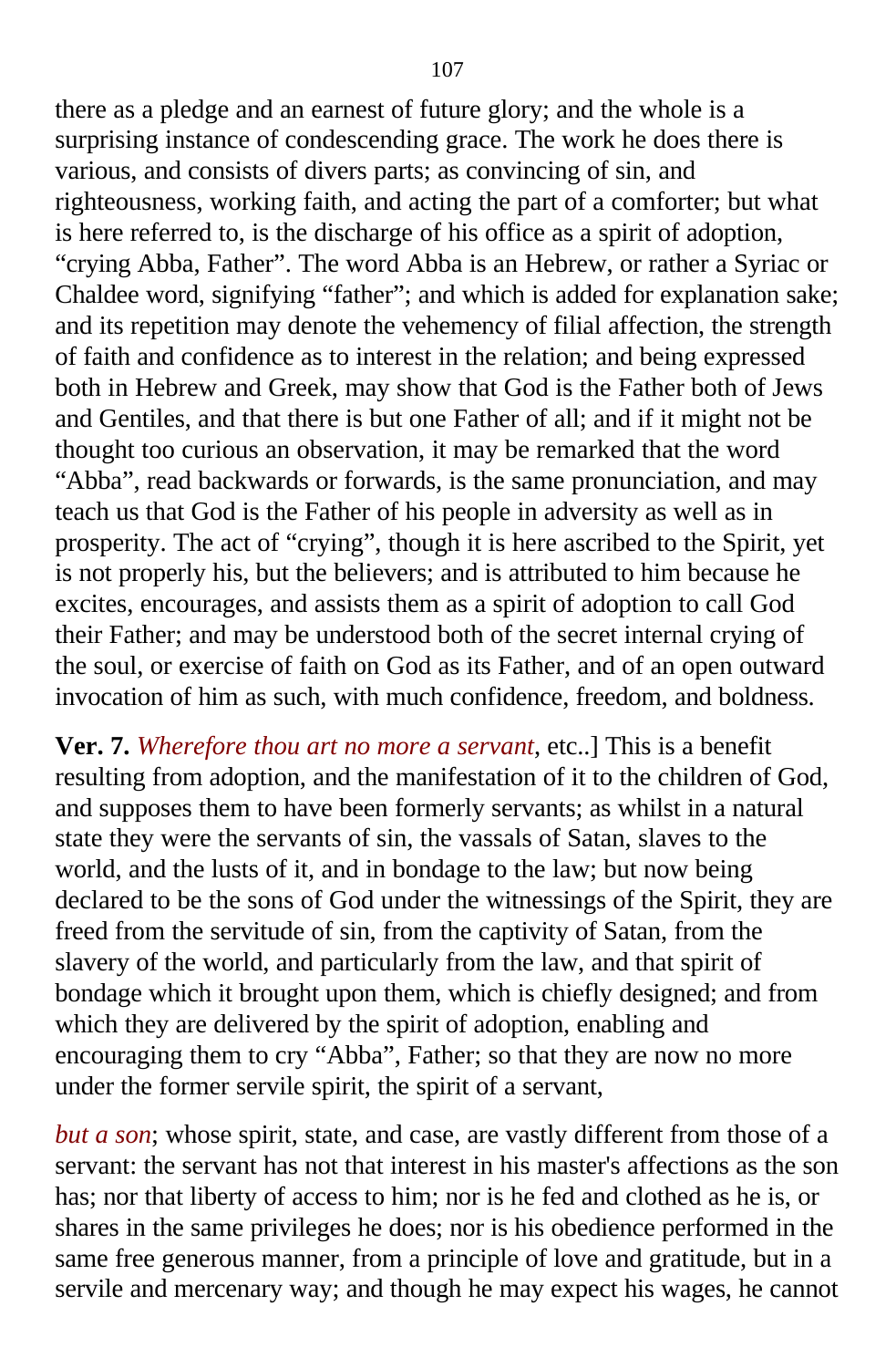hope for the inheritance; nor does he always abide in the house as the son does. He that is once a son, is always so, and no more a servant: predestination to sonship is immutable; it is God's act to put any among the children, and none can put them out; the covenant of grace, in which this blessing is secured, is unalterable; union with Christ, the Son of God, on which it is founded, is indissoluble; the spirit of adoption, wherever he witnesses, abides as such. They that are the sons of God may be corrected and chastised, as they often are, in a fatherly way; but these corrections are proofs for, and not against their sonship; they may indeed judge themselves unworthy to be called the sons of God, and may be in such frames of soul as to conclude, at least fear, they are not; but still the relation abides, and ever will. They will never more be servants, but always sons. The very learned Mr. Selden<sup>f81</sup> thinks the apostle alludes to a custom among the Jews, who allowed only freemen, and not servants and handmaids, to call any Abba, Father such an one, or "Imma", Mother such an one: but this seems to proceed upon a mistaken sense, and rendering of a passage in the Talmud  $f82$ , which is as follows, tynwl p amaw ynwl p aba  $\mu$ twa  $\gamma$ rwq ˆya twjpçw µydb[; which he thus renders, "neither servants nor handmaids use this kind of appellation, Abba", or "Father such an one", and "Imma", or "Mother such an one"; whereas it should be rendered, "servants and handmaids, they do not call them Abba, Father such an one", and "Imma, Mother such an one"; this is clear from what follows. "The Family of "R. Gamaliel" used to call them Father such an one, and Mother such an one"; which in the other Talmud  $^{683}$  is, "the family of" R. Gamaliel "used to call their servants and their handmaids Father Tabi, and Mother Tabitha"; which were the names of the servant and handmaid of Gamaliel. Rather therefore reference is had to a tradition <sup>[f84](#page-185-0)</sup> of theirs, that

"a servant, who is carried captive, when others redeemed him, if under the notion of a servant, or in order to be one, he becomes a servant; but if under the notion of a freeman,  $db \upharpoonright$  tcy al, "he is no more a servant"."

Or to the general expectation of that people, that when they are redeemed by the Messiah, they shall be servants no more; for so they say  $^{85}$ ,

"your fathers, though they were redeemed, became servants again, but you, when ye are redeemed,  $\gamma$ db  $\lceil \text{tcm } \mu \text{ta } \gamma$ a dw $\lceil$ , "shall be no more servants";"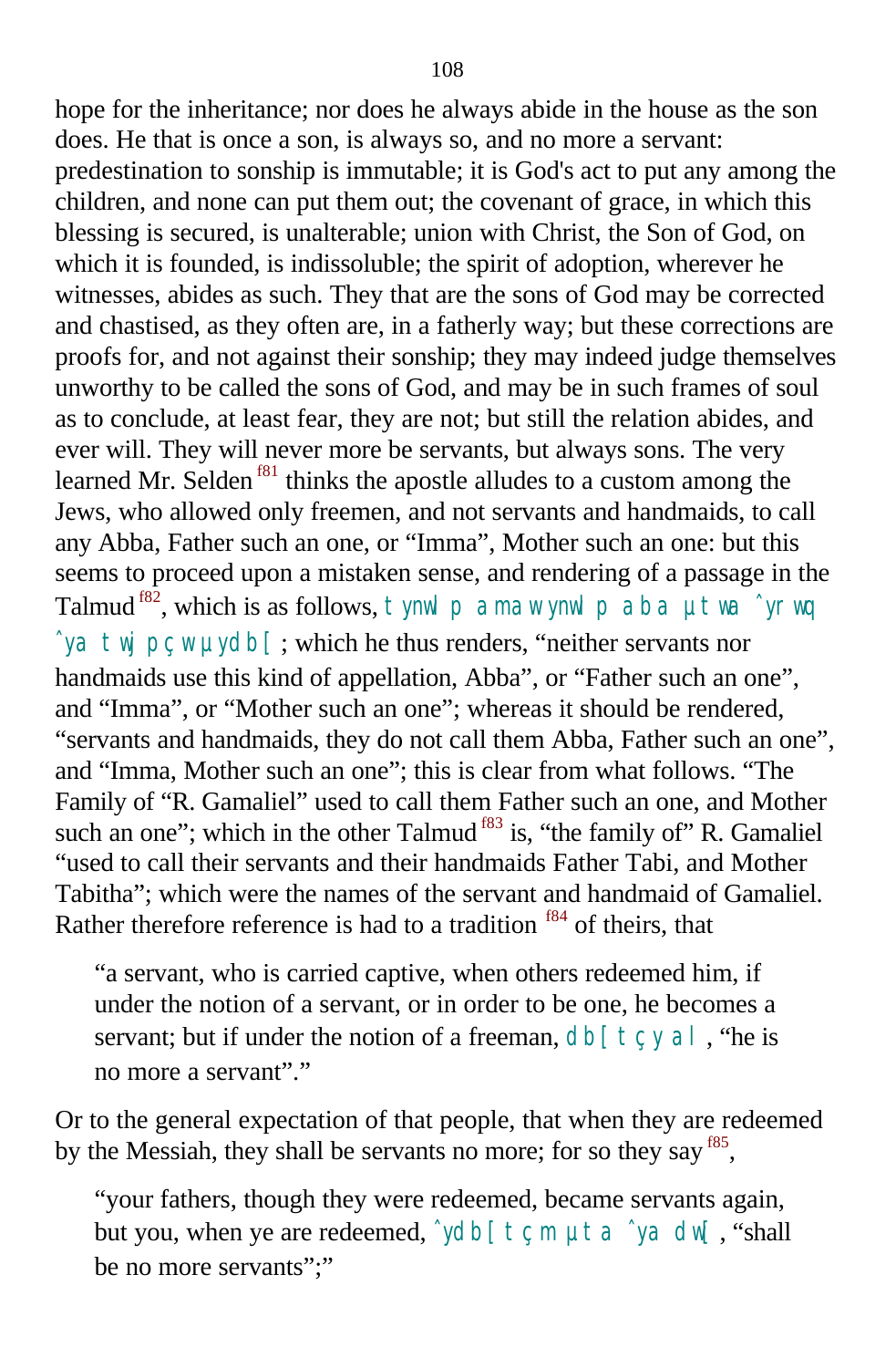which in a spiritual sense is true of all that are redeemed by Christ, and through that redemption receive the adoption of children, and is what the apostle here means.

*And if a son, then an heir of God through Christ*; which is another benefit arising from adoption. Such as are the children of God, they are heirs of God himself; he is their portion and exceeding great reward; his perfections are on their side, and engaged for their good; all his purposes run the same way, and all his promises belong to them; they are heirs of all the blessings of grace and glory, of righteousness, of life, of salvation, and a kingdom and glory; and shall inherit all things, and all "through Christ": he is the grand heir of all things; they are joint heirs with him; their sonship is through him, and so is their heirship and inheritance; their inheritance is in his possession, it is reserved safe in him; and by him, and with him they shall enjoy it. The Alexandrian copy, and some others, only read, "an heir through God", and so the Vulgate Latin version; and the Ethiopic version only, "an heir of God".

**Ver. 8.** *Howbeit then, when ye know not God*, etc..] Whilst in Gentilism, and in a state of unregeneracy, they had no true knowledge of God; though they might know by the light of nature, and works of creation, that there was a God, yet they did not know who he was, but called either mortal men, or some one or other of the creatures, or stocks, and stones, and images of men's device, by this name; they knew not the God of Israel; they did not know God in Christ, and are therefore said to be without him; and a common description of them it is, that they knew not God: and whilst this was their case, what follows was true of them,

*ye did service unto them which by nature are no gods*; only by name, and in the opinion of men, but have no divinity in them, are only called gods, mere nominal, fictitious deities, who have nothing of the nature and essence of God in them; for there is but one God by nature and essence, the Father, Son, and Spirit; all others have only the name and appearance, but not the truth of deity; and these the Gentiles in their times of ignorance did "service" to, which is what the Jews call hrz hdwb[, "strange service"; that is, idolatry, concerning which there is a whole treatise in the Talmud, and which bears that name <sup>186</sup>. This service lay in paying homage to them, worshipping of them, and performing various rites and ceremonies in a way of adoration, and which they reckoned religious service; and which, comparatively speaking, whilst in this state of blindness, was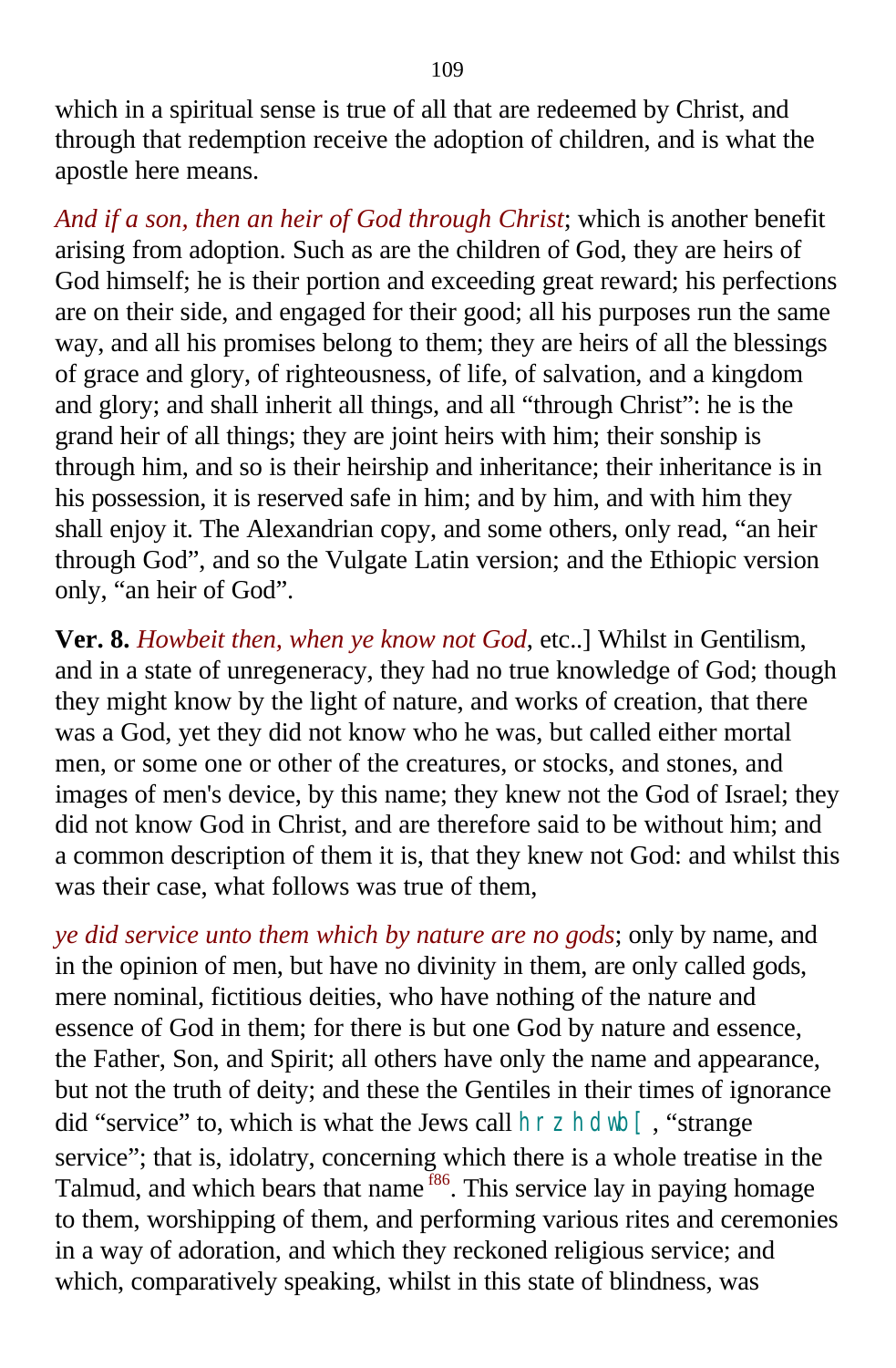excusable in them; though it is a wonderful instance of grace that such idolaters should be the sons of God.

**Ver. 9.** *But now, after that ye have known God*, etc.,] God in Christ, as their covenant God and Father, through the preaching of the Gospel, and in the light of divine grace; God having caused light to shine in their dark hearts; and having given them the light of the knowledge of himself in the face of Christ, and having sent down into their hearts the Spirit of his Son, crying "Abba", Father.

*Or rather are known of God*; for it is but little that the best of these, that have the greatest share of knowledge, know of him; and what knowledge they have, they have it first, originally, and wholly from him: that knowledge which he has of them is particular, distinct, and complete; and is to be understood, not of his omniscience in general, so all men are known by him; but of his special knowledge, joined with affection, approbation, and care: and the meaning is, that they were loved by him with an everlasting love, which had been manifested in their conversion, in the drawing of them to himself, and to his Son; that he approved of them, delighted in them, had an exact knowledge, and took special care of them: but, oh, folly and ingratitude!

*how turn ye again to the weak and beggarly elements, whereunto you desire again to be in bondage*? meaning the ordinances of the ceremonial law, he before calls "the elements of the world", and here "weak", because they could not give life, righteousness, peace, joy, comfort, and salvation; and, since the coming of Christ, were become impotent to all the uses they before served; and beggarly, because they lay in the observation of mean things, as meats, drinks, etc.. and which were only shadows of those good things, the riches of grace and glory, which come by Christ. The Galatians are said to turn again to these; not that they were before in the observation of them, except the Jews, but because there was some likeness between these, and the ceremonies with which they carried on the service of their idols; and by showing an inclination to them, they discovered a good will to come into a like state of bondage they were in before; than which nothing could be more stupid and ungrateful in a people that had been blessed with so much grace, and with such clear Gospel light and knowledge.

**Ver. 10.** *Ye observe days, and months, and times, and years*.] Lest the apostle should be thought to suggest, without foundation, the inclination of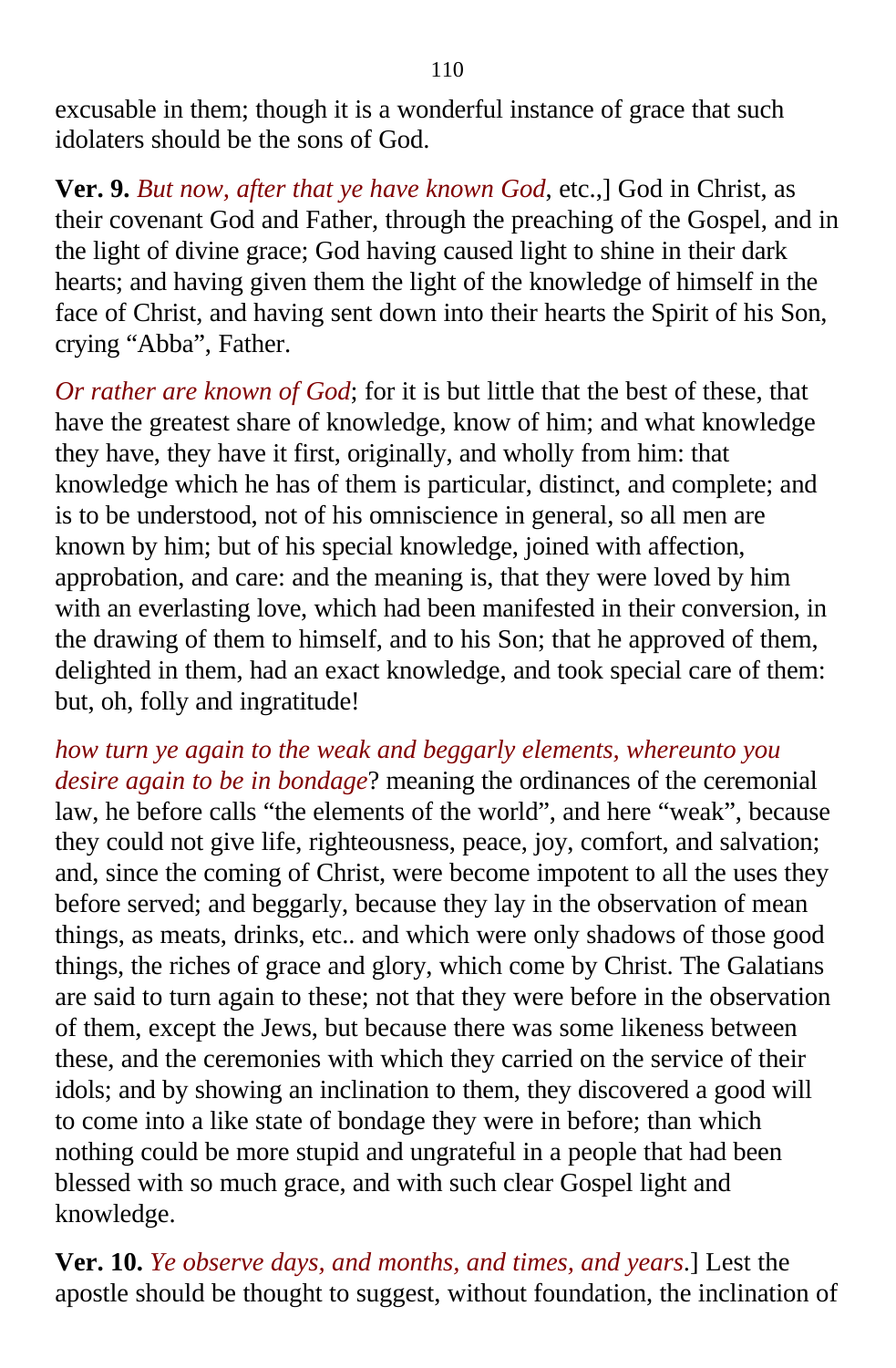these people to be in bondage to the ceremonies of the law, he gives this as an instance of it; which is to be understood, not of a civil observation of times, divided into days, months, and years, for which the luminaries of the heavens were made, and into summer and winter, seedtime and harvest, which is not only lawful, but absolutely necessary; but of a religious observation of days, etc.. not of the lucky and unlucky days, or of any of the festivals of the Gentiles, but of Jewish ones. By "days" are meant their seventh day sabbaths; for since they are distinguished from months and years, they must mean such days as returned weekly; and what else can they be but their weekly sabbaths? These were peculiar to the Israelites, and not binding on others; and being typical of Christ, the true rest of his people, and he being come, are now ceased. By "months" are designed their new moons, or the beginning of their months upon the appearance of a new moon, which were kept by blowing trumpets, offering sacrifices, hearing the word of God, abstaining from work, and holding religious feasts; and were typical of that light, knowledge, and grace, the church receives from Christ, the sun of righteousness; and he, the substance, being come, these shadows disappeared. By "times" are intended the three times in the year, when the Jewish males appeared before the Lord at Jerusalem, to keep the three feasts of tabernacles, passover, and pentecost, for the observance of which there was now no reason; not of the feast of tabernacles, since the word was made flesh, and tabernacled among us; nor of the passover, since Christ, our passover, is sacrificed for us; nor of pentecost, or the feast of weeks, or of the first fruits of the harvest, since the Spirit of God was poured down in a plenteous manner on that day upon the apostles; and when the firstfruits of a glorious harvest were brought in to the Lord, in the conversion of three thousand souls. And by "years" are to be understood their sabbatical years; every seventh year the land had a rest, and remained untilled; there were no ploughing and sowing, and there was a general release of debtors; and every fiftieth year was a jubilee to the Lord, when liberty to servants, debtors, etc.. was proclaimed throughout the land: all which were typical of rest, payment of debts, and spiritual liberty by Christ; and which having their accomplishment in him, were no longer to be observed; wherefore these Galatians are blamed for so doing; and the more, because they were taught to observe them, in order to obtain eternal life and salvation by them.

**Ver. 11.** *I am afraid of you*, etc..] Which shows the danger he apprehended they were in, by taking such large steps from Christianity to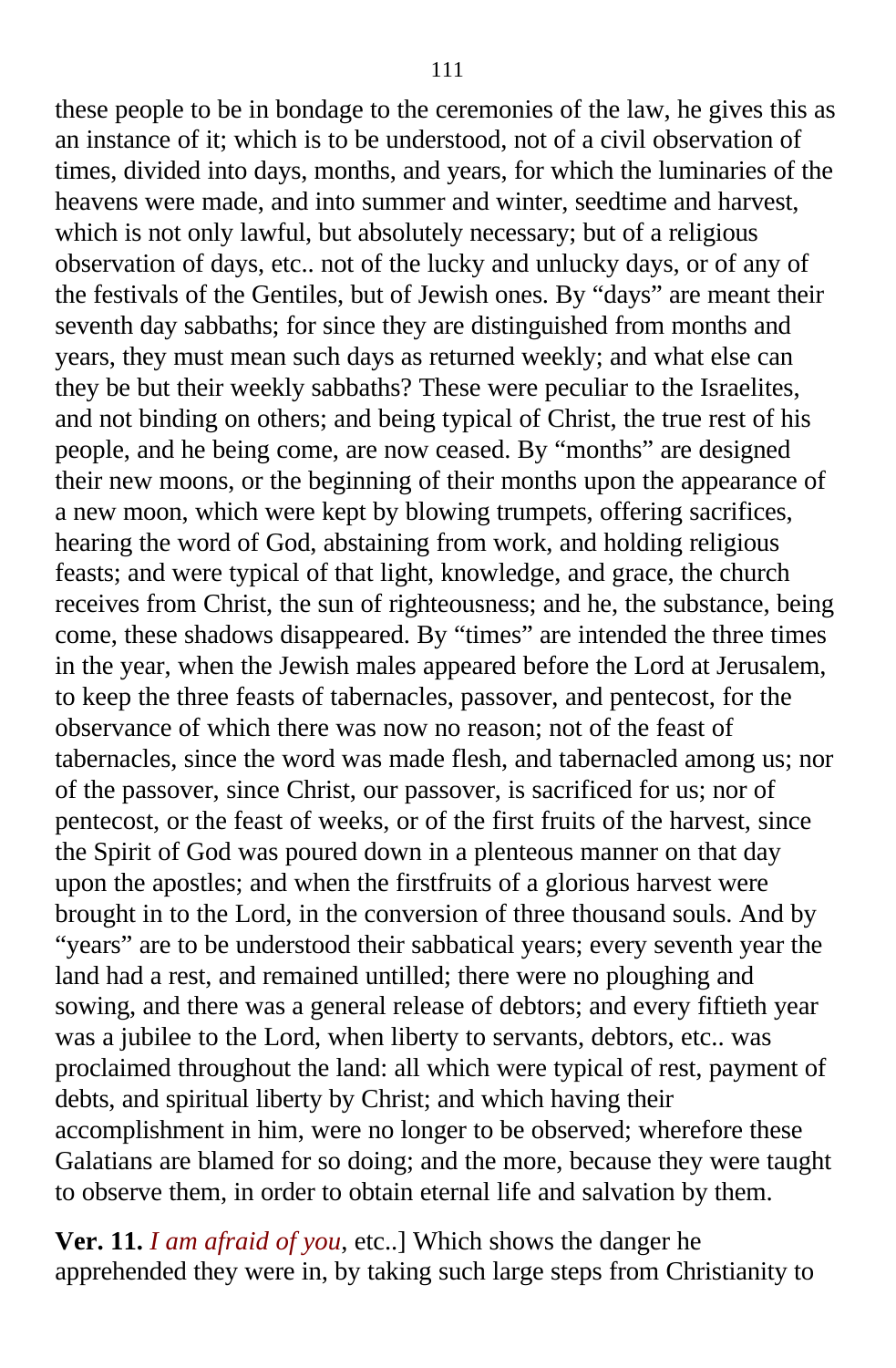Judaism, and expresses the godly jealousy of the apostle over them; intimates he had some hope of them, and in the whole declares his great love and affection for them; for love is a thing full of care and fear:

*lest I have bestowed upon you labour in vain*; in preaching the Gospel among them with so much diligence and constancy, though so many afflictions and pressures lay upon him. Faithful ministers of the word are laborious ones; and such an one was the apostle; and who indeed laboured more abundantly than the rest in all places wherever he came; and such will be concerned, as he was, lest their labours should be in vain, not to themselves, but to the souls of others, whose everlasting good and welfare they are seeking. But how is it that the apostle should fear that his labour in preaching the Gospel would be in vain, and become of no effect through their observance of days, months, times, and years? because that hereby the pure spiritual and evangelic worship of God was corrupted, they bringing into it that which God had removed, and so became guilty of will worship; their Christian liberty was infringed, and they brought into bondage, a deliverance from which the Gospel proclaims; the doctrine of free grace in pardon, justification, and salvation, was made void, they observing these things in order to procure them thereby; and it was virtually and tacitly saying, that Christ was not come in the flesh, which is the main article of the Gospel; for since these things had respect to him, and were to continue no longer than till his coming, to keep on the observation of them, was declaring that he was not come; which is in effect to set aside the whole Gospel, and the ministration of it; so that the apostle might justly fear, that by such a proceeding all his labour, and the pains he had took to preach the Gospel, and salvation by Christ unto them, would be in vain.

**Ver. 12.** *Brethren, I beseech you, be as I am*, etc..] Though they had gone so far backwards, yet still hoping well of them that they would he reclaimed, he styles them "brethren": not in a carnal but spiritual relation, as being born of God, and belonging to his family; and out of his sincere and hearty love for them as his brethren in Christ, he exhorts them to be as he was; which some understand of affection, as desiring them to show the same love to him as to themselves, that he might be to them as another I, as a part of themselves; so true friendship makes, and true friends look upon each other to be, as Jonathan and David, and the first Christians were, of one heart and soul. But this phrase rather seems to have regard to likeness and imitation; and the sense is, that he would have them to be as he was, and do as he did; to be as free from the law, and the servitude and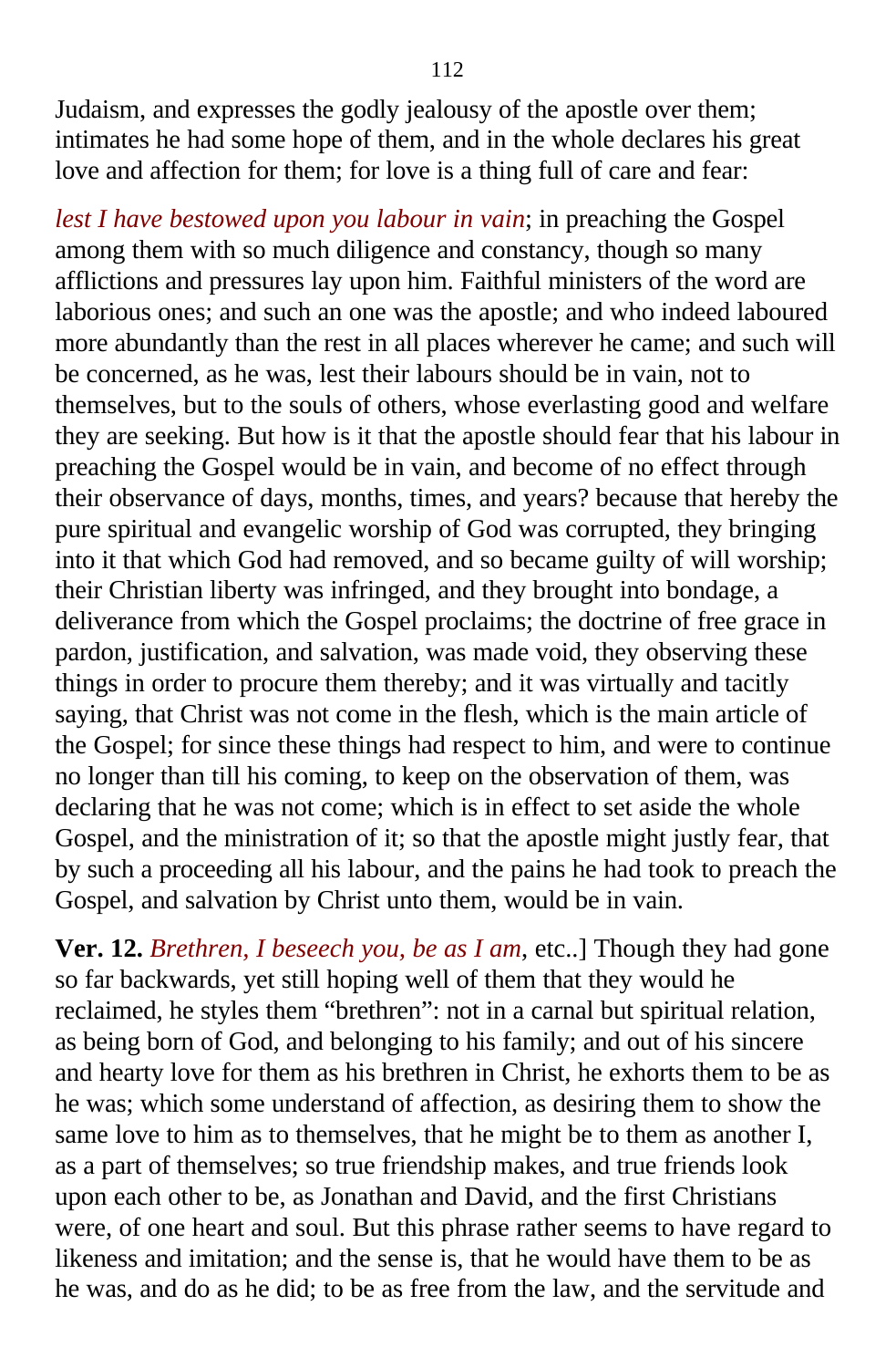bondage of it, as he was; to reckon themselves dead unto it, as he did; and to relinquish the observance of days, and months, and times, and years, and any and every part of the ceremonial law, and to account all these things, as he had done, loss and dung for Christ; and this he presses, not in an authoritative way, laying his commands as an apostle upon them, but in a kind and gentle manner entreating them: and which he backs with the following reason or argument,

*for I am as ye are*; as your very selves; I have the same love for you, you have for yourselves; I love you as I do myself; this way go such interpreters that understand the exhortation to regard love and affection: but rather the meaning is, be as I am, and do as I do, "because I was as you are"; so the Syriac and Arabic versions read the words. Some think that the apostle particularly addresses the Jews in these churches; and that his sense is, that he was born a Jew, as they were, was brought up in the Jewish religion, and in the observance of these things, as they had been, and yet he had relinquished them, therefore would have them do so likewise: or rather his intention is, that he had been as zealous for the observation of the ceremonial law, and all the rituals of it, as they now were; and though he was a Jew by birth, and had had a Jewish education, and so had been prejudiced in favour of these things, yet he had renounced them all; and therefore they who were Gentiles, and were never under obligation to them, should never think of coming into bondage by them; and since he had accommodated himself to them, and had become all things to all, that he might gain some, whether Jews or Gentiles, so he hoped they would condescend to him, and follow his example: or this may have respect, not to his former but present state, according to our version; and the sense be, I am as you are, and you are as I am with respect to things spiritual; we are both alike in Christ, chosen in him, and redeemed by him; are equally regenerated by his Spirit, and are all the children of God by faith in him, and no more servants; are all equally Christ's free men, and have a right to the same privileges and immunities; and therefore be as I am, as free from observing the ceremonies of the law, and so from the bondage of it, since we are upon an equal foot, and upon the same foundation in Christ.

*Ye have not injured me at all*; what injury they had done was to God, whose will it was that these things should be abolished; and to Christ, who had broken down the middle wall of partition; and to the Gospel, which proclaimed liberty to the captives; and to their own souls, by entangling themselves with the yoke of bondage; but no personal private injury was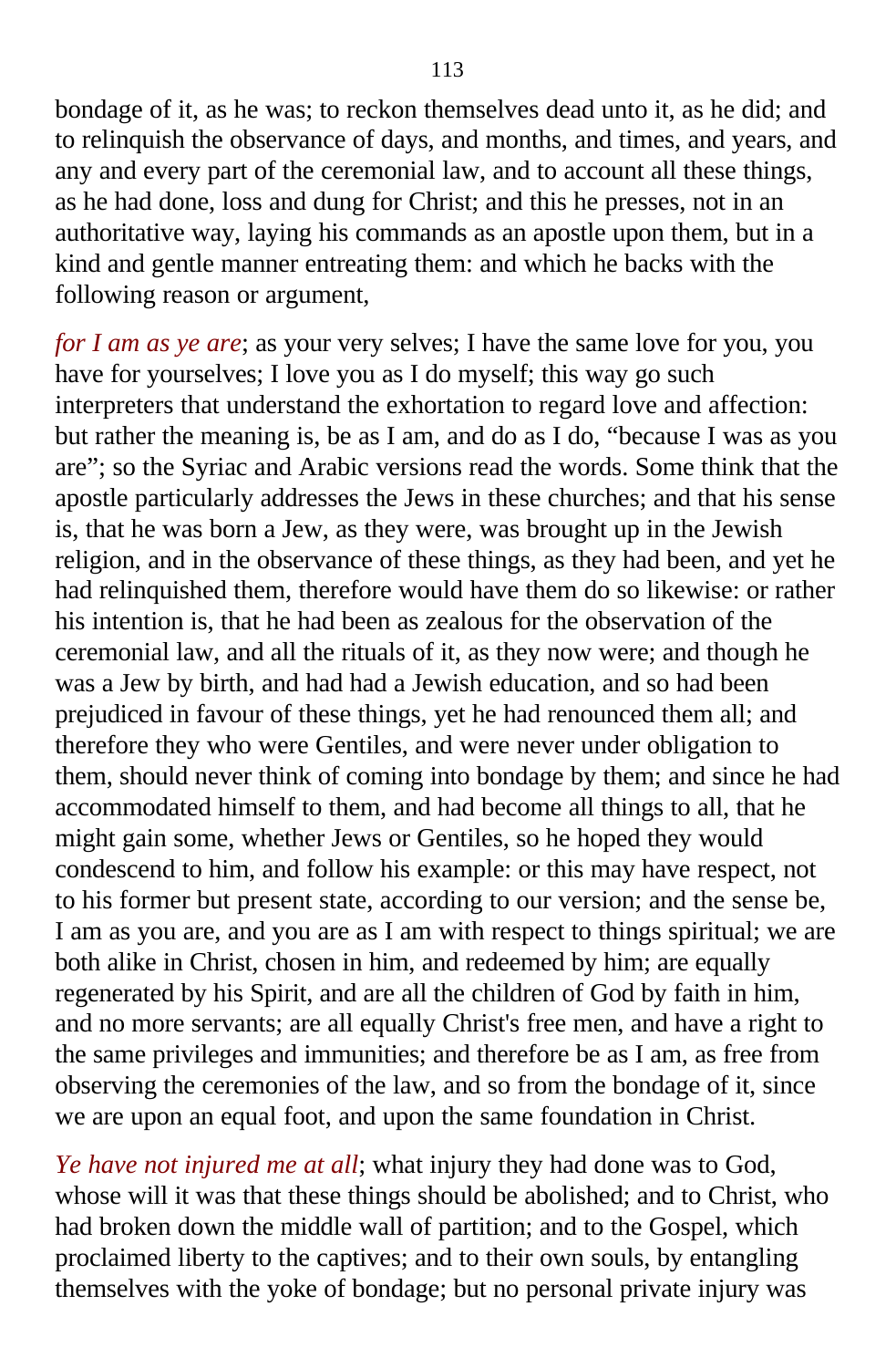done to the apostle by their compliance with the law. This he says, lest they should think that he spoke out of anger and resentment, and on account of any personal affront offered to him; which leads him to take notice of their former kindness and respect to him, and which he designs as a reason why they should pay the same deference to him now as then.

**Ver. 13.** *Ye know how, through infirmity of the flesh*, etc..] Meaning either their infirmity, to which the apostle accommodated himself in preaching the Gospel to them, delivering it in such a manner as suited with their capacities, feeding them with milk, and not with strong meat; or his own infirmity, respecting either some particular bodily infirmity and disorder, as the headache, with which he is said to be greatly troubled; or the weakness of his bodily presence, the mean outward appearance he made, the contemptibleness of his voice, and the great humility with which he behaved; or rather the many reproaches, afflictions, and persecutions which attended him, when, says he,

*I preached the Gospel unto you at the first*; not the law, but the Gospel; and this he did at his first entrance among them, and was the first that preached it to them, and was the means of their conversion; and therefore, being their spiritual Father, they ought to be as he was, and follow him as they had him for an example.

**Ver. 14.** *And my temptation which was in my flesh*, etc..] The same with the infirmity of his flesh, and which was a trial of his faith and patience, and every other grace, as the afflictions of the saints be. The Alexandrian copy, and some others, and the Vulgate Latin version read, "your temptation in my flesh"; that which was a trial of them, whether they would receive him or not. This

*ye despised not*; nor the apostle on the account of it, nor his ministry; they thought never the worse of him, nor of the Gospel he preached, because of this:

*nor rejected*; him, nor the counsel of God declared by him,

*but received me*; as they did, into their cities and places of worship, into their houses, and into their hearts and affections: and that

*as an angel of God*; with all that reverence and respect, that high esteem, veneration, and affection, as if one of the celestial inhabitants had been sent down from heaven to bring them the good tidings of the Gospel: or "as a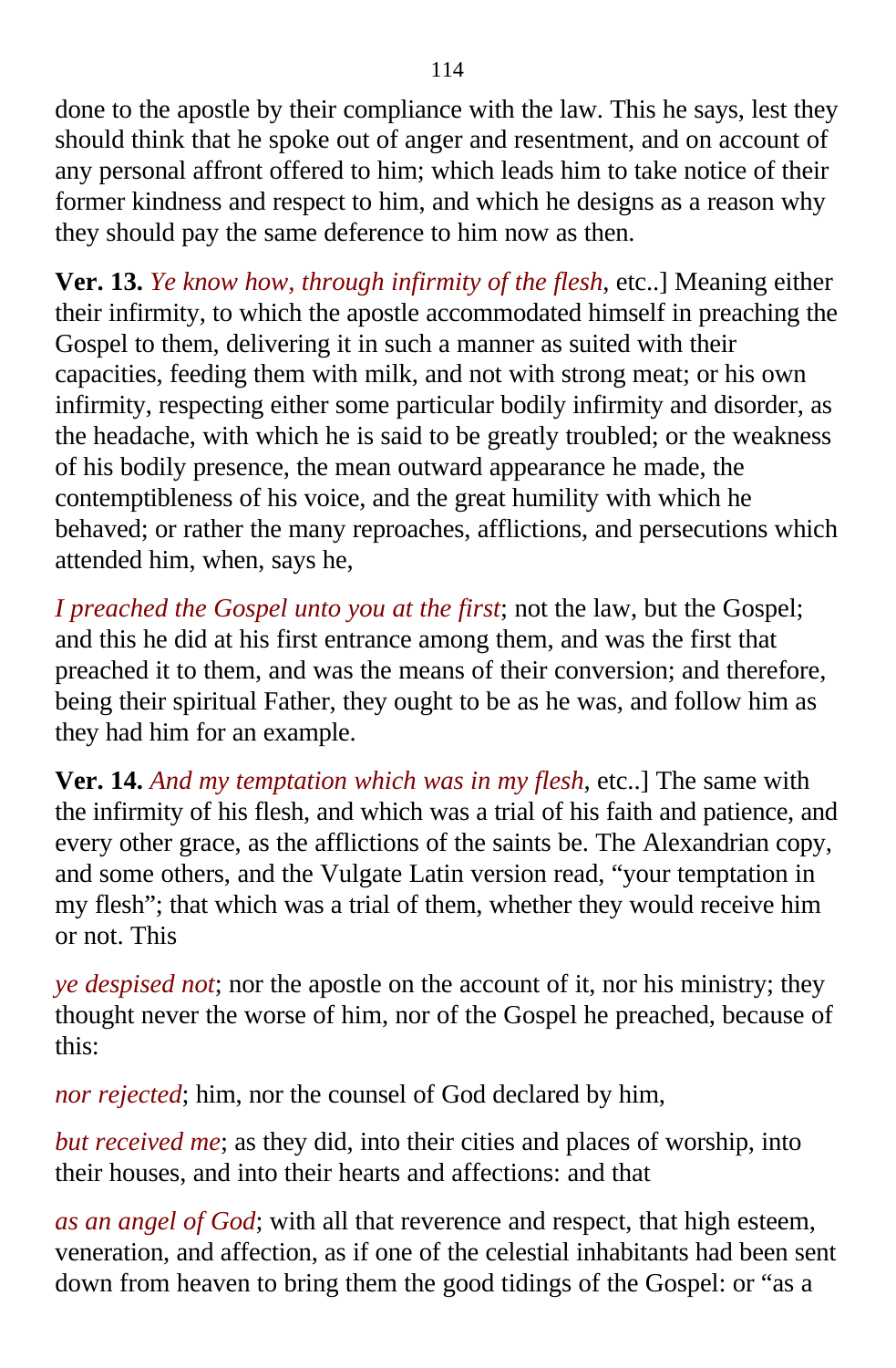messenger of God", as the phrase may be rendered: as one that had his mission and commission from God, which was not at all disputed by them: but they looked upon him under that character, and regarded him as such,

*even as Christ Jesus*; as his ambassador, as representing him, as being in his stead; yea, if he had been personally present as man among them, they could not have shown greater respect to him as such, than they did to the apostle; for as for any religious worship and adoration, that they did not offer to him; and had they, he would have addressed them in like manner he did the inhabitants of Lystra,  $(4444)$ Acts 14:14,15). Now since they showed him so much respect, notwithstanding all his infirmities, temptations, and afflictions, when he first preached the Gospel; what should hinder that they should not pay the same regard to him now, by abiding in his doctrine and following his example, since he was the same man in his principles and practices now as then?

**Ver. 15.** *Where is then the blessedness you spake of*? etc..] Or, as some copies read, "what was then your blessedness?" what, and how great was it? meaning, when the Gospel was first preached to them by him; when Christ was revealed to them as God's salvation; when the doctrines of free justification by the righteousness of Christ, and full pardon by his atonement and satisfaction by his sacrifice, were published among them; when the love of God was shed abroad in their hearts, and the Spirit of Christ was sent thither, crying "Abba", Father: but, alas! where was this blessedness now, since they were turning to the weak and beggarly elements of the ceremonial law, and were inclined to observe its ordinances, and bring themselves hereby into a state of bondage? They were happy persons while under the ministry of the apostle; as a Gospel ministry is a great happiness to any that enjoy it; for this is the way to find eternal life, to have spiritual peace and pleasure, joy and comfort, light and liberty, whereas a contrary doctrine leads to all the reverse. The apostle hereby puts them in mind how they were looked upon as happy persons by himself at that time, whom they received with so much respect and reverence, and his ministry with so much readiness and cheerfulness, and to so much profit and advantage; and also by other churches who were sensible of the high favour they enjoyed, by having so great a preacher of the Gospel among them; and even at that time they thought themselves the happiest persons in the world, and that they could not have been more so, unless they had had Christ himself in person among them; so beautiful were the feet of this bringer of glad tidings to them: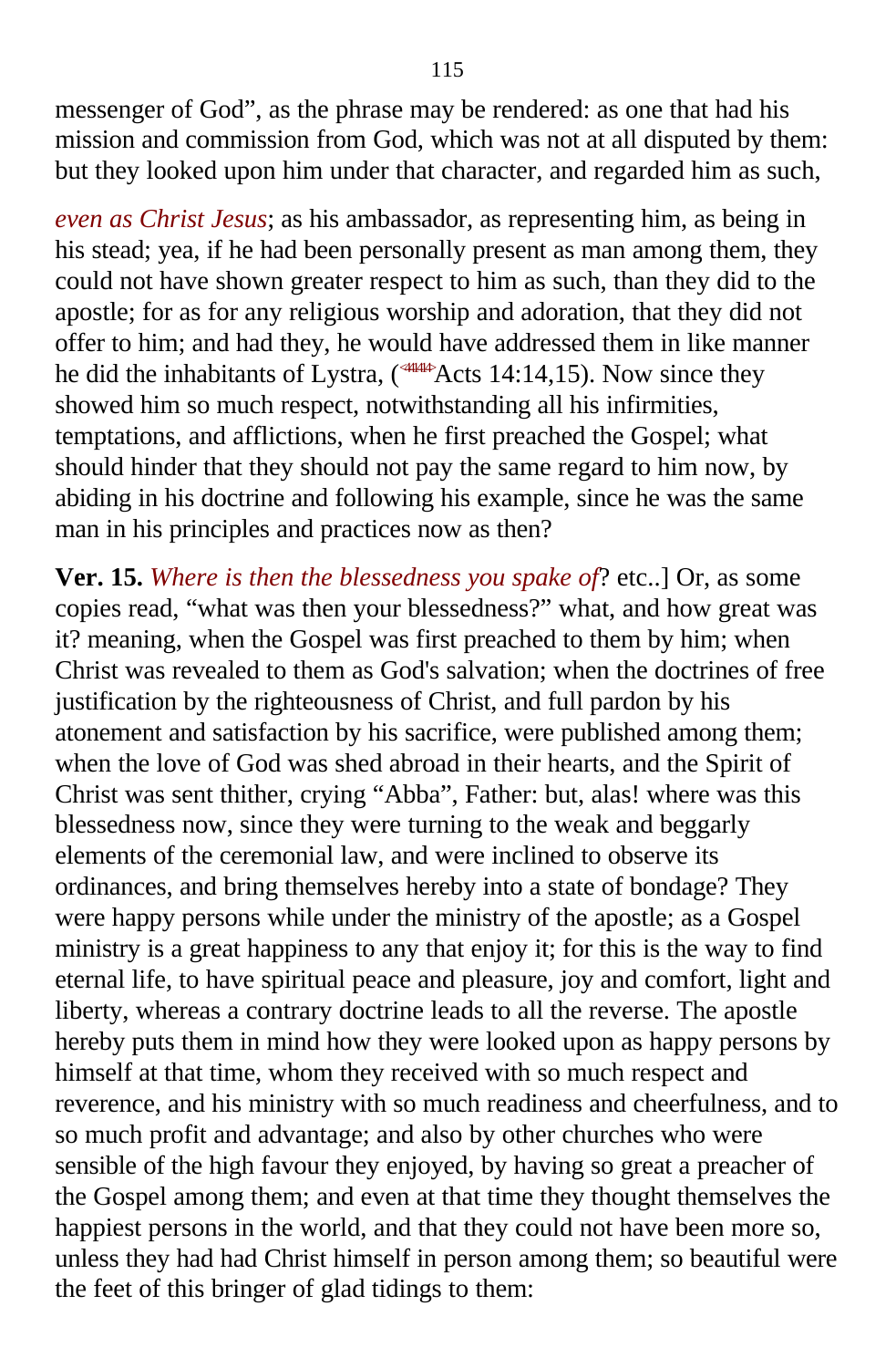*for I bear you record, that if it had been possible ye would have plucked out your own eyes, and have given them to me*; so fully persuaded was the apostle of their strong and sincere affection for him at that time, that he was ready to attest the truth of this in any form to any persons; that were it a possible thing for them, and could it have been of any advantage to him, they would even have plucked out their eyes, than which nothing is dearer, or more useful to a man, and have parted with them to him, and for his sake; and doubtless persons so affected would cheerfully have laid down their lives for him; but things had taken another turn since.

**Ver. 16.** *Amos I therefore become your enemy*, etc..] Not that he was an enemy to them, he had the same cordial affection for them as ever; he had their true interest at heart, and was diligently pursuing it; but they, through the insinuations of the false teachers, had entertained an ill opinion of him, and an aversion to him, and treated him as if he had been an enemy to them, and as if they had a real hatred of him: and that for no other reason, as he observes, but

*because I tell you the truth*; the Gospel so called, because it comes from the God of truth, is concerned with Christ, who is truth itself, and is dictated, revealed, and blessed by the Spirit of truth; and is opposed unto, and is distinct from the law, which is only an image and shadow, and not truth itself: it chiefly respects the great truths of salvation alone by Christ, and justification by his righteousness; and may also regard what he had said concerning the abrogation of the law, blaming them for the observance of it, and calling its institutions weak and beggarly elements; all which he told or spoke publicly, plainly, honestly, fully, and faithfully, boldly, constantly, and with all assurance, consistently, and in pure love to their souls; and yet it brought on him their anger and resentment. Telling the truth in such a manner often brings many enemies to the ministers of Christ; not only the men of the world, profane sinners, but professors of religion, and sometimes such who once loved and admired them.

**Ver. 17.** *They zealously affect you*, etc..] Or "are jealous of you"; meaning the false apostles, whose names, in contempt, he mentions not, being unworthy to be taken notice of, and their names to be transmitted to posterity. These were jealous of them, not with a godly jealousy, as the apostle was, lest their minds should be corrupted from the simplicity of the Gospel; but they were jealous, lest they should love the apostle more than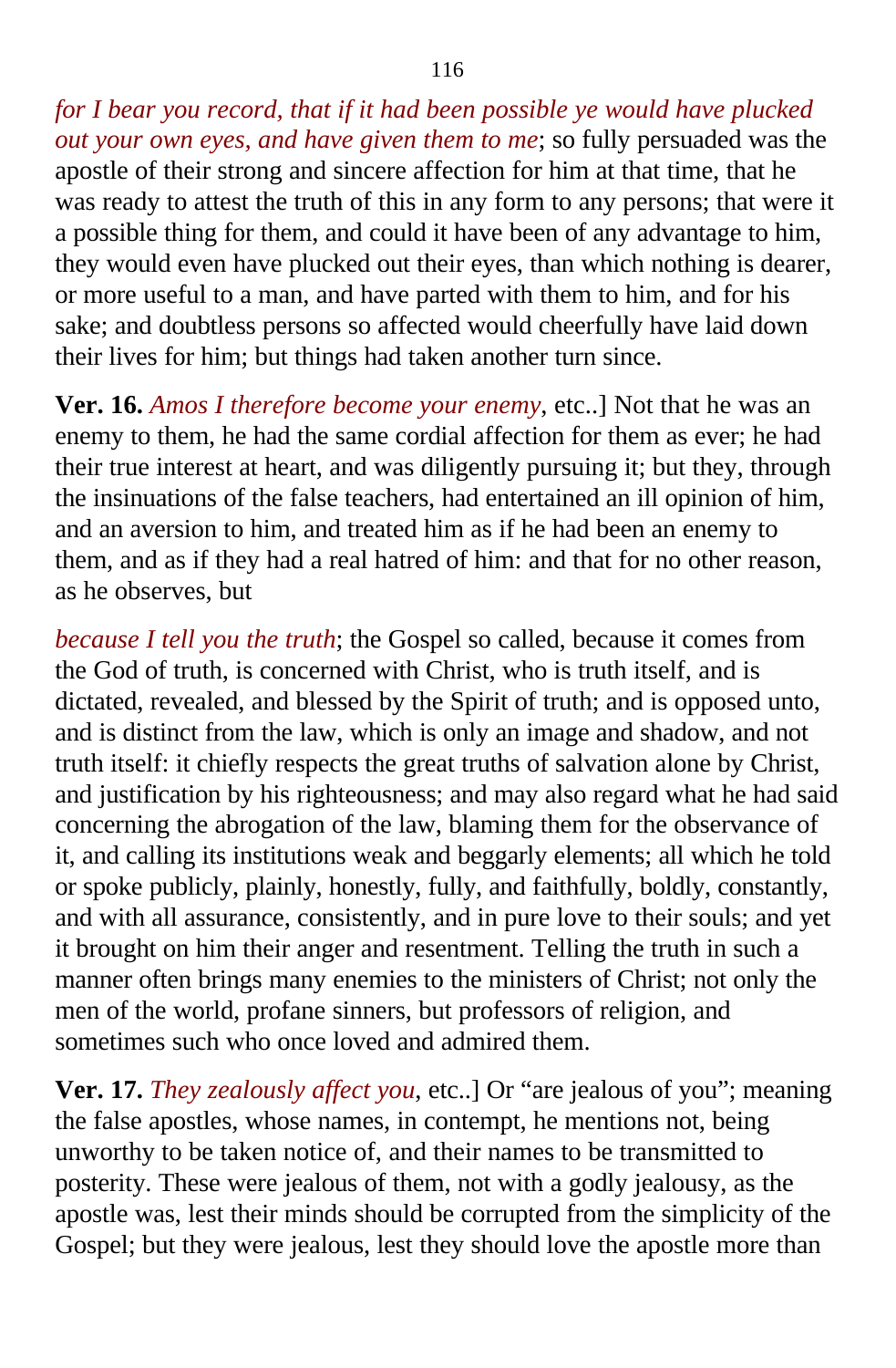they, and therefore represented him in a very bad light, and expressed great love and kindness for them themselves:

*but not well*; their zeal and affection were not hearty, and sincere, and without dissimulation, but were all feigned, were only in word and in tongue, not in deed, and in truth: this zealous affection neither proceeded from right principles, nor with right views; they sought themselves, and their own carnal worldly interest, their own pleasure and profit, and not the good and welfare of the souls of these Galatians:

*yea, they would exclude you*; that is, either from the apostle, from bearing any love unto, and having any respect for him. What they were wishing and seeking for was to draw off the minds and affections of these persons from him; or they were desirous of removing them from the Gospel of Christ unto another Gospel, and did all they could to hinder them from obeying the truth; and particularly were for shutting them out of their Christian liberty, and bringing them under the bondage of the law; yea, were for separating them from the churches, that they might set up themselves at the head of them. Some copies read "us", instead of "you"; and then the meaning is, that they were desirous of excluding the apostle from their company, and from having any share in their affections, which makes little alteration in the sense: and others, instead of "exclude", read "include"; and which is confirmed by the Syriac version, which renders the word ˆwkçbjml, "but they would include you"; that is, either they would include, or imprison you under the law, and the bondage of it; or they would monopolize you, and engross all your love to themselves; and which is also the sense of the Arabic version:

*that you might affect them*; love them, show respect to them, be on their side, follow their directions, imbibe their doctrines, and give up yourselves wholly to their care, and be at their call and command.

**Ver. 18.** *But it is good to be zealously affected*, etc..] A zealous affection when right is very commendable, as the instances of Phinehas, Elijah, John the Baptist, and our Lord Jesus Christ show, and a contrary spirit is very disagreeable. But then it must be expressed

*in a good thing*; in a good cause, for God, and the things of Christ; for the Gospel, and the ordinances of it, and for the discipline of God's house, and against immorality and profaneness, errors and heresies: and it should be "always"; not at certain times, and upon some particular accounts, but it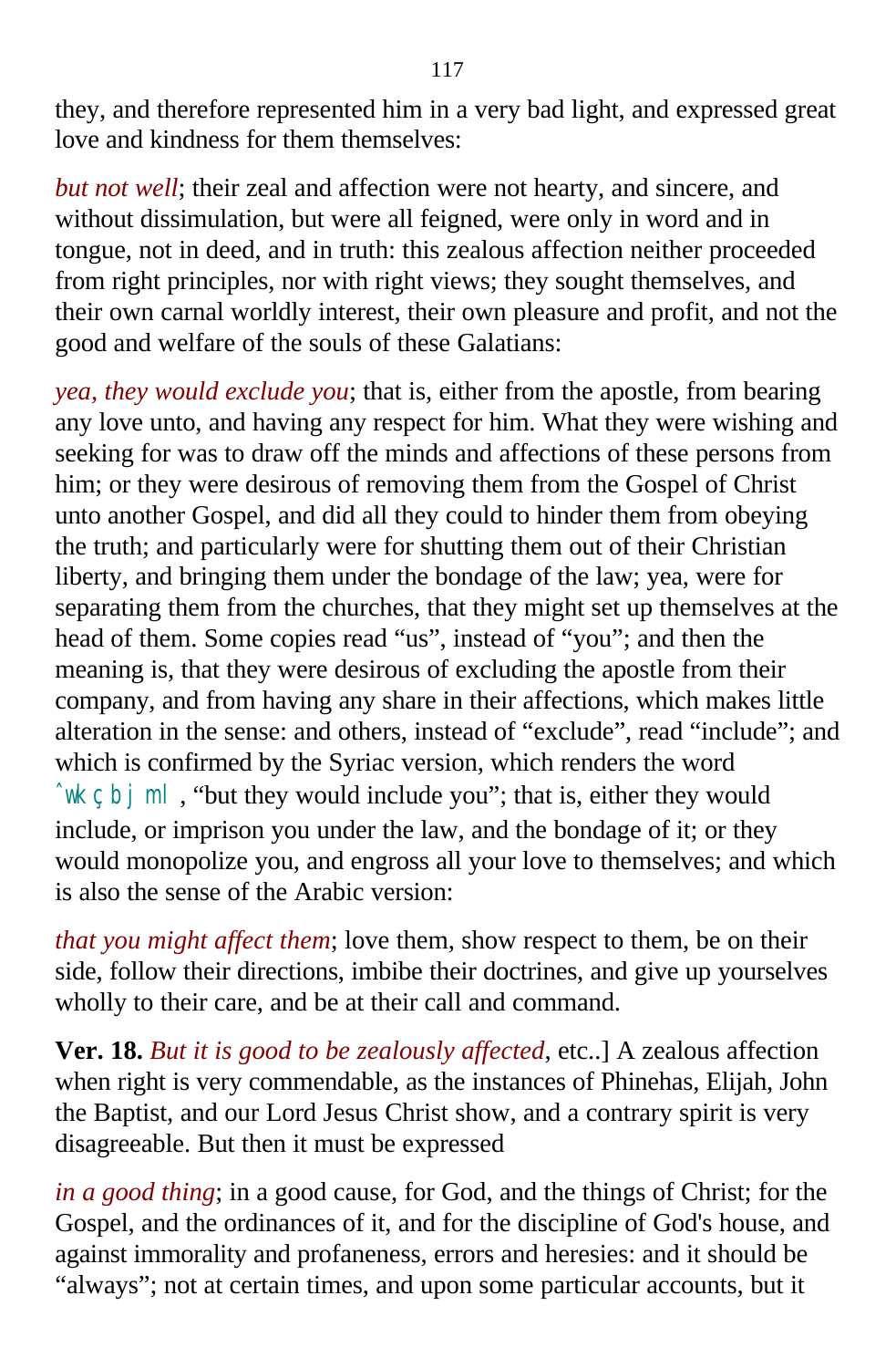should be constant, and always continue; it should be ever the same towards God, Christ, and his ministers:

*and not only when I am present with you*; by which the apostle suggests, that while he was with them they were zealously attached to him and truth; but no sooner was he gone from them, but their zealous affection abated, and was fixed on others, which discovered their weakness, fickleness, and inconstancy; whereas he was always the same to them, and bore the same love to them, as the following words show.

**Ver. 19.** *My little children*, etc..] A soft and tender way of speaking, used by Christ to his disciples, and frequently by that affectionate and beloved disciple, John. It is expressive of the apostle's strong love and affection for them, and points out their tenderness in the faith, and that small degree of spiritual light and knowledge they had, as well as signifies that he had been, as he hoped, and in a judgment of charity believed, an instrument of their conversion, and was their spiritual parent: hence it follows,

*of whom I travail in birth again*; he compares himself to a woman with child, as the church in bringing forth souls to Christ sometimes is; and all his pains and labours in the ministry of the word to the sorrows of a woman during the time of childbearing, and at the birth. When he first came among them, he laboured exceedingly; he preached the Gospel in season, and out of season; he followed his indefatigable endeavours with importunate prayers; and his ministry among them was attended with much weakness of body, and with many reproaches, afflictions, and persecutions, comparable to the birth throes of a woman in travail: however, as he hoped he was the means of their being born again, of the turning of them from Heathenism to Christianity, and from serving idols to serve the living God, and believe in his Son Jesus Christ; but the false apostles coming among them had so strangely wrought upon them, and they were so much gone back and degenerated, that they seemed to be like so many abortions, or as an unformed foetus; wherefore he laboured again with all his might and main, by writing to them, using arguments with them, sometimes giving them good words, at other times rough ones, and fervently praying for them, if possible, to recover them from Judaism, to which they were inclined, to the pure Gospel of Christ.

*Until Christ be formed in you*; which is the same as to be created in Christ, to be made new creatures, or new men in him; or, in other words, to have the principle of grace wrought in the soul, which goes by the name of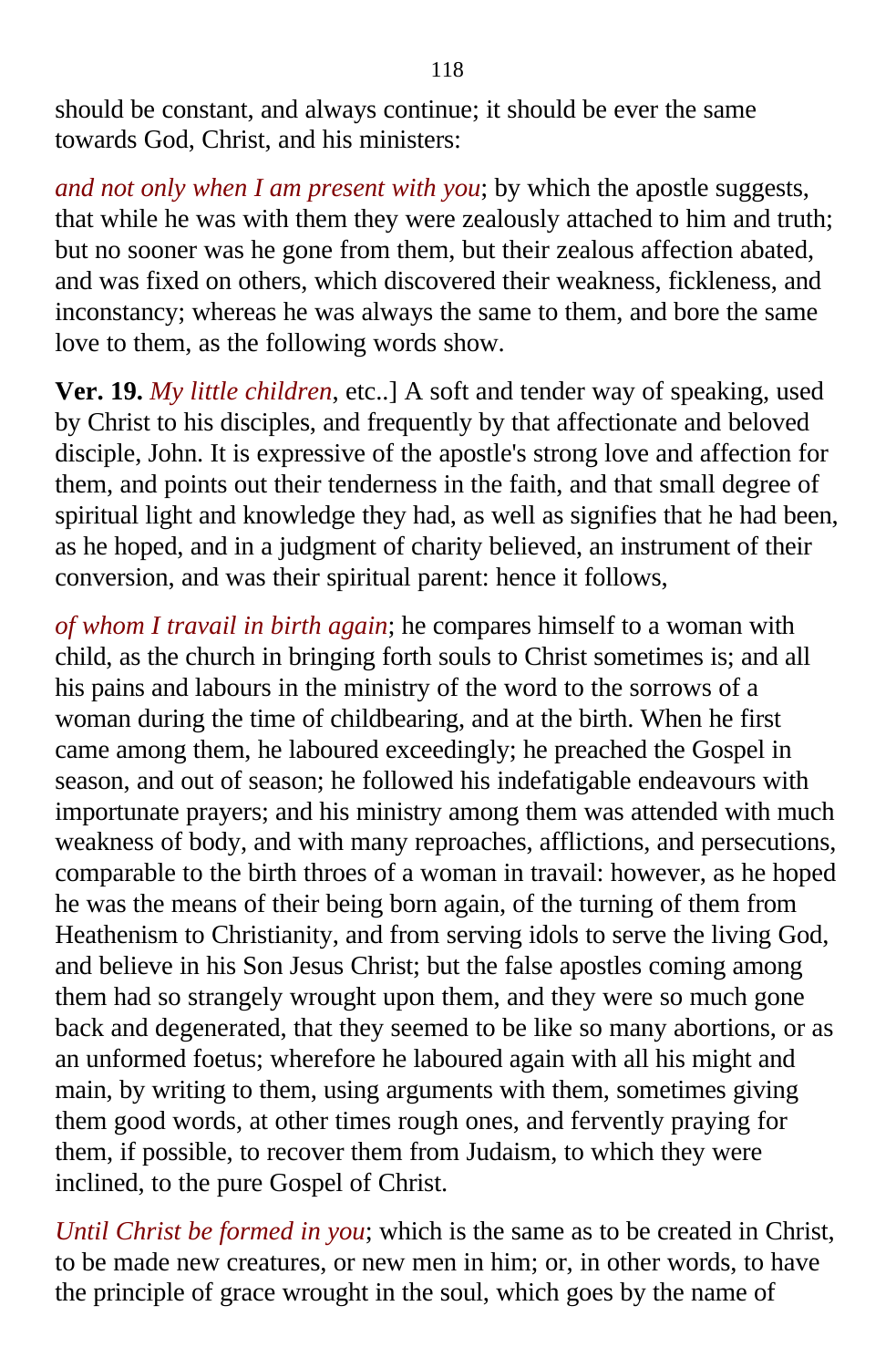Christ formed in the heart; because it is from him, he is the author of it, and it bears a resemblance to him, and is that by which he lives, dwells, and reigns in the souls of his people. Now though, as he hoped, this new man, new creature, or Christ, was formed in them before, when he first preached the Gospel to them; yet it was not a perfect man; particularly their knowledge of Christ, of his Gospel, and Gospel liberty, was far from being so, in which they went backwards instead of forwards; and therefore he was greatly concerned, laboured exceedingly, and vehemently endeavoured, which he calls travailing in birth again, to bring them to the unity of the faith, and of the knowledge of the Son of God unto a perfect man, unto the measure of the stature of the fulness of Christ. It is also the same as to be conformed to the image of Christ, which in regeneration is stamped upon the saints, and is gradually increased, and will be perfected in heaven; and that this might more manifestly appear, over which a veil was drawn, by their departure in any degree from the truths of the Gospel, was what he earnestly sought after: once more, it is the same as to have the form of Christ; that is, of the Gospel of Christ upon them, or to be cast into the form of doctrine, and mould of the Gospel, and to receive a Gospel impression and spirit from it; which is to have a spirit of liberty, in opposition to legal bondage; to live by faith on Christ, and not on the works of the law; to derive comfort alone from him, and not from any services and duties whatever; to have repentance, and the whole course of obedience, influenced by the grace of God, and love of Christ; and to be zealous of good works, and yet have no dependence on them for justification and salvation. This is what the apostle so earnestly desired, when, instead of it, these Galatians seemed to have the form of Moses, and of the law.

**Ver. 20.** *I desire to be present with you now*, etc..] His meaning is, either that be wished he was personally present among them; that he had but an opportunity of seeing them face to face, and telling them all his mind, and in such a manner as he could not in a single epistle; or that they would consider him, when they read this epistle, as if he was really among them; and as if they saw the concern of his mind, the agonies of his soul, the looks of his countenance, and heard the different tone of his voice:

*and to change my voice*; when present with them, either by a different way of preaching; that whereas before he preached the Gospel of the grace of God unto them, and his voice was charming to them like that of an angel, and even of Jesus Christ himself; but they having turned their backs upon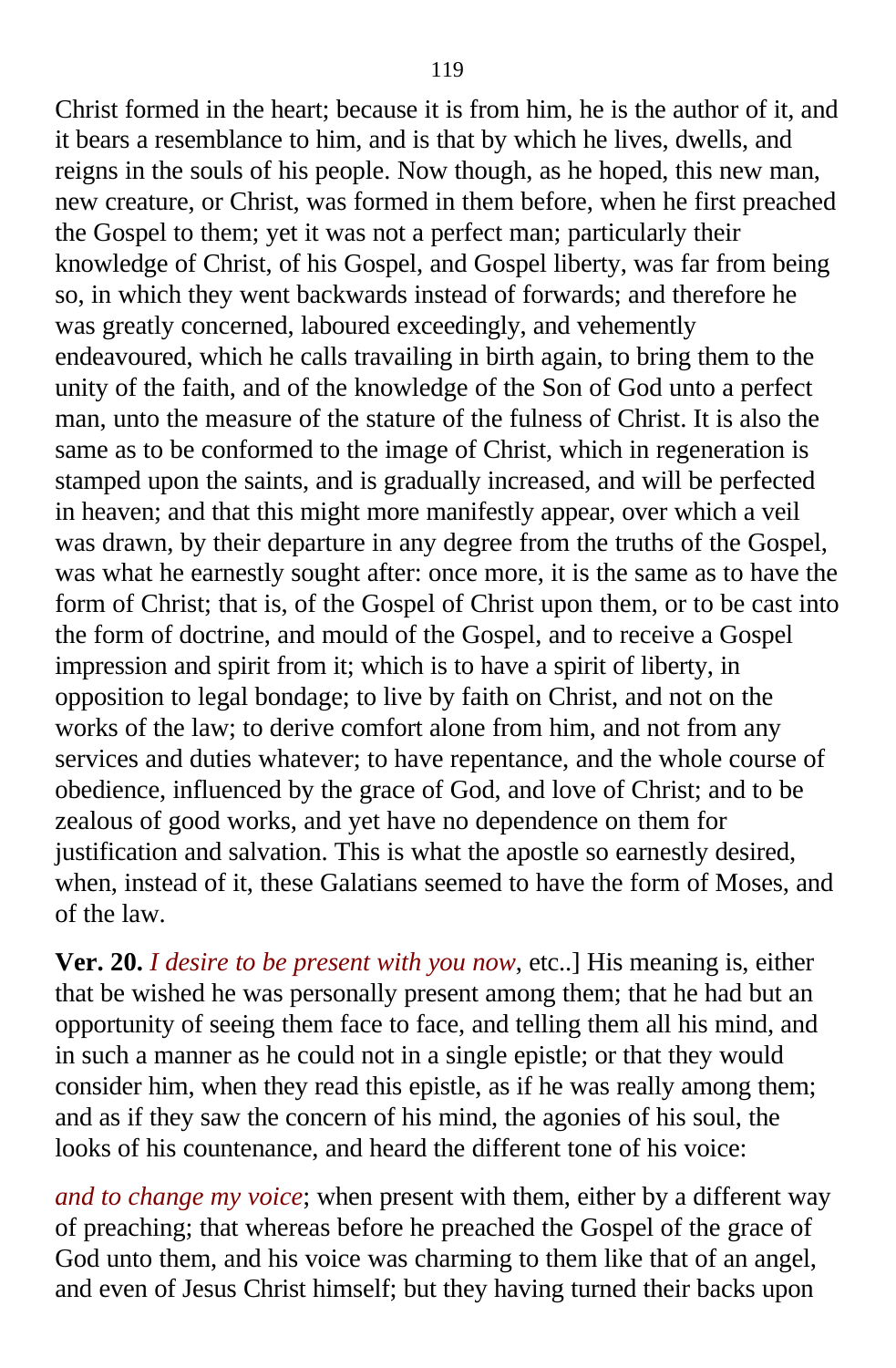it, and slighted it, he would now thunder out the law to them they seemed to be so fond of; even that voice of words, which when, the Israelites on Mount Sinai heard, entreated they might hear no more; as these Galatians also must when they heard the true voice of it, which is no other than a declaration of wrath, curse, and damnation; or by using a different way of speaking to them, as necessity might require, either softly or roughly, beseeching or chiding them, which might more move and affect them than an epistle could:

*for I stand in doubt of you*, The Vulgate Latin reads it, "I am confounded in you"; and the Syriac, hymtd, "I am stupefied"; and to the same sense the Arabic. He was ashamed of them for their apostasy and degeneracy; he was amazed and astonished at their conduct; or, as the word may be rendered, be was "perplexed" on their account; he did not know what to think of them, and their state; sometimes he hoped well of them, at other times he was ready to despair; nor did he well know what course to take with them, whether to use them roughly or smoothly, and what arguments might be most proper and pertinent, in order to reclaim them.

**Ver. 21.** *Tell me, ye that desire to be under the law*, etc..] Not merely to obey it, as holy, just, and good, from a principle of love, and to testify subjection and gratitude to God; so all believers desire to bc under the law: but these men sought for justification and salvation by their obedience to it: they desired to be under it as a covenant of works, which was downright madness and folly to the last degree, since this was the way to come under the curse of it; they wanted to be under the yoke of the law, which is a yoke of bondage, an insupportable one, which the Jewish fathers could not bear; and therefore it was egregious weakness in them to desire to come under it: wherefore the apostle desires them to answer this question,

*do ye not hear the law*? meaning either the language and voice of the law of Moses, what it says to transgressors, and so to them; what it accused them of, and charged them with; how it declared them guilty before God, pronounced them accursed, and, ministered sententially condemnation and death unto them; and could they desire to be under such a law? or rather the books of the Old Testament, particularly the five books of Moses, and what is said therein; referring them, as Christ did the Jews, to the Scriptures, to the writings of Moses, and to read, hear, and observe what is in them, since they professed so great a regard to the law; from whence they might learn, that they ought not to be under the bondage and servitude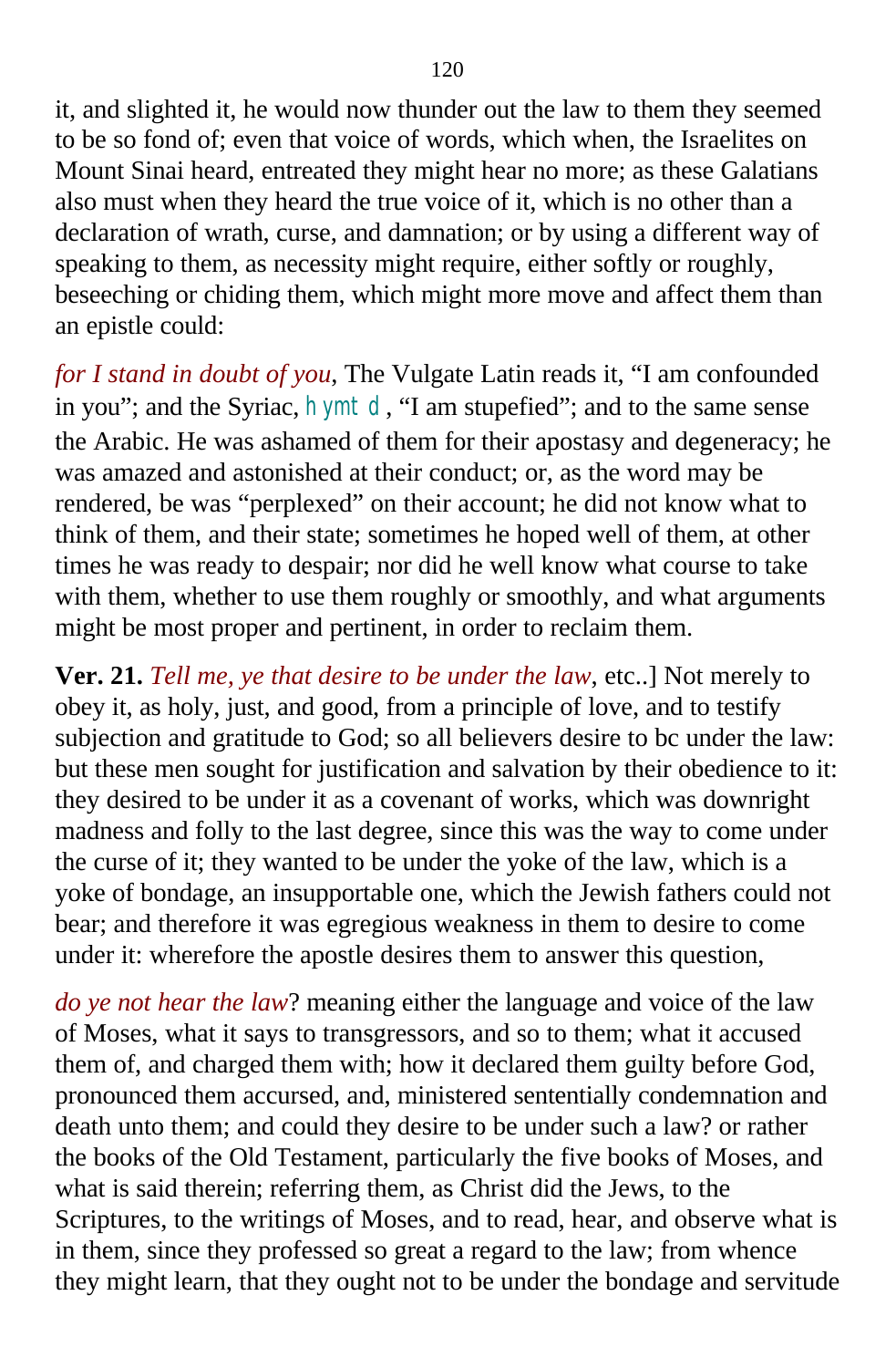of it. The Vulgate Latin version renders it, "have ye not read the law?" and so one of Stephens's copies; that is, the books of the law; if you have, as you should, you might observe what follows.

**Ver. 22.** For it is written, etc..] In  $($ <sup> $\triangleleft$ I65</sup>Genesis 16:15 21:9)

*that Abraham had two sons*, not two sons only; for besides the two referred to, he had six more,  $(\sqrt{020} \text{Genesis } 25:2)$  but it being only pertinent to the apostle's purpose to take notice of these two, he mentions no more, though he does not deny that he had any more. These two sons were Ishmael and Isaac:

*the one by a bondmaid*. Ishmael was by Hagar, Sarah's servant, who represented the covenant the Jewish nation was under the bondage of.

*The other by a free woman*. Isaac was by Sarah, Abraham's proper and lawful wife, who was mistress of the family, and represented in figure the covenant, and Gospel church state, and all believers, Gentiles as well as Jews, as under the liberty thereof.

**Ver. 23.** *But he who was of the bondwoman*, etc..] Ishmael, who was begotten and born of Hagar,

*was born after the flesh*; after the common order and course of nature, through the copulation of two persons, the one able to procreate, and the other fit for the conception of children; and was typical of the Jews, the natural descendants of Abraham, who, as such, and upon that account, were not the children of God, nor heirs of the eternal inheritance:

*but he of the free woman was by promise*; by a previous promise made by God to Abraham, that he should have a son in his old age, when his body was now dead, and when Sarah his wife, who had always been barren, was now grown old, and past the time of bearing children; so that Isaac was born out of the common order and course of nature; his conception and birth were owing to the promise and power of God, and to his free grace and favour to Abraham. This son of promise was a type of the spiritual seed of Abraham, whether Jews or Gentiles, the children of the promise that are counted for the seed; who are born again of the will, power, and grace of God, and are heirs, according to the promise, both of grace and glory, when they that are of the law, and the works of it, are not. All which is further illustrated in the following verses.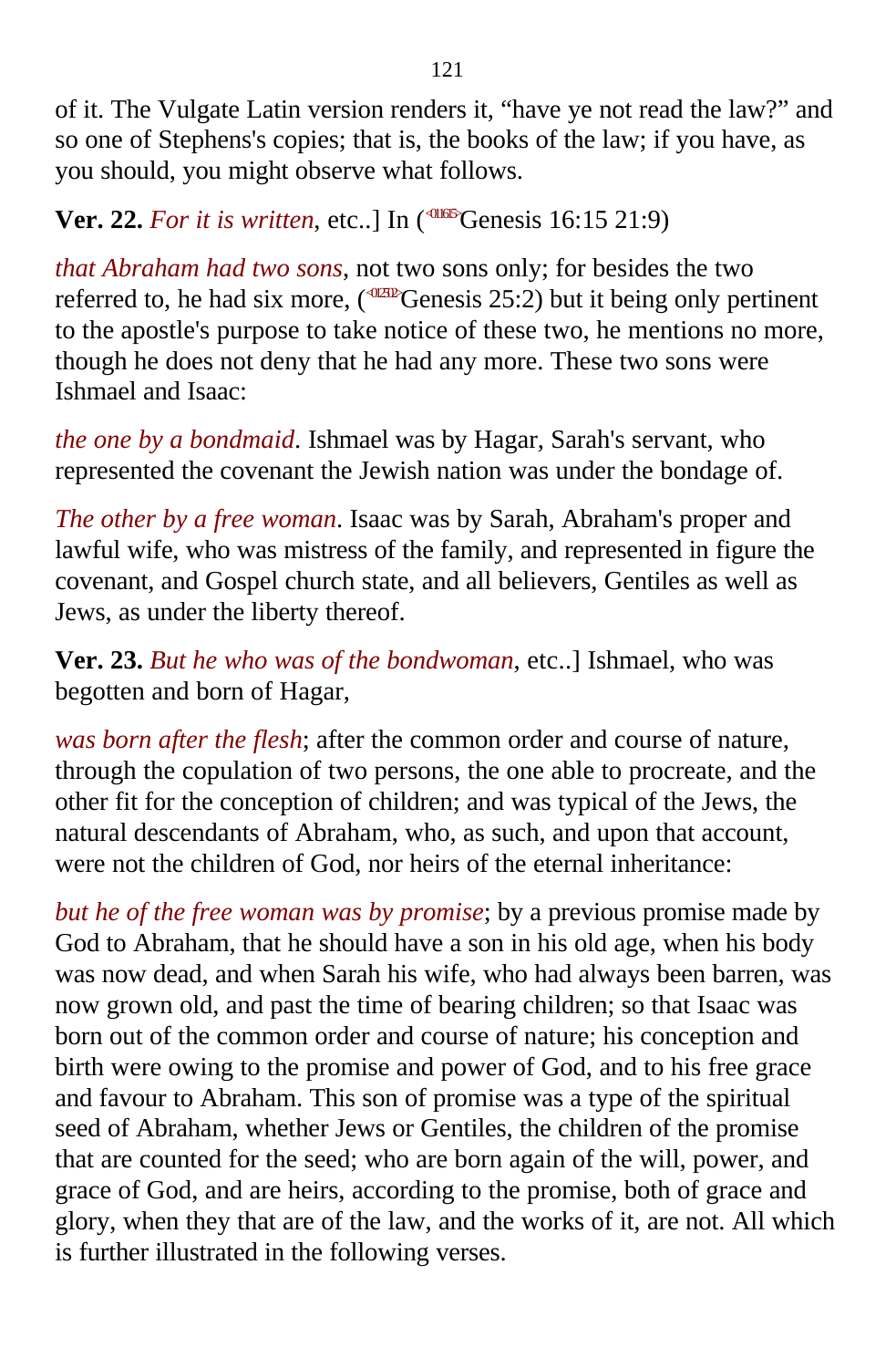**Ver. 24.** *Which things are an allegory*, etc..] Or "are allegorized": so Sarah and Hagar were allegorized by Philo the Jew <sup>f87</sup>, before they were by the apostle. Sarah he makes to signify virtue, and Hagar the whole circle of arts and sciences, which are, or should be, an handmaid to virtue; but these things respecting Hagar and Sarah, the bondwoman and the free, and their several offspring, are much better allegorized by the apostle here. An allegory is a way of speaking in which one thing is expressed by another, and is a continued metaphor; and the apostle's meaning is, that these things point at some other things; have another meaning in them, a mystical and spiritual one, besides the literal; and which the Jews call  $Crdm$ , "Midrash", a name they give to the mystical and allegorical sense of Scripture, in which they greatly indulge themselves. An allegory is properly a fictitious way of speaking; but here it designs an accommodation of a real history, and matter of fact, to other cases and things, and seems to intend a type or figure; and the sense to be, that these things which were literally true of Hagar and Sarah, of Ishmael and Isaac, were types and figures of things to come; just as what befell the Israelites were types and figures of things that would be under the Gospel dispensation,  $(\sqrt{400} \cdot 1 \text{ Continuous 10:11})$ 

*for these are the two covenants*, or "testaments"; that is, these women, Hagar and Sarah, signify, and are figures of the two covenants; not the covenant of works, and the covenant of grace. Hagar was no figure of the covenant of works, that was made and broke before she was born; besides, the covenant she was a figure of was made at Mount Sinai, whereas the covenant of works was made in paradise: moreover, the covenant of works was made with Adam, and all his posterity, but the covenant which Hagar signified was only made with the children of Israel; she represented Jerusalem, that then was with her children. Nor was Sarah a figure of the covenant of grace, for this was made long before she had a being, even from everlasting; but they were figures of the two administrations of one and the same covenant, which were to take place in the world successively; and which following one the other, are by the author of the Epistle to the Hebrews called the first and the second, the old and the new covenants. Now these are the covenants or testaments, the old and the new, and the respective people under them, which were prefigured by these two women, and their offspring.

*The one from the Mount Sinai*; that is, one of these covenants, or one of the administrations of the covenant, one dispensation of it, which is the first, and now called old, because abolished, took its rise from Mount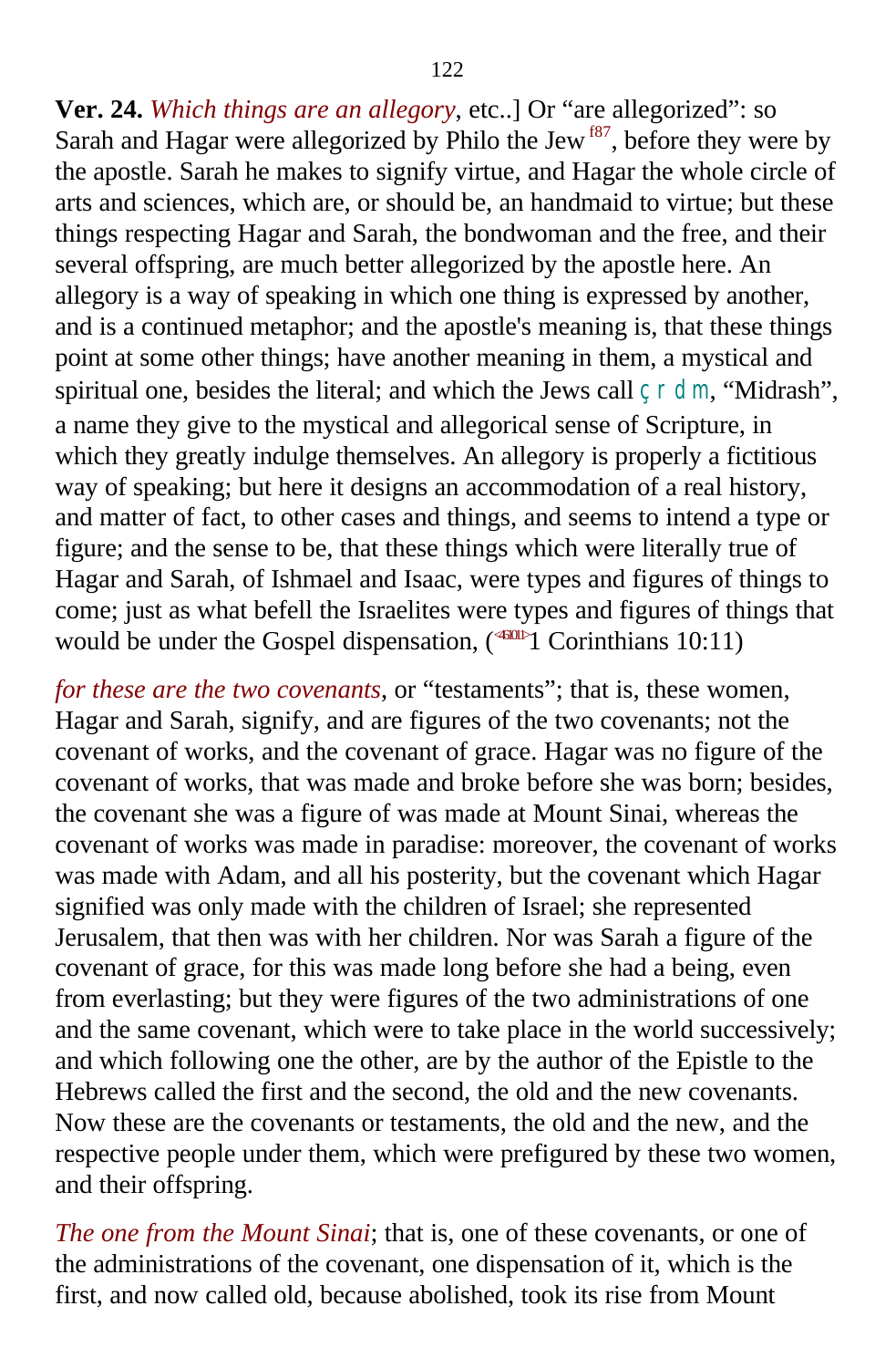Sinai, was delivered there by God to Moses, in order to be communicated to the people of Israel, who were to be under that form of administration until the coming of the Messiah. And because the whole Mosaic economy was given to Moses on Mount Sinai, it is said to be from thence: hence, in Jewish writings, we read, times without number, of ynysm hçml hklh, a rite, custom, constitution, or appointment given to Moses "from Mount Sinai", the same phrase as here. Sinai signifies "bushes", and has its name from the bushes which grew upon if, <sup>f88</sup>; in one of which the Lord appeared to Moses; for Horeb and Sinai are one and the same mount; one signifies waste and desolate, the other bushy; as one part of the mountain was barren and desert, and the other covered with bushes and brambles; and may fitly represent the condition of such that are under the law.

*Which gendereth to bondage*; begets and brings persons into a state of bondage, induces on them a spirit of bondage to fear, and causes them to be all their lifetime subject to it; as even such were that were under the first covenant, or under the Old Testament dispensation:

*which is Agar*; or this is the covenant, the administration of it, which Hagar, the bondwoman, Sarah's servant, represented.

**Ver. 25.** *For this Agar is Mount Sinai in Arabia*, etc..] The Arabic version, instead of Arabia, reads "Balca". The Syriac version makes Hagar to be a mountain, reading the words thus, "for Mount Hagar is Sinai, which is in Arabia": and some have been of opinion that Sinai was called Hagar by the Arabians. It is certain, that  $\Gamma$ gj, which may be pronounced Hagar, does signify in the Arabic language a stone or rock; and that one part of Arabia is called Arabia Petraea, from the rockiness of it; the metropolis of which was  $traj$ , or "Agara", and the inhabitants Agarenes; and Hagar was the name of the chief city of Bahrein, a province of Arabia<sup>189</sup>: and it may be observed, that when Hagar, with her son, was cast out, they dwelt in the wilderness of Paran,  $(1222)$ Genesis 21:21) which was near to Sinai, as appears from  $(4002)$ Numbers 10:12  $4802$ Deuteronomy 33:2) so that it is possible that this mount might be so called from her, though there is no certainty of it; and near to it, as Grotius observes, was a town called Agra, mentioned by Pliny<sup>190</sup> as in Arabia. However, it is clear, that Sinai was in Arabia, out of the land of promise, where the law was given, and seems to be mentioned by the apostle with this view, that it might be observed, and teach us that the inheritance is not of the law. It is placed by Jerom  $191$  in the land of Midian; and it is certain it must be near it, if not in it, as is clear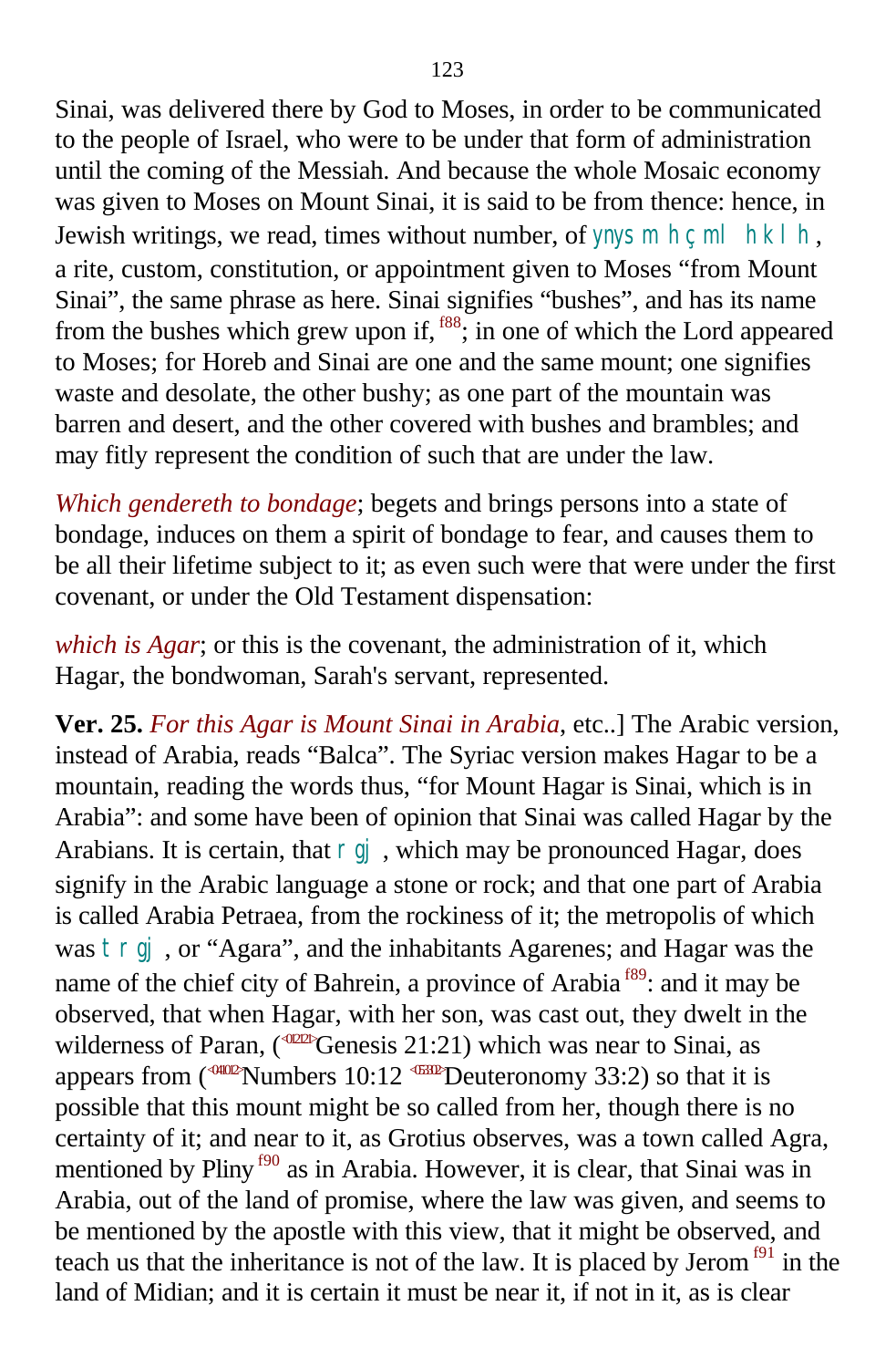from ( $\sqrt{MR}$ Exodus 3:1). And according to Philo the Jew <sup>f92</sup>, the Midianites, as formerly called, were a very populous nation of the Arabians: and Madian, or Midian, is by  $<sup>f93</sup>$  Mahomet spoken of as in Arabia; and it may be</sup> observed, that they that are called Midianites in  $(4036)$ Genesis 37:36) are said to be Ishmaelites,  $(4000 \text{ G} \cdot 39.1)$  the name by which the Arabians are commonly called by the Jews. The apostle therefore properly places this mountain in Arabia. But after all, by Agar, I rather think the woman is meant: and that the sense is, that this same Agar signifies Mount Sinai, or is a figure of the law given on that mount.

*And answereth to Jerusalem which now is, and is in bondage with her children*; that is, agrees with and resembles the inhabitants of Jerusalem, and of all the cities and towns in Judea; and she, being a bondwoman, represented that state of bondage the Jews were in, when the apostle wrote this, who were in a state of civil, moral, and legal bondage; in civil bondage to the Romans, being tributaries to the empire of Rome, and under the jurisdiction of Caesar; in moral bondage to sin, to Satan, to the world and the lusts of it, whose servants they in general were; and in legal bondage to the ceremonial law, which was a yoke of bondage: they were in bondage under the elements or institutions of it, such as circumcision, a yoke which neither they, nor their forefathers could bear, because it bound them over to keep the whole law; the observance of various days, months, times, and years, and the multitude of sacrifices they were obliged to offer, which yet could not take away sin, nor free their consciences from the load of guilt, but were as an handwriting of ordinances against them; every sacrifice they brought declaring their sin and guilt, and that they deserved to die as the creature did that was sacrificed for them; and besides, this law of commandments, in various instances, the breach of it was punishable with death, through fear of which they were all their life long subject to bondage: they were also in bondage to the moral law, which required perfect obedience of them, but gave them no strength to perform; showed them their sin and misery, but not their remedy; demanded a complete righteousness, but did not point out where it was to be had; it spoke not one word of peace and comfort, but all the reverse; it admitted of no repentance; it accused of sin, pronounced guilty on account of it, cursed, condemned, and threatened with death for it, all which kept them in continual bondage: and whereas the far greater part of that people at that time, the Jerusalem that then was, the Scribes, Pharisees, and generality of the nation, were seeking for justification by the works of the law, this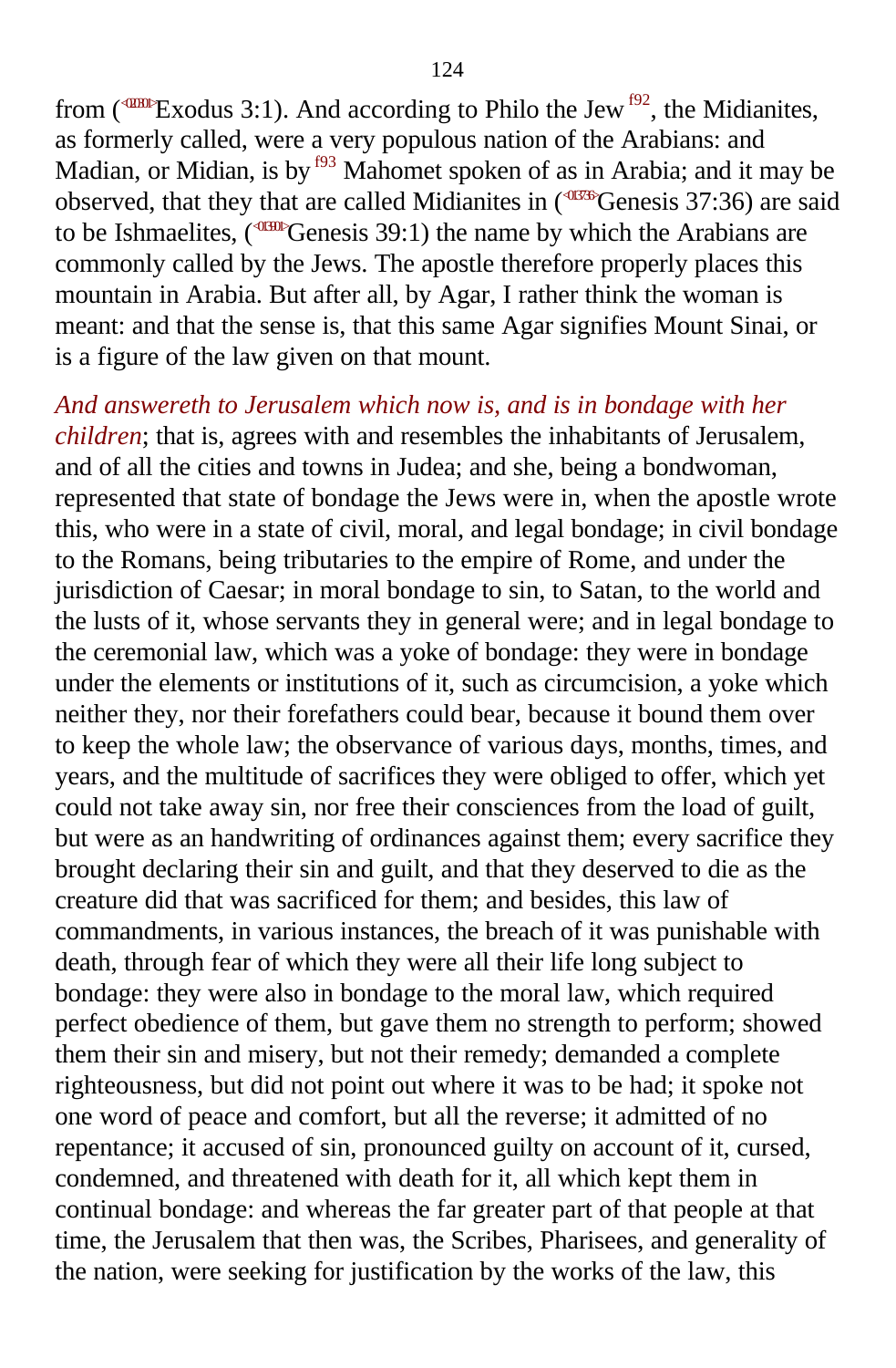added to their bondage; they obeyed it with mercenary views, and not from love but fear; and their comforts and peace rose and fell according to their obedience; and persons in such a way must needs be under a spiritual bondage.

**Ver. 26.** *But Jerusalem which is above*, etc..] This Sarah was a type and figure of; she answered to, and agreed with this; which is to be understood, not of the church triumphant in heaven, but of the Gospel church state under the administration of the new covenant; and that, not as in the latter day glory, when the new Jerusalem shall descend from God out of heaven, but as it then was in the apostle's time, and has been since. Particular respect may be had to the first Gospel church at Jerusalem, which consisted of persons born from above, was blessed with a Gospel spirit, which is a spirit of liberty, out of which the Gospel went into all the world, and from among whom the apostles and first preachers of the word went forth everywhere, and were the means of the conversion of multitudes, both among Jews and Gentiles, and so might be truly said to be the mother of us all. The church in general, under the Gospel, may be, as it often is, called Jerusalem, because of its name, the vision of peace; being under the government of the Prince of peace; the members of it are sons of peace, who are called to peace, and enjoy it; the Gospel is the Gospel of peace, and the ordinances of it are paths of peace; and the new covenant, under the administration of which the saints are, is a covenant of peace. Jerusalem was the object of God's choice, the palace of the great King, the place of divine worship, was compact together, and well fortified: the Gospel church state consists of persons, who, in general, are the elect of God, among whom the Lord dwells, as in his temple. Here his worship is observed, his word is preached, and his ordinances administered; saints laid on the foundation, Christ, and being fitly framed together, grow up unto an holy temple in him, and are surrounded by him, as Jerusalem was with mountains, and are kept by his power unto salvation. This is said to be above, to distinguish it from the earthly Jerusalem, the inhabitants of which were chiefly men of the world, carnal men; but this heavenly Jerusalem, or Gospel church state, chiefly consists of persons born from above, called with an heavenly calling, and who bear the image of the heavenly one, whose conversation is in heaven, who are seeking things above, and in a little time will be there themselves; its constitution and form of government are from above, and so are its doctrines, and its ordinances. The Jews often Speak of all y<sup>[ $\vert$ ]</sup> d µl cwry, or hal  $\vert$ , or hl  $\vert$ m  $\vert$  c, "Jerusalem above"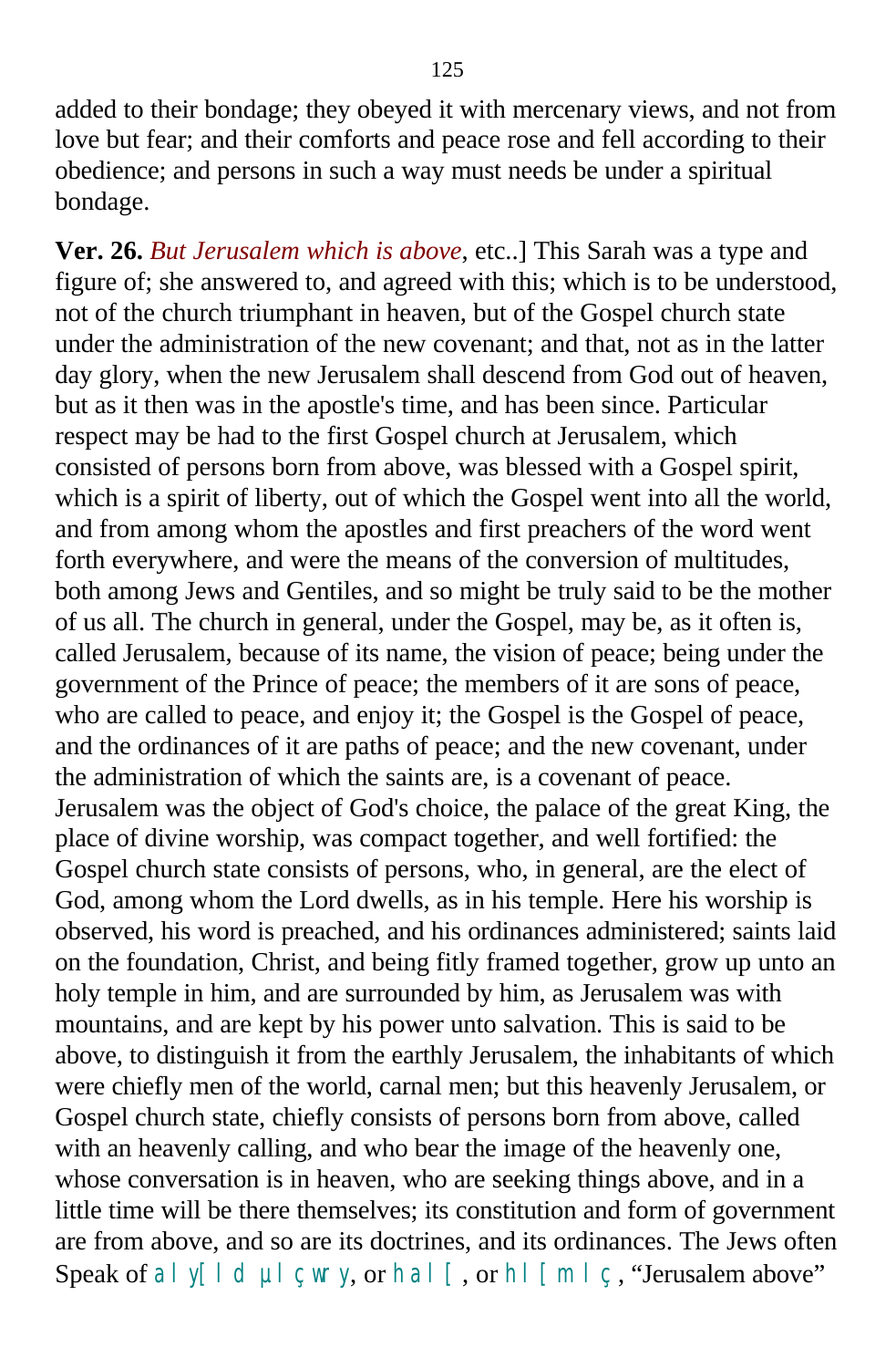$f<sup>94</sup>$ , as distinguished from Jerusalem below: and to this distinction the apostle seems to have respect here, who further says concerning this Jerusalem, that she

*is free*; from the servitude of sin, Satan, and the world, from the yoke of the law, and from a spirit of bondage; having the Spirit of God, the spirit of adoption, who is a free spirit, and makes such free that enjoy him; and where he is, there is true liberty. He adds,

*which is the mother of us all*; that are born again, whether Jews or Gentiles, as particularly the church at Jerusalem was, and the Gospel church state in general may be said to be; since here souls are born and brought forth to Christ, are nursed up at her side, and nourished with her breasts of consolation, the word and ordinances. This form of speech is also Jewish: thus it is said  $f^{95}$  that

"Zion, larçyd ˆma, "the mother of Israel", shall bring forth her sons, and Jerusalem shall receive the children of the captivity."

Again, explaining ( $\alpha$ <sup>3884</sup>) Proverbs 28:24) it is observed <sup>f96</sup>, that there is no father but the ever blessed God, wma ˆyaw, "and no mother" but the congregation of Israel. Some copies leave out the word "all"; and so do the Vulgate Latin, Syriac, and Ethiopic versions, and only read, "the mother of us", or "our mother".

**Ver. 27.** *For it is written*, etc..] ( $\alpha$ <sup>340</sup>Isaiah 44:1), which is cited to prove, that the heavenly Jerusalem, or Gospel church state, is the mother of us all, and has brought forth, and still will bring forth, many souls to Christ, even many more than were under the legal dispensation by the Jewish church, though the Lord was an husband to them,  $(2882)$  Jeremiah 31:32). The words are,

*rejoice thou barren that bearest not, break forth and cry thou that travailest not, for the desolate hath many more children than she which hath an husband*; by her that was "barren", and "bore" not, and "travailed" not, and was "desolate", is not meant the Gentile world, which before the coming of Christ was barren and destitute of the knowledge of him, and from among whom very few were called by grace; but the Gospel church in the first beginnings of it, in Christ's time, and especially about the time of his death, and before the pouring forth of the Spirit on the day of Pentecost, when the number of its members were few; for the names of the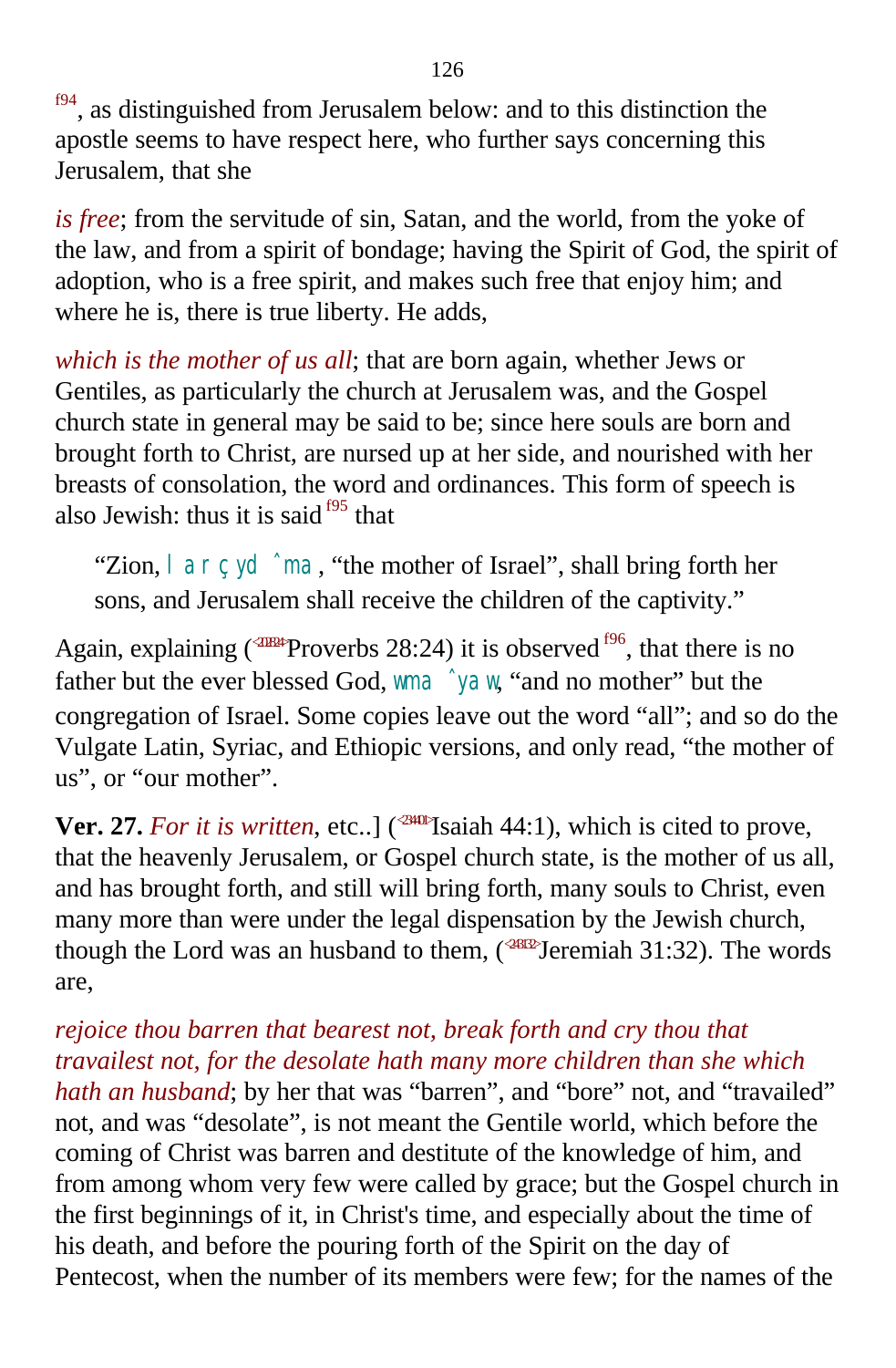disciples together were but 120, when it seemed to be barren, and desolate, and deprived of its husband Christ, but was quickly to have a large accession to, it, both of Jews and Gentiles; and therefore is called upon to "rejoice, break forth", and "cry"; that is, to break forth into songs of praise, and express her spiritual joy, by singing aloud, and setting forth in hymns and spiritual songs the glory of powerful and efficacious grace, in the conversion of such large numbers of souls, the like of which had never been known under the former administration. Three thousand were converted under one sermon, and added to this first Gospel church; and the number of its members still increased, and the number of the men that afterwards believed was about five thousand; and after this we hear of more believers being added to the Lord, both men and women; and also that a great company of the priests were obedient to the faith; and when out of this church, the apostles, and other preachers of the Gospel went everywhere into the Gentile world, thousands of souls were converted, and a large number of churches formed, and a spiritual seed has been preserved ever since; and in the latter day Zion will travail in birth, and bring forth a numerous offspring; a nation shall be born at once, and the fulness of the Gentiles shall be brought in. Agreeably to this sense the Jewish writers, Jarchi, Kimchi, and Aben Ezra, understand this passage of Jerusalem; as does also the Chaldee paraphrase, which renders it thus:

"Praise, O Jerusalem, which was as a barren woman that bringeth not forth; rejoice in praise, and be glad, who was as a woman which conceives not, for more are the children of Jerusalem forsaken than the children of the habitable city, saith the Lord."

**Ver. 28.** *Now we, brethren, as Isaac was*, etc..] The Ethiopic version reads, "you, brethren"; and so one of Stephens's copies. As the two women, Hagar and Sarah, might be, and are allegorized; so likewise their respective offspring. Isaac signified, and was a type and figure of Abraham's spiritual seed, whether Jews or Gentiles, under the Gospel dispensation: and as he was, so they are,

*the children of promise*; as Isaac was promised unto Abraham, so were this spiritual seed, when it was said unto him, that he should be the father of many nations, as he is the father of us all, even of all them that believe, be they of what nation soever; and as Isaac was born by virtue, and in consequence of a promise made to Abraham of God's free good will and pleasure, and his generation and conception were beyond the strength and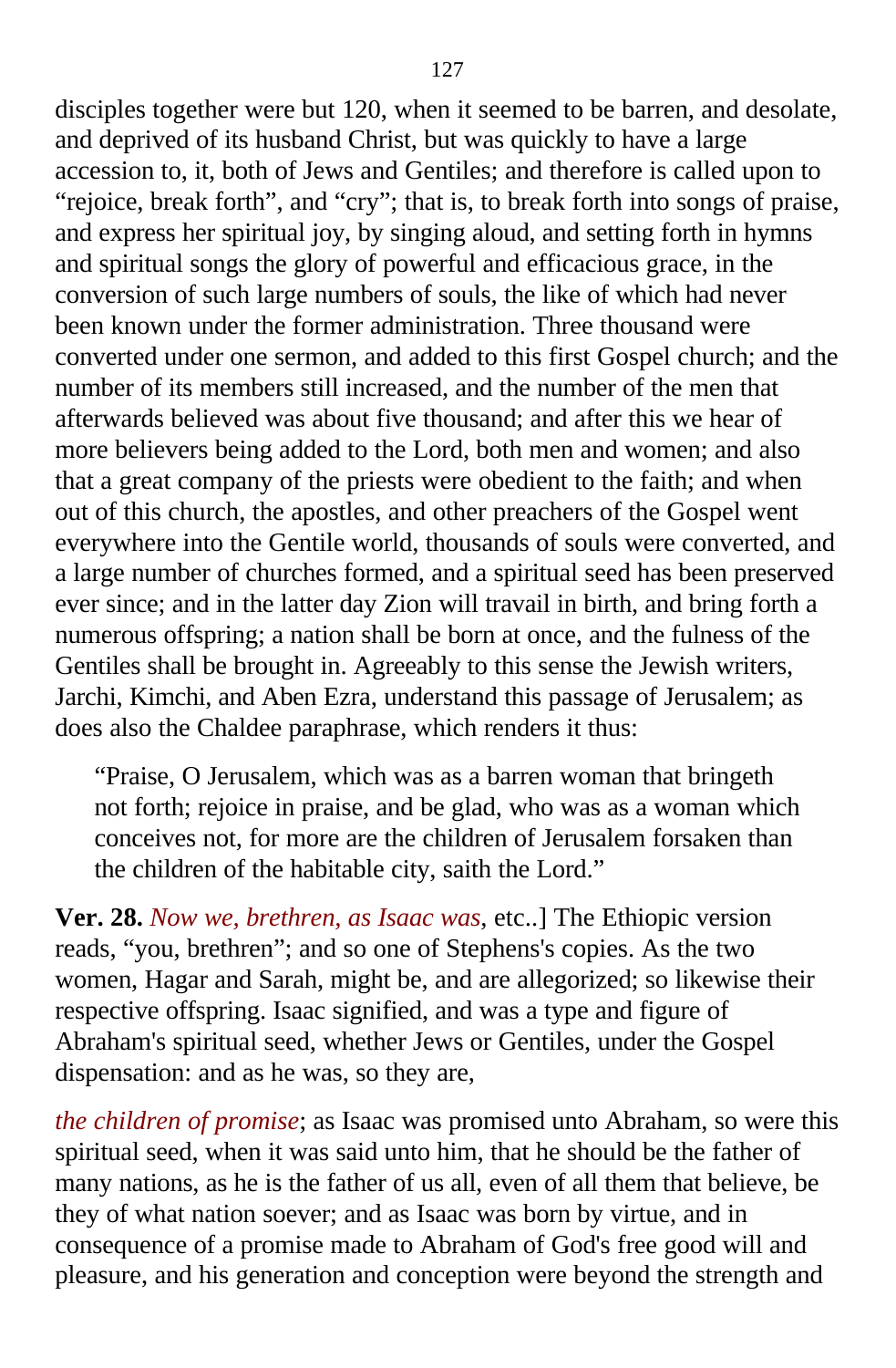<span id="page-127-0"></span>course of nature, were the effects of a divine power, and were something supernatural; so this spiritual seed are born again, by virtue, and in consequence of a promise, not only made to Abraham, but to the Lord Jesus Christ, the head of the covenant, that he should see his seed, enjoy a numerous offspring, and which should endure for ever; and also to the church, of whom it is said, that this and that man should be born in her; and particularly in consequence of the promise cited in the foregoing verse, from whence these words are an inference, deduction, or illustration: and these children of the promise, so called from hence, are born again, above and beyond the strength of nature; not through the power and free will of man, but through the abundant mercy and sovereign will of God, by his powerful and efficacious grace, and by the word of promise, the Gospel, as a means. Moreover, to these children, or spiritual seed of Abraham, signified by Isaac, do all the promises belong, as that of God, as a covenant God gave unto them; of Christ, as a Saviour and Redeemer; of the Holy Spirit, as a sanctifier and comforter; and of all good things, of temporal mercies, so far as are for their real good; and of all spiritual blessings, as righteousness, peace, pardon, comfort, all supplies of grace, and eternal life: and these likewise receive these promises; the Holy Spirit, as a spirit of promise, opens and applies them to them, puts them into the hand of faith, and enables them to plead them with God, and to believe the performance of them; so that this character in all respects agrees with them.

**Ver. 29.** *But as then*, etc..] In the times of Abraham, when Hagar and Sarah, the types of the two dispensations of the covenant, and Ishmael and Isaac, the figures of the two different seeds, the natural and spiritual seed of Abraham, legalists and true believers, were living:

*he that was born after the flesh*; which was Ishmael, who was a type, or an allegorical representation of such who were under the Sinai covenant, and were seeking for righteousness by the works of the law; as he was born after the flesh, according to the ordinary course of nature, and was, as he was born, a carnal man; so are self-justiciaries, notwithstanding all their pretensions to religion and righteousness, just as they were born; there is nothing but flesh in them; they are without God, and Christ, and the Spirit, and have neither true faith, nor hope, nor love, not any other grace; they have no internal principle of goodness in them; flesh, or corrupt, nature, has the government of them, is the reigning principle in them; their minds are fleshly, and so are their tenets; and such is their conversation, they trust in the flesh, in outward performances, in their own righteousness, and so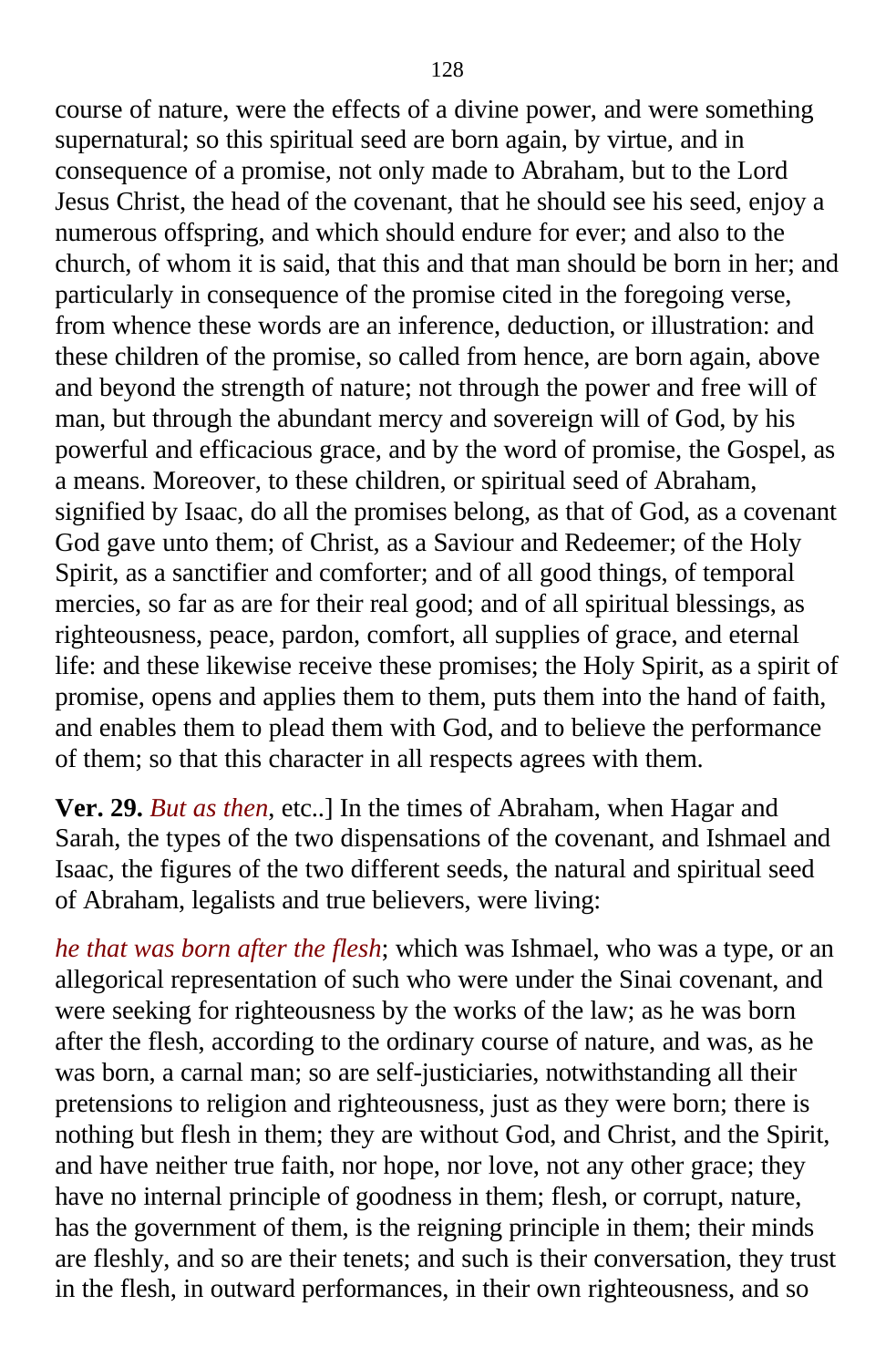come under the curse; for as many as trust in an arm of flesh, or are of the works of the law, are under the curse of it:

*persecuted him that was born after the Spirit*: by whom is meant Isaac, who, though he was not conceived under the overshadowings of the Holy Spirit, without the help of man, as Christ was; yet because of the divine power which was so eminently displayed in his conception and generation, under all the difficulties, and disadvantages, and seeming impossibilities of nature, he is said to be born after the Spirit: and besides, he was also regenerated by the Spirit of God, was a good man, and one that feared the Lord, as the whole account of him shows; and in this also fitly pointed out the spiritual seed, true believers, under the Gospel dispensation, who are born again of water, and of the Spirit, and are renewed in the spirit of their minds; in whom the work of the Spirit is begun, and grace is the governing principle; in whom the Spirit of God dwells and operates; and whose conversation is spiritual, and who walk not after the flesh, but after the Spirit. The persecution of Isaac by Ishmael was by "mocking" him,  $($ <sup>ond</sup> Genesis 21:9) the Hebrew word there made use of is in allusion to Isaac's name, which signifies "laughter": and Ishmael laughed at him, jeered and derided him. The Jewish doctors are divided about the sense of this: some say that the word rendered "mocking" is expressive of idolatry, according to  $(4836)$ Exodus 32:6) and that Ishmael would have taught Isaac, and drawn him into it; others that it signifies uncleanness, according to  $($ <sup>**OBT<sub>2</sub>**Genesis 39:17) and that he talked to him in a lascivious and indecent</sup> manner, in order to corrupt his mind: others that it designs murder according to  $($ <sup>IIII4</sup> $)$  Samuel 2:14) and that he intended to kill him, and attempted it  $f^{97}$ ; it is pretty much received by them, that either he finding him alone, or they going out to the field together, he took his bow and drew it, and shot an arrow at him, with an intention to kill him <sup>f98</sup>, though he pretended it was but in play: and one of their writers on the text says <sup>f99</sup>, that the word used, by gematry, that is, by the arithmetic of the letters, signifies qwrhl, "to slay"; so that this persecution was not by words only, but by deeds: but others  $f100$  of them more rightly think, that it meant a contention about the inheritance, which Sarah's words to Abraham seem to confirm; and that Ishmael claimed the birthright, and despised Isaac as the younger son; insisted upon the right to the inheritance, and mocked at the promise of God, with respect to Isaac; and might threaten what he would do to him, should he claim it thereupon: mocking has been always reckoned a species of persecution; so the Old Testament saints, among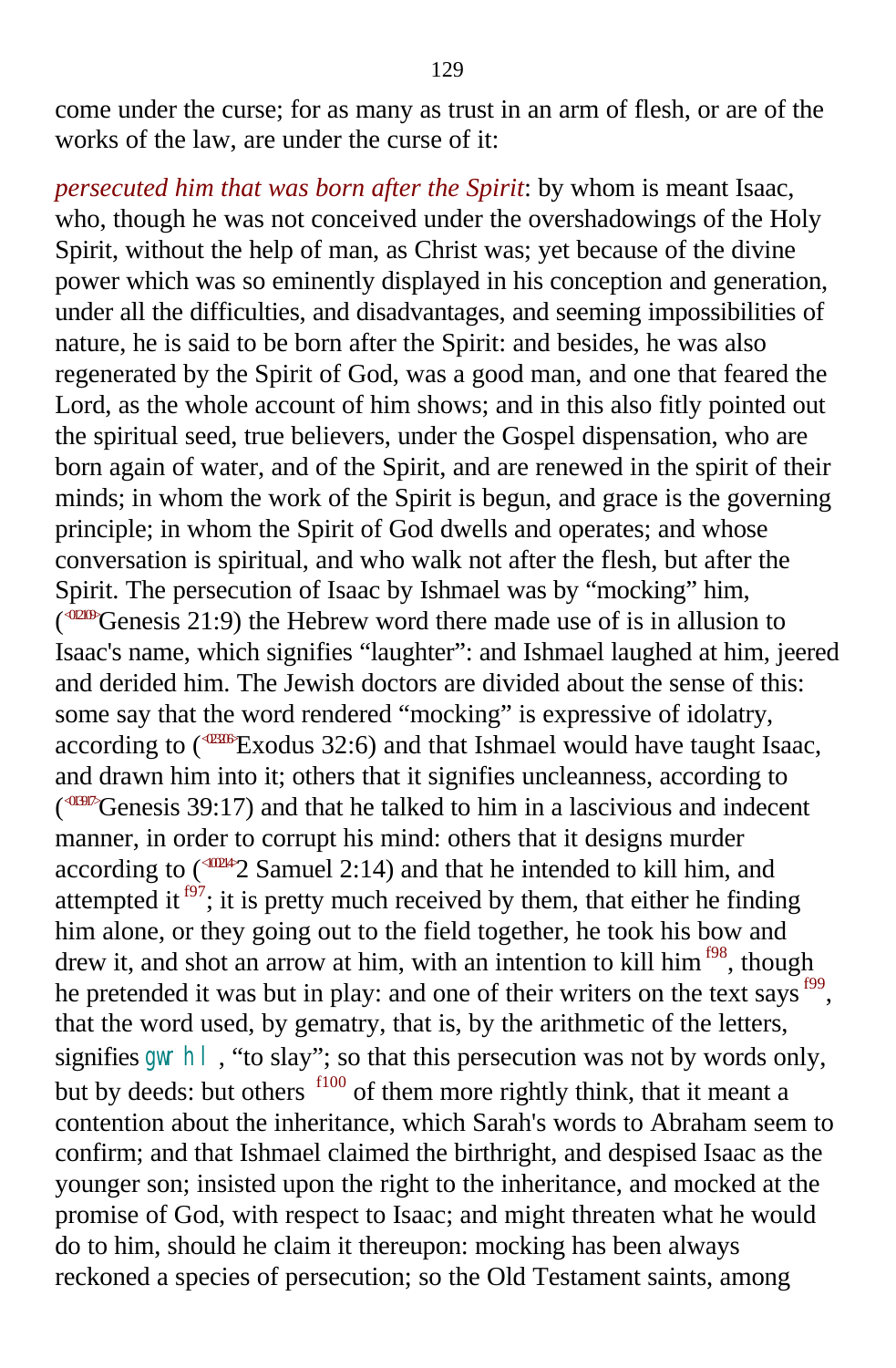other instances of persecution, had trial of "cruel mockings"; thus our Lord was persecuted, and also his apostles

*and even so it is now*. The carnal Jews, who trusted in themselves that they were righteous, and despised others, persecuted the spiritual seed that believed in Christ, both by words and deeds; they confiscated their goods, imprisoned their persons, and even put them to death; and the false teachers, though they did not, and could not go such lengths, yet as persons fitly represented by Ishmael, they derided the apostles, and mocked at the doctrines of grace preached by them, and despised those that embraced them; and pleaded that the inheritance belonged to them, upon the foot of the works of the law: and so it is at this day; though there is no persecution of men's persons and estates, yet there never was a greater persecution of the doctrines of grace, and of the righteousness of Christ, and the saints more mocked at and derided for maintaining them; and that by persons just of the same complexion as those in the apostle's time, signified by Ishmael, carnal professors, and self-righteous persons.

**Ver. 30.** *Nevertheless, what saith the Scripture*? etc..] This is a Talmudic form of citing Scriptures, and answers to harq yam, "what says the Scriptures  $f101}$ ?" the passage referred to is ( $\frac{1}{2}$ Genesis 21:10) and which are the words of Sarah to Abraham; but inasmuch as she spake them under divine inspiration, and they were approved of and confirmed by God, as appears from  $(^{0212}$ Genesis 21:12) they are ascribed to God speaking in the Scripture:

*cast out the bondwoman and her son, for the son of the bondwoman shall not be heir with the son of the free woman.* There is very little difference in the citation from the original. The apostle omits the word "this" in both clauses, which though very proper to be expressed by Sarah, to point out the person she meant, and as being in a vehement passion, was not absolutely necessary to be retained by the apostle, since by the context there is no difficulty of knowing who is meant by her; though the Alexandrian copy has the word in it: and instead of "with my son, with Isaac", the apostle says, "with the son of the free woman, Sarah"; there speaking of herself, whose character the apostle gives, in opposition to the bondwoman: in like manner a Jewish writer <sup>f102</sup> reads and interprets it,

"for the son of this woman shall not be heir hrybgh  $\hat{b}$   $\mu$ , "with" the son of the mistress""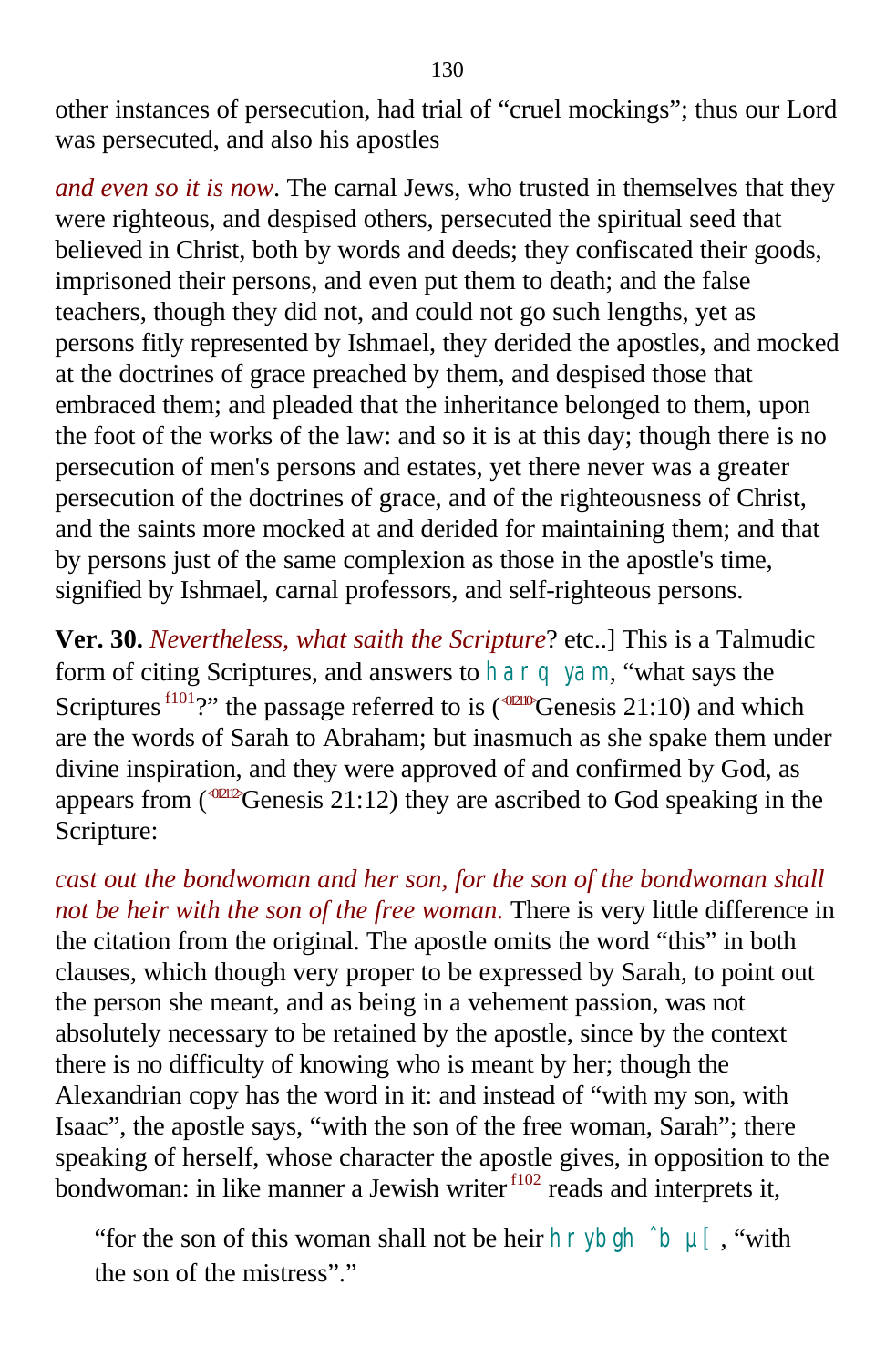The casting of Hagar and Ishmael out of Abraham's family was a type and emblem of the rejection of the carnal and self-righteous Jews from the Gospel church state; nor ought any carnal persons, any that are after the flesh, unregenerate ones, or that trust to their own righteousness, to be in a Gospel church; as they will also be excluded and thrust out of the kingdom of heaven, into which no unregenerate and unrighteous, or self-righteous persons shall enter. The Jews make this ejection of Hagar and her son to be both out of this world and that which is to come  $f103$ . The reason given why the one should not be heir with the other perfectly agrees with the Jewish canons; which was not because he was the son of a concubine, for the sons of concubines might inherit, if they were Israelites, and free, but because he was the son of a bondwoman, for thus they run  $104$ ;

"all that are near of kin, though by iniquity, are heirs, as they that are legitimate; how? thus for instance, if a man has a son that is spurious, or a brother that is spurious, lo, these are as the other sons, and the other brethren for inheritance; but if, hj  $p\tilde{c}$   $\tilde{m}$  wnb, "his son is by an handmaid", or by a strange woman, he is no son in any of these matters,  $\vert \vert \vert k \vert$  crwy wnyaw, "and no heir at all":"

## and again  $f105$ ,

"an Israelite that hath a son by an handmaid, or by a Gentile, seeing he is not called his son, he that he has after him by an Israelitish woman, hkj nl rwkb, "is the firstborn for inheritance", and takes the double portion."

The reason assigned for non-inheritance in the text implies that the children of the free woman, the spiritual seed of Abraham, shall inherit the privileges of God's house, the blessings of grace, and eternal glory; they are children of the promise, and heirs according to it; when the children of the bondwoman, self-righteous ones, shall not; for the inheritance is not of the law, neither are they heirs who are of the works of it; nor is it to be enjoyed by mixing the law and Gospel, grace and works, in the business of salvation.

**Ver. 31.** *So then, brethren*, etc..] This is the conclusion of the whole allegory, or the mystical interpretation of Agar and Sarah, and their sons:

*we are not children of the bondwoman*; the figure of the first covenant, which gendered to bondage, and typified the Jews in a state, and under a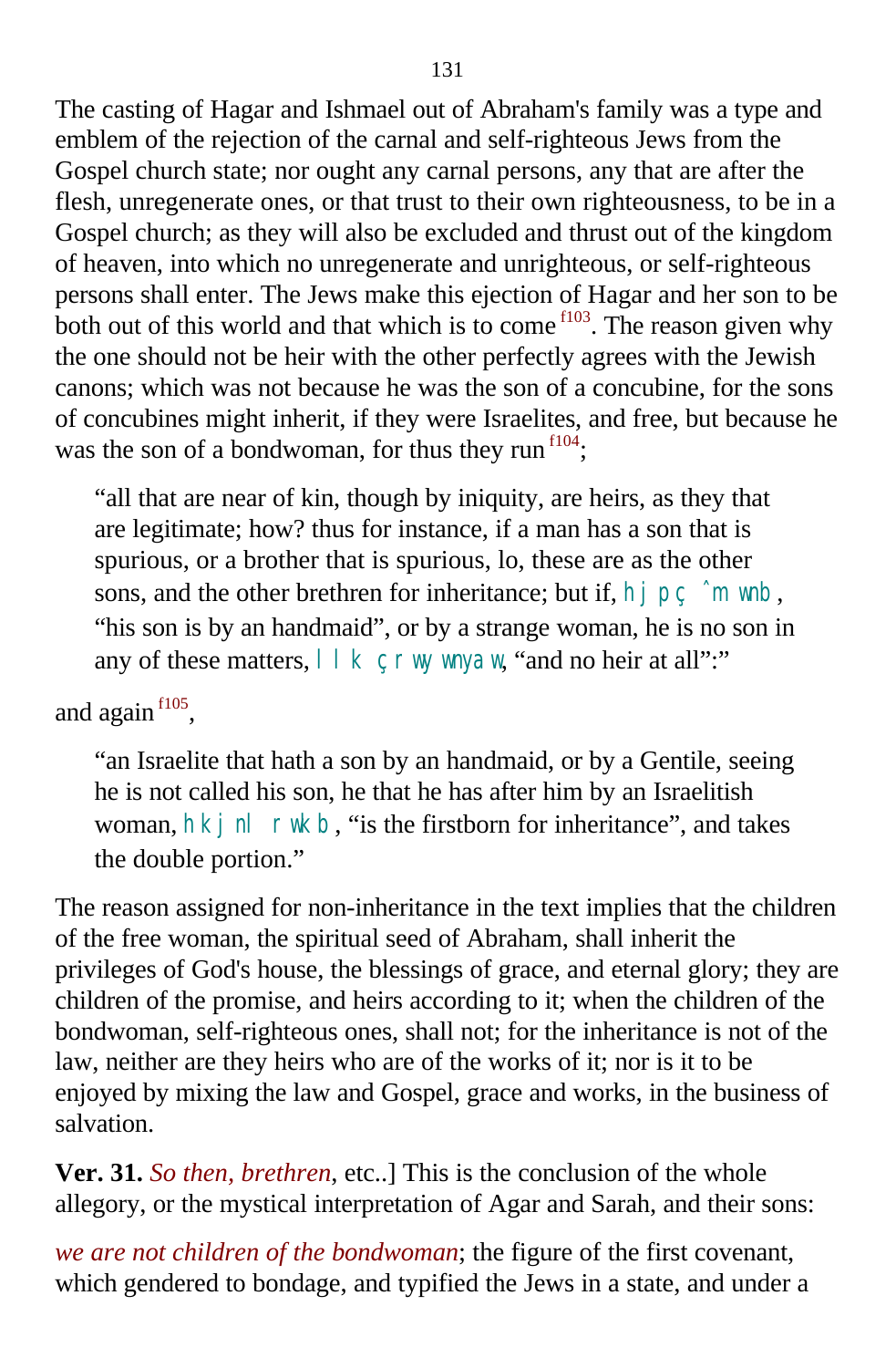spirit of bondage to the law; New Testament saints are not under it, are delivered from it, and are dead unto it:

*but of the free*; of Sarah, that was a type of the new and second covenant; and answered to the Gospel church, which is free from the yoke of the law; and whose children believers in Christ are, by whom they are made free from all thraldom and slavery; so the children of the mistress and of the maidservant are opposed to each other by the Jews [f106](#page-186-0). The Vulgate Latin version adds to this verse from the beginning of the next chapter, "with the liberty wherewith Christ hath made us free"; and the Ethiopic version, "because Christ hath made us free"; and begin the next chapter thus, "therefore stand, and be not entangled", etc.. and so the Alexandrian copy, and three of Stephens's.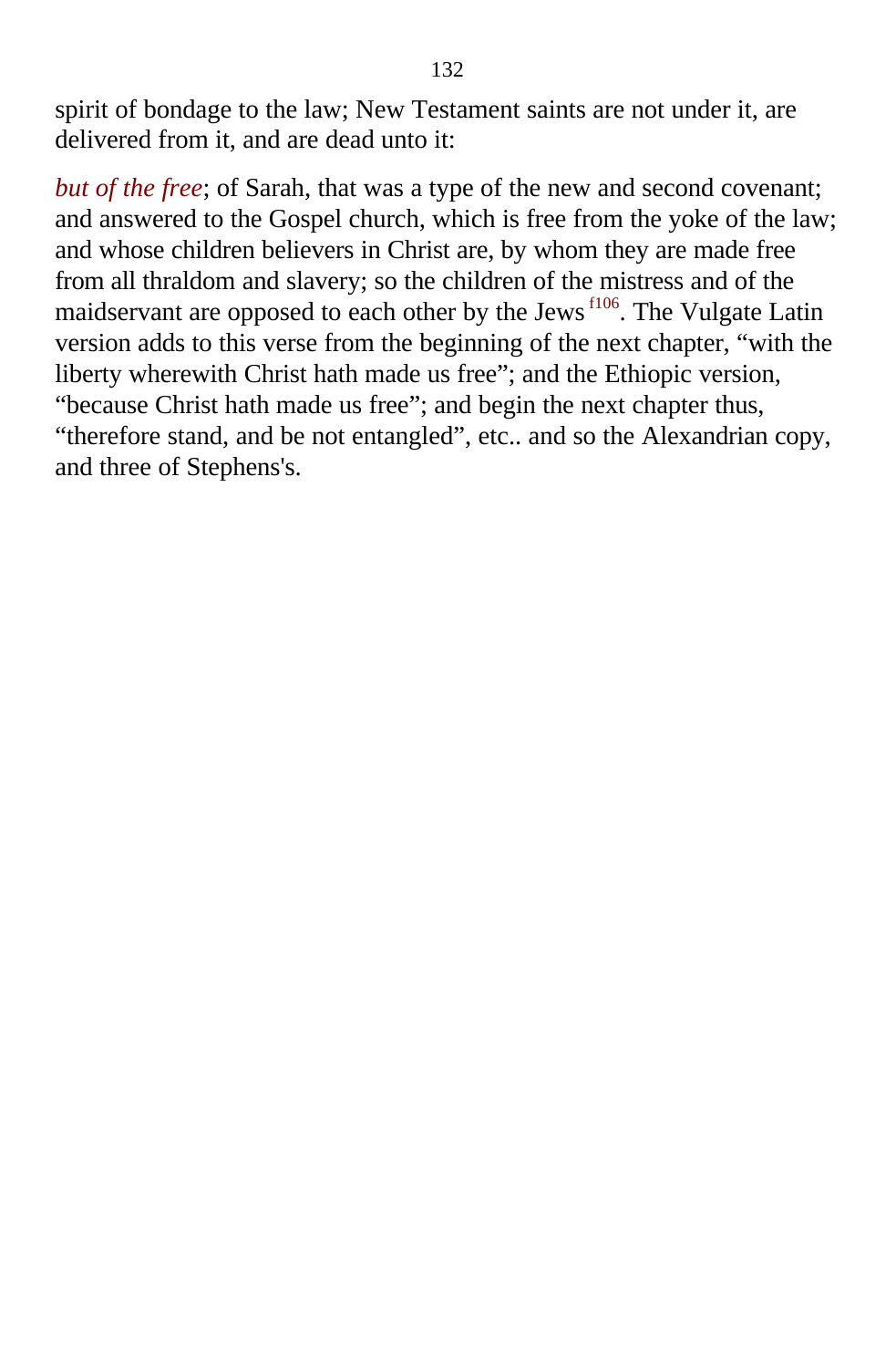## CHAPTER 5

## **INTRODUCTION TO GALATIANS 5**

In this chapter the apostle exhorts to stand fast in Christian liberty, and warns against the abuse of it; and directs to shun various vices, and encourages, to the exercise of several graces, and the observance of several duties; and concludes with a caution against vain glory, provocation to wrath, and envy: and whereas, in the latter part of the preceding chapter, he had made it appear that the believers under the Gospel dispensation were free from the bondage of the law, he begins this with an exhortation to continue steadfastly in the liberty of the Gospel; and the rather, since it was what Christ obtained for them, and bestowed on them; and to take care, that they were not again brought under the bondage of the ceremonial law, particularly the yoke of Circumcision,  $(\sqrt{8800})$ Galatians 5:1), and dissuades from submitting to it, by observing, that it tended to make Christ unprofitable to them,  $(\sqrt{4800})$ Galatians 5:2), and that it laid them under an obligation to keep the whole law,  $(\sqrt{ABB}Gala t)$  and that it made Christ wholly useless to them; and that such who sought for justification by obedience to the ceremonial law were apostates from the Gospel of the grace of God,  $(\sqrt[4804]{\text{Gal}})$  Galatians 5:4), as also by showing, that it was contrary to the general faith and expectation of the saints, who were looking for and expecting eternal glory and happiness, not by the works of the law, but by faith in Christ, under the influence of the Holy Spirit,  $(\sqrt{4815} \text{Galatians } 5.5)$ , nor were circumcision or uncircumcision of any avail, but the true faith in Christ, which shows itself by love to him and to his people,  $($ <sup>4886</sup> $G$ alatians 5:6), and likewise by reminding them how well they set out at their first conversion, and proceeded; nor had they any to hinder them from obeying the truth, and therefore it was shameful in them to go back to the beggarly elements they had first relinquished,  $(\sqrt{4800}Galatians 5:7)$ , nor was the present opinion they had imbibed, of God that called them, or what they received when first effectually called by grace, but what had been since taken up,  $($ <sup> $#KB$ </sup>Galatians 5:8), and whereas it might be objected, that it was only in a single article concerning the ceremonial law, and which was, embraced only by a few persons, and therefore not to be regarded, the apostle puts them in mind of a proverb, that a little leaven leavens the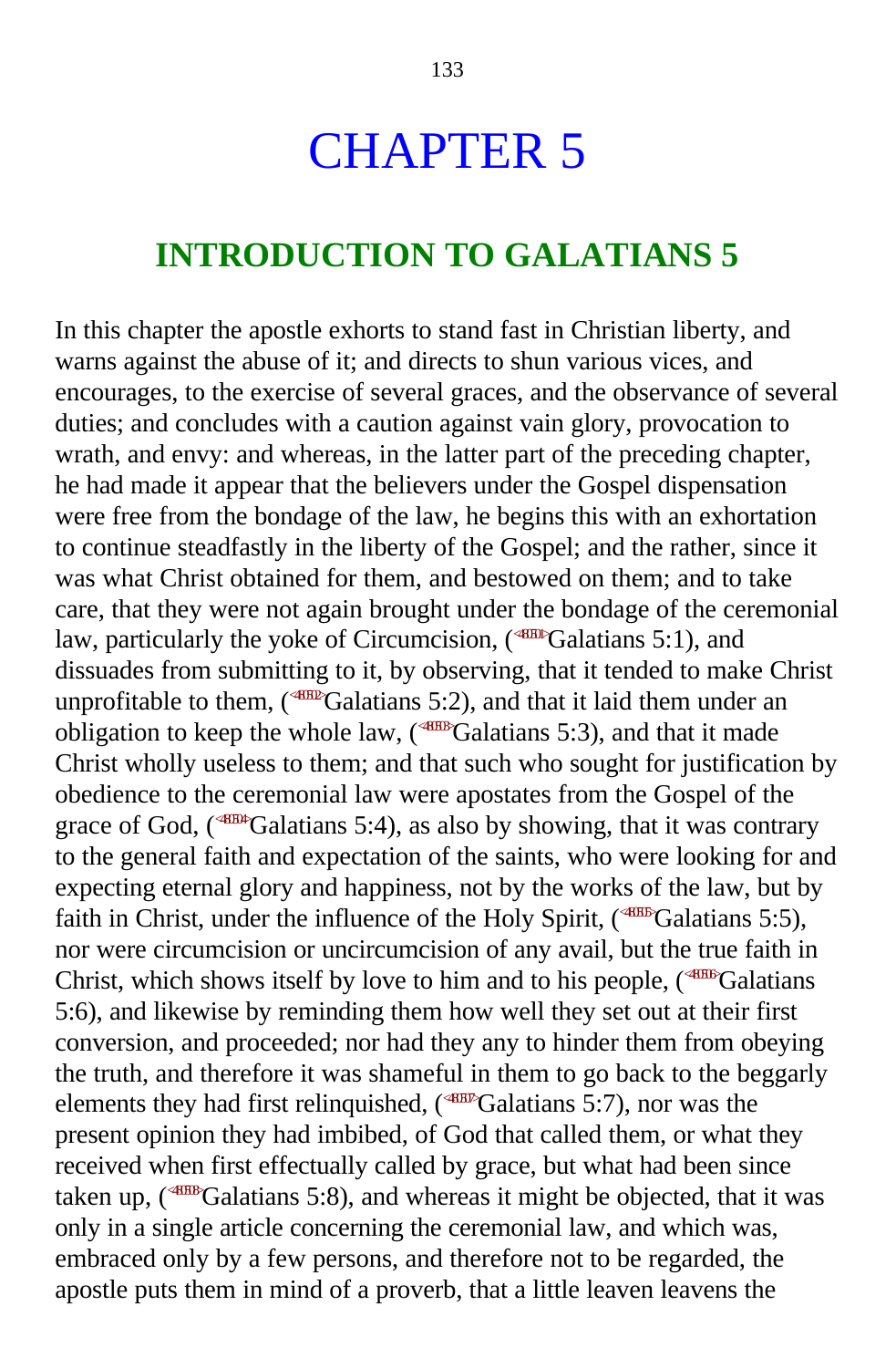whole lump, and therefore not to be connived at,  $(\sqrt{4800})$ Galatians 5:9), however, a little to mitigate the sharpness of his reproof, he expresses his good opinion and confidence of them, that upon a mature consideration of things, they would not be otherwise minded than they formerly had been, or he now was; and lays the blame of all upon the false teacher, or teachers, that troubled them, and who should bear their own judgment or condemnation,  $(4880)$ Galatians 5:10), and whereas it was insinuated, that the apostle himself had preached up circumcision as necessary to salvation, he removes this calumny by observing, that were it true, he would not suffer persecution as he did, nor would the Jews be offended at his preaching as they were,  $(\sqrt{4851}Galatians 5:11)$ , and then out of zeal for the glory of God, and hearty affection to the Galatians, he wishes those false teachers that troubled them with their pernicious doctrines were cut off either by the Lord, or from the church,  $(\sqrt{ABD}Galatians 5:12)$ , and next he directs to the right use of Christian liberty, to which they were called; and cautions against the abuse of it; that they should not use it as an occasion to the flesh, but, on the contrary, serve one another in love,  $(\sqrt[4666]{\text{Galatians}} 5:13)$ giving this as a reason, because love is the fulfilling of the law,  $(\sqrt[466]{6}$ Galatians 5:14), whereas a contrary spirit and conduct are attended with pernicious consequences, even the destruction of each other,  $(\sqrt[4655]{\text{Galatians}} 5:15)$ , and therefore advises them to walk in the Spirit, whose fruit is love, and then they would not fulfil the lust of the flesh,  $(\sqrt[466]{6}$ Galatians 5:16), for these two, flesh and Spirit, are contrary the one to the other, and the Spirit hinders the performance of the lusts of the flesh,  $(\sqrt[4867]{\text{Galatians}} 5:17)$ , besides, such who give up themselves to the conduct of the Spirit, and are led thereby, are not under the law, the bondage of it, nor liable to its curse,  $(*BDBGalatians 5:18)$ , and having made mention both of flesh and Spirit, he takes notice of the works and fruits of the one, and of the other, by which they are known; and as for the works of the flesh he observes, that they are manifest, and gives an enumeration of them in "seventeen" particulars; and to deter from them declares, that whoever lives in the commission of them, shall not inherit the kingdom of God,  $(\sqrt[4660]{\text{Galatians}} 5:19-21)$ , and as for the fruits of the Spirit, these are also well known by spiritual men, "nine" of which are particularly mentioned, and against which there is no law,  $(\sqrt{4802})$ Galatians 5:22,23), and from the whole concludes, that such as are true believers in Christ, and are led by his Spirit, and have the fruits of it, have the flesh with its affections and lusts crucified,  $(\sqrt[4804]{\text{Gal}})$  and ends the chapter with some exhortations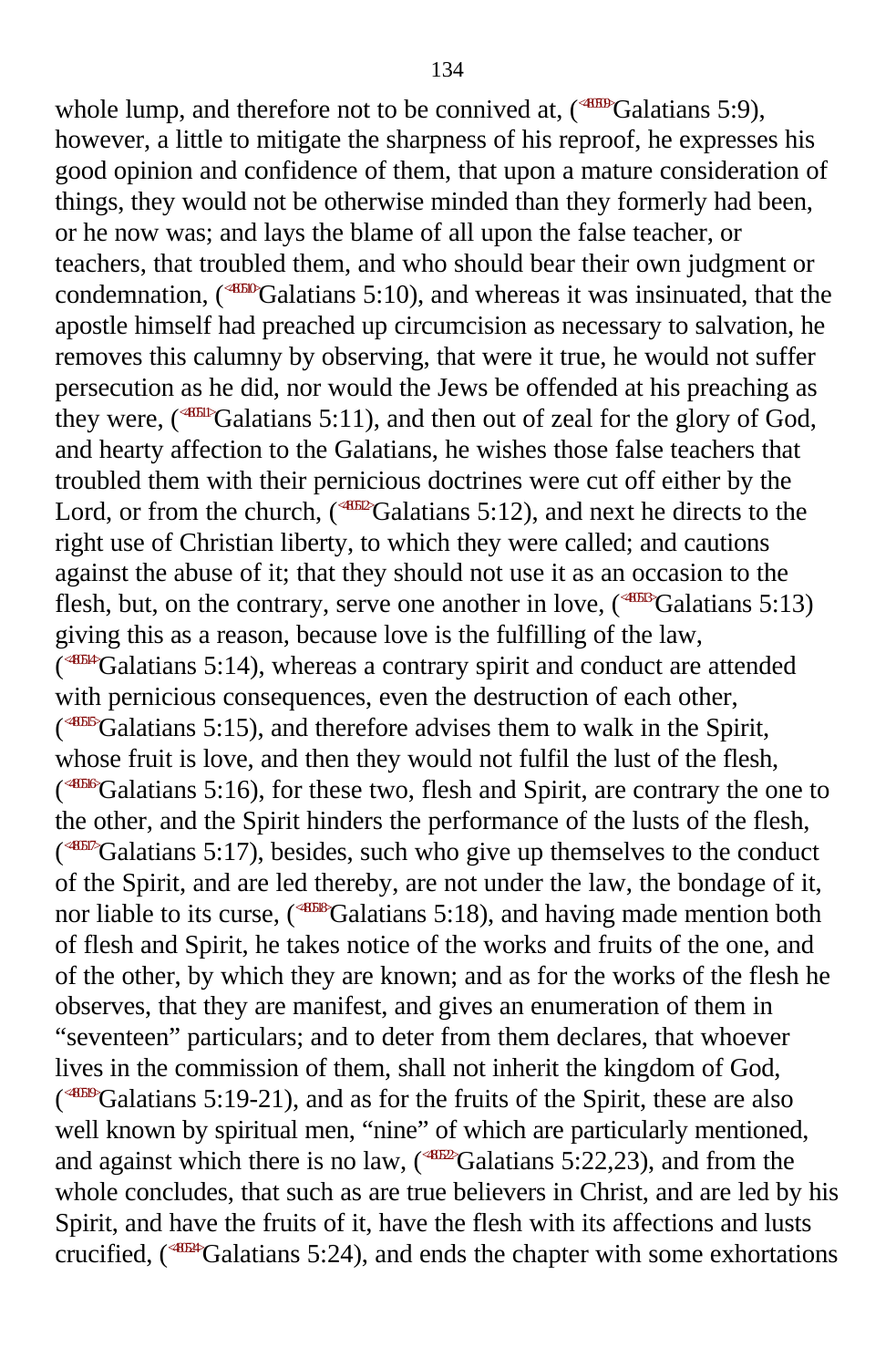to walk in the Spirit, and not be ambitious of worldly honour, nor provoke one another to wrath, nor envy each other's happiness,  $(\sqrt[4025]{\text{Galatians}}} 5:25)$ .

**Ver. 1.** *Stand fast therefore in the liberty*, etc..] There is the liberty of grace, and the liberty of glory; the former of these is here meant, and lies in a freedom from sin; not from the indwelling of it, but from the dominion, guilt, and damning power of it; from the captivity and tyranny of Satan, though not from his temptations and insults; from the law, the ceremonial law, as an handwriting of ordinances, a rigid severe schoolmaster, and a middle wall of partition, and from all its burdensome rites and institutions; from the moral law as a covenant of works, and as administered by Moses; and from the curse and condemnation of it, its bondage and rigorous exaction, and from all expectation of life and righteousness by the deeds of it; but not from obedience to it, as held forth by Christ, and as a rule of walk and conversation; and from the judicial law, or those laws which concerned the Jews as Jews: moreover, this liberty lies in the free use of things indifferent, as eating any sort of food without distinction, so that it be done in faith, with thankfulness to God, in moderation, and with temperance, and so as that the peace and edification of fellow Christians are not hurt; also in the free use of Gospel ordinances, which they that are fellow citizens with the saints have a right unto, but not to lay aside or neglect at pleasure; which is not to use, but to abuse their liberty: again, another branch of it is access to God, with freedom and boldness at the throne of grace, through the Mediator, under the influences of the divine Spirit; to which may be added, a deliverance from the fears of death corporeal, who is a king of terrors to Christless sinners, and which kept Old Testament saints, all their lifetime subject to bondage and eternal, or the second death, by which Christ's freemen are assured they shall not be hurt: now, in this liberty, the children of the free woman, believers under the Gospel dispensation, are very pertinently exhorted to stand fast, in consequence and consideration of their character; that is, they should highly prize and esteem it, as men do their civil liberty; and maintain it and defend it, at all hazards; abide by the doctrine of it without wavering, and with intrepidity; not giving up anyone part of it, however, and by whomsoever, it may be opposed, maligned, and reproached; and keep up the practice of it, by obeying from the heart the doctrine of it, by becoming the servants of righteousness, by frequent attendance at the throne of grace, and continual observance of the ordinances of Christ; and then should take heed of everything that tends to break in upon it, as any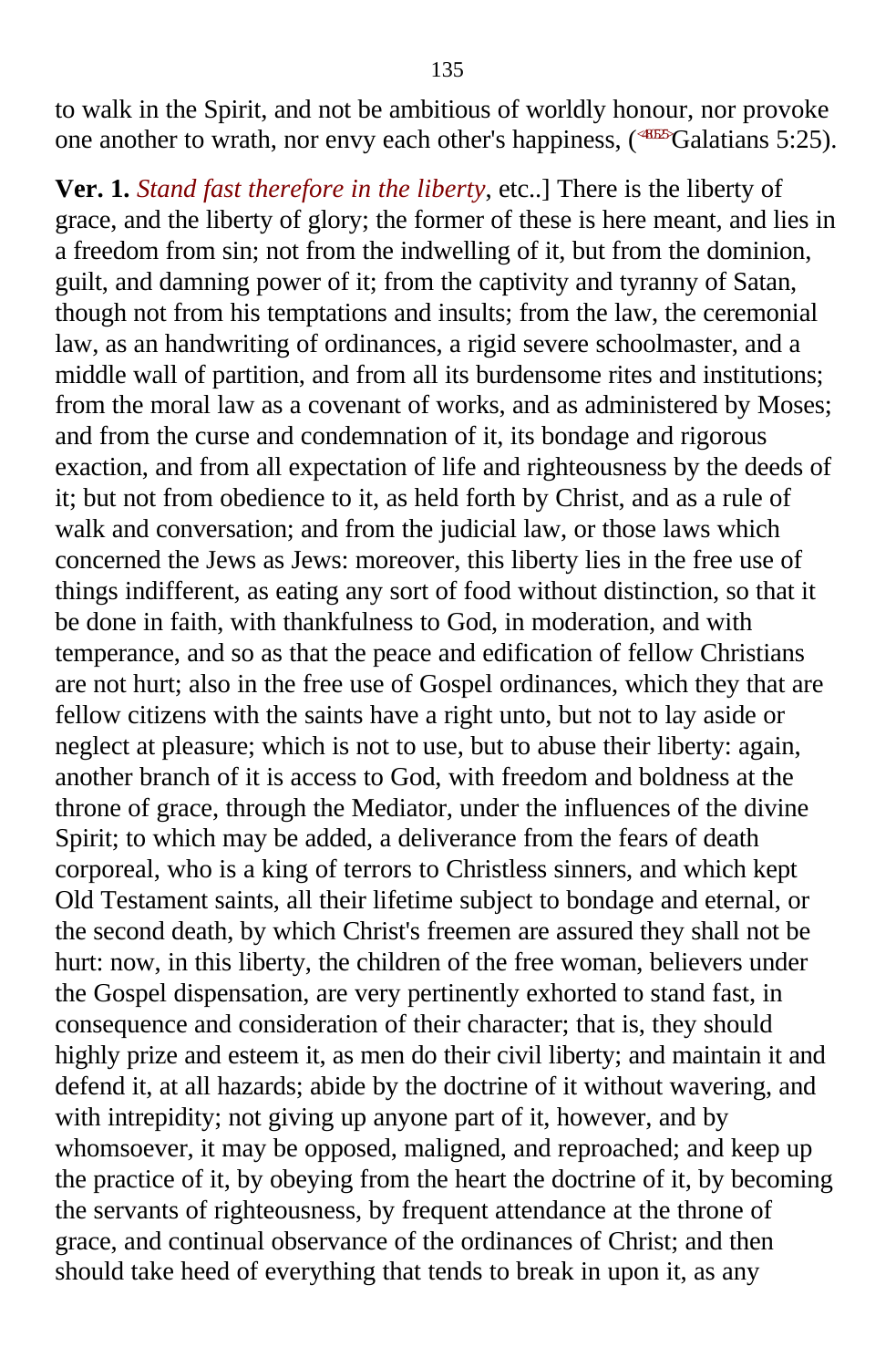doctrine or commandment of men; particularly the doctrine of justification by works, and all sorts of superstition and will worship: and the rather, because of the concern Christ has in this liberty, it is that

*wherewith Christ hath made us free*; we are not free born, but on the contrary homeborn slaves, as Ephraim was; nor could this liberty in any of its branches be obtained by us, by any merit, righteousness, act, or acts of ours, but is wholly of Christ's procuring for us, both by price and power; whereby he has ransomed and delivered us out of the hands of all our spiritual enemies, sin, Satan, the law, and death; and it is of his proclaiming in the Gospel, and of his applying by his Spirit, whom he sends down into our hearts as a free Spirit, to acquaint us with it, and lead us into it, who works faith in us to lay hold upon, and receive this blessing of grace as others:

*and be not entangled again with the yoke of bondage*. The metaphor is taken from oxen put under a yoke, and implicated with it, from which they cannot disengage themselves: some of the members of this church had been Jews, who had formerly been under the yoke of the law, and seemed desirous to return to their former state of bondage, from which the apostle dissuades, and therefore uses the word again: or else he may refer to the bondage of corruption and idolatry, which they as Gentiles were in, before their conversion; and intimates, that to give into the observance of; Jewish rites and ceremonies would be involving themselves in a state of bondage again; for by "the yoke of bandage" he means the law, which the Jews frequently call  $twxm \mid w$ <sup>[</sup> "the yoke of the commandments"  $f107$ ; particularly the ceremonial law, as circumcision; which Peter,  $(4450)$ Acts 15:10) represents as a yoke intolerable; the observation of days, months, times, and years; the multitude of sacrifices, and which could not take away sin; but proclaimed their guilt and obligation to punishment, and were an handwriting of ordinances against them, and thereby they were held and kept in bondage, and such a yoke is the moral law as delivered by Moses, requiring perfect obedience, but giving no strength to perform, nor pointing where any is to be had; showing a man his sin and misery, and so working wrath in his conscience, but giving not the least intimation of a Saviour, or of life and righteousness by another; accusing, pronouncing guilty, cursing, and condemning; hence such as seek for righteousness by it are in a miserable subjection to it, and are sadly implicated and entangled with the yoke of it: every doctrine and ordinance of men is a yoke of bondage which should not be submitted to; nay, any action whatever,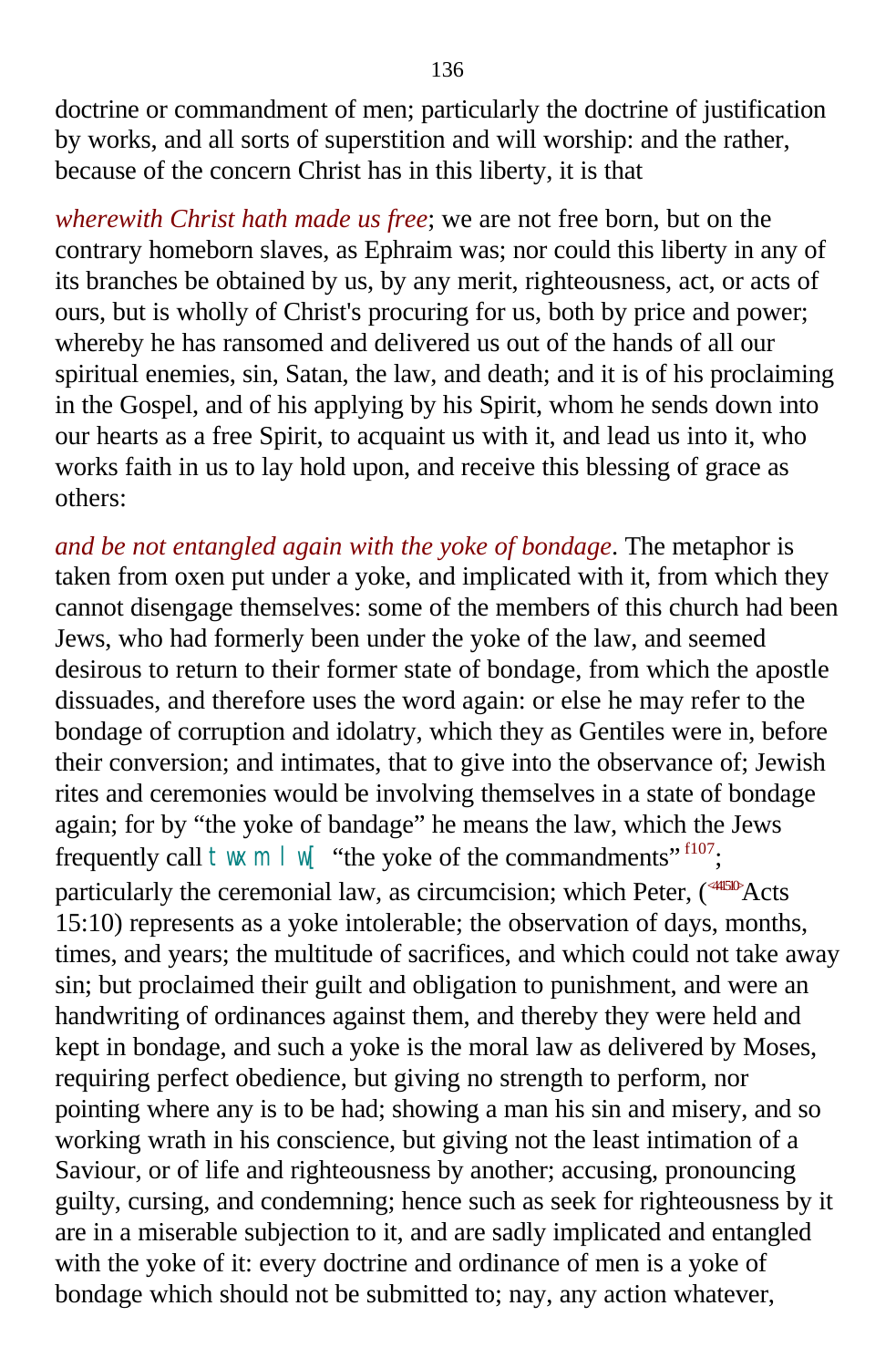performed in a religious way and in order for a man's acceptance with God, and to obtain his favour, and according to his observance of which he judges of his state, and speaks peace and comfort to himself, or the reverse, is a yoke of bondage: as, for instance prayer at such and so many times a day, reading such a number of chapters in the Bible every day, fasting so many times in the week, and the like; so that what are branches of Christian liberty, such as frequent prayer to God, reading the sacred writings for instruction and comfort, and the free use of the creatures, are turned into a yoke of bondage, which should be guarded against.

**Ver. 2.** *Behold, I Paul say unto you*, etc..] The apostle proceeds to give some reasons and arguments to enforce the above exhortation and dissuasion: the first of which is introduced with a note of attention, "behold"; what he was about to say being matter of great moment and importance; and also mentions himself by name, as the assertor of it; and that, either because his name was well known to them, and the rather because of his apostolical authority; and to show his full assurance of this matter, and his intrepidity, and that he was no ways ashamed of it, they might, if they pleased, say it to whomsoever they would, that Paul the apostle affirmed,

*that if ye be circumcised Christ shall profit you nothing*: he speaks of circumcision, not as when it was an ordinance of God, but as it was now abolished by Christ; and that got as singly performed on some certain accounts for he himself circumcised Timothy for the sake of the Jews; but as done in order to salvation, or as necessary unto it; which was the doctrine the false apostles taught and these Galatians were ready to give into: now circumcision submitted to on this consideration, and with this view rendered Christ unprofitable, made his death to be in vain, his sacrifice of no effect, and his righteousness useless: besides, Christ is a whole Saviour, or none at all; to join anything with him and his righteousness, in the business of justification and salvation, is interpreted by him as a contempt and neglect of him, as laying him aside, and to such persons he is of no profit; and if he is not, what they have, and whatsoever they do, will be of no advantage; wealth and riches, yea, the whole world could it be gained, their works and righteousness, whatever show they make before men, God has declared shall not profit them; and trusting to these renders Christ unprofitable to them. This is directly contrary to the notions of the Jews, who think they shall be saved for their circumcision, and that that will secure them from hell; they say  $f108$  no circumcised person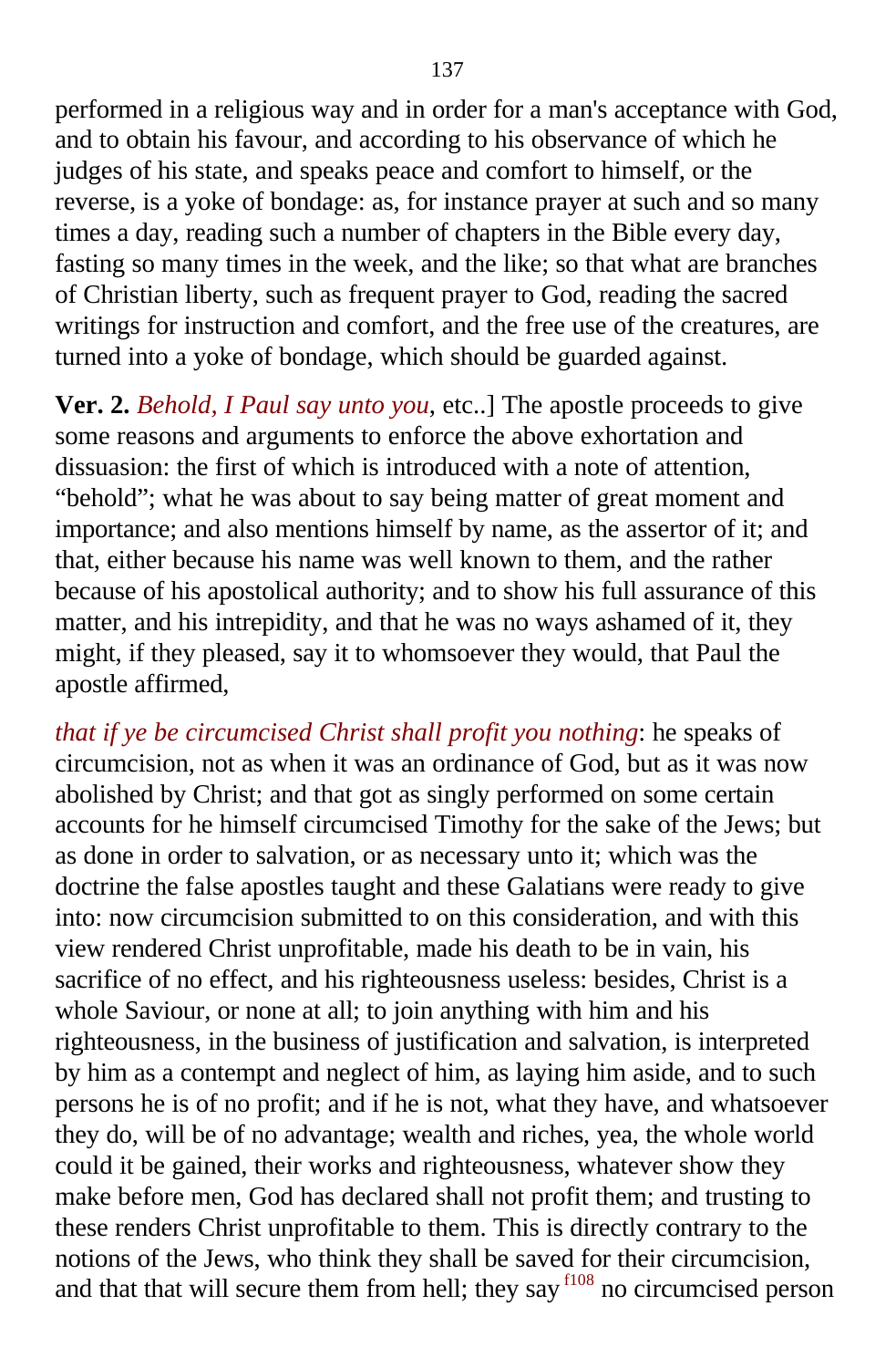goes down to hell, and that whoever is circumcised shall inherit the land; but there is none shall inherit the land, save a righteous person; but everyone that is circumcised is called a righteous man  $\frac{f109}{g}$ ; so that circumcision is their righteousness, on account of which they expect heaven and happiness.

**Ver. 3.** *For I testify again to every man*, etc..] This is the form of an oath, a calling God to witness, swearing by the living God, and declaring as in his presence to every man, whether Jew or Gentile, whoever he be:

*that is circumcised*; in order to obtain salvation, and as necessary to it:

*that he is a debtor to do the whole law*; and this it is that made circumcision an insupportable yoke, for that itself might be bore, and was bore by children of eight days old; but the fulfilling of the whole law cannot be done by any man; and yet everyone that is circumcised, in order to procure righteousness and life, is bound to keep the whole law; because the law is only his righteousness, when he observes all that is required in it, and as the Lord has commanded; if he does not, he is pronounced accursed: and this proves what was before said, that Christ is of no profit to such persons; because they reject him and his righteousness, and, as much as in them lie, make void his obedience, sufferings, and death: hence the same thing is repeated, though not in the same words, in the next verse.

**Ver. 4.** *Christ is become of no effect unto you*, etc..] Or "ye are abolished from Christ"; or as others by an "hypallage" read the words, "Christ is abolished unto you"; for by their seeking for justification by their own works, it was all one to them as if there was no Christ, and no righteousness in him, and no salvation by him; they had nothing to do with him, nor he with them:

*whosoever of you are justified by the law*; that is, who sought to be justified by their obedience to the law, or who thought they were, and trusted in themselves that they were righteous; for otherwise, by the deeds of the law, no flesh living can be justified:

*ye are fallen from grace*; that is, either from that grace which they professed to have; for there might be some in these churches, as in others, who were only nominal Christians, and formal professors; who had declared they saw themselves lost and undone sinners, destitute of a righteousness, and professed to believe in Christ alone for righteousness and strength, but now trusted in themselves, and in the works of the law: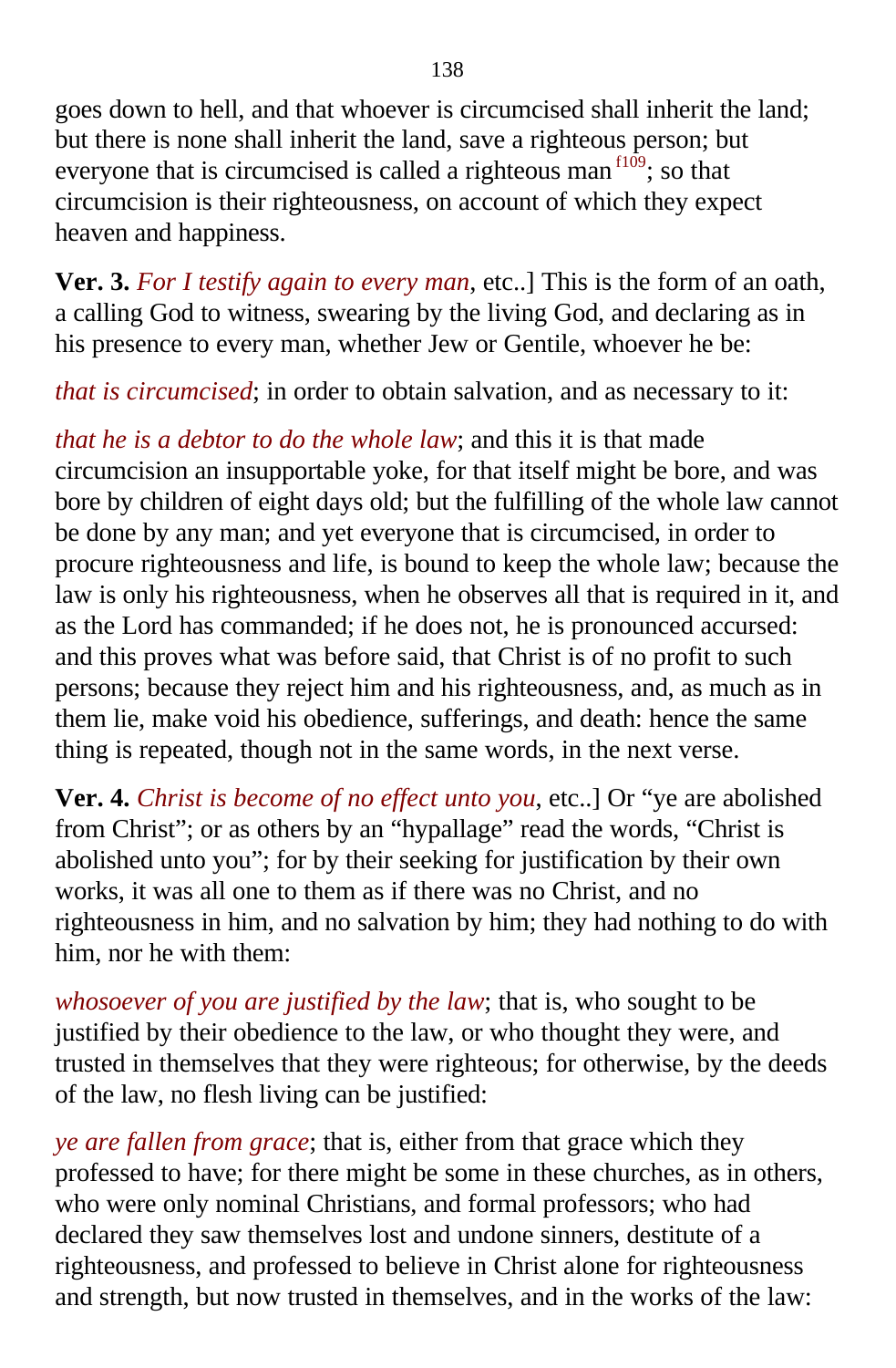or from the scheme of grace in the whole of man's salvation, which will admit of no mixture of works; either it is one or the other, it cannot be both; wherefore by their taking on the side of works, they showed that they had entirely dropped the scheme of grace: or else from the Gospel of the grace of God, from whence they were removed, through the influence of false teachers; particularly the doctrine of free justification by the grace of God, through the righteousness of Christ; which was entirely set aside by their seeking to be instilled by the works of the law; and from this they might be said to be fallen, who were on such a bottom.

**Ver. 5.** *For we through the Spirit wait*, etc..] Who have believed in Christ, Christians in general, and the apostle and the brethren with him in particular; who also were Jews born, and brought up as such; and yet they did not look for, and expect heaven and happiness through circumcision, or any of the works of the law, but through the righteousness of Christ received by faith, under the influence and testimony of the Spirit of God, and therefore much less should Gentiles:

*for the hope of righteousness by faith*; by which is meant, not the believer's justifying righteousness, as if it was something future he is waiting for; for this is already wrought out, and brought in by Christ, the end of the law for righteousness; is revealed in the Gospel from faith to faith; is discovered and applied to the saints by the Spirit of God; is put upon them, and imputed to them by the Father; and is what they now have, not in hope, but in hand; their faith having received it, as their justifying righteousness; in which they will ever be found, living and dying: but eternal glory and felicity is here intended, called "hope"; because it is the object of hope, or is what is hoped for; it is unseen, as what is hoped for is: it is future, and what is to be enjoyed hereafter, and therefore hoped for; it is certain, possible to be enjoyed, though with difficulty; which gives room for hope, and exercises and tries that grace; the foundation and encouragement of hope in it are the person, blood, sacrifice, and righteousness of Christ, who is our hope: and hence it is styled "the hope of righteousness", because none but righteous persons shall enjoy it: and that by virtue, and in consequence of their being justified by the righteousness of Christ, which gives them their title to it; and hence they look for it, and shall enjoy it, on the foot of justice, as well as of grace and goodness: "waiting" for it supposes it to be certain, real, solid, substantial, valuable, and worth waiting for; which, when possessed, will be with the utmost pleasure, and be abundantly satisfying; and that the persons that wait for it have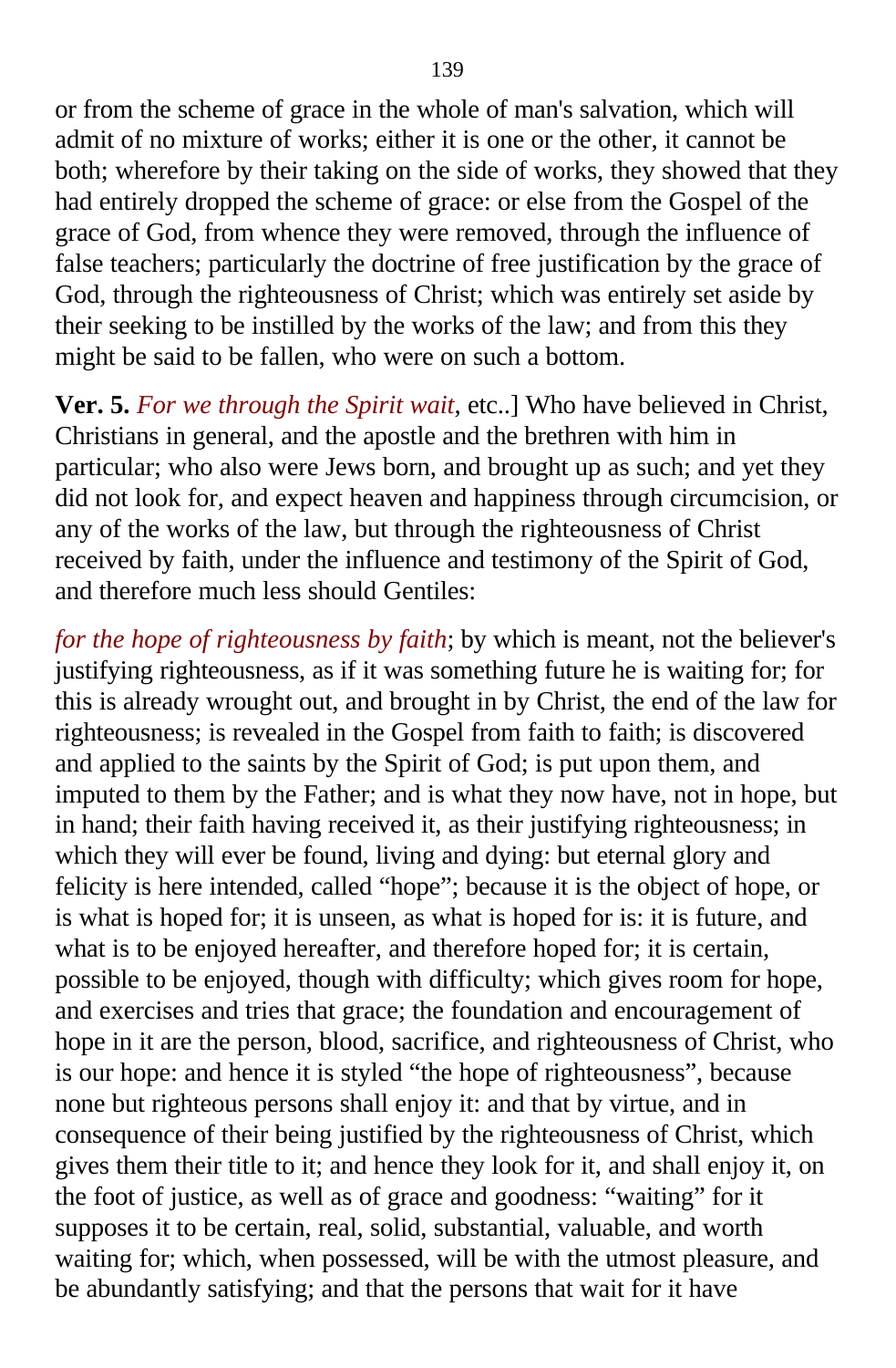knowledge, and at least hope of interest in it; and do highly value and esteem it, having their hearts set on it, and looking with contempt on the things of time and sense, in comparison of it: the manner in which they wait is, "through the Spirit", and "by faith"; the Syriac version reads, "through the Spirit, which is of faith"; that is, by the Spirit received through faith; (see  $\alpha$ <sub>6884</sub><sup> $\alpha$ </sup>Galatians 3:14) but it is best to consider them apart; believers look and wait for heaven, under the influence and encouragement of the Spirit of God; who is the author of the faith by which they look for it, and of the hope which is concerned with it; and who is the revealer and applier of the righteousness of Christ, the foundation of it; and which gives some glimpses of the heavenly glory to the saints, shows them their interest in it, witnesses to their sonship, and so to their heirship; and is the pledge and earnest of their inheritance; all which gives great strength and encouragement to faith, by which they also expect it; believing not only the reality of it, but their own interest in it; and so walk by faith in the believing views thereof, until they receive the end of it.

**Ver. 6.** *For in Christ Jesus*, etc..] The Arabic version reads, "in the religion of Christ"; in the religion of Moses, or of the Jews under the former dispensation, the things after mentioned were of some moment and consideration; but are of no account in the Christian religion, and under the Gospel dispensation: circumcision and uncircumcision make no difference in the church of Christ, or are any bar to communion with it; nor do they make any alteration in the love and favour of Christ, who is all in all to his people, whether Jews or Gentiles; nor have they any influence at all on salvation, Christ being a common Saviour to the circumcised and uncircumcised; nor are they any evidence for or against a person's being in Christ, or having an interest in him:

*neither circumcision availeth anything*; not now as a command and ordinance of God, being abolished by Christ; nor as a type, having its accomplishment in him, and his people; nor as a privilege, giving any preference in any respect to the Jew above the Gentile; nor is it of any weight or consequence, or has any concern in the business of salvation:

*nor uncircumcision*; it is no hinderance to the enjoyment of the Gospel, to entrance into a Gospel church state, or to admission to the ordinances of it; nor to the participation of the blessings of grace, as justification, pardon, adoption, and eternal life: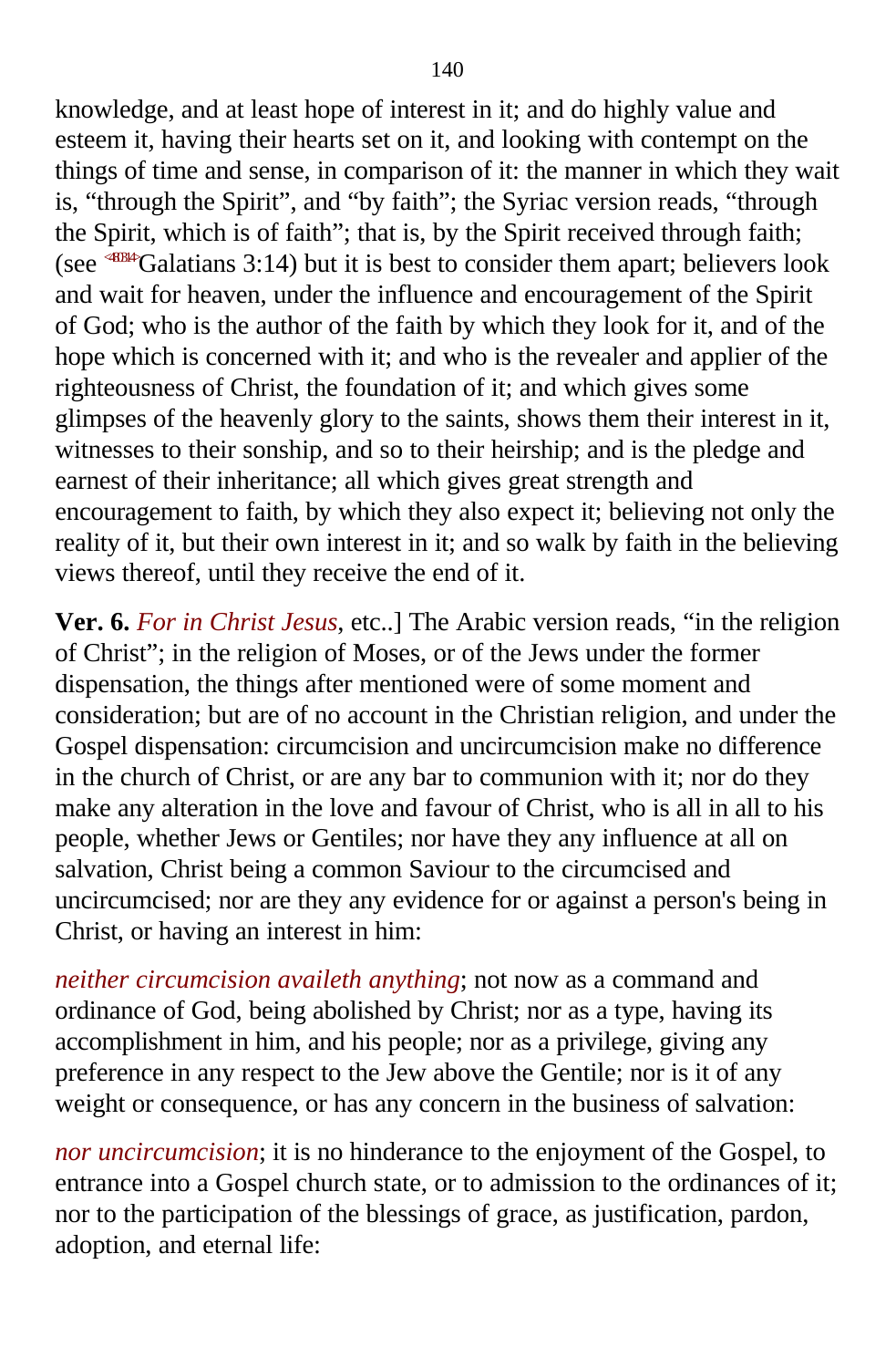*but faith which works by love*; faith has a concern in justification and salvation, not by way of causal influence, but as it is that grace which receives the righteousness of Christ, through which we are saved, and kept by the power of God unto salvation; yet not any sort of faith, but that which is operative, is attended with good works; and which works itself by love to God, to Christ, to his people, ways, worship, truths, and ordinances. The Syriac version renders it, zrmgtmd "which is perfected by love"; that is, is showed to be right, true, and genuine thereby; (see  $\sqrt{502}$ James 2:22).

**Ver. 7.** *Ye did run well*, etc..] In the Christian race; when they first set out in a profession of religion, they embraced and held fast, and were zealously attached to the truths of the Gospel; they were in the lively exercise of grace on its proper object, and very diligent in the discharge of duty; they made great proficiency in the knowledge of divine things, and ran with cheerfulness and without weariness in the ways of Christ, and in the paths of truth and holiness. The metaphor is taken from runners in a race; (see  $4004$  Corinthians 9:24) so far this is said to their commendation, but this should have been persisted in:

*who did hinder you*; not the apostle, or any of his brethren; no, they encouraged them to go on, and gave them all the assistance they could, to help them forward; but it was the false apostles that hindered them, who did all they could to remove them to another Gospel, and turn them aside out of the right way:

*that ye should not obey the truth*? of the Gospel, particularly the truth of justification by the righteousness of Christ; which they did not so cheerfully embrace, and show such a respect unto, as they had formerly done; (see  $\mathbb{R}$ <sup>4803</sup>Galatians 3:1), and which he says not by way of inquiry, but of complaint and concern; and with some indignation against the persons who had been the means of hindering their Christian progress, and with a view to reclaim the Galatians if possible.

**Ver. 8.** *This persuasion cometh not of him that calleth you*.] That is, the opinion they were persuaded to believe; and which the Syriac version renders, ˆwksyp, "your persuasion"; this is not of God, who had called them into the grace of Christ; nor of Christ, who had called them to the knowledge of himself, and communion with him; nor of the Spirit of Christ, who had called them with an holy calling, and who still continued to call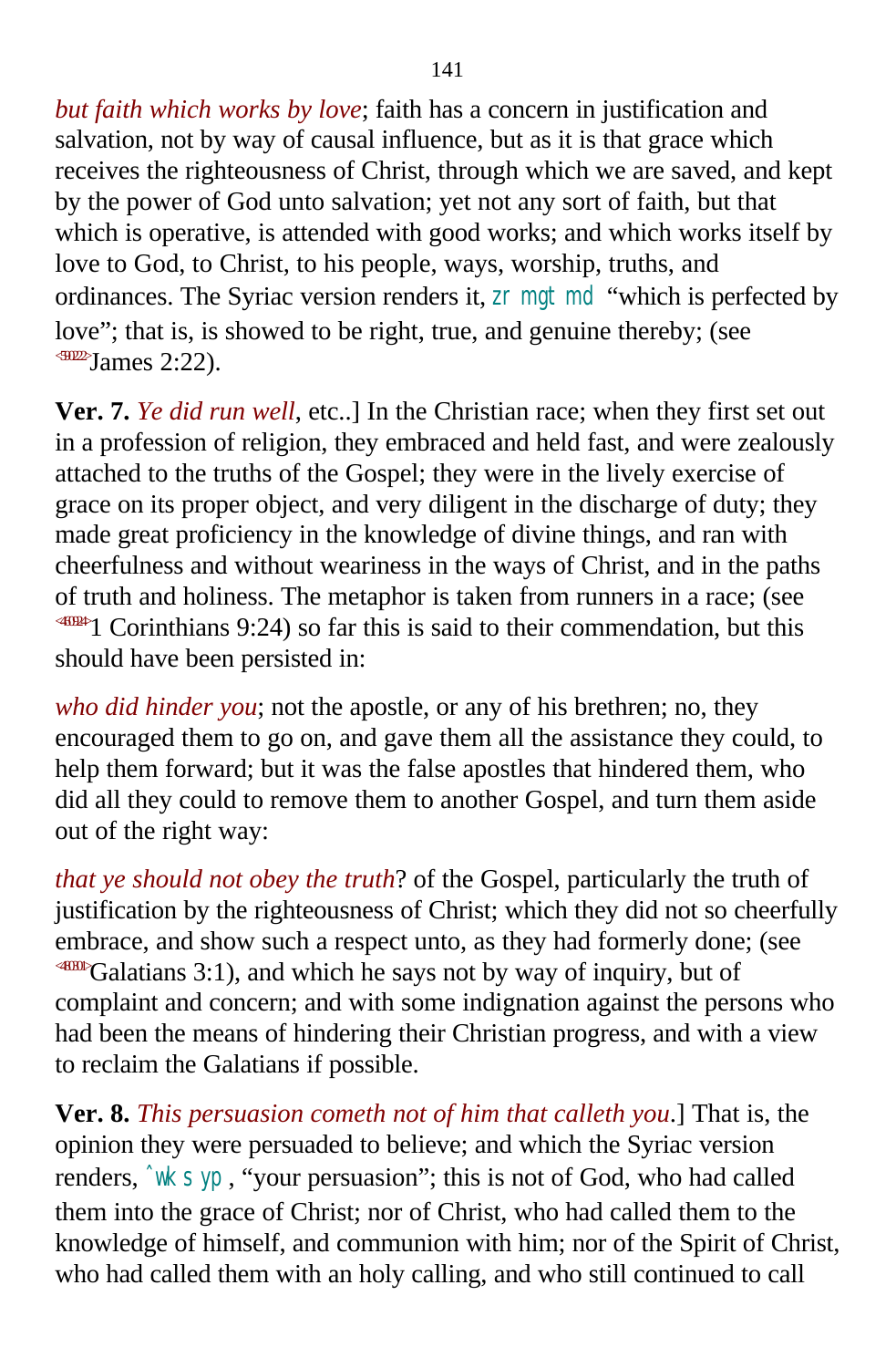them to repentance; nor of any faithful minister of the Gospel, who had been concerned as an instrument in their effectual calling; meaning the notion they were persuaded to give into, that circumcision and the works of the law were necessary to salvation, and that these were to be joined with the righteousness of Christ for justification; such a conceit as this could never be of God, nor any evangelical minister, but must be of Satan or his emissaries, the false apostles.

**Ver. 9.** *A little leaven leaveneth the whole lump*.] A proverbial expression pretty much in use with the Jews; (see  $\frac{4606}{1}$  Corinthians 5:6), respecting either persons or things; and is in answer to, or prevents an objection that might be made, or something that might be said, in favour of these churches; that their case was not so bad, or the danger they were in so great, as was represented by the apostle; since they were only a few persons that propagated this notion, and but few that received it, at least thoroughly gave into it; and that, if it was an error, it was but a small one, and only regarded a single ritual, or a few rituals of the law; to which the apostle replies, by supposing, but not granting this to be the case, since they were pretty generally declined, and the error was not a slight one, that as a little sour leaven influences and ferments a large mass, or lump of dough, and makes it of the same nature with it, so a small error in doctrine, as it may be thought to be, increases to more ungodliness, and eats as doth a canker; and though a few hands may be first concerned in propagating it, and but few be infected with it, yet these may soon spread the contagion through the whole society: wherefore errors and false teachers should be nipped in the bud, and stopped in their beginnings, how inconsiderable soever they and their tenets may be judged to be.

**Ver. 10.** *I have confidence in you through the Lord*, etc..] Though the apostle had said many things which carried in them the appearance of roughness and severity, yet he still entertained hopes of them that they were not so far gone, but that they might be brought back again; and he here expresses his confidence of it. This confidence in them is not of faith, for no trust is to be put in men; no, not in the best; but of charity, or love, which hopes all things, and believes all things; and which proceeded upon a thorough persuasion he had, that there was some good thing in them; and therefore was confident, that he that had begun the good work would perform it, and not suffer them to be carried away finally and totally with the error of the wicked: and this confidence he had "through the Lord"; either through the Spirit of the Lord, whose office it is to lead into all truth,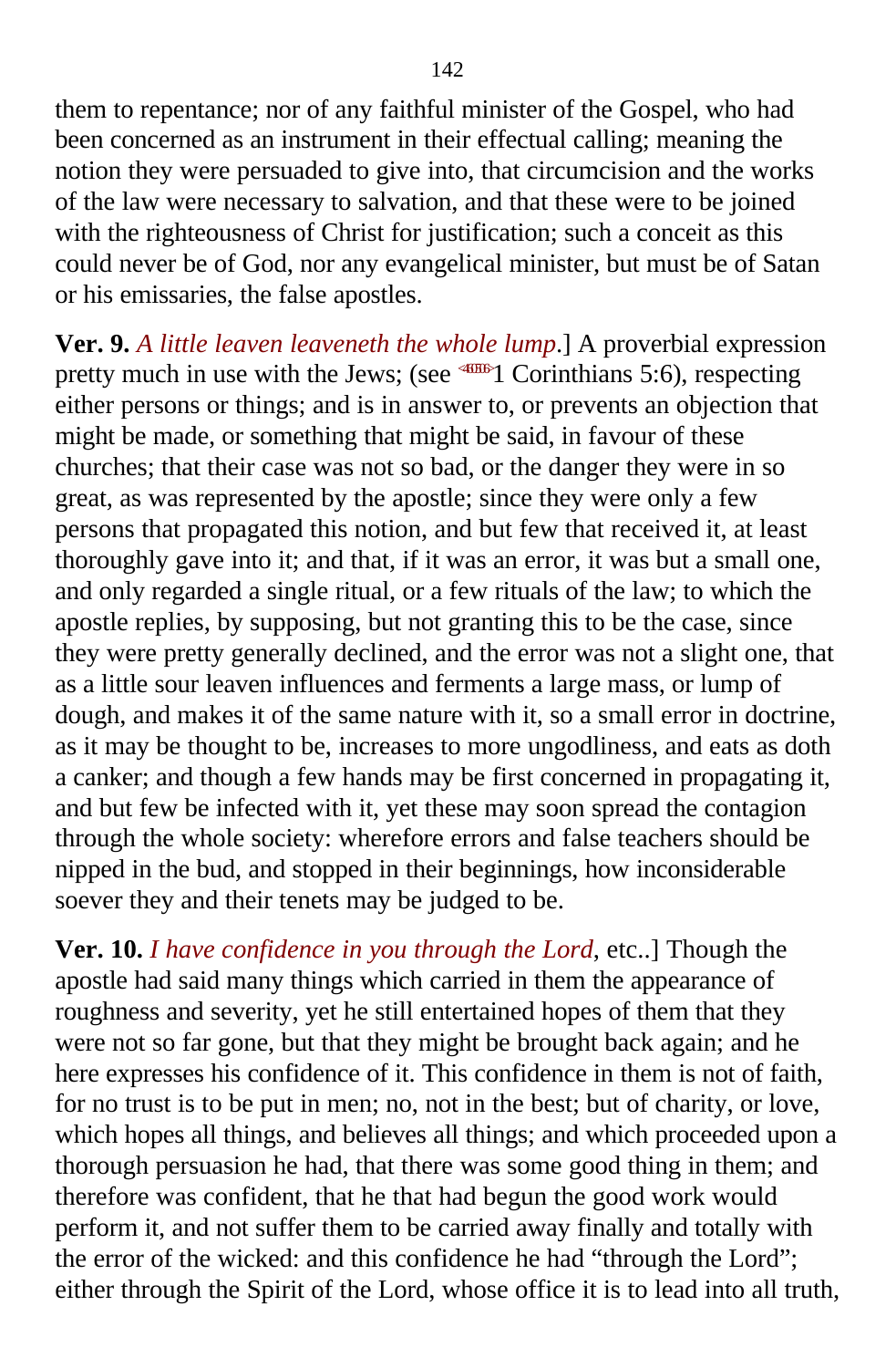as it is in Jesus; and who had suggested this to the apostle, and possessed him of this confidence; so that it was not a conjecture and fancy of his, but an intimation from the Spirit of the Lord: or through the Lord Jesus Christ, or "in the Lord", Christ, as the phrase may be rendered; that is, on account of their being in Christ, which the apostle hoped and believed; where they were safe and secure from a final and total seduction; he was confident, that whatever they might seem to be now, things would take a different turn in time:

*that you will be none otherwise minded*; than he was, and they formerly were, when the Gospel was first preached to them, and embraced by them; and particularly in the doctrine of justification by the righteousness of Christ which was the doctrine then called in question, and in debate:

*but he that troubleth you*; he seems to have respect to some particular person, who was the principal of the false teachers, and most famous for his learning, knowledge, gifts, and abilities; and who had done, and was likely to do, the most mischief among them; and was a troubler of God's Israel, and of the pure waters of the sanctuary; he unsettled their minds, and caused them to halt between two, Moses and Christ, law and Gospel, and the doctrines of justification by works, and by the righteousness of Christ; the one being what gave true solid peace and comfort, the other introduced confusion, distress, and fears: the apostle threatens him, and declares that he

*shall bear his judgment*; or condemnation, or damnation, his punishment in this, or the other world; for the judgment, or condemnation, of such that bring in damnable harasses, and pernicious errors, lingereth not, will not be long delayed; and their damnation slumbereth not, but in a little time will seize upon them; when as they have rejected Christ as a sin bearing and atoning Saviour, and his righteousness as the justifying one, they will, agreeably to their own doctrine, be left to bear their punishment themselves, which will be intolerable, and to all eternity; nor shall any escape it,

*whosoever he be*; though ever so knowing and learned, and let his parts and abilities be what they will; or he be ever so famous among men, and cried up as a most excellent preacher.

**Ver. 11.** *And I, brethren, if I yet preach circumcision*, etc..] The apostle was traduced by the false teachers, as a preacher of circumcision himself in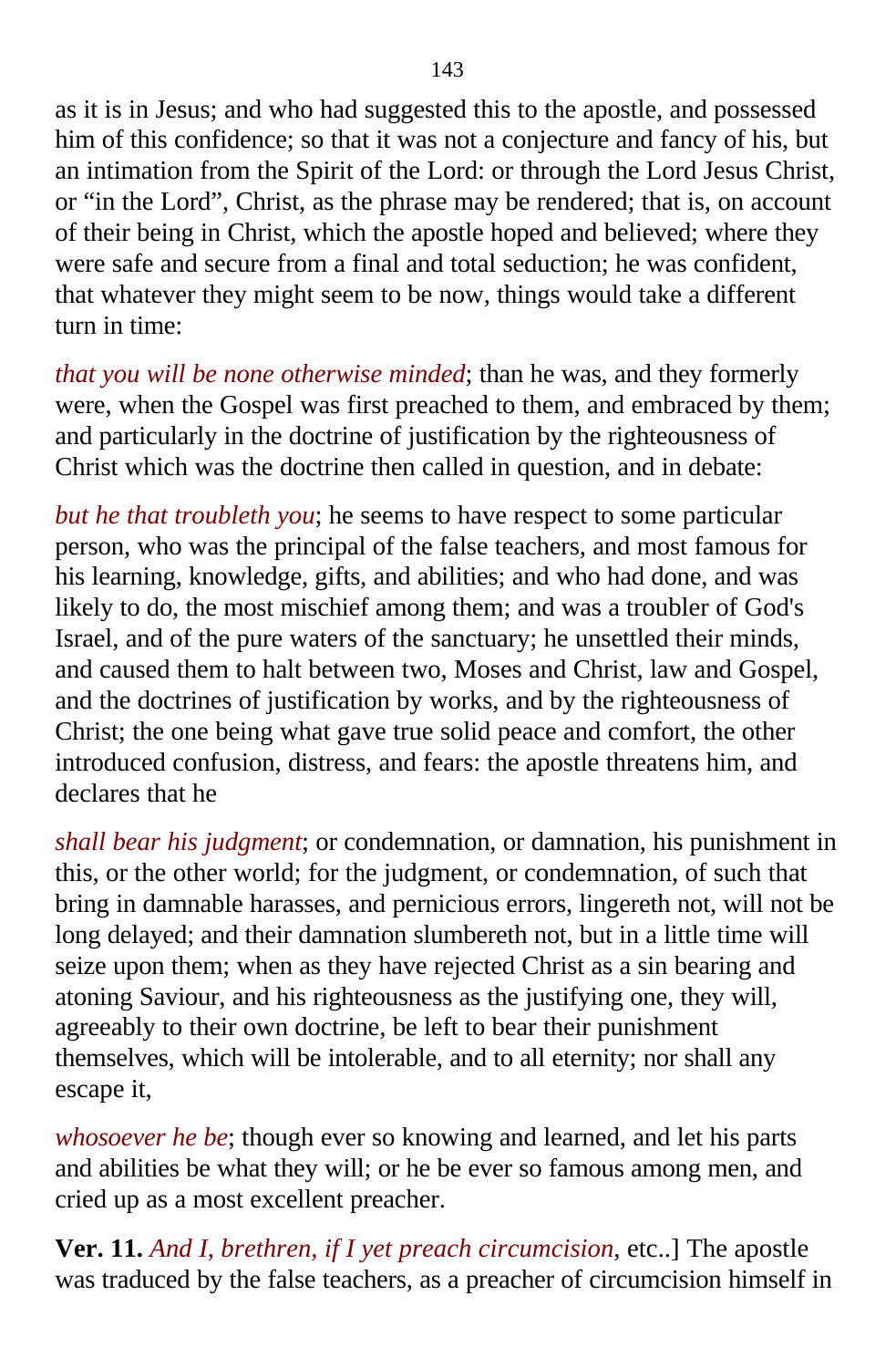some places; and this they did partly to show him to be a variable and inconsistent man, who preached one doctrine in one place, and another in another place, and so not to be attended to; and partly with others, to draw them into their scheme upon his authority: what might give them the handle, or at least what they improved to this purpose, might be his circumcising of Timothy; but though he did this as a thing indifferent, and for the sake of the Jews, to make them easy; yet he never preached it after his conversion, and much less as necessary to justification and salvation, as these men did. This calumny he refutes by putting the following question or questions;

*why do I yet suffer persecution*? as is clear he did, for being against it, and preaching it down; great part of the persecutions the apostle endured was from the Jews, and that on account of his teaching them everywhere, that were among the Gentiles, to forsake Moses, and that they should not circumcise their children, and walk after the customs of their nation; a clear point this, that he did not preach it; had he, persecution from this quarter would not have followed him; and he could have done it with a good conscience, he must act a very weak part in suffering persecution on that account. The Arabic version gives the words a very different turn, and yet furnishes an answer to the calumny; "why do I persecute him that uses it?" that is, if I am a preacher of it, why am I so warm and violent an opposer of those that submit to it? these things are so opposite that there is no reconciling them; to the same purpose is the Ethiopic version: "then is the offence of the cross ceased". The last mentioned version reads it, "the cross of Christ"; and so the Alexandrian copy; meaning not the cross of affliction, reproach, and persecution, which Christ has enjoined every follower of his to take up and bear for his sake, and is offensive to the carnal man; nor the cross on which he suffered, or the sufferings of the cross; but the doctrine of salvation by a crucified Christ, which was an offence and a stumblingblock to the Jews; now if the apostle had preached circumcision as necessary to salvation, the other doctrine must have been dropped, and consequently the offence taken at it must have ceased, whereas it was not. The Syriac version reads by way of question, "is the offence of the cross ceased?" no it is not, a plain case then is, that the apostle did not preach circumcision, but only a crucified Christ, as necessary to salvation. Moreover, the Jews that believed would not have been so offended as they were at his preaching, had he preached the one as well the other; their offence was not that he preached Christ crucified, but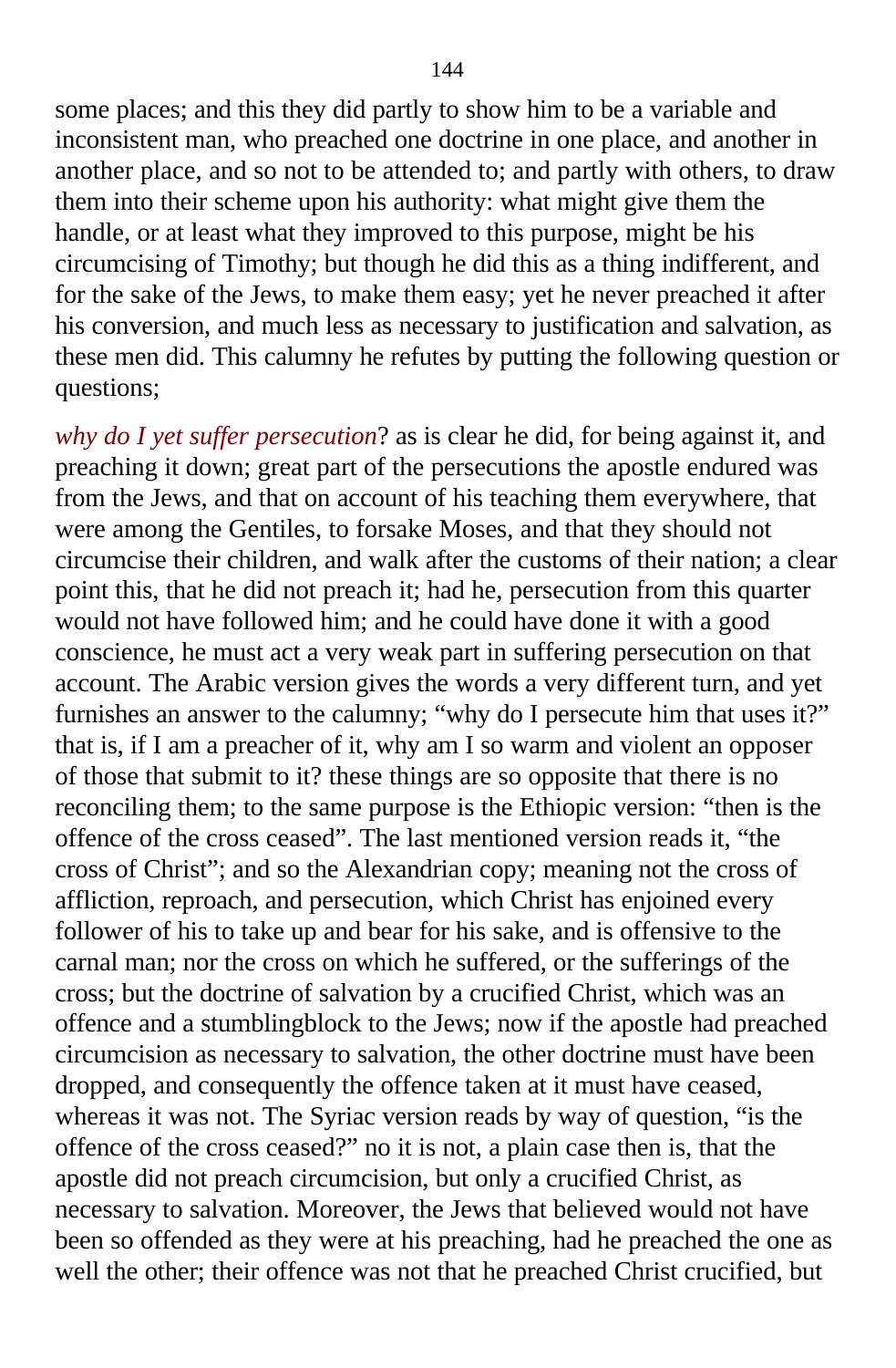that he preached, that, by the cross of Christ, circumcision and the other rituals of the ceremonial law were now abolished.

**Ver. 12.** *I would they were even cut off which trouble you*.] These words are a solemn wish of the apostle's with respect to the false teachers, or an imprecation of the judgment of God upon them; that they might be cut off out of the land of the living by the immediate hand of God, that they might do no more mischief to the churches of Christ: this he said not out of hatred to their persons, but from a concern for the glory of God, and the good of his people. The word here used answers to the Hebrew word jpq, and which is often made use of by the Jews in solemn imprecations; we read  $f110}$  of a righteous man, wynb ta j pqm, "that cut off his children": the gloss upon it is,

"he used to say, when he made any imprecation, ynb ta jpqa, "may I cut off my children";"

that is, may they die, may they be cut off by the hand of God, and I bury them;

"says R. Tarphon  $f111$ , may my children be "cut off", if these books of heretics come into my hands, that I will burn them;"

and says the same Rabbi  $f112$  may I "cut off" my children, or may my children be cut off, if this sentence or constitution is cut off, or should perish. There is another use of this word, which may have a place here, for it sometimes signifies to confute a person, or refute his notion <sup>f113</sup>.

"It is a tradition of the Rabbius, that after the departure of R. Meir, R. Judah said to his disciples, let not the disciples of R. Meir come in hither, for they are contentious; and not to learn the law do they come, but twkl hb ynj pql, "to cut me off"; (i.e. as the gloss says, to show how sharp they are that none can stand against them;) to confute and overcome me, by their sentences, or constitutions."

So the apostle here might wish that the mouths of these false teachers were stopped, their notions refuted, that they might give them no more trouble; to which agrees the Arabic version; "they that trouble you I wish they were dumb"; or that their mouths were stopped, as such vain talkers should be; (see  $\frac{4000}{T}$ Titus 1:10,11) or the sense of the apostle is, that it was his will and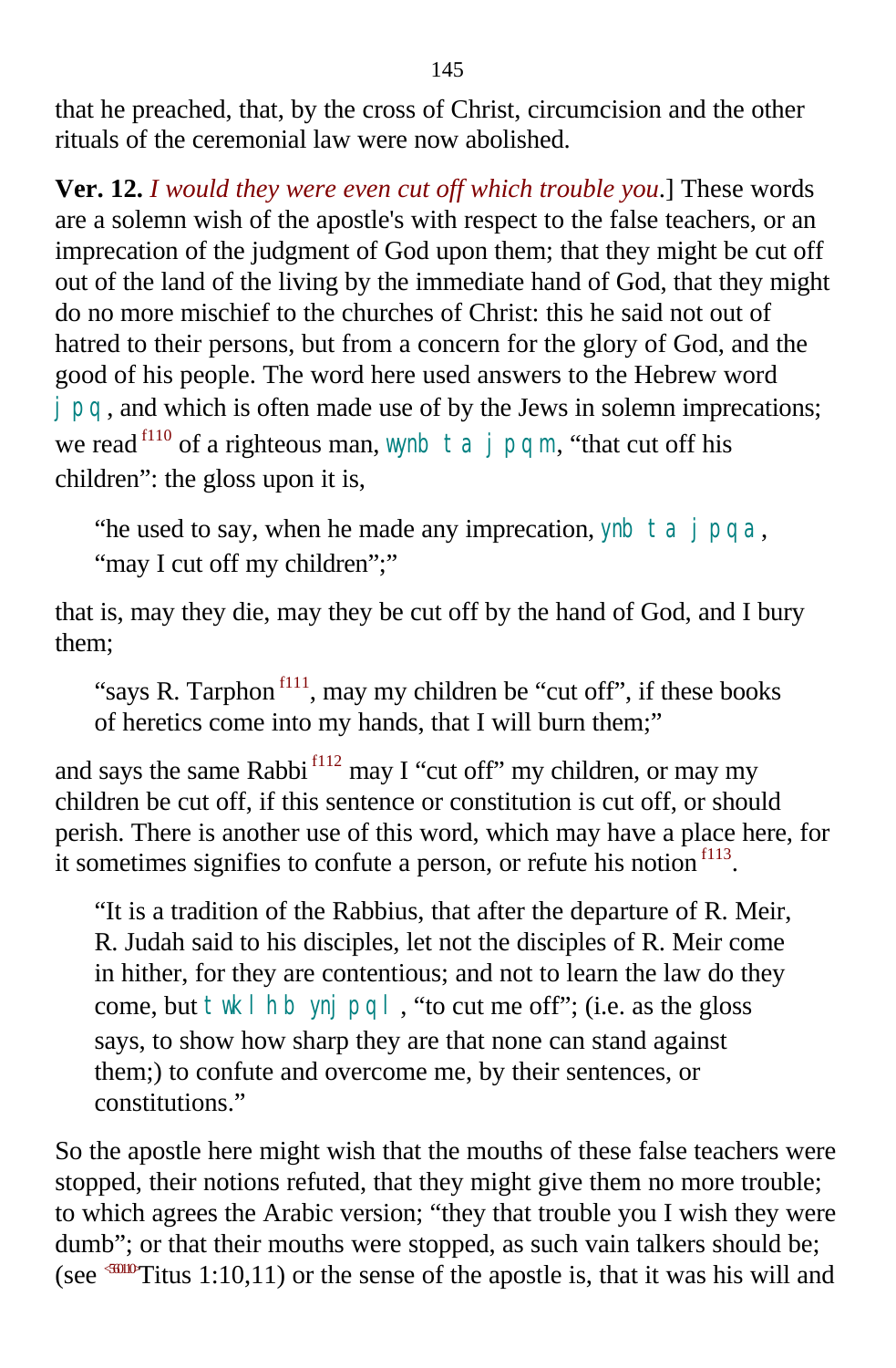desire that these men should be cut off from the communion of the church; with which views he mentions the proverbial expression in  $($ <sup> $\star$ *NFD* $\star$ </sup>Galatians 5:9) with which compare ( $4606$ <sup>4606</sup>1 Corinthians 5:6,7) or that they would cut themselves off, by withdrawing from them, going out from among them, and leaving them as these men sometimes did.

**Ver. 13.** *For brethren, ye have been called unto liberty*, etc..] He calls them "brethren", to testify his affection to them, and to put them in mind of their relation to one another, which required mutual love, a thing he is about to press them to; he asserts that they were "called" not merely externally, but internally, by the effectual grace of God, out of bondage to sin, Satan, and the law, unto the liberty of the Gospel and of the grace of God; that liberty wherewith Christ had made them free,  $(\sqrt{R/B})$ Galatians 5:1) this he said in a judgment of charity, hoping well of them:

*only use not liberty for an occasion to the flesh*; corrupt nature, which in unregenerate men takes encouragement from, and makes an ill use of the best of things, as the mercy and patience of God; and not only takes an occasion by the law, forbidding sin to work and stir up all manner of concupiscence; but also by the Gospel, and the doctrines of it, such as eternal election, free justification, etc.. which though the source and fountain, the barrier and security, of all true and real holiness, are improved and abused by wicked minds, under the influence and instigation of Satan, to vile purposes; and though regenerate persons are not in the flesh, and do not live after it, yet that is in them, and there is a proneness in them to sin; and Satan is watching all opportunities and advantages against them; so that there is need for such a caution as this, that they do not misuse their Christian liberty by indulging the flesh and the lusts of it, which is apt to take an occasion to cherish its lusts, and especially when given: Christ's free men should not do so, for that is to disgrace the doctrine of Christian liberty, to enthral themselves in, bondage instead of using their liberty aright, and to give the enemy occasion to blaspheme: the doctrine of Christian liberty may bc abused, or used as an occasion to the flesh, and to fulfil the lusts of it; when under a pretence thereof men think themselves exempt from obedience to the civil magistrate, which is using this liberty as a cloak of maliciousness; or that they are free from obedience to the law of God, as a rule of walk and conversation; or from subjection to the ordinances of the Gospel; or when they use the creatures God has given them the free use of without thankfulness, and in an immoderate manner; and when they make things indifferent which are not, or use indifferent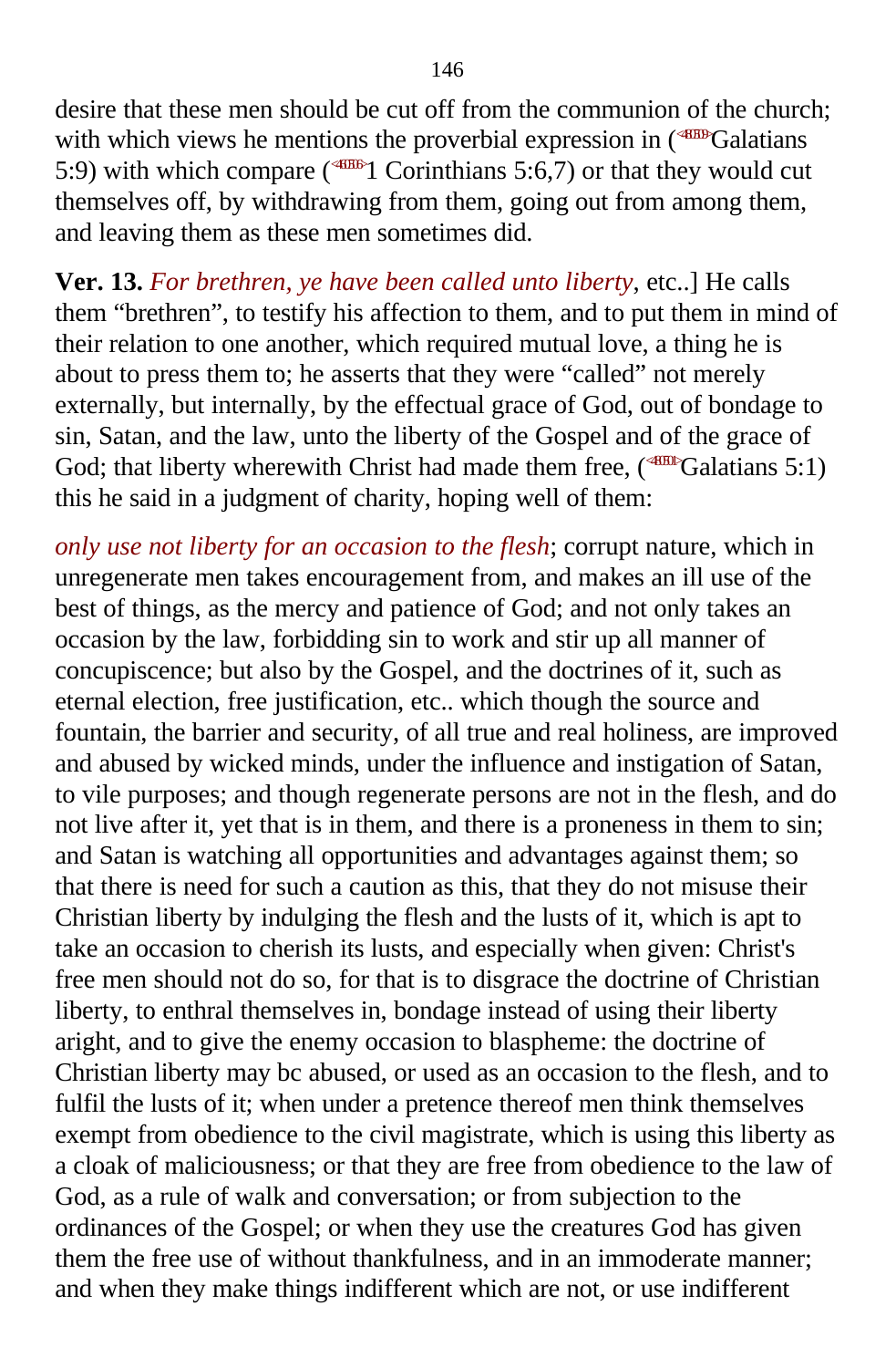things to the prejudice of others; and their liberty becomes a stumblingblock to weak Christians, which the apostle seems greatly to regard here; since he adds,

*but by love serve one another*: the Vulgate Latin version reads, "by the love of the Spirit": and so some copies; Gospel liberty and the service of the saints are not at all inconsistent; as it becomes them to love one another, as the new command of Christ, their profession of religion, and their relation to each other, require, so they should show their love by their service; as by praying one with and for another, by bearing each other's burdens, sympathizing with and communicating to each other in things temporal and spiritual; in forbearing with and forgiving one another; by admonishing each other when there is occasion for it, in a meek, tender, and brotherly way; by instructing and building up one another on their most holy faith, and by stirring up one another to all the duties of religion, private and public.

**Ver. 14.** *For all the law is fulfilled in one word*, etc..] Not the ceremonial law, to which acts of mercy, kindness, and love are opposed, and from which they are distinguished; but the law of the decalogue given to Moses on Mount Sinai, and by him to the people of the Jews; and intends either only the second table of it, since only love to the neighbour is mentioned; or else the whole of it, both tables, since it is said, "all the law"; which by Christ is reduced to two heads, love to God, and love to the neighbour; and though the former is not here expressed, it is implied as a cause in the effect, for the love of God is the cause, and so the evidence of love to the neighbour; nor can there be the one without the other. The two tables of the law consist of  $\mu$ yrbdh trç[, "ten words"; as the <sup>f114</sup> Jews commonly call them, and we the decalogue, and yet they are fulfilled in one; that is, they are to be brought into such a compendium, reduced to such an head; or as the apostle in a parallel place says, they may briefly be comprehended in this saying,  $(\sqrt{4519}$ Romans 13:9). The Jews make the commandments of the law to be a very large number indeed, but at last reduce them to one, as the apostle here does,

"six hundred and thirteen commandments (they say  $f(115)$ ) were given to Moses — David came and reduced them to eleven, Psalm xv, Isaiah came and reduced them to six,  $(2885)$ <sub>Isaiah</sub> 33:15) Micah came and reduced them to three,  $(\sqrt{38008}$ Micah 6:8) Isaiah came and reduced them to two,  $\left( \frac{2560}{15} \right)$  as 56:1), Amos came and reduced them to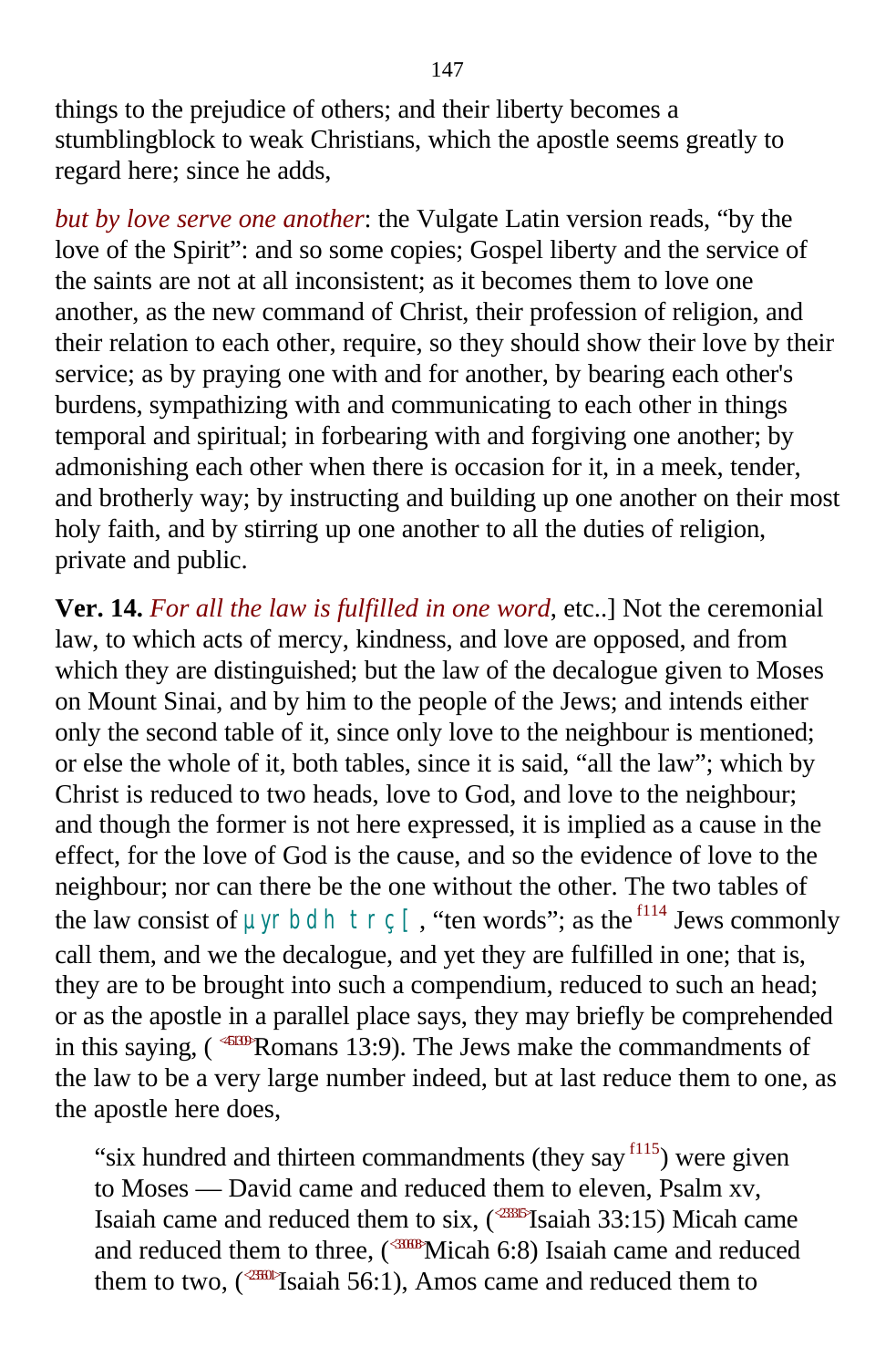one,  $(\sqrt{3000}$ Amos 5:4) but this being objected to, it is observed that Habakkuk came, tja l[ ˆdym[jw, "and reduced them to one",  $(\sqrt{3004}$ Habakkuk 2:4) that is faith, as here the apostle reduces them to love:"

*even in this, thou shalt love thy neighbour as thyself*: these words are taken out of  $(4898)$ Leviticus 19:18) and which R. Akiba says  $116$ , agreeably with the apostle, whose contemporary he was, is  $hrwtb$  l wdg llk, "the grand general rule in the law"; or the grand comprehensive of the law: the object of love, the "neighbour", signifies not only, as there the Jews explain it, those of their own people, or proselytes to their religion; but all sorts of men, whether in a natural, civil, or spiritual relation; and whether those that do us good or do us ill, friends or enemies: the measure or rule of love is, "as thyself"; and designs not an equality of affection, but a likeness of effects; that is, to do the same kind acts of love to others, one would choose to have done to ourselves: and this is the fulfilling of the law; that is, so far as a man loves aright, so far he fulfils the law; not that he does it perfectly, for man in his fallen state is unable to do that, for the law is exceeding broad, and reaches to thoughts, desires, and inclinations, as well as to words and deeds; and besides, love said to be the fulfilling of it, is imperfect; hence then there can be no justification by works of charity, nor by any services of men, which at best are imperfect; nor are they done in their own strength, and without the grace of God; nor is there any that can be said to have fulfilled the law perfectly but Christ, and to him must we look for a justifying righteousness. These words contain a reason engaging to love one another, and to do all kind of offices of love to each other; since it is a main and principal thing contained in the law, and to which that may be reduced.

**Ver. 15.** *But if ye bite and devour one another*, etc..] Another reason inducing to love is taken from the pernicious consequences of a contrary spirit and conduct. The allusion is to beasts of prey falling upon and devouring one another: for wolves or dogs to worry sheep is not strange; but for sheep to distress one another is unnatural. The apostle does not say, if grievous wolves should enter in among you and not spare the flock; but suggests if they themselves should act the part of wolves to one another; having reference to their controversies about the law and circumcision, and the necessity thereof to justification and salvation; which were managed with great heat and bitterness, occasioned great contentions, and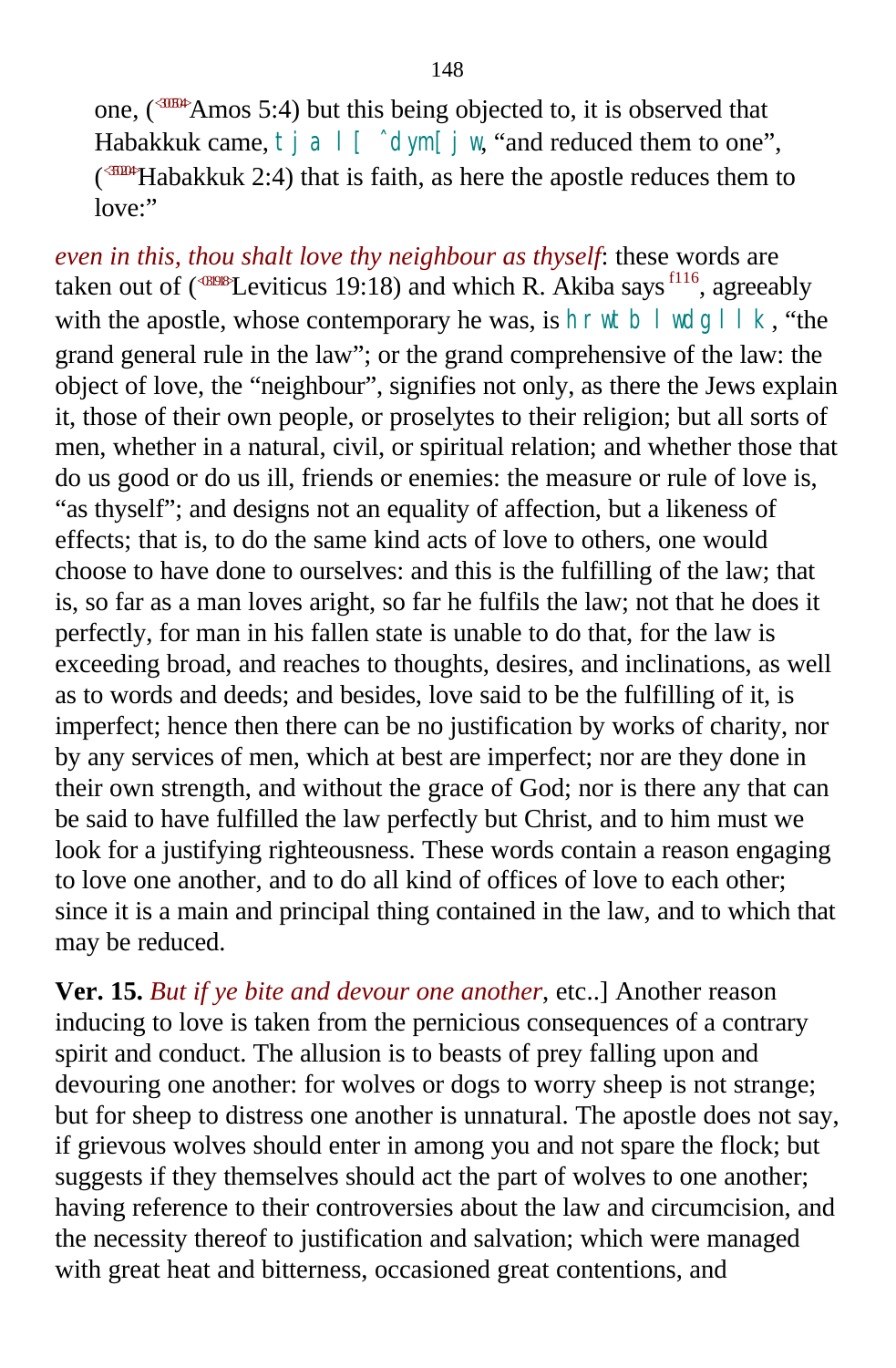threatened them with divisions, parties, and factions; and were attended with envy and malice, with reproachful words, biting sarcasms, scandalous invectives, and injurious actions, which must be of bad consequence: hence he adds,

*take heed that ye be not consumed one of another*; that is, either beware lest each other's particular peace and comfort be destroyed, which is oftentimes done this way, though a person's state and condition God-ward may be safe; or lest their church state should be destroyed and come to nothing, since love is the cement of it, which being loosened, threatens a dissolution; for as no civil community, either public or private, divided against itself, can stand long, so no religious one; and for want of love the Lord threatens to remove, and sometimes does remove, the candlestick out of its place.

**Ver. 16.** *This I say then, walk in the Spirit*, etc..] The advice the apostle thinks fit to give, and which he would have observed, is, to "walk in the Spirit", that is, either after the Spirit of God; making the word inspired by him the rule of behaviour, which as it is the standard of faith, so of practice, and is the lamp unto our feet, and the light unto our path; taking him himself for a guide, who not only guides into all truth, but in the way of holiness and righteousness unto the land of uprightness; and depending upon his grace and strength for assistance throughout the whole of our walk and conversation: or in the exercise of the graces of the Spirit of God; as in the exercise of faith upon the person and grace of Christ, of which the Spirit is the author; and in love to God, Christ, and one another, which is a fruit of the Spirit; and in humility, lowliness of mind, meekness and condescension; all which is to walk in the Spirit, or spiritually, and strengthens the argument for love the apostle is upon: and this he encourages to by observing,

*and ye shall not fulfil the lust of the flesh*; he does not say there shall be no flesh, nor any lust of the flesh in them if they walk spiritually; or that the flesh should not act and operate in them; or that they should do no sinful action; all which is only true of Christ; and the contrary is to be found and observed in all true Christians, though ever so spiritual; but that they should not fulfil or perfect the lust of the flesh; should not give up themselves entirely to the power and dictates of the flesh, so as to be under it and at its command, and be obedient servants and slaves unto it; for, in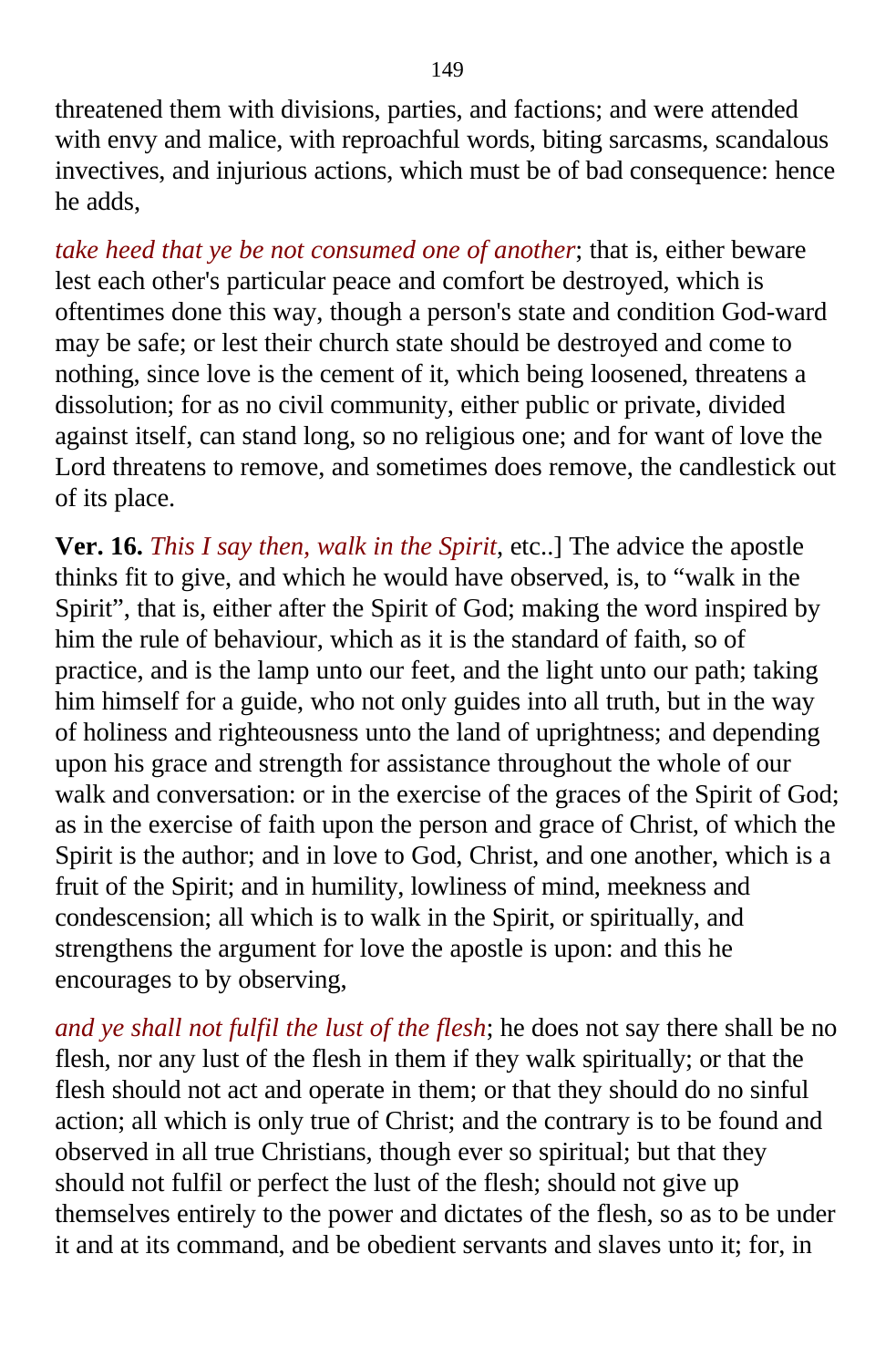this sense only, such that are spiritual do not, commit sin, they do not make a trade of it, it is not their constant employ or course of conversation.

**Ver. 17.** *For the flesh lusteth against the Spirit*, etc..] By "flesh" is meant, not the carnal or literal sense of the Scripture, which is Origen's gloss, as militating against the spiritual sense of it; nor the sensual part of man rebelling against his rational powers; but the corruption of nature, which still is in regenerate persons: and is so called because it is propagated by carnal generation; has for its object carnal things; its lusts and works are fleshly; and though it has its seat in the heart, it shows itself in the flesh or members of the body, which are yielded as instruments of unrighteousness; and it makes and denominates men carnal, even believers themselves so far as it prevails: by "the Spirit" is meant the internal principle of grace in a regenerate man, and is so called from the author of it, the Spirit of God, whose name it bears, because it is his workmanship; and from the seat and subject of it, the soul or spirit of man; and from the nature of it, it is spiritual, a new heart and a new Spirit; its objects are spiritual, and it minds, savours, and delights in spiritual things: and the meaning of the lusting of the one against the other, for it is reciprocal, hence it follows,

*and the Spirit against the flesh*, is that the one wills, chooses, desires, and affects what is contrary to the other; so the flesh, or the old man, the carnal I, in regenerate persons, wills, chooses, desires, and loves carnal things, which are contrary to the Spirit or principle of grace in the soul; and on the other hand, the Spirit or the new man, the spiritual I, wills, chooses, desire, approves, and loves spiritual things, such as are contrary to corrupt nature; and this sense is strengthened by the Oriental versions. The Syriac version reads, "for the flesh desires that" aknd, "which hurts", or is contrary to "the Spirit"; and "the Spirit desires that which hurts", or is contrary to the "flesh"; and much in the same way the Arabic version renders it, "for the flesh desires that which militates against the Spirit, and the Spirit desires that which militates against the flesh"; to which the Ethiopic version agrees, reading it thus, "for the flesh desires what the Spirit would not, and the Spirit desires what the flesh would not"; the reason whereof is suggested in the next clause:

*and these are contrary the one to the other*; as light and darkness, fire and water, or any two opposites can be thought to be; they are contrary in their nature, actings, and effects; there is not only a repugnancy to each other, but a continued war, conflict, and combat, is maintained between them; the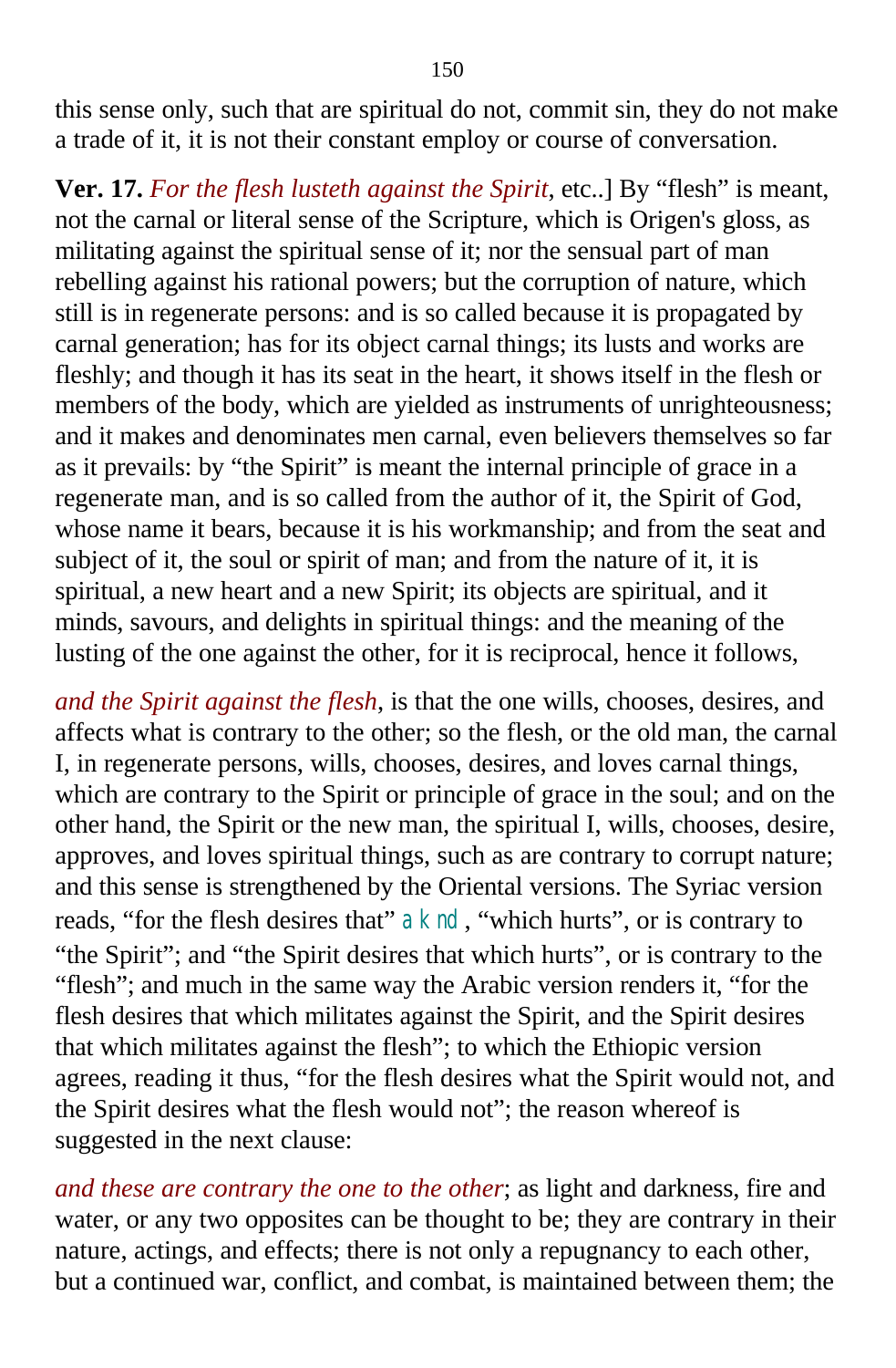flesh is the law in the members or force of sin, which wars against the spirit, the law in the mind, or the force and power of the principle of grace; these are the company of two armies, to be seen in the Shulamite, fighting one against the other. So the Jews say [f117](#page-186-0) of the good imagination, and of the evil one, by which they mean the same as here, that they are like Abraham and Lot; and that

"though they are brethren, joined in one body, hzl hz µybywa µh, "they are enemies to one another";"

hence it follows,

*so that ye cannot do the good that ye would* which may be understood both of evil things and of good things. The former seems to be chiefly the apostle's sense; since the whole of this text is a reason given why those who walk spiritually shall not fulfil the lusts of the flesh, because they have a powerful governing principle in them, the Spirit, or grace; which though the flesh lusts against, and opposes itself unto, yet that also rises up against the flesh, and often hinders it from doing the works and lusts of it. There is in regenerate men a propensity and inclination to sin, a carnal I, that wills and desires sin, and wishes for an opportunity to do it, which when it offers, the flesh strongly solicits to it; but the Spirit, or the internal principle of grace, opposes the motion; and like another Joseph says, how can I commit this great wickedness and sin against a God of so much love and grace? it is a voice behind and even in a believer, which, when he is tempted to turn to the right hand or the left, says, this is the way, walk in it, and will not suffer him to go into crooked paths with the workers of iniquity; and so sin cannot have the dominion over him, because he is under grace as a reigning principle; and the old man cannot do the evil things he would, being under the restraints of mighty grace. This is the apostle's principal sense, and best suits with his reasoning in the context; but inasmuch as the lusting and opposition of these two principles are mutual and reciprocal, the other sense may also be taken in; as that oftentimes, by reason of the prevalence of corrupt nature, and power of indwelling sin, a regenerate man does the evil he would not, and cannot do the good he would; for he would always do good and nothing else, and even as the angels do it in heaven; but he cannot, because of this opposite principle, the flesh.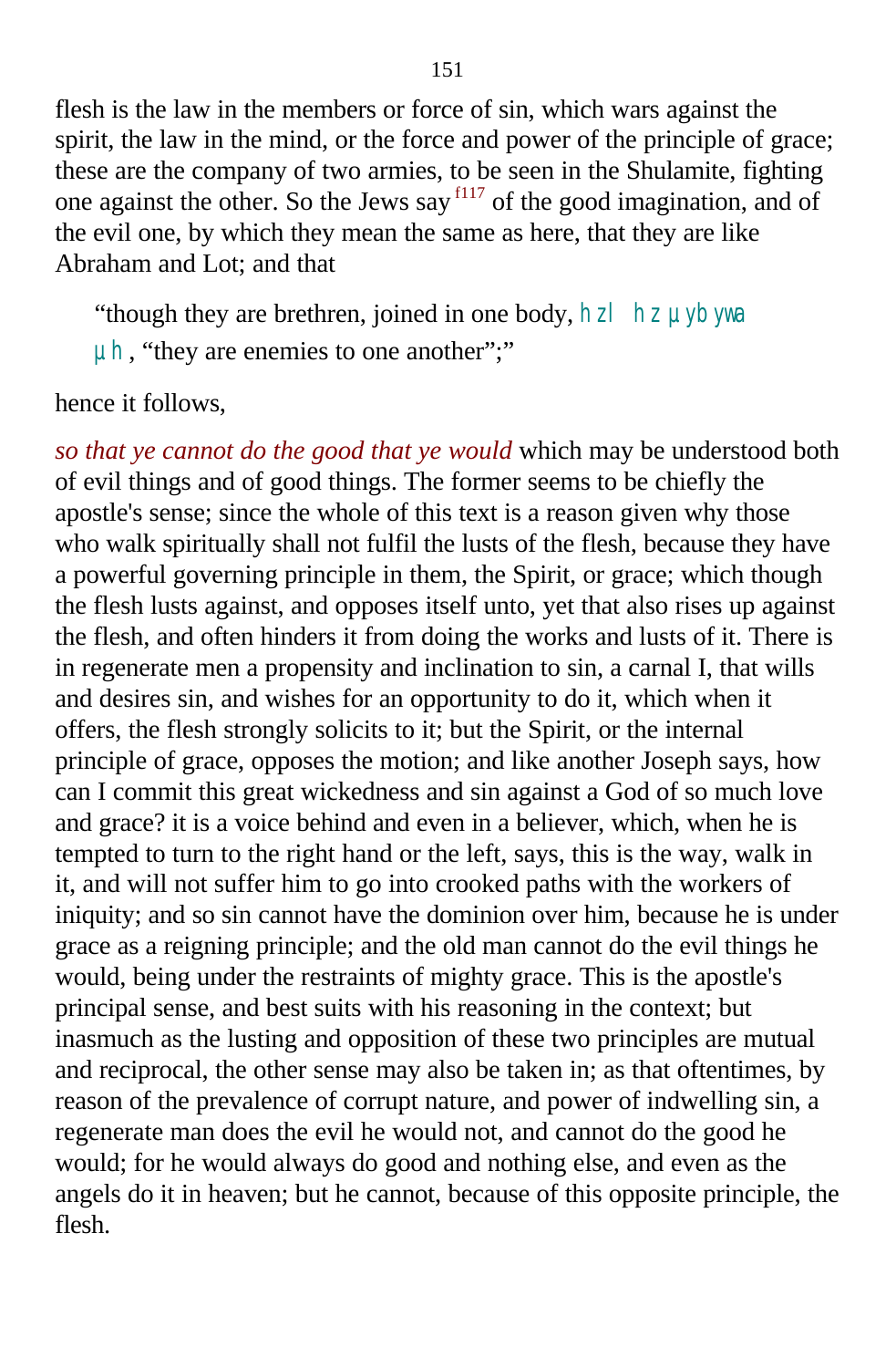**Ver. 18.** *But if ye be led by the Spirit*, etc..] That is, of God, who is the guide and leader of his people. It is a metaphor taken from the leading of persons that are blind; as such are before conversion, and whom the Spirit of God leads in ways they knew not, and in paths they had not known: or from the leading of children, and teaching them to go; so the Spirit leads regenerate persons, and teaches them to walk by faith in Christ. This act of leading supposes life in the persons led, for dead men cannot be led; the Spirit is first a Spirit of life from Christ before he is a leader; and also it supposes some strength, though a good deal of weakness; were there no spiritual strength derived from Christ, they could not be led; and if there was no weakness, there would be no need of leading; it is an instance of powerful and efficacious grace upon them, yet not contrary to their wills, though they are led, they are not forced; they go freely, being led, as there is good reason for it; for the Spirit of God always leads for their profit and advantage, and for the spiritual delight, pleasure, and comfort of their souls; he leads out of the ways of sin, and so of ruin and destruction, and from Mount Sinai, and all dependence on a legal and moral righteousness; he leads to Christ, to his person, for shelter, safety, and salvation, to his blood, for pardon and cleansing, to his righteousness, for justification, and to his fulness, for every supply of grace; he leads into the presence of God, and to his house and ordinances; he leads into the covenant of grace, to the blessings, promises, and Mediator of it; he leads into all truth as it is in Jesus, in the ways of faith and truth, and in the paths of righteousness and holiness, and always in a right way, though sometimes in a rough one, to the city of their habitation; he leads from one degree of grace to another, and at last to glory: all which he does gradually; he leads by little and little into a man's sinfulness, and to see his interest in Christ, and by degrees into the doctrines of the Gospel, and the everlasting love of the three Persons; and proportionally to the strength he gives, and as they are able to bear: now such persons as these have nothing to fear from the law of God:

*ye are not under the law*; such are not only delivered from the law in fact, but in their own apprehensions; they have the comfortable knowledge and experience of it; the law is no terrifying law to them; it works no wrath in them; they are delivered from the spirit of bondage to fear, by the Spirit of God, by whom they are led; nor are they under it, nor do they need it as a pressing forcing law to duty; they delight in it, and cheerfully serve it, being constrained by love, and not awed by fear; nor are its accusations and charges regarded, or to be regarded, by such who are led by the Spirit to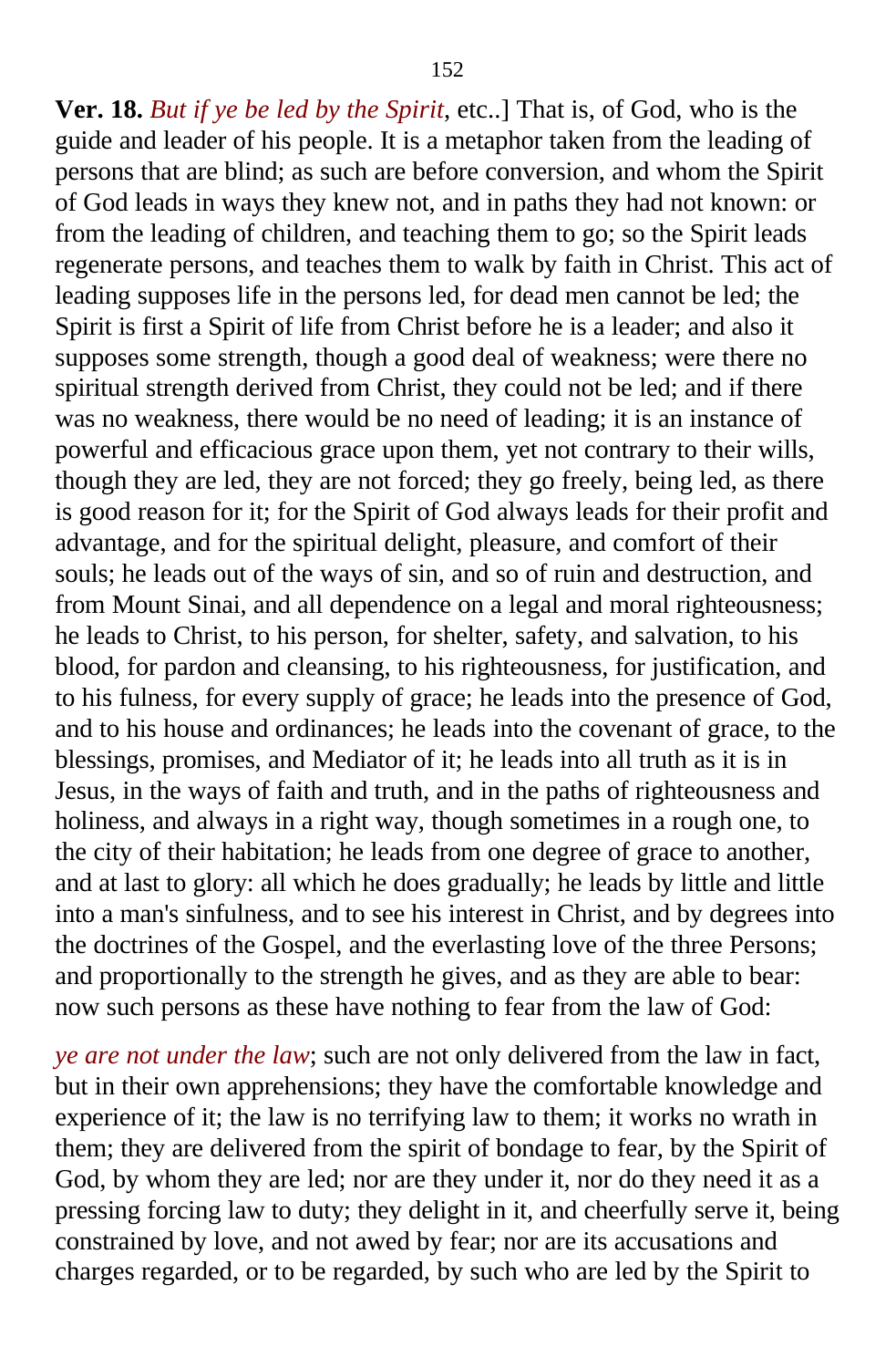Christ, the end of the law for righteousness; and they are entirely freed from its curse and condemnation, though they are under it, and desire to be under it, as held forth by Christ the King of saints; and, under the Spirit's influence and guidance, yield a cheerful and evangelical obedience to it.

**Ver. 19.** *Now the works of the flesh are manifest*, etc..] By "flesh" is meant corrupt nature, as before, and by the works of it, not only external acts of sin, but inward lusts; for such are here mentioned among its works, as "hatred", "wrath", "envyings", etc.. and both external and internal acts are so called, because they spring from the flesh, or corrupt nature, and are what that urges and solicits to, and are wrought thereby, and are what denominate and show men to be carnal: these are said to be "manifest"; not that they are all, and always publicly done, and are open to the sight of men; for they are works of darkness, and often done in secret, though they are always manifest to God the searcher of hearts, and will be brought to light in the day of judgment; but they are known to be sins in some measure by the light of nature, and especially by the law of God; and a clear case it is, that they are contrary to the Spirit, both to the Spirit of God, and to the principle of grace he forms in the heart; and that such who live in the commission of them are not led by him, nor are under the influence of his grace:

*which are these*; though all are not mentioned, only some of the chief, by which judgment may be made of the rest:

*adultery*; this is left out in the Vulgate Latin, Syriac, and Ethiopic versions, and in the Alexandrian copy; it is a defilement of the marriage bed, and is the sin of uncleanness committed by two persons, one of which at least is in a married state, is condemned by the law of God and light of nature:

*fornication*; which though by many of the Gentiles was reckoned no sin, or a very small one, stands here among the works of the flesh, that are manifest and to be avoided; it is the sin of uncleanness committed by persons in a single state;

*uncleanness*, it is a general name for all unchastity, in thought, word, or action; and may here design more especially all unnatural lusts, as

*sodomy*, self-pollution, etc..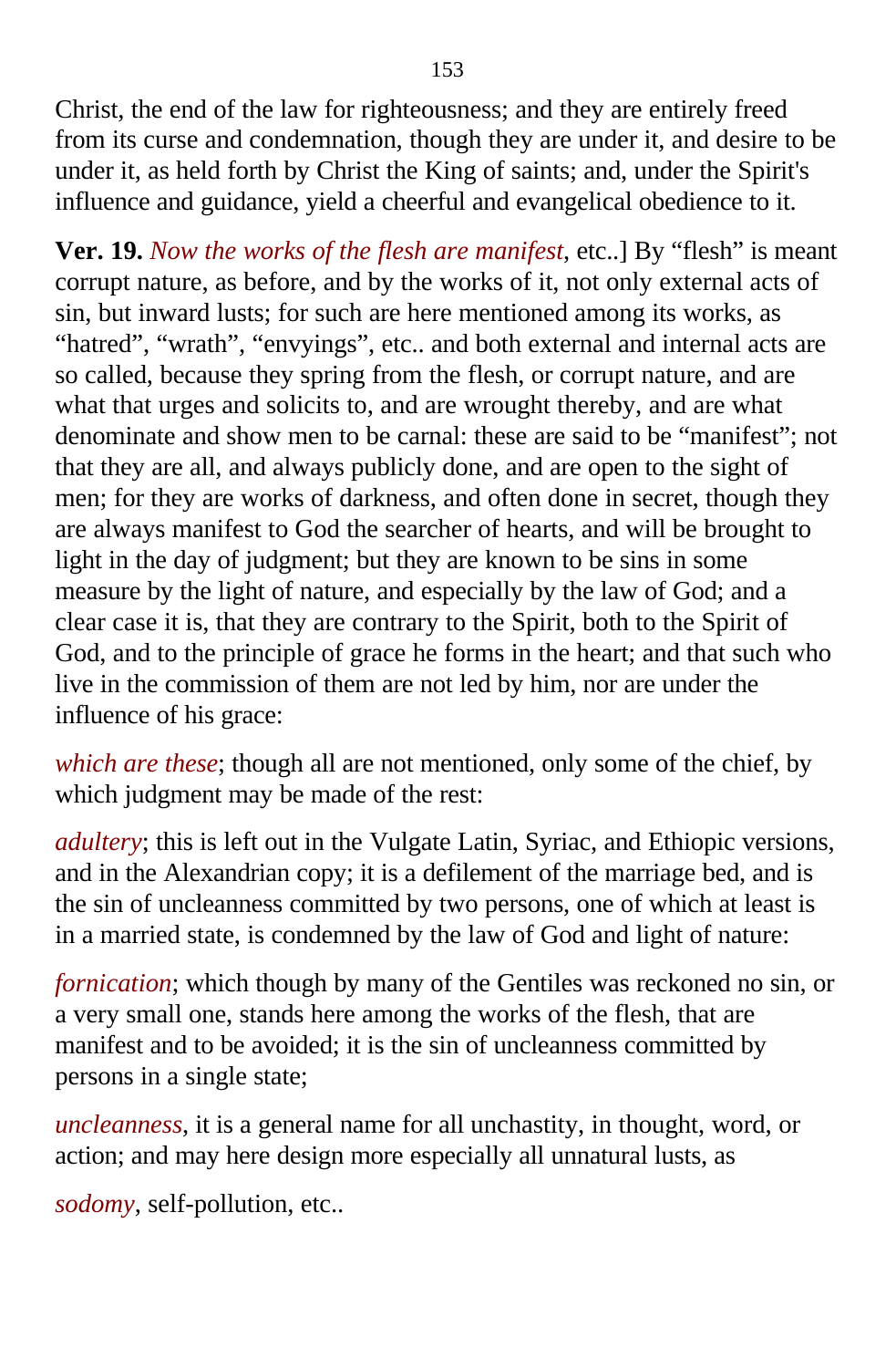*lasciviousness*; or wantonness, all lustful dalliance, everything that leads on to acts of uncleanness, or attends them, as impure words, filthy gestures, and the like.

**Ver. 20.** *Idolatry*, etc..] Which some understand of covetousness, which is so called; but rather it means the worshipping of other gods, or of graven images:

*witchcraft*; any real or pretended league and association with the devil, seeking to converse with familiar spirits, to gain unlawful knowledge, or to do hurt to fellow creatures; which, as it is doing honour to Satan, detracts from the glory of God, and rightly follows idolatry; conjuration, soothsaying, necromancy, and all kind of magic are included and condemned hereby:

*hatred*: internal hatred of any man's person, even of our very enemies, is forbidden; in the original text it is "enmities": as the carnal mind is nothing else but enmity against God and Christ, against law and Gospel, and all good men, and everything that is good:

*variance*, or "contentions"; fighting and quarrelling, by words scandalous and reproachful, what we commonly call scolding:

*emulations* or "zeals"; not good, but bad: a boiling and rising up of the spirits and passions, at the honour and happiness of another:

*wrath* or "wraths" violent emotions of the mind, moving to revenge, and seeking the hurt and mischief of others:

*strife* or "strifes"; perpetual contradictions and cavilings, either expressed by words, or working in the mind; for this strife may be in a man's heart, according to  $(3984)$ James 3:14,16)

*seditions* or "divisions": schisms and factions, dissensions in things domestic, civil, and religious:

*heresies*; bad principles and tenets, relating to doctrine, which are subversive of the fundamentals of the Gospel and the Christian religion; and are the produce of a man's own invention, and the matter of his choice, without any foundation in the word of God; and these are works of the flesh, for they spring from a corrupt and carnal mind, and are propagated with carnal views, as popular applause, worldly advantage, and indulging the lusts of the flesh.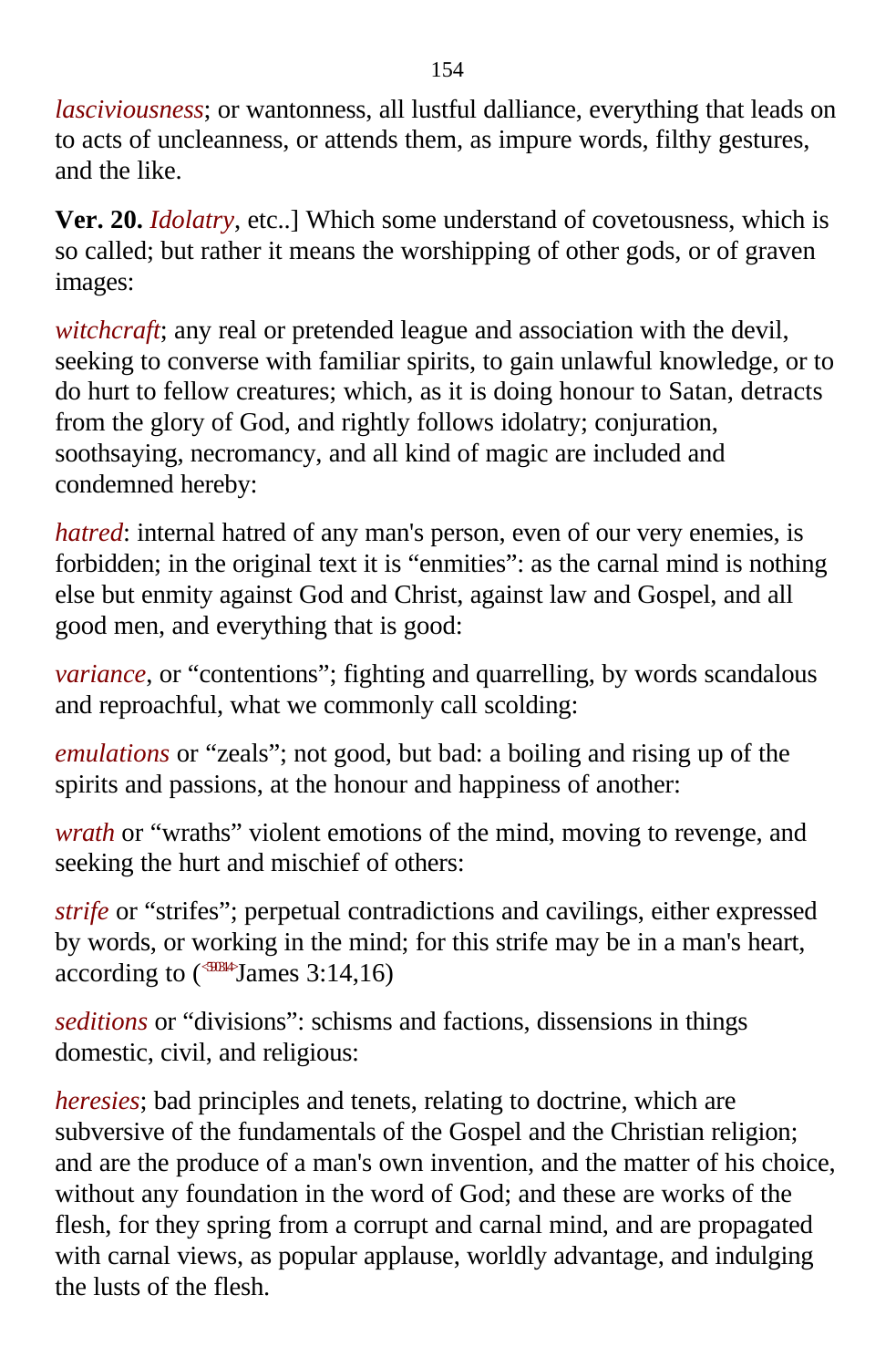**Ver. 21.** *Envyings*. etc..] Uneasy distressing tortures of the mind, grieving at the good of others, that any should be in an equal, or in a better condition than themselves:

*murders*, destroying of men's lives, which is often the consequence of the above evils:

*drunkenness*; excess in drinking of wine or strong drink, whereby the stomach is overcharged, the mind is intoxicated, and the body enfeebled and unable to perform its office; this is often the source of many, or all of the works of the flesh before mentioned:

*revellings*; excess in feed, nocturnal riotings in eating, drinking, dancing, singing, chambering and wantonness. The Syriac version renders it, armz, "lascivious singing"; and the Arabic version, "songs" which are a part of the nightly revels: and such like which are of the same nature and kind; so the apostle shuts up the account, it being too tedious to give an enumeration of all the works of the flesh; nor was it necessary, judgment may be made of the rest by these; nor might it be so proper, since the carnal heart is but the more pleased with, and irritated by, the mention of evil things:

*of the which I tell you before*: before the judge comes and the awful judgment proceeds, when these will all be made manifest, and every man will be judged according to his works: this the apostle did, as putting them in mind of the evil nature of these things, and assuring them of the bad consequences that would follow, if grace prevented not:

*as I have also told you in time past*; when he first preached among them, and warned them to flee from the wrath to come; he then laid before them the evil nature of these things, the dreadful effects of them, and showed that there was no salvation from them, but by Christ:

*and that they which do such things, shall not inherit the kingdom of God*; by which is meant the heavenly glory, called a "kingdom", because of the grandeur and magnificence of that state; and "of God", because it is of his preparing and giving, what he calls his own to by his grace, and puts them into the possession of and where he reigns and will reign for ever, and show forth the glory of his majesty: this is possessed in way of inheritance, which shows it to be a bequest of our heavenly Father's, a free grace gift of his, and not to be obtained by the works of the law, or merits of men; but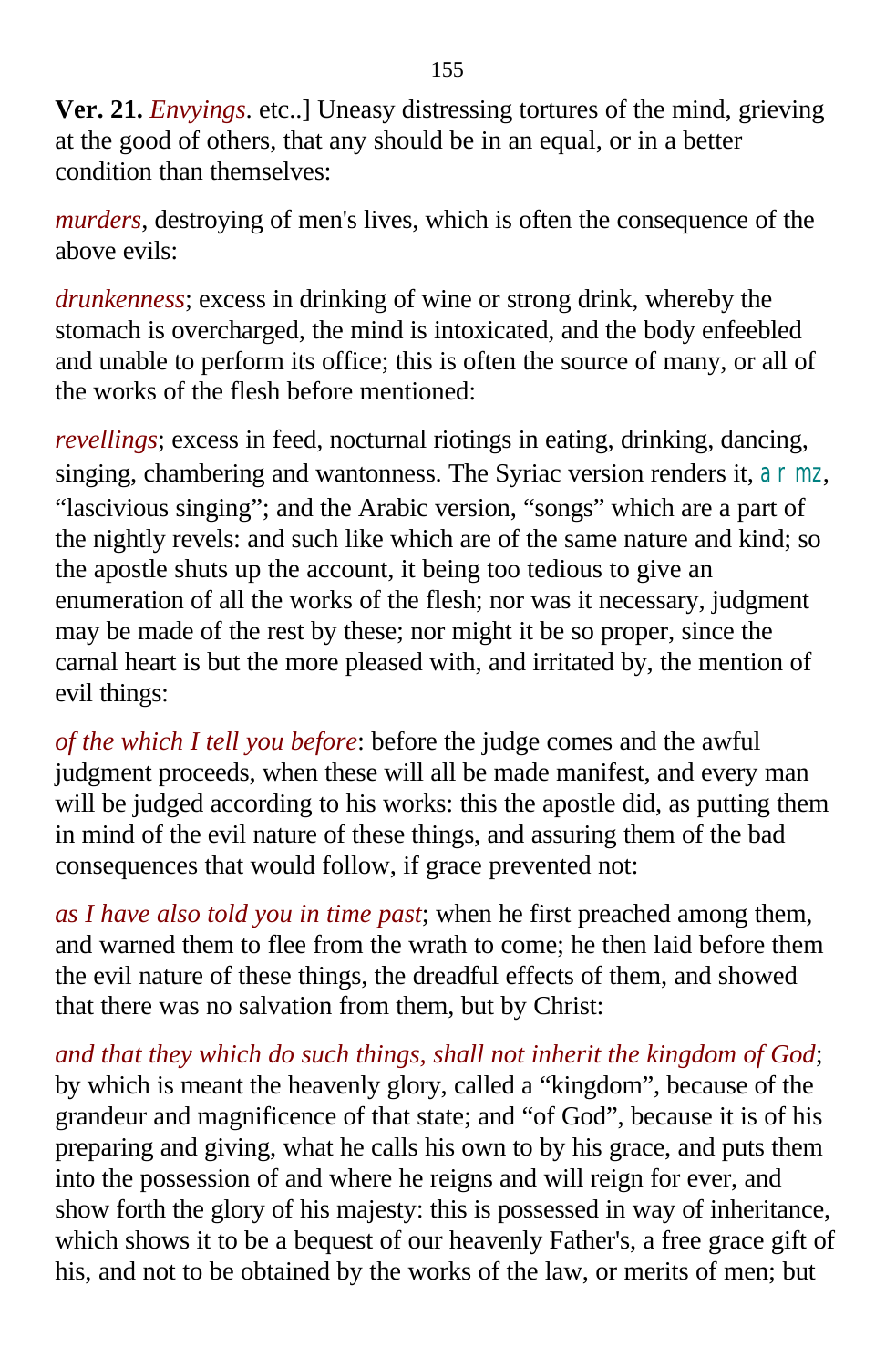what belongs, and is peculiar to the children of God, who are so by adopting grace: now they that do such works of the flesh as before enumerated; that is, that live in the commission of these things, whose whole lives are employed in such work, living and dying in such a state, without repentance towards God and faith in Christ, shall never enjoy eternal life and happiness; though such who have done these things, being brought to a sense of them, and to the blood and righteousness of Christ for pardon and justification, for life and salvation; such, notwithstanding the works of the flesh done by them, shall, through the free grace of God, and the propitiatory sacrifice of Christ, inherit the kingdom and glory of God.

**Ver. 22.** *But the fruit of the Spirit*, etc..] Not of nature or man's free will, as corrupted by sin, for no good fruit springs from thence; but either of the internal principle of grace, called the Spirit,  $(\sqrt{48507})$ Galatians 5:17) or rather of the Holy Spirit, as the Ethiopic version reads it; the graces of which are called "fruit", and not "works", as the actions of the flesh are; because they are owing to divine influence efficacy, and bounty, as the fruits of the earth are, to which the allusion is; and not to a man's self, to the power and principles of nature; and because they arise from a seed, either the incorruptible seed of internal grace, which seminally contains all graces in it, or the blessed Spirit, who is the seed that remains in believers; and because they are in the exercise of them acceptable unto God through Christ, and are grateful and delightful to Christ himself, being "his pleasant fruits"; which as they come from him, as the author of them, they are exercised on him as the object of them, under the influence of the Spirit; and because they are profitable to them that are possessed of them, seeing the promise of this life and that which is to come is annexed to them; and the good works which are done in consequence of them are profitable to men: once more, as the works of the flesh are the unfruitful works of darkness, and make men so, and therefore cannot be called fruit properly; these, as they are fruits, and are rightly and properly so called, so they make men fruitful, and to abound in divine things, and are as follow:

*Love*. This the apostle begins with, it being the fulfilling of the law, the bond of perfectness, and without which a profession of religion is insignificant; it may be understood of love to God, of which every man's heart is destitute, being enmity against God, until regenerated by the Spirit of God; when he sheds abroad the love of God in the heart, and which is the ground and reason of any man's truly loving God: and also of love to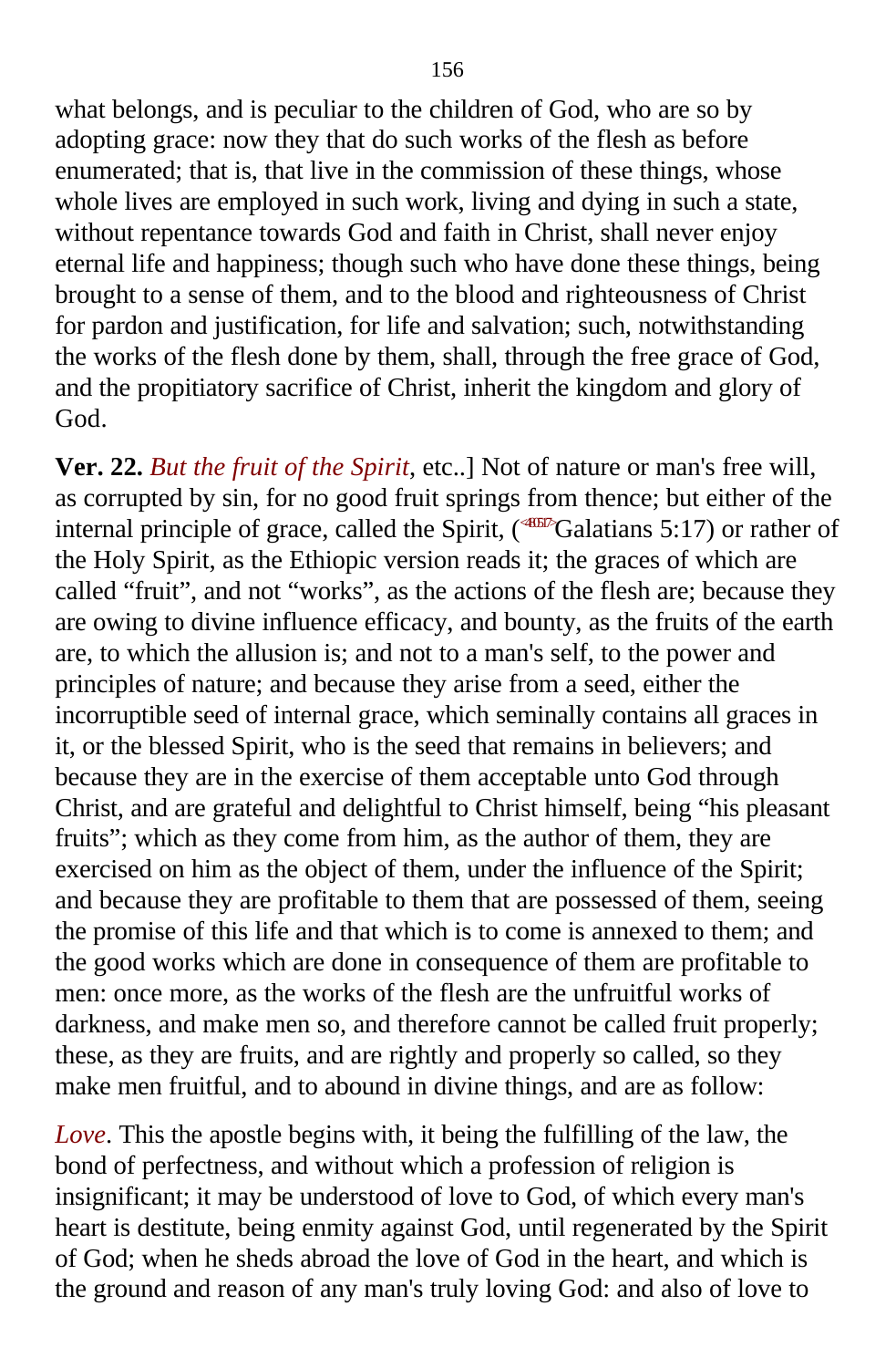157

Christ, which the natural man feels nothing of till the spirit of wisdom and revelation, in the knowledge of Christ, opens his eyes to see the loveliness of his person, the suitableness of his grace, righteousness, and fulness, and the necessity of looking to him for life and salvation; and likewise of love to the saints, which a carnal man is a stranger to, until he is renewed by the Holy Ghost, who in regenerating him teaches him to love the brethren; and which is the evidence of his having passed from death to life, through the mighty power of his grace. Moreover, love to the house and worship of God, to the truths and ordinances of the Gospel, all which men have naturally an aversion to, may be included in this first fruit of the Spirit: the next follows, which is

*joy*, even that which is in the Holy Ghost, and has him for its author. The object of it is God, not as an absolute God, but as a covenant God and Father in Christ; as the God of salvation, as clothing with the robe of his Son's righteousness, and as pardoning iniquity, transgression, and sin, full atonement being made by the sacrifice of Christ; who also is the object of this joy in his person, fulness, righteousness, offices, relations, and when beheld, embraced, and enjoyed in a way of communion. This joy, likewise, which is the produce of the Spirit, lies in spiritual things, and arises from an apprehension or good hope of interest in them, as justification, pardon, peace, adoption, and eternal glory; and is peculiar to such who have the Spirit, for a stranger intermeddles not with this joy, nor can he form any judgment of it, and is even unspeakable by the believer himself. Moreover, joy in the good of others, of fellow creatures and fellow Christians, in their outward and inward prosperity, in their temporal, spiritual, and eternal good, which, as it is a grace of the Spirit, may well enough be thought to be at least part of the sense of the word here; since it follows upon, and is joined with love, and stands between that and

*peace*, which is another fruit of the Spirit: and designs peace with God in a man's own conscience, produced there by the Spirit of God, in consequence of peace being made by the blood of Christ; and that through the application of the blood of Christ for pardon, and of his righteousness for justification to the soul of a sensible sinner by the blessed Spirit, the effect of which is peace, quietness, and tranquillity of mind; also peace with men, with the saints, and with all others; for such who are under a work of the Spirit of God, and are influenced and led by him, seek after the things which make for peace and edification among the brethren, and are desirous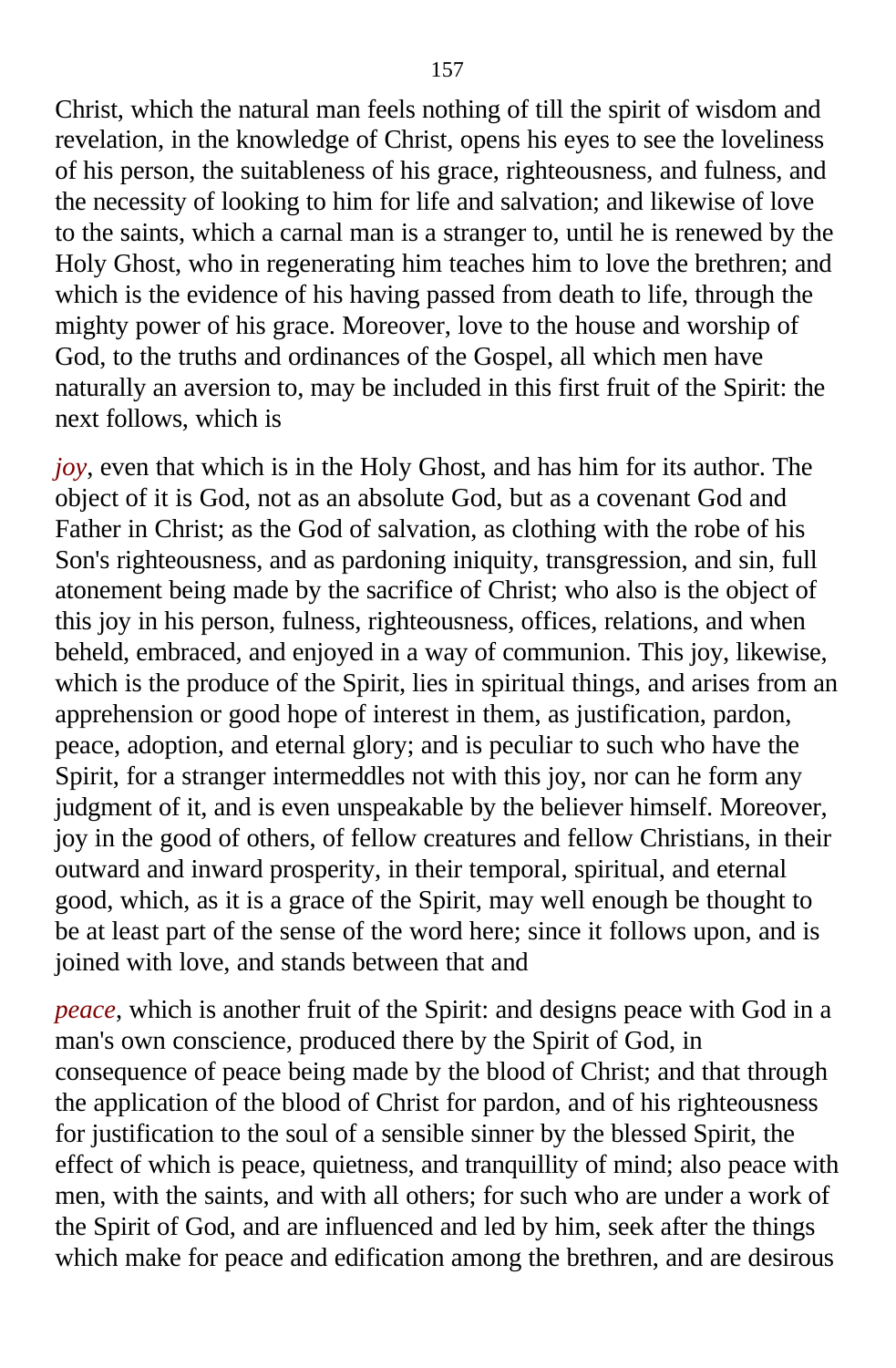if possible to live peaceably with all men: hence appears another grace in them,

*longsuffering*; which intends not so much a patient waiting for good things to come, for more grace, and for glory, through the Spirit; but a patient bearing and enduring of present evils with joyfulness, being strengthened by the Spirit with all might, according to his glorious power; being slow to anger, ready to forgive injuries, put up with affronts, and bear with, and forbear one another: and which is usually accompanied with gentleness, humanity, affability, courteousness, shown both in words, gestures, and actions; in imitation of the gentleness of Christ, and agreeably to that wisdom, that heavenly doctrine of the Gospel, which, among other things, is said to be gentle, and easy to be entreated. To which is added

*goodness*; and what else can come from the good Spirit of God, the author of the good work of grace upon the soul? and which disposes it to acts of goodness unto men, in a natural, civil, moral, spiritual, and evangelic way, for the benefit both of soul and body; and which must here be understood, and which is well pleasing to God when done in the exercise of the following grace,

*faith*; for though fidelity, both in words and actions, which is very ornamental to the Gospel, and a profession of religion may be meant; yet faith in Christ is not to be excluded, as it is generally by interpreters; for this is not of a man's self, nor have all men it: it is a gift of God, the operation of his power, and the work of his Spirit, whence he is styled the spirit of faith; and which therefore must have a place among his fruits; and which lies and shows itself in believing in Christ for salvation, in embracing the doctrines of the Gospel, and making a profession of them, which is called the profession of faith; all which, when right, comes from the Spirit of God.

**Ver. 23.** *Meekness*, etc..] Humility and lowliness of mind, of which Christ is an eminent example and pattern; and which the Holy Spirit from him transcribes into the heart of a regenerate person; and lies in having mean thoughts of himself, in walking humbly with God, acknowledging every favour, being thankful for every blessing, and depending on his grace, and in behaving with modesty and humility among men. The last of the fruits of the Spirit mentioned is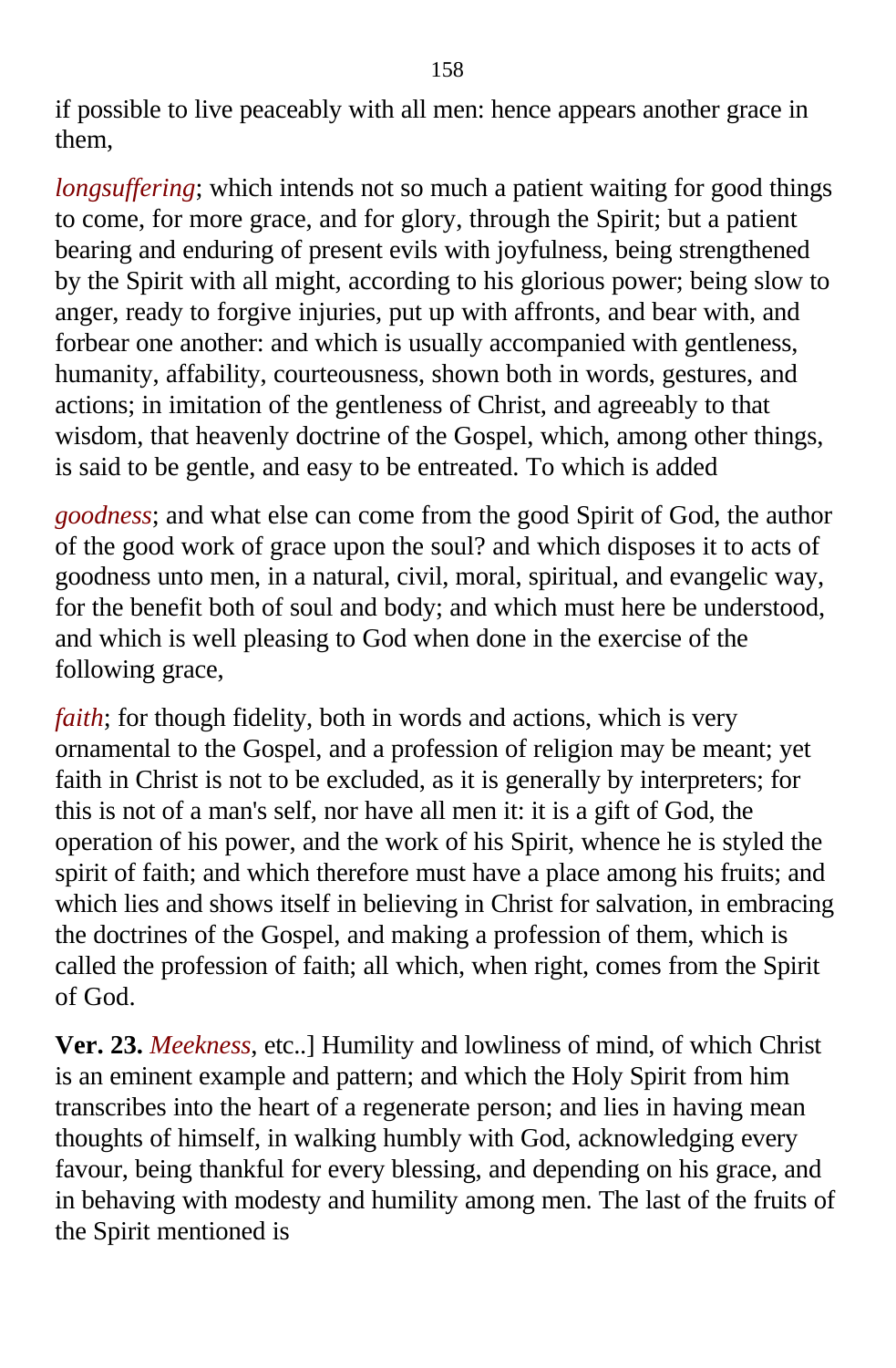*temperance*, or "continence"; and designs both chastity and sobriety, and particularly moderation in eating and drinking. It may be observed, that these fruits of the Spirit are opposed to the works of the flesh. So love is opposed to hatred; joy to emulations and envying; peace to variance, strife, and seditions; longsuffering, gentleness, goodness, and meekness, to wrath and murders; faith to idolatry, witchcraft, and heresies; and temperance to adultery, fornication, uncleanness, lasciviousness, drunkenness, and revellings.

*Against such there is no law*; meaning, against such fruits, graces, and good things; these being perfectly agreeable to the law of God, which is holy, just, and good, and spiritual; and are so far from being forbidden by it, that they are highly esteemed and approved of by it: or against persons that are possessed of such fruits; for these appear to be in the spirit, and to be led by the Spirit; and therefore are not under the law, and have nothing to fear from it, as a terrifying, accusing, cursing, and condemning law. The works of the flesh, and they that are of the flesh, are such that come under the notice and lash of the law; and not the fruits of the Spirit, and they that are after the Spirit, as such are who partake of his fruit.

**Ver. 24.** *And they that are Christ's*, etc..] Not all as yet that are secretly so, who are chosen in him, and by him, are given by the Father to him in covenant, and whom he has purchased by his blood, and considers as his people, his sheep, and his children, though as yet they are not called by his grace; of these, as yet, what follows cannot be said, and therefore must mean such as are openly Christ's, whom he has laid hold on as his own in the effectual calling, who have his Spirit as a spirit of regeneration and sanctification, who have truly believed in Christ, and have given up themselves unto him.

*Have crucified the flesh with the affections and lusts*: by the flesh is meant, not the natural body to be macerated and afflicted with fastings, watchings, etc.. but the corruption of nature, the old man and carnal heart. The Vulgate Latin version reads, "their own flesh"; and so do the Syriac and Ethiopic versions; their concern lying with their own, and not with the corruptions, affections, and lusts of others. By "the affections and lusts" are intended, not the natural affections and passions of the soul, and the desires of it; but its vile and inordinate affections, its corrupt inclinations, evil desires, and deceitful lusts; all which are "crucified" first "with Christ", as the Arabic version reads; (see  $\text{max}$  Romans 6:6) and which are so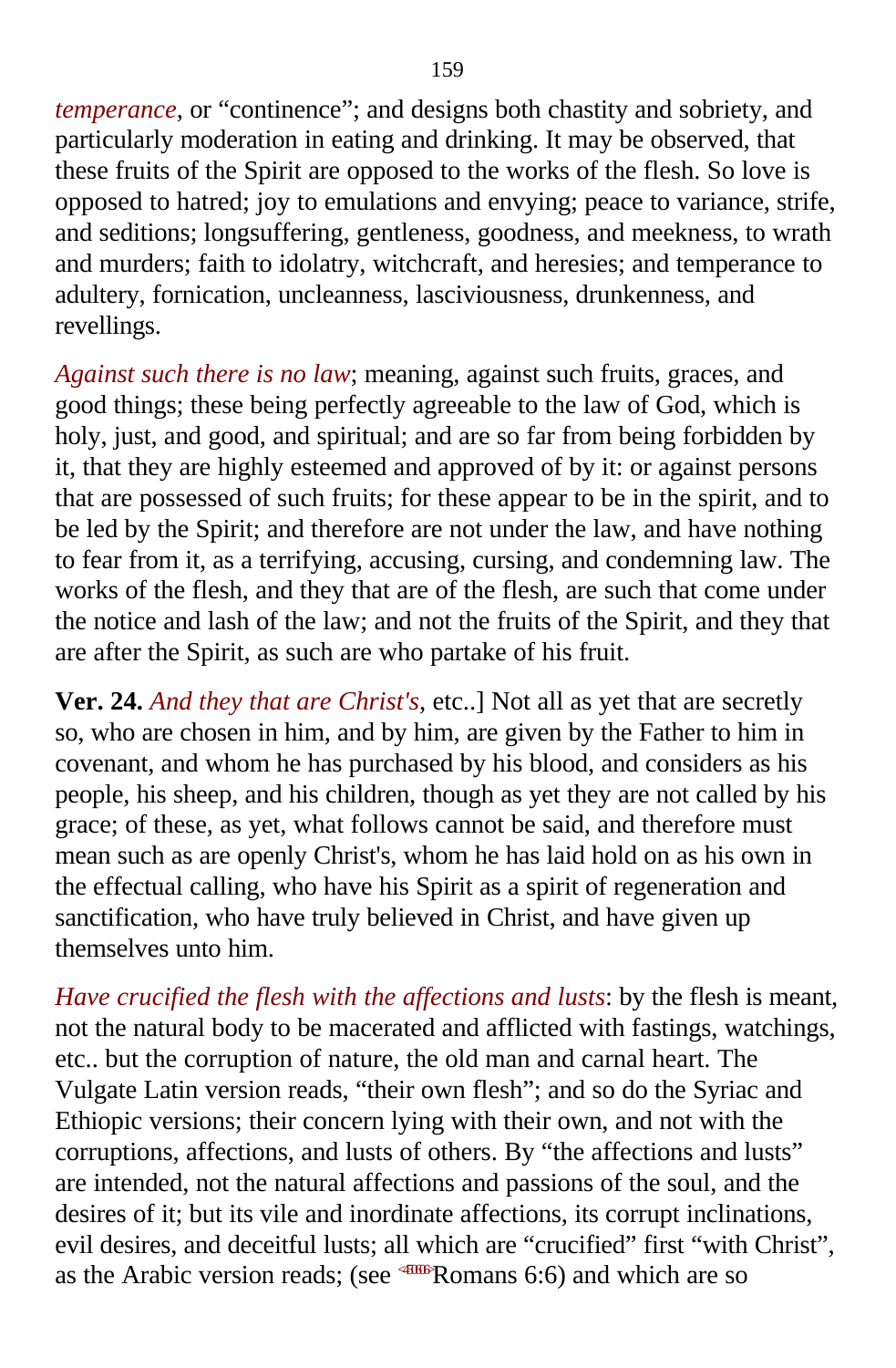abolished, done away, and destroyed, by the sacrifice of Christ, that the damning power of them over his people is entirely gone. And in consequence of this crucifixion of the body of sin, with Christ upon the cross, when he finished and made an end of it, sin, with its passions and lusts, is crucified by the Spirit of God in regeneration and sanctification; so that it loses its governing power, and has not the dominion it had before: not but that the flesh, or corrupt nature, with its evil affections, and carnal lusts, are still in being, and are alive; as a person fastened to a cross may be alive, though he cannot act and move as before, being under restraints, so the old man, though crucified, and under the restraints of mighty grace, and cannot reign and govern as before, yet is alive, and acts, and operates, and oftentimes has great sway and influence; but whereas he is deprived of his reigning power, he is said to be crucified: and though this act is ascribed to them that are Christ's, yet not as done by them in their own strength, who are not able to grapple with one corruption, but as under the influence of the grace of Christ, and through the power of his Spirit; (see  $\triangleleft$ <sub>50883</sub>Romans 8:13).

**Ver. 25.** *If we live in the Spirit*, etc..] Or "by the Spirit", as all do that are spiritually alive. Sin has not only brought on men a corporeal death, and made them liable to an eternal one, but has also induced upon them a spiritual or moral death; they are dead in trespasses and sin, nor can they quicken themselves, nor can any creature give them life; not the ministers of the word, nor the angels in heaven, only the blessed Spirit is the spirit of life from Christ; who entering into them, frees them from the law of sin and death, and implants a principle of spiritual life in them, whereby they live a life of faith on Christ, of holiness from him, and communion with him: and this the apostle makes use of, as an argument with believers to walk after the Spirit,

*let us also walk in the Spirit*: or "by the Spirit"; by his help and assistance, according to the rule of his word, and under his influence and direction as a guide, to which he had before advised in  $\left( \frac{4858}{8} \text{Galatians } 5:18 \right)$ .

**Ver. 26.** *Let us not be desirous of vain glory*, etc..] Ambitious of being thought wiser, and richer, and more valuable than others; of having the preeminence in the management of all affairs, and of having honour, esteem, and popular applause from men: this may well be called vain glory, since it is only in outward things, as wisdom, riches, strength, and honour, and not in God the giver of them, and who can easily take them away; and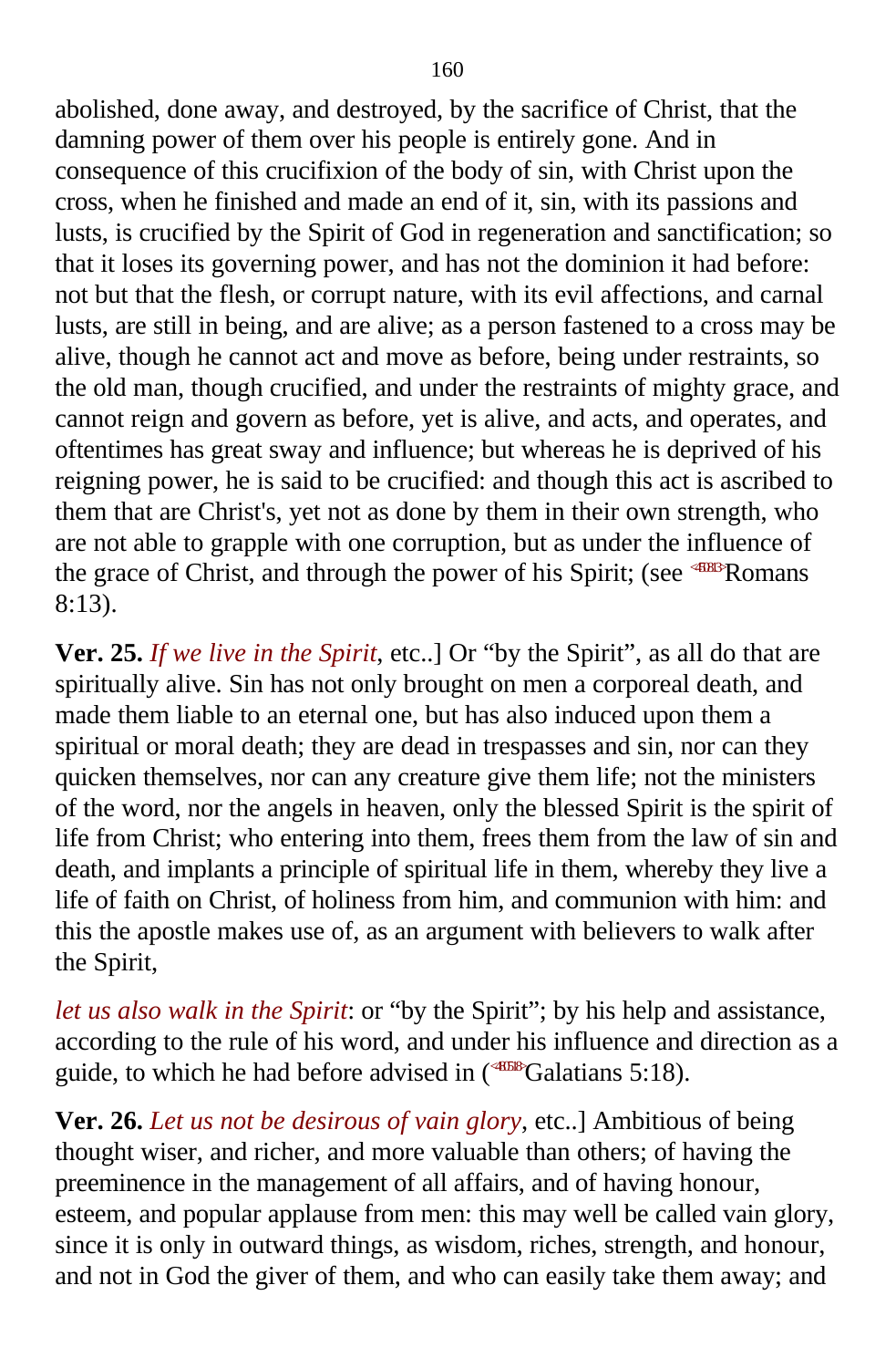therefore is but for a time, and is quickly gone, and lies only in the opinion and breath of men.

*Provoking one another*; not to good works, which would be right, but to anger and wrath, which is contrary to Christian charity, or true love; which, as it is not easily provoked, so neither will it provoke others to evil things. The Syriac version renders it by  $\gamma$  qm, "slighting", or "despising one another"; and the Arabic version, "insulting one another"; vices to which men, and even Christian brethren in the same communion, are too prone.

*Envying one another*; their gifts and abilities, natural and spiritual; their rank and station in the world, or in the church. These were sins the Galatians very probably were subject to; and where they prevail, there is confusion, and every evil work, and are therefore to be watched and guarded against.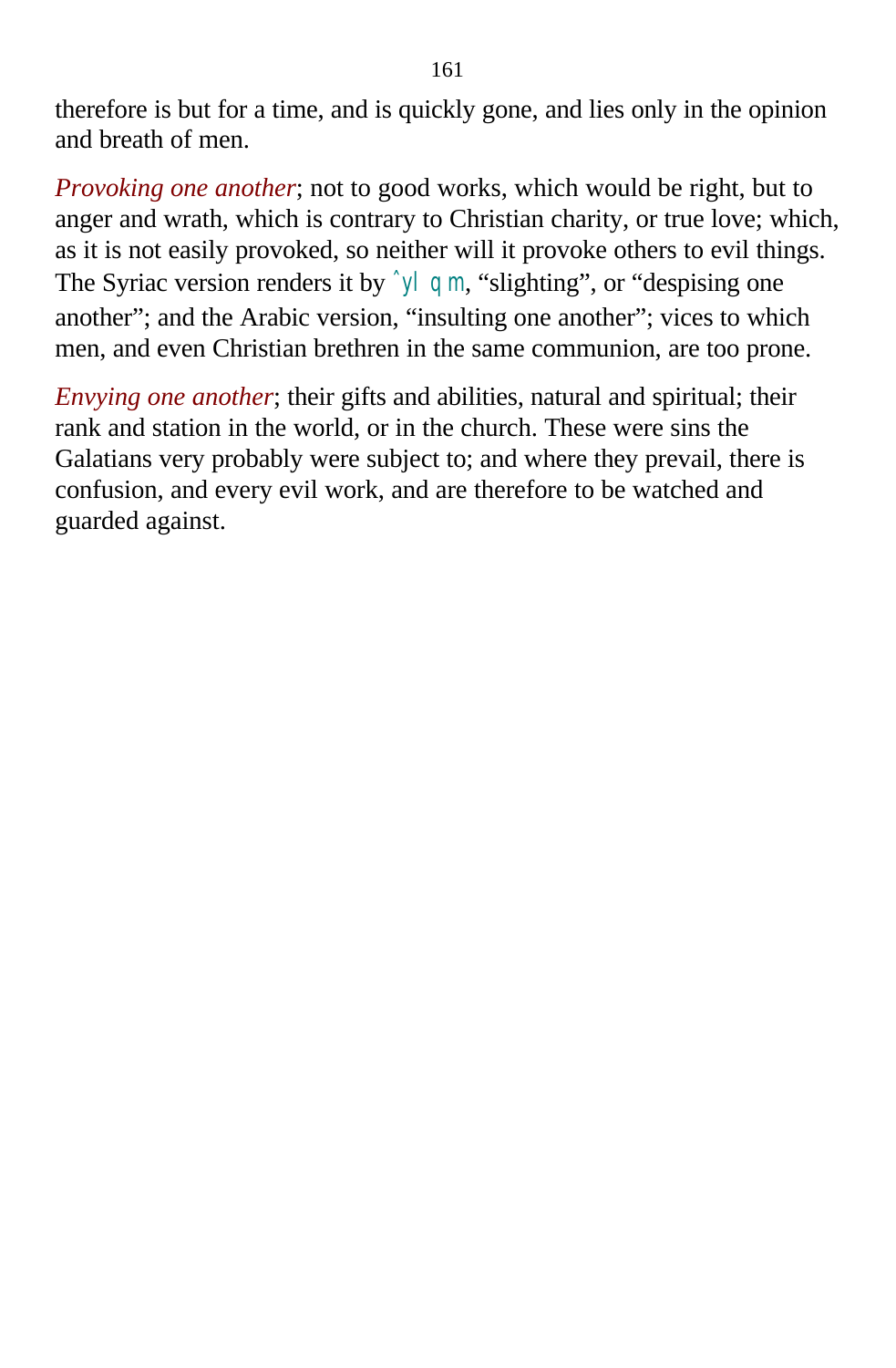162

## **INTRODUCTION TO GALATIANS 6**

In this chapter the apostle exhorts to the exercise of various things, which greatly become professors of religion, such as meekness towards backsliders, love to the saints, modesty in themselves, and beneficence to others; exposes the hypocrisy and ambition of the false teachers, in order that the Galatians might beware of them, and not be ensnared by them; and gives an account of his own disposition, conduct, and sufferings, as a rule and example to them, and by which they might judge of the difference between him and the false apostles; and concludes the epistle with his apostolical salutation and benediction. Having mentioned the fruits of the spirit in the preceding chapter, he singles out some of them, and a little enlarges upon them; and begins with meekness, as that should be used by spiritual men to fallen believers, which he persuades to, not only because they are brethren, and but men, and have been overtaken in sin unawares; but because, though they themselves are spiritual, yet should consider they are liable to be tempted,  $(\sqrt{4800} \text{Galatians } 6:1)$ . And next he advises to show their love to one another, by bearing each other's burdens, which he enforces by this argument, it being a fulfilling the law of Christ,  $(\sqrt[4002]{\text{Galatians}} 6:2)$ . And whereas pride and haughtiness lie in the way of such a deportment, he dissuades from a vain opinion of a man's self, that being no other than self-deception,  $(\sqrt{4000})$ Galatians 6:3), and observes, that a man will have the best view of himself and see what occasion he has for glorying, when he considers himself simply and nakedly, and not in comparison with others,  $(\sqrt{ABB} + BA)$  Galatians 6:4), and there is good reason why he should do so, seeing every man must give an account of his own actions, be judged according to them, and receive his reward or punishment,  $(48666 \text{Galatians } 6:5)$ . Hence the apostle passes to liberality and beneficence, and first to teachers of the word, to whom such as are taught by them should communicate, and that in good things, and in all good things,  $(^{4866}$ Galatians 6:6). The arguments used to enforce this exhortation are, that to do otherwise is a deception of themselves, and is a mocking of God; and besides, they shall be treated according to their actions, the use or abuse of what God has given them, signified by a proverbial expression,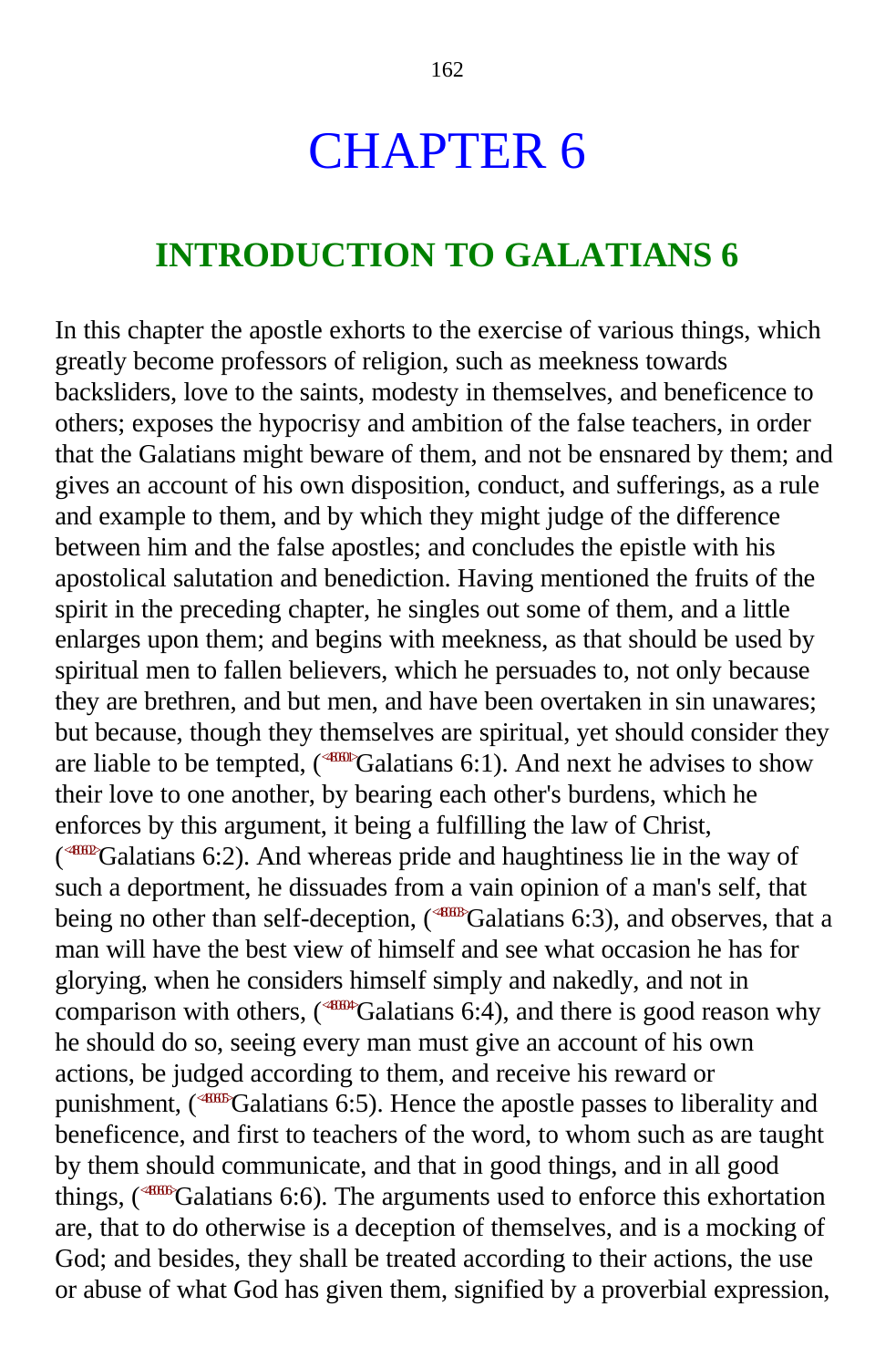what a man sows, that shall he reap, ([<480607>](#page-452-0)Galatians 6:7), which is enlarged upon and illustrated, by observing, that he that spends his substance merely on himself, and on carnal pleasures, and to indulge the flesh, the issue of things to him will be ruin, temporal and eternal; but he that lays out his substance on spiritual things, and for spiritual purposes, the issue will be life everlasting,  $(4808 \text{ Galatians } 6:8)$ . Wherefore the apostle renews the exhortation to be bountiful without weariness, seeing there is a reaping time coming,  $(\sqrt{4800})$  Galatians 6:9), and then points out the persons in general to whom good is to be done as opportunity offers, even all men, but especially such as are believers in Christ, are of his family, and particularly stewards there, as ministers of the Gospel are, ( $4860$ Galatians 6:10). And thus the apostle, having finished what he chiefly intended in this epistle, observes to the Galatians the great regard he had to them, shown in writing to them so long a letter, and that with his own hand,  $(\sqrt{ABb}Gala tians 6:11)$ . And as his chief view was to detect the false apostles, he cannot conclude without taking some further notice of them, which he does by exposing their hypocrisy and ambition; they only made a show of religion outwardly, and obliged others to do that, which they did not choose themselves, namely, to be circumcised; and their ends in all this were, that they might be free from persecution, and have matter of glorying in the proselytes they made,  $(\sqrt{802} \text{Galatians } 6:12,13)$ , but the apostle was of a quite different temper and disposition; so far was he from glorying in his own flesh, or others, that his determination was to glory only in Christ, and in his cross, and that for this reason, because the world thereby was crucified to him, and he unto the world,  $(\sqrt[4804]{\text{Galatians 6:14}})$ , as also, because circumcision, which the false teachers obliged to, and gloried in, and likewise uncircumcision, were of no avail in religious, spiritual, and eternal affairs, but a new creature,  $(4865\text{Galatians } 6:15)$ , and this is what everyone ought to attend unto as the rule of his walk and conduct, since upon such shall be mercy and peace, as upon the Israel of God, (<sup>4866</sup>Galatians 6:16). And whereas the false apostles boasted of the flesh, and circumcision in it, the apostle opposes thereunto the marks of his sufferings for Christ, which he bore in his body; and therefore with great gravity and authority charges, that no man should give him any further trouble about what had been the subject matter of this epistle, ( $\frac{4807}{6}$ Galatians 6:17), and closes it with his usual salutation, expressing his affection for the Galatians, as his brethren, wishing the best of blessings for them, the grace of Christ, and that this might be in their hearts, and with their spirits,  $($ <sup>4068</sup>Galatians 6:18).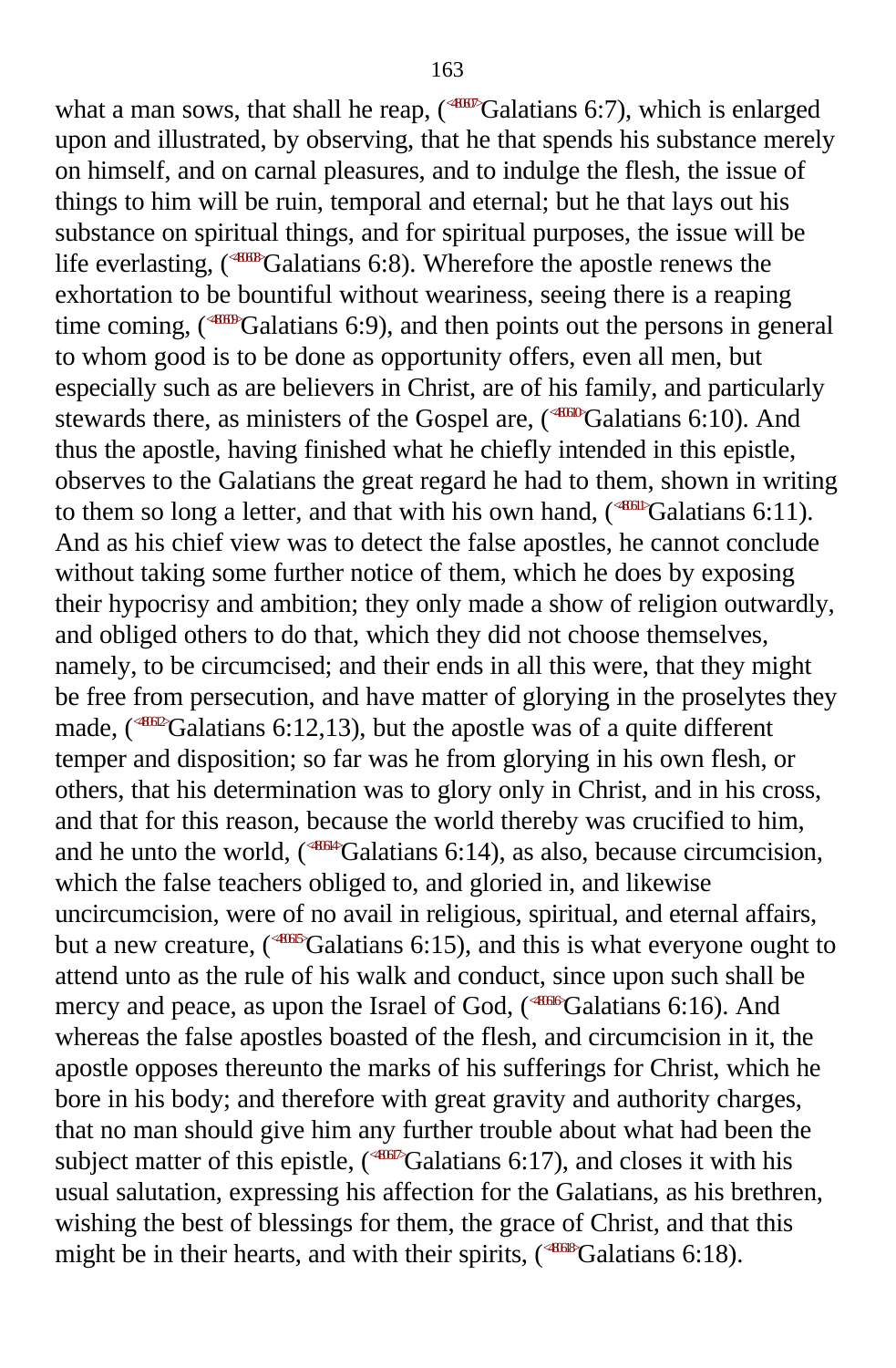**Ver. 1.** *Brethren, if a man be overtaken in a fault*, etc..] Or "be taken before" in one; not, as Grotius thinks, before this epistle should come to them, which is a very jejune and empty sense of the words; nor before the conversion of the man, because sins before conversion do not come under the notice and cognizance of a church, or are liable to its reproofs and censures; but before the man is aware, through negligence and imprudence, for want of caution and circumspection, and so is carried away, either through the treachery of his own heart, and the power of corruption; or through the temptations of Satan, who goes about, and comes on the back of them, lays snares for them, and attacks them unawares, and takes all advantages of them; or by the ill examples of others, whereby they are drawn aside, and into sin. The apostle has no particular respect by a "fault" to schisms in the church, or to any errors or heresies in doctrine, though the restoration of such in meekness should be endeavoured; but rather to immorality in life and conversation, and indeed to any of the works of the flesh mentioned in the preceding chapter; and especially he means any "fall" of professors, as the word used signifies, into sin, through inadvertency and want of care and watchfulness, in distinction from a wilful, obstinate, and continued course of sinning; and intends not any man in the world, for those that are without, churches and members of churches have nothing to do with in a church way; but any man that is a brother, a church member, that stands in such a relation to them, when he falls into sin, is to be taken notice of by them. And so the Syriac version reads, "any one of you"; as does one of Stephens's copies.

*Ye that are spiritual*; meaning not such who had greater spiritual gifts than others, their ministers, pastors, and ecclesiastical governors, though these may be so called; and to them it belongs to reprove and rebuke, recover and restore backsliders, which they should do in gentleness and meekness; but the apostle here addresses the brethren in general, the several members of the church, even all but those that were fallen: nor does he mean such as have more spiritual knowledge than others, in opposition to babes; nor regenerate persons, and such as had the Spirit of God, in distinction from carnal men; but such as live and walk in the Spirit, and are strong, and stand by the power and grace of the Spirit of God, as opposed to the weak, and who were fallen through the prevalency of the flesh, and force of temptation; whose duty it is, and on whom it lies, to

*restore such an one*, that is overtaken and fallen. The allusion is to the setting of bones that are broken, or out of joint, which is done with great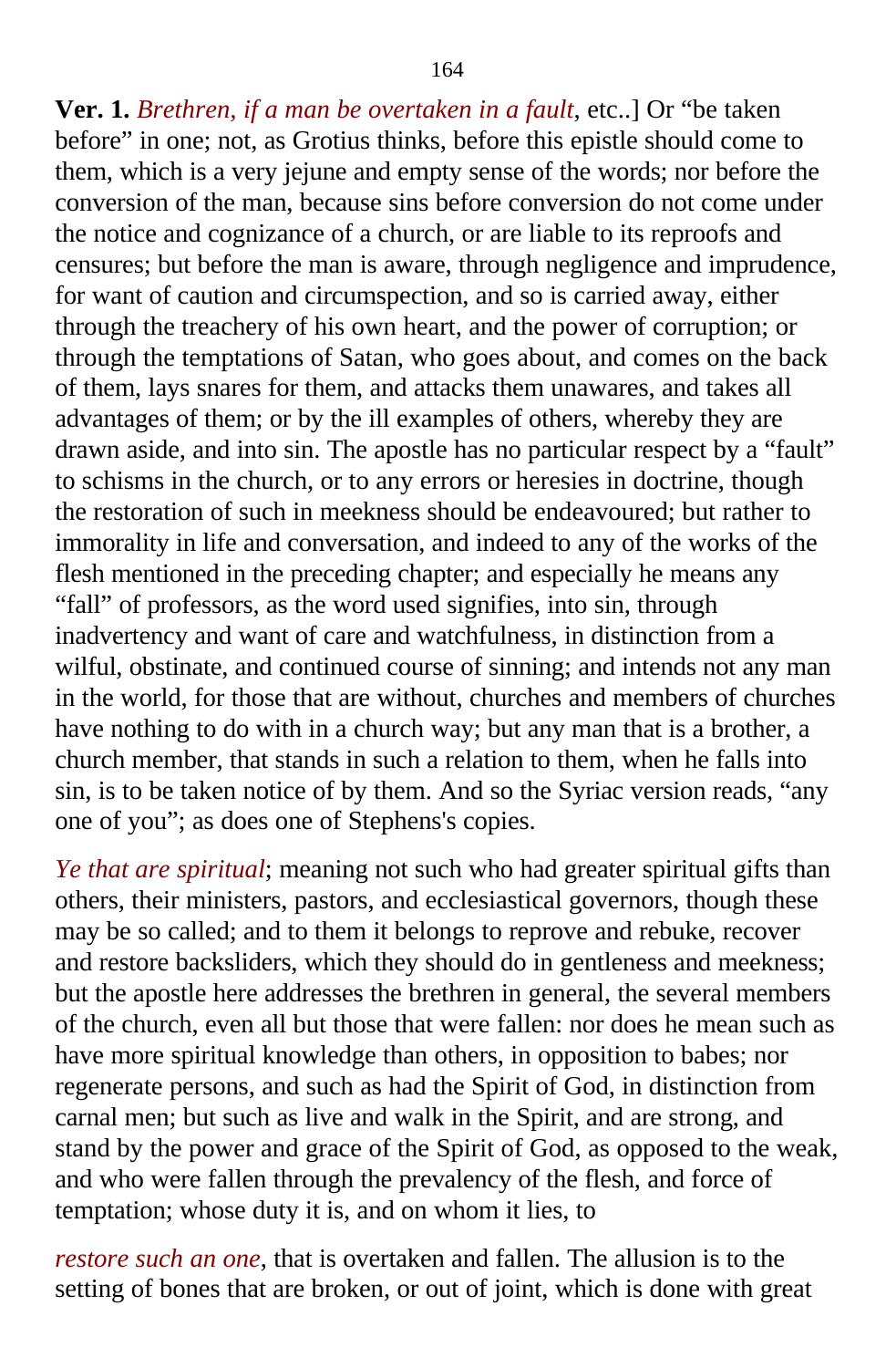care and tenderness. Professors fallen into sin are like broken and dislocated bones; they are out of their place, and lose both their comfort and usefulness, and are to be restored by gently telling them of their faults, and mildly reproving them for them; and when sensible of them, and troubled for them, by speaking comfortably to them, and by bringing them again, and resettling them in their former place in the church, and restoring them to their former usefulness and good conduct: and which is to be done

*in the spirit of meekness*: in the exercise of that grace which is a gift and fruit of the Spirit of God; or with a meek and humble spirit, not bearing hard upon them, and treating them in a supercilious and haughty manner, upbraiding them with their faults, aggravating them, and using them roughly, and with sharpness, which in some cases is necessary, but not in this:

*considering thyself, lest thou also be tempted*: a spiritual man should consider himself as in the body, and as carrying about with him a body of sin, a corrupt and treacherous heart, that is full of deceitful lusts, by which he may be tempted also, and drawn away and enticed; and as being liable to the temptations of Satan, and of being overcome by; them, against which he should watch and pray; and should think with himself what he would choose, and should desire to be done to him in such a case, and do the like to others that are in it. This is a reason enforcing the exhortation; and indeed almost every word in the text carries an argument engaging to it. The relation the saints stand in to one another, as "brethren", should excite them to seek each other's welfare, and to restore any that are fallen, and to abstain from all roughness and severity. The persons addressed are "spiritual", and therefore should behave as such as have the fruits of the Spirit, and, among the rest that of meekness; and, since they are strong, should help the weak, and raise up the fallen: the persons recommended to them, as the objects of their pity, care, and concern, are not such who have given up themselves to sin, but are circumvented by it, and "overtaken" in it, suddenly, and at unawares. And besides, are men, frail sinful men, liable to sin, encompassed with infirmities, and exposed to snares and temptations, which are common to human nature, and therefore should be used gently and tenderly: The apostle having given an enumeration in the foregoing chapter, of the works of the flesh, and fruits of the Spirit, directs such as are in the exercise of the latter, how to behave towards those that fall into the commission of any of the former, which may be expected, since there is flesh as well as spirit in the best.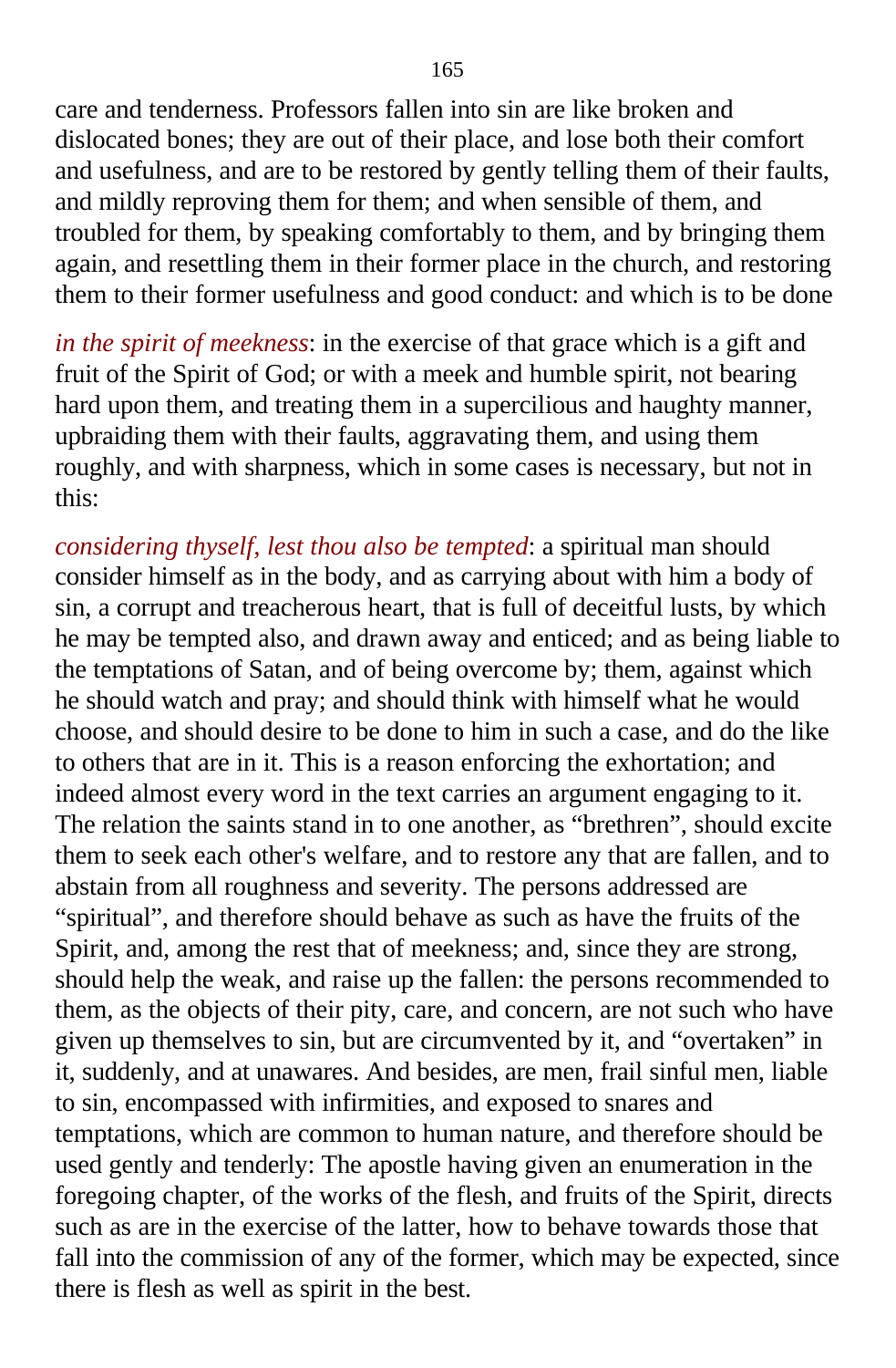**Ver. 2.** *Bear ye one another's burdens*, etc..] Which may be understood either of sins, which are heavy burdens to sensible sinners, to all that are partakers of the grace of God; Christ is only able to bear these burdens, so as to remove them and take them away, which he has done by his blood, sacrifice, and satisfaction; saints bear one another's, not by making satisfaction for them, which they are not able to do, nor by conniving at them, and suffering them upon them, which they should not do, but by gently reproving them, by comforting them when overpressed with guilt, by sympathizing with them in their sorrow, by praying to God for to manifest his pardoning grace to them, and by forgiving them themselves, so far as they are faults committed against them: or else the frailties and infirmities of weak saints, which are troublesome, and apt to make uneasy, are meant; and which are to be bore by the strong, by making themselves easy with them, and by accommodating themselves to their weakness, and by abridging themselves of some liberties, which otherwise might be lawfully taken by them; or afflictions may be designed, which are grievous to the flesh, and are bore by others, when they administer help and relief under them, whether in a temporal or spiritual way; and when they condole them, and sympathize with them, bear a part with them, and make others' griefs and sorrows their own:

*and so fulfil the law of Christ*; which is the law of love to one another,  $(\sqrt[4134]{\text{cosh}}} 13:34,35)$  in opposition to the law of Moses, the judaizing Galatians were so fond of, and by which Christ's disciples may be distinguished from those of Moses, or any others. This is a law or doctrine which Christ has clearly taught, and recovered from the false glosses of the Pharisees; it is his new commandment, which he has strengthened and enforced by his own example in dying for his people, and which he, by his Spirit, inscribes upon their hearts. The Jews speak of the law of the Messiah as preferable to any other.

"The law (they say  $(118)$ ) which a man learns in this world is vanity, in comparison of jyçm lç wtrwt "the law of the Messiah", or Christ:"

by "fulfilling", it is meant, doing it, acting in obedience to it, and not a perfect fulfilling it, which cannot be done by sinful creatures.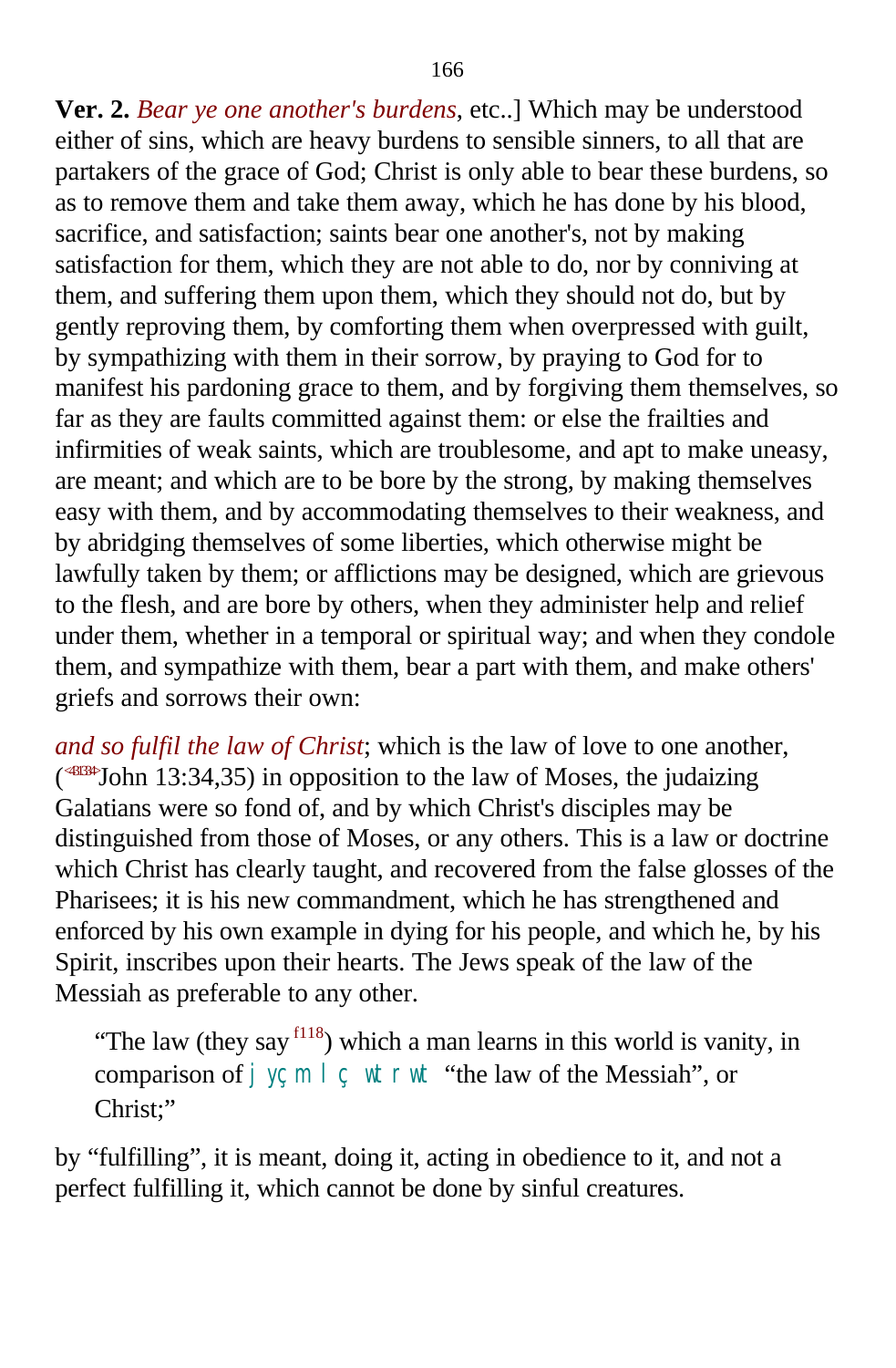**Ver. 3.** *For if a man think himself to be something*, etc..] Of himself; to have anything of himself, to do anything of himself, and of himself to attain to life and salvation:

*when he is nothing*: of himself; not even as a creature, but owes his being and preservation, and all the mercies of life, to another, even to God; has no grace nor gifts of himself, but what he has received, and can do no good thing, not think a good thought, or perform a good action, of himself, and much less of himself procure eternal life and salvation:

*he deceiveth himself*: and will find himself sadly mistaken, and wretchedly disappointed another day; or whoever thinks himself to be some famous and excellent person, to be something more, and better than others, of a more excellent nature, and of greater abilities, that he is free from sin, or at least holier than others, and not liable to fall as others, whom he looks upon with disdain and contempt, wanting that charity which the law, and new commandment of Christ, requires, when he is nothing but sin and vanity, he is destitute of the grace of God, he deceives himself and the truth is not in him. This the apostle says to depress pride, and a swelling conceit of themselves, and all uncharitable, rough, and severe usages of others. A saying like this the Jews have  $f119$ ;

"whoever he is that is something, or thinks in himself that he is  $\mu$ wlk, "something", it would be better for him if he had never been created."

**Ver. 4.** *But let every man prove his own work*, etc..] Not concern himself about the actions and works of others; let him review his own heart and actions; let him examine, try, and prove his whole conduct in life by the rule of God's word, when he will find enough at home, without bearing hard upon, and censuring others:

*and then shall he have rejoicing in himself alone*, and not in another; which is either ironically said, he will then see what reason he has to rejoice and glory in his own works, and vaunt over others, and to boast of his performances, and despise others; so far from it, that he will have reason to be ashamed of himself, and to own and acknowledge his unworthiness and unprofitableness: or if, upon such a review, examination, and probation of his works, it shall appear that he has had his conversation in the world, by the grace of God, in simplicity and godly sincerity, this testimony of his conscience will be his rejoicing; (see  $\triangleleft 2$  Corinthians 1:12). He may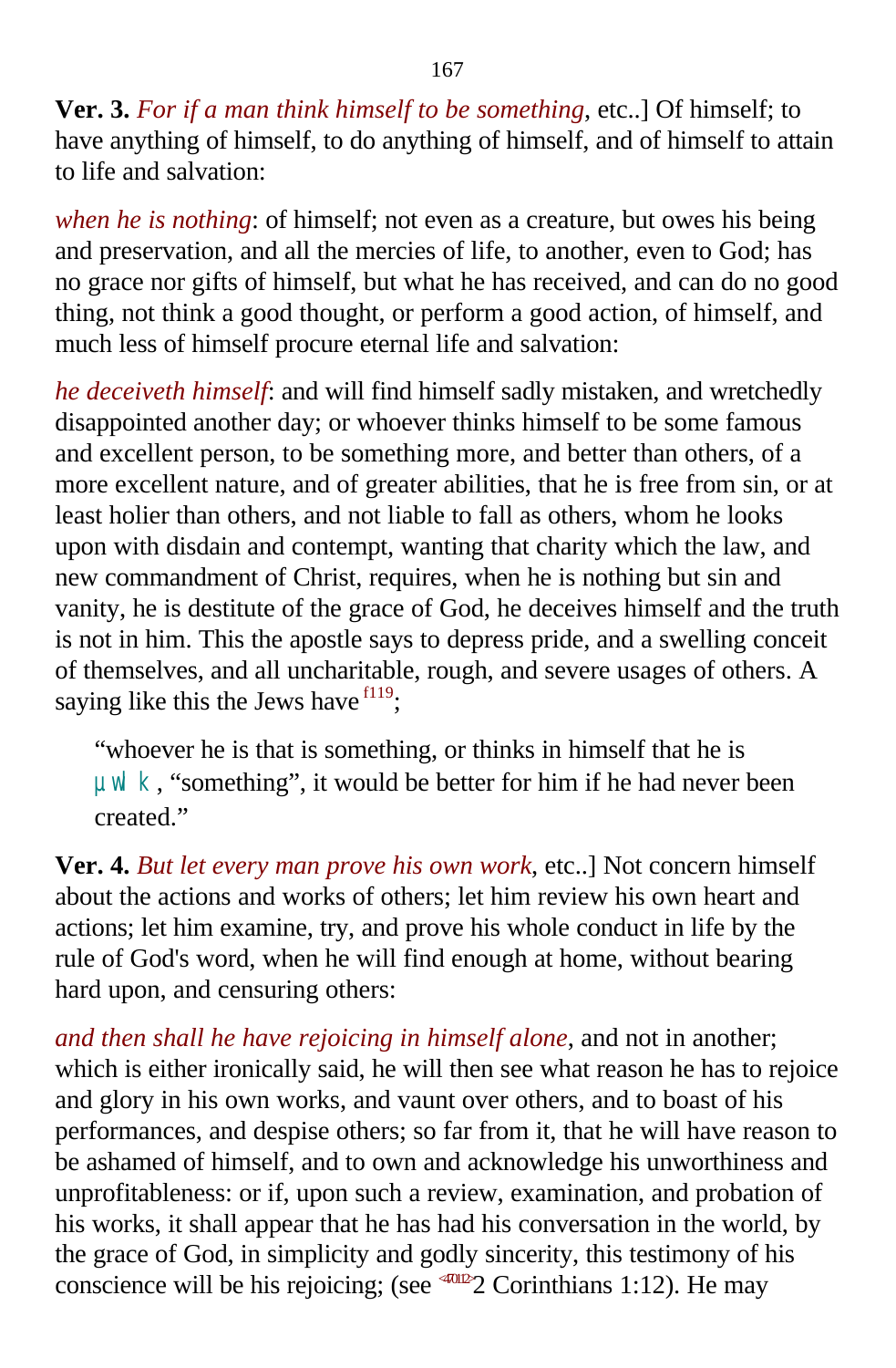rejoice "in himself", in his own works, as the fruits of grace, but not as the effects of his own power and strength; and may glory and boast of them before men, in vindication of his cause and character, and as evidences of the truth of grace, but not before God, as if they were the matter of his justification and acceptance:

*and not in another*; that is fallen into sin; making use of his sins and faults to set off himself, and to increase his own praise and condemnation; rejoicing in this, that he is better than others, and is not, as the Pharisee said, as other men are, as wicked as they, or has not fallen into such sins as others have done. He will have occasion to take such a method as this, if his conversation will bear the test; he will have rejoicing in the testimony of his own conscience, and will have no need to compare himself with others; his glorying will be on account of his own actions, and not through a comparison of other men's. This no ways contradicts a man's glorying in God, and rejoicing in Christ Jesus alone, in the business of salvation. It only regards a man's glorying before men, in a modest and humble manner, of what he is enabled to do, by the grace of God, without fetching in the characters of other men that are wicked, or have fallen, to illustrate his own.

**Ver. 5.** *For every man shall bear his own burden*.] That is, either do his own work, which God has allotted him to do, whether in a more public or private station of life; which, because it is generally troublesome to the flesh, is called a "burden", and "his own", being peculiar to himself, and in which no other is concerned; and which he should patiently bear, cheerfully attend to, and constantly and faithfully perform while in this world: or he shall give an account of his own actions, and not another's, to God, in the other world; he shall be judged according to his own works, what they are in themselves, and not by a comparison of other men's, who have been more wicked than he; which will be no rule of judgment with God, nor of any advantage to man. Every wicked man will bear his own burden; that is, the punishment of his own sins, and not another's; so the judgments of God, inflicted on men in this world, are often called açm, "a burden"; (see  $280\text{N}$ Saiah 13:1 15:1 17:1 19:1 21:1,11) and so may the punishment of the wicked in another world, which will be grievous and intolerable. The saints will be exempt from bearing this burden, because Christ has bore it for them, even all their sins, and all the punishment due unto them; but another burden, if it may be so called, even an exceeding and eternal weight of glory, shall be bore by them; and every man shall receive his own reward,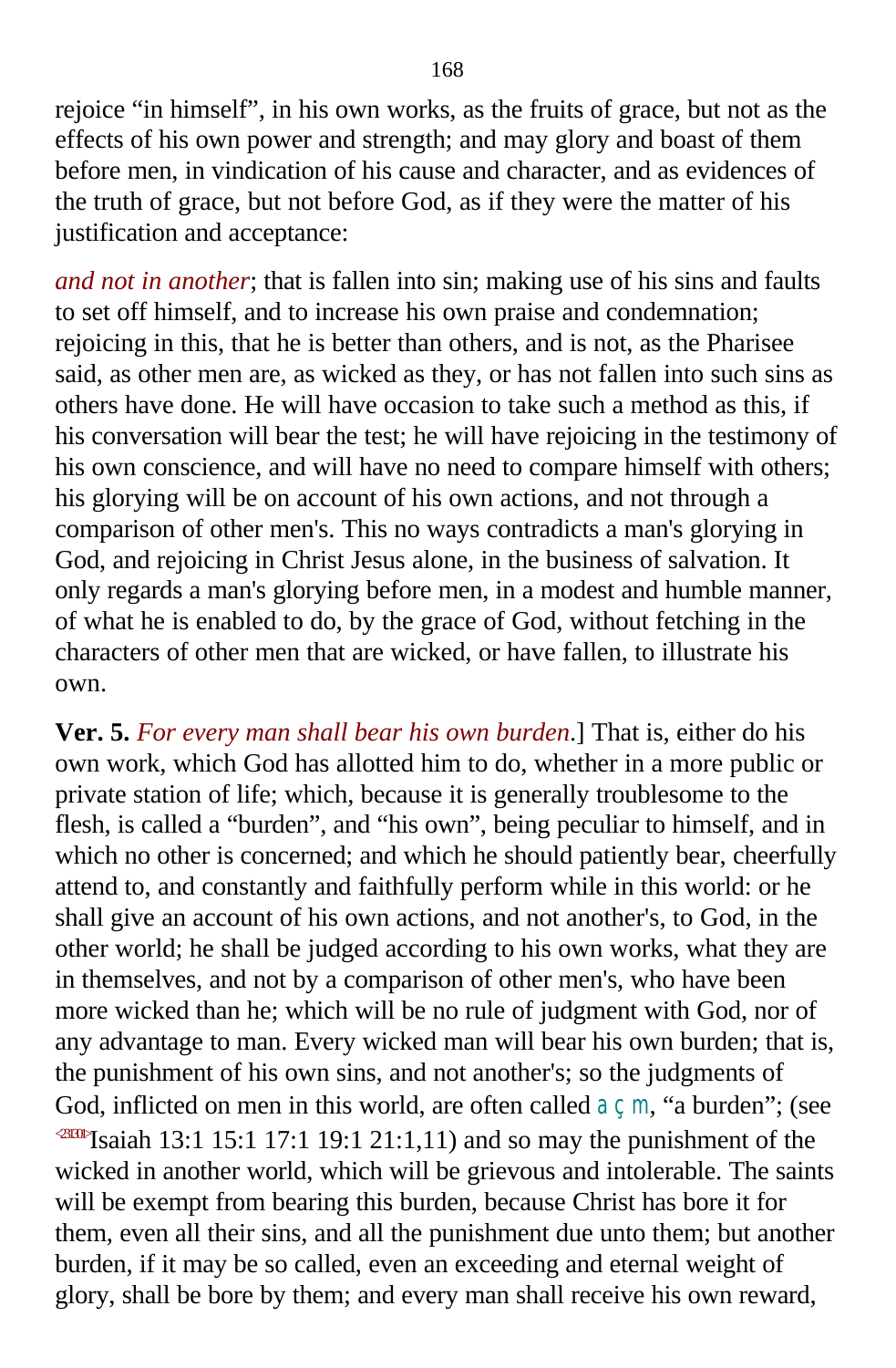and not another's; and that according to his own works and labour, and not another's; not indeed for his works, but according to them, the nature of them, according to the grace of God, from whence his works spring, and by which they are performed. This the apostle says to take off men from dwelling upon, and censuring the actions of others, and from making use of them to set off their own, and buoy themselves up with vain hopes, because they are better than others; and also to engage them to attend strictly to their own actions, and consider them simply and absolutely as in themselves, and not as compared with other men's, since they will be accountable for their own actions, and not other men's; and will be judged according to their own works, and not in a comparative view to others.

**Ver. 6.** *Let him that is taught in the word*, etc..] Instructed in the knowledge of the word, either of the essential Word, the Lord Jesus Christ, of his person, office, and grace; or rather of the written word, particularly the Gospel, which is sometimes called the word, without any additional epithet, which distinguishes it, and directs to the sense of it; and sometimes with such, as the words of truth, the word of faith, the word of righteousness, the word of reconciliation, and the word of this salvation, so called from the nature, use, and subject matter of it. He that is taught in this, is, according to the original word used here, a "catechumen"; and which designs not one that is just beginning to learn the first principles of the oracles of God, but anyone that is instructed in it, as this word is rendered in  $\left(\sqrt[4]{1288}$ Romans 2:18) whether more or less, or whether internally or externally: one that is internally taught in and by the word, is one that has been taught to know himself, and his lost state by nature; to know Christ, and salvation by him; to know the truths of the Gospel, and to deny ungodliness, and worldly lusts, and to live soberly, righteously, and godly. It may include everyone that is only outwardly taught, that is but an external hearer; and so the Syriac version renders the clause,  $a$ tlm [mçd, "he that hears the word": of which there are many sorts, and on whom it is an incumbent duty to

*communicate to him that teacheth*; who is commissioned, and qualified and sent forth by Christ, and whose office in the church is to teach the word, to preach the Gospel, to instruct men in the truths of it, and teach them their duty also to God and men, such are to be communicated to; that is, such as are under their instructions ought to impart of their worldly substance to them, for their honourable and comfortable support and maintenance; for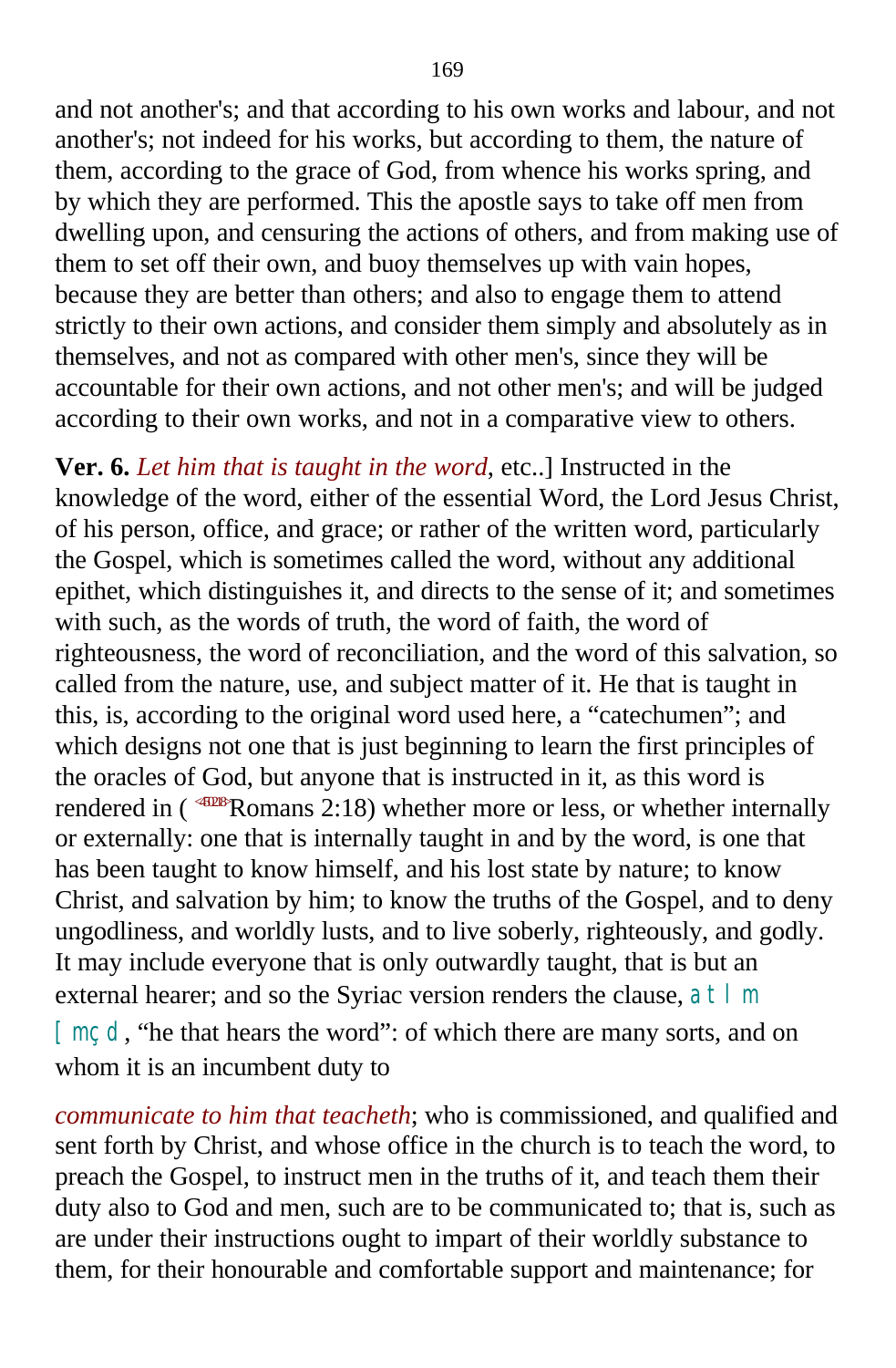since they spend their time, and make use of their talents, gifts, and abilities, for their instruction in spiritual things, it is but reasonable, and no such great matter, that they partake of their carnal things; and especially since it is the will and ordinance of Christ, that they that preach the Gospel should live of it. The apostle adds,

*in all good things*; which may be either connected with the word "teacheth", and so be descriptive of the teacher, as the Arabic version reads, "him that teacheth all his good things"; good doctrines, excellent truths, the wholesome words of Christ, which he is intrusted with, has a knowledge and experience of; and who freely and faithfully imparts them, and conceals and keeps back nothing, but declares the whole counsel of God, all that he knows, and that is good and profitable; and carries in it a very strong argument why he should be communicated to: or else with the word "communicate"; and the sense either be, let him be a partaker of, and join with him in everything he says or does that is good, but not in anything that is evil, which is a sense some give into; or rather let him impart of his temporal good things unto him: temporal things are good as they are of God, and in themselves, and when rightly used answer good purposes; all a man's good things are not to be communicated, only a part, according to his ability, and in proportion to others; and yet the communication should be large and liberal, sufficient to support the teacher in an honourable manner, and to supply him with all the necessaries of life, that his mind may be free from secular cares, and he be at leisure to attend to the instructing of others.

**Ver. 7.** *Be not deceived*, etc..] By false teachers, who, in order to engross all to themselves, dissuaded the Galatians from communicating to their honourable pastors, and faithful ministers of the word; or by themselves, who being of a tenacious and covetous disposition, devised various things to excuse them from performing this their duty to the preachers of the Gospel; as that they had families of their own to maintain, that their circumstances were such that they could give little or nothing this way, and the others, who were of better abilities in life, ought to bear this charge; and with such like things endeavoured to satisfy their consciences in the neglect of their duty: but this was all self-deception, for

*God is not mocked*; nor will he be; men may deceive themselves, and others, with such excuses and false appearances, yet they cannot deceive God, who knows their hearts as well as their worldly substance, and that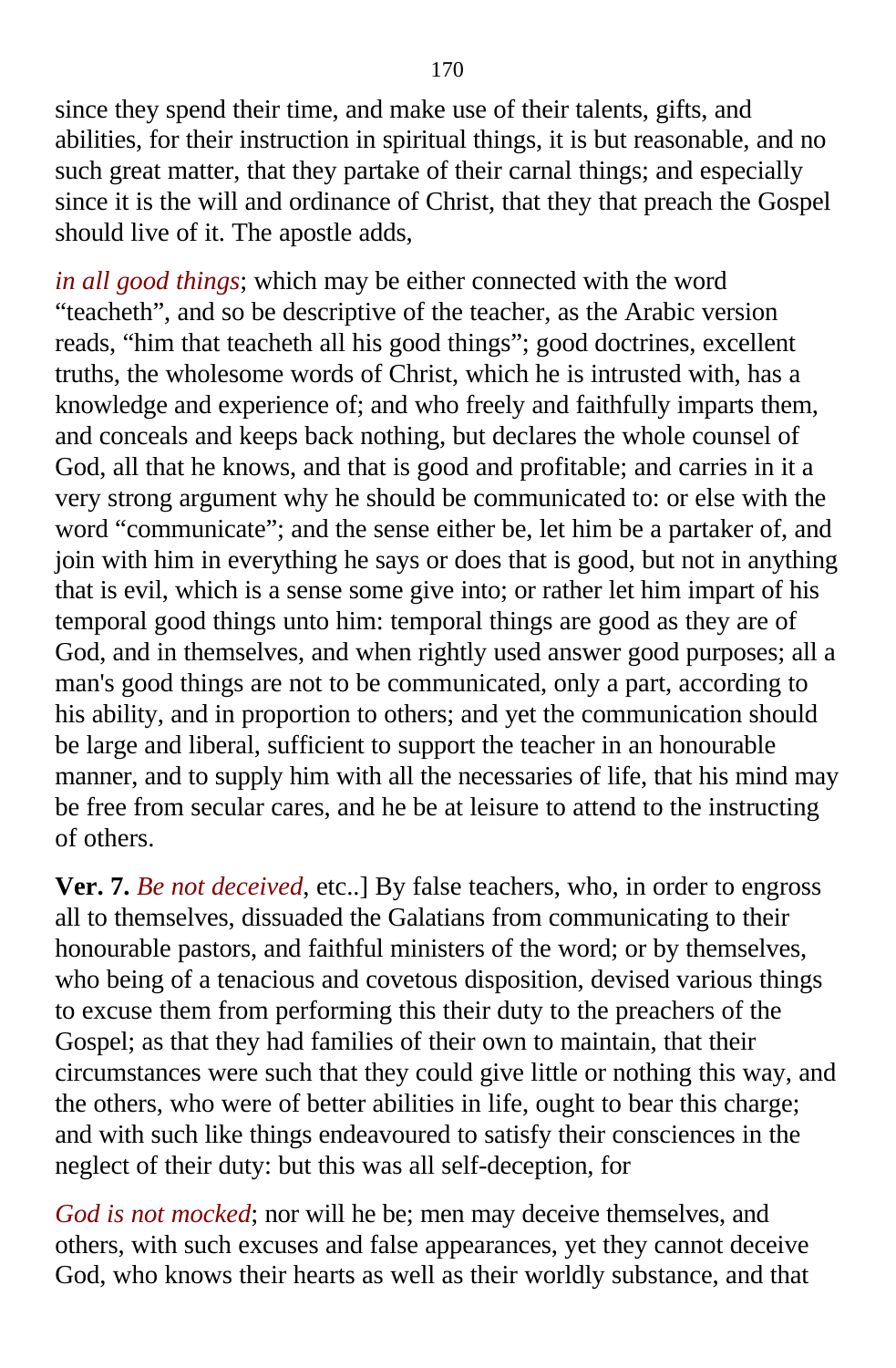the omission of their duty arises not from want of ability, but from a covetous temper; and who looks upon withholding from his ministers that which is due unto them as mocking of him, and which he will not suffer with impunity:

*for whatsoever a man soweth*, that shall he also reap; as to kind, quality, and quantity, generally speaking; if he sows wheat he reaps wheat, if he sows barley he reaps barley; no man can expect to reap another sort than what he sows; and if it is good seed he may hope for a good crop; and if he sows bountifully, he shall reap bountifully; but if he sows sparingly, he shall reap sparingly; and if he sows nothing, he can never reap anything. This is a proverbial expression, and may be applied to all actions, good and bad, and the reward and punishment of them, and particularly to acts of beneficence, and the enjoying of the fruits thereof; (See Gill on  $\sqrt{4706}$  2 Corinthians 9:6").

**Ver. 8.** *For he that soweth to his flesh*, etc..] Not that taking due care of a man's body, seeking the preservation of its health, providing proper food and raiment for himself, and all necessaries for the good and support of his family, is to be called sowing to his flesh, nor is he to be called a carnal sower; but he is such an one that pampers his flesh, gratifies and indulges the lusts of it, who minds the things of the flesh, lives after it, and does the works of it, who spends his substance in a luxurious way upon himself and family; or whose whole bent, and study, and employment, is to increase his worldly riches, to aggrandize himself and posterity, to the neglect of his own soul, the interest of religion, the poor of the church, and ministers of the Gospel:

*shall of the flesh reap corruption*; shall by such carnal methods procure for himself, in this world, nothing but what is corruptible, as silver and gold be, and such treasure as moth and rust corrupt; such substance as will not endure, but is perishing, and may be by one providence or another taken from him; so that all his care in sowing comes to nothing, and is of no advantage to himself, nor to his posterity; (see  $\sqrt{300}$  Haggai 1:4-6), and shall fall into the pit of corruption, and be punished with everlasting destruction, and die the second death in the world to come.

*But he that soweth to the Spirit*; not his own, but the Spirit of God; or that soweth spiritual things, that minds and savours the things of the Spirit, lives in the Spirit, and walks in the Spirit; that lays out his worldly substance in promoting spiritual things, in encouraging the spiritual ministers of the word, in supporting the interest of spiritual religion, in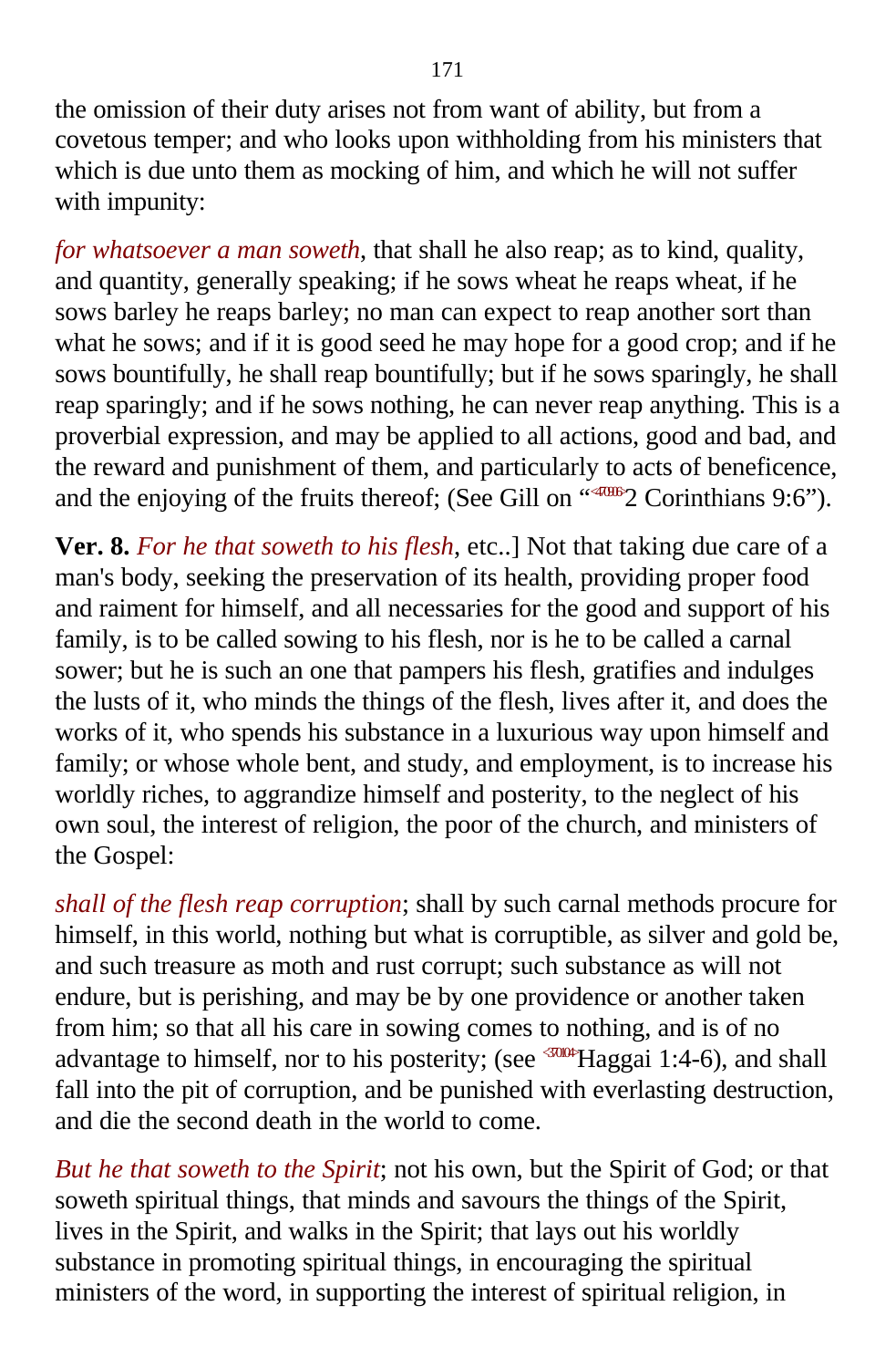relieving the poor of Christ's churches, in contributing to the spread of the Gospel, and the administration of the word and ordinances in other places, as well as where he is more immediately concerned:

*shall of the Spirit reap life everlasting*; in the use of such spiritual means, though not as meritorious, or as causes, he shall attain to, and enjoy eternal happiness in the other world; or of, and by the Spirit of God, by whose grace and strength he sows, and does all the good things he does, by and of him sanctifying him, and making him meet for it, and not of himself, or any works of righteousness done by him, shall he inherit eternal life; which is the pure gift of God through Jesus Christ, and bestowed as a reward of his own grace.

**Ver. 9.** *And let us not be weary in well doing*, etc..] This may be understood of well doing, or doing good works in general, of every sort; which are such as are done according to the will of God, from a principle of love to him, in faith, and in the name and strength of Christ, and with a view to the glory of God: or else acts of beneficence to Christ's ministers and poor in particular; which are agreeable to the mind of God, and wellpleasing in his sight: and in doing which men should not be weary; nor are they, when their spiritual strength is renewed, and grace is in exercise, though they may meet with many things which tend to discourage and make them weary; such as change in their own circumstances, losses in the world, the multitude of objects, the ungratefulness of some, and unworthiness of others:

*for in due time we shall reap*; either in this world, sooner or later; in proper time, in God's own time, by enjoying an increase of the fruits of righteousness; for the seed sown shall spring up again; the bread that is cast on the waters will be found after many days; and such as honour the Lord with their substance shall be blessed with plenty of temporal good things, either they or theirs: or else in the other world, or at the end of this; which will be the harvest time, the reaping time, the time of enjoying eternal life:

*if we faint not*; but continue to the end, persevere constantly in doing acts of beneficence, and patiently wait, as the husbandman does, for the precious fruits of the earth; for there must be a distance of time between sowing and reaping; men must not expect to reap as soon as they sow; and therefore should not be weary of sowing, nor impatient in waiting, though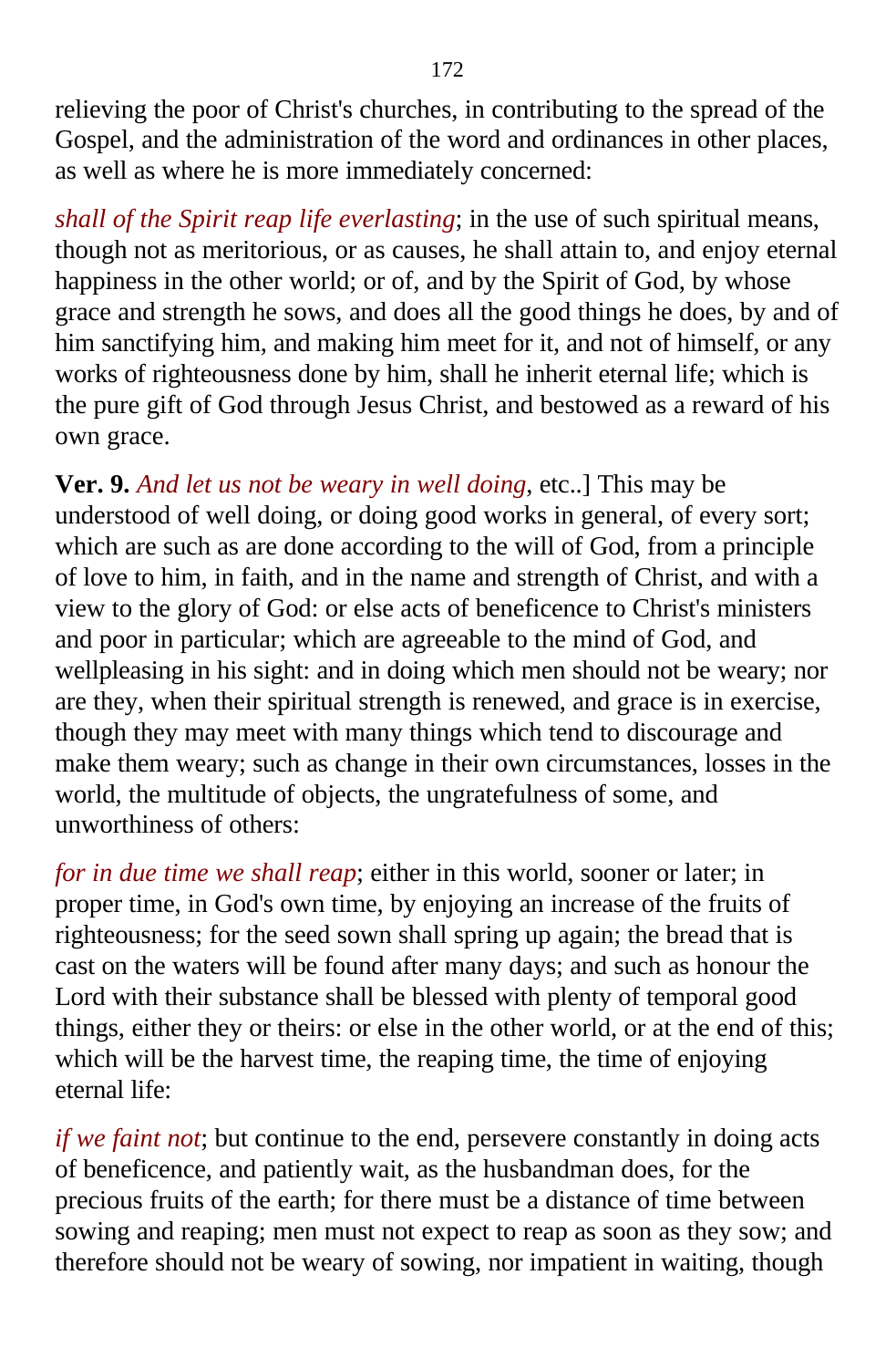they do not see as yet the appearance of the fruits thereof; for in their season they will be seen and enjoyed.

**Ver. 10.** *As we have therefore opportunity*, etc..] Or "ability", so the phrase is sometimes used  $f120$ ; as occasion requires, objects offer, as there is ability of well doing, and that continues; while the time of life lasts, which is the time for sowing, or doing good works:

*let us do good unto all men*; not only to our relations, friends, and acquaintance, but to all men; to them that are strangers to us, of whatsoever nation, Jew or Gentile; and of whatsoever religion or sect, yea, even to our very enemies:

*especially unto them who are of the household of faith*: the children of God, that belong to his family, are true believers in Christ, hold the doctrine of faith, make a profession of it, and keep it fast; these are more especially to be the objects of Christian beneficence and liberality. The apostle may have sense reference to a practice among the Jews, who took a particular care of the children of good men that were poor;

"there were two chambers in the temple, the one was called the chamber of secrets, and the other the chamber of vessels: into the chamber of secrets, religious men used to put privately, whereby were privately maintained the poor  $\mu$  /bwj ynb, "of the children of good men" $f<sup>121</sup>$ ."

The Targumist on  $(2405)$  Jeremiah 5:3) has a phrase much like to this applied to God, paraphrasing the passage thus; is it not, O Lord, revealed before thee, a twnmy h ydb  $\lceil \cdot \rceil$  abj wal, "to do good to the servants of faith?"

**Ver. 11.** *Ye see how large a letter*, etc..] Whether it be read as imperative, "see ye", observe, take notice; or as indicative, "ye see", ye do see, or you may see with your own eyes, it is of no great consequence: "how large a letter", or "with what letters"; which some understand of the largeness of the characters he wrote in; others of the deformity of them, he not writing a good hand, being an Hebrew, and not used to writing Greek; others of the grand and sublime matter which it contained; though neither of these seem to be the apostle's meaning; but he intends the length of the epistle, the prolixity of his writing; and which he mentions, as an instance and expression of his love to then, care of them, and concern for them: inasmuch as he took so much pains to write so long a letter to them, in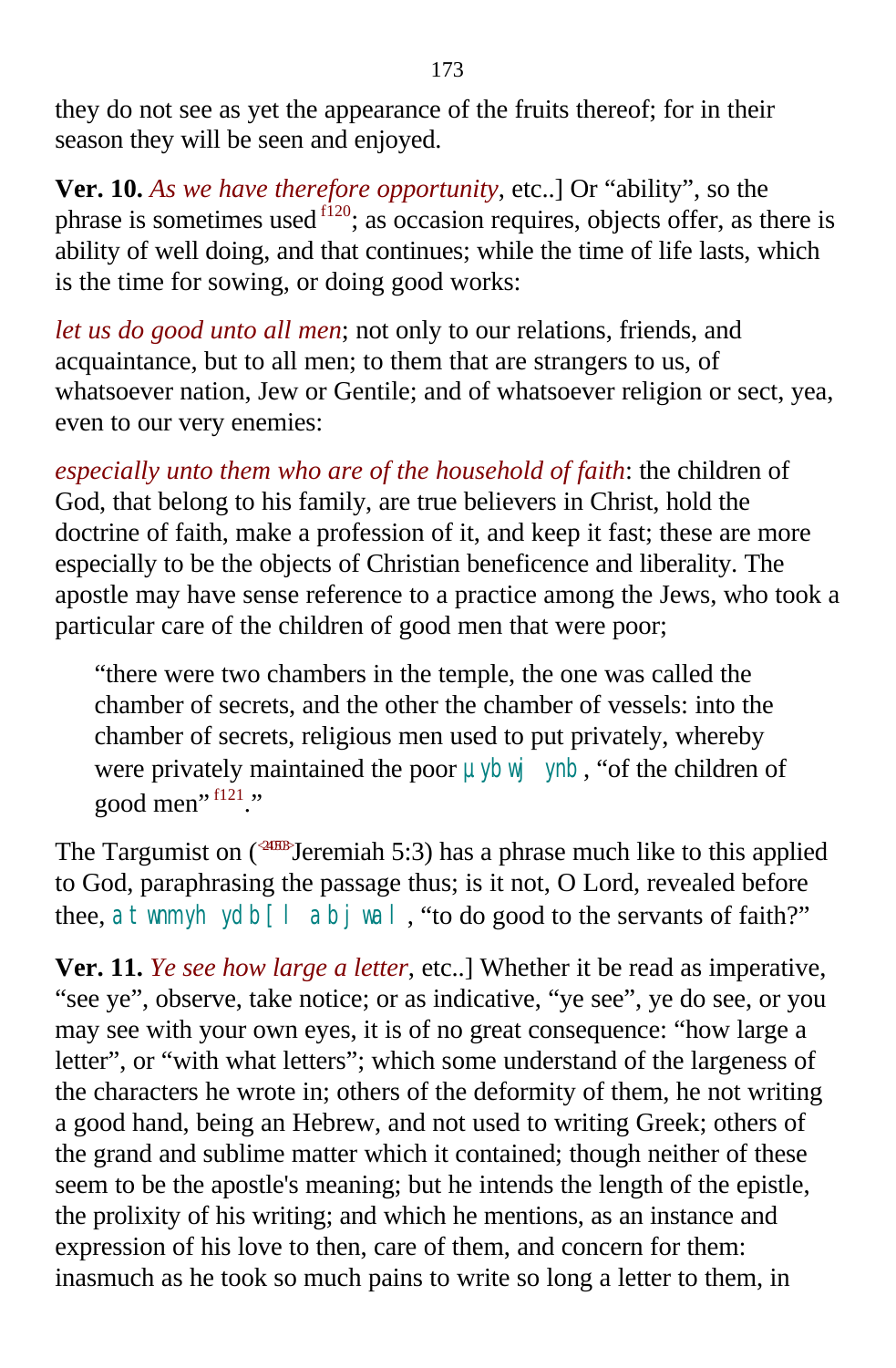order to set things right in their view, and recover them from error: not but that he had sent as long, or longer letters to other churches, as to the Romans, the Corinthians, and Hebrews: but then it is to be observed what follows,

*I have written unto you with my own hand*. The epistle to the Romans was written by Tertius, though dictated by the apostle,  $(\triangle^{662}$ Romans 16:22) as very likely the others were by Timothy, or some other amanuensis. The apostle only put his name, and wrote his salutation, which was his token, in all his epistles, of the truth and genuineness of them;  $(\sqrt{380/2} 2)$  Thessalonians 3:17), but this was not only dictated by him, but wrote with his hand, which very probably the Galatians knew; and since it was not usual for him to do so, it was the greater proof of his affection for them; that amidst so much work, and such labours as he was employed in, he should sit down and write so long an epistle to them with his own hand, in order to expose the errors of the false teachers, and reclaim them.

**Ver. 12.** *As many as desire to make a fair show in the flesh*, etc..] By whom are meant the false apostles, who are here described, and their views, aims, and ends, opened and exposed. These were very desirous to carry a good face of things outwardly, of appearing outwardly righteous before men, and to be accounted so by them; and therefore did all they to be seen of them, and gain applause from them. They were such, as the Syriac version renders the words, as desired ^wrhbt cnd, "to glory in the flesh"; their carnal descent and privileges, in their being Hebrews, the seed of Abraham, of the stock of Israel; and in the circumcision of their flesh; or in their external gifts, their natural parts, acquired abilities, learning, eloquence, and the like: moreover, as the Vulgate Latin version reads, "they were willing to please in the flesh": to please carnal men, Israel after the flesh, in carnal and fleshly things; they sought not to please God or Christ, but men, and so were not the servants of either. They were desirous, as the Arabic version renders the words, "that honour should be done them in" "the flesh"; they sought external glory from men, and to be outwardly and publicly honoured by them; and all their religion was a mere outward show, a piece of pageantry; which lay in the observation of carnal ordinances, such as respected meats and drinks, circumcision in the flesh, and other carnal commandments:

*they constrain you to be circumcised*; not by using any outward force and violence; but either by their example, which had great influence, as that has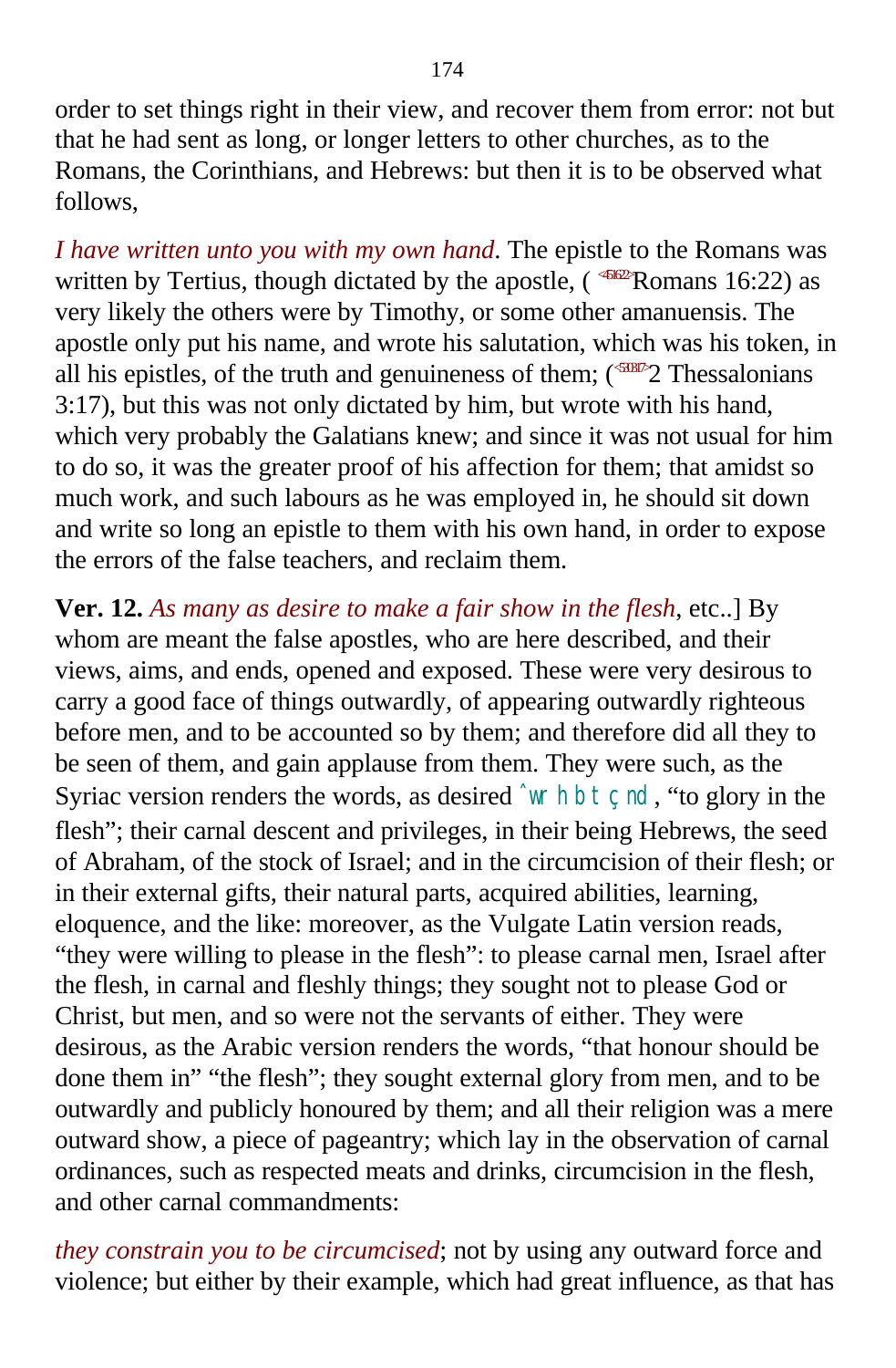both with respect to the embracing of evil principles, and giving in to bad practices: or by their doctrine; the arguments they made use of to persuade them to it, being formed and managed with great art and subtlety, wrought strongly upon them: or rather by overawing them, with threatenings of hell and damnation; affirming, that unless they were circumcised, they could not be saved: and their end was,

*only lest they should suffer persecution for the cross of Christ*, or "by the cross of Christ"; meaning either the manner in which persecution might be suffered, as by being reproached, ill used, and suffering death as Christ did; or by bearing the cross of affliction and tribulation Christ has appointed for, and calls his followers to; or else the object for which it is endured, the preaching of the cross, or the Gospel of salvation by a crucified Christ; for this doctrine, and the preaching and professing of it, and living a life answerable to it, always bring persecution with them: and that persecution, which is more especially here regarded, was what came from the Jews, who in general were greatly offended at the preaching of a crucified Christ; and particularly from the professing part among them, who though they believed in Christ, and were not displeased at preaching in his name; yet were greatly affronted at, and highly resented, and as much as in them lay, by reproaches and hard censures, and the like, persecuted those who opposed circumcision, and the ceremonies of the law; and to avoid the ill will, contempt, and persecution of these, the false teachers preached up circumcision, and obliged their people to submit to it.

**Ver. 13.** *But neither they themselves that are circumcised*, etc..] That is, the pleaders for, and preachers of circumcision, whether they themselves were actually circumcised, or not; it means those that were of the circumcision, on that side of the question, whether heartily or not:

*keep the law*; of circumcision, as persons may preach up that, which they themselves do not practise; as did the Pharisees, the predecessors of these men; or if they did keep the law, and submit to it, yet this might be done, not out of regard unto it, and zeal for it, but for some other end; as Simon Magus submitted to baptism, and others preached Christ of envy and contention, and not of good will; or if they did do it in obedience to the law, yet this was not keeping the whole law, which circumcision obliged to; and which, unless they did so keep it, would signify nothing; and this no man is capable of keeping perfectly, and consequently no righteousness, life, and salvation, can be had hereby: besides, though these men were so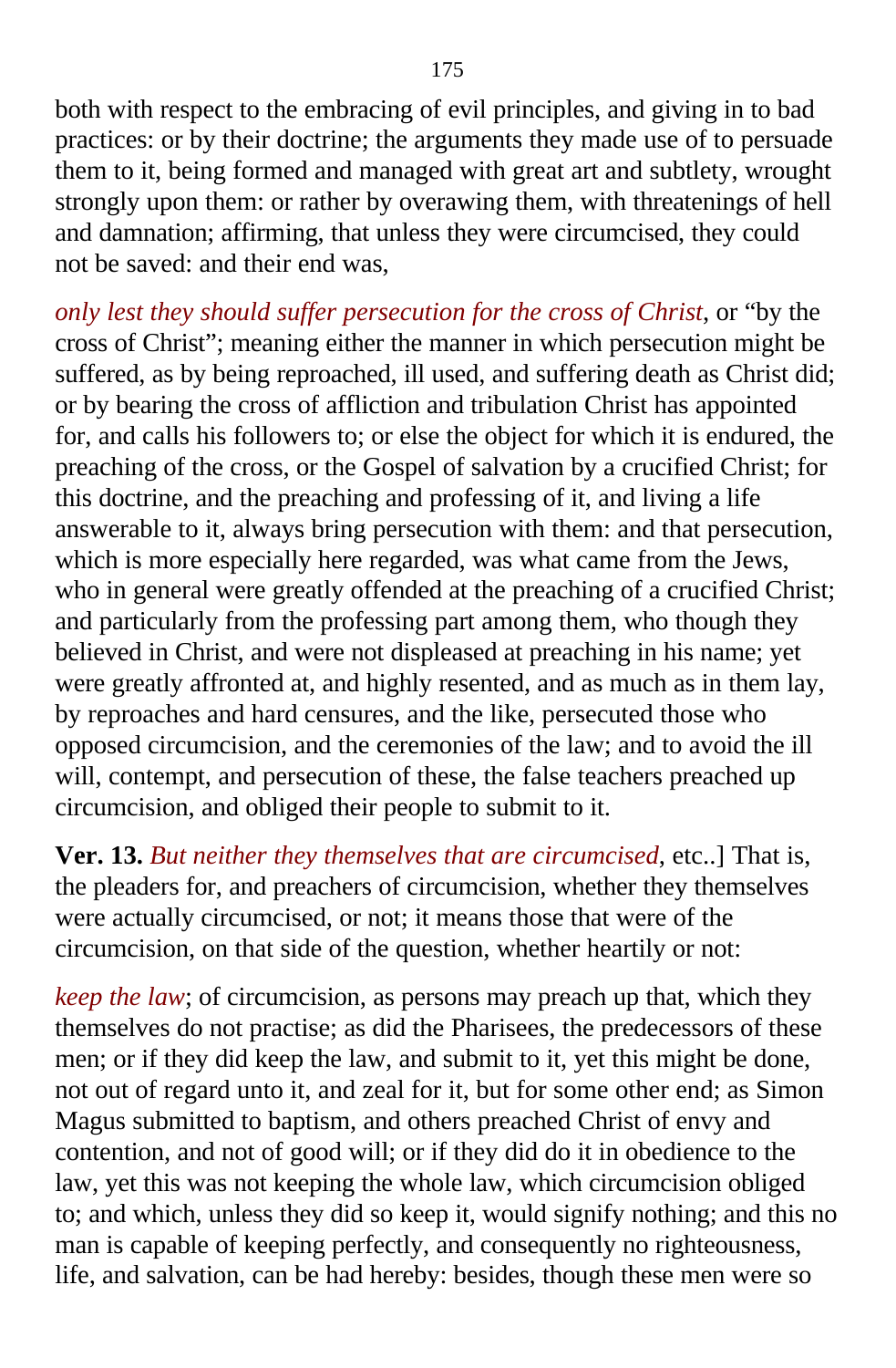zealous for the lighter matters of the law, the rites and ceremonies of it, as circumcision, etc.. they disregarded the weightier and more material parts of it, as judgment, mercy, and faith; these they kept not, nor attended to: and many of them lived very dissolute lives and conversations, at least secretly, if not openly; which abundantly proved that they were far from keeping the law; and that their pleading for it, and submitting to some of the rituals of it, were not out of pure love and strict regard to it, but for some other end:

*but desire to have you circumcised, that they may glory in your flesh*; that is, in the circumcision of it; or, as the Ethiopic version, "in your bodies". Their view in bringing persons to submit to circumcision was, that they might have occasion to glory among the Jews, and boast to them of the numbers of proselytes they brought, and of the service they did to Judaism, and so increase their fame and glory among them.

**Ver. 14.** *But God forbid that I should glory*, etc..] The apostle, on the contrary, expresses his aversion to glorying in anything these men did; not in his outward carnal privileges, as a Jew; nor in his moral, civil, and legal righteousness; nor in his gifts and attainments; nor in his labours and success, as of himself; nor in the flesh of others, or in any outward corporeal subjection to any ordinance, legal or evangelical; his glorying and rejoicing were rather in the spirituality, the faith, hope, love, patience, order, and steadfastness of the saints, than in anything in the flesh, either his own or others: and indeed he chose not to glory in any thing,

*save in the cross of our Lord Jesus Christ*; meaning either the infirmities, reproaches, tribulations, and persecutions, which he endured for the sake of Christ, and the preaching of his Gospel; or the Gospel, the doctrine of the cross of Christ, and salvation by it: or rather a crucified Christ himself, whom he preached; though counted foolishness by some, and was a stumbling to others: he gloried in him, and determined to know, and make known, none but him, in the business of salvation; he gloried in him as crucified, and in his cross; not in the wood of the cross, but in the effects of his crucifixion; in the peace, pardon, righteousness, life, salvation, and eternal glory, which come through the death of the cross; he gloried in Christ as his wisdom, righteousness, sanctification, and redemption:

*by whom the world is crucified to me*: so that he feared not the worst men, and things in it, any more than he would one that was fastened to a cross, or dead; since Christ, by his crucifixion and death, had overcome the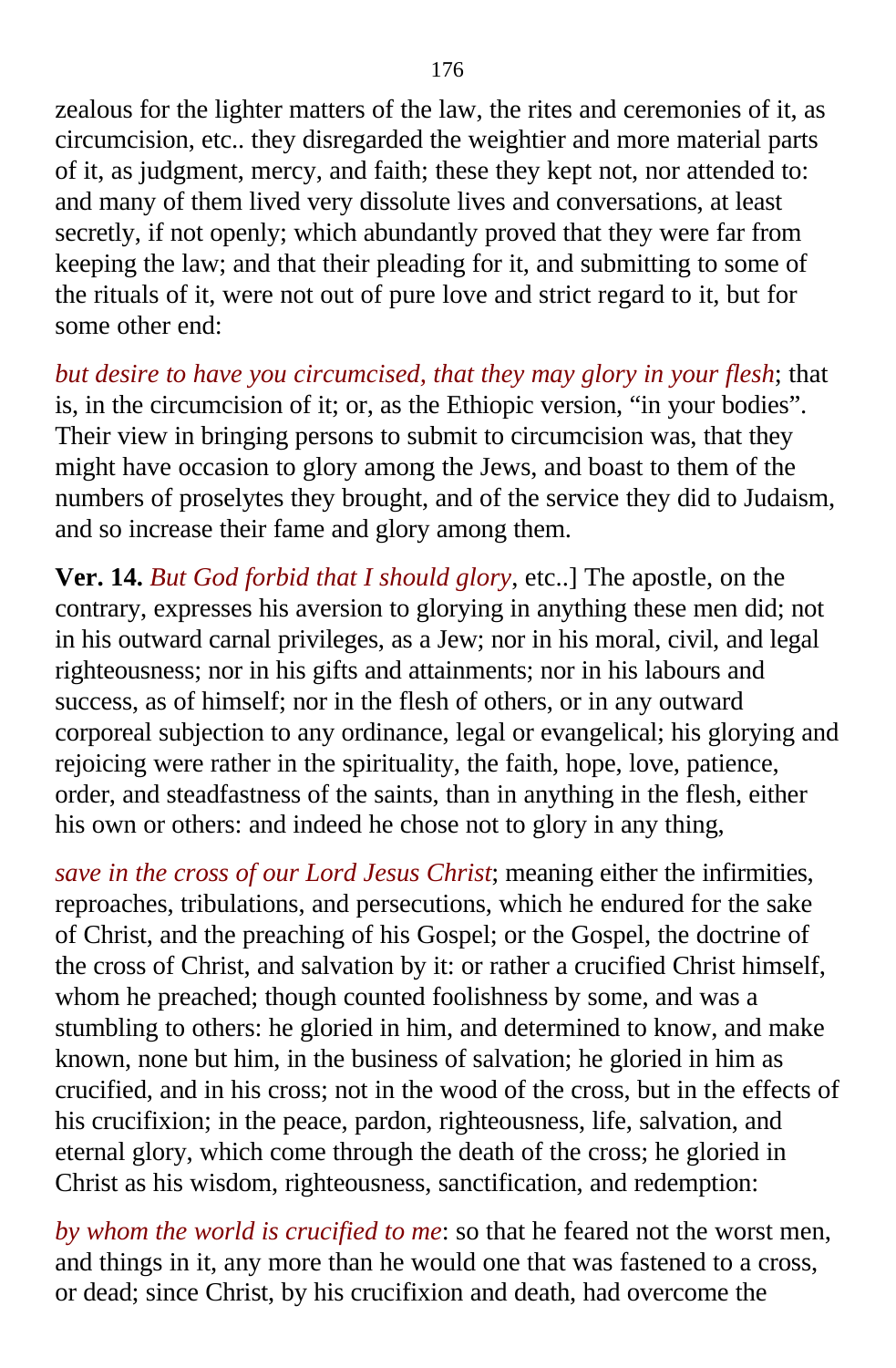world, the prince of it, the men and malice of it, the sin that was in it, and had made him more than a conqueror also; his faith in a crucified Christ overcame the world likewise; so that he looked upon it as the Israelites saw the Egyptians, dead on the sea shore; nor did he affect and love, but trampled upon and despised, as crucified persons generally are, those things in it which are the most alluring to the flesh, the lusts of it; the doctrine of grace, of a crucified Christ, taught him to deny the riches, honours, pleasures, profits, and applause of the world; which were to him as dross, in comparison of the knowledge of Christ Jesus his Lord: the ceremonial law also, the elements of the world, were dead unto him, being nailed to the cross of Christ, to be of no further use and service unto men:

*and I unto the world*; that is, am crucified to the world, as the Syriac and Arabic versions express it; that is, he was despised by the world for the sake of a crucified Christ, as the world was by him, in comparison of him; the world had no affection for him, as he had none for the world; and as the ceremonial law was dead to him, so he was dead to that, through the body of Christ, and had nothing to do with these beggarly elements, nor they with him, which sense is confirmed by the following words.

**Ver. 15.** *For in Christ Jesus*, etc..] These words are omitted in the Syriac and Ethiopic versions; (see Gill on "<sup>4806</sup>Galatians 5:6"), (see Gill on "<sup>4809</sup>1 Corinthians 7:19"), they contain a reason why the apostle gloried in a crucified Christ, and looked upon the world as dead to him, and he to that, in every state of it; particularly as it may design "the worldly sanctuary" of the Jews, and all the rites and ceremonies appertaining to it; and among the rest

*circumcision, which availeth not anything*; neither as a command, type, or privilege; or in the business of salvation, being abolished by Christ:

*nor uncircumcision*; being now no bar to the Gospel, Gospel ordinances, or a Gospel church state; or to any of the blessings of the everlasting covenant, which come upon the uncircumcision, as well as the circumcision. But to apply these words to baptism and non-baptism is a wretched perversion, and making a very ill use of them, whereby the minds of men are worked up to an indifference to a Christian institution; for though baptism is of no avail in the business of salvation, yet it cannot be said of it, as of circumcision, that it avails not anything as a command; for it is a standing ordinance of Christ; or as an emblem and sign, for it is significative of the death and burial, and resurrection of Christ; or as a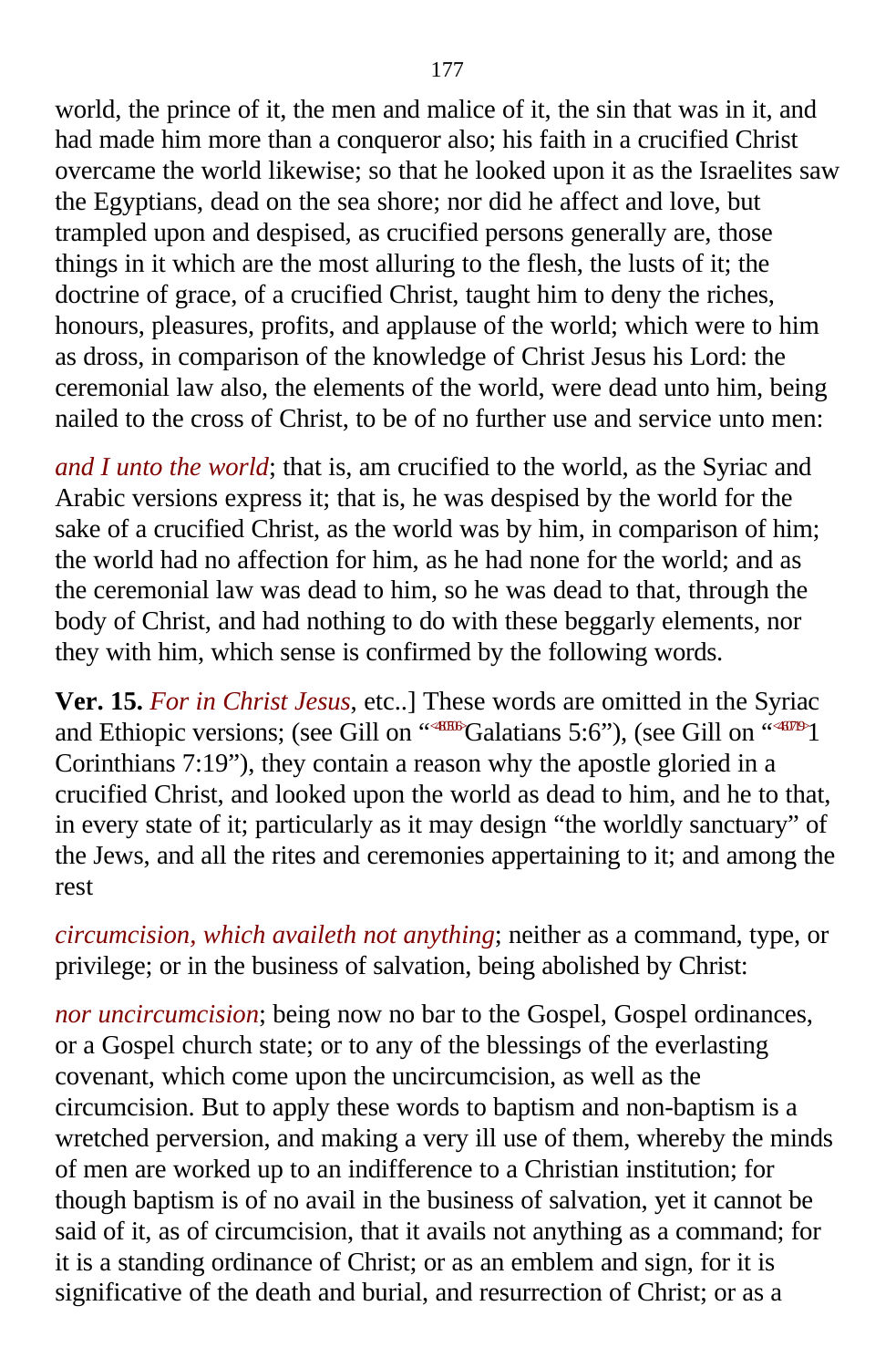privilege, for it is of use to lead the faith of God's people to his blood and righteousness for pardon and justification; for he that believes, and is baptized, shall be saved; and it is necessary to church communion: and, on the other hand, it cannot be said that non-baptism avails not; it is a bar to church fellowship; and a neglect of baptism in those who are the proper subjects of it, is resented by Christ, and is a rejecting of the counsel of God against themselves; which was the case of the Pharisees, in the time of John the Baptist:

*but a new creature*. The phrase is Rabbinical; (See Gill on "47057-2") Corinthians 5:17") by which is meant, not a new creation of a man, as a man, of the members of his body, or of the faculties of his soul; nor of an external reformation, or a walking in newness of life, which is the fruit and effect of this new creation work; but an internal principle of grace, a good work of God begun in the soul, called the hidden man of the heart, the new man, Christ formed in us, of which faith that works by love is a part: this is called a "creature", and so not of man, but God; for none can create but himself; and in which work man is purely passive, as the heavens and the earth were in their creation: it is "but" a creature, and therefore needs divine support, fresh strength from God, and frequent supplies of grace to maintain and preserve it; nor is it to be trusted in, but the grace which is in Christ, from whence it comes, and by which it is secured. This is a "new" creature, in opposition to the old man; and because it is a principle in man, which never was there before; it consists of a new heart and spirit, of new eyes, ears, hands, and feet, expressive of new principles and actions, of new light, life, love, desires, joys, comforts, and duties: now this is of avail; it is a branch of the new covenant of grace, which God has therein promised to bestow on his people; it is an evidence of interest in Christ, the new and living way to the Father, and eternal life; such are newborn babes, regenerated persons, and have a right and meetness for the kingdom of God; shall possess the new Jerusalem, shall dwell in the new heavens and new earth; they are called by the Lord's new name, the adopted children of God; and have a new song put into their mouths, which none but redeemed and newborn souls can sing; and shall drink the new wine of endless joys and everlasting pleasures with Christ, in his Father's kingdom. These words are said to be taken out of the Apocalypse of Moses, a spurious book, but without any foundation.

**Ver. 16.** *And as many as walk according to this rule*, etc..] Or canon; meaning not the canon of the Scriptures in general, which is the perfect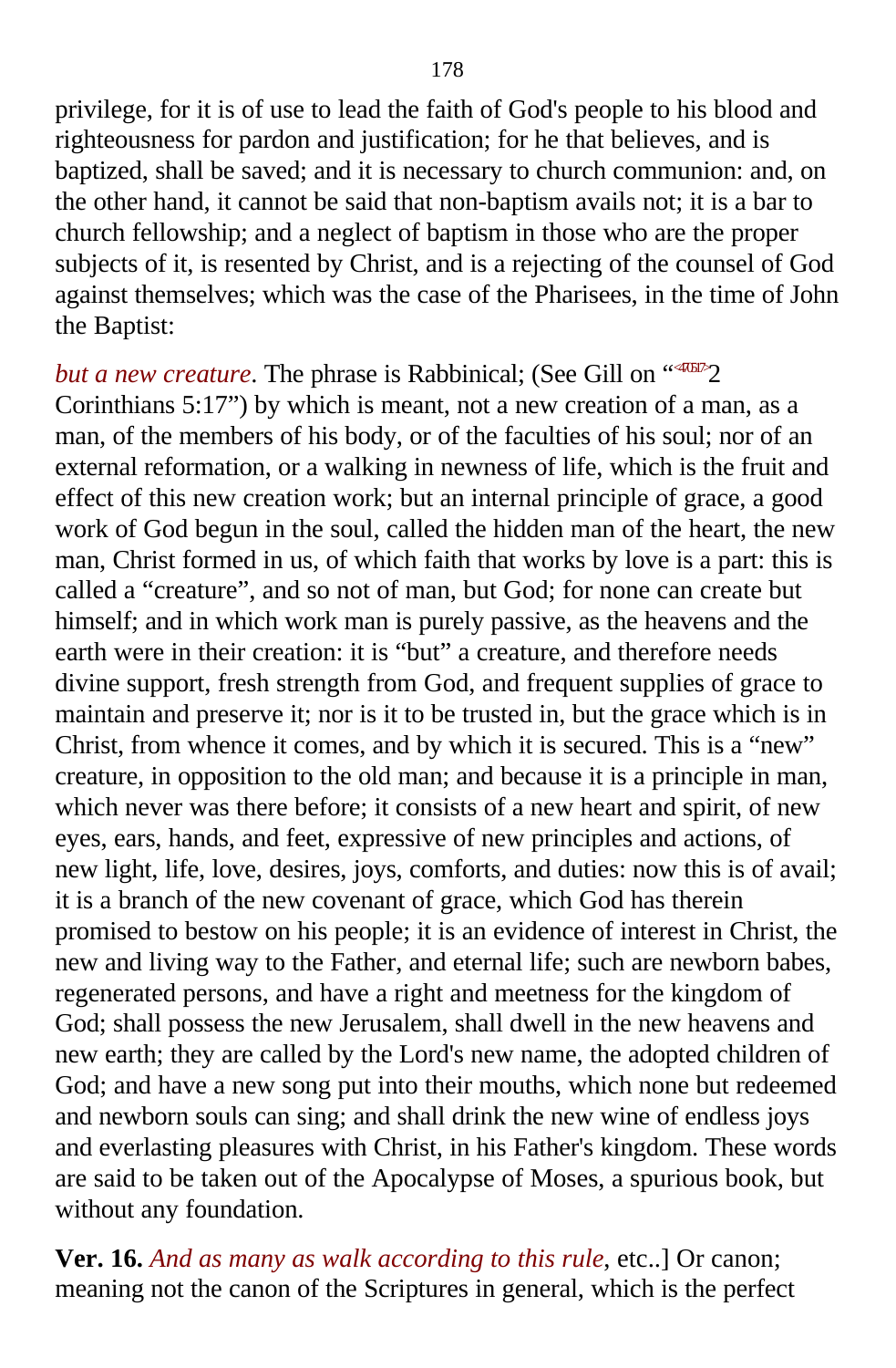rule, and only standard of faith and practice; according to which we are to walk, believe, and act; but either the doctrine of justification by the righteousness of Christ, the subject of this epistle, the truth the apostle had been explaining, vindicating, and confirming; and which to depart from, is going out of the way of truth; and an abiding by it, is walking in it; and is a good rule and standard, by which to distinguish between truth and error; for whatever is contrary to that article of faith cannot be true: or else the rule delivered in the preceding verse, declaring circumcision and uncircumcision to be of no avail in salvation, but a new creature; and to walk according to this rule, is to renounce all trust in, and dependence upon any outward things; to believe alone in Christ, for righteousness and life; to live by faith upon him, and to walk in newness of life, under the influences of his Spirit and grace:

*peace be on them, and mercy*. This is the apostle's godly wish, unfeigned desire, and hearty prayer for all such persons, be they who they will; Jews or Gentiles, circumcised or uncircumcised: by peace he means, a view of their peace with God, made by the blood of Christ; peace in their own consciences, which passes all understanding, and arises from a comfortable sense of justification by the righteousness of Christ, of pardon by his blood, and atonement by his sacrifice; and which is enjoyed in a way of believing; and also peace with one another, among themselves as brethren, which is a very desirable blessing: in short, it includes all prosperity and happiness, inward and outward, temporal, spiritual, and eternal: and by "mercy", he designs the love and grace of God, to sinful miserable creatures in themselves, which is the spring and fountain of all peace and prosperity; and which is displayed in the covenant of grace, and all the blessings of it; in the mission and incarnation of Christ, and redemption by him; in regeneration, forgiveness of sin, and complete salvation; and intends a fresh discovery, manifestation, and application of the mercy of God to his children; who often stand in need thereof, being distressed with the guilt of sin, or are under desertions or afflictive providences, at which time to have mercy showed them, is exceeding suitable and agreeable: when the apostle wishes these to be "on" them, it signifies that these blessings come from above, as every good gift does; that they descend as a cloud, and rest upon them, and abide with them, refreshing, comforting, and protecting them: he adds,

*and upon the Israel of God*; which is a further description of the persons, for whom he prays for these blessings; and is not to be understood by way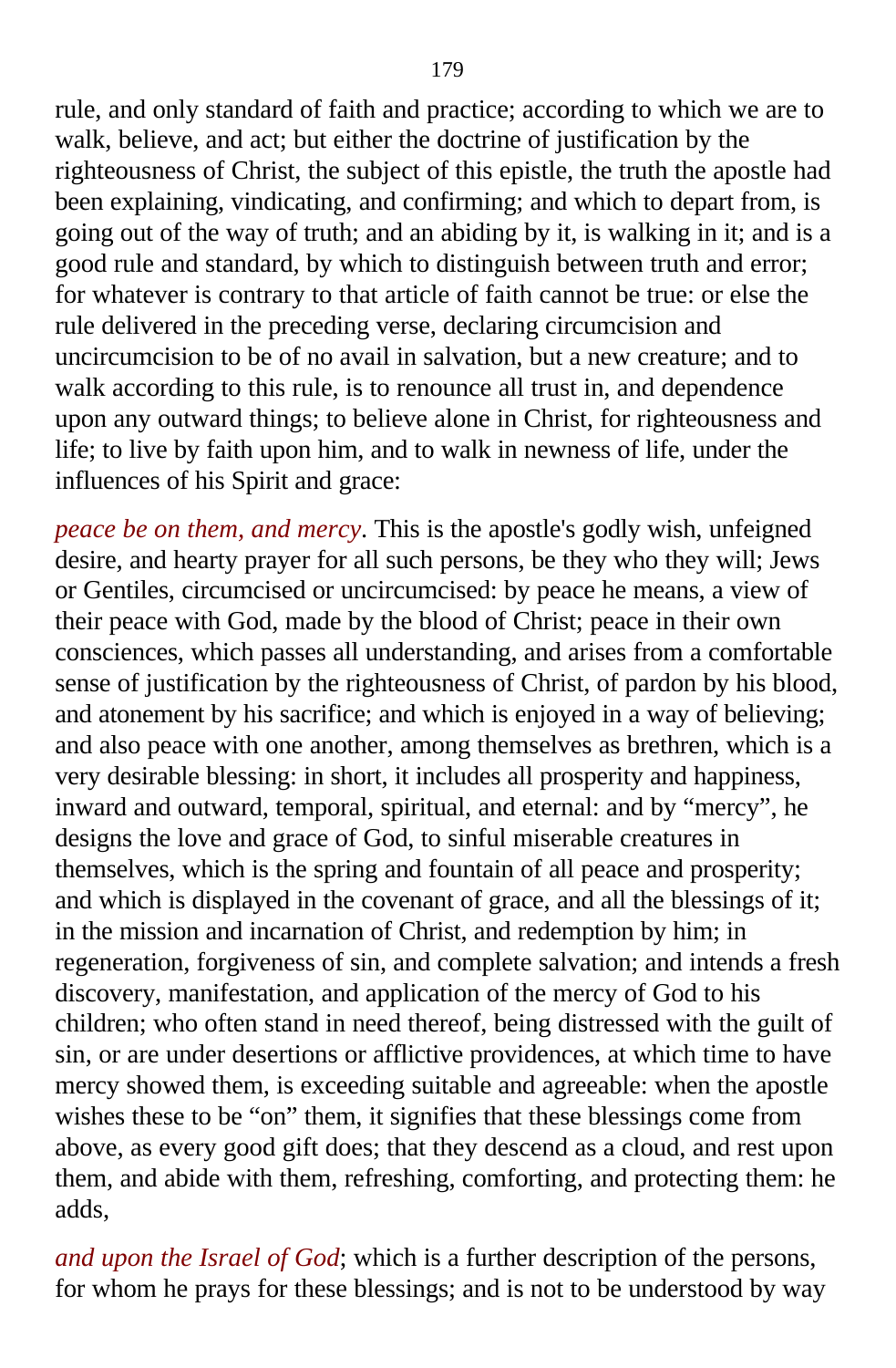of distinction from them, but as an amplification of their character; and as pointing out the Israel, by way of emphasis, the Israel, or Israelites indeed, the spiritual Israel, as distinct from Israel according to the flesh; (see  $400\%$ ) Corinthians 10:18). The "Israel of God", or as the Arabic version reads it, "Israel the propriety of God"; which he has a right unto, and a claim upon; who are chosen by him, Israel his elect; who are redeemed by him, out of every kindred, tongue, people, and nation; who are called by his grace, and are styled Israel his called; who are justified in his Son, and by his righteousness; and for whose sake he is exalted as a Prince and a Saviour, to give them repentance and remission of sin; and who are, or will be saved by him, with an everlasting salvation; and is a name that includes all God's elect, whether Jews or Gentiles: though it may have a particular respect to such of the Israelites, or Jews, God had foreknown and reserved for himself; and who believed in Christ, and walked as new creatures, without confidence in the flesh. The Jews themselves own, that strangers, or proselytes, shall be called by the name of Israel; so they <sup>f122</sup> explain  $\left(\frac{23405}{1}\right)$ Isaiah 44:5), latter part.

**Ver. 17.** *From henceforth let no man trouble me*, etc..] Having so clearly stated and explained the doctrine of justification, and so largely proved that it is not by works, but by faith, and that circumcision and other rituals of the ceremonial law were not necessary to it, he desires, nay, in an authoritative way he requires, that they give him no further trouble on that head; signifying, that he expected they would be satisfied with what he had wrote, and abide by the truth and obey it, as they had formerly done; that he should hear no more objections from them, or complaints of them: nor need they further inquire his sense of these things; by this they would fully know his faith and practice; as indeed they might also by his suffering persecutions on the account of his faith, and his preaching the Gospel of Christ, and particularly this part of it:

*for I bear in my body the marks of the Lord Jesus*; by which he means, not the marks in Christ's hands, feet, and side; but the reproachful characters the apostle was stigmatized with; or the real scars in his body, made by beating, scourging, and stoning of him; or his sufferings and persecutions in general, which he endured for the sake of Christ and his Gospel; (see  $\frac{47125}{2}$ ) Corinthians 11:23-28). The allusion is either to servants and soldiers, who, when taken into service, used to have some particular mark put upon them, that they might be known to be such an one's servant, or soldier  $f^{123}$ ; as the Hebrew servant, who was willing to serve his master, had his ear bored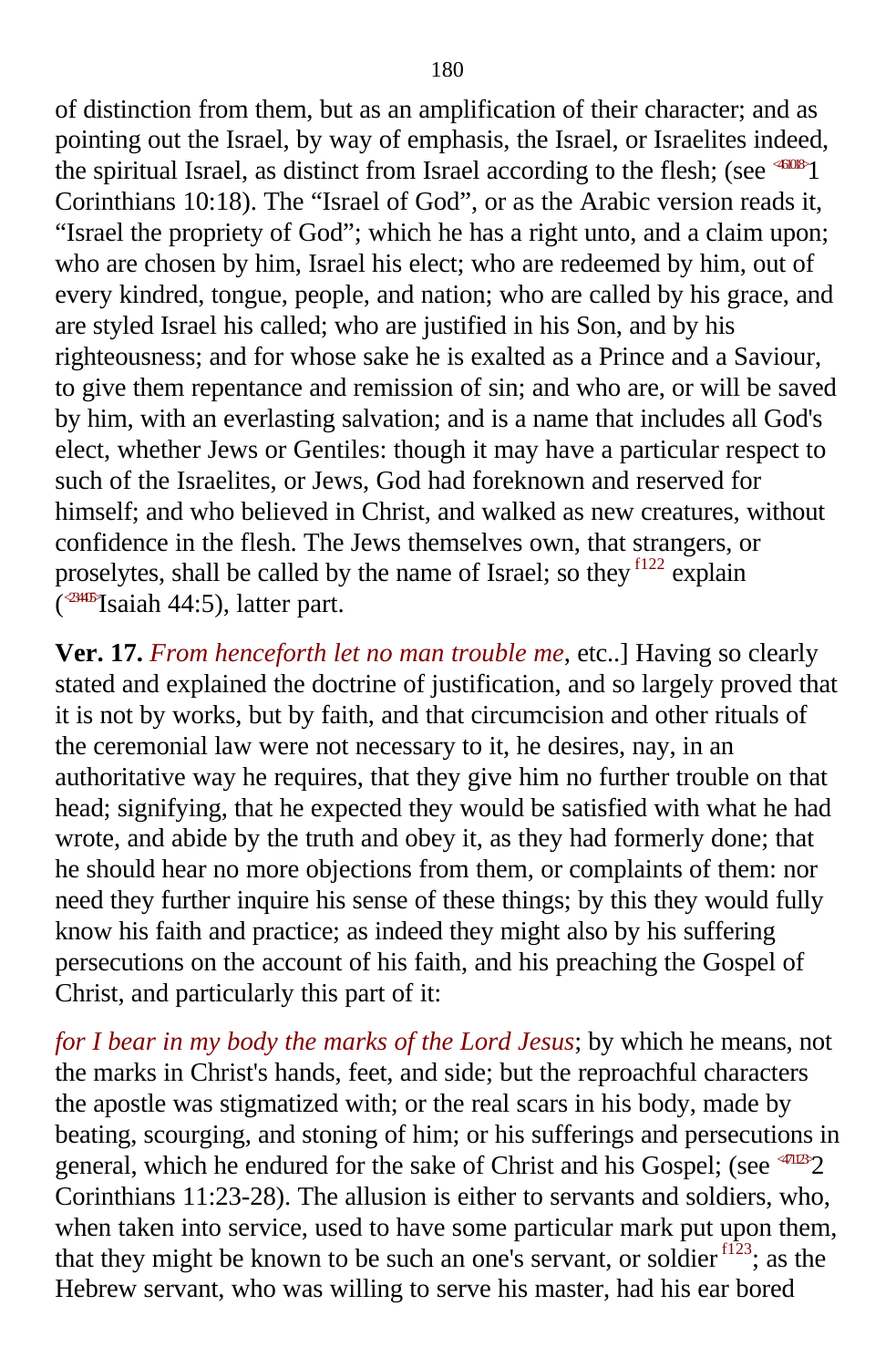through with an awl, ( $^{\text{QZID}}$ Exodus 21:6) so the apostle was known to be a firm and faithful servant, and a good soldier of Christ, by the reproaches and afflictions which he underwent for his sake; or else to those marks which, by way of reproach and punishment, were made upon fugitive servants, or soldiers, that deserted; as the sufferings of the apostle were designed as reproaches to him, and punishments of him, for preaching the Gospel of Christ; but these he gloried in, and bore and carried as trophies and marks of honour. Just as veteran soldiers show the scars and wounds they have received in battle, as tokens of their valour and courage, in facing and fighting the enemy in greatest danger: these he is said to bear "in his body"; not in the bodies of others, he gloried not in their flesh, as the false apostles did; nor in the circumcision of his own flesh, the scar that left there the mark of Moses and of a Jew; but in those things which were marks of his being a disciple of Christ, and not of Moses, and which he bore for his sake; and since therefore it was so easy to discern on which side of the question he was, from his suffering persecution for the cross of Christ; and since he had so many and such great trials and exercises, he, with apostolical gravity and authority, commands them to give him no more trouble, from the time of their reception of the epistle, henceforward.

**Ver. 18.** *Brethren*, etc..] So he calls them, to testify his affection for them, notwithstanding their infirmity and instability, and the roughness with which he had treated them; and to show his great humility and condescension in owning the relation, and putting them on a level with himself, which the pride of the false teachers would not suffer them to do.

*The grace of our Lord Jesus Christ be with your spirit*: which is his concluding benediction and usual salutation and token in all his epistles: he wishes that more gifts of grace might be bestowed upon them; that the Gospel of the grace of God might be continued with them; that the love of Christ might be shed abroad in their hearts; that they might receive out of his fulness grace for grace; that there might be an increase of grace in their souls; that it might abound in them, and they grow in the exercise of it: he does not pray that the law of Moses, or the righteousness of works, but that the grace of Christ might be with them; not in the mere notion of it, but in the spiritual experience of it; that it might be in their hearts, and with their spirits, quickening, comforting, and strengthening them; making them more spiritual and evangelical in their frames and duties, and freeing them from a carnal and legal spirit: to all which he sets his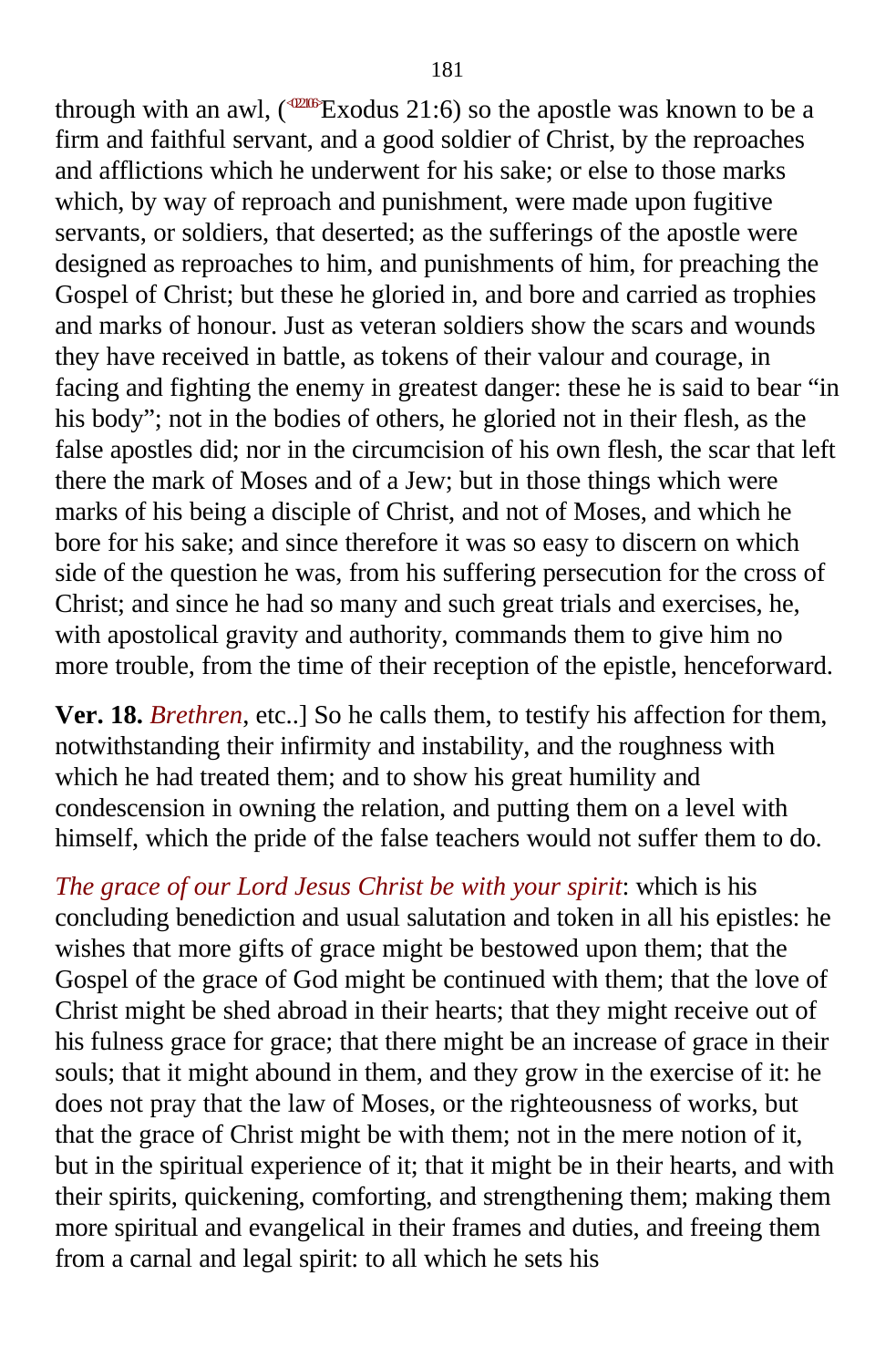*Amen*; signifying his desire that so it might be, and his faith that so it would be. The subscription of the letter follows,

*unto the Galatians, written from Rome*; where perhaps he was then a prisoner; the Arabic version adds, "by Titus and Luke": who might be sent with it, but the subscriptions of the epistles are not to be depended on.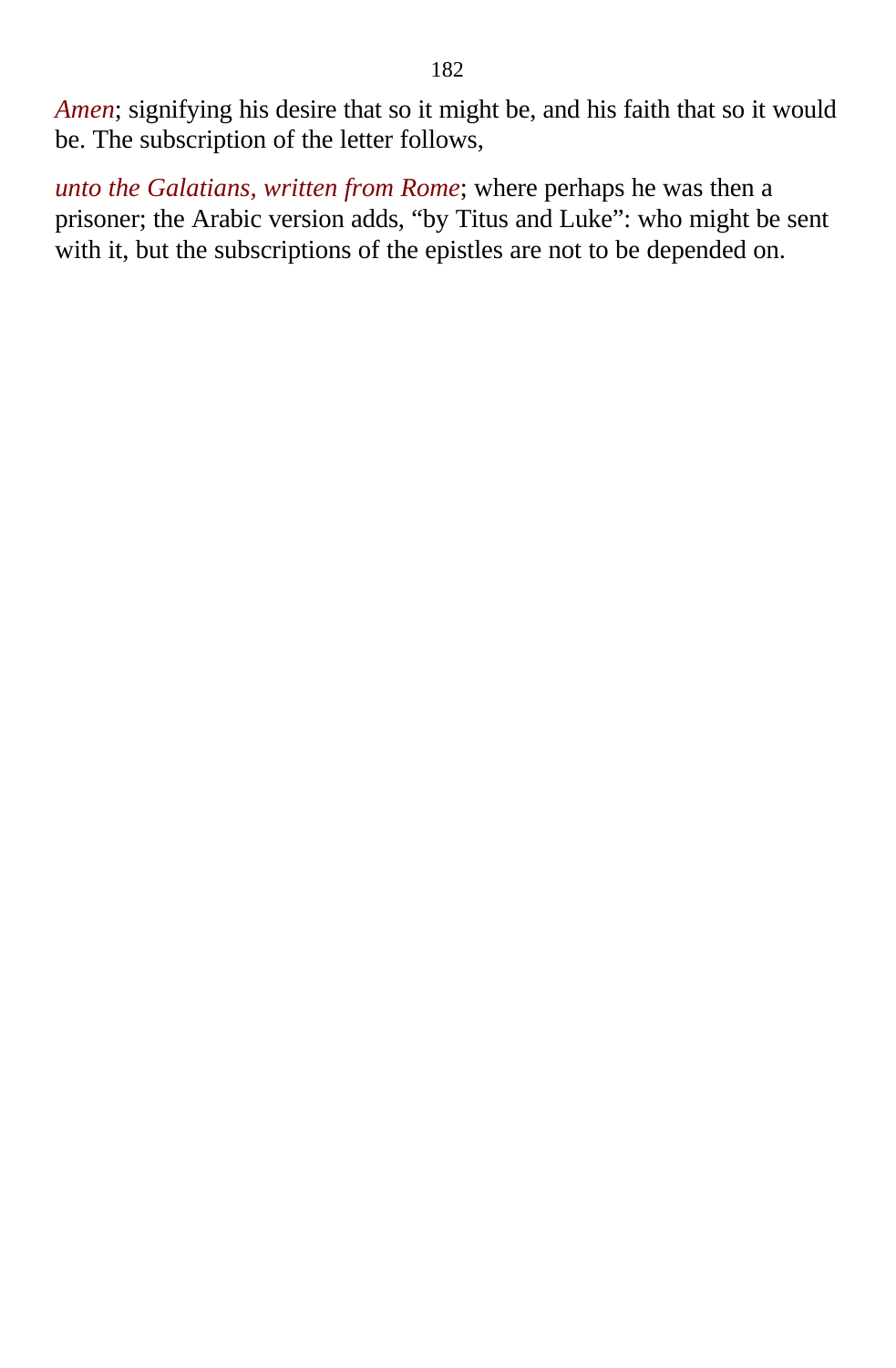## FOOTNOTES

- [Ft1](#page-6-0) -- Misn. Menachot, c. 10. sect. 3. & Yoma, c. 1. sect. 5.
- [Ft2](#page-7-0) -- Nat. Hist. 50:5. c. 32.
- [Ft3](#page-10-0) -- Zohar in Genesis fol. 72. 3.
- [Ft4](#page-23-0) -- Nat. Hist. 50:12. c. 21.
- [Ft5](#page-23-0) -- lb. 50:5. c. 12, 14, 16.
- [Ft6](#page-23-0) -- De Bello Jud. 50:3. c. 3. sect. 3.
- [Ft7](#page-23-0) -- Antiqu. 50:14. c. 1. sect. 4. & 50:4. c. 4. sect. 7.
- [Ft8](#page-23-0) -- De Locis Hebraicis, fol. 92. G.
- [Ft9](#page-23-0) -- Eccl. Hist. 50:7. c. 5.
- [Ft10](#page-23-0) -- lb. 50:8. c. 12.
- [Ft11](#page-23-0) -- Hist. Eccl. Magdeburgh. cent. 4. c. 9. p. 350, 390, 405, 425. cent. 5. c. 2. p. 2. c. 10. p. 552.
- [Ft12](#page-24-0) -- Advers. Helvidium, Tom. II. fol. 4. M.
- [Ft13](#page-25-0) -- R. Isaac, Chizzuk Emuna, par. 2. c. 8. p. 469.
- [Ft14](#page-25-0) -- Euseb. Eccl. Hist. 50:2. c. 23. Hieron. Catalog. Script. Eccl. sect. 3. fol. 89.
- [Ft15](#page-25-0) -- Antiqu. 50:20. c. 8. sect. 1.
- [Ft16](#page-26-0) -- Chambers's Cyclopaedia in the word "Climate".
- [Ft17](#page-26-0) -- L. 7. Polymnia, c. 91. Solinus, c. 51.
- [Ft18](#page-26-0) -- Canaan, p. 376.
- [Ft19](#page-26-0) -- L. 2. Euterpe, c. 34.
- [Ft20](#page-27-0) -- De Locis Hebraicis, fol. 95. M.
- [Ft21](#page-27-0) -- Misn. Sheviith, c. 9. sect. 2.
- [Ft22](#page-27-0) -- T. Hieros. Sheviith, fol. 38. 4.
- [Ft23](#page-27-0) -- Hieron. Catalog. Script. Ecclesiast. sect. 4. fol. 90. A.
- [Ft24](#page-27-0) -- Irenaeus adv. Haeres. 50:3. c. 1.
- [Ft25](#page-28-0) -- Hist. Ecclesiastes Magdeburg. cent. 1. 50:2. c. 10. p. 449.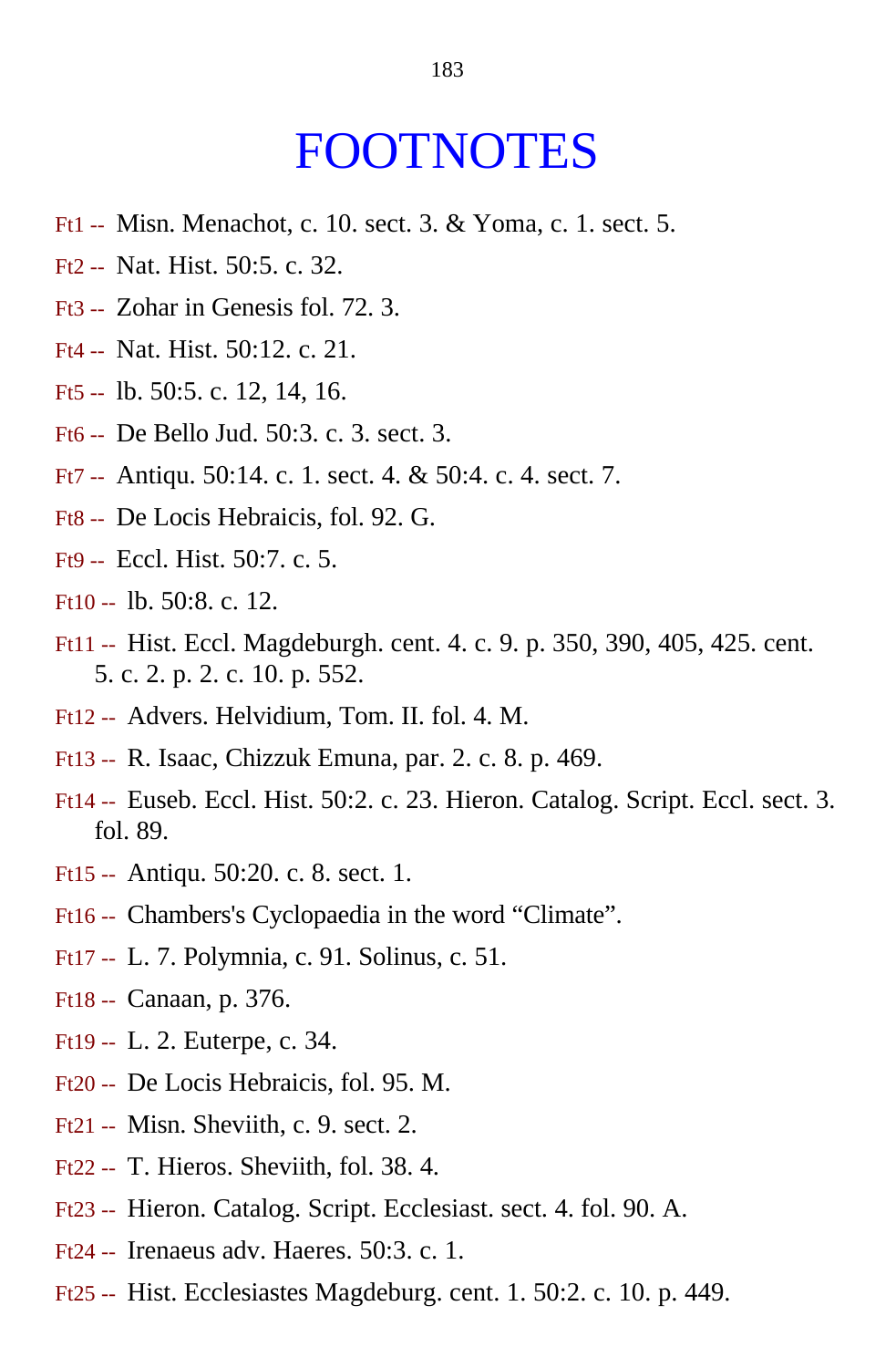- [Ft26](#page-34-0) -- Vid. Sol. Ben Melech in Psal. xl 17.
- [Ft27](#page-36-0) -- Epiphan. contr. Haeres. 50:1. Tom. 2. Haeres. 28.
- [Ft28](#page-37-0) -- Misn. Beracot, c. 2. sect. 5.
- [Ft29](#page-41-0) -- T. Bab. Beracot, fol. 28. 2.
- [Ft30](#page-41-0) -- Ganz Tzemach David, par. 1. fol. 46. 1.
- [Ft31](#page-42-0) -- Alex. ab Alex. Genial. Dier. 50:2. c. 19. Cormel. Nepos, 50:2. c. 8. Gale's Court of the Gentiles, part 2. book 2, c. 6. sect. 9. & c. 9. sect. 3.
- [Ft32](#page-42-0) -- Vajikra Rabba, sect. 2. fol. 147. 4.
- [Ft33](#page-43-0) -- Apud Euseb. Eccl. Hist. 50:1. c. 12.
- [Ft34](#page-43-0) -- In loc.
- [Ft35](#page-48-0) -- Mattanot Cehunah in Vajikra Rabba, fol. 164. 3.
- [Ft36](#page-49-0) -- Harpocratian. Lex. p. 93.
- [Ft37](#page-67-0) -- Bemidbar Rabba, Parash. 10. fol. 201. 4. Tzeror Hammor, fol. 122. 1.
- [Ft38](#page-69-0) -- Abarbinel in Pentateuch, fol. 54. 1, 2. Vid. R. Isaac Chizzuk Emuna, par. 1. c. 13. p. 135.
- [Ft39](#page-70-0) -- Misn. Kiddushin, c 4. sect 14. T. Bab. Yoma, fol. 28. 2.
- [Ft40](#page-70-0) -- T. Bab. Avoda Zara, fol. 3. 1.
- [Ft41](#page-71-0) -- Jarchi in loc.
- [Ft42](#page-71-0) -- Bechai in loc.
- [Ft43](#page-71-0) -- Aben Ezra in loc.
- [Ft44](#page-71-0) -- R. Abraham Seba, Tzeror Hammor, fol. 152. 3,
- [Ft45](#page-71-0) -- Alex. ab Alex. Genial. Dier. 50:3. c. 5.
- [Ft46](#page-73-0) -- T. Bab. Avoda Zara, fol. 3. 1.
- [Ft47](#page-74-0) -- Vid. Buxtorf. Lexic. Talmudie. col. 2596.
- [Ft48](#page-74-0) -- R. Isaac Chizzuk Emuna, par. 2. c. 89. p. 469.
- [Ft49](#page-75-0) -- Zohar in Exodus fol. 51. 3.
- [Ft50](#page-76-0) -- T. Bab Ceritot, fol. 11. 1. Bava Metzia, fol. 94. 2. Sanhedrin, fol. 90. 2. Maccot, fol. 12. 1. Vid Halicot Olam, tract 4. c. 3. p. 199.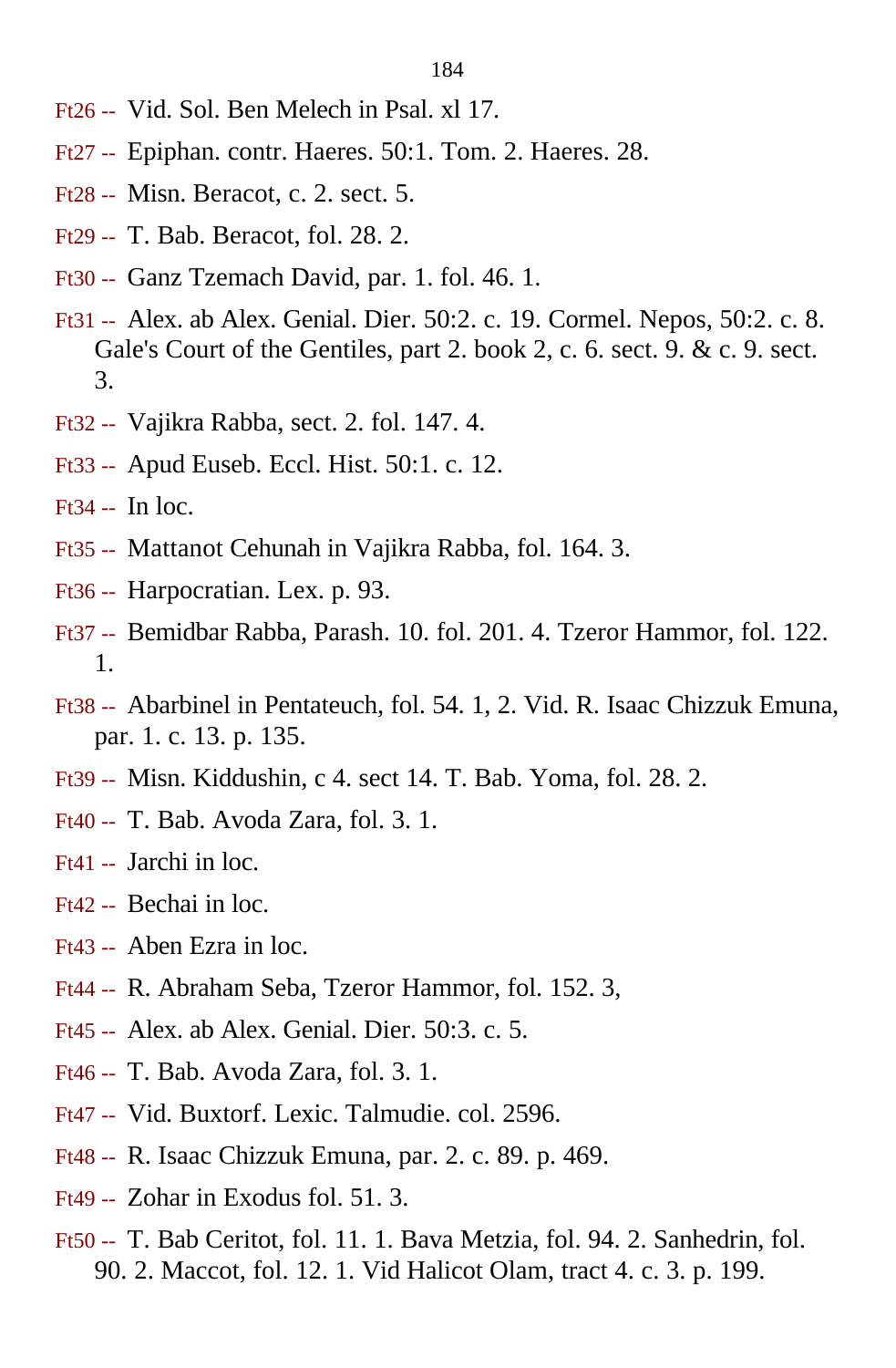- [Ft51](#page-78-0) -- Chizzuk Emuna, par. 1. c. 13. p. 134.
- [Ft52](#page-78-0) -- Ib. par. 2. c. 90. p. 468.
- [Ft53](#page-78-0) -- T. Bab. Sanhedrin, fol. 37. 1.
- [Ft54](#page-80-0) -- Ganz Tzemach David, par. 1. fol. 7. 1.
- [Ft55](#page-80-0) -- Juchasln, fol. 156. 2.
- [Ft56](#page-80-0) -- Jarchi in T. Bab. Megilla, fol. 9. 1.
- [Ft57](#page-80-0) -- Antiqu. 50:2. c. 15. sect. 2.
- [Ft58](#page-81-0) -- Tzeror Hammor, fol. 152. 3.
- [Ft59](#page-83-0) -- Targum in <a>103911</a> Chronicles 29:11.
- [Ft60](#page-84-0) -- Tzeror Hammor, fol. 136. 1, 2.
- [Ft61](#page-85-0) -- Pirke Abot, c. 6. sect. 6.
- [Ft62](#page-85-0) -- Zohar in Genesis fol. 70. 3. & in Numbers fol. 62. 1.
- [Ft63](#page-87-0) -- Schindler Lex. Pentaglott. in voce j wr, col. 1712.
- [Ft64](#page-92-0) -- Misn. Yoma, c. 3. sect. 3, 4, 6. Vid. Misn. Tamid, c. 1. sect. 1, 2.
- [Ft65](#page-93-0) -- Alex. ab Alex. Genial. Dierum, 50:2. c. 14. Aurel. Victor. de orig. Gent. Romans c. 8. Aristophanis Thesmophor, & Bourdin in ib. p. 782.
- [Ft66](#page-93-0) -- Alex. ab Alex. ib. Aurel. Victor, c. 6.
- [Ft67](#page-93-0) -- Maimon. Nechalot, c. 1. sect. 1, 2.
- [Ft68](#page-93-0) -- Misn. Chagiga, c. 1. sect. 1.
- [Ft69](#page-94-0) -- Sedor Tephillot, fol. 2. 2. Ed. Basil. fol. 4. 1. Ed. Amst. T. Hieros. Beracot, fol. 13. 2.
- [Ft70](#page-98-0) -- Targum Jon. ben Uzziel in <sup>41304</sup>Genesis 39:4. & xli 34, 35. & xliii 15. Targum in  $\sqrt{1008}$ Esther 1:8. & 2. 3.
- [Ft71](#page-98-0) -- T. Bab. Bava Metzia, fol. 39. 1, 2.
- [Ft72](#page-99-0) -- Maimon. Hilch. Necabot, c. 10. sect. 6.
- [Ft73](#page-99-0) -- Bartenora in Misn. Pesachim, c. 8. sect. 1.
- [Ft74](#page-99-0) -- Hilch. Nechalot, c. 11.
- [Ft75](#page-99-0) -- Ib. Hilch. Ishot, c. 2. sect. 1, 2.
- [Ft76](#page-101-0) -- T. Bab. Sanhedrin, fol. 98. 1. Vid. Jarchi & Kinachi in  $\frac{2800}{25}$ Isaiah 60:22.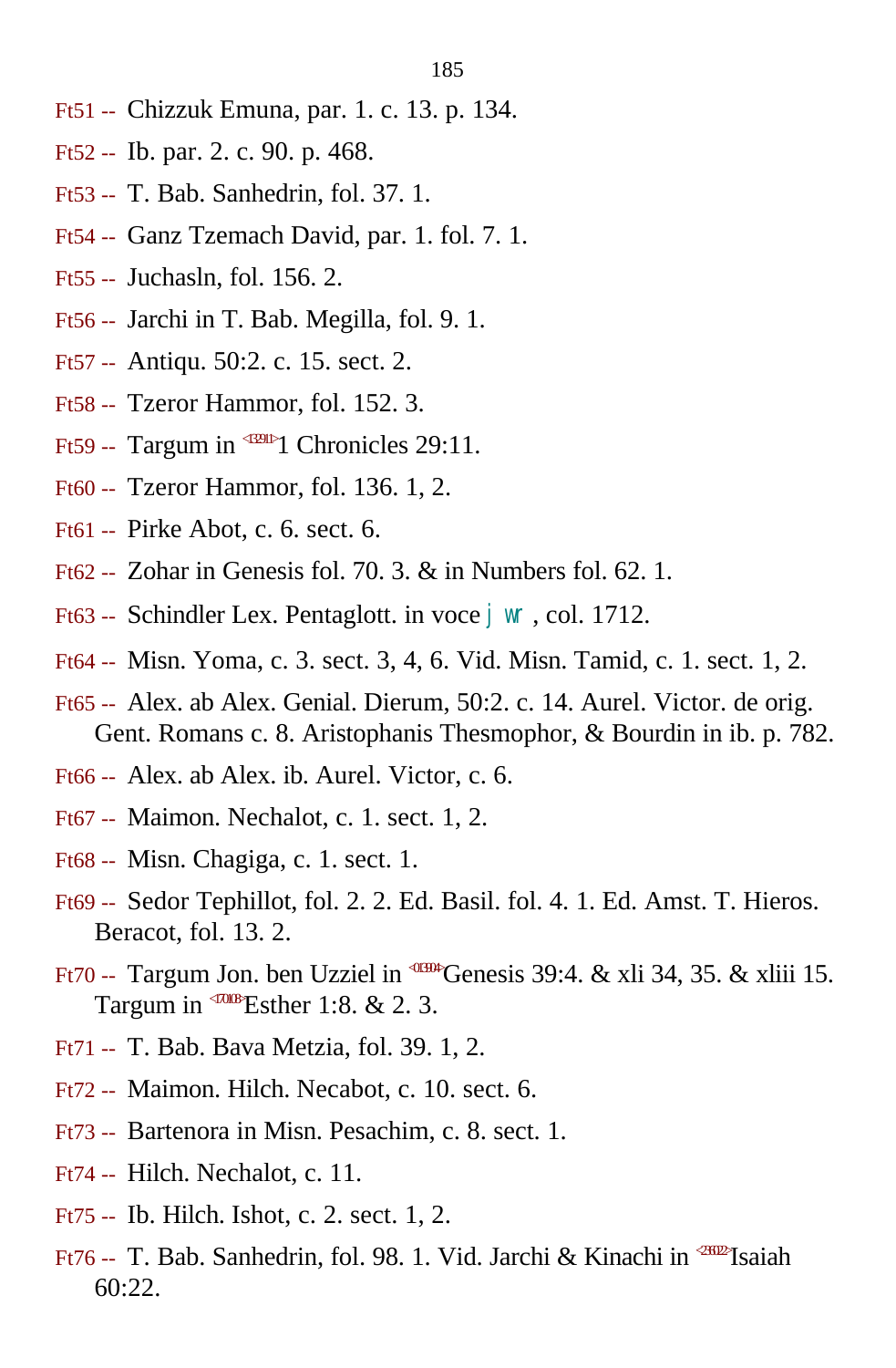- [Ft77](#page-101-0) -- Kimchi in Psal. cviii. 4.
- [Ft78](#page-103-0) -- In  $\frac{23906}{15}$ Isaiah 9:6.
- [Ft79](#page-105-0) -- Bereshit Rabba, fol. 2. 4. & 6. 3. Vajikra Rabba, fol. 156. 4. (See Gill on "  $\sqrt{4509}$  Romans 8:9").
- [Ft80](#page-105-0) -- Targum in  $400^{\circ}$  Chronicles 2:6.
- [Ft81](#page-107-0) -- De Successionibus ad Leg. Ebr. c. 4. p. 33.
- [Ft82](#page-107-0) -- T. Bab. Beracot, fol. 16. 2. Vid. Maimon. Hilch. Nechalot, c. 4. sect. 5.
- [Ft83](#page-107-0) -- T. Hieros. Niddah, fol. 49. 2. Vid. Massech. Semachet, c. 1. sect. 13.
- [Ft84](#page-107-0) -- Misn. Gittin, c. 4. sect. 4.
- [Ft85](#page-107-0) -- T. Hieros. Sheviith, fol. 37. 2.
- [Ft86](#page-108-0) -- Aveda Zara.
- [Ft87](#page-121-0) -- De Cherubim, p. 108, 109.
- [Ft88](#page-122-0) -- Pirke Eliezer, c. 41.
- [Ft89](#page-122-0) -- Castel. Lex. Polyglot. col. 804.
- [Ft90](#page-122-0) -- Nat. Hist. 50:6. c. 28.
- [Ft91](#page-122-0) -- De Locis Hebraicis, fol. 96. H.
- [Ft92](#page-123-0) -- De Fortitudine, p. 741.
- [Ft93](#page-123-0) -- Koran, c. 7. p. 126.
- [Ft94](#page-125-0) -- Zohar in Genesis fol. 13. 2. & 16. 2. & 75. 4. & 77. 1. & 78. 2. & 114. 3. & 121. 1. & in Exodus fol. 6. 1. & 92. 2. T. Bab. Taanith, fol. 5. 1. Gloss. in T. Bab. Sanhedrin, fol. 97. 2. Caphtor, fol. 14. 2. & 25. 2. & 65. 1. & 68. 2. & 71. 2. & 118. 2. Raziel, fol. 13. 1. & 27. 1. Tzeror Hammor, fol. 61. 3. & 150. 3. Nishmat Chayim, fol. 26. 2. Kimchi in  $\frac{\text{2810D}}{\text{2810}}$ Hosea 11:19.
- [Ft95](#page-125-0) -- Targum in Cant. 8. 5.
- [Ft96](#page-125-0) -- Sithre Tora in Zohar in Genesis fol. 55. 2. & Raya Mehimna in Zohar in Leviticus fol. 34. 1.
- [Ft97](#page-128-0) -- Jarchi in <sup>4009</sup>Genesis 21:9. Bereshit Rabba, sect. 53. fol. 47. 4.
- [Ft98](#page-128-0) -- Jarchi & Bereshit Rabba, sect. 53, fol. 47. 4. Pirke Eliezer. c. 30.